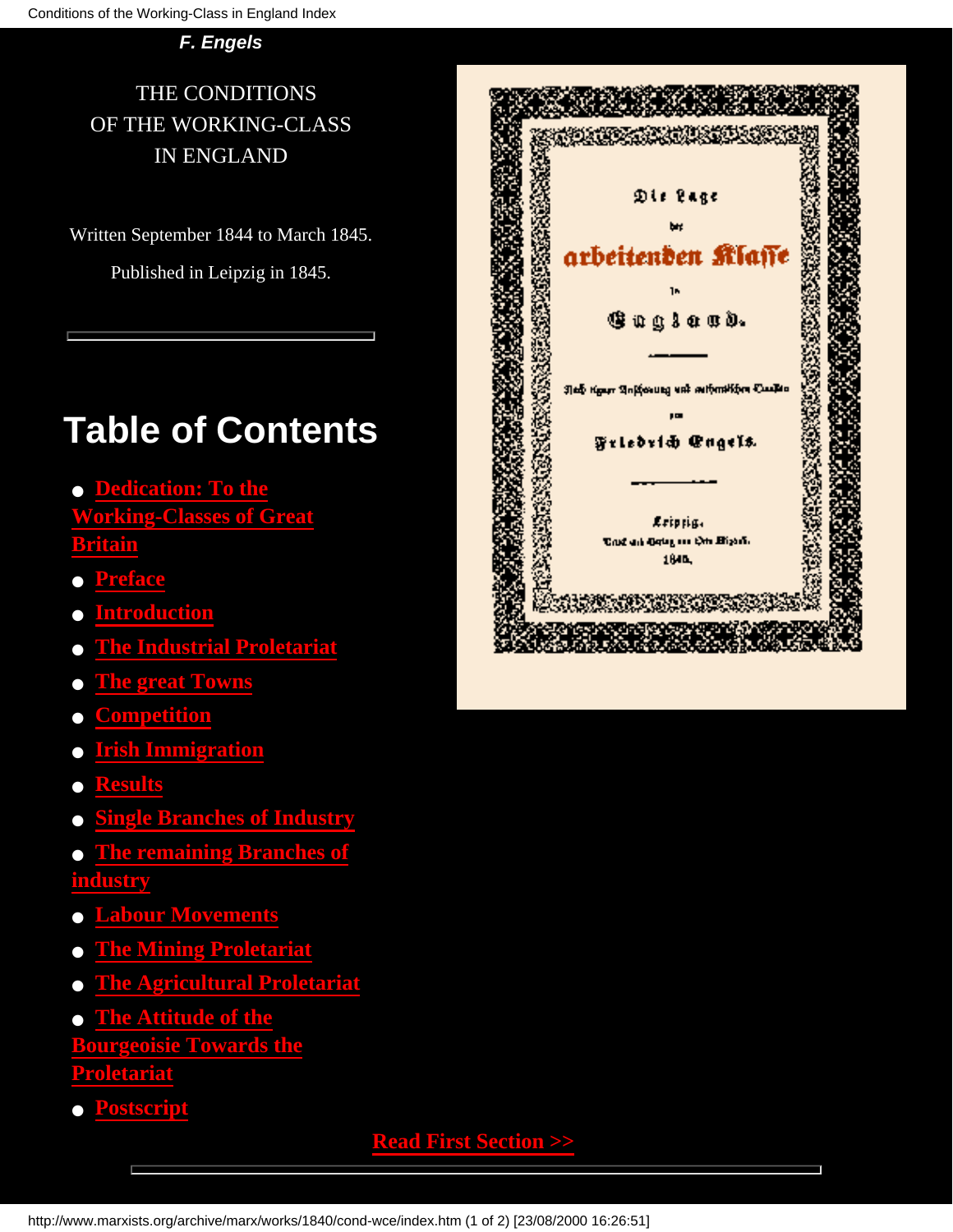## **Transcribed and HTML mark-up for MEIA by Tim Delaney in 1998.**

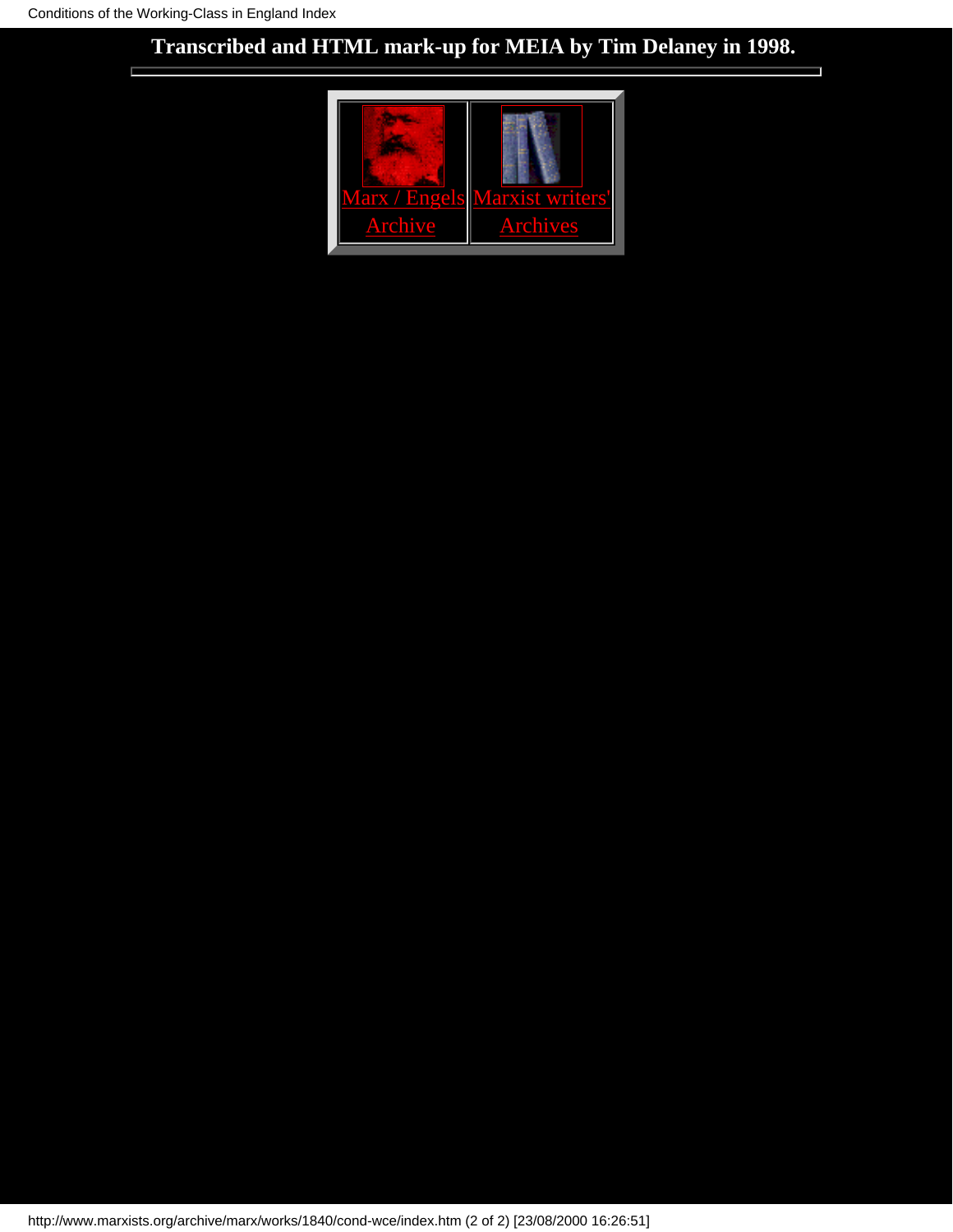## <span id="page-2-0"></span>**F. Engels THE CONDITIONS OF THE WORKING-CLASS IN ENGLAND**

# **TO THE WORKING-CLASSES OF GREAT-BRITAIN**

## Working Men!

To you I dedicate a work, in which I have tried to lay before my German Countrymen a faithful picture of your condition, of your sufferings and struggles, of your hopes and prospects. I have lived long enough amidst you to know something about your circumstances; I have devoted to their knowledge my most serious attention, I have studied the various official and non-official documents as far as I was able to get hold of them -- I have not been satisfied with this, I wanted more than a mere abstract knowledge of my subject, I wanted to see you in your own homes, to observe you in your everyday life, to chat with you on your condition and grievances, to witness your struggles against the social and political power of your oppressors. I have done so: I forsook the company and the dinner-parties, the port-wine and champagne of the middle-classes, and devoted my leisure-hours almost exclusively to the intercourse with plain Working-Men; I am both glad and proud of having done so. Glad, because thus I was induced to spend many a happy hour in obtaining a knowledge of the realities of life -- many an hour, which else would have been wasted in fashionable talk and tiresome etiquette; proud, because thus I got an opportunity of doing justice to an oppressed and calumniated class of men who with all their faults and under all the disadvantages of their situation, yet command the respect of every one but an English money-monger; proud, too, because thus I was placed in a position to save the English people from the growing contempt which on the Continent has been the necessary consequence of the brutally selfish policy and general behaviour of your ruling middle-class.

Having, at the same time, ample opportunity to watch the middle-classes, your opponents, I soon came to the conclusion that you are right, perfectly right in expecting no support whatever from them. Their interest is diametrically opposed to yours, though they always will try to maintain the contrary and to make you believe in their most hearty sympathy with your fates. Their doings give them the lie. I hope to have collected more than sufficient evidence of the fact, that -- be their words what they please - the middle-classes intend in reality nothing else but to enrich themselves by your labour while they can sell its produce, and to abandon you to starvation as soon as they cannot make a profit by this indirect trade in human flesh. What have they done to prove their professed goodwill towards you? Have they ever paid any serious attention to your grievances? Have they done more than paying the expenses of half-a-dozen commissions of inquiry, whose voluminous reports are damned to everlasting slumber among heaps of waste paper on the shelves of the Home Office? Have they even done as much as to compile from those rotting blue-books a single readable book from which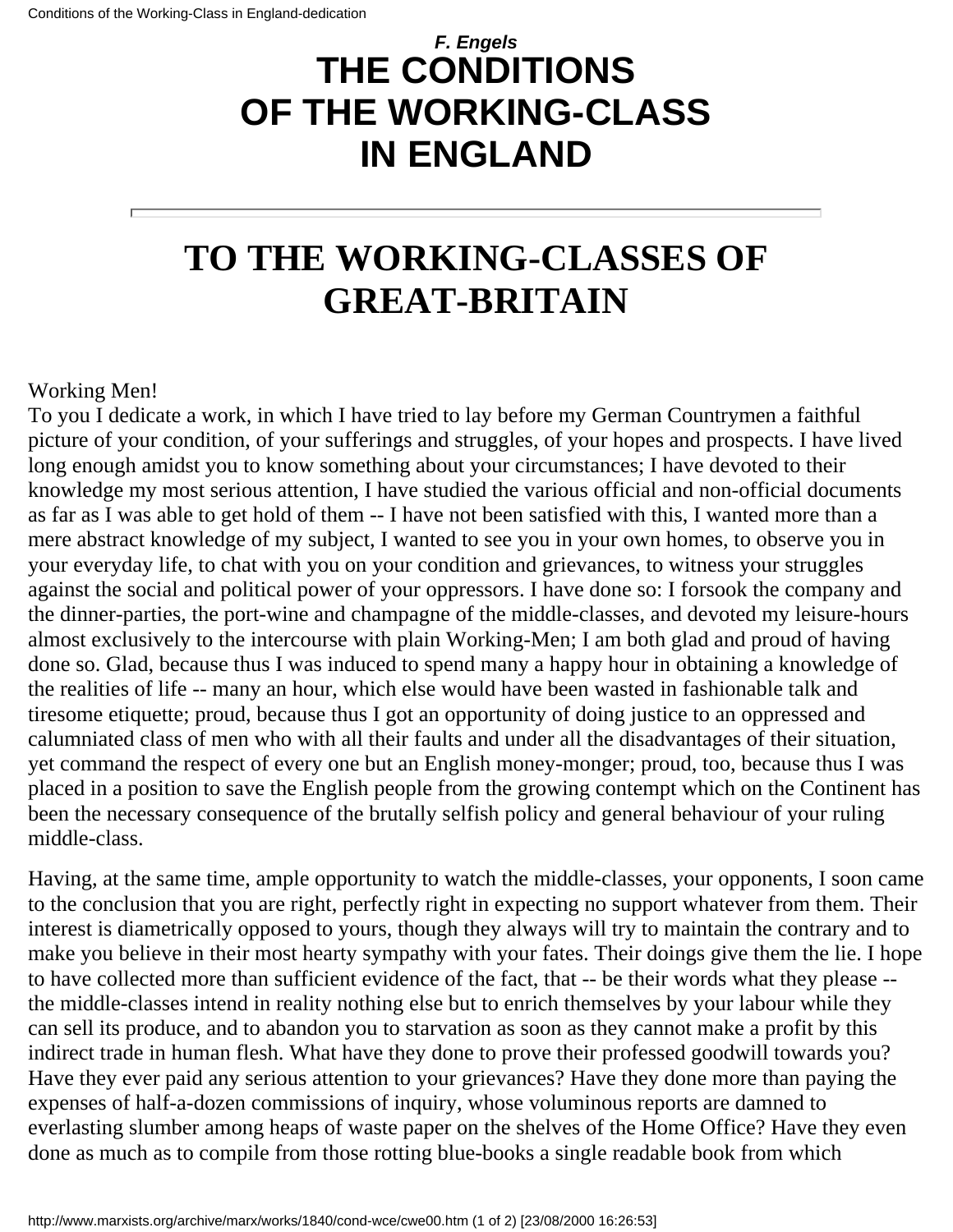everybody might easily get some information on the condition of the great majority of "free-born Britons"? Not they indeed, those are things they do not like to speak of -- they have left it to a foreigner to inform the civilised world of the degrading situation you have to live in.

A foreigner to *them,* not to *you,* I hope. Though my English may not be pure, yet, I hope, you will find it *plain* English. No workingman in England -- nor in France either, by-the-by -- ever treated me as a foreigner. With the greatest pleasure I observed you to be free from that blasting curse, national prejudice and national pride, which after all means nothing but *wholesale selfishness* -- I observed you to sympathise with every one who earnestly applies his powers to human progress -- may he be an Englishman or not -- to admire every thing great and good, whether nursed on your native soil or not -- I found you to be more than mere *Englishmen,* members of a single, isolated nation, I found you to be Men, members of the great and universal family of Mankind, who know their interest and that of all the human race to be the same. And as such, as members of this Family of "One and Indivisible" Mankind, as Human Beings in the most emphatical meaning of the word, as such I, and many others on the Continent, hail your progress in every direction and wish you speedy success.

Go on then, as you have done hitherto. Much remains to be undergone; be firm, be undaunted -- your success is certain, and no step you will have to take in your onward march will be lost to our common cause, the cause of Humanity!

Barmen (Rhenan Prussia) March 15th, 1845

*Frederick Engels*

## **[Read Next Section >>](#page-4-0)**

## **Transcribed and HTML mark-up for MEIA by Tim Delaney in 1998.**

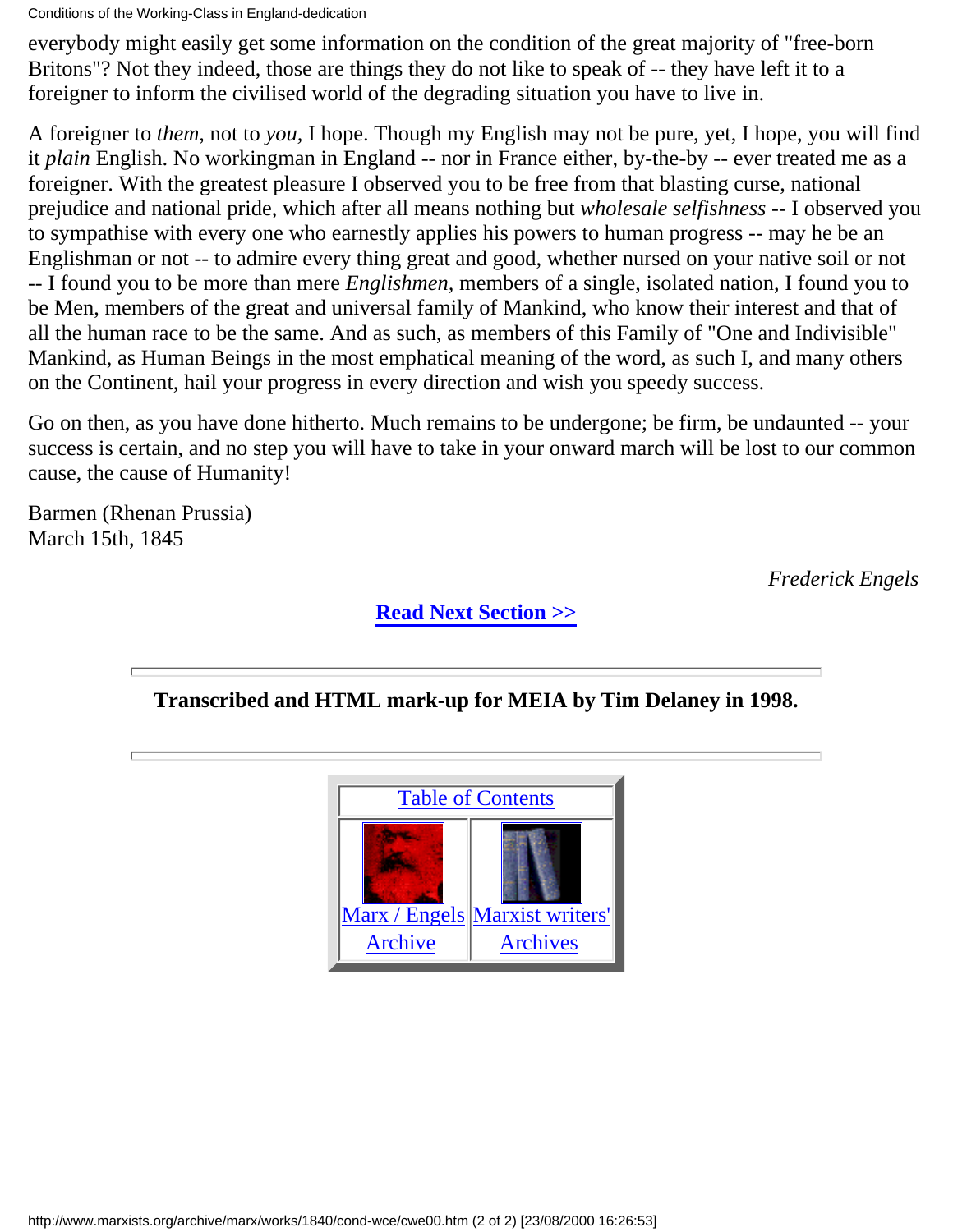## <span id="page-4-0"></span>**F. Engels THE CONDITIONS OF THE WORKING-CLASS IN ENGLAND**

# **PREFACE**

The book prefaced by the following pages treats of a subject which I originally intended to deal with in a single chapter of a more comprehensive work on the social history of England. However, the importance of that subject soon made it necessary for me to investigate it separately.

The condition of the working-class is the real basis and point of departure of all social movements of the present because it is the highest and most unconcealed pinnacle of the social misery existing in our day. French and German working-class Communism are its direct, Fourierism and English Socialism, as well as the Communism of the German educated bourgeoisie, are its indirect products. A knowledge of proletarian conditions is absolutely necessary to be able to provide solid ground for socialist theories, on the one hand, and for judgments about their right to exist, on the other; and to put an end to all sentimental dreams and fancies pro and con. But proletarian conditions exist in their *classical form,* in their perfection, only in the British Empire, particularly in England proper. Besides, only in England has the necessary material been so completely collected and put on record by official enquiries as is essential for any in the least exhaustive presentation of the subject.

Twenty-one months I had the opportunity to become acquainted with the English proletariat, its strivings, its sorrows and its joys, to see them from near, from personal observation and personal intercourse, and at the same time to supplement my observations by recourse to the requisite authentic sources. What 1 have seen, heard and read has been worked up in the present book. I am prepared to see not only my standpoint attacked in many quarters but also the facts I have cited, particularly when the book gets into the hands of the English. I know equally well that here and there I may be proved wrong in some particular of no importance, something that in view of the comprehensive nature of the subject and its far-reaching assumptions even an Englishman might be unable to avoid; so much the more so since even in England there exists as yet not a single piece of writing which, like mine, takes up all the workers. But without a moment's hesitation I challenge the English bourgeoisie to prove that even in a single instance of any consequence for the exposition of my point of view as a whole I have been guilty of any inaccuracy, and to prove it by data as authentic as mine.

A description of the classical form which the conditions of existence of the proletariat have assumed in Britain is very important, particularly for Germany and precisely at the present moment. German Socialism and Communism have proceeded, more than any other, from theoretical premises; we German theoreticians still knew much too little of the real world to be driven directly by the real relations to reforms of this "bad reality". At any rate almost none of the avowed champions of such reforms arrived at Communism otherwise than by way of the Feuerbachian dissolution of Hegelian speculation. The real conditions of the life of the proletariat are so little known among us that even the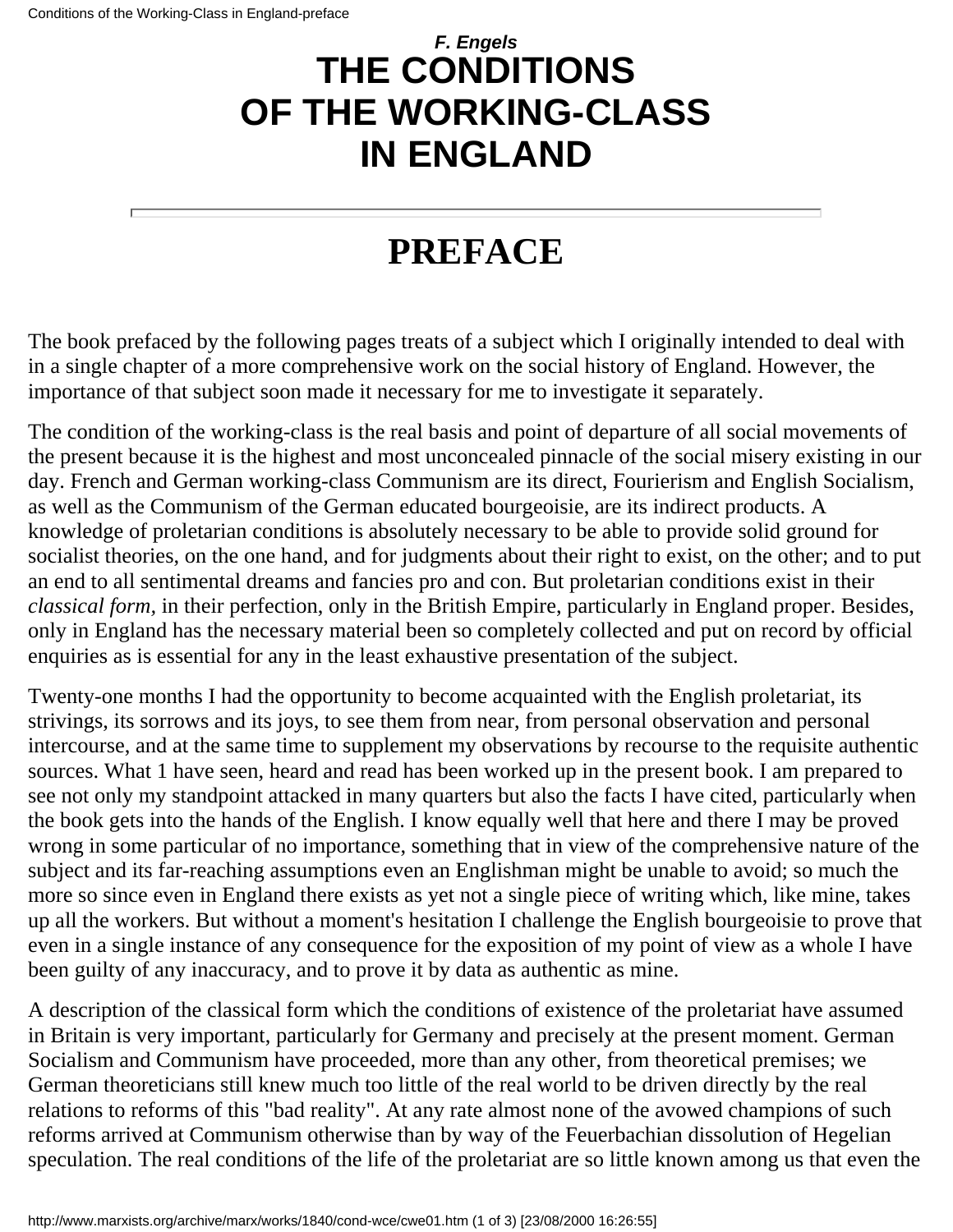#### Conditions of the Working-Class in England-preface

well-meaning "societies for the uplift of the working-classes", in which our bourgeoisie is now mistreating the social question, constantly start out from the most ridiculous and preposterous judgments concerning the condition of the workers. We Germans more than anybody else stand in need of a knowledge of the facts concerning this question. And while the conditions of existence of Germany's proletariat have not assumed the classical form that they have in England, we nevertheless have, at bottom, the same social order, which sooner or later must necessarily reach the same degree of acuteness as it has already attained across the North Sea, unless the intelligence of the nation brings about in time the adoption of measures that will provide a new basis for the whole social system. The root-causes whose effect in England has been the misery and oppression of the proletariat exist also in Germany and in the long run must engender the same results. In the meantime, however, the established fact of wretched conditions in *England* will impel us to establish also the fact of wretched conditions in *Germany* and will provide us with a yardstick wherewith to measure their extent and the magnitude of the danger -- brought to light by the Silesian and Bohemian disturbances -- which directly threatens the tranquillity of Germany from that quarter.

Finally, there are still two remarks I wish to make. Firstly, that I have used the word *Mittelklasse* all along in the sense of the English word middle-class (or middle-classes, as is said almost always). Like the French word *bourgeoisie* it means the possessing class, specifically that possessing class which is differentiated from the so-called aristocracy -- the class which in France and England is directly and in Germany, figuring as "public opinion", indirectly in possession of political power. Similarly, I have continually used the expressions workingmen (*Arbeiter*) and proletarians, working-class, propertyless class and proletariat as equivalents. Secondly, that in the case of most of the quotations I have indicated the party to which the respective authors belong, because in nearly every instance the Liberals try to emphasise the distress in the rural areas and to argue away that which exists in the factory districts, while the Conservatives, conversely, acknowledge the misery in the factory districts but disclaim any knowledge of it in the agricultural areas. For the same reason, whenever I lacked official documents for describing the condition of the industrial workers, I always preferred to present proof from *Liberal* sources in order to defeat the liberal bourgeoisie by casting their own words in their teeth. I cited Tories or Chartists in my support only when I could confirm their correctness from personal observation or was convinced of the truthfulness of the facts quoted because of the personal or literary reputation of the authorities I referred to.

Barmen, March 15, 1845

*F. Engels*



## **[Read Next Section >>](#page-7-0)**

http://www.marxists.org/archive/marx/works/1840/cond-wce/cwe01.htm (2 of 3) [23/08/2000 16:26:55]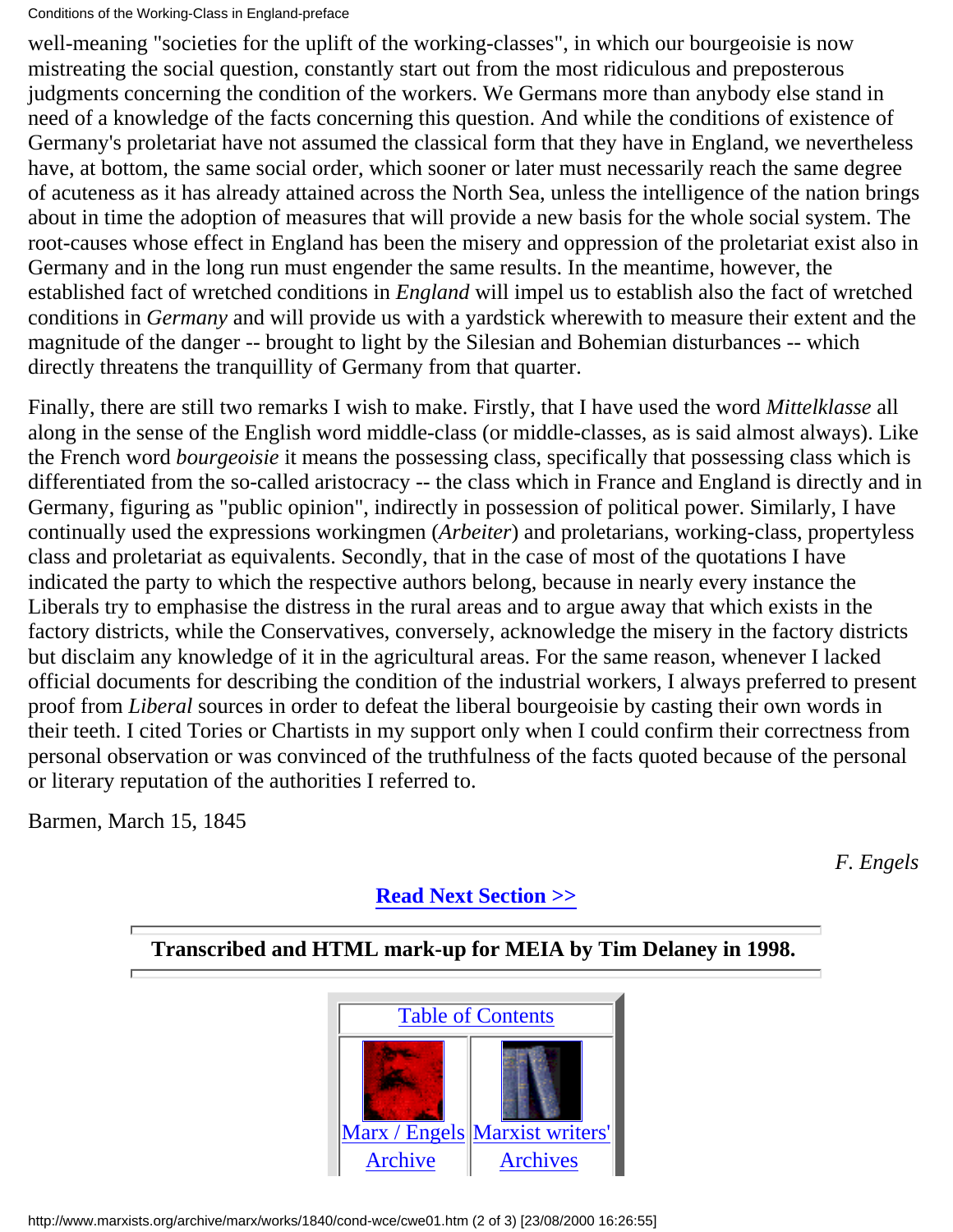Conditions of the Working-Class in England-preface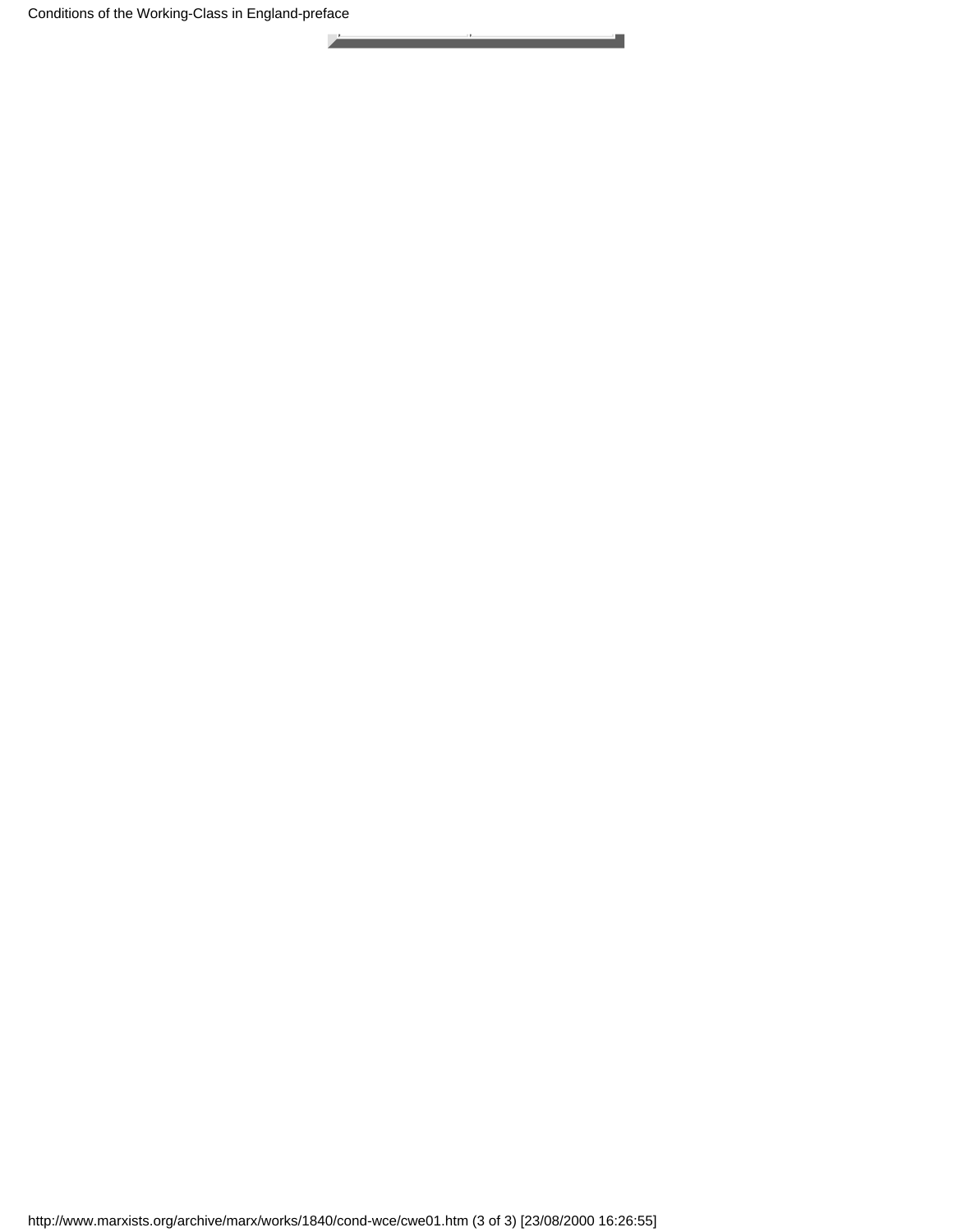## <span id="page-7-0"></span>**F. Engels THE CONDITIONS OF THE WORKING-CLASS IN ENGLAND**

# **INTRODUCTION**

The history of the proletariat in England begins with the second half of the last century, with the invention of the steam-engine and of machinery for working cotton. These inventions gave rise, as is well known, to an industrial revolution, a revolution which altered the whole civil society; one, the historical importance of which is only now beginning to be recognised. England is the classic soil of this transformation, which was all the mightier, the more silently it proceeded; and England is, therefore, the classic land of its chief product also, the proletariat. Only in England can the proletariat be studied in all its relations and from all sides.

We have not, here and now, to deal with the history of this revolution, nor with its vast importance for the present and the future. Such a delineation must be reserved for a future, more comprehensive work. For the moment, we must limit ourselves to the little that is necessary for understanding the facts that follow, for comprehending the present state of the English proletariat.

Before the introduction of machinery, the spinning and weaving of raw materials was carried on in the workingman's home. Wife and daughter spun the yarn that the father wove or that they sold, if he did not work it up himself. These weaver families lived in the country in the neighbourhood of the towns, and could get on fairly well with their wages, because the home market was almost the only one and the crushing power of competition that came later, with the conquest of foreign markets and the extension of trade, did not yet press upon wages. There was, further, a constant increase in the demand for the home market, keeping pace with the slow increase in population and employing all the workers; and there was also the impossibility of vigorous competition of the workers among themselves, consequent upon the rural dispersion of their homes. So it was that the weaver was usually in a position to lay by something, and rent a little piece of land, that he cultivated in his leisure hours, of which he had as many as he chose to take, since he could weave whenever and as long as he pleased. True, he was a bad farmer and managed his land inefficiently, often obtaining but poor crops; nevertheless, he was no proletarian, he had a stake in the country, he was permanently settled, and stood one step higher in society than the English workman of today.

So the workers vegetated throughout a passably comfortable existence, leading a righteous and peaceful life in all piety and probity; and their material position was far better than that of their successors. They did not need to overwork; they did no more than they chose to do, and yet earned what they needed. They had leisure for healthful work in garden or field, work which, in itself, was recreation for them, and they could take part besides in the recreations and games of their neighbours,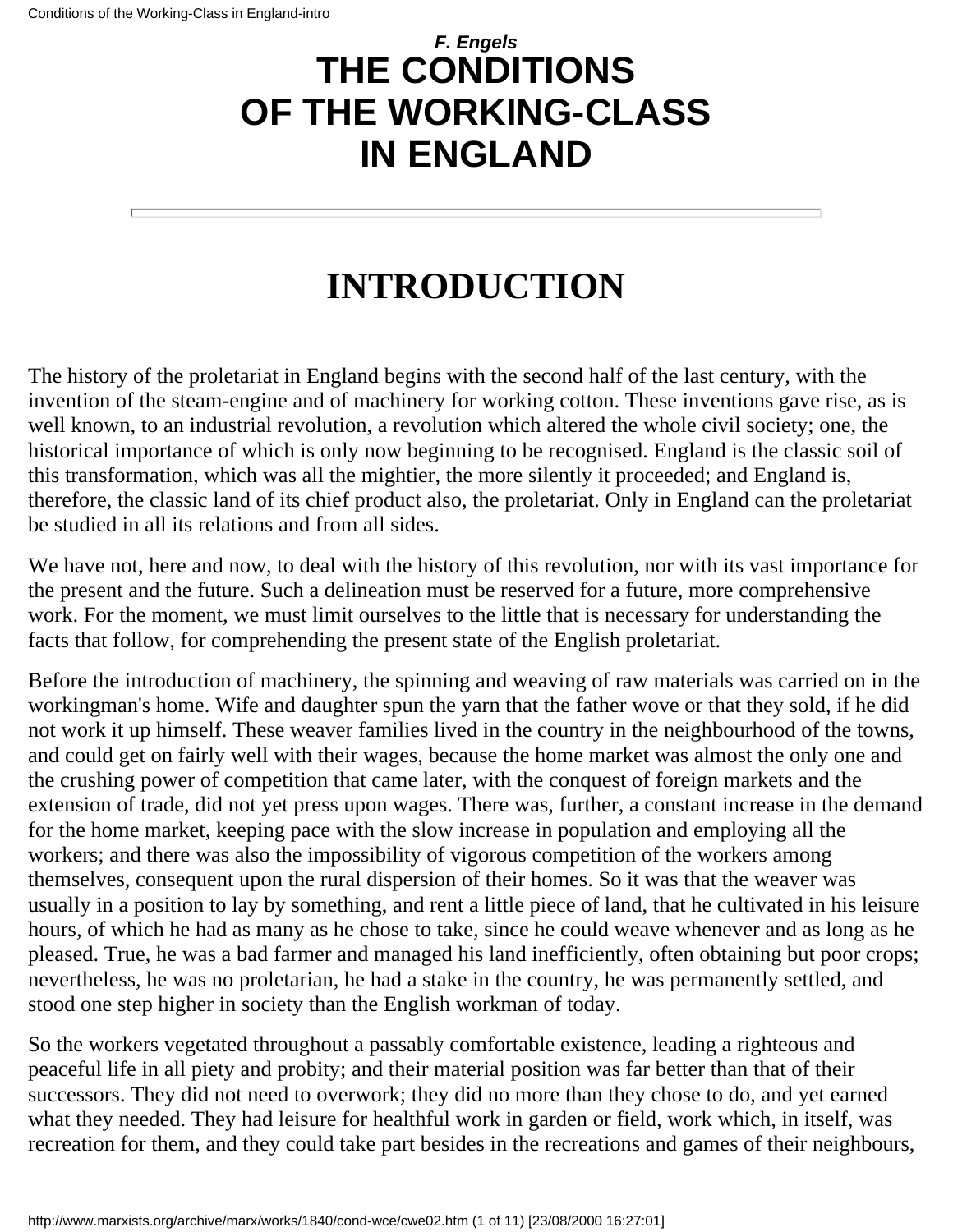and all these games -- bowling, cricket, football, etc., contributed to their physical health and vigour. They were, for the most part, strong, well-built people, in whose physique little or no difference from that of their peasant neighbours was discoverable. Their children grew up in the fresh country air, and, if they could help their parents at work, it was only occasionally; while of eight or twelve hours work for them there was no question.

What the moral and intellectual character of this class was may be guessed. Shut off from the towns, which they never entered, their yarn and woven stuff being delivered to travelling agents for payment of wages -- so shut off that old people who lived quite in the neighborhood of the town never went thither until they were robbed of their trade by the introduction of machinery and obliged to look about them in the towns for work -- the weavers stood upon the moral and intellectual plane of the yeomen with whom they were usually immediately connected through their little holdings. They regarded their squire, the greatest landholder of the region, as their natural superior; they asked advice of him, laid their small disputes before him for settlement, and gave him all honour, as this patriarchal relation involved. They were "respectable" people, good husbands and fathers, led moral lives because they had no temptation to be immoral, there being no groggeries or low houses in their vicinity, and because the host, at whose inn they now and then quenched their thirst, was also a respectable man, usually a large tenant-farmer who took pride in his good order, good beer, and early hours. They had their children the whole day at home, and brought them up in obedience and the fear of God; the patriarchal relationship remained undisturbed so long as the children were unmarried. The young people grew up in idyllic simplicity and intimacy with their playmates until they married; and even though sexual intercourse before marriage almost unfailingly took place, this happened only when the moral obligation of marriage was recognised on both sides, and a subsequent wedding made everything good. In short, the English industrial workers of those days lived and thought after the fashion still to be found here and there in Germany, in retirement and seclusion, without mental activity and without violent fluctuations in their position in life. They could rarely read and far more rarely write; went regularly to church, never talked politics, never conspired, never thought, delighted in physical exercises, listened with inherited reverence when the Bible was read, and were, in their unquestioning humility, exceedingly well-disposed towards the "superior" classes. But intellectually, they were dead; lived only for their petty, private interest, for their looms and gardens, and knew nothing of the mighty movement which, beyond their horizon, was sweeping through mankind. They were comfortable in their silent vegetation, and but for the industrial revolution they would never have emerged from this existence, which, cosily romantic as it was, was nevertheless not worthy of human beings. In truth, they were not human beings; they were merely toiling machines in the service of the few aristocrats who had guided history down to that time. The industrial revolution has simply carried this out to its logical end by making the workers machines pure and simple, taking from them the last trace of independent activity, and so forcing them to think and demand a position worthy of men. As in France politics, so in England manufacture and the movement of civil society in general drew into the whirl of history the last classes which had remained sunk in apathetic indifference to the universal interests of mankind.

The first invention which gave rise to a radical change in the state of the English workers was the jenny, invented in the year 1764 by a weaver, James Hargreaves, of Stanhill, near Blackburn, in North Lancashire. This machine was the rough beginning of the later invented mule, and was moved by hand. Instead of one spindle like the ordinary spinning-wheel, it carried sixteen or eighteen manipulated by a single workman. This invention made it possible to deliver more yarn than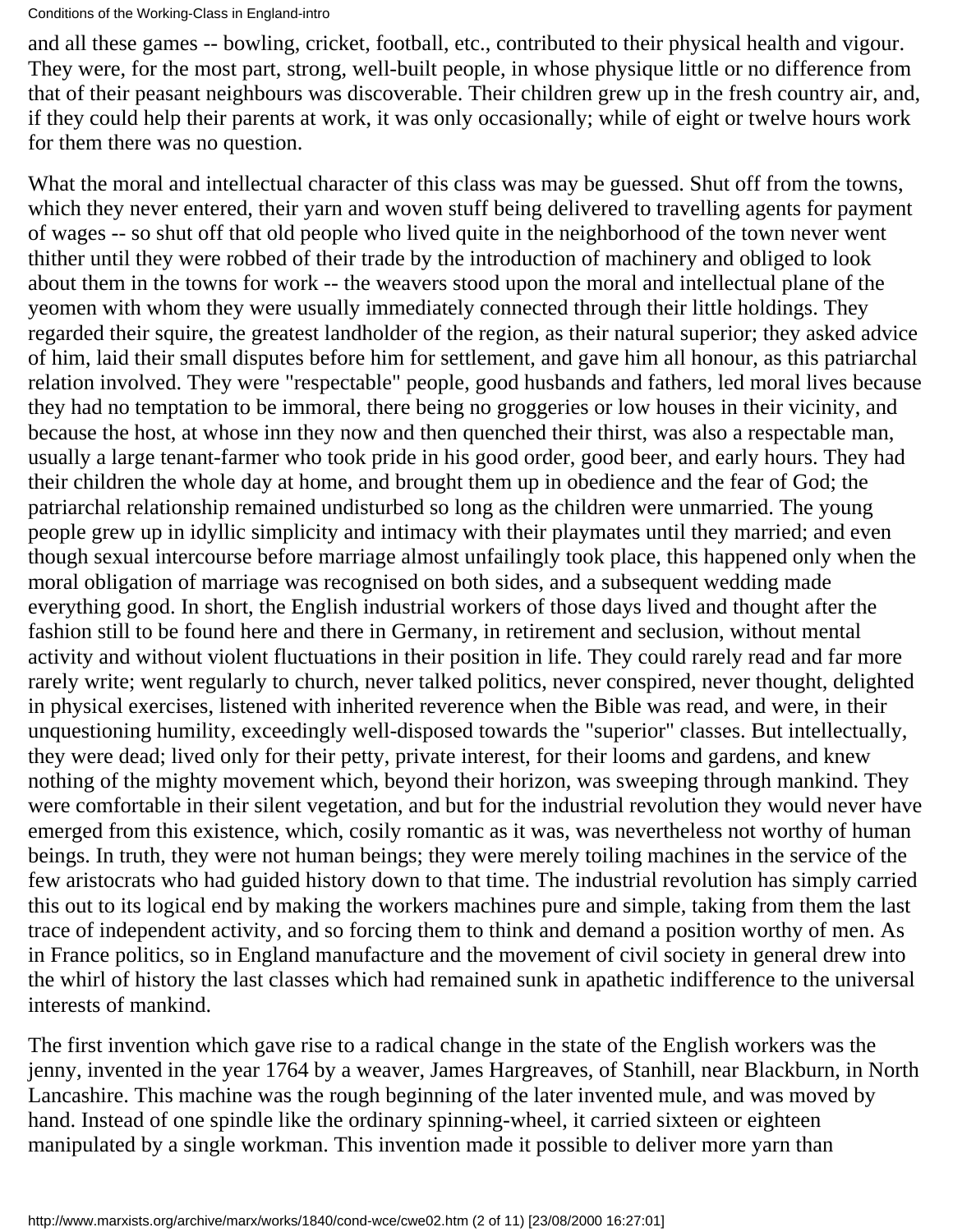heretofore. Whereas, though one weaver had employed three spinners, there had never been enough yarn, and the weaver had often been obliged to wait for it, there was now more yarn to be had than could be woven by the available workers. The demand for woven goods, already increasing, rose yet more in consequence of the cheapness of these goods, which cheapness, in turn, was the outcome of the diminished cost of producing the yarn. More weavers were needed, and weavers' wages rose. Now that the weaver could earn more at his loom, he gradually abandoned his farming, and gave his whole time to weaving. At that time a family of four grown persons and two children (who were set to spooling) could earn, with eight hours' daily work, four pounds sterling in a week, and often more if trade was good and work pressed. It happened often enough that a single weaver earned two pounds a week at his loom. By degrees the class of farming weavers wholly disappeared, and was merged in the newly arising class of weavers who lived wholly upon wages, had no property whatever, not even the pretended property of a holding, and so became workingmen, proletarians. Moreover, the old relation between spinner and weaver was destroyed. Hitherto, so far as this had been possible, yarn had been spun and woven under one roof. Now that the jenny as well as the loom required a strong hand, men began to spin, and whole families lived by spinning, while others laid the antiquated, superseded spinning-wheel aside; and, if they had not means of purchasing a jenny, were forced to live upon the wages of the father alone. Thus began with spinning and weaving that division of labour which has since been so infinitely perfected.

While the industrial proletariat was thus developing with the first still very imperfect machine, the same machine gave rise to the agricultural proletariat. There had, hitherto, been a vast number of small landowners, yeomen, who had vegetated in the same unthinking quiet as their neighbours, the farming weavers. They cultivated their scraps of land quite after the ancient and inefficient fashion of their ancestors, and opposed every change with the obstinacy peculiar to such creatures of habit, after remaining stationary from generation to generation. Among them were many small holders also, not tenants in the present sense of the word, but people who had their land handed down from their fathers, either by hereditary lease, or by force of ancient custom, and had hitherto held it as securely as if it had actually been their own property. When the industrial workers withdrew from agriculture, a great number of small holdings fell idle, and upon these the new class of large tenants established themselves, tenants-at-will, holding fifty, one hundred, two hundred or more acres, liable to be turned out at the end of the year, but able by improved tillage and larger farming to increase the yield of the land. They could sell their produce more cheaply than the yeoman, for whom nothing remained when his farm no longer supported him but to sell it, procure a jenny or a loom, or take service as an agricultural labourer in the employ of a large farmer. His inherited slowness and the inefficient methods of cultivation bequeathed by his ancestors, and above which he could not rise, left him no alternative when forced to compete with men who managed their holdings on sounder principles and with all the advantages bestowed by farming on a large scale and the investment of capital for the improvement of the soil.

Meanwhile, the industrial movement did not stop here. Single capitalists began to set up spinning jennies in great buildings and to use water-power for driving them, so placing themselves in a position to diminish the number of workers, and sell their yarn more cheaply than single spinners could do who moved their own machines by hand. There were constant improvements in the jenny, so that machines continually became antiquated, and must be altered or even laid aside; and though the capitalists could hold out by the application of water-power even with the old machinery, for the single spinner this was impossible. And the factory system, the beginning of which was thus made, received a fresh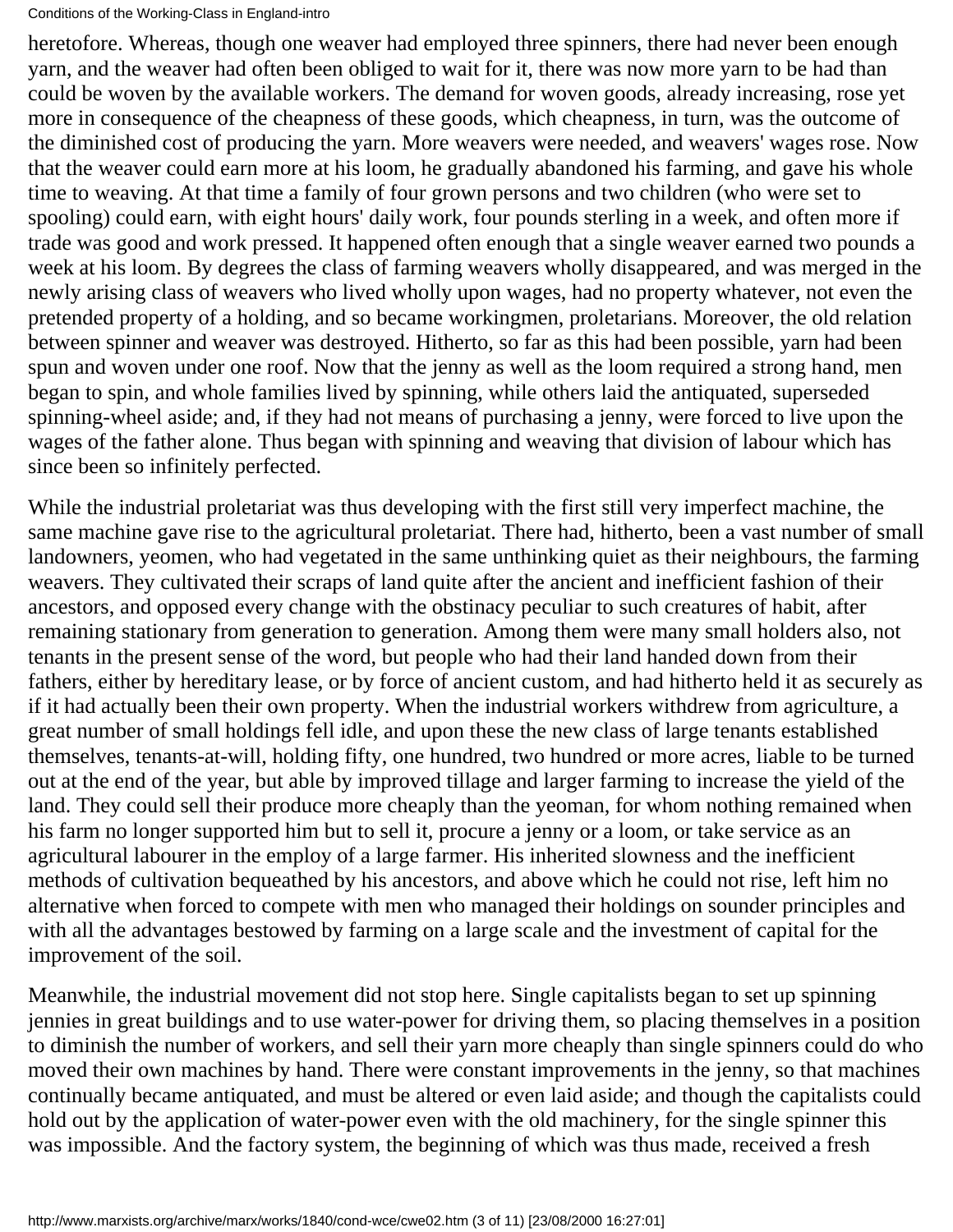extension in 1767, through the spinning throstle invented by Richard Arkwright, a barber, in Preston, in North Lancashire. After the steam-engine, this is the most important mechanical invention of the 18th century. It was calculated from the beginning for mechanical motive power, and was based upon wholly new principles. By the combination of the peculiarities of the jenny and throstle, Samuel Crompton, of Firwood, Lancashire, contrived the mule in 1785, and as Arkwright invented the carding engine, and preparatory ("slubbing and roving") frames about the same time, the factory system became the prevailing one for the spinning of cotton. By means of trifling modifications these machines were gradually adapted to the spinning of flax, and so to the superseding of handwork here, too. But even then, the end was not yet. In the closing years of the last century, Dr. Cartwright, a country parson, had invented the power-loom, and about 1804 had so far perfected it, that it could successfully compete with the hand-weaver; and all this machinery was made doubly important by James Watt's steam-engine, invented in 1764 and used for supplying motive power for spinning since 1785.

With these inventions, since improved from year to year, the victory of machine-work over hand-work in the chief branches of English industry was won; and the history of the latter from that time forward simply relates how the hand-workers have been driven by machinery from one position after another. The consequences of this were, on the one hand, a rapid fall in price of all manufactured commodities, prosperity of commerce and manufacture, the conquest of nearly all the unprotected foreign markets, the sudden multiplication of capital and national wealth; on the other hand, a still more rapid multiplication of the proletariat, the destruction of all property-holding and of all security of employment for the working-class, demoralisation, political excitement, and all those facts so highly repugnant to Englishmen in comfortable circumstances, which we shall have to consider in the following pages. Having already seen what a transformation in the social condition of the lower classes a single such clumsy machine as the jenny had wrought, there is no cause for surprise as to that which a complete and interdependent system of finely adjusted machinery has brought about, machinery which receives raw material and turns out woven goods.

<span id="page-10-0"></span>Meanwhile, let us trace the development of English manufacturers [\[1\]](#page-16-0) somewhat more minutely, beginning with the cotton industry. In the years 1771-1775, there were annually imported into England rather less than 5,000,000 pounds of raw cotton; in the year 1841 there were imported 528,000,000 pounds, and the import for 1844 will reach at least 600,000,000 pounds. In 1854 England exported 556,000,000 yards of woven cotton goods, 76,500,000 pounds of cotton yarn, and cotton hosiery to the value of £1,200,000. In the same year over 8,000,000 mule spindles were at work, 110,000 power and 250,000 hand-looms, throstle spindles not included, in the service of the cotton industry; and, according to McCulloch's reckoning nearly a million and a half human beings were supported by this branch, of whom but 220,000 worked in the mills; the power used in these mills was steam, equivalent to 53,000 horsepower, and water, equivalent to 11,000 horsepower. At present these figures are far from adequate, and it may be safely assumed that, in the year 1845, the power and number of the machines and the number of the workers is greater by one-half than it was in 1834. The chief centre of this industry is Lancashire, where it originated; it has thoroughly revolutionised this county, converting it from an obscure, ill-cultivated swamp into a busy, lively region, multiplying its population tenfold in eighty years, and causing giant cities such as Liverpool and Manchester, containing together 700,000 inhabitants, and their neighbouring towns, Bolton with 60,000, Rochdale with 75,000, Oldham with 50,000, Preston with 60,000, Ashton and Stalybridge with 40,000, and a whole list of other manufacturing towns to spring up as if by a magic touch. The history of South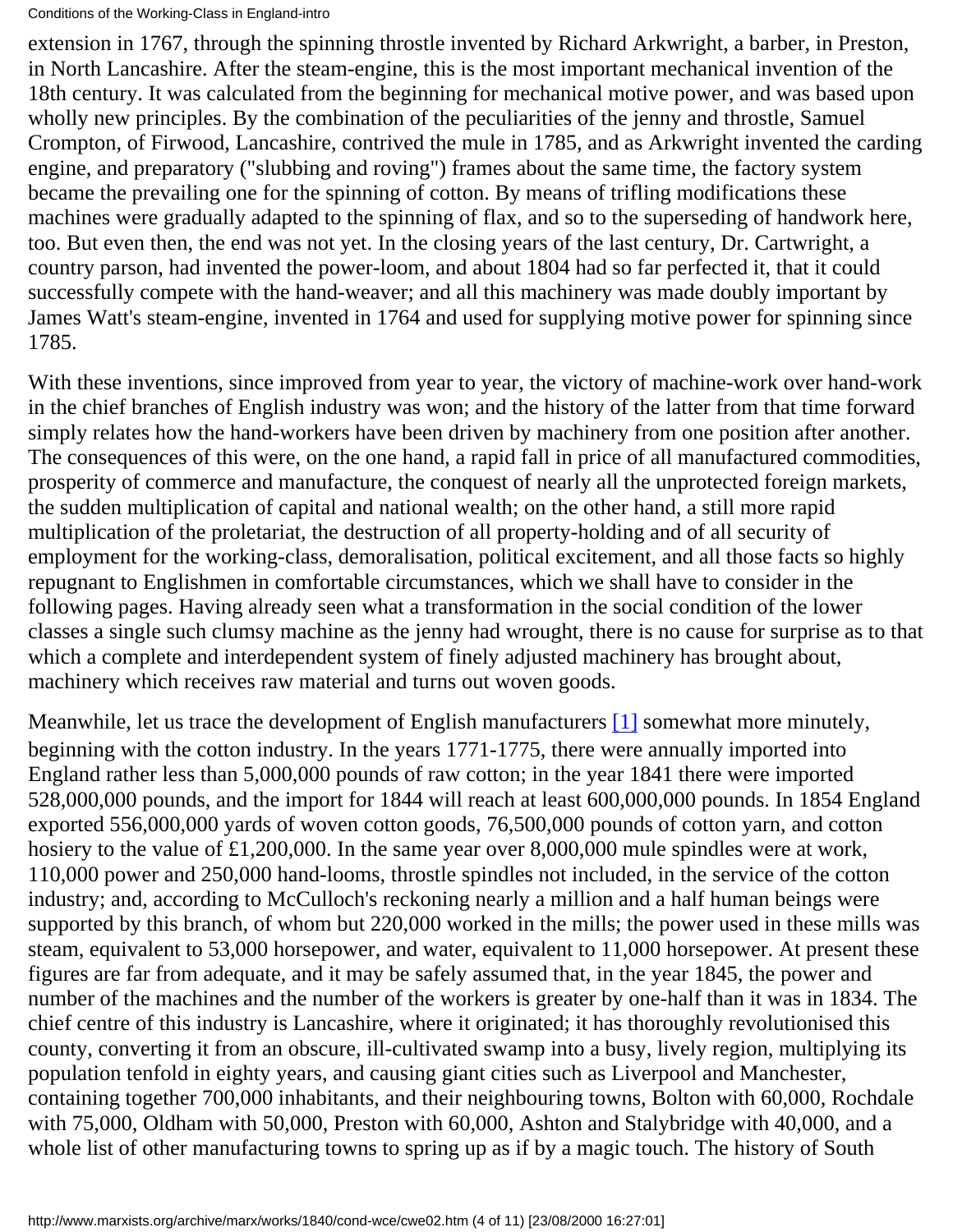Lancashire contains some of the greatest marvels of modern times, yet no one ever mentions them and all these miracles are the product of the cotton industry. Glasgow, too, the centre for the cotton district of Scotland, for Lanarkshire and Renfrewshire, has increased in population from 30,000 to 300,000 since the introduction of the industry. The hosiery manufacture of Nottingham and Derby also received one fresh impulse from the lower price of yarn, and a second one from an improvement of the stocking loom, by means of which two stockings could be woven at once. The manufacture of lace, too, became an important branch of industry after the invention of the lace machine in 1777; soon after that date Lindley invented the point-net machine, and in 1809 Heathcoat invented the bobbinnet machine, in consequence of which the production of lace was greatly simplified, and the demand increased proportionately in consequence of the diminished cost, so that now, at least 200,000 persons are supported by this industry. Its chief centres are Nottingham, Leicester, and the West of England, Wiltshire, Devonshire, etc. A corresponding extension has taken place in the branches dependent upon the cotton industry, in dyeing, bleaching, and printing. Bleaching by the application of chlorine in place of the oxygen of the atmosphere, dyeing and printing by the rapid development of chemistry, and printing by a series of most brilliant mechanical inventions, received a yet greater advance which, with the extension of these branches caused by the growth of the cotton industry, raised them to a previously unknown degree of prosperity.

The same activity manifested itself in the manufacture of wool. This had hitherto been the leading department of English industry, but the quantities formerly produced are as nothing in comparison with that which is now manufactured. In 1782 the whole wool crop of the preceding three years lay unused for want of workers, and would have continued so to lie if the newly invented machinery had not come to its assistance and spun it. The adaptation of this machinery to the spinning of wool was most successfully accomplished. Then began the same sudden development in the wool districts which we have already seen in the cotton districts. In 1738 there were 75,000 pieces of woollen cloth produced in the West Riding of Yorkshire; in 1817 there were 490,000 pieces, and so rapid was the extension of the industry that in 1854, 450,000 more pieces were produced than in 1825. In 1801, 101,000,000 pounds of wool (7,000,000 pounds of. it imported) were worked up; in 1855, 180,000,000 pounds were worked up, of which 42,000,000 pounds were imported. The principal centre of this industry is the West Riding of Yorkshire, where, especially at Bradford, long English wool is converted into worsted yarns, etc., while in the other cities, Leeds, Halifax, Huddersfield, etc., short wool is converted into hard-spun yarn and cloth. Then come the adjacent part of Lancashire, the region of Rochdale, where in addition to the cotton industry much flannel is produced, and the West of England, which supplies the finest cloths. Here also the growth of population is worthy of observation:

|               |              | in 1801 | and          | in 1831 |                    |
|---------------|--------------|---------|--------------|---------|--------------------|
| Bradford      | contained    | 29,000  |              |         | 77,000 inhabitants |
| Halifax       | $\mathbf{H}$ | 63,000  | $\mathbf{H}$ | 130,000 | ш                  |
| Huddersfield  | П            | 15,000  | $\mathbf{H}$ | 34,000  | $\mathbf{H}$       |
| Leeds         | П            | 53,000  | $\mathbf{H}$ | 125,000 | П                  |
| And the whole |              |         |              |         |                    |
| West Riding   | П            | 564,000 | $\mathbf{H}$ | 980,000 | П                  |

A population which, since 1851, must have increased at least 20 to 25 per cent further. In 1835 the spinning of wool employed in the United Kingdom 1,515 mills, with 71,500 workers, these last being but a small portion of the multitude who are supported directly or indirectly by the manufacture of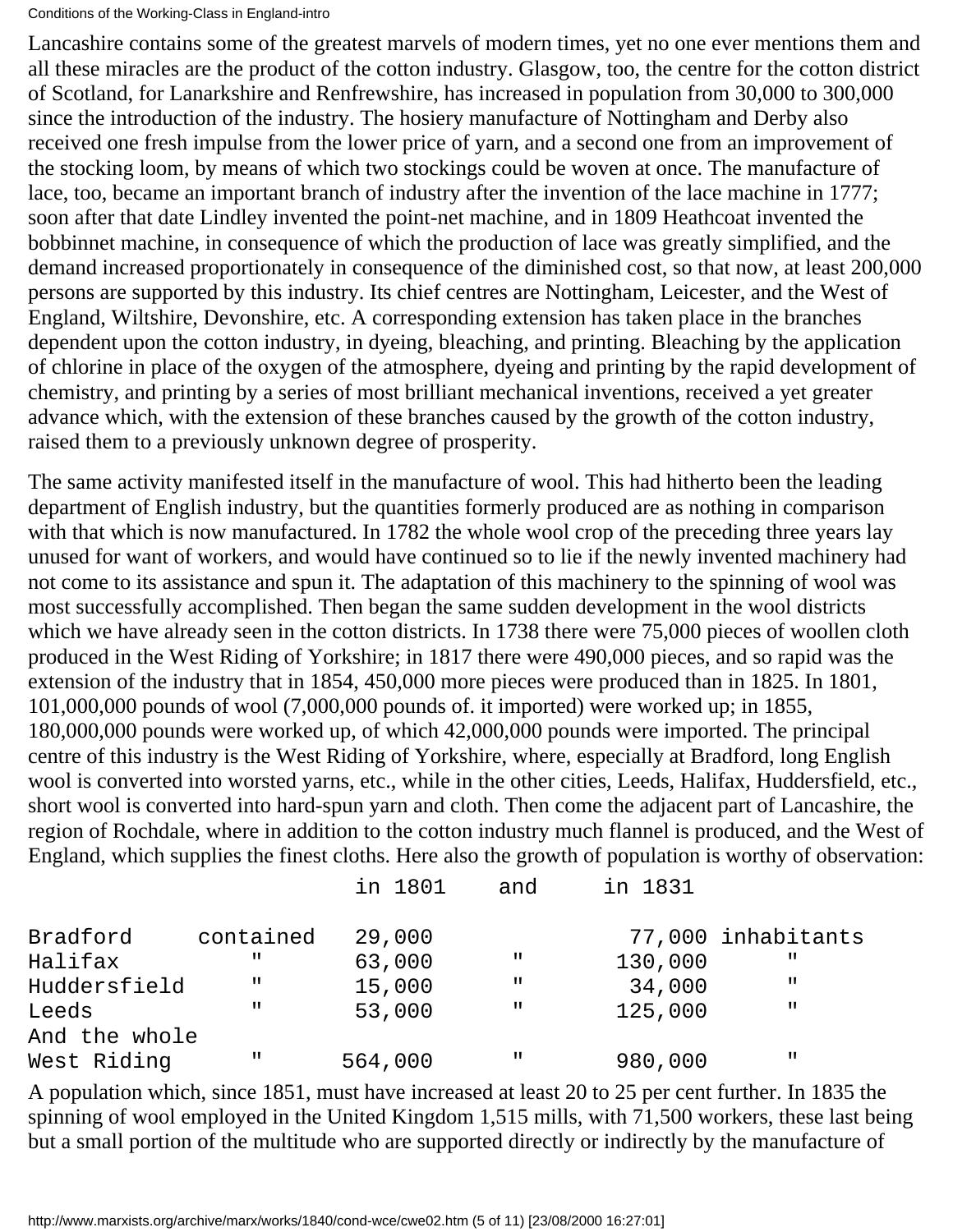wool, and excluding nearly all weavers.

Progress in the linen trade developed later, because the nature of the raw material made the application of spinning machinery very difficult. Attempts had been made in the last years of the last century in Scotland, but the Frenchman Girard, who introduced flax spinning in 1810, was the first who succeeded practically, and even Girard's machines first attained on British soil the importance they deserved by means of improvements which they underwent in England, and of their universal application in Leeds, Dundee, and Belfast. From this time the British linen trade rapidly extended. In 1814, 5,000 tons of flax were imported, in 1835, nearly 19,000 tons of flax and 3,400 tons of hemp. The export of Irish linen to Great Britain rose from 52,000,000 yards in 1800 to 55,000,000 in 1825, of which a large part was re-exported. The export of English and Scotch woven linen goods rose from 24,000,000 yards in 1820 to 51,000,000 yards in 1833. The number of flax spinning establishments in 1855 was 547, employing 33,000 workers, of which one-half were in the South of Scotland, more than 60 in the West Riding of Yorkshire, Leeds, and its environs, 25 in Belfast, Ireland, and the rest in Dorset and Lancashire. Weaving is carried on in the South of Scotland, here and there in England, but principally in Ireland.

With like success did the English turn their attention to the manufacture of silk. Raw material was imported from Southern Europe and Asia ready spun, and the chief labour lay in the twisting of fine threads. Until 1824 the heavy import duty, four shillings per pound on raw material, greatly retarded the development of the English silk industry, while only the markets of England and the Colonies were protected for it. In that year the duty was reduced to one penny, and the number of mills at once largely increased. In a single year the number of throwing spindles rose from 780,000 to 1,180,000; and, although the commercial crisis of 1825 crippled this branch of industry for the moment, yet in 1827 more was produced than ever, the mechanical skill and experience of the English having secured their twisting machinery the supremacy over the awkward devices of their competitors. In 1855 the British Empire possessed 265 twisting mills, employing 50,000 workers, located chiefly in Cheshire, in Macclesfield, Congleton, and the surrounding districts, and in Manchester and Somersetshire. Besides these, there are numerous mills for working up waste, from which a peculiar article known as spun silk is manufactured, with which the English supply even the Paris and Lyons weavers. The weaving of the silk so twisted and spun is carried on in Paisley and elsewhere in Scotland, and in Spitalfields, London, but also in Manchester and elsewhere.

Nor is the gigantic advance achieved in English manufacture since 1760 restricted to the production of clothing materials. The impulse, once given, was communicated to all branches of industrial activity, and a multitude of inventions wholly unrelated to those here cited received double importance from the fact that they were made in the midst of the universal movement. But as soon as the immeasurable importance of mechanical power was practically demonstrated, every energy was concentrated in the effort to exploit this power in all directions, and to exploit it in the interest of individual inventors and manufacturers; and the demand for machinery, fuel, and materials called a mass of workers and a number of trades into redoubled activity. The steam-engine first gave importance to the broad coal-fields of England; the production of machinery began now for the first time, and with it arose a new interest in the iron mines which supplied raw material for it. The increased consumption of wool stimulated English sheep breeding, and the growing importation of wool, flax, and silk called forth an extension of the British ocean carrying trade. Greatest of all was the growth of production of iron. The rich iron deposits of the English hills had hitherto been little developed; iron had always been smelted by means of charcoal, which became gradually more expensive as agriculture improved and forests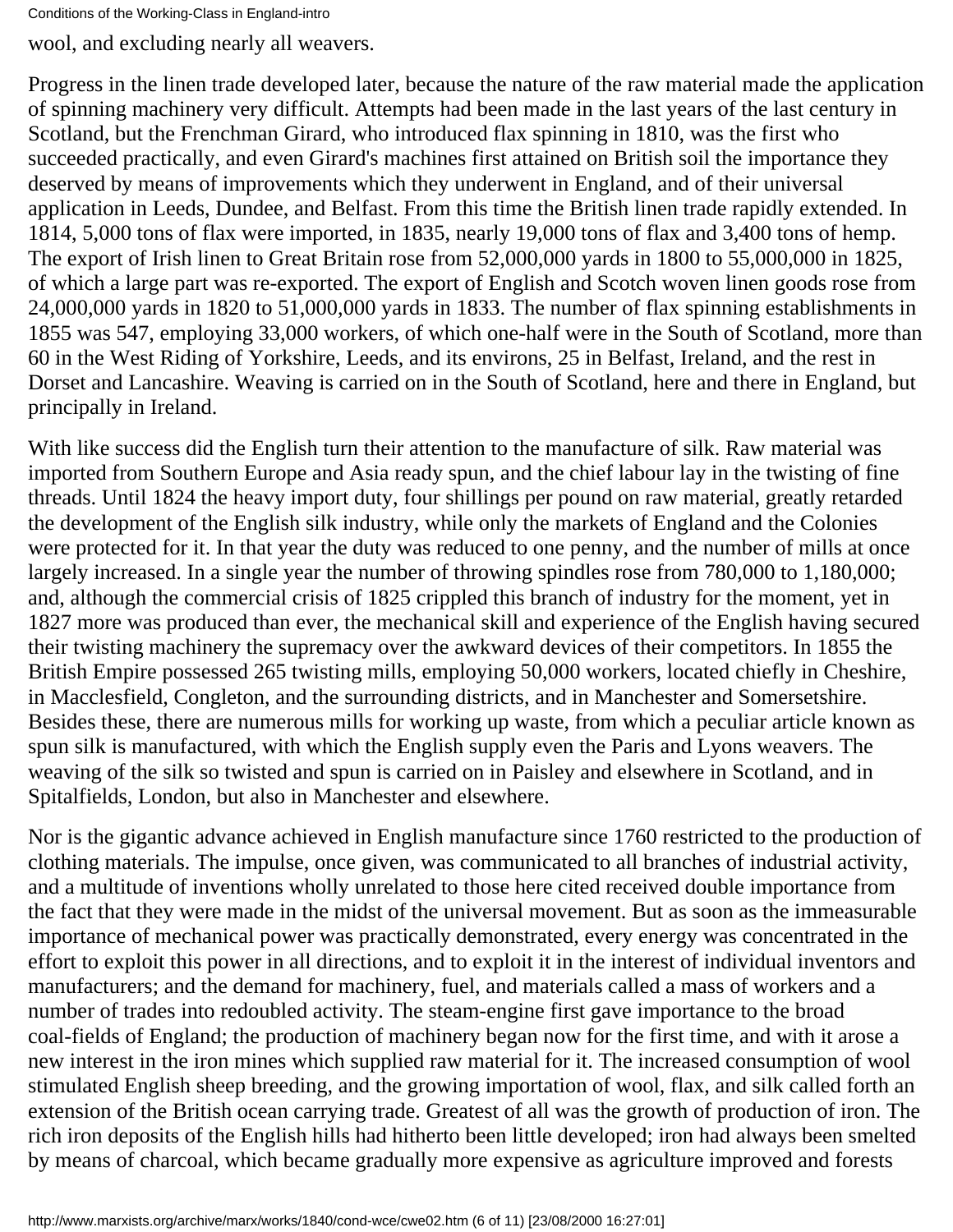were cut away. The beginning of the use of coke in iron smelting had been made in the last century, and in 1780 a new method was invented of converting into available wrought-iron coke-smelted iron, which up to that time had been convertible into cast-iron only. This process, known as "puddling", consisted in withdrawing the carbon which had mixed with the iron during the process of smelting, and opened a wholly new field for the production of English iron. Smelting furnaces were built fifty times larger than before, the process of smelting was simplified by the introduction of hot blasts, and iron could thus be produced so cheaply that a multitude of objects which had before been made of stone or wood were now made of iron.

In 1788, Thomas Paine, the famous democrat, built in Yorkshire the first iron bridge, which was followed by a great number of others, so that now nearly all bridges, especially for railroad traffic, are built of cast-iron, while in London itself a bridge across the Thames, the Southwark bridge, has been built of this material. Iron pillars, supports for machinery, etc., are universally used, and since the introduction of gas-lighting and railroads, new outlets for English iron products are opened. Nails and screws gradually came to be made by machinery. Huntsman, a Sheffielder, discovered in 1740 a method for casting steel, by which much labour was saved, and the production of wholly new cheap goods rendered practicable; and through the greater purity of the material placed at its disposal, and the more perfect tools, new machinery and minute division of labour, the metal trade of England now first attained importance. The population of Birmingham grew from 73,000 in 1801 to 200,000 in 1844; that of Sheffield from 46,000 in 1801 to 110,000 in 1844, and the consumption of coal in the latter city alone reached in 1856, 515,000 tons. In 1805 there were exported 4,500 tons of iron products and 4,600 tons of pig-iron; in 1854, 16,200 tons of iron products and 107,000 tons of pig-iron, while the whole iron product, reaching in 1740 but 17,000 tons, had risen in 1854 to nearly 700,000 tons. The smelting of pig-iron alone consumes yearly more than 5,000,000 tons of coal, and the importance which coal-mining has attained in the course of the last 60 years can scarcely be conceived. All the English and Scotch deposits are now worked, and the mines of Northumberland and Durham alone yield annually more than 5,000,000 tons for shipping, and employ from 40 to 50,000 men. According to the *Durham Chronicle,* there were worked in these two counties:

### In 1755, 14 mines; in 1800, 40 mines; in 1856, 76 mines; in 1845, 150 mines.

Moreover, all mines are now much more energetically worked than formerly. A similarly increased activity was applied to the working of tin, copper, and lead, and alongside of the extension of glass manufacture arose a new branch of industry in the production of pottery, rendered important by the efforts of Josiah Wedgwood, about 1765. This inventor placed the whole manufacture of stoneware on a scientific basis, introduced better taste, and founded the potteries of North Staffordshire, a district of eight English miles square, which, formerly a desert waste, is now sown with works and dwellings, and supports more than 60,000 people.

Into this universal whirl of activity everything was drawn. Agriculture made a corresponding advance. Not only did landed property pass, as we have already seen, into the hands of new owners and cultivators, agriculture was affected in still another way. The great holders applied capital to the improvement of the soil, tore down needless fences, drained, manured, employed better tools, and applied a rotation of crops. The progress of science came to their assistance also; Sir Humphry Davy applied chemistry to agriculture with success, and the development of mechanical science bestowed a multitude of advantages upon the large farmer. Further, in consequence of the increase of population, the demand for agricultural products increased in such measure that from 1760 to 1854, 6,840,540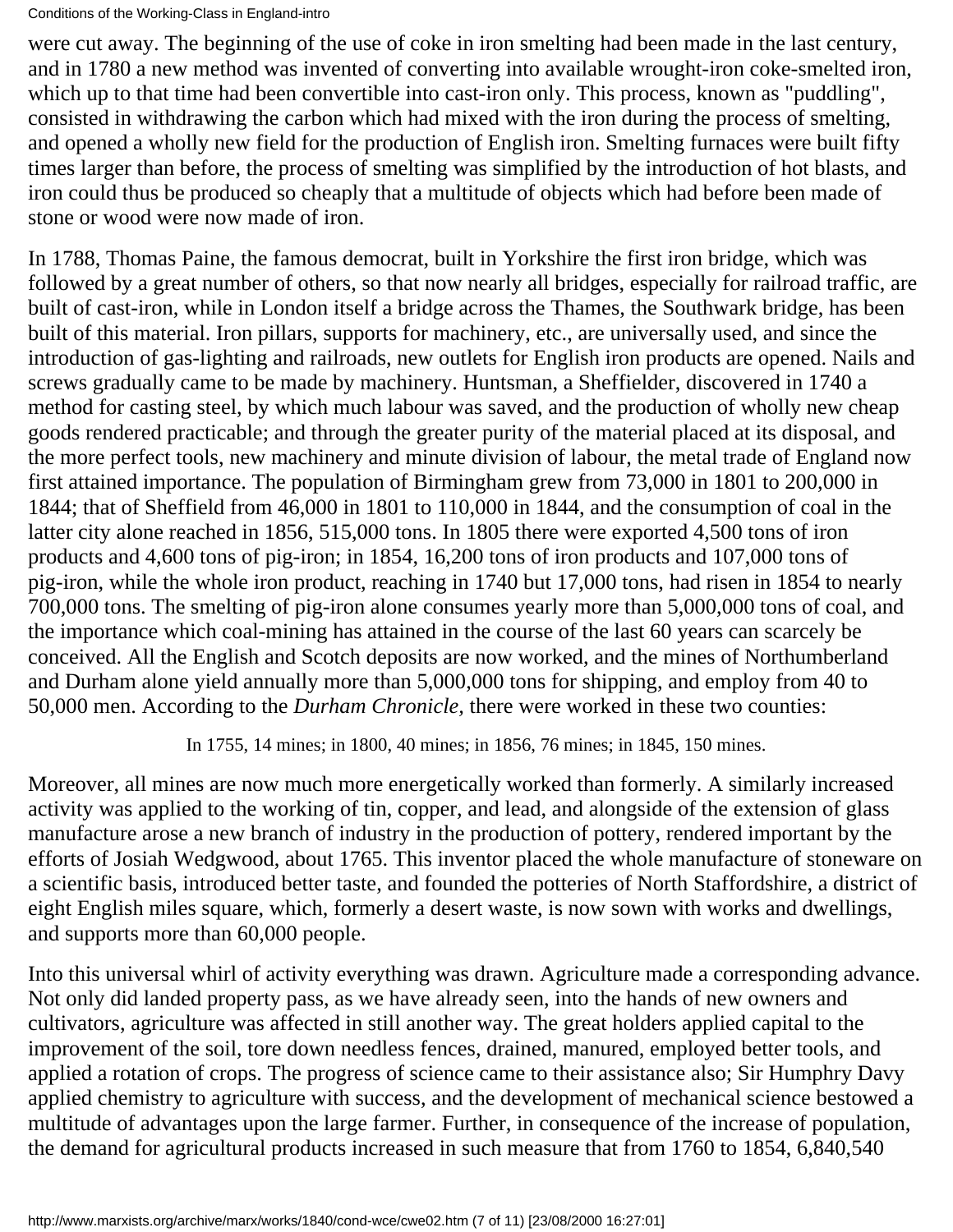acres of waste land were reclaimed; and, in spite of this, England was transformed from a grain exporting to a grain importing country.

The same activity was developed in the establishment of communication. From 1818 to 1829, there were built in England and Wales, 1,000 English miles of roadway of the width prescribed by law, 60 feet, and nearly all the old roads were reconstructed on the new system of McAdam. In Scotland, the Department of Public Works built since 1805 nearly 900 miles of roadway and more than 1,000 bridges, by which the population of the Highlands was suddenly placed within reach of civilisation. The Highlanders had hitherto been chiefly poachers and smugglers; they now became farmers and hand-workers. And, though Gaelic schools were organised for the purpose of maintaining the Gaelic language, yet Gaelic-Celtic customs and speech are rapidly vanishing before the approach of English civilisation. So, too, in Ireland; between the counties of Cork, Limerick, and Kerry, lay hitherto a wilderness wholly without passable roads, and serving, by reason of its inaccessibility, as the refuge of all criminals and the chief protection of the Celtic Irish nationality in the South of Ireland. It has now been cut through by public roads, and civilisation has thus gained admission even to this savage region. The whole British Empire, and especially England, which, sixty years ago, had as bad roads as Germany or France then had, is now covered by a network of the finest roadways; and these, too, like almost everything else in England, are the work of private enterprise, the State having done very little in this direction.

Before 1755 England possessed almost no canals. In that year a canal was built in Lancashire from Sankey Brook to St. Helen's; and in 1759, James Brindley built the first important one, the Duke of Bridgewater's Canal from Manchester and the coal-mines of the district to the mouth of the Mersey passing, near Barton, by aqueduct, over the river Irwell. From this achievement dates the canal building of England, to which Brindley first gave importance. Canals were now built, and rivers made navigable in all directions. In England alone, there are 2,200 miles of canals and 1,800 miles of navigable river. In Scotland, the Caledonian Canal was cut directly across the country, and in Ireland several canals were built. These improvements, too, like the railroads and roadways, are nearly all the work of private individuals and companies.

The railroads have been only recently built. The first great one was opened from Liverpool to Manchester in 1830, since which all the great cities have been connected by rail. London with Southampton, Brighton, Dover, Colchester, Exeter, and Birmingham; Birmingham with Gloucester, Liverpool, Lancaster (via Newton and Wigan, and via Manchester and Bolton); also with Leeds (via Manchester and Halifax, and via Leicester, Derby, and Sheffield); Leeds with Hull and Newcastle (via York). There are also many minor lines building or projected, which will soon make it possible to travel from Edinburgh to London in one day.

As it had transformed the means of communication by land, so did the introduction of steam revolutionise travel by sea. The first steamboat was launched in 1807, in the Hudson, in North America; the first in the British Empire, in 1811, on the Clyde. Since then, more than 600 have been built in England; and in 1836 more than 500 were plying to and from British ports.

Such, in brief, is the history of English industrial development in the past sixty years, a history which has no counterpart in the annals of humanity. Sixty, eighty years ago, England was a country like every other, with small towns, few and simple industries, and a thin but *proportionally* large agricultural population. Today it is a country like *no* other, with a capital of two and a half million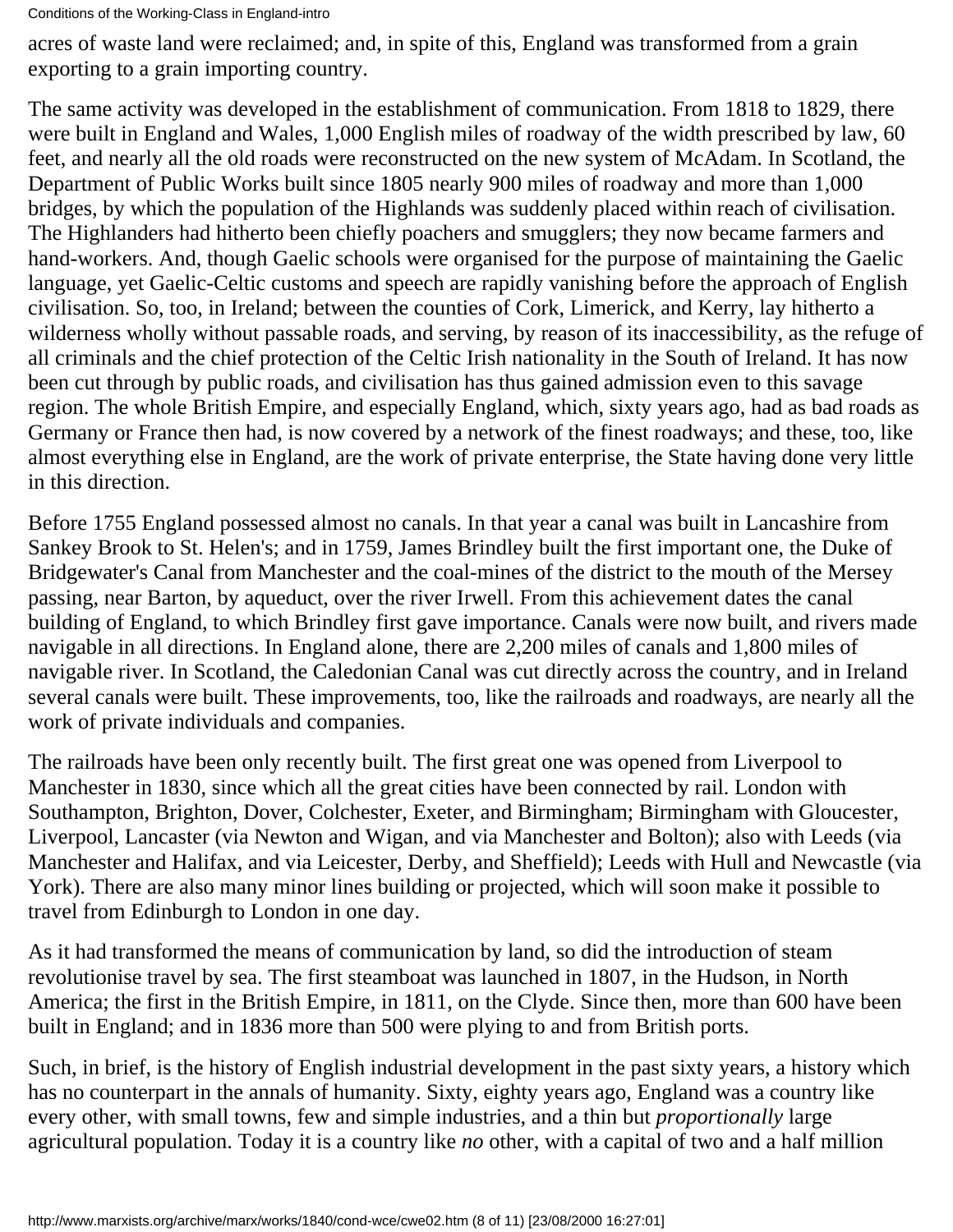inhabitants; with vast manufacturing cities; with an industry that supplies the world, and produces almost everything by means of the most complex machinery; with an industrious, intelligent, dense population, of which two-thirds are employed in trade and commerce, and composed of classes wholly different; forming, in fact, with other customs and other needs, a different nation from the England of those days. The industrial revolution is of the same importance for England as the political revolution for France, and the philosophical revolution for Germany; and the difference between England in 1760 and in 1844 is at least as great as that between France under the *ancien régime* and during the revolution of July. But the mightiest result of this industrial transformation is the English proletariat.

We have already seen how the proletariat was called into existence by the introduction of machinery. The rapid extension of manufacture demanded hands, wages rose, and troops of workmen migrated from the agricultural districts to the towns. Population multiplied enormously, and nearly all the increase took place in the proletariat. Further, Ireland had entered upon an orderly development only since the beginning of the eighteenth century. There, too, the population, more than decimated by English cruelty in earlier disturbances, now rapidly multiplied, especially after the advance in manufacture began to draw masses of Irishmen towards England. Thus arose the great manufacturing and commercial cities of the British Empire, in which at least three-fourths of the population belong to the working-class, while the lower middle-class consists only of small shop-keepers, and very very few handicraftsmen. For, though the rising manufacture first attained importance by transforming tools into machines, work-rooms into factories, and consequently, the toiling lower middle-class into the toiling proletariat, and the former large merchants into manufacturers, though the lower middle-class was thus early crushed out, and the population reduced to the two opposing elements, workers and capitalists, this happened outside of the domain of manufacture proper, in the province of handicraft and retail trade as well. In the place of the former masters and apprentices, came great capitalists and working-men who had no prospect of rising above their class. Hand-work was carried on after the fashion of factory work, the division of labour was strictly applied, and small employers who could not compete with great establishments were forced down into the proletariat. At the same time the destruction of the former organisation of hand-work, and the disappearance of the lower middle-class deprived the workingman of all possibility of rising into the middle-class himself. Hitherto he had always had the prospect of establishing himself somewhere as master artificer, perhaps employing journeymen and apprentices; but now, when master artificers were crowded out by manufacturers, when large capital had become necessary for carrying on work independently, the working-class became, for the first time, an integral, permanent class of the population, whereas it had formerly often been merely a transition leading to the bourgeoisie. Now, he who was born to toil had no other prospect than that of remaining a toiler all his life. Now, for the first time, therefore, the proletariat was in a position to undertake an independent movement.

In this way were brought together those vast masses of working-men who now fill the whole British Empire, whose social condition forces itself every day more and more upon the attention of the civilised world.

The condition of the working-class is the condition of the vast majority of the English people. The question: What is to become of those destitute millions, who consume today what they earned yesterday; who have created the greatness of England by their inventions and their toil; who become with every passing day more conscious of their might, and demand, with daily increasing urgency, their share of the advantages of society? -- This, since the Reform Bill, has become the national question. All Parliamentary debates, of any importance, may be reduced to this; and, though the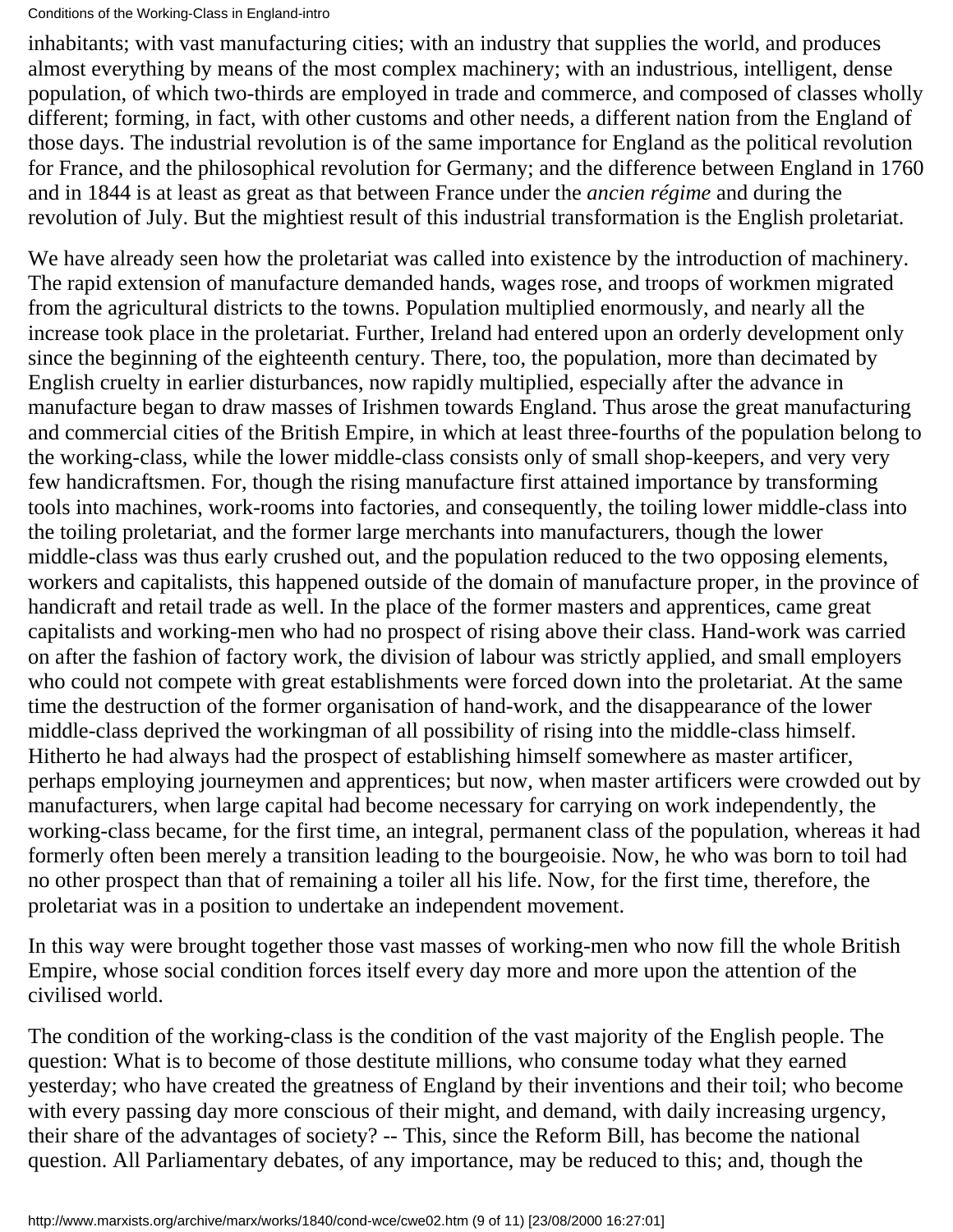English middle-class will not as yet admit it, though they try to evade this great question, and to represent their own particular interests as the truly national ones, their action is utterly useless. With every session of Parliament the working-class gains ground, the interests of the middle-class diminish in importance; and, in spite of the fact that the middle-class is the chief, in fact, the only power in Parliament, the last session of 1844 was a continuous debate upon subjects affecting the working-class, the Poor Relief Bill, the Factory Act, the Masters' and Servants' Act', and Thomas Duncombe, the representative of the working-men in the House of Commons, was the great man of the session; while the Liberal middle-class with its motion for repealing the Corn Laws, and the Radical middle-class with its resolution for refusing the taxes, played pitiable roles. Even the debates about Ireland were at bottom debates about the Irish proletariat, and the means of coming to its assistance. It is high time, too, for the English middle-class to make some concessions to the working-men who no longer plead but threaten, for in a short time it may be too late.

In spite of all this, the English middle-class, especially the manufacturing class, which is enriched directly by means of the poverty of the workers, persists in ignoring this poverty. This class, feeling itself the mighty representative class of the nation, is ashamed to lay the sore spot of England bare before the eyes of the world; will not confess, even to itself, that the workers are in distress, because it, the property-holding, manufacturing class, must bear the moral responsibility for this distress. Hence the scornful smile which intelligent Englishmen (and they, the middle-class, alone are known on the Continent) assume when any one begins to speak of the condition of the working-class; hence the utter ignorance on the part of the whole middle-class of everything which concerns the workers; hence the ridiculous blunders which men of this class, in and out of Parliament, make when the position of the proletariat comes under discussion; hence the absurd freedom from anxiety, with which the middle-class dwells upon a soil that is honeycombed, and may any day collapse, the speedy collapse of which is as certain as a mathematical or mechanical demonstration; hence the miracle that the English have as yet no single book upon the condition of their workers, although they have been examining and mending the old state of things no one knows how many years. Hence also the deep wrath of the whole working-class, from Glasgow to London, against the rich, by whom they are systematically plundered and mercilessly left to their fate, a wrath which before too long a time goes by, a time almost within the power of man to predict, must break out into a revolution in comparison with which the French Revolution, and the year 1794, will prove to have been child's play.

## **NOTES**

<span id="page-16-0"></span>1.According to Porter's *Progress of the Nation,* London, 1856, Vol. I; 1858, Vol. II; 1843, Vol. III (official data), and other sources, chiefly official.-- *Note by Engels.*

---------(1892) The historical outline of the industrial revolution given above is not exact in certain details; but in 1843-44 no better sources were available.-- *Added by Engels in the German edition of 1892.* [Return to Text](#page-10-0)

## **[Read Next Section >>](#page-18-0)**

## **Transcribed and HTML mark-up for MEIA by Tim Delaney in 1998.**

[Table of Contents](#page-0-0)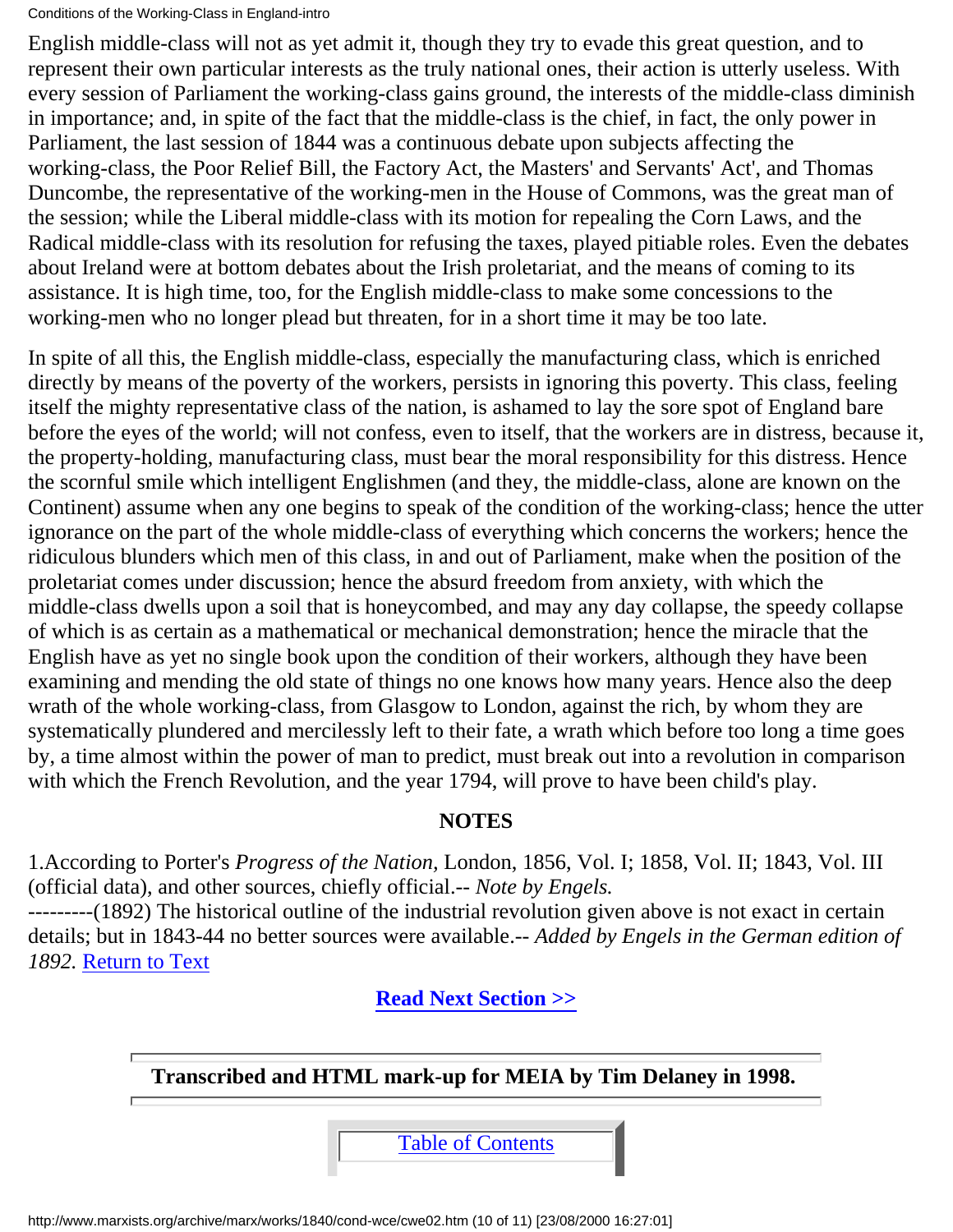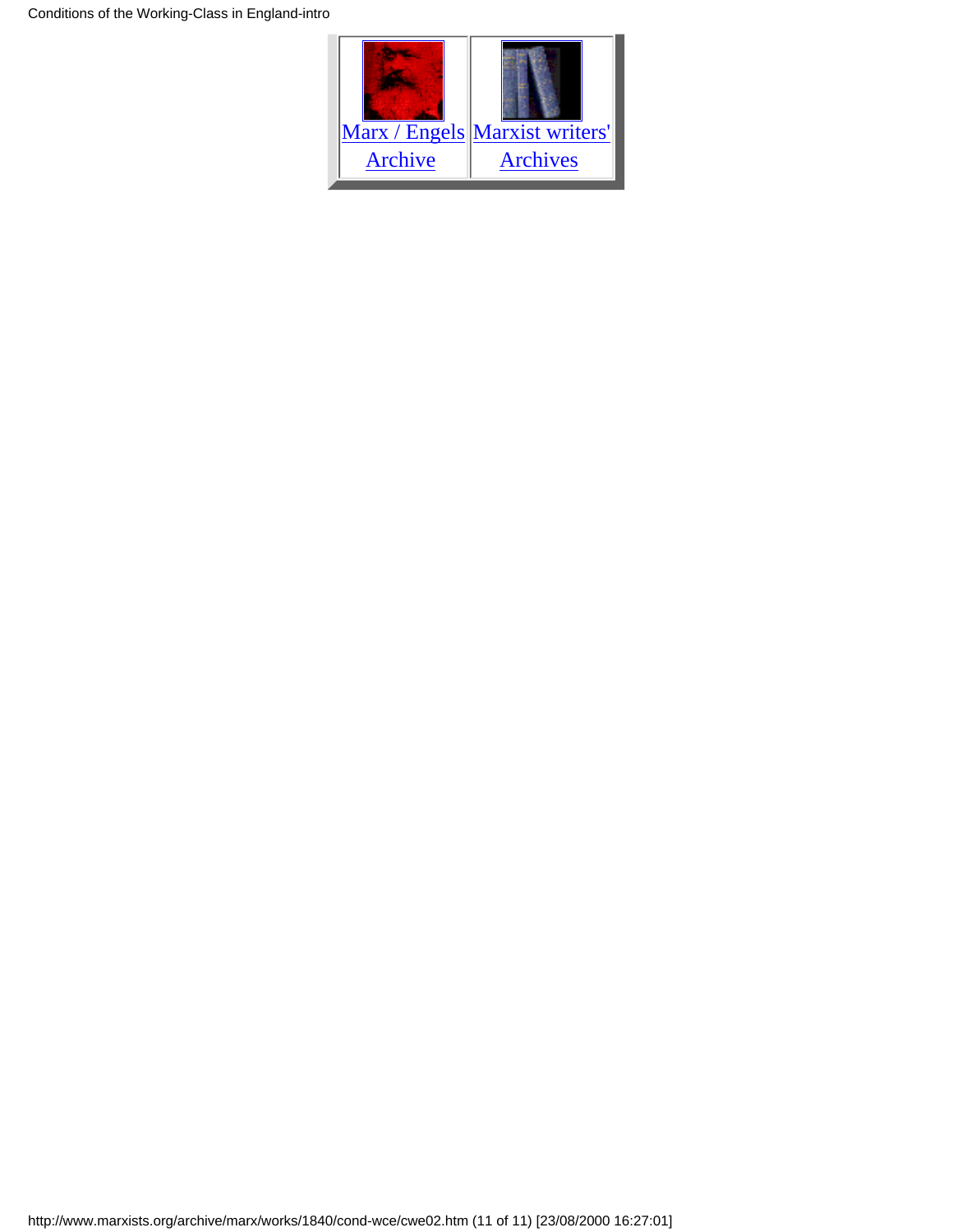## <span id="page-18-0"></span>**F. Engels THE CONDITIONS OF THE WORKING-CLASS IN ENGLAND**

# **THE INDUSTRIAL PROLETARIAT**

The order of our investigation of the different sections of the proletariat follows naturally from the foregoing history of its rise. The first proletarians were connected with manufacture, were engendered by it, and accordingly, those employed in manufacture, in the working up of raw materials, will first claim our attention. The production of raw materials and of fuel for manufacture attained importance only in consequence of the industrial change, and engendered a new proletariat, the coal and metal miners. Then, in the third place, manufacture influenced agriculture, and in the fourth, the condition of Ireland; and the fractions of the proletariat belonging to each, will find their place accordingly. We shall find, too, that with the possible exception of the Irish, the degree of intelligence of the various workers is in direct proportion to their relation to manufacture; and that the factory-hands are most enlightened as to their own interests, the miners somewhat less so, the agricultural labourers scarcely at all. We shall find the same order again among the industrial workers, and shall see how the factory-hands, eldest children of the industrial revolution, have from the beginning to the present day formed the nucleus of the Labour Movement, and how the others have joined this movement just in proportion as their handicraft has been invaded by the progress of machinery. We shall thus learn from the example which England offers, from the equal pace which the Labour Movement has kept with the movement of industrial development, the historical significance of manufacture.

Since, however, at the present moment, pretty much the whole industrial proletariat is involved in the movement, and the condition of the separate sections has much in common, because they all are industrial, we shall have first to examine the condition of the industrial proletariat as a whole, in order later to notice more particularly each separate division with its own peculiarities.

It has been already suggested that manufacture centralises property in the hands of the few. It requires large capital with which to erect the colossal establishments that ruin the petty trading bourgeoisie and with which to press into its service the forces of Nature, so driving the hand-labour of the independent workman out of the market. The division of labour, the application of water and especially steam, and the application of machinery, are the three great levers with which manufacture, since the middle of the last century, has been busy putting the world out of joint. Manufacture, on a small scale, created the middle-class; on a large scale, it created the working-class, and raised the elect of the middle-class to the throne, but only to overthrow them the more surely when the time comes. Meanwhile, it is an undenied and easily explained fact that the numerous petty middle-class of the "good old times" has been annihilated by manufacture, and resolved into rich capitalists on the one hand and poor workers on the other. [\[2\]](#page-19-0)

<span id="page-18-1"></span>The centralising tendency of manufacture does not, however, stop here. Population becomes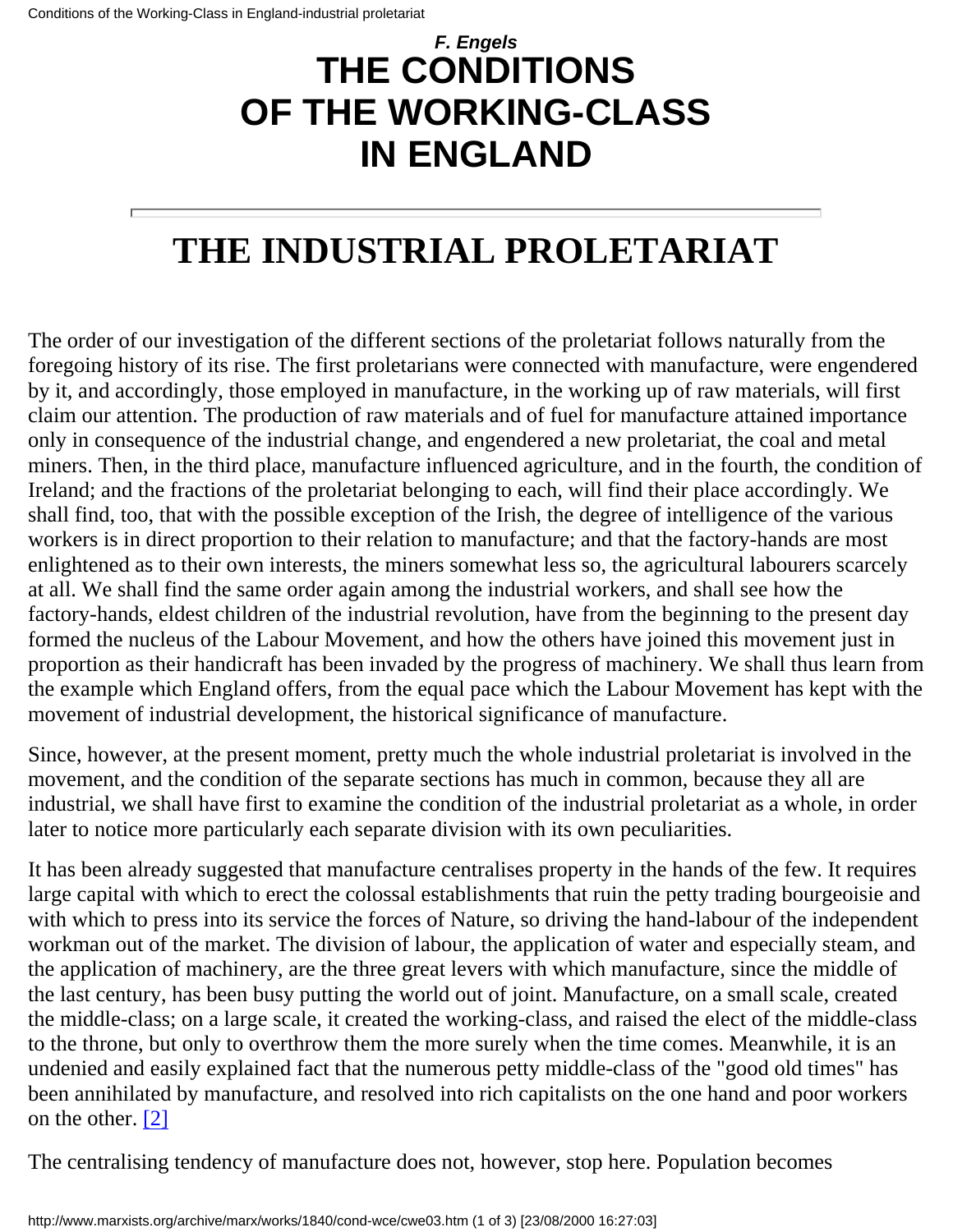#### Conditions of the Working-Class in England-industrial proletariat

centralised just as capital does; and, very naturally, since the human being, the worker, is regarded in manufacture simply as a piece of capital for the use of which the manufacturer pays interest under the name of wages. A manufacturing establishment requires many workers employed together in a single building, living near each other and forming a village of themselves in the case of a good-sized factory. They have needs for satisfying which other people are necessary; handicraftsmen, shoemakers, tailors, bakers, carpenters, stonemasons, settle at hand. The inhabitants of the village, especially the younger generation, accustom themselves to factory work, grow skilful in it, and when the first mill can no longer employ them all, wages fall, and the immigration of fresh manufacturers is the consequence. So the village grows into a small town, and the small town into a large one. The greater the town, the greater its advantages. It offers roads, railroads, canals; the choice of skilled labour increases constantly, new establishments can be built more cheaply, because of the competition among builders and machinists who are at hand, than in remote country districts, whither timber, machinery, builders, and operatives must be brought; it offers a market to which buyers crowd, and direct communication with the markets supplying raw material or demanding finished goods. Hence the marvellously rapid growth of the great manufacturing towns. The country, on the other hand, had the advantage that wages are usually lower than in town, and so town and country are in constant competition; and, if the advantage is on the side of the town today, wages sink so low in the country tomorrow that new investments are most profitably made there. But the centralising tendency of manufacture continues in full force, and every new factory built in the country bears in it the germ of a manufacturing town. If it were possible for this mad rush of manufacture to go on at this rate for another century, every manufacturing district of England would be one great manufacturing town, and Manchester and Liverpool would meet at Warrington or Newton; for in commerce, too, this centralisation of the population works in precisely the same way, and hence it is that one or two great harbours, such as Hull and Liverpool, Bristol and London, monopolise almost the whole maritime commerce of Great Britain.

Since commerce and manufacture attain their most complete development in these great towns, their influence upon the proletariat is also most clearly observable here. Here the centralisation of property has reached the highest point; here the morals and customs of the good old times are most completely obliterateded; here it has gone so far that the name Merry Old England conveys no meaning, for Old England itself is unknown to memory and to the tales of our grandfathers. Hence, too, there exist here only a rich and a poor class, for the lower middle-class vanishes more completely with every passing day. Thus the class formerly most stable has become the most restless one. It consists today of a few remnants of a past time, and a number of people eager to make fortunes, industrial Micawbers and speculators of whom one may amass a fortune, while ninety-nine become insolvent, and more than half of the ninety-nine live by perpetually repeated failure.

But in these towns the proletarians are the infinite majority, and how they fare, what influence the great town exercises upon them, we have now to investigate.

## **NOTES**

<span id="page-19-0"></span>2. Compare on this point my "Outlines of a Critique of Political Economy" in the *Deutsch-Französische Jahrbücher.* In this essay "free competition" is the starting-point; but industry is only the practice of free competition and the latter is only the principle on which industry is based.-- *Note by Engels.* [Return to Text](#page-18-1)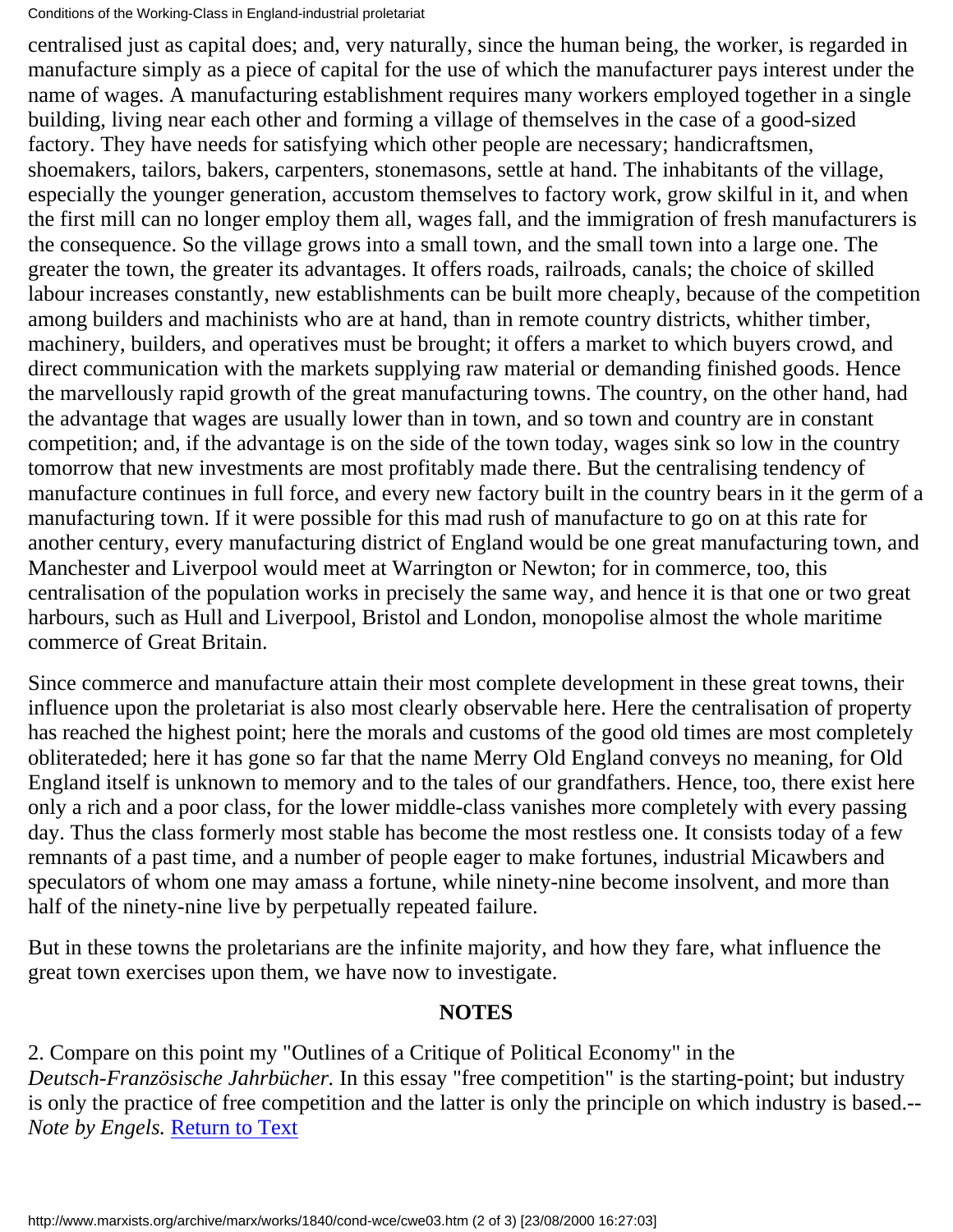D

 $\overline{\phantom{0}}$ 

### **[Read Next Section >>](#page-21-0)**

## **Transcribed and HTML mark-up for MEIA by Tim Delaney in 1998.**

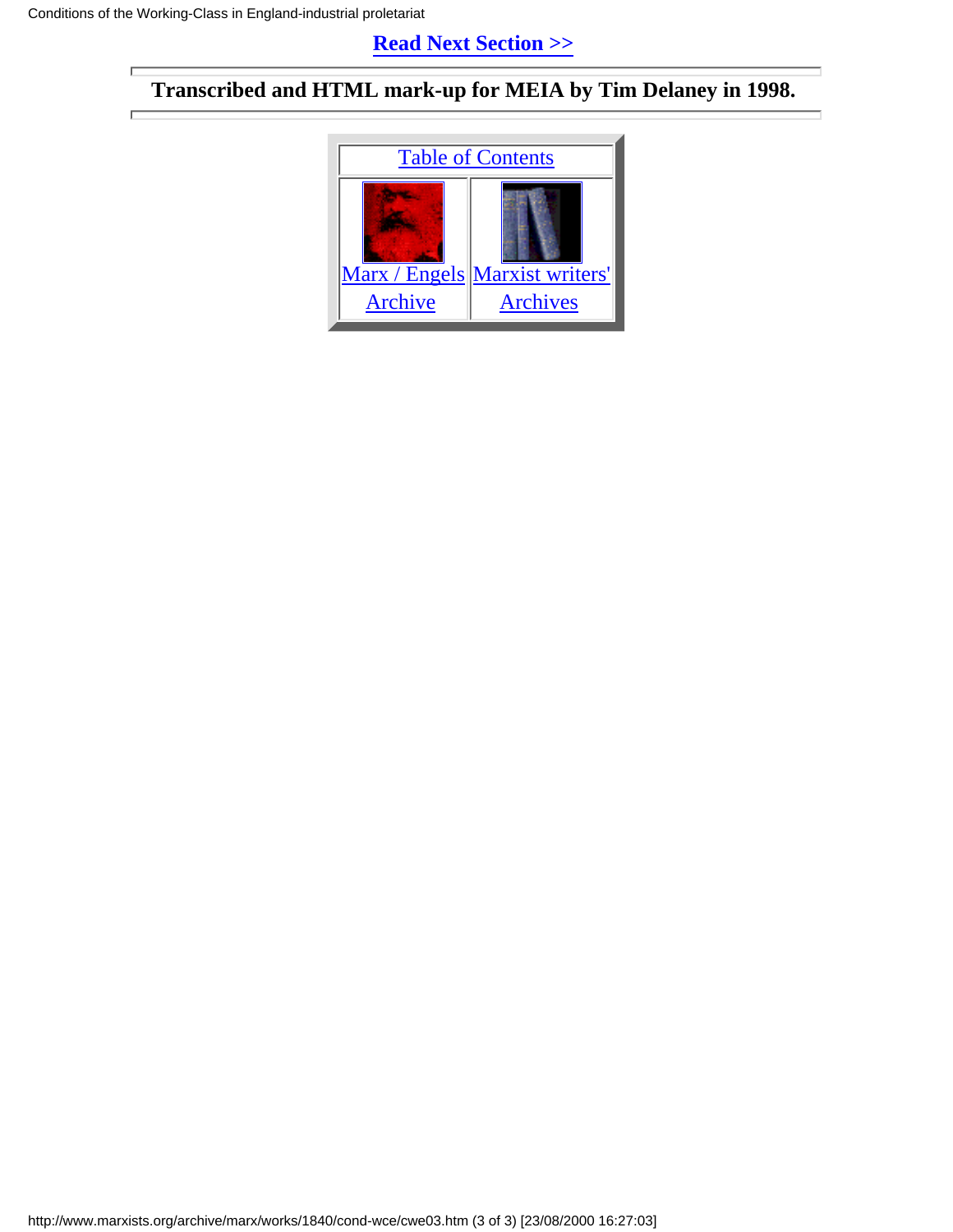## <span id="page-21-0"></span>**F. Engel's THE CONDITIONS OF THE WORKING-CLASS IN ENGLAND**

# **THE GREAT TOWNS**

A town, such as London, where a man may wander for hours together without reaching the beginning of the end, without meeting the slightest hint which could lead to the inference that there is open country within reach, is a strange thing. This colossal centralisation, this heaping together of two and a half millions of human beings at one point, has multiplied the power of this two and a half millions a hundredfold; has raised London to the commercial capital of the world, created the giant docks and assembled the thousand vessels that continually cover the Thames. I know nothing more imposing than the view which the Thames offers during the ascent from the sea to London Bridge. The masses of buildings, the wharves on both sides, especially from Woolwich upwards, the countless ships along both shores, crowding ever closer and closer together, until, at last, only a narrow passage remains in the middle of the river, a passage through which hundreds of steamers shoot by one another; all this is so vast, so impressive, that a man cannot collect himself, but is lost in the marvel of England's greatness before he sets foot upon English soil. [\[3\]](#page-48-0)

But the sacrifices which all this has cost become apparent later. After roaming the streets of the capital a day or two, making headway with difficulty through the human turmoil and the endless lines of vehicles, after visiting the slums of the metropolis, one realises for the first time that these Londoners have been forced to sacrifice the best qualities of their human nature, to bring to pass all the marvels of civilisation which crowd their city; that a hundred powers which slumbered within them have remained inactive, have been suppressed in order that a few might be developed more fully and multiply through union with those of others. The very turmoil of the streets has something repulsive, something against which human nature rebels. The hundreds of thousands of all classes and ranks crowding past each other, are they not all human beings with the same qualities and powers, and with the same interest in being happy? And have they not, in the end, to seek happiness in the same way, by the same means? And still they crowd by one another as though they had nothing in common, nothing to do with one another, and their only agreement is the tacit one, that each keep to his own side of the pavement, so as not to delay the opposing streams of the crowd, while it occurs to no man to honour another with so much as a glance. The brutal indifference, the unfeeling isolation of each in his private interest, becomes the more repellent and offensive, the more these individuals are crowded together, within a limited space. And, however much one may be aware that this isolation of the individual, this narrow self-seeking, is the fundamental principle of our society everywhere, it is nowhere so shamelessly barefaced, so self-conscious as just here in the crowding of the great city. The dissolution of mankind into monads, of which each one has a separate principle, the world of atoms, is here carried out to its utmost extreme.

Hence it comes, too, that the social war, the war of each against all, is here openly declared. Just as in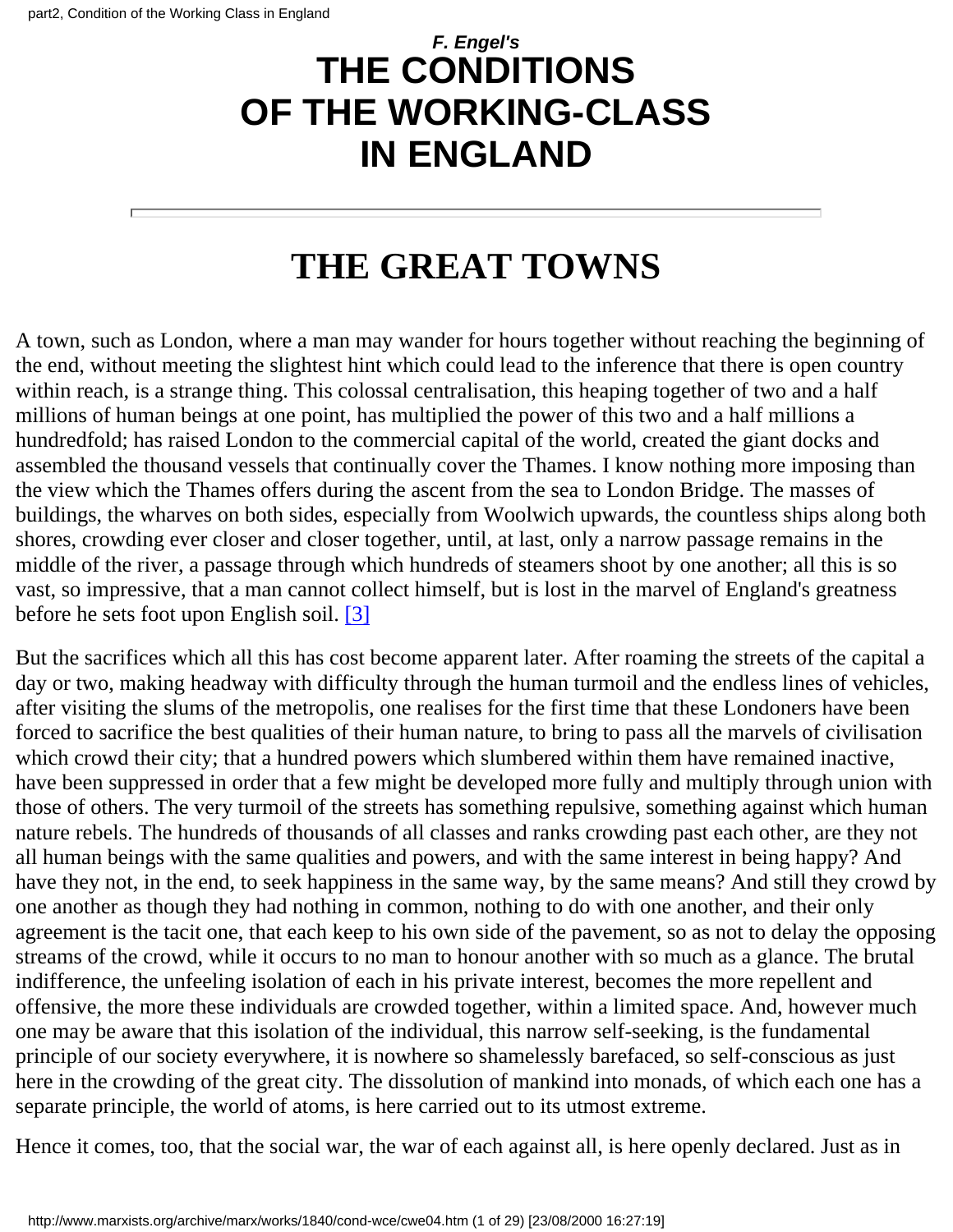Stirner's recent book, people regard each other only as useful objects; each exploits the other, and the end of it all is that the stronger treads the weaker under foot; and that the powerful few, the capitalists, seize everything for themselves, while to the weak many, the poor, scarcely a bare existence remains.

What is true of London, is true of Manchester, Birmingham, Leeds, is true of all great towns. Everywhere barbarous indifference, hard egotism on one hand, and nameless misery on the other, everywhere social warfare, every man's house in a state of siege, everywhere reciprocal plundering under the protection of the law, and all so shameless, so openly avowed that one shrinks before the consequences of our social state as they manifest themselves here undisguised, and can only wonder that the whole crazy fabric still hangs together.

Since capital, the direct or indirect control of the means of subsistence and production, is the weapon with which this social warfare is carried on, it is clear that all the disadvantages of such a state must fall upon the poor. For him no man has the slightest concern. Cast into the whirlpool, he must struggle through as well as he can. If he is so happy as to find work, i.e., if the bourgeoisie does him the favour to enrich itself by means of him, wages await him which scarcely suffice to keep body and soul together; if he can get no work he may steal, if he is not afraid of the police, or starve, in which case the police will take care that he does so in a quiet and inoffensive manner. During my residence in England, at least twenty or thirty persons have died of simple starvation under the most revolting circumstances, and a jury has rarely been found possessed of the courage to speak the plain truth in the matter. Let the testimony of the witnesses be never so clear and unequivocal, the bourgeoisie, from which the jury is selected, always finds some backdoor through which to escape the frightful verdict, death from starvation. The bourgeoisie dare not speak the truth in these cases, for it would speak its own condemnation. But indirectly, far more than directly, many have died of starvation, where long-continued want of proper nourishment has called forth fatal illness, when it has produced such debility that causes which might otherwise have remained inoperative brought on severe illness and death. The English working-men call this "social murder", and accuse our whole society of perpetrating this crime perpetually. Are they wrong?

True, it is only individuals who starve, but what security has the working-man that it may not be his turn tomorrow? Who assures him employment, who vouches for it that, if for any reason or no reason his lord and master discharges him tomorrow, he can struggle along with those dependent upon him, until he may find some one else "to give him bread"? Who guarantees that willingness to work shall suffice to obtain work, that uprightness, industry, thrift, and the rest of the virtues recommended by the bourgeoisie, are really his road to happiness? No one. He knows that he has something today and that it does not depend upon himself whether he shall have something tomorrow. He knows that every breeze that blows, every whim of his employer, every bad turn of trade may hurl him back into the fierce whirlpool from which he has temporarily saved himself, and in which it is hard and often impossible to keep his head above water. He knows that, though he may have the means of living today, it is very uncertain whether he shall tomorrow.

Meanwhile, let us proceed to a more detailed investigation of the position in which the social war has placed the non-possessing class. Let us see what pay for his work society does give the working-man in the form of dwelling, clothing, food, what sort of subsistence it grants those who contribute most to the maintenance of society; and, first, let us consider the dwellings.

Every great city has one or more slums, where the working-class is crowded together. True, poverty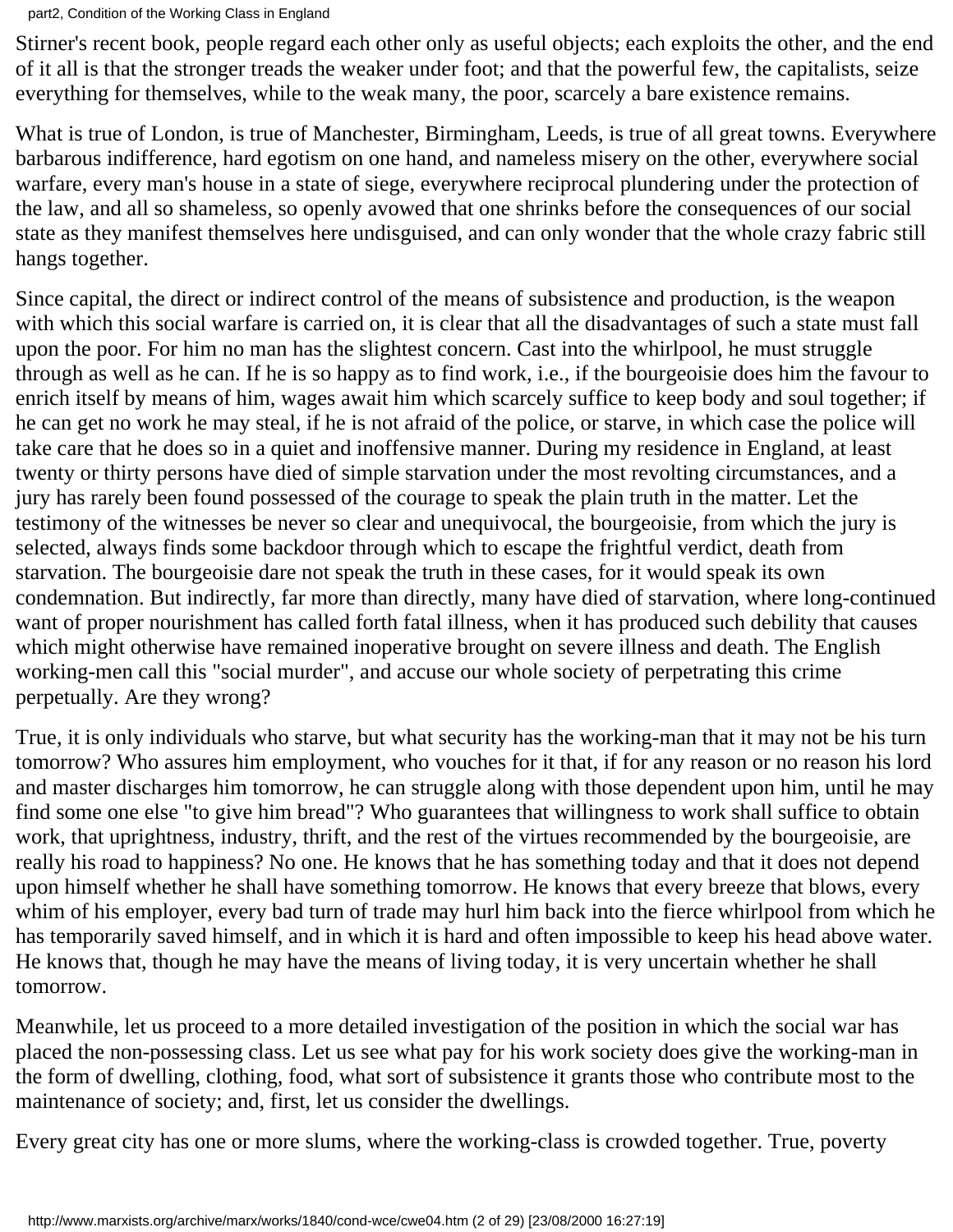often dwells in hidden alleys close to the palaces of the rich; but, in general, a separate territory has been assigned to it, where, removed from the sight of the happier classes, it may struggle along as it can. These slums are pretty equally arranged in all the great towns of England, the worst houses in the worst quarters of the towns; usually one- or two-storied cottages in long rows, perhaps with cellars used as dwellings, almost always irregularly built. These houses of three or four rooms and a kitchens form, throughout England, some parts of London excepted, the general dwellings of the working-class. The streets are generally unpaved, rough, dirty, filled with vegetable and animal refuse, without sewers or gutters, but supplied with foul, stagnant pools instead. Moreover, ventilation is impeded by the bad, confused method of building of the whole quarter, and since many human beings here live crowded into a small space, the atmosphere that prevails in these working-men's quarters may readily be imagined. Further, the streets serve as drying grounds in fine weather; lines are stretched across from house to house, and hung with wet clothing.

Let us investigate some of the slums in their order. London comes first, [\[4\]](#page-48-1) and in London the famous rookery of St. Giles which is now, at last, about to be penetrated by a couple of broad streets. St. Giles is in the midst of the most populous part of the town, surrounded by broad, splendid avenues in which the gay world of London idles about, in the immediate neighbourhood of Oxford Street, Regent Street, of Trafalgar Square and the Strand. It is a disorderly collection of tall, three- or four-storied houses, with narrow, crooked, filthy streets, in which there is quite as much life as in the great thoroughfares of the town, except that, here, people of the working-class only are to be seen. A vegetable market is held in the street, baskets with vegetables and fruits, naturally all bad and hardly fit to use obstruct the sidewalk still further, and from these, as well as from the fish-dealers' stalls, arises a horrible smell. The houses are occupied from cellar to garret, filthy within and without, and their appearance is such that no human being could possibly wish to live in them. But all this is nothing in comparison with the dwellings in the narrow courts and alleys between the streets, entered by covered passages between the houses, in which the filth and tottering ruin surpass all description. Scarcely a whole window-pane can be found, the walls are crumbling, door-posts and window-frames loose and broken, doors of old boards nailed together, or altogether wanting in this thieves' quarter, where no doors are needed, there being nothing to steal. Heaps of garbage and ashes lie in all directions, and the foul liquids emptied before the doors gather in stinking pools. Here live the poorest of the poor, the worst paid workers with thieves and the victims of prostitution indiscriminately huddled together, the majority Irish, or of Irish extraction, and those who have not yet sunk in the whirlpool of moral ruin which surrounds them, sinking daily deeper, losing daily more and more of their power to resist the demoralising influence of want, filth, and evil surroundings.

Nor is St. Giles the only London slum. In the immense tangle of streets, there are hundreds and thousands of alleys and courts lined with houses too bad for anyone to live in, who can still spend anything whatsoever upon a dwelling fit for human beings. Close to the splendid houses of the rich such a lurking-place of the bitterest poverty may often be found. So, a short time ago, on the occasion of a coroner's inquest, a region close to Portman Square, one of the very respectable squares, was characterised as an abode "of a multitude of Irish demoralised by poverty and filth". So, too, may be found in streets, such as Long Acre and others, which, though not fashionable, are yet "respectable", a great number of cellar dwellings out of which puny children and half-starved, ragged women emerge into the light of day. In the immediate neighbourhood of Drury Lane Theatre, the second in London, are some of the worst streets of the whole metropolis, Charles, King, and Park Streets, in which the houses are inhabited from cellar to garret exclusively by poor families. In the parishes of St. John and St. Margaret there lived in 1840, according to the Journal of the Statistical Society, 5,566 working-men's families in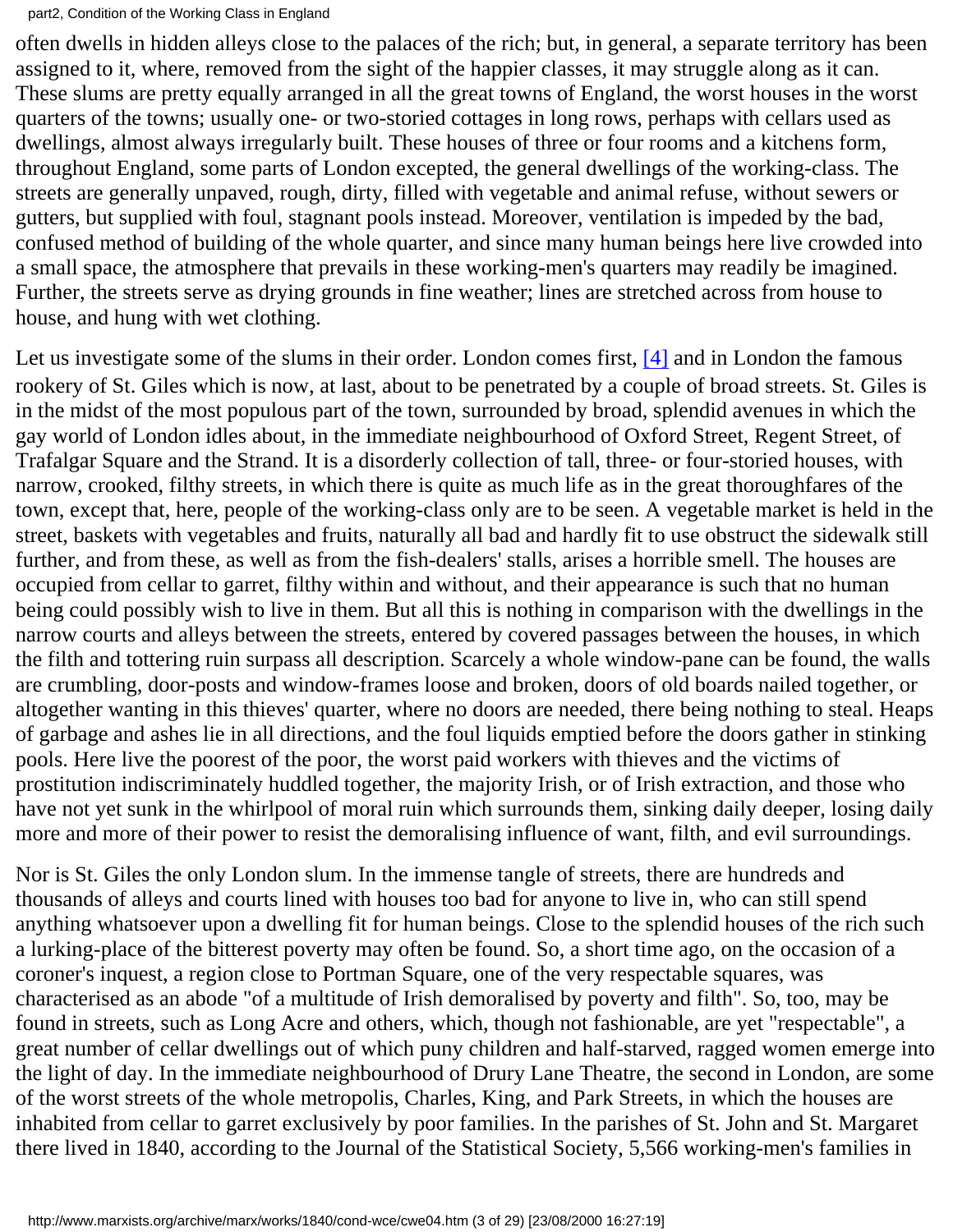5,294 "dwellings" (if they deserve the name!), men, women, and children thrown together without distinction of age or sex, 26,850 persons all told; and of these families three-fourths possessed but one room. In the aristocratic parish of St. George, Hanover Square, there lived, according to the same authority, 1,465 working-men's families, nearly 6,000 persons, under similar conditions, and here, too, more than two-thirds of the whole number crowded together at the rate of one family in one room. And how the poverty of these unfortunates, among whom even thieves find nothing to steal, is exploited by the property-holding class in lawful ways! The abominable dwellings in Drury Lane, just mentioned, bring in the following rents: two cellar dwellings, 3s., one room, ground-floor, 4s.; second-storey, 4s. 6d.; third-floor, 4s.; garret-room, 3s. weekly, so that the starving occupants of Charles Street alone, pay the house-owners a yearly tribute of £2,000, and the 5,566 families above mentioned in Westminster, a yearly rent of £40,000.

The most extensive working-people's district lies east of the Tower in Whitechapel and Bethnal Green, where the greatest masses of London working-people live. Let us hear Mr. G. Alston, preacher of St. Philip's, Bethnal Green, on the condition of his parish. He says:

"It contains 1,400 houses, inhabited by 2,795 families, comprising a population of 12,000. The space within which this large amount of population are living is less than 400 yards square (1,200 feet), and it is no uncommon thing for a man and his wife, with four or five children, and sometimes the grandfather and grandmother, to be found living in a room from ten to twelve feet square, and which serves them for eating and working in. I believe that till the Bishop of London called the attention of the public to the state of Bethnal Green, about as little was known at the West-end of the town of this most destitute parish as the wilds of Australia or the islands of the South Seas. If we really desire to find out the most destitute and deserving, we must lift the latch of their doors, and find them at their scanty meal; we must see them when suffering from sickness and want of work; and if we do this from day to day in such a neighbourhood as Bethnal Green, we shall become acquainted with a mass of wretchedness and misery such as a nation like our own ought to be ashamed to permit. I was Curate of a parish near Huddersfield during the three years of the greatest manufacturing distress; but I never witnessed such a thorough prostration of the poor as I have seen since I have been in Bethnal Green. There is not one father of a family in ten throughout the entire district that possesses any clothes but his working dress, and that too commonly in the worst tattered condition; and with many this wretched clothing forms their only covering at night, with nothing better than a bag of straw or shavings to lie upon."

The foregoing description furnishes an idea of the aspect of the interior of the dwellings. But let us follow the English officials, who occasionally stray thither, into one or two of these workingmen's homes.

On the occasion of an inquest held Nov. 16th, 1843, by Mr. Carter, coroner for Surrey, upon the body of Ann Galway, aged 45 years, the newspapers related the following particulars concerning the deceased: She had lived at No. 5 White Lion Court, Bermondsey Street, London, with her husband and a nineteenyear-old son in a little room, in which neither a bedstead nor any other furniture was to be seen. She lay dead beside her son upon a heap of feathers which were scattered over her almost naked body, there being neither sheet nor coverlet. The feathers stuck so fast over the whole body that the physician could not examine the corpse until it was cleansed, and then found it starved and scarred from the bites of vermin. Part of the floor of the room was torn up, and the hole used by the family as a privy.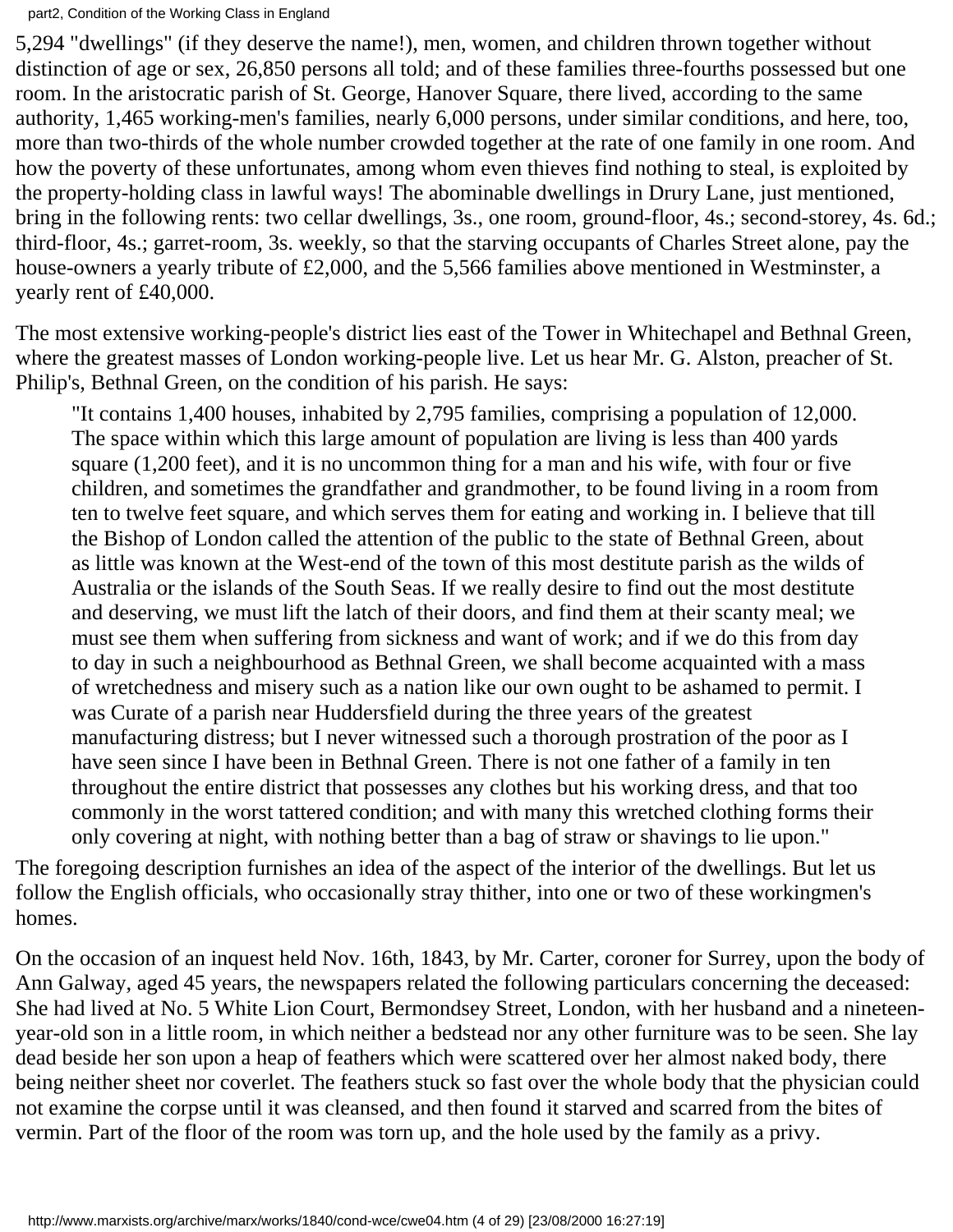On Monday, Jan. 15th, 1844, two boys were brought before the police magistrate because, being in a starving condition, they had stolen and immediately devoured a half-cooked calf's foot from a shop. The magistrate felt called upon to investigate the case further, and received the following details from the policeman: The mother of the two boys was the widow of an ex-soldier, afterwards policeman, and had had a very hard time since the death of her husband, to provide for her nine children. She lived at No. 2 Pool's Place, Quaker Court, Spitalfields, in the utmost poverty. When the policeman came to her, he found her with six of her children literally huddled together in a little back room, with no furniture but two old rush-bottomed chairs with the seats gone, a small table with two legs broken, a broken cup, and a small dish. On the hearth was scarcely a spark of fire, and in one corner lay as many old rags as would fill a woman's apron, which served the whole family as a bed. For bed clothing they had only their scanty day clothing. The poor woman told him that she had been forced to sell her bedstead the year before to buy food. Her bedding she had pawned with the victualler for food. In short, everything had gone for food. The magistrate ordered the woman a considerable provision from the poor-box.

In February, 1844, Theresa Bishop, a widow 60 years old, was recommended, with her sick daughter, aged 26, to the compassion of the police magistrate in Marlborough Street. She lived at No. 5 Brown Street, Grosvenor Square, in a small back room no larger than a closet, in which there was not one single piece of furniture, In one corner lay some rags upon which both slept; a chest served as table and chair. The mother earned a little by charring. The owner of the house said that they had lived in this way since May 1843, had gradually sold or pawned everything that they had, and had still never paid any rent. The magistrate assigned them £1 from the poor-box.

I am far from asserting that all London working-people live in such want as the foregoing three families. I know very well that ten are somewhat better off, where one is so totally trodden under foot by society; but I assert that thousands of industrious and worthy people -- far worthier and more to be respected than the rich of London -- do find themselves in a condition unworthy of human beings; and that every proletarian, everyone, without exception, is exposed to a similar fate without any fault of his own and in spite of every possible effort.

But in spite of all this, they who have some kind of a shelter are fortunate, fortunate in comparison with the utterly homeless. In London fifty thousand human beings get up every morning, not knowing where they are to lay their heads at night. The luckiest of this multitude, those who succeed in keeping a penny or two until evening, enter a lodging-house, such as abound in every great city, where they find a bed. But what a bed! These houses are filled with beds from cellar to garret, four, five, six beds in a room; as many as can be crowded in. Into every bed four, five, or six human beings are piled, as many as can be packed in, sick and well, young and old, drunk and sober, men and women, just as they come, indiscriminately. Then come strife, blows, wounds, or, if these bedfellows agree, so much the worse; thefts are arranged and things done which our language, grown more humane than our deeds, refuses to record. And those who cannot pay for such a refuge? They sleep where they find a place, in passages, arcades, in corners where the police and the owners leave them undisturbed. A few individuals find their way to the refuges which are managed, here and there, by private charity, others sleep on the benches in the parks close under the windows of Queen Victoria. Let us hear the *London Times:*

"It appears from the report of the proceedings at Marlborough Street Police Court in our columns of yesterday, that there is an average number of 50 human beings of all ages, who huddle together in the parks every night, having no other shelter than what is supplied by the trees and a few hollows of the embankment. Of these, the majority are young girls who have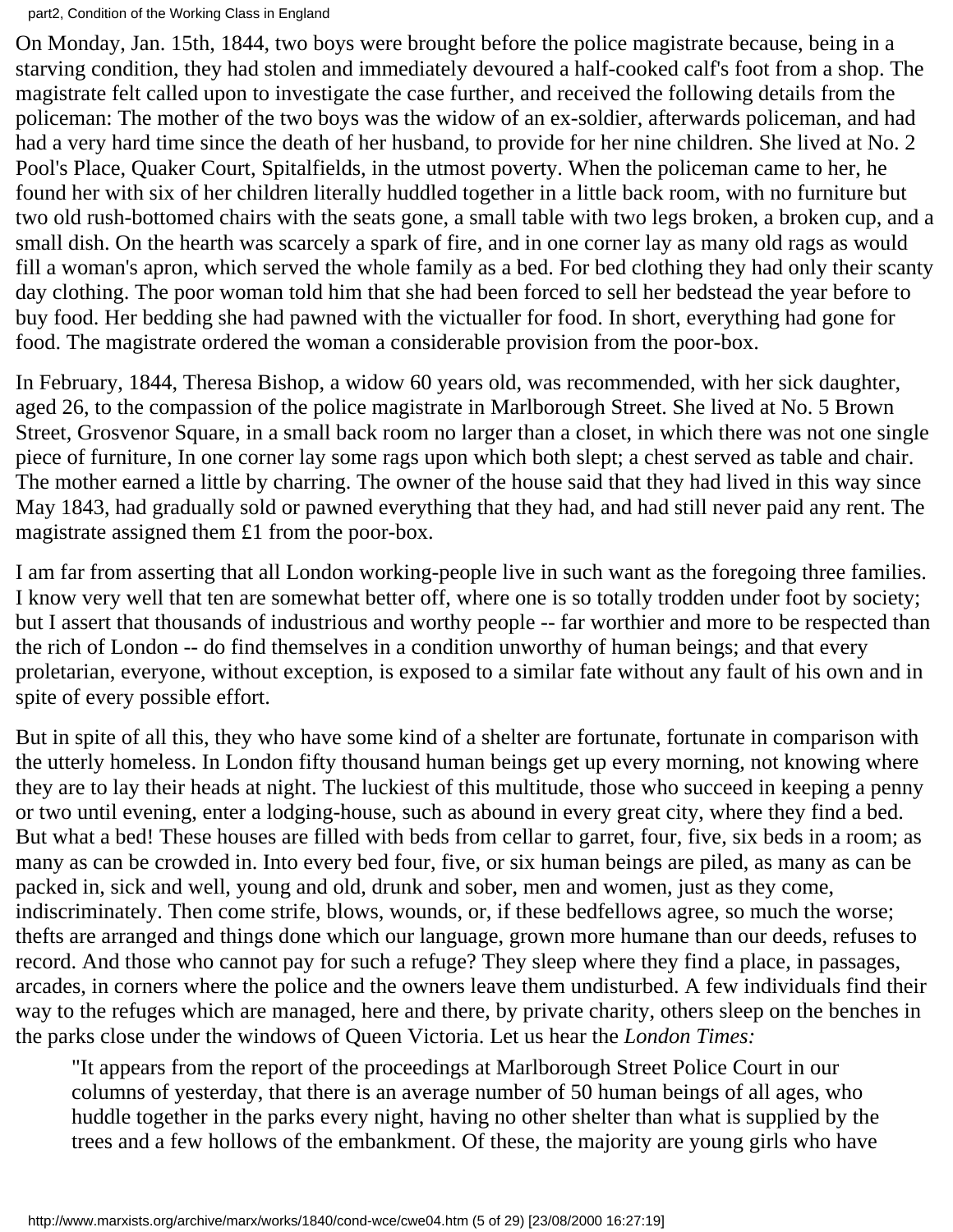been seduced from the country by the soldiers and turned loose on the world in all the destitution of friendless penury, and all the recklessness of early vice.

 "This is truly horrible! Poor there must be everywhere. Indigence will find its way and set up its hideous state in the heart of a great and luxurious city. Amid the thousand narrow lanes and by-streets of a populous metropolis there must always, we fear, be much suffering -- much that offends the eye -- much that lurks unseen.

 "But that within the precincts of wealth, gaiety, and fashion, nigh the regal grandeur of St. James. close on the palatial splendour of Bayswater, on the confines of the old and new aristocratic quarters, in a district where the cautious refinement of modern design has refrained from creating one single tenement for poverty; which seems, as it were, dedicated to the exclusive enjoyment of wealth. that *there* want, and famine, and disease, and vice should stalk in all their kindred horrors, consuming body by body, soul by soul!

 "It is indeed a monstrous state of things! Enjoyment the most absolute, that bodily ease, intellectual excitement, or the more innocent pleasures of sense can supply to man's craving, brought in close contact with the most unmitigated misery! Wealth, from its bright saloons, laughing -- an insolently heedless laugh -- at the unknown wounds of want! Pleasure, cruelly but unconsciously mocking the pain that moans below! All contrary things mocking one another -- all contrary, save the vice which tempts and the vice which is tempted!

 "But let all men remember this -- that within the most courtly precincts of the richest city of God's earth, there may be found, night after night, winter after winter, women - young in years -- old in sin and suffering -- outcasts from society -- ROTTING FROM FAMINE, FILTH, AND DISEASE. Let them remember this, and learn not to theorise but to act. God knows, there is much room for action nowadays." [\[5\]](#page-48-2)

I have referred to the refuges for the homeless. How greatly overcrowded these are, two examples may show. A newly erected Refuge for the Houseless in Upper Ogle Street, that can shelter three hundred persons every night, has received since its opening, January 27th to March 17th, 1844, 2,740 persons for one or more nights; and, although the season was growing more favourable, the number of applicants in this, as well as in the asylums of Whitecross Street and Wapping, was strongly on the increase, and a crowd of the homeless had to be sent away every night for want of room. In another refuge, the Central Asylum in Playhouse Yard, there were supplied on an average 460 beds nightly, during the first three months of the year 1844, 6,681 persons being sheltered, and 96,141 portions of bread were distributed. Yet the committee of directors declare this institution began to meet the pressure of the needy to a limited extent only when the Eastern Asylum also was opened.

Let us leave London and examine the other great cities of the three kingdoms in their order. Let us take Dublin first, a city the approach to which from the sea is as charming as that of London is imposing. The Bay of Dublin is the most beautiful of the whole British Island Kingdom, and is even compared by the Irish with the Bay of Naples. The city, too, possesses great attractions, and its aristocratic districts are better and more tastefully laid out than those of any other British city. By way of compensation, however the poorer districts of Dublin are among the most hideous and repulsive to be seen in the world. True, the Irish character, which under some circumstances, is comfortable only in the dirt, has some share in this; but as we find thousands of Irish in ever great city in England and Scotland, and as every poor population must gradually sink into the same uncleanliness, the wretchedness of Dublin is nothing specific, nothing peculiar to Dublin, but something common to all great towns. The poor quarters of Dublin are extremely extensive, and the filth, the uninhabitableness of the houses and the neglect of the streets surpass all description. Some idea of the manner in which the poor are here crowded together may be formed from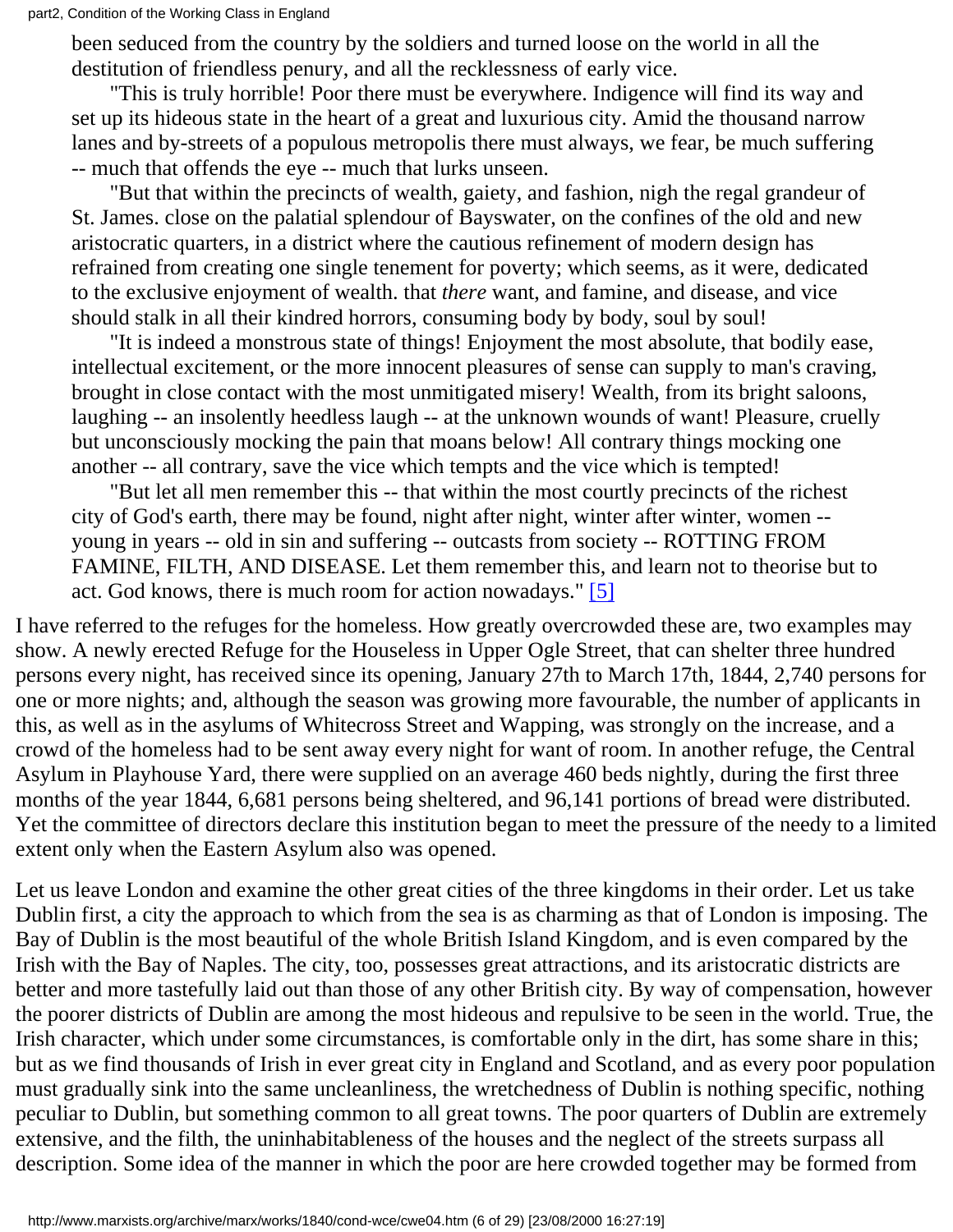the fact that, in 1817, according to the report of the Inspector of Workhouses[,\[6\]](#page-48-3) 1,318 persons lived in 52 houses with 390 rooms in Barrack Street, and 1,997 persons in 71 houses with 393 rooms in and near Church Street; that:

"foul lanes, courts, and yards, are interposed between this and the adjoining streets .... There are many cellars which have no light but from the door .... In some of these cellars the inhabitants sleep on the floors which are all earthen; but in general, they have bedsteads .... Nicholson's Court ... contains 151 persons in 28 small apartments ... their state is very miserable, there being only two bedsteads and two blankets in the whole court."

The poverty is so great in Dublin, that a single benevolent institution, the Mendicity Association, gives relief to 2,500 persons or one per cent of the population daily, receiving and feeding them for the day and dismissing them at night.

Dr. Alison describes a similar state of things in Edinburgh, whose superb situation, which has won it the title of the modern Athens, and whose brilliant aristocratic quarter in the New Town, contrast strongly with the foul wretchedness of the poor in the Old Town. Alison asserts that this extensive quarter is as filthy and horrible as the worst districts of Dublin, while the Mendicity Association would have as great a proportion of needy persons to assist in Edinburgh as in the Irish capital. He asserts, indeed, that the poor in Scotland, especially in Edinburgh and Glasgow, are worse off than in any other region of the three kingdoms, and that the poorest are not Irish, but Scotch. The preacher of the Old Church of Edinburgh, Dr. Lee, testified in 1836, before the Commission of Religious Instruction, that:

"I have never seen such a concentration of misery as in this parish," where the people are without furniture, without everything. "I frequently see the same room occupied by two married coupler. I have been in one day in seven houses where there was no bed, in some of them not even straw. I found people of eighty years of age lying on the boards. Many sleep in the same clothes which they wear during the day. I may mention the case of two Scotch families living in a cellar, who had come from the country within a few months.... Since they came they had had two children dead, and another apparently dying. There was a little bundle of dirty straw in one corner, for one family, and in another for the other. In the place they inhabit it is impossible at noonday to distinguish the features of the human face without artificial light. -- It would almost make a heart of adamant bleed to see such an accumulation of misery in a country like this."

In the *Edinburgh Medical and Surgical Journal,* Dr. Hennen reports a similar state of things. From a Parliamentary Report, [\[7\]](#page-48-4) it is evident that in the dwellings of the poor of Edinburgh a want of cleanliness reigns, such as must be expected under these conditions. On the bed-posts chickens roost at night, dogs and horses share the dwellings of human beings, and the natural consequence is a shocking stench, with filth and swarms of vermin. The prevailing construction of Edinburgh favours these atrocious conditions as far as possible. The Old Town is built upon both slopes of a hill, along the crest of which runs the High Street. Out of the High Street there open downwards multitudes of narrow, crooked alleys, called wynds from their many turnings, and these wynds form the proletarian district of the city. The houses of the Scotch cities, in general, are five or six-storied buildings, like those of Paris, and in contrast with England where, so far as possible, each family has a separate house. The crowding of human beings upon a limited area is thus intensified.

.....the house," says an English journal in an article upon the sanitary condition of the working-people in cities, "are often so close together, that persons may step from the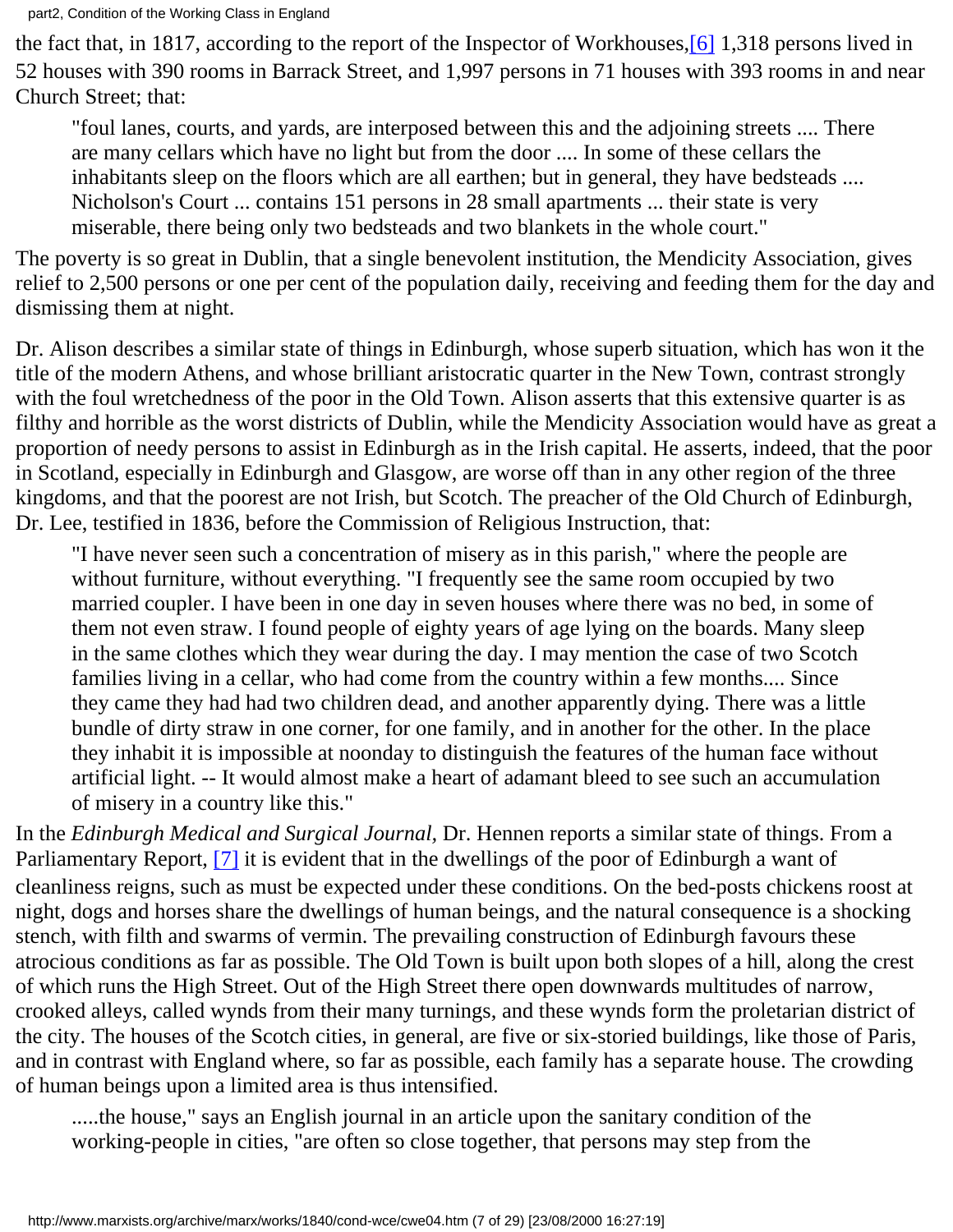window of one house to that of the house opposite -- so high, piled story after story, that the light can scarcely penetrate to the court beneath. In this part of the town there are neither sewers nor any private conveniences whatever belonging to the dwellings; and hence the excrementitious and other refuse of at least 50,000 persons is, during the night, thrown into the gutters, causing (in spite of the scavengers' daily labours) an amount of solid filth and foetid exhalation disgusting to both sight and smell, as well as exceedingly prejudicial to health. Can it be wondered that, in such localities, health, morals, and common decency should be at once neglected? No; all who know the private condition of the inhabitants will bear testimony to the immense amount of their disease, misery, and demoralisation. Society in these quarters has sunk to a state indescribably vile and wretched.... The dwellings of the poorer classes are generally very filthy, apparently never subjected to any cleaning process whatever, consisting, in most cases, of a single room, ill-ventilated and yet cold, owing to broken, ill-fitting windows, sometimes damp and partially underground, and always scantily furnished and altogether comfortless, heaps of straw often serving for beds, in which a whole family -- male and female, young and old, are huddled together in revolting confusion. The supplies of water are obtained only from the public pumps, and the trouble of procuring it of course favours the accumulation of all kinds of abominations."

In the other great seaport towns the prospect is no better. Liverpool, with all its commerce, wealth, and grandeur yet treats its workers with the same barbarity. A full fifth of the population, more than 45,000 human beings, live in narrow, dark, damp, badly-ventilated cellar dwellings, of which there are 7,862 in the city. Besides these cellar dwellings there are 2,270 courts, small spaces built up on all four sides and having but one entrance, a narrow, covered passage-way, the whole ordinarily very dirty and inhabited exclusively by proletarians. Of such courts we shall have more to say when we come to Manchester. In Bristol, on one occasion, 2,800 families were visited, of whom 46 per cent occupied but one room each.

Precisely the same state of things prevails in the factory towns. In Nottingham there are in all 11,000 houses, of which between 7,000 and 8,000 are built back to back with a rear party-wall so that no through ventilation is possible, while a single privy usually serves for several houses. During an investigation made a short time since, many rows of houses were found to have been built over shallow drains covered only by the boards of the ground- floor. In Leicester, Derby, and Sheffield, it is no better. Of Birmingham, the article above cited from the *Artisan* states:

"In the older parts of the town there are many inferior streets and courts, which are dirty and neglected, filled with stagnant water and heaps of refuse. The courts of Birmingham are very numerous in every direction, exceeding 2,000, and comprising the residence of a large portion of the working-classes. They are for the most part narrow, filthy, ill-ventilated. and badly drained, containing from eight to twenty houses each, the houses being built against some other tenement and the end of the courts being pretty constantly occupied by ashpits, etc., the filth of which would defy description. It is but just, however, to remark that the courts of more modern date are built in a more rational manner, and kept tolerably respectable; and the cottages, even in old courts, are far less crowded than in Manchester and Liverpool, the result of which is, that the inhabitants, in epidemic seasons, have been much less visited by death than those of Wolverhampton, Dudley, and Bilston, at only a few miles distance. Cellar residences, also, are unknown in Birmingham, though some few are, very improperly, used as workshops. The low lodging-houses are pretty numerous (somewhat exceeding 400), chiefly in courts near the centre of the town; they are almost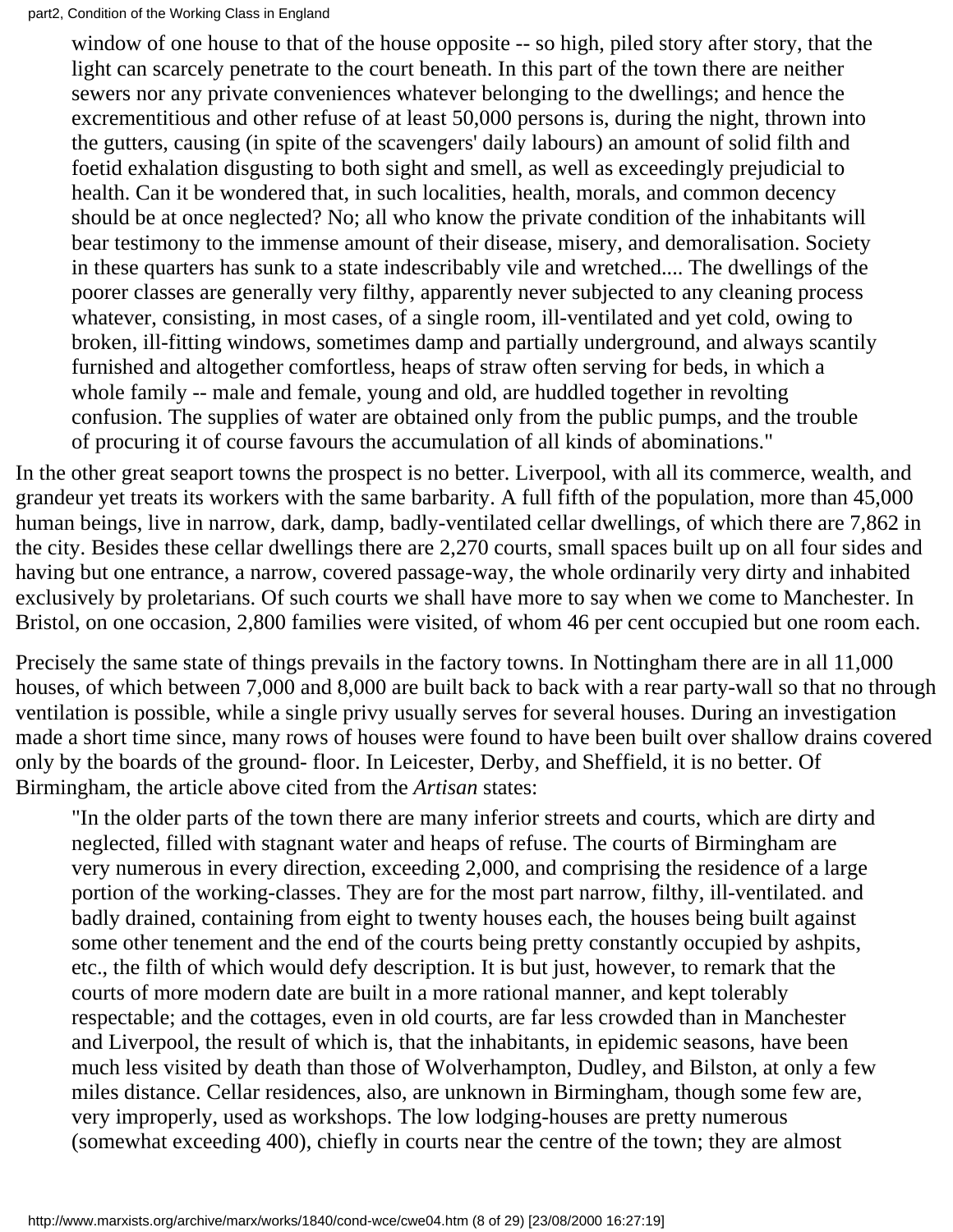always loathsomely filthy and close, the resorts of beggars, trampers, thieves and prostitutes, who here, regardless alike of decency or comfort, eat, drink, smoke and sleep in an atmosphere unendurable by all except the degraded, besotted inmates."

Glasgow is in many respects similar to Edinburgh, possessing the same wynds, the same tall houses. Of this city the *Artisan* observes:

The working-class forms here some 78 per cent of the whole population (about 300,000), and lives in parts of the city "which, in abject wretchedness, exceed the lowest purlieus of St. Giles' or Whitechapel, the liberties of Dublin, or the wynds of Edinburgh. Such localities exist most abundantly in the heart of the city -- south of the Irongate and west of the Saltmarket, as well as in the Calton, off the High Street, etc.-- endless labyrinths of narrow lanes or wynds, into which almost at every step debouche courts or closes formed by old, ill-ventilated, towering houses crumbling to decay, destitute of water and crowded with inhabitants, comprising three or four families (perhaps twenty persons) on each flat, and sometimes each flat let out in lodgings that confine -- we dare not say accommodate -- from fifteen to twenty persons in a single room. These districts are occupied by the poorest, most depraved, and most worthless portion of the population, and they may be considered as the fruitful source of those pestilential fevers which thence spread their destructive ravages over the whole of Glasgow."

Let us hear how J. C. Symons, Government Commissioner for the investigation of the condition of the hand-weavers, describes these portions of the city: [\[8\]](#page-48-5)

"I have seen human degradation in some of its worst phases, both in England and abroad, but I did not believe until I visited the wynds of Glasgow, that so large an amount of filth, crime, misery, and disease existed in any civilised country. In the lower lodging-houses ten, twelve, and sometimes twenty persons of both sexes and all ages sleep promiscuously on the floor in different degrees of nakedness. These places are, generally, as regards dirt, damp and decay, such as no person would stable his horse in."

And in another place:

"The wynds of Glasgow house a fluctuating population of between 15,000 and 30,000 persons. This district is composed of many narrow streets and square courts and in the middle of each court there is a dung-hill. Although the outward appearance of these places was revolting, I was nevertheless quite unprepared for the filth and misery that were to be found inside. In some of these bedrooms we [i.e. Police Superintendent Captain Miller and Symons] visited at night we found a whole mass of humanity stretched out on the floor. There were often 15 to 20 men and women huddled together, some being clothed and others naked. Their bed was a heap of musty straw mixed with rags. There was hardly any furniture there and the only thing which gave these holes the appearance of a dwelling was fire burning on the hearth. Thieving and prostitution are the main sources of income of these people. No one seems to have taken the trouble to clean out these Augean stables, this pandemonium, this nucleus of crime, filth and pestilence in the second city of the empire. A detailed investigation of the most wretched slums of other towns has never revealed anything half so bad as this concentration of moral iniquity, physical degradation and gross overcrowding.... In this part of Glasgow most of the houses have been condemned by the Court of Guild as dilapidated and uninhabitable -- but it is just these dwellings which are filled to overflowing, because, by law no rent can be charged on them."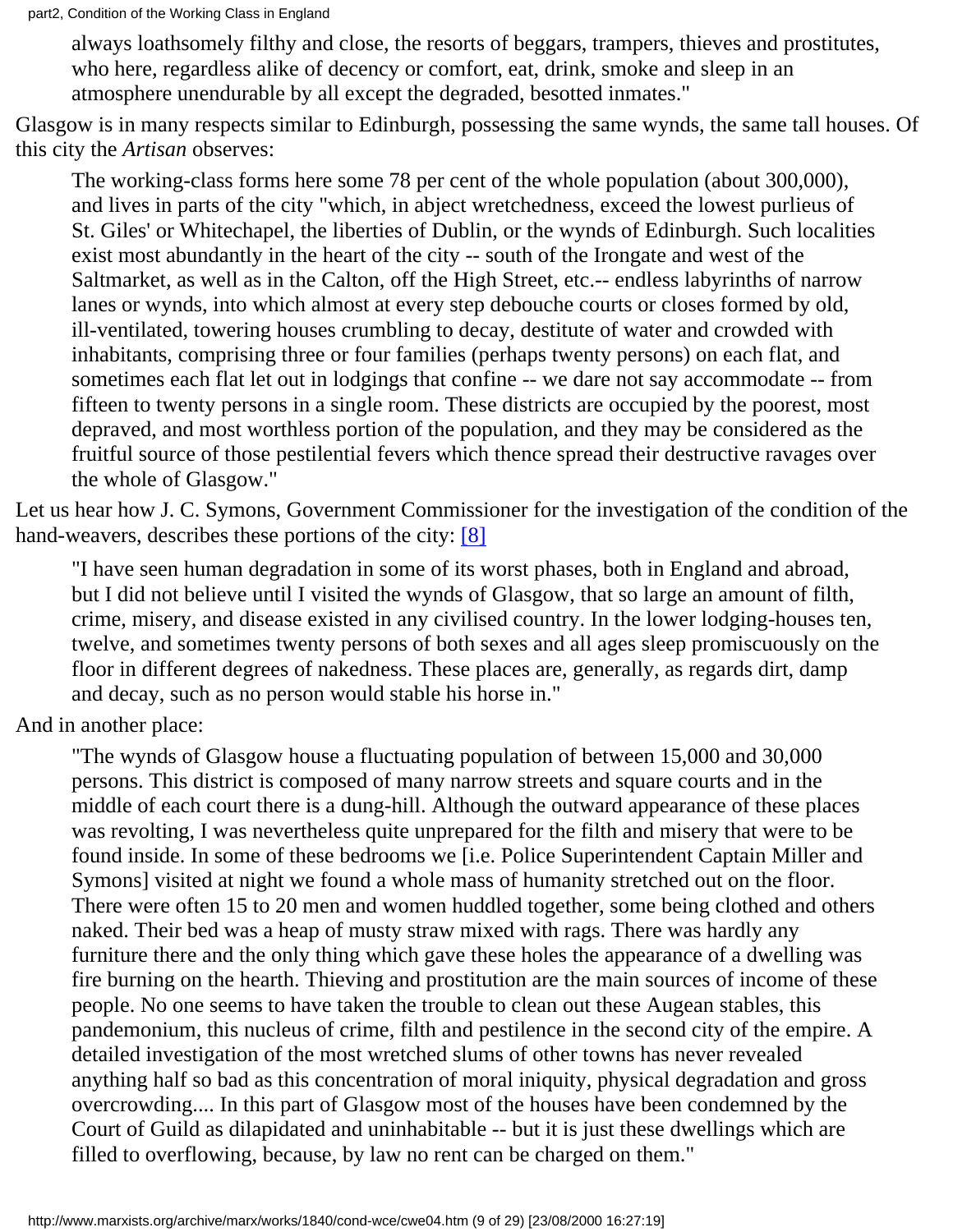The great manufacturing district in the centre of the British Islands, the thickly peopled stretch of West Yorkshire and South Lancashire, with its numerous factory towns, yields nothing to the other great manufacturing centres. The wool district of the West Riding of Yorkshire is a charming region, a beautiful green hill country, whose elevations grow more rugged towards the west until they reach their highest point in the bold ridge of Blackstone Edge, the watershed between the Irish Sea and the German Ocean, The valleys of the Aire, along which stretches Leeds, and of the Calder, through which the Manchester-Leeds railway runs, are among the most attractive in England, and are strewn in all directions with the factories, villages, and towns. The houses of rough grey stone look so neat and clean in comparison with the blackened brick buildings of Lancashire, that it is a pleasure to look at them. But on coming into the towns themselves, one finds little to rejoice over. Leeds lies, as the *Artisan* describes it, and as I found confirmed upon examination:

"on a slope running down towards the river Aire, which meanders about a-mile-and-a-half through the town, and is liable to overflows during thaws or after heavy rains. The higher or western districts are clean for so large a town, but the lower parts contiguous to the river and its becks or rivulets are dirty, confined, and, in themselves, sufficient to shorten life, especially infant life; add to this the disgusting state of the lower parts of the town about Kirk-gate. March-lane, Cross-street and Richmond-road, principally owing to a general want of paving and draining, irregularity of building, the abundance of courts and blind alleys, as well as the almost total absence of the commonest means for promoting cleanliness, and we have then quite sufficient data to account for the surplus mortality in these unhappy regions of filth and misery.... In consequence of the floods from the Aire" (which, it must be added, like all other rivers in the service of manufacture, flows into the city at one end clear and transparent, and flows out at the other end thick, black, and foul, smelling of all possible refuse), "the dwelling-houses and cellars are not infrequently so inundated that the water has to be pumped out by hand-pumps, on to the surface of the streets; and at such times, even where there are sewers, the water rises through them into the cellars, [\[9\]](#page-48-6) creating miasmatic exhalations, strongly charged with sulphuretted hydrogen, and leaving offensive refuse, exceedingly prejudicial to human health. Indeed, during a season of inundation in the spring of 1859, so fatal were the effects of such an engorgement of the sewers, that the registrar of the North district made a report, that during that quarter there were, in that neighbourhood, two births to three deaths, whilst in all the other districts there were three to two deaths. Other populous districts are wholly without sewers, or so inadequately provided as to derive no advantage therefrom. "In some rows of houses, the cellar dwellings are seldom dry"; in certain districts there are several streets covered with soft mud a foot deep. "The inhabitants have from time to time vainly attempted to repair these streets with shovelfuls of ashes; and soil, refuse-water, etc., stand in every hole, there to remain until absorbed by wind or sun.... An ordinary cottage, in Leeds, extends over no more than about five yards square, and consists usually of a cellar, a sitting-room, and a sleeping chamber. This small size of the houses crammed with human beings both day and night, is another point dangerous alike to the morals and the health of the inhabitants."

And how greatly these cottages are crowded, the Report on the Health of the Working-Classes, quoted above, bears testimony:

"In Leeds, brothers and sisters, and lodgers of both sexes, are found occupying the same sleeping-room with the parents, and consequences occur which humanity shudders to contemplate."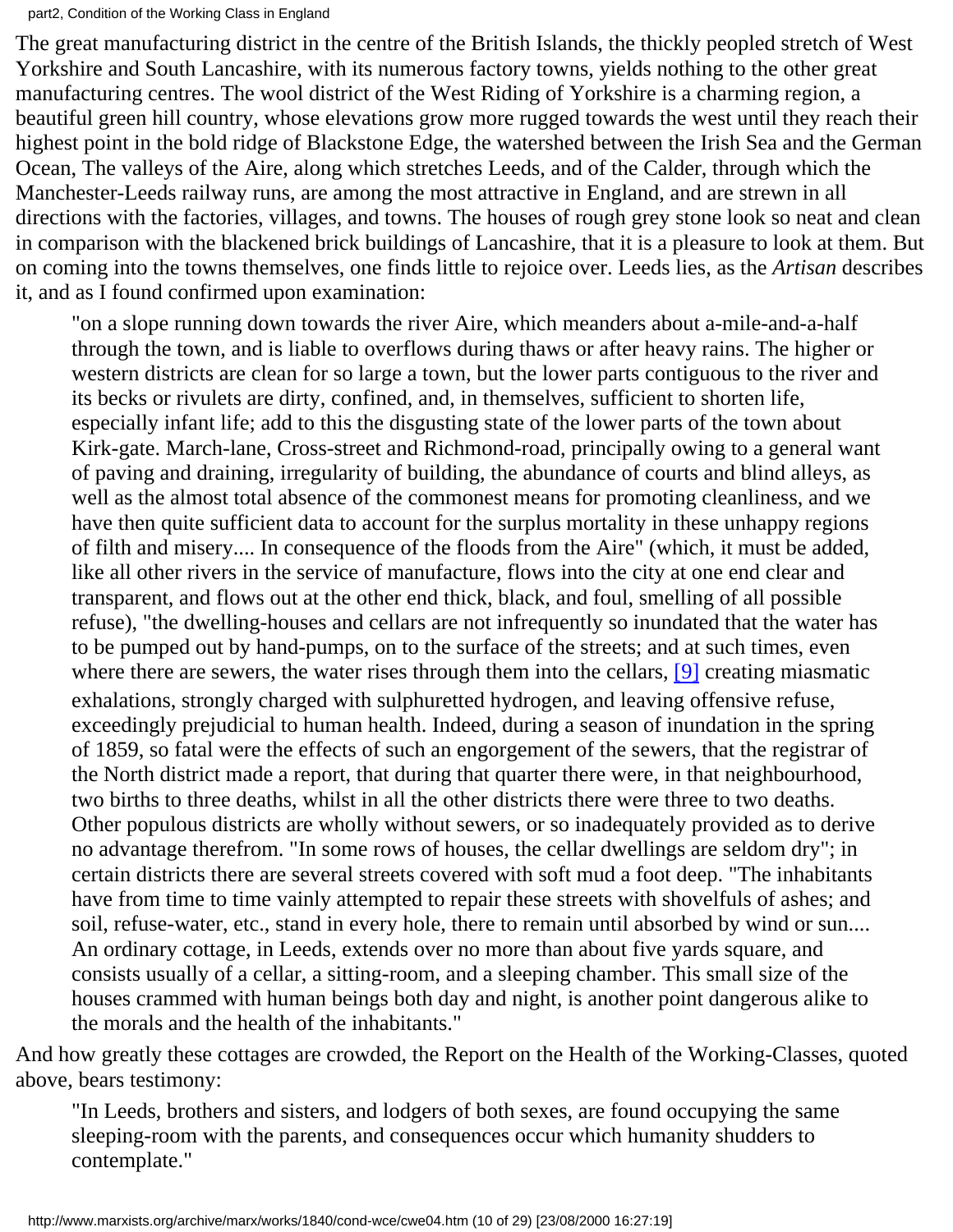So, too, Bradford, which, but seven miles from Leeds at the junction of several valleys, lies upon the banks of a small, coal-black, foul-smelling stream. On week-days the town is enveloped in a grey cloud of coal smoke, but on a fine Sunday it offers a superb picture, when viewed from the surrounding heights. Yet within reigns the same filth and discomfort as in Leeds. The older portions of the town are built upon steep hillsides, and are narrow and irregular. In the lanes, alleys, and courts lie filth and *débris* in heaps; the houses are ruinous, dirty, and miserable, and in the immediate vicinity of the river and the valley bottom I found many a one whose ground-floor, half-buried in the hillside, was totally abandoned. In general, the portions of the valley bottom in which working-men's cottages have crowded between the tall factories, are among the worst-built and dirtiest districts of the whole town. In the newer portions of this, as of every other factory town, the cottages are more regular, being built in rows, but they share here, too, all the evils incident to the customary method of providing working-men's dwellings, evils of which we shall have occasions to speak more particularly in discussing Manchester. The same is true of the remaining towns of the West Riding, especially of Barnsley, Halifax, and Huddersfield. The last named, the handsomest by far of all the factory towns of Yorkshire and Lancashire by reason of its charming situation and modern architecture, has yet its bad quarter; for a committee appointed by a meeting of citizens to survey the town reported August 5th, 1844:

"It is notorious that there are whole streets in the town of Huddersfield, and many courts and alleys, which are neither flagged, paved, sewered, nor drained; where garbage and filth of every description are left on the surface to ferment and rot; where pools of stagnant water are almost constant, where the dwellings adjoining are thus necessarily caused to be of an inferior and even filthy description; thus where disease is engendered, and the health of the whole town perilled."

If we cross Blackstone Edge or penetrate it with the railroad, we enter upon that classic soil on which English manufacture has achieved its masterwork and from which all labour movements emanate, namely, South Lancashire with its central city Manchester. Again we have beautiful hill country, sloping gently from the watershed westwards towards the Irish Sea, with the charming green valleys of the Ribble, the Irwell, the Mersey, and their tributaries, a country which, a hundred years ago chiefly swamp land, thinly populated, is now sown with towns and villages, and is the most densely populated strip of country in England. In Lancashire, and especially in Manchester, English manufacture finds at once its starting-point and its centre. The Manchester Exchange is the thermometer for all the fluctuations of trade. The modern art of manufacture has reached its perfection in Manchester. In the cotton industry of South Lancashire, the application of the forces of Nature, the superseding of hand-labour by machinery (especially by the power-loom and the self-acting mule), and the division of labour, are seen at the highest point; and, if we recognise in these three elements that which is characteristic of modern manufacture, we must confess that the cotton industry has remained in advance of all other branches of industry from the beginning down to the present day. The effects of modern manufacture upon the working-class must necessarily develop here most freely and perfectly, and the manufacturing proletariat present itself in its fullest classic perfection. The degradation to which the application of steam-power, machinery and the division of labour reduce the working-man, and the attempts of the proletariat to rise above this abasement, must likewise be carried to the highest point and with the fullest consciousness. Hence because Manchester is the classic type of a modern manufacturing town, and because I know it as intimately as my own native town, more intimately than most of its residents know it, we shall make a longer stay here.

The towns surrounding Manchester vary little from the central city, so far as the working-people's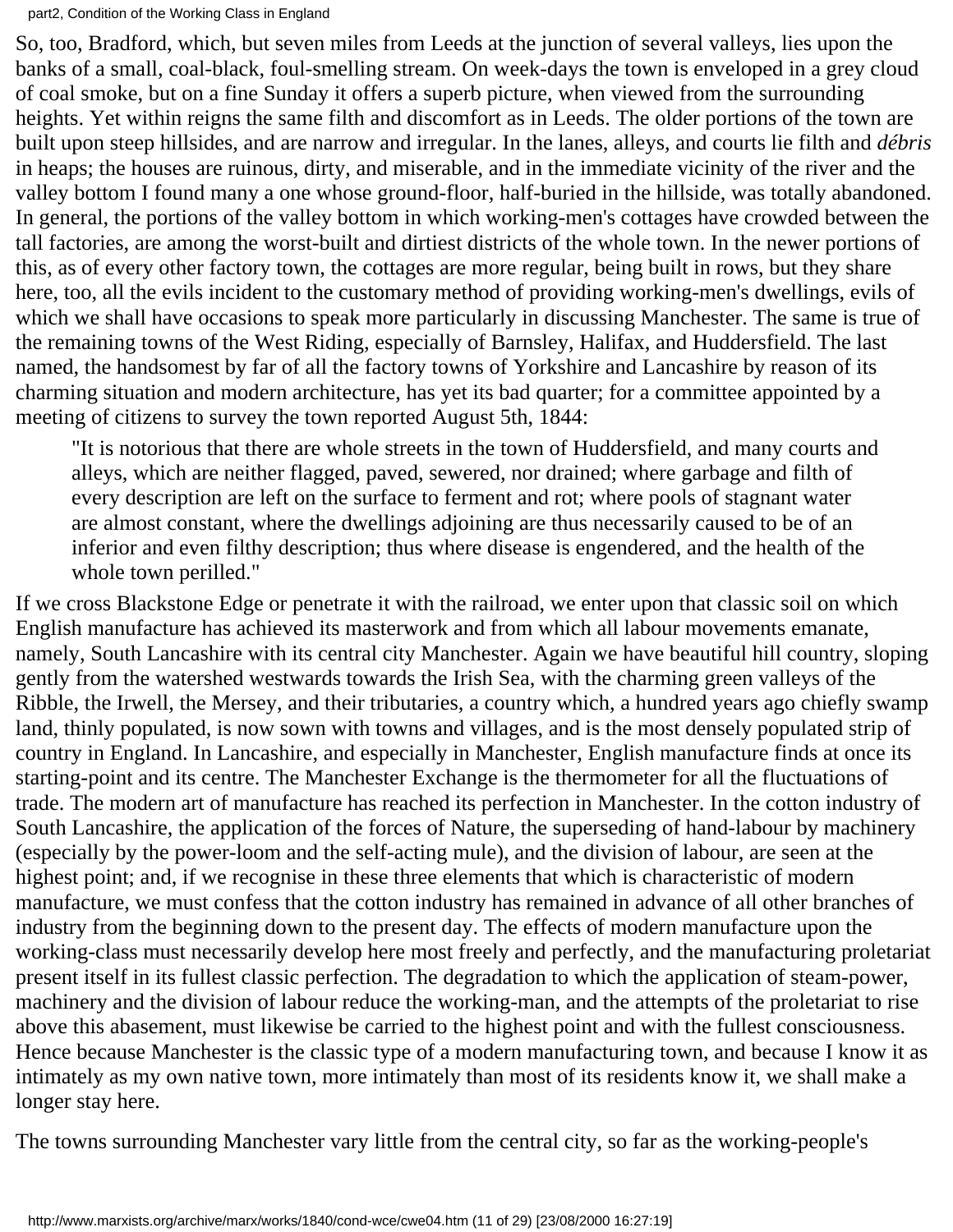quarters are concerned, except that the working-class forms, if possible, a larger proportion of their population. These towns are purely industrial and conduct all their business through Manchester upon which they are in every respect dependent, whence they are inhabited only by working-men and petty tradesmen, while Manchester has a very considerable commercial population, especially of commission and "respectable" retail dealers. Hence Bolton, Preston, Wigan, Bury, Rochdale, Middleton, Heywood, Oldham, Ashton, Stalybridge, Stockport, etc., though nearly all towns of thirty, fifty, seventy to ninety thousand inhabitants, are almost wholly working-people's districts, interspersed only with factories, a few thoroughfares lined with shops, and a few lanes along which the gardens and houses of the manufacturers are scattered like villas. The towns themselves are badly and irregularly built with foul courts, lanes, and back alleys, reeking of coal smoke, and especially dingy from the originally bright red brick, turned black with time, which is here the universal building material. Cellar dwellings are general here; wherever it is in any way possible, these subterranean dens are constructed, and a very considerable portion of the population dwells in them.

Among the worst of these towns after Preston and Oldham is Bolton, eleven miles north-west of Manchester. It has, so far as I have been able to observe in my repeated visits, but one main street, a very dirty one, Deansgate, which serves as a market, and is even in the finest weather a dark, unattractive hole in spite of the fact that, except for the factories, its sides are formed by low one and two-storied houses. Here, as everywhere, the older part of the town is especially ruinous and miserable. A dark-coloured body of water, which leaves the beholder in doubt whether it is a brook or a long string of stagnant puddles, flows through the town and contributes its share to the total pollution of the air, by no means pure without it.

There is Stockport, too, which lies on the Cheshire side of the Mersey, but belongs nevertheless to the manufacturing district of Manchester. It lies in a narrow valley along the Mersey, so that the streets slope down a steep hill on one side and up an equally steep one on the other, while the railway from Manchester to Birmingham passes over a high viaduct above the city and the whole valley. Stockport is renowned throughout the entire district as one of the duskiest, smokiest holes, and looks, indeed, especially when viewed from the viaduct, excessively repellent. But far more repulsive are the cottages and cellar dwellings of the working-class, which stretch in long rows through all parts of the town from the valley bottom to the crest of the hill. I do not remember to have seen so many cellars used as dwellings in any other town of this district.

A few miles north-east of Stockport is Ashton-under-Lyne, one of the newest factory towns of this region. It stands on the slope of a hill at the foot of which are the canal and the river Tame, and is, in general, built on the newer, more regular plan. Five or six parallel streets stretch along the hill, intersected at right angles by others leading down into the valley. By this method, the factories would be excluded from the town proper, even if the proximity of the river and the canal-way did not draw them all into the valley where they stand thickly crowded, belching forth black smoke from their chimneys. To this arrangement Ashton owes a much more attractive appearance than that of most factory towns; the streets are broader and cleaner, the cottages look new, bright red, and comfortable. But the modern system of building cottages for working-men has its own disadvantages; every street has its concealed back lane to which a narrow paved path leads, and which is all the dirtier. And, although I saw no buildings, except a few on entering, which could have been more than fifty years old, there are even in Ashton streets in which the cottages are getting bad, where the bricks in the house-corners are no longer firm but shift about, in which the walls have cracks and will not hold the chalk whitewash inside; streets, whose dirty, smoke-begrimed aspect is nowise different from that of the other towns of the district,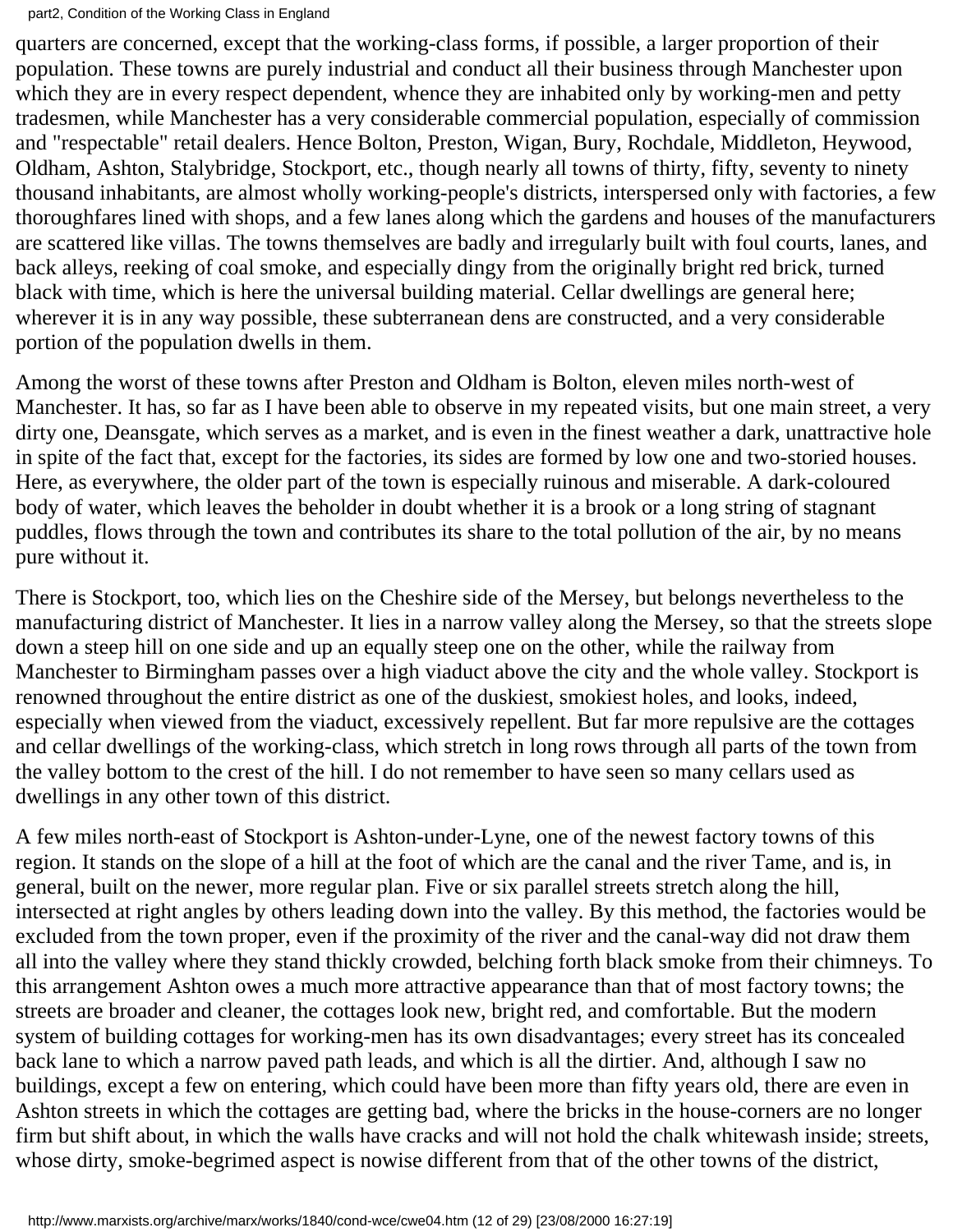except that in Ashton this is the exception, not the rule.

A mile eastward lies Stalybridge, also on the Tame. In coming over the hill from Ashton, the traveller has, at the top, both right and left, fine large gardens with superb villa-like houses in their midst, built usually in the Elizabethan style, which is to the Gothic precisely what the Anglican Church is to the Apostolic Roman Catholic. A hundred paces farther and Stalybridge shows itself in the valley, in sharp contrast with the beautiful country seats, in sharp contrast even with the modest cottages of Ashton! Stalybridge lies in a narrow, crooked ravine, much narrower even than the valley at Stockport, and both sides of this ravine are occupied by an irregular group of cottages, houses, and mills. On entering, the very first cottages are narrow, smoke-begrimed, old and ruinous; and as the first houses, so the whole town. A few streets lie in the narrow valley bottom, most of them run criss-cross, pell-mell, up hill and down, and in nearly all the houses, by reason of this sloping situation, the ground-floor is half-buried in the earth; and what multitudes of courts, back lanes, and remote nooks arise out of this confused way of building may be seen from the hills, whence one has the town, here and there, in a bird's-eye view almost at one's feet. Add to this the shocking filth, and the repulsive effect of Stalybridge, in spite of its pretty surroundings, may be readily imagined.

But enough of these little towns. Each has its own peculiarities, but in general, the working-people live in them just as in Manchester. Hence I have especially sketched only their peculiar construction, and would observe that all more general observations as to the condition of the labouring population in Manchester are fully applicable to these surrounding towns as well.

Manchester lies at the foot of the southern slope of a range of hills, which stretch hither from Oldham, their last peak, Kersallmoor, being at once the race course and the Mons Sacer of Manchester. Manchester proper lies on the left bank of the Irwell, between that stream and the two smaller ones, the Irk and the Medlock, which here empty into the Irwell. On the right bank of the Irwell, bounded by a sharp curve of the river, lies Salford, and farther westward Pendleton; northward from the Irwell lie Upper and Lower Broughton; northward of the Irk, Cheetham Hill; south of the Medlock lies Hulme; farther east Chorlton on Medlock; still farther, pretty well to the east of Manchester, Ardwick. The whole assemblage of buildings is commonly called Manchester, and contains about four hundred thousand inhabitnts, rather more than less. The town itself is peculiarly built, so that a person may live in it for years, and go in and out daily without coming into contact with a working-people's quarter or even with workers, that is, so long as he confines himself to his business or to pleasure walks. This arises chiefly from the fact, that by unconscious tacit agreement, as well as with outspoken conscious determination, the working-people's quarters are sharply separated from the sections of the city reserved for the middleclass; or, if this does not succeed, they are concealed with the cloak of charity. Manchester contains, at its heart, a rather extended commercial district, perhaps half a mile long and about as broad, and consisting almost wholly of offices and warehouses. Nearly the whole district is abandoned by dwellers, and is lonely and deserted at night; only watchmen and policemen traverse its narrow lanes with their dark lanterns. This district is cut through by certain main thoroughfares upon which the vast traffic concentrates, and in which the ground level is lined with brilliant shops. In these streets the upper floors are occupied, here and there, and there is a good deal of life upon them until late at night. With the exception of this commercial district, all Manchester proper, all Salford and Hulme, a great part of Pendleton and Chorlton, two-thirds of Ardwick, and single stretches of Cheetham Hill and Broughton are all unmixed working-people's quarters, stretching like a girdle, averaging a mile and a half in breadth, around the commercial district. Outside, beyond this girdle, lives the upper and middle bourgeoisie, the middle bourgeoisie in regularly laid out streets in the vicinity of the working quarters, especially in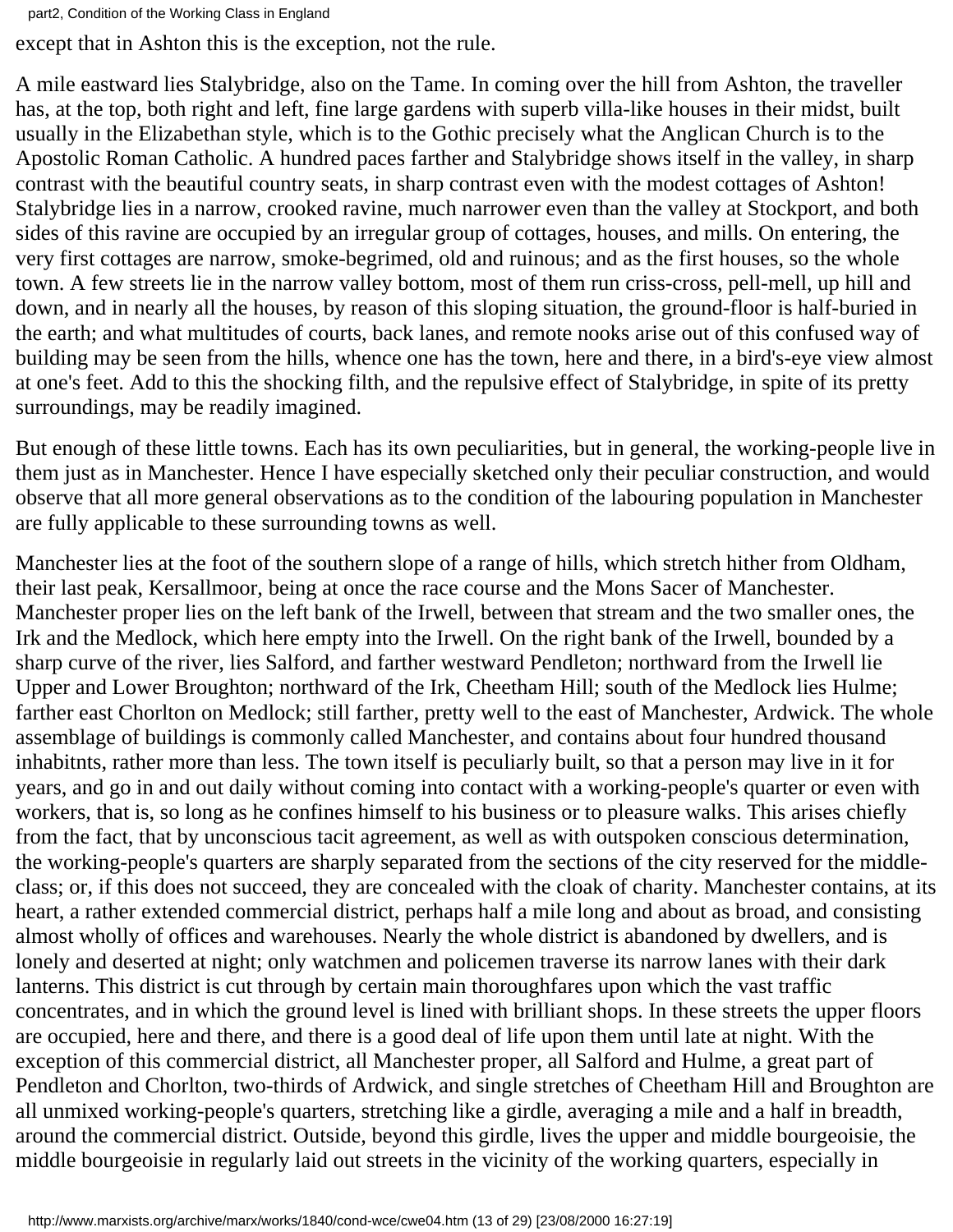Chorlton and the lower lying portions of Cheetham Hill; the upper bourgeoisie in remoter villas with gardens in Chorlton and Ardwick, or on the breezy heights of Cheetham Hill, Broughton, and Pendleton, in free, wholesome country air, in fine, comfortable homes, passed once every half or quarter hour by omnibuses going into the city. And the finest part of the arrangement is this, that the members of this money aristocracy can take the shortest road through the middle of all the labouring districts to their places of business without ever seeing that they are in the midst of the grimy misery that lurks to the right and the left. For the thoroughfares leading from the Exchange in all directions out of the city are lined, on both sides, with an almost unbroken series of shops, and are so kept in the hands of the middle and lower bourgeoisie, which, out of self-interest, cares for a decent and cleanly external appearance and can care for it. True, these shops bear some relation to the districts which lie behind them, and are more elegant in the commercial and residential quarters than when they hide grimy working-men's dwellings; but they suffice to conceal from the eyes of the wealthy men and women of strong stomachs and weak nerves the misery and grime which form the complement of their wealth.' So, for instance, Deansgate, which leads from the Old Church directly southward, is lined first with mills and warehouses, then with second-rate shops and alehouses; farther south, when it leaves the commercial district, with less inviting shops, which grow dirtier and more interrupted by beerhouses and gin-palaces the farther one goes, until at the southern end the appearance of the shops leaves no doubt that workers and workers only are their customers. So Market Street running south-east from the Exchange; at first brilliant shops of the best sort, with counting-houses or warehouses above; in the continuation, Piccadilly, immense hotels and warehouses; in the farther continuation, London Road, in the neighbourhood of the Medlock, factories, beerhouses, shops for the humbler bourgeoisie and the working populations; and from this point onward, large gardens and villas of the wealthier merchants and manufacturers. In this way any one who knows Manchester can infer the adjoining districts from the appearance of the thoroughfare, but one is seldom in a position to catch from the street a glimpse of the real labouring districts. I know very well that this hypocritical plan is more or less common to all great cities; I know, too, that the retail dealers are forced by the nature of their business to take possession of the great highways; I know that there are more good buildings than bad ones upon such streets everywhere, and that the value of land is greater near them than in remoter districts; but at the same time I have never seen so systematic a shutting out of the working-class from the thoroughfares, so tender a concealment of everything which might affront the eye and the nerves of the bourgeoisie, as in Manchester. And yet, in other respects, Manchester is less built according to a plan, after officials regulations, is more an outgrowth of accident than any other city; and when I consider in this connection the eager assurances of the middle-class, that the working-class is doing famously, I cannot help feeling that the Liberal manufacturers, the "Big Wigs" of Manchester, are not so innocent after all, in the matter of this shameful method of construction.

I may mention just here that the mills almost all adjoin the rivers or the different canals that ramify throughout the city, before I proceed at once to describe the labouring quarters. First of all, there is the Old Town of Manchester, which lies between the northern boundary of the commercial district and the Irk. Here the streets, even the better ones, are narrow and winding, as Todd Street, Long Millgate, Withy Grove, and Shude Hill, the houses dirty, old, and tumble-down, and the construction of the side streets utterly horrible. Going from the Old Church to Long Millgate, the stroller has at once a row of old-fashioned houses at the right, of which not one has kept its original level; these are remnants of the old pre-manufacturing Manchester, whose former inhabitants have removed with their descendants into better-built districts, and have left the houses, which were not good enough for them, to a population strongly mixed with Irish blood. Here one is in an almost undisguised working-men's quarter, for even the shops and beerhouses hardly take the trouble to exhibit a trifling degree of cleanliness. But all this is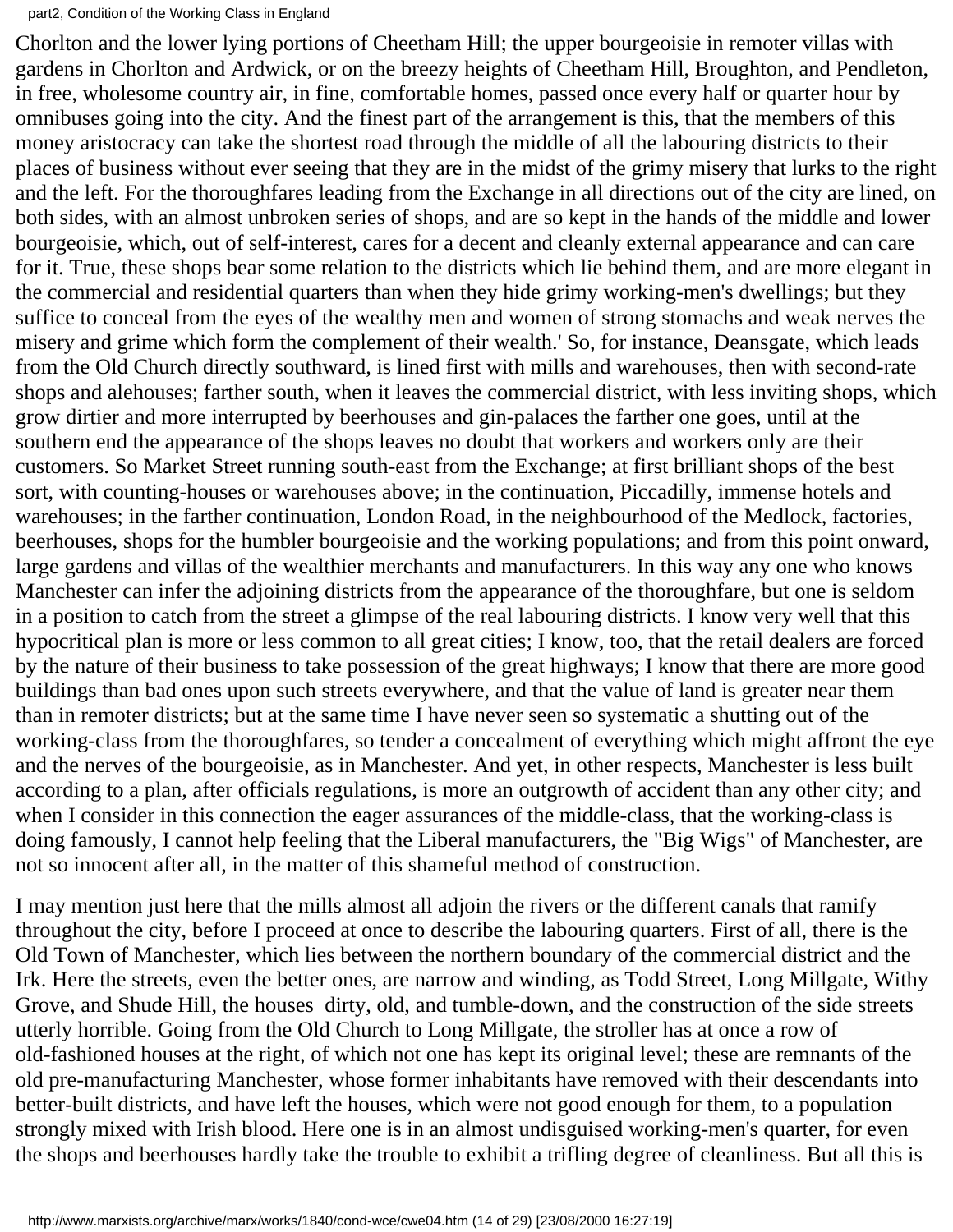nothing in comparison with the courts and lanes which lie behind, to which access can be gained only through covered passages, in which no two human beings can pass at the same time. Of the irregular cramming together of dwellings in ways which defy all rational plan, of the tangle in which they are crowded literally one upon the other, it is impossible to convey an idea. And it is not the buildings surviving from the old times of Manchester which are to blame for this; the confusion has only recently reached its height when every scrap of space left by the old way of building has been filled up and patched over until not a foot of land is left to be further occupied.

To confirm my statement I have drawn here a small section of the plan of Manchester -- not the worst spot and not one-tenth of the whole Old Town.

This drawing will suffice to characterise the irrational manner in which the entire district was built, particularly the part near the Irk.

The south bank of the Irk is here very steep and between fifteen and thirty feet high. On this declivitous hillside there are planted three rows of houses, of which the lowest rise directly out of the river, while the front walls of the highest stand on the crest of the hill in Long Millgate. Among them are mills on the river, in short, the method of construction is as crowded and disorderly here as in the lower part of Long Millgate. Right and left a multitude of covered passages lead from the main street into numerous courts, and he who turns in thither gets into a filth and disgusting grime, the equal of which is not to be found - especially in the courts which lead down to the Irk, and which contain unqualifiedly the most horrible dwellings which I have yet beheld. In one of these courts there stands directly at the entrance, at the end of the covered passage, a privy without a door, so dirty that the inhabitants can pass into and out of the court only by passing through foul pools of stagnant urine and excrement. This is the first court on the Irk above Ducie Bridge -- in case any one should care to look into it. Below it on the river there are several tanneries which fill the whole neighbourhood with the stench of animal putrefaction. Below Ducie Bridge the only entrance to most of the houses is by means of narrow, dirty stairs and over heaps of refuse and filth. The first court below Ducie Bridge, known as Allen's Court, was in such a state at the time of the cholera that the sanitary police ordered it evacuated, swept, and disinfected with chloride of lime. Dr. Kay gives a terrible description of the state of this court at that time. [\[10\]](#page-48-7) Since then, it seems to have been partially torn away and rebuilt; at least looking down from Ducie Bridge, the passer-by sees several ruined walls and heaps of debris with some newer houses. The view from this bridge, mercifully concealed from mortals of small stature by a parapet as high as a man, is characteristic for the whole district. At the bottom flows, or rather stagnates, the Irk, a narrow, coal-black, foul-smelling stream, full of debris and refuse, which it deposits on . the shallower right bank. In dry weather, a long string of the most disgusting, blackish-green, slime pools are left standing on this bank, from the depths of which bubbles of miasmatic gas constantly arise and give forth a stench unendurable even on the bridge forty or fifty feet above the surface of the stream. But besides this, the stream itself is checked every few paces by high weirs, behind which slime and refuse accumulate and rot in thick masses. Above the bridge are tanneries, bonemills, and gasworks, from which all drains and refuse find their way into the Irk, which receives further the contents of all the neighbouring sewers and privies. It may be easily imagined, therefore, what sort of residue the stream deposits. Below the bridge you look upon the piles of *débris*, the refuse, filth, and offal from the courts on the steep left bank; here each house is packed close behind its neighbour and a piece of each is visible, all black, smoky, crumbling, ancient, with broken panes and window-frames. The background is furnished by old barrack-like factory buildings. On the lower right bank stands a long row of houses and mills; the second house being a ruin without a roof, piled with *débris*; the third stands so low that the lowest floor is uninhabitable, and therefore without windows or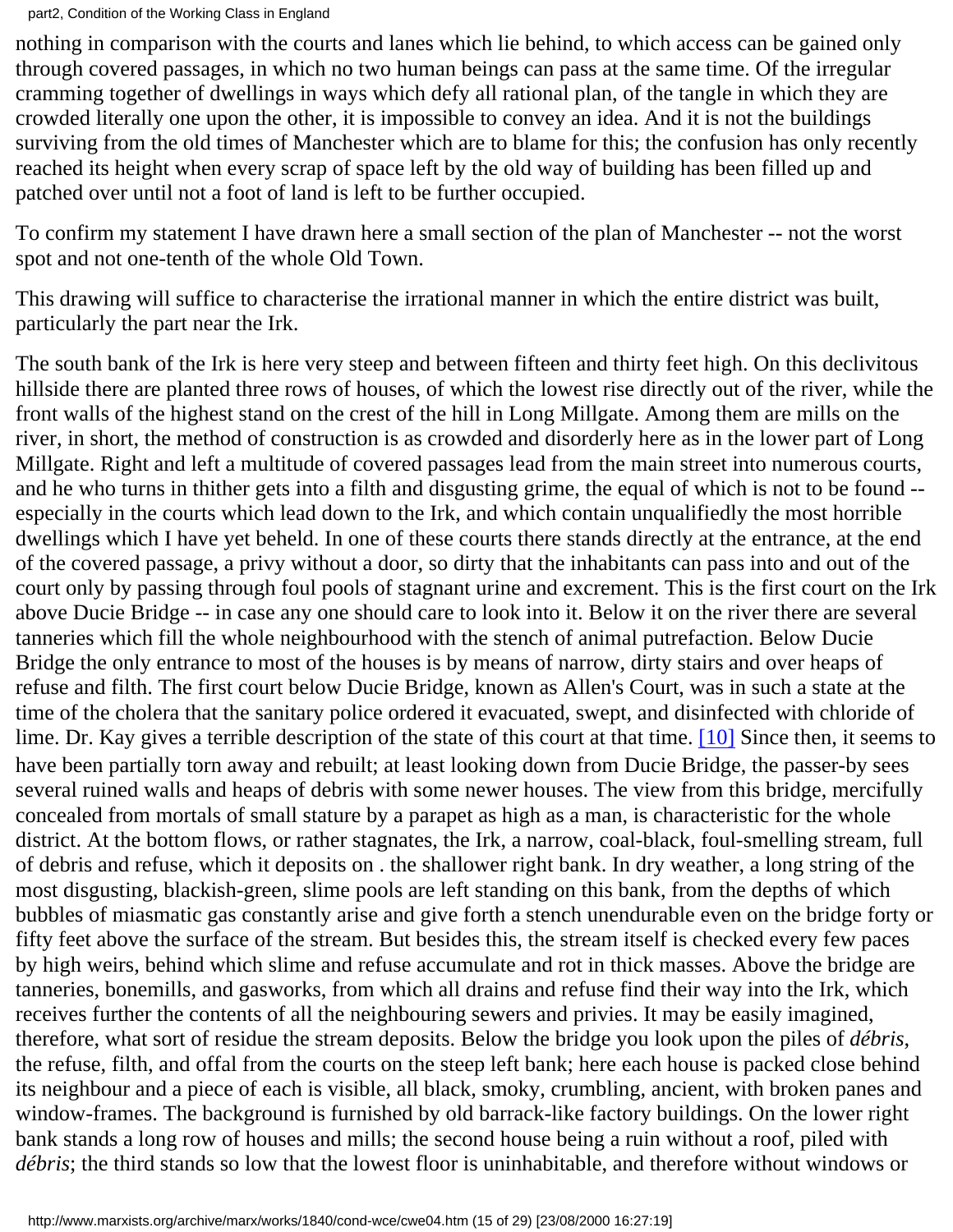doors. Here the background embraces the pauper burial-ground, the station of the Liverpool and Leeds railway, and, in the rear of this, the Workhouse, the "Poor-Law Bastille" of Manchester, which, like a citadel, looks threateningly down from behind its high walls and parapets on the hilltop, upon the working-people'a quarter below.

Above Ducie Bridge, the left bank grows more flat and the right bank steeper, but the condition of the dwellings on both bank grows worse rather than better. He who turns to the left here from the main street, Long Millgate, is lost; he wanders from one court to another, turns countless corners, passes nothing but narrow, filthy nooks and alleys, until after a few minutes he has lost all clue, and knows not whither to turn. Everywhere half or wholly ruined buildings, some of them actually uninhabited, which means a great deal here; rarely a wooden or stone floor to be seen in the houses, almost uniformly broken, ill-fitting windows and doors, and a state of filth! Everywhere heaps of *débris*, refuse, and offal; standing pools for gutters, and a stench which alone would make it impossible for a human being in any degree civilised to live in such a district. The newly built extension of the Leeds railway, which crosses the Irk here, has swept away some of these courts and lanes, laying others completely open to view. Immediately under the railway bridge there stands a court, the filth and horrors of which surpass all the others by far, just because it was hitherto so shut off, so secluded that the way to it could not be found without a good deal of trouble, I should never have discovered it myself, without the breaks made by the railway, though I thought I knew this whole region thoroughly. Passing along a rough bank, among stakes and washing-lines, one penetrates into this chaos of small one-storied, one-roomed huts, in most of which there is no artificial floor; kitchen, living and sleeping-room all in one. In such a hole, scarcely five feet long by six broad, I found two beds -- and such bedsteads and beds! -- which, with a staircase and chimney-place, exactly filled the room. In several others I found absolutely nothing, while the door stood open, and the inhabitants leaned against it. Everywhere before the doors refuse and offal; that any sort of pavement lay underneath could not be seen but only felt, here and there, with the feet. This whole collection of cattle-sheds for human beings was surrounded on two sides by houses and a factory, and on the third by the river, and besides the narrow stair up the bank, a narrow doorway alone led out into another almost equally ill-built, ill-kept labyrinth of dwellings.

Enough! The whole side of the Irk is built in this way, a planless, knotted chaos of houses, more or less on the verge of uninhabitableness, whose unclean interiors fully correspond with their filthy external surroundings. And how could the people be clean with no proper opportunity for satisfying the most natural and ordinary wants? Privies are so rare here that they are either filled up every day, or are too remote for most of the inhabitants to use. How can people wash when they have only the dirty Irk water at hand, while pumps and water pipes can be found in decent parts of the city alone? In truth, it cannot be charged to the account of these helots of modern society if their dwellings are not more cleanly than the pig-sties which are here and there to be seen among them. The landlords are not ashamed to let dwellings like the six or seven cellars on the quay directly below Scotland Bridge, the floors of which stand at least two feet below the low-water level of the Irk that flows not six feet away from them; or like the upper floor of the corner-house on the opposite shore directly above the bridge, where the ground-floor, utterly uninhabitable, stands deprived of all fittings for doors and windows, a case by no means rare in this region, when this open ground-floor is used as a privy by the whole neighbourhood for want of other facilities!

If we leave the Irk and penetrate once more on the opposite side from Long Millgate into the midst of the working-men's dwellings, we shall come into a somewhat newer quarter, which stretches from St. Michael's Church to Withy Grove and Shude Hill. Here there is somewhat better order. In place of the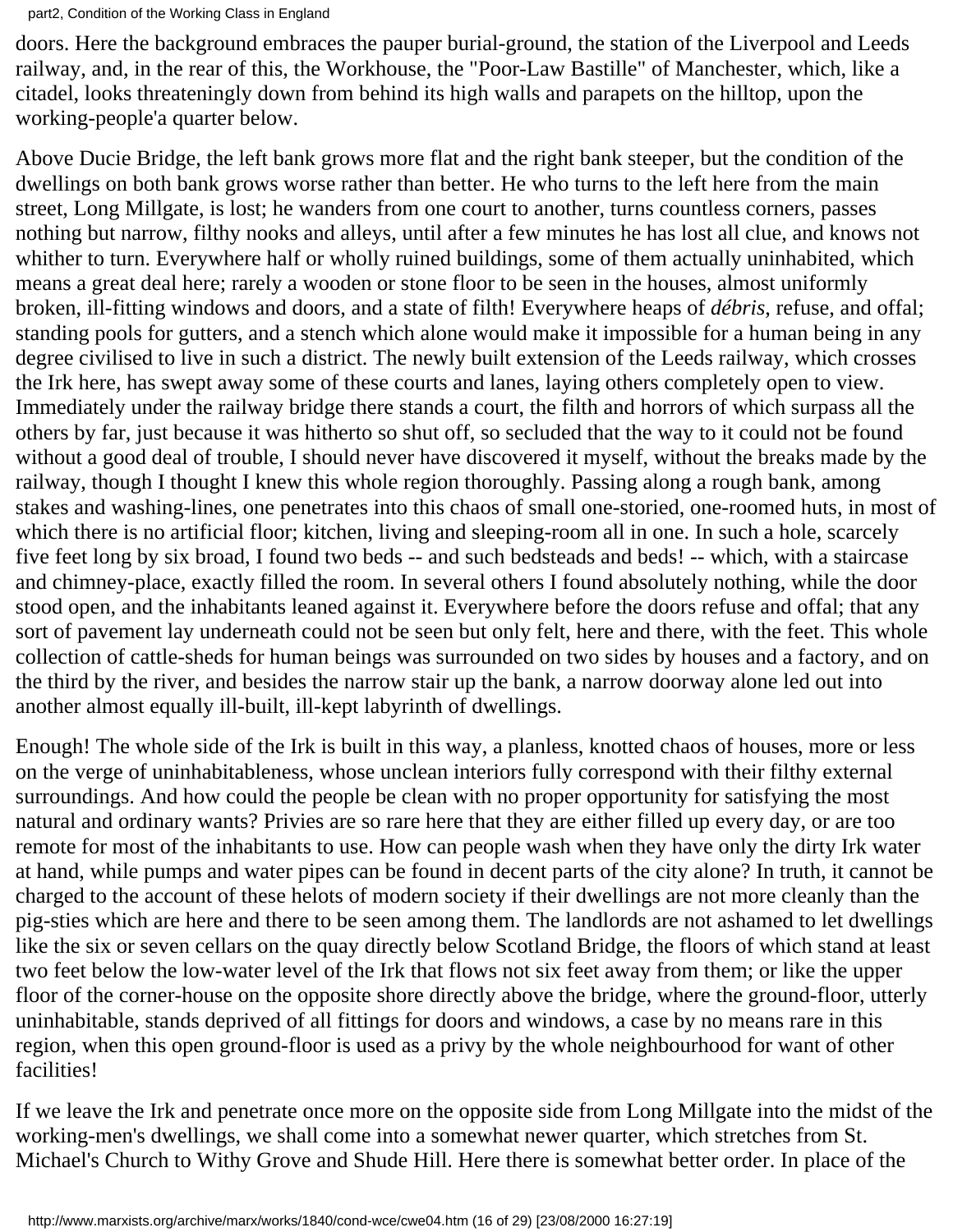chaos of buildings, we find at least long straight lanes and alleys or courts, built according to a plan and usually square. But if, in the former case, every house was built according to caprice, here each lane and court is so built, without reference to the situation of the adjoining ones. The lanes run now in this direction, now in that, while every two minutes the wanderer gets into a blind alley, or, on turning a corner, finds himself back where he started from; certainly no one who has not lived a considerable time in this labyrinth can find his way through it.

If I may use the word at all in speaking of this district, the ventilation of these streets and courts is, in consequence of this confusion, quite as imperfect as in the Irk region; and if this quarter may, nevertheless, be said to have some advantage over that of the Irk, the houses being newer and the streets occasionally having gutters, nearly every house has, on the other hand, a cellar dwelling, which is rarely found in the Irk district, by reason of the greater age and more careless construction of the houses. As for the rest, the filth, *débris*, and offal heaps, and the pools in the streets are common to both quarters, and in the district now under discussion, another feature most injurious to the cleanliness of the inhabitants, is the multitude of pigs walking about in all the alleys, rooting into the offal heaps, or kept imprisoned in small pens. Here, as in most of the working-men's quarters of Manchester, the pork-raisers rent the courts and build pig-pens in them. In almost every court one or even several such pens may be found, into which the inhabitants of the court throw all refuse and offal, whence the swine grow fat; and the atmosphere, confined on all four sides, is utterly corrupted by putrefying animal and vegetable substances. Through this quarter, a broad and measurably decent street has been cut, Millers Street, and the background has been pretty successfully concealed. But if any one should be led by curiosity to pass through one of the numerous passages which lead into the courts, he will find this piggery repeated at every twenty paces.

Such is the Old Town of Manchester, and on re-reading my description, I am forced to admit that instead of being exaggerated, it is far from black enough to convey a true impression of the filth, ruin, and uninhabitableness, the defiance of all considerations of cleanliness, ventilation, and health which characterise the construction of this single district, containing at least twenty to thirty thousand inhabitants. And such a district exists in the heart of the second city of England, the first manufacturing city of the world. If any one wishes to see in how little space a human being can move, how little air - and *such* air! -- he can breathe, how little of civilisation he may share and yet live, it is only necessary to travel hither. True, this is the *Old* Town, and the people of Manchester emphasise the fact whenever any one mentions to them the frightful condition of this Hell upon Earth; but what does that prove? Everything which here arouses horror and indignation is of recent origin, belongs to the *industrial epoch*. The couple of hundred houses, which belong to old Manchester, have been long since abandoned by their original inhabitants; the industrial epoch alone has crammed into them the swarms of workers whom they now shelter; the industrial epoch alone has built up every spot between these old houses to win a covering for the masses whom it has conjured hither from the agricultural districts and from Ireland; the industrial epoch alone enables the owners of these cattlesheds to rent them for high prices to human beings, to plunder the poverty of the workers, to undermine the health of thousands, in order that they *alone*, the owners, may grow rich. In the industrial epoch alone has it become possible that the worker scarcely freed from feudal servitude could be used as mere material, a mere chattel; that he must let himself be crowded into a dwelling too bad for every other, which he for his hard-earned wages buys the right to let go utterly to ruin. This manufacture has achieved, which, without these workers, this poverty, this slavery could not have lived. True, the original construction of this quarter was bad, little good could have been made out of it; but, have the landowners, has the municipality done anything to improve it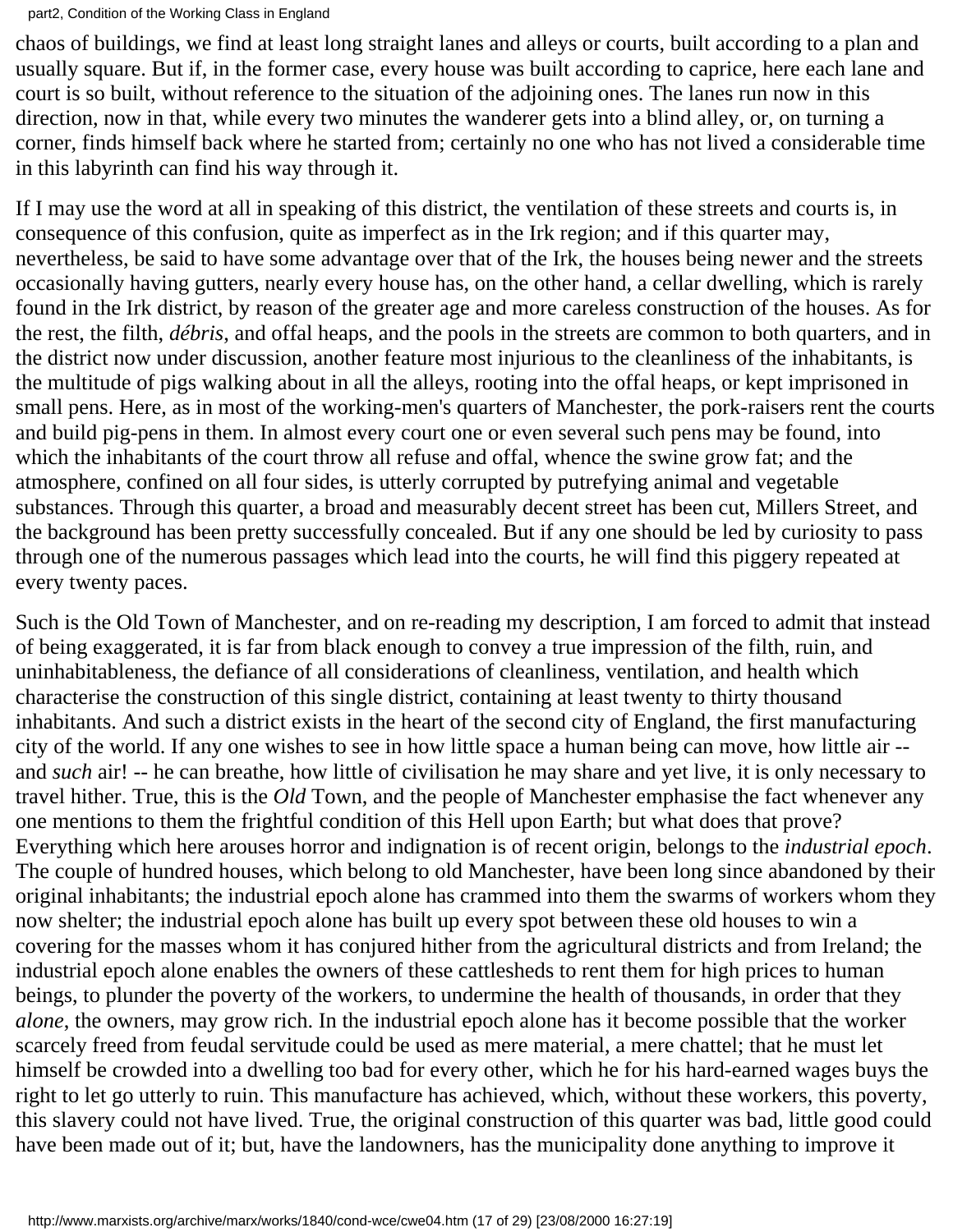when rebuilding? On the contrary, wherever a nook or corner was free, a house has been run up; where a superfluous passage remained, it has been built up; the value of land rose with the blossoming out of manufacture, and the more it rose, the more madly was the work of building up carried on, without reference to the health or comfort of the inhabitants, with sole reference to the highest possible profit on the principle that *no hole is so bad but that some poor creature must take it who can pay for nothing better.* However, it is the Old Town, and with this reflection the bourgeoisie is comforted. Let us see, therefore, how much better it is in the *New Town.*

The *New Town*, known also as Irish Town, stretches up a hill of clay, beyond the Old Town, between the Irk and St. George's Road. Here all the features of a city are lost. Single rows of houses or groups of streets stand, here and there, like little villages on the naked, not even grass-grown clay soil; the houses, or rather cottages, are in bad order, never repaired, filthy, with damp, unclean, cellar dwellings; the lanes are neither paved nor supplied with sewers, but harbour numerous colonies of swine penned in small sties or yards, or wandering unrestrained through the neighbourhood. The mud in the streets is so deep that there is never a chance, except in the dryest weather, of walking without sinking into it ankle deep at every step. In the vicinity of St. George's Road, the separate groups of buildings approach each other more closely, ending in a continuation of lanes, blind alleys, back lanes and courts, which grow more and more crowded and irregular the nearer they approach the heart of the town. True, they are here oftener paved or supplied with paved sidewalks and gutters; but the filth, the bad order of the houses, and especially of the cellars, remain the same.

It may not be out of place to make some general observations just here as to the customary construction of working-men's quarters in Manchester. We have seen how in the Old Town pure accident determined the grouping of the houses in general. Every house is built without reference to any other, and the scraps of space between them are called courts for want of another name. In the somewhat newer portions of the same quarter, and in other working-men's quarters, dating from the early days of industrial activity, a somewhat more orderly arrangement may be found. The space between two streets is divided into more regular, usually square courts.

<span id="page-38-0"></span>These courts were built in this way from the beginning, and communicate with the streets by means of covered passages. If the totally planless construction is injurious to the health of the workers by preventing ventilation, this method of shutting them up in courts surrounded on all sides by buildings is far more so. The air simply cannot escape; the chimneys of the houses are the sole drains for the imprisoned atmosphere of the courts, and they serve the purpose only so long as fire is kept burning. [\[11\]](#page-49-0) Moreover, the houses surrounding such courts are usually built back to back, having the rear wall in common; and this alone suffices to prevent any sufficient through ventilation. And, as the police charged with care of the streets does not trouble itself about the condition of these courts, as everything quietly lies where it is thrown, there is no cause for wonder at the filth and heaps of ashes and offal to be found here. I have been in courts, in Millers Street, at least half a foot below the level of the thoroughfare, and without the slightest drainage for the water that accumulates in them in rainy weather!

More recently another different method of building was adopted, and has now become general. Working-men's cottages are almost never built singly, but always by the dozen or score; a single contractor building up one or two streets at a time. These are then arranged as follows: One front is formed of cottages of the best class, so fortunate as to possess a back door and small court, and these command the highest rent. In the rear of these cottages runs a narrow alley, the back street, built up at both ends, into which either a narrow roadway or a covered passage leads from one side. The cottages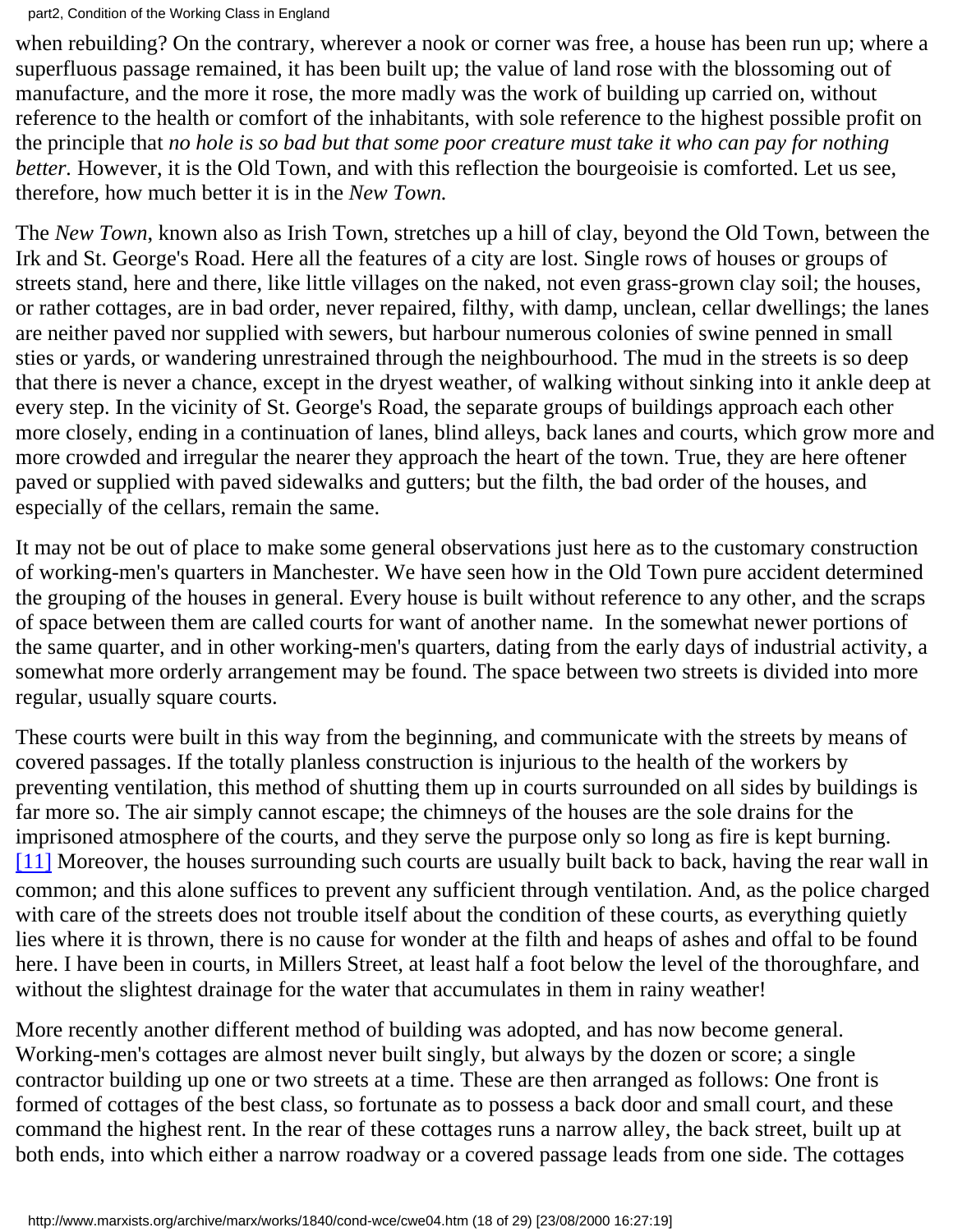which face this back street command least rent, and are most neglected. These have their rear walls in common with the third row of cottages, which face a second street and command less rent than the first row and more than the second. The streets are laid out somewhat in the following manner:

By this method of construction, comparatively good ventilation can be obtained for the first row of cottages, and the third row is no worse off than in the former method. The middle row, on the other hand, is at least as badly ventilated as the houses in the courts, and the back street is always in the same filthy, disgusting condition as they. The contractors prefer this method because it saves them space, and furnishes the means of fleecing better-paid workers through the higher rents of the cottages in the first and third rows.

These three different forms of cottage building are found all over Manchester and throughout Lancashire and Yorkshire, often mixed up together, but usually separate enough to indicate the relative age of parts of towns. The third system, that of the back alleys, prevails largely in the great working-men's district east of St. George's Road and Ancoats Street, and is the one most often found in the other working-men's quarters of Manchester and its suburbs.

In the last-mentioned broad district included under the name Ancoats, stand the largest mills of Manchester lining the canals, colossal six and seven-storied buildings towering with their slender chimneys far above the low cottages of the workers. The population of the district consists, therefore, chiefly of mill-hands, and in the worst streets, of hand-weavers. The streets nearest the heart of the town are the oldest, and consequently the worst; they are, however, paved, and supplied with drains. Among them I include those nearest to and parallel with Oldham Road and Great Ancoats Street. Farther to the north-east lie many newly built-up streets; here the cottages look neat and cleanly, doors and windows are new and freshly painted, the rooms within newly whitewashed; the streets themselves are better aired, the vacant building lots between them larger and more numerous. But this can be said of a minority of the houses only, while cellar dwellings are to be found under almost every cottage; many streets are unpaved and without sewers; and, worse than all, this neat appearance is all pretence, a pretence which vanishes within the first ten years. For the construction of the cottages individually is no less to be condemned than the plan of the streets. All such cottages look neat and substantial at first; their massive brick walls deceive the eye, and, on passing through a newly built working- men's street, without remembering the back alleys and the construction of the houses themselves, one is inclined to agree with the assertion of the Liberal manufacturers that the working population is nowhere so well housed as in England. But on closer examination, it becomes evident that the walls of these cottages are as thin as it is possible to make them. The outer walls, those of the cellar, which bear the weight of the ground-floor and roof, are one whole brick thick at most, the bricks lying with their long sides touching ; but I have seen many a cottage of the same height, some in process of building, whose outer walls were but one-half brick thick, the bricks lying not sidewise but lengthwise, their narrow ends touching . The object of this is to spare material, but there is also another reason for it; namely, the fact that the contractors never own the land but lease it, according to the English custom, for twenty, thirty, forty, fifty, or ninety-nine years, at the expiration of which time it falls, with everything upon it, back into the possession of the original holder, who pays nothing in return for improvements upon it. The improvements are therefore so calculated by the lessee as to be worth as little as possible at the expiration of the stipulated term. And as such cottages are often built but twenty or thirty years before the expiration of the term, it may easily be imagined that the contractors make no unnecessary expenditures upon them. Moreover, these contractors, usually carpenters and builders, or manufacturers, spend little or nothing in repairs, partly to avoid diminishing their rent receipts, and partly in view of the ap- proaching surrender of the improvement to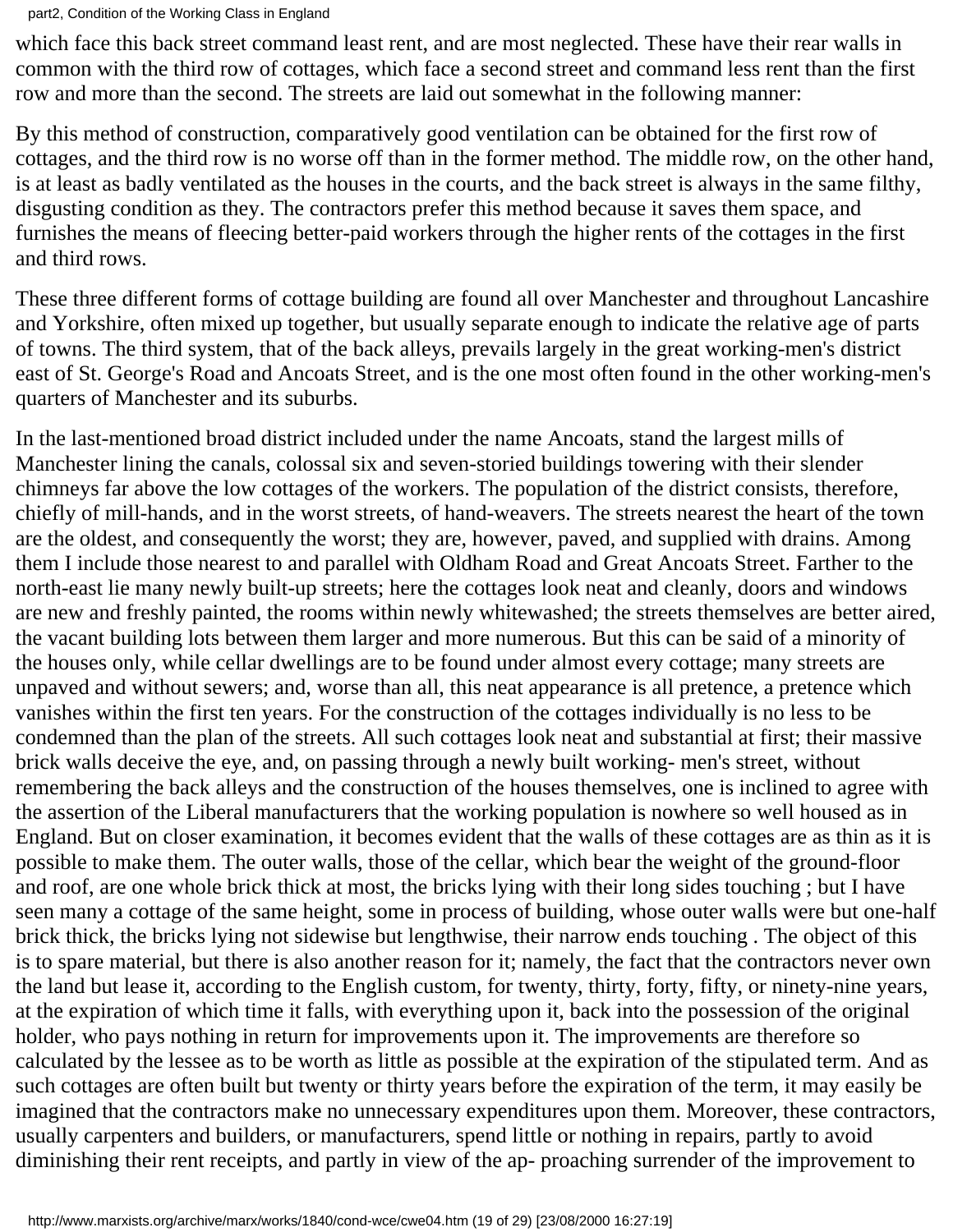the landowner; while in consequence of commercial crises and the loss of work that follows them, whole streets often stand empty, the cottages falling rapidly into ruin and uninhabitableness. It is calculated in general that working-men's cottages last only forty years on the average. This sounds strangely enough when one sees the beautiful, massive walls of newly built ones, which seem to give promise of lasting a couple of centuries; but the fact remains that the niggardliness of the original expenditure, the neglect of all repairs, the frequent periods of emptiness, the constant change of inhabitants, and the destruction carried on by the dwellers during the final ten years, usually Irish families, who do not hesitate to use the wooden portions for firewood -- all this, taken together, accomplishes the complete ruin of the cottages by the end of forty years. Hence it comes that Ancoats, built chiefly since the sudden growth of manufacture, chiefly indeed within the present century, contains a vast number of ruinous houses, most of them being, in fact, in the last stages of inhabitableness. I will not dwell upon the amount of capital thus wasted, the small additional expenditure upon the original improvement and upon repairs which would suffice to keep this whole district clean, decent, and inhabitable for years together. I have to deal here with the state of the houses and their inhabitants, and it must be admitted that no more injurious and demoralising method of housing the workers has yet been discovered than precisely this. The working-man is constrained to occupy such ruinous dwellings because he cannot pay for others, and because there are no others in the vicinity of his mill; perhaps, too, because they belong to the employer, who engages him only on condition of his taking such a cottage. The calculation with reference to the forty years' duration of the cottage is, of course, not always perfectly strict; for, if the dwellings are in a thickly built-up portion of the town, and there is a good prospect of finding steady occupants for them, while the ground-rent is high, the contractors do a little something to keep the cottages inhabitable after the expiration of the forty years. They never do anything more, however, than is absolutely unavoidable, and the dwellings so repaired are the worst of all. Occasionally when an epidemic threatens, the otherwise sleepy conscience of the sanitary police is a little stirred, raids are made into the working-men's districts, whole rows of cellars and cottages are closed, as happened in the case of several lanes near Oldham Road; but this does not last long: the condemned cottages soon find occupants again, the owners are much better off by letting them, and the sanitary police won't come again so soon. These east and north-east sides of Manchester are the only ones on which the bourgeoisie has not built, because ten or eleven months of the year the west and south-west wind drives the smoke of all the factories hither, and that the working-people alone may breathe.

Southward from Great Ancoats Street, lies a great, straggling, working-men's quarter, a hilly, barren stretch of land, occupied by detached, irregularly built rows of houses or squares, between these, empty building lots, uneven, clayey, without grass and scarcely passable in wet weather. The cottages are all filthy and old, and recall the New Town to mind. The stretch cut through by the Birmingham railway is the most thickly built-up and the worst. Here flows the Medlock with countless windings through a valley, which is, in places, on a level with the valley of the Irk. Along both sides of the stream, which is coal-black, stagnant and foul, stretches a broad belt of factories and working-men's dwellings, the latter all in the worst condition. The bank is chiefly declivitous and is built over to the water's edge, just as we saw along the Irk; while the houses are equally bad, whether built on the Manchester side or in Ardwick, Chorlton, or Hulme. But the most horrible spot (if I should describe all the separate spots in detail I should never come to the end) lies on the Manchester side, immediately south-west of Oxford Road, and is known as Little Ireland. In a rather deep hole, in a curve of the Medlock and surrounded on all four sides by tall factories and high embankments, covered with buildings, stand two groups of about two hundred cottages, built chiefly back to back, in which live about four thousand human beings, most of them Irish. The cottages are old, dirty, and of the smallest sort, the streets uneven, fallen into ruts and in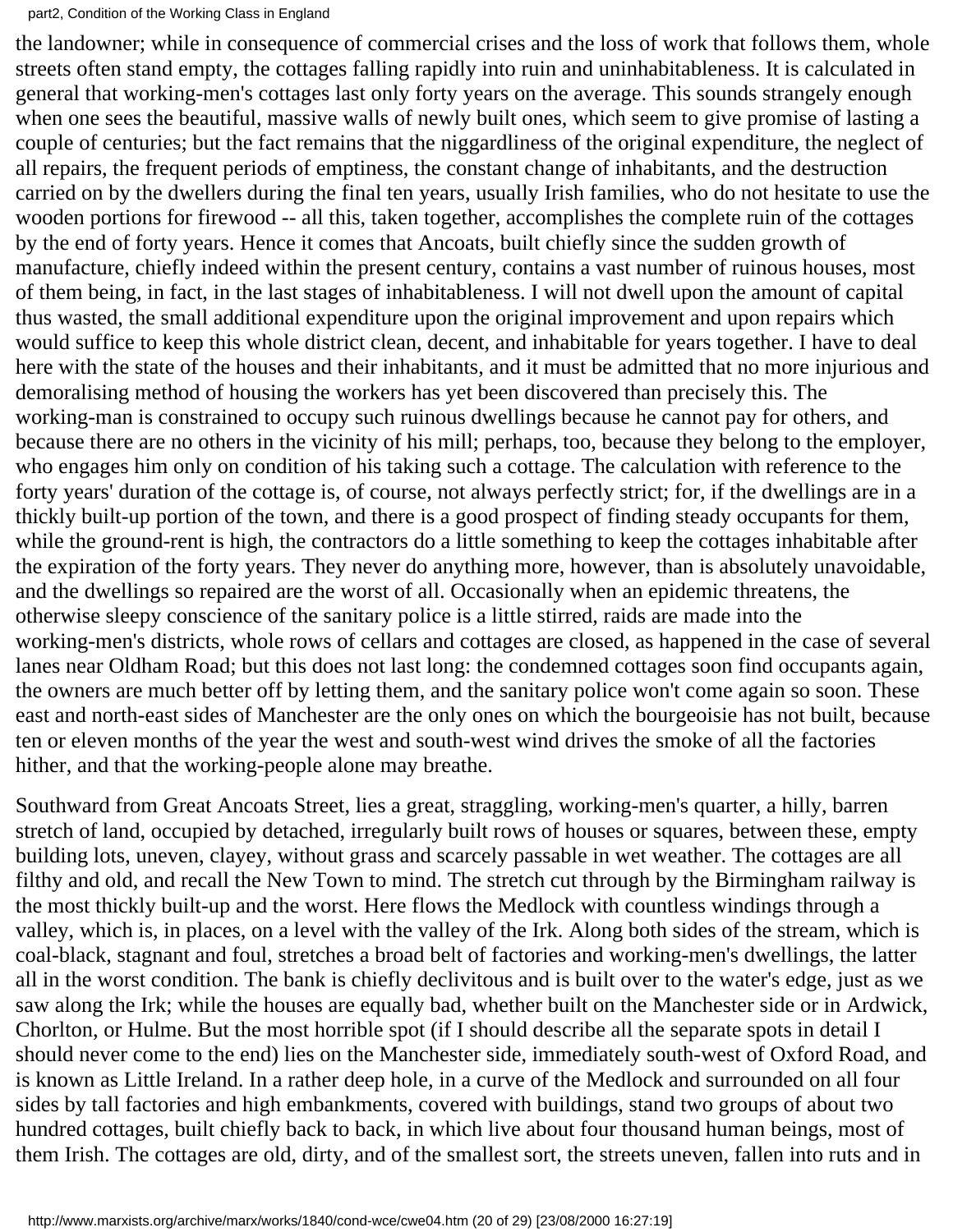part without drains or pavement; masses of refuse, offal and sickening filth lie among standing pools in all directions; the atmosphere is poisoned by the effluvia from these, and laden and darkened by the smoke of a dozen tall factory chimneys. A horde of ragged women and children swarm about here, as filthy as the swine that thrive upon the garbage heaps and in the puddles. In short, the whole rookery furnishes such a hateful and repulsive spectacle as can hardly be equalled in the worst court on the Irk. The race that lives in these ruinous cottages, behind broken windows, mended with oilskin, sprung doors, and rotten doorposts, or in dark, wet cellars, in measureless filth and stench, in this atmosphere penned in as if with a purpose, this race must really have reached the lowest stage of humanity. This is the impression and the line of thought which the exterior of this district forces upon the beholder. But what must one think when he hears that in each of these pens, containing at most two rooms, a garret and perhaps a cellar, on the average twenty human beings live; that in the whole region, for each one hundred and twenty persons, one usually inaccessible privy is provided; and that in spite of all the preachings of the physicians, in spite of the excitement into which the cholera epidemic plunged the sanitary police by reason of the condition of Little Ireland, in spite of everything, in this year of grace 1844, it is in almost the same state as in 1831! Dr. Kay asserts that not only the cellars but the first floors of all the houses in this district are damp; that a number of cellars once filled up with earth have now been emptied and are occupied once more by Irish people; that in one cellar the water constantly wells up through a hole stopped with clay, the cellar lying below the river level, so that its occupant, a hand-loom weaver, had to bale out the water from his dwelling every morning and pour it into the street!

Farther down, on the left side of the Medlock, lies Hulme, which properly speaking, is one great working-people's district, the condition of which coincides almost exactly with that of Ancoats; the more thickly built-up regions chiefly bad and approaching ruin, the less populous of more modern structure, but generally sunk in filth. On the other side of the Medlock, in Manchester proper, lies a second great working-men's district which stretches on both sides of Deansgate as far as the business quarter, and in certain parts rivals the Old Town. Especially in the immediate vicinity of the business quarter, between Bridge and Quay Streets, Princess and Peter Streets, the crowded construction exceeds in places the narrowest courts of the Old Town. Here are long narrow lanes between which run contracted, crooked courts and passages, the entrances to which are so irregular that the explorer is caught in a blind alley at every few steps, or comes out where he least expects to, unless he knows every court and every alley exactly and separately. According to Dr. Kay, the most demoralised class of all Manchester lived in these ruinous and filthy districts, people whose occupations are thieving and prostitution and, to all appearances, his assertion is still true at the present moment. When the sanitary police made its expedition hither in 1851, it found the uncleanness as great as in Little Ireland or along the Irk (that it is not much better today, I can testify); and among other items, they found in Parliament Street for three hundred and eighty persons, and in Parliament Passage for thirty thickly populated houses, but a single privy.

If we cross the Irwell to Salford, we find on a peninsula formed by the river a town of eighty thousand inhabitants, which, properly speaking, is one large working-men's quarter, penetrated by a single wide avenue. Salford, once more important than Manchester, was then the leading town of the surrounding district to which it still gives its name, Salford Hundred. Hence it is that an old and therefore very unwholesome, dirty, and ruinous locality is to be found here, lying opposite the Old Church of Manchester, and in as bad a condition as the Old Town on the other side of the Irwell. Farther away from the river lies the newer portion, which is, however, already beyond the limit of its forty years of cottage life, and therefore ruinous enough. All Salford is built in courts or narrow lanes, so narrow, that they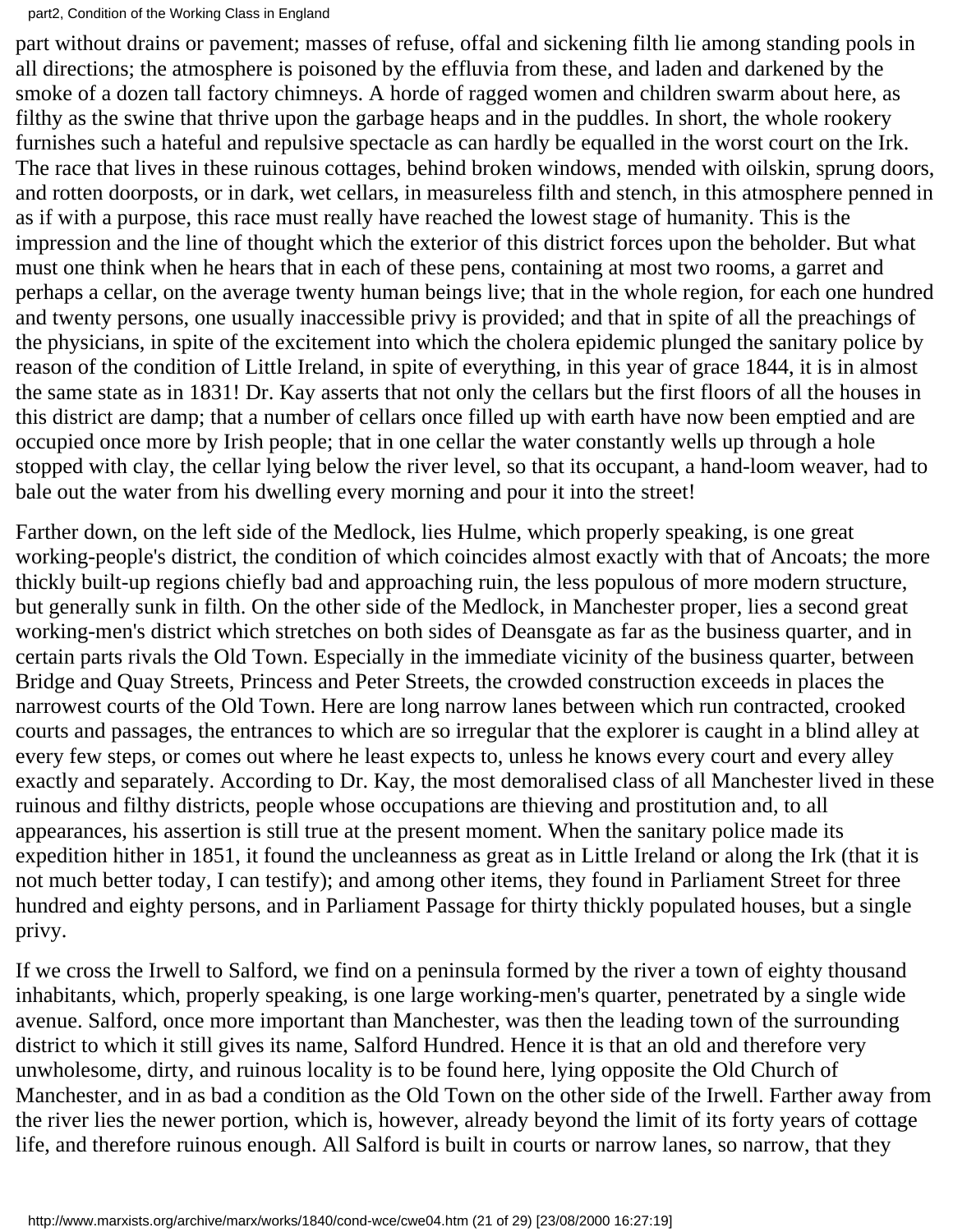remind me of the narrowest I have ever seen, the little lanes of Genoa. The average construction of Salford is in this respect much worse than that of Manchester, and so, too, in respect to cleanliness. If, in Manchester, the police, from time to time, every six or ten years, makes a raid upon the working-people's districts, closes the worst dwellings, and causes the filthiest spots in these Augean stables to be cleansed, in Salford it seems to have done absolutely nothing. The narrow side lanes and courts of Chapel Street, Greengate, and Gravel Lane have certainly never been cleansed since they were built. Of late, the Liverpool railway has been carried through the middle of them, over a high viaduct, and has abolished many of the filthiest nooks; but what does that avail? Whoever passes over this viaduct and looks down, sees filth and wretchedness enough; and, if any one takes the trouble to pass through these lanes and glance through the open doors and windows into the houses and cellars, he can convince himself afresh with every step that the workers of Salford live in dwellings in which cleanliness and comfort are impossible. Exactly the same state of affairs is found in the more distant regions of Salford, in Islington, along Regent Road, and back of the Bolton railway. The working-men's dwellings between Oldfield Road and Cross Lane, where a mass of courts and alleys are to be found in the worst possible state, vie with the dwellings of the Old Town in filth and overcrowding. In this district I found a man, apparently about sixty years old, living in a cow-stable. He had constructed a sort of chimney for his square pen, which had neither windows, floor, nor ceiling, had obtained a bedstead and lived there, though the rain dripped through his rotten roof. This man was too old and weak for regular work, and supported himself by removing manure with a hand-cart; the dung-heaps lay next door to his palace!

Such are the various working-people's quarters of Manchester as I had occasion to observe them personally during twenty months. If we briefly formulate the result of our wanderings, we must admit that 350,000 working-people of Manchester and its environs live, almost all of them, in wretched, damp, filthy cottages, that the streets which surround them are usually in the most miserable and filthy condition, laid out without the slightest reference to ventilation, with reference solely to the profit secured by the contractor. In a word, we must confess that in the working-men's dwellings of Manchester, no cleanliness, no convenience, and consequently no comfortable family life is possible; that in such dwellings only a physically degenerate race, robbed of all humanity, degraded, reduced morally and physically to bestiality, could feel comfortable and at home. And I am not alone in making this assertion. We have seen that Dr. Kay gives precisely the same description; and, though it is superfluous, I quote further the words of a Liberal, recognised and highly valued as an authority by the manufacturers, and a fanatical opponent of all independent movements of the workers: [\[12\]](#page-49-1)

<span id="page-42-0"></span>"But when I went through their [i.e., the Manchester operatives'] habitations in Irish Town, and Ancoats, and Little Ireland, my only wonder was that tolerable health could be maintained by the inmates of such houses. These towns, for such they are in extent and population, have been erected by small speculators with an utter disregard to everything except immediate profit. A carpenter and a bricklayer club to buy a patch of ground [i.e., they lease it for a number of years], and cover it with what they call houses. In one place we saw a whole street following the course of a ditch, in order to have deeper cellars (cellars for people, not for lumber) without the expense of excavations. Not a house in this street escaped cholera. And generally speaking, throughout these suburbs the streets are unpaved, with a dung-hill or a pond in the middle; the houses built back to back, without ventilation or drainage; and whole families occupy a corner of a cellar or of a garret."

I have already referred to the unusual activity which the sanitary police manifested during the cholera visitation. When the epidemic was approaching, a universal terror seized the bourgeoisie of the city.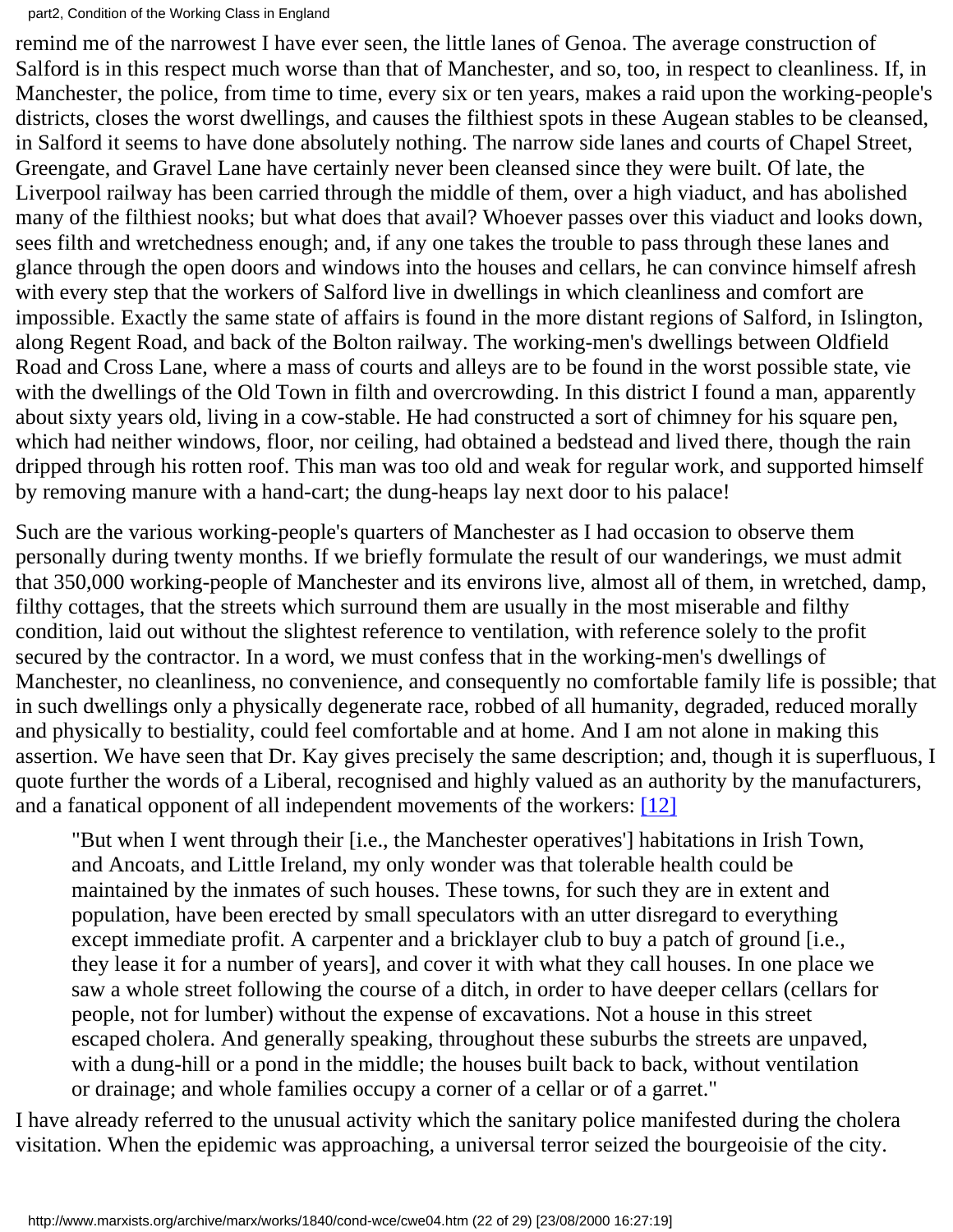People remembered the unwholesome dwellings of the poor, and trembled before the certainty that each of these slums would become a centre for the plague, whence it would spread desolation in all directions through the houses of the propertied class. A Health Commission was appointed at once to investigate these districts, and report upon their condition to the Town Council. Dr. Kay, himself a member of this Commission, who visited in person every separate police district except one, the eleventh, quotes extracts from their reports: There were inspected, in all, 6,951 houses -- naturally in Manchester proper alone, Salford and the other suburbs being excluded. Of these, 2,565 urgently needed whitewashing within; 960 were out of repair, 959 had insufficient drains; 1,455 were damp; 452 were badly ventilated; 2,221 were without privies. Of the 687 streets inspected, 248 were unpaved, 53 but partially paved, 112 illventilated, 352 containing standing pools, heaps of debris, refuse, etc. To cleanse such an Augean stable before the arrival of the cholera was, of course, out of the question. A few of the worst nooks were therefore cleansed, and everything else left as before..In the cleansed spots, as Little Ireland proves, the old filthy condition was naturally restored in a couple of months. As to the internal condition of these houses, the same Commission reports a state of things similar to that which we have already met with in London, Edinburgh, and other cities.

"A whole Irish family is often accommodated on a single bed, and sometimes a heap of filthy straw and a covering of old sacking hide them in one undistinguished heap, debased alike by penury, want of economy and dissolute habits. Frequently the inspectors found two families crowded into one small house, containing only two apartments, one in which they slept, and another in which they eat; and often more than one family lived in a damp cellar, containing only one room, in whose pestilential atmosphere from twelve to sixteen persons were crowded. To these fertile sources of disease were sometimes added the keeping of the pigs and other animals in the house, with other nuisances of the most revolting character."

<span id="page-43-0"></span>We must add that many families, who had but one room for themselves, receive boarders and lodgers in it, that such lodgers of both sexes by no means rarely sleep in the same bed with the married couple; and that the single case of a man and his wife and his adult sister-in-law sleeping in one bed was found, according to the "Report on the Sanitary Condition of the Labouring Population", six times repeated in Manchester. Common lodging-houses, too, are very numerous; Dr. Kay gives their number in 1851 as 267 in Manchester proper, and they must have increased greatly since then. Each of these receives from twenty to thirty guests, so that they shelter all told, nightly, from five to seven thousand human beings. The character of the houses and their guests is the same as in other cities. Five to seven beds in each room lie on the floor -- without bedsteads, and on these sleep, mixed indiscriminately, as many persons as apply. What physical and moral atmosphere reigns in these holes I need not state. Each of these houses is a focus of crime, the scene of deeds against which human nature revolts, which would perhaps never have been executed but for this forced centralisation of vice. Gaskell [\[13\]](#page-49-2) gives the number of persons living in cellars in Manchester proper as 20,000. The *Weekly Dispatch* gives the number, "according to official reports", as twelve per cent of the working-class, which agrees with Gaskell's number; the workers being estimated at 175,000, 21,000 would form twelve per cent of it. The cellar dwellings in the suburbs are at least as numerous. so that the number of persons living in cellars in Manchester -- using its name in the broader sense -- is not less than forty to fifty thousand. So much for the dwellings of the workers in the largest cities and towns. The manner in which the need of a shelter is satisfied furnishes a standard for the manner in which all other necessities are supplied. That in these filthy holes a ragged, ill-fed population alone can dwell is a safe conclusion, and such is the fact. The clothing of the working-people, in the majority of cases, is in a very bad condition. The material used for it is not of the best adapted. Wool and linen have almost vanished from the wardrobe of both sexes, and cotton has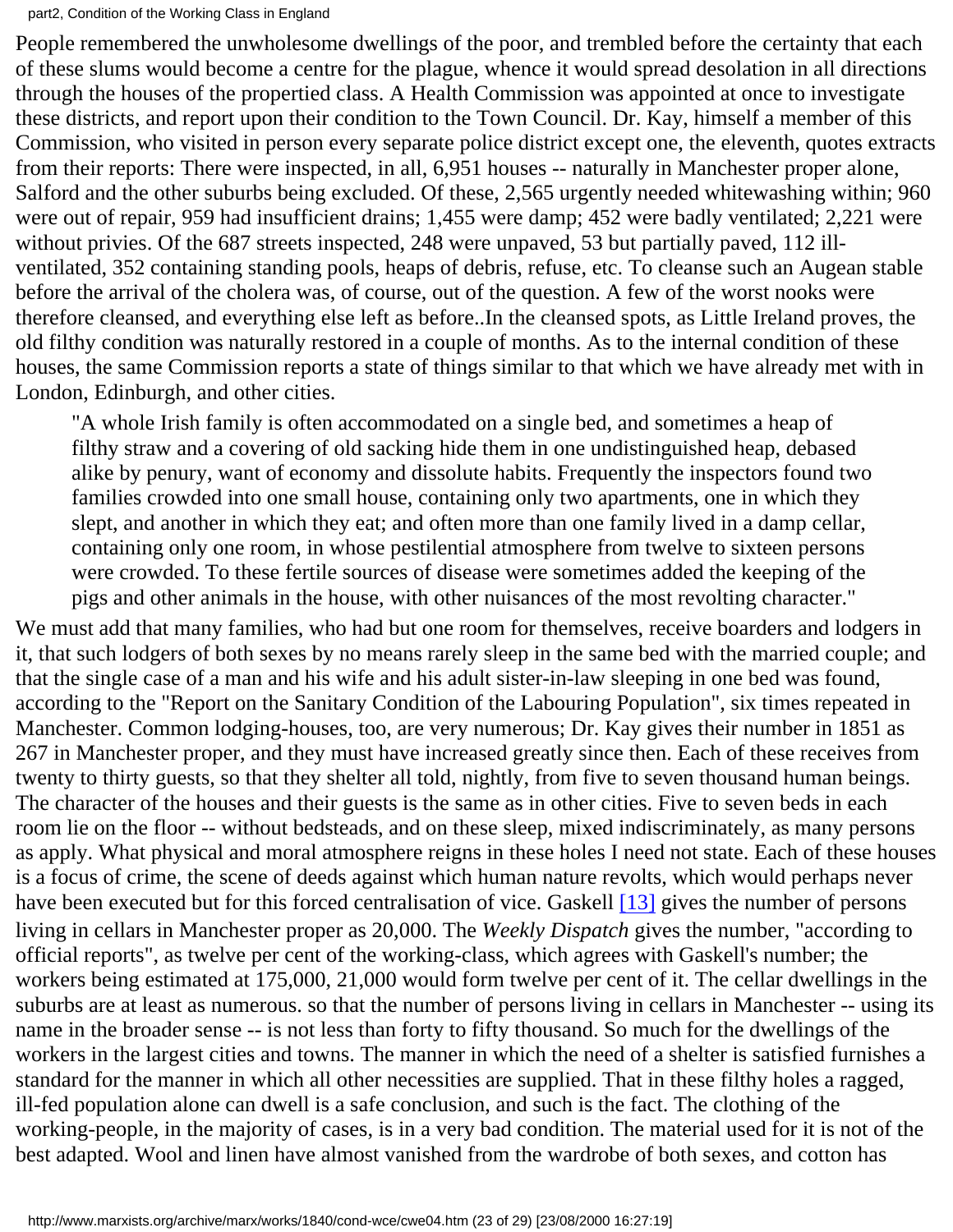taken their place. Shirts are made of bleached or coloured cotton goods; the dresses of the women are chiefly of cotton print goods, and woollen petticoats are rarely to be seen on the washline. The men wear chiefly trousers of fustian or other heavy cotton goods, and jackets or coats of the same. Fustian has become the proverbial costume of the working-men, who are called "fustian jackets", and call themselves so in contrast to the gentlemen who wear broadcloth, which latter words are used as characteristic for the middle-class. When Feargus O'Connor, the Chartist leader, came to Manchester during the insurrection of 1842, he appeared, amidst the deafening applause of the working-men, in a fustian suit of clothing. Hats are the universal head-covering in England, even for working-men, hats of the most diverse forms, round, high, broad-brimmed, narrow- brimmed, or without brims -- only the younger men in factory towns wearing caps. Any one who does not own a hat folds himself a low, square paper cap.

The whole clothing of the working-class, even assuming it to be in good condition, is little adapted to the climate. The damp air of England, with its sudden changes of temperature, more calculated than any other to give rise to colds, obliges almost the whole middle-class to wear flannel next to the skin, about the body, and flannel scarfs and shirts are in almost universal use. Not only is the working-class deprived of this precaution, it is scarcely ever in a position to use a thread of woollen clothing; and the heavy cotton goods, though thicker, stiffer, and heavier than woollen clothes, afford much less protection against cold and wet, remain damp much longer because of their thickness and the nature of the stuff, and have nothing of the compact density of fulled woollen cloths. And, if a working-man once buys himself a woollen coat for Sunday, he must get it from one of the "cheap shops" where he finds bad, so-called "Devil's-dust" cloth, manufactured for sale and not for use, and liable to tear or grow threadbare in a fortnight, or he must buy of an old clothes'-dealer a half-worn coat which has seen its best days, and lasts but a few weeks. Moreover, the working-man's clothing is, in most cases, in bad condition, and there is the oft-recurring necessity for placing the best pieces in the pawnbroker's shop. But among very large numbers, especially among the Irish, the prevailing clothing consists of perfect rags often beyond all mending, or so patched that the original colour can no longer be detected. Yet the English and Anglo-Irish go on patching, and have carried this art to a remarkable pitch, putting wool or bagging on fustian, or the reverse -- it's all the same to them. But the true, transplanted Irish hardly ever patch except in the extremest necessity, when the garment would otherwise fall apart. Ordinarily the rags of the shirt protrude through the rents in the coat or trousers. They wear, as Thomas Carlyle says,-- [\[14\]](#page-49-3)

"a suit of tatters, the getting on or off which is said to be a difficult operation, transacted only in festivals and the high tides of the calendar."

<span id="page-44-0"></span>The Irish have introduced, too, the custom, previously unknown in England, of going barefoot. In every manufacturing town there is now to be seen a multitude of people, especially women and children, going about barefoot, and their example is gradually being adopted by the poorer English.

As with clothing, so with food. The workers get what is too bad for the property-holding class. In the great towns of England everything may be had of the best, but it costs money; and the workman, who must keep house on a couple of pence, cannot afford much expense. Moreover, he usually receives his wages on Saturday evening, for, although a beginning has been made in the payment of wages on Friday, this excellent arrangement is by no means universal; and so he comes to market at five or even seven o'clock, while the buyers of the middle-class have had the first choice during the morning, when the market teems with the best of everything. But when the workers reach it, the best has vanished, and, if it was still there, they would probably not be able to buy it. The potatoes which the workers buy are usually poor, the vegetables wilted, the cheese old and of poor quality, the bacon rancid, the meat lean, tough, taken from old, often diseased, cattle, or such as have died a natural death, and not fresh even then, often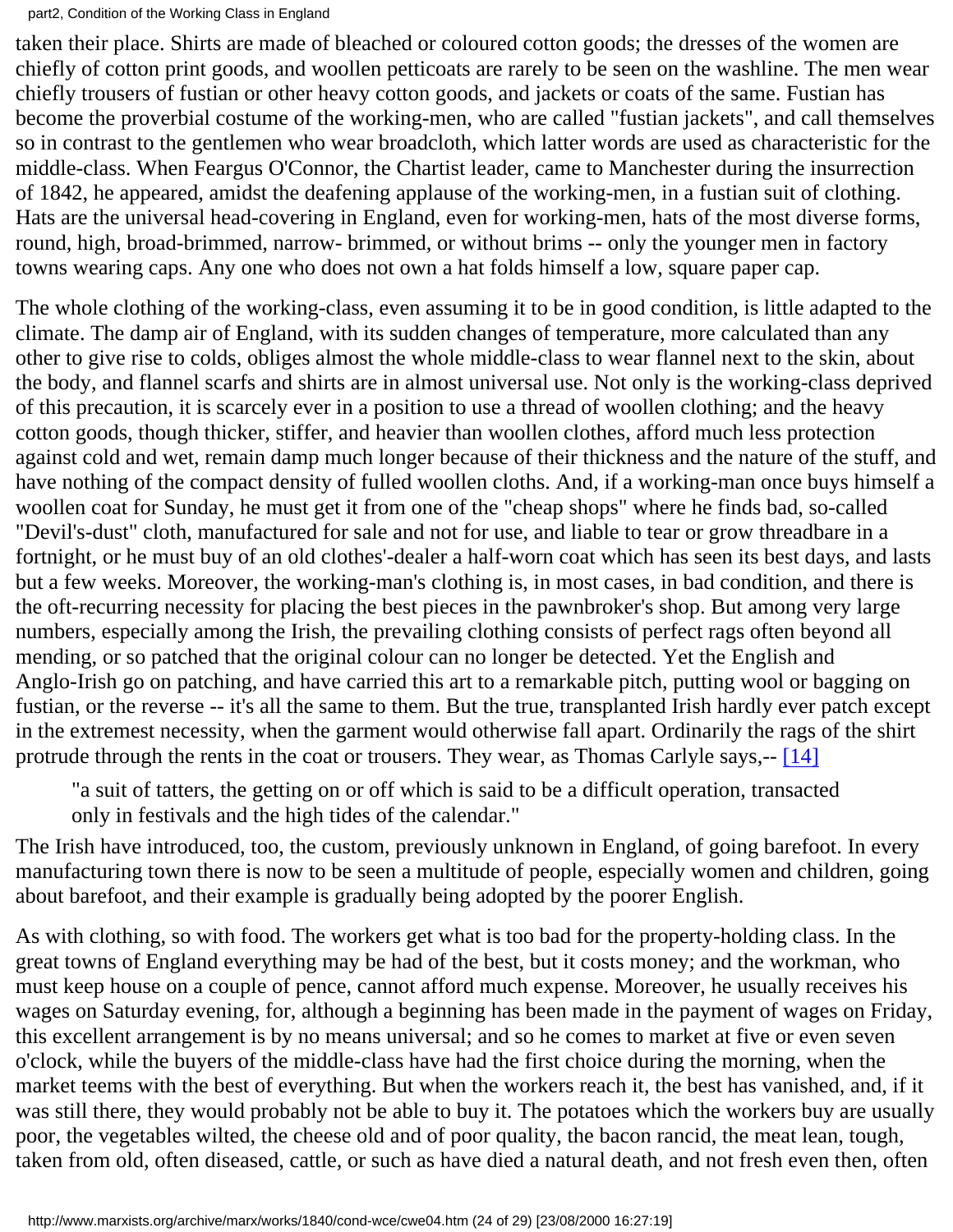half decayed. The sellers are usually small hucksters who buy up inferior goods, and can sell them cheaply by reason of their badness. The poorest workers are forced to use still another device to get together the things they need with their few pence. As nothing can be sold on Sunday, and all shops must be closed at twelve o'clock on Saturday night, such things as would not keep until Monday are sold at any price between ten o'clock and midnight. But nine-tenths of what is sold at ten o'clock is past using by Sunday morning, yet these are precisely the provisions which make up the Sunday dinner of the poorest class. The meat which the workers buy is very often past using; but having bought it, they must eat it. On the 6th of January, 1844 (if I am not greatly mistaken), a court leet was held in Manchester, when eleven meat-sellers were fined for having sold tainted meat. Each of them had a whole ox or pig, or several sheep, or from fifty to sixty pounds of meat, which were all confiscated in a tainted condition. In one case, fifty-four stuffed Christmas geese were seized which had proved unsaleable in Liverpool, and had been forwarded to Manchester, where they were brought to market foul and rotten. All the particulars, with names and fines, were published at the time in the *Manchester Guardian*. In the six weeks, from July 1st to August 14th [1844], the same sheet reported three similar cases. According to the *Guardian* for July 3rd, a pig, weighing 200 pounds, which had been found dead and decayed, was cut up and exposed for sale by a butcher at Heywood, and was then seized. According to the number for July 31st, two butchers at Wigan, of whom one had previously been convicted of the same offence, were fined £2 and £4 respectively, for exposing tainted meat for sale; and, according to the number for August 10th, twenty-six tainted hams seized at a dealer's in Bolton, were publicly burnt, and the dealer fined twenty shillings. But these are by no means all the cases; they do not even form a fair average for a period of six weeks, according to which to form an average for the year. There are often seasons in which every number of the semi-weekly *Guardian* mentions a similar case found in Manchester or its vicinity. And when one reflects upon the many cases which must escape detection in the extensive markets that stretch along the front of every main street, under the slender supervision of the market inspectors -- and how else can one explain the boldness with which whole animals are exposed for sale? -- when one considers how great the temptation must be, in view of the incomprehensibly small fines mentioned in the foregoing cases; when one reflects what condition a piece of meat must have reached to be seized by the inspectors, it is impossible to believe that the workers obtain good and nourishing meat as a usual thing. But they are victimised in yet another way by the money-greed of the middle-class. Dealers and manufacturers adulterate all kinds of provisions in an atrocious manner, and without the slightest regard to the health of the consumers. We have heard the *Manchester Guardian* upon this subject, let us hear another organ of the middle-class -- I delight in the testimony of my opponents -- let us hear the *Liverpool Mercury:*

"Salt butter is moulded into the form of pounds of fresh butter, and cased over with fresh. In other instances a pound of fresh is conspicuously placed to be tasted; but that pound is not sold; and in other instances salt butter, washed, is moulded and sold as fresh.... Pounded rice and other cheap materials are mixed in sugar, and sold at full monopoly price. A chemical substance -- the refuse of the soap manufactories -- is also mixed with other substances and sold as sugar.... Chicory is mixed in good coffee. Chicory, or some similarly cheap substance, is skilfully moulded into the form of the coffee berry, and is mixed with the bulk very liberally.... Cocoa is extensively adulterated with fine brown earth, wrought up with mutton fat, so as to amalgamate with portions of the real article.... The leaves of tea are mingled with sloe levies and other abominations. Used leaves are also re-dried, and re-coloured on hot copper plates, and sold as tea. Pepper is adulterated with dust from husks etc.; port wine is altogether manufactured (from spirits, dyes, etc.), it being notorious that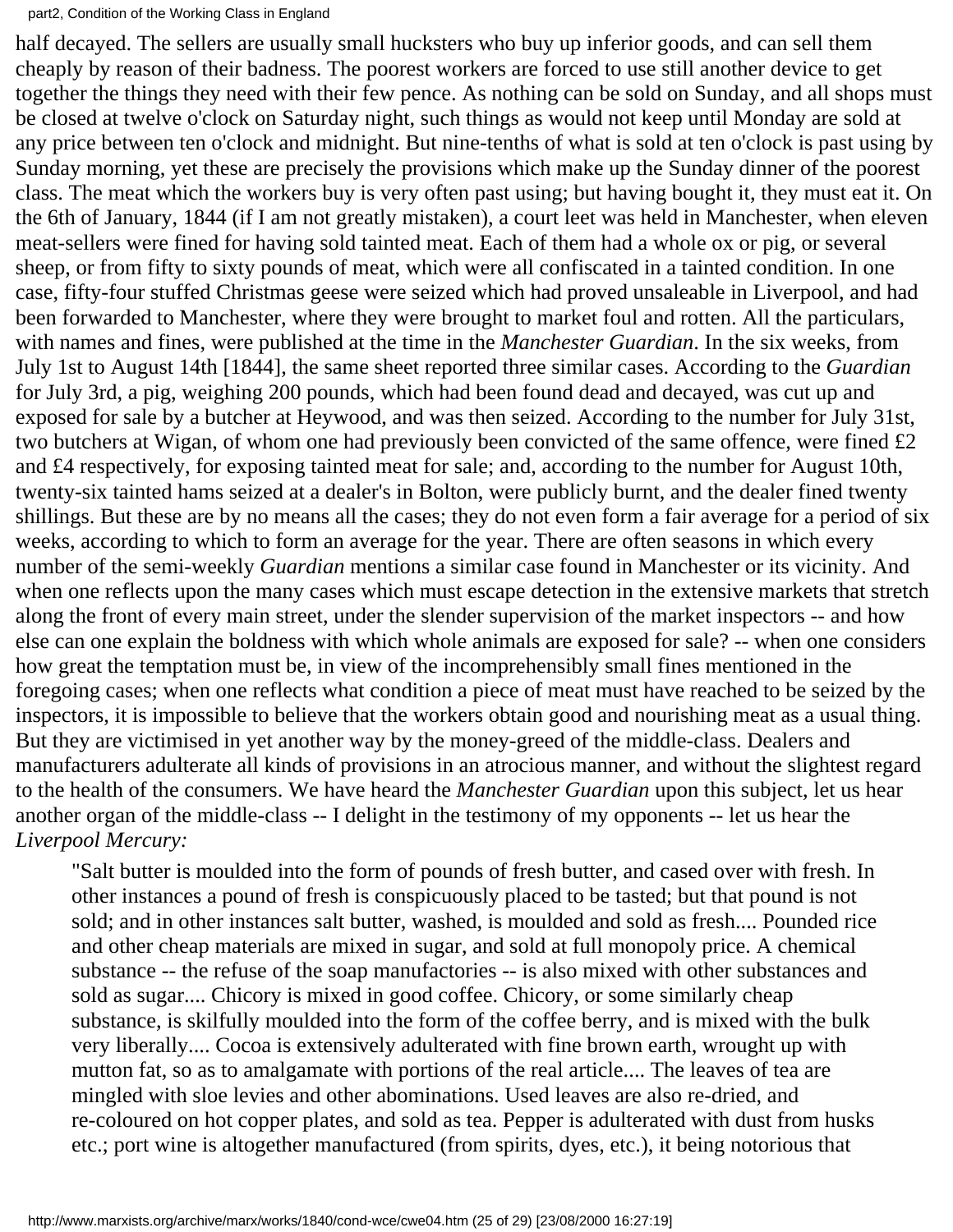more port wine is drunk in this country than is made in Portugal. Nasty things of all sorts are mixed with the weed tobacco in all its manufactured forms".

I can add that several of the most respected tobacco dealers in Manchester announced publicly last summer, that, by reason of the universal adulteration of tobacco, no firm could carry on business without adulteration, and that no cigar costing less than three pence is made wholly from tobacco. These frauds are naturally not restricted to articles of food, though I could mention a dozen more, the villainy of mixing gypsum or chalk with flour among them. Fraud is practised in the sale of articles of every sort: flannel, stockings, etc., are stretched, and shrink after the first washing; narrow cloth is sold as being from one and a half to three inches broader than it actually is; stoneware is so thinly glazed that the glazing is good for nothing and cracks at once, and a hundred other rascalities, *tout comme chez nous*. But the lion's share of the evil results of these frauds falls to the workers. The rich are less deceived, because they can pay the high prices of the large shops which have a reputation to lose, and would injure themselves more than their customers if they kept poor or adulterated wares; the rich are spoiled, too, by habitual good eating, and detect adulteration more easily with their sensitive palates. But the poor, the working-people, to whom a couple of farthings are important, who must buy many things with little money, who cannot afford to inquire too closely into the quality of their purchases, and cannot do so in any case because they have had no opportunity of cultivating their taste -- to their share fall all the adulterated, poisoned provisions. They must deal with the small retailers, must buy perhaps on credit, and.these small retail dealers who cannot sell even the same quality of goods so cheaply as the largest retailers, because of their small capital and the large proportional expenses of their business, must knowingly or unknowingly buy adulterated goods in order to sell at the lower prices required, and to meet the competition of the others. Further, a large retail dealer who has extensive capital invested in his business is ruined with his ruined credit if detected in a fraudulent practice; but what harm does it do a small grocer, who has customers in a single street only, if frauds are proved against him? If no one trusts him in Ancoats, he moves to Chorlton or Hulme, where no one knows him, and where he continues to defraud as before; while legal penalties attach to very few adulterations unless they involve revenue frauds. Not in the quality alone, but in the quantity of his goods as well, is the English working-man defrauded. The small dealers usually have false weights and measures, and an incredible number of convictions for such offences may be read in the police reports. How universal this form of fraud is in the manufacturing districts, a couple of extracts from the Manchester Guardian may serve to show. They cover only a short period, and, even here, I have not all the numbers at hand:

 *Guardian*, June 15, 1844, Rochdale Sessions.-- Four dealers fined five to ten shillings for using light weights. Stockport Sessions.-- Two dealers fined one shilling, one of them having seven light weights and a false scale, and both having been warned.

 *Guardian*, June 19, Rochdale Sessions.-- One dealer fined five, and two farmers ten shillings.

 *Guardian*, June 22, Manchester Justices of the Peace.-- Nineteen dealers fined two shillings and sixpence to two pounds.

 *Guardian*, June 26, Ashton Sessions.-- Fourteen dealers and farmers fined two shillings and sixpence to one pound. Hyde Petty Sessions.-- Nine farmers and dealers condemned to pay costs and five shillings fines.

 *Guardian*, July 6, Manchester.-- Sixteen dealers condemned to pay costs and fines not exceeding ten shillings.

 *Guardian*, July 13, Manchester.-- Nine dealers fined from two shillings and sixpence to twenty shillings.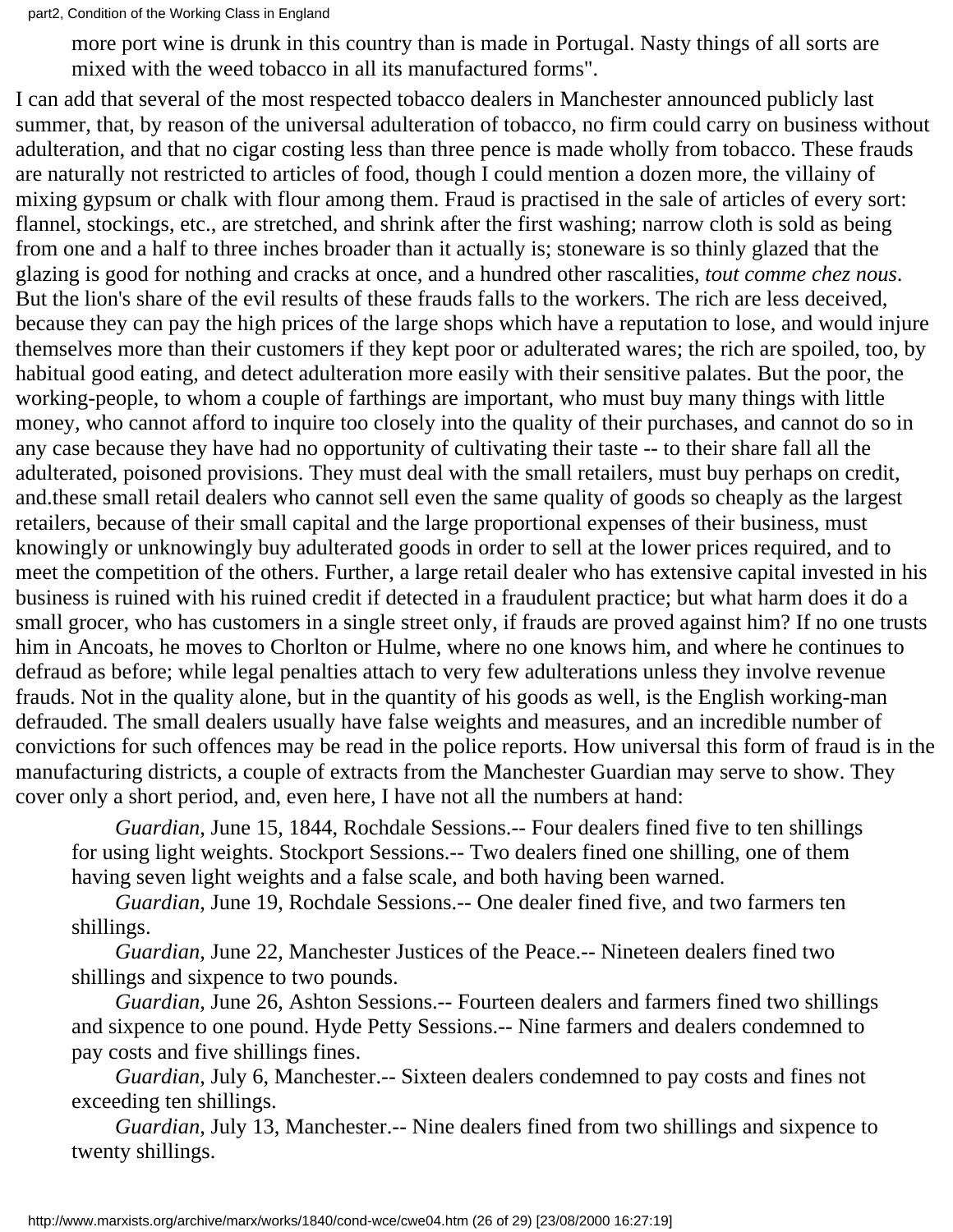*Guardian*, July 24, Rochdale.-- Four dealers fined ten to twenty shillings. *Guardian*, July 27, Bolton.-- Twelve dealers and innkeepers condemned to pay costs. *Guardian*, August 3, Bolton.-- Three dealers fined two shillings and sixpence, and five shillings.

*Guardian*, August 10, Bolton.-- One dealer fined five shillings.

And the same causes which make the working-class the chief sufferers from frauds in the quality of goods make them the usual victims of frauds in the question of quantity too.

The habitual food of the individual working-man naturally varies according to his wages. The better-paid workers, especially those in whose families every member is able to earn something, have good food as long as this state of things lasts; meat daily and bacon and cheese for supper. Where wages are less, meat is used only two or three times a week, and the proportion of bread and potatoes increases. Descending gradually, we find the animal food reduced to a small piece of bacon cut up with the potatoes; lower still, even this disappears, and there remain only bread, cheese, porridge, and potatoes, until on the lowest round of the ladder, among the Irish, potatoes form the sole food, As an accompaniment, weak tea, with perhaps a little sugar, milk, or spirits, is universally drunk. Tea is regarded in England, and even in Ireland, as quite as indispensable as coffee in Germany, and where no tea is used, the bitterest poverty reigns. But all this presupposes that the workman has work. When he has none, he is wholly at the mercy of accident, and eats what is given him, what he can beg or steal. And, if he gets nothing, he simply starves, as we have seen. The quantity of food varies, of course, like its quality, according to the rate of wages, so that among ill-paid workers, even if they have no large families, hunger prevails in spite of full and regular work; and the number of the ill-paid is very large. Especially in London, where the competition of the workers rises with the increase of population, this class is very numerous, but it is to be found in other towns as well. In these cases all sorts of devices are used; potato parings, vegetable refuse, and rotten vegetables [\[15\]](#page-49-4) are eaten for want of other food, and everything greedily gathered up which may possibly contain an atom of nourishment. And, if the week's wages are used up before the end of the week, it often enough happens that in the closing days the family gets only as much food, if any, as is barely sufficient to keep off starvation. Of course such a way of living unavoidably engenders a multitude of diseases, and when these appear, when the father from whose work the family is chiefly supported, whose physical exertion most demands nourishment, and who therefore first succumbs - when the father is utterly disabled, then misery reaches its height, and then the brutality with which society abandons its members, just when their need is greatest, comes out fully into the light of day.

<span id="page-47-0"></span>To sum up briefly the facts thus far cited. The great towns are chiefly inhabited by working-people, since in the best case there is one bourgeois for two workers, often for three, here and there for four; these workers have no property whatsoever of their own, and live wholly upon wages, which usually go from hand to mouth. Society, composed wholly of atoms, does not trouble itself about them; leaves them to care for themselves and their families, yet supplies them no means of doing this in an efficient and permanent manner. Every working-man, even the best, is therefore constantly exposed to loss of work and food, that is to death by starvation, and many perish in this way. The dwellings of the workers are everywhere badly planned, badly built, and kept in the worst condition, badly ventilated, damp, and unwholesome. The inhabitants are confined to the smallest possible space, and at least one family usually sleeps in each room. The interior arrangement of the dwellings is poverty-stricken in various degrees, down to the utter absence of even the most necessary furniture. The clothing of the workers, too, is generally scanty, and that of great multitudes is in rags. The food is, in general, bad; often almost unfit for use, and in many cases, at least at times, insufficient in quantity, so that, in extreme cases, death by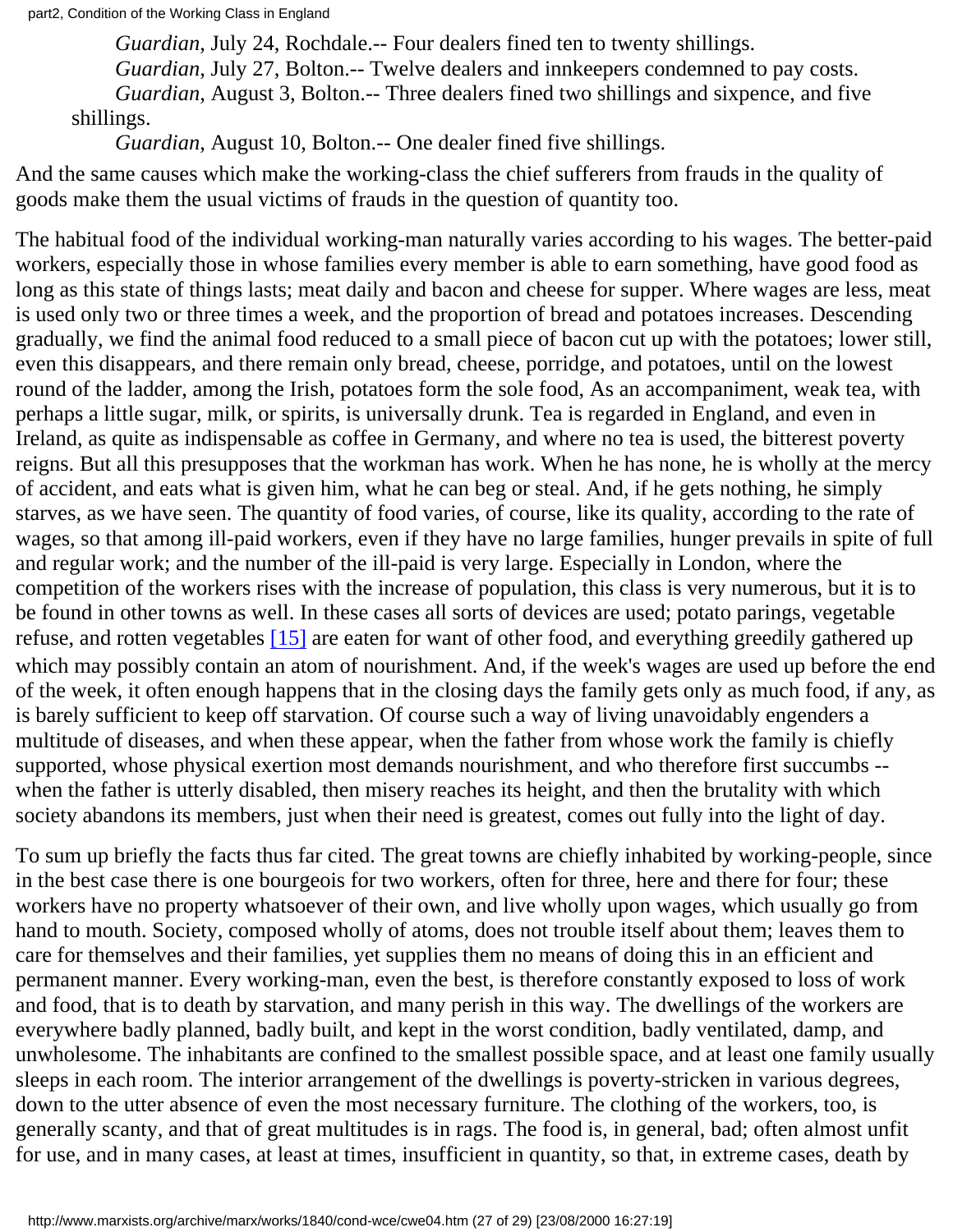starvation results. Thus the working-class of the great cities offers a graduated scale of conditions in life, in the best cases a temporarily endurable existence for hard work and good wages, good and endurable, that is, from the worker's standpoint; in the worst cases, bitter want, reaching even homelessness and death by starvation. The average is much nearer the worst case than the best. And this series does not fall into fixed classes, so that one can say, this fraction of the working-class is well off, has always been so, and remains so. If that is the case here and there, if single branches of work have in general an advantage over others, yet the condition of the workers in each branch is subject to such great fluctuations that a single working-man may be so placed as to pass through the whole range from comparative comfort to the extremest need, even to death by starvation, while almost every English working-man can tell a tale of marked changes of fortune. Let us examine the causes of this somewhat more closely.

## **NOTES**

3. This applies to the time of sailing vessels. The Thames now is a dreary collection of ugly steamers.-- F. E.-- *Note by Engels to the American edition of 1887*

---------(1892) This was written nearly fifty years ago, in the days of the picturesque sailing vessels. In so far as such ships still ply to and from London they are now to be found only in the docks, while the river itself is covered with ugly, sooty steamers.-- *Note by Engels to the German edition of 1892.* [Return to](#page-21-0) [Text](#page-21-0)

4. The description given below had already been written when I came across an article in the *Illuminated Magazine* (October 1844) dealing with the working-class districts in London which coincides -- in many places almost literally and everywhere in general tenor -- with what I had said. The article was entitled "The Dwellings of the Poor, from the notebook of an M.D." -- *Note by Engels.* [Return to Text](#page-23-0)

## 5. *Times*, Oct. 12th, 1843.-- *Note by Engels.* [Return to Text](#page-26-0)

6. Quoted by Dr. W. P. Alison. F.R.S.E., Fellow and late President of the Royal College of Physicians, etc., etc. *Observations on the Management of the Poor in Scotland and its Effects on the Health of Great Towns,* Edinburgh. 1840. The author is a religious Tory, brother of the historian, Archibald Alison.-- *Note by Engels.* [Return to Text](#page-27-0)

7. *Report to the Home Secretary from the Poor-Law Commissioner, on an Inquiry into the Sanitary Condition of the Labouring Classes in Great Britain, with Appendix.* Presented to both Houses of Parliament in July, 1842, 3 vols, Folio. Assembled and arranged from medical reports by Edwin Chadwick, Secretary of the Poor-Law Commissioners. -- *Note by Engels* [Return to Text](#page-27-1)

8. *Arts and Artisans at Home and Abroad,* by J. C. Symons, Edinburgh, 1839. The author, as it seems, himself a Scotchman, is a Liberal, and consequently fanatically opposed to every independent movement of working-men. The passages here cited are to be found p. 116 *et seq.--Note by Engels.* [Return to Text](#page-29-0)

9. It must be borne in mind that these cellars are not mere storing-rooms for rubbish, but dwellings of human beings.-- *Note by Engels.* Return to Text

10.*The Moral and Physical Condition of the Working Classes employed in the Cotton Manufacture in Manchester.* By James Ph. Kay, M.D. 2nd Ed. 1852.

-------- Dr. Kay confuses the working-class in general with the factory workers, otherwise an excellent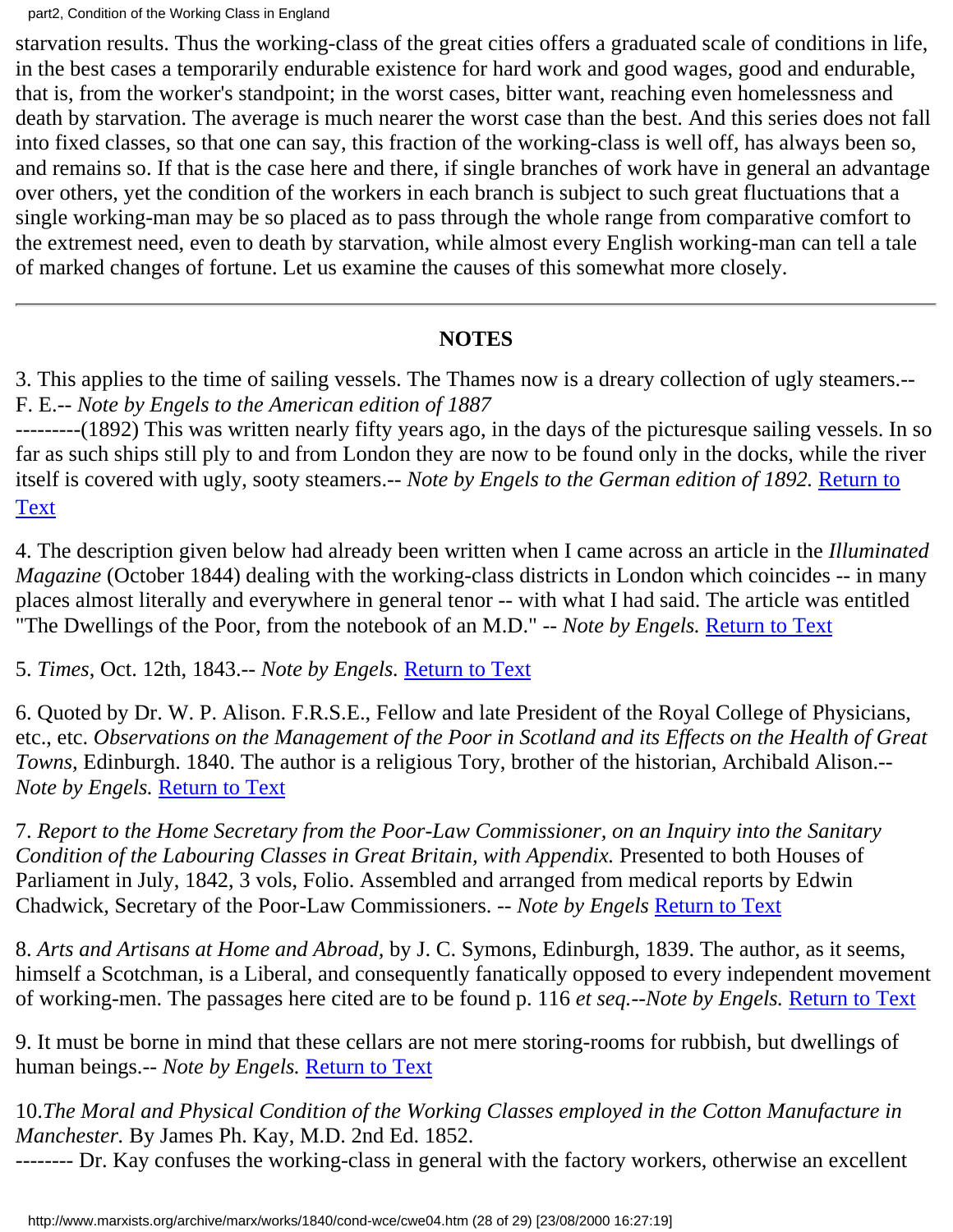pamphlet.-- *Note by Engels.* [Return to Text](#page-35-0)

<span id="page-49-0"></span>11. And yet an English Liberal wiseacre asserts, in the *Report of the Children's Employment Commission*, that these courts are the masterpiece of municipal architecture, because, like a multitude of little parks, they improve ventilation, the circulation of air! Certainly, if each court had two or four broad open entrances facing each other, through which the air could pour; but they never have two, rarely one, and usually only a narrow covered passage.-- *Note by Engels.* [Return to Text](#page-38-0)

<span id="page-49-1"></span>12. Nassau W. Senior, *Letters on the Factory Act to the Rt. Hon., the President of the Board of Trade* (Chas. Poulett Thomson, Esq.), London, 1837, p. 24.-- *Note by Engels.* [Return to Text](#page-42-0)

<span id="page-49-2"></span>13. P. Gaskell, *The Manufacturing Population of England: its Moral, Social and Physical Condition, and the Changes which have arisen from the Use of Steam Machinery; with an Examination of Infant Labour. Fiat Justitia,* 1855.-- Depicting chiefly the state of the working-class in Lancashire. The author is a Liberal, but wrote at a time when it was not a feature of Liberalism to chant the happiness of the workers. He is therefore unprejudiced, and can afford to have eyes for the evils of the present state of things, and especially for the factory system. On the other hand, he wrote before the Factories Enquiry Commission, and adopts from untrustworthy sources many assertions afterwards refuted by the report of the Commission. This work, although on the whole a valuable one, can therefore only be used with discretion, especially as the author, like Kay, confuses the whole working-class with the mill-hands. The history of the development of the proletariat contained in the introduction to the present work, is chiefly taken from this work of Gaskell's.-- *Note by Engels.* [Return to Text](#page-43-0)

<span id="page-49-3"></span>14. Thomas Carlyle, *Chartism*, London, 1840, p.28. Concerning Thomas Carlyle see below.-- *Note by Engels*. [Return to Text](#page-44-0)

<span id="page-49-4"></span>15. *Weekly Dispatch*, April or May, 1844, according to a report by Dr,. Southwood Smith on the condition of the poor in London. -- *Note by Engels.* [Return to Text](#page-47-0)



## **[Read Next Section >>](#page-50-0)**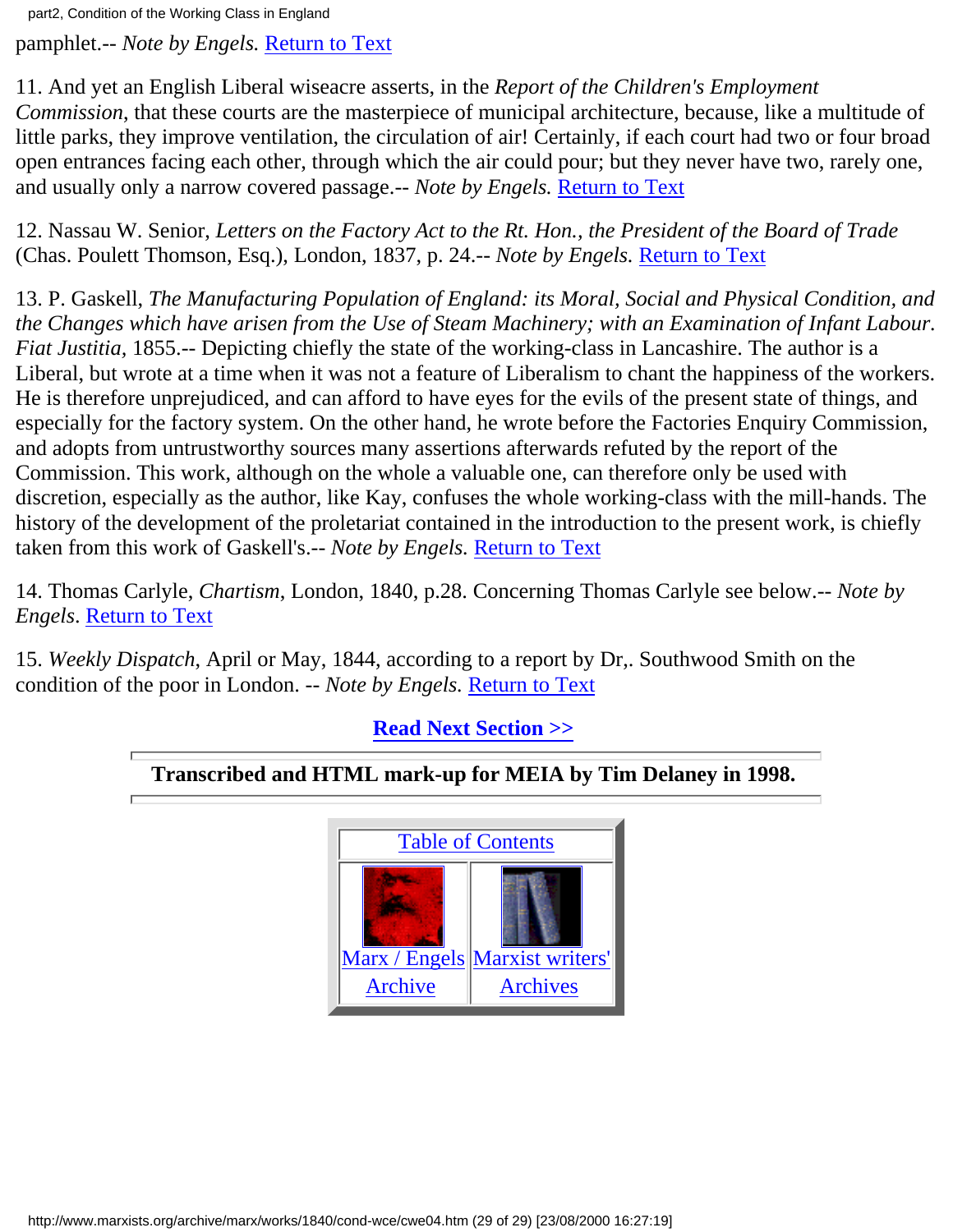## <span id="page-50-0"></span>**F. Engels THE CONDITIONS OF THE WORKING-CLASS IN ENGLAND**

# **COMPETITION**

We have seen in the introduction how competition created the proletariat at the very beginning of the industrial movement by increasing the wages of weavers in consequence of the increased demand for woven goods, so inducing the weaving peasants to abandon their farms and earn more money by devoting themselves to their looms. We have seen how it crowded out the small farmers by means of the large farm system, reduced them to the rank of proletarians, and attracted them in part into the towns; how it further ruined the small bourgeoisie in great measure and reduced its members also to the ranks of the proletariat; how it centralised capital in the hands of the few, and population in the great towns. Such are the various ways and means by which competition, as it reached its full manifestation and free development in modern industry, created and extended the proletariat. We shall now have to observe its influence on the working-class already created. And here we must begin by tracing the results of competition of single workers with one another.

Competition is the completest expression of the battle of all against all which rules in modern civil society. This battle, a battle for life, for existence, for everything, in case of need a battle of life and death, is fought not between the different classes of society only, but also between the individual members of these classes. Each is in the way of the other, and each seeks to crowd out all who are in his way, and to put himself in their place. The workers are in constant competition among themselves as are the members of the bourgeoisie among themselves. The power-loom weaver is in competition with the hand-loom weaver, the unemployed or ill-paid hand-loom weaver with him who has work or is better paid, each trying to supplant the other. But this competition of the workers among themselves is the worst side of the present state of things in its effect upon the worker, the sharpest weapon against the proletariat in the hands of the bourgeoisie. Hence the effort of the workers to nullify this competition by associations, hence the hatred of the bourgeoisie towards these associations, and its triumph in every defeat which befalls them.

The proletarian is helpless; left to himself, he cannot live a single day. The bourgeoisie has gained a monopoly of all means of existence in the broadest sense of the word. What the proletarian needs, he can obtain only from this bourgeoisie, which is protected in its monopoly by the power of the state. The proletarian is, therefore, in law and in fact, the slave of the bourgeoisie, which can decree his life or death. It offers him the means of living, but only for an "equivalent", for his work. It even lets him have the appearance of acting from a free choice, of making a contract with free, unconstrained consent, as a responsible agent who has attained his majority.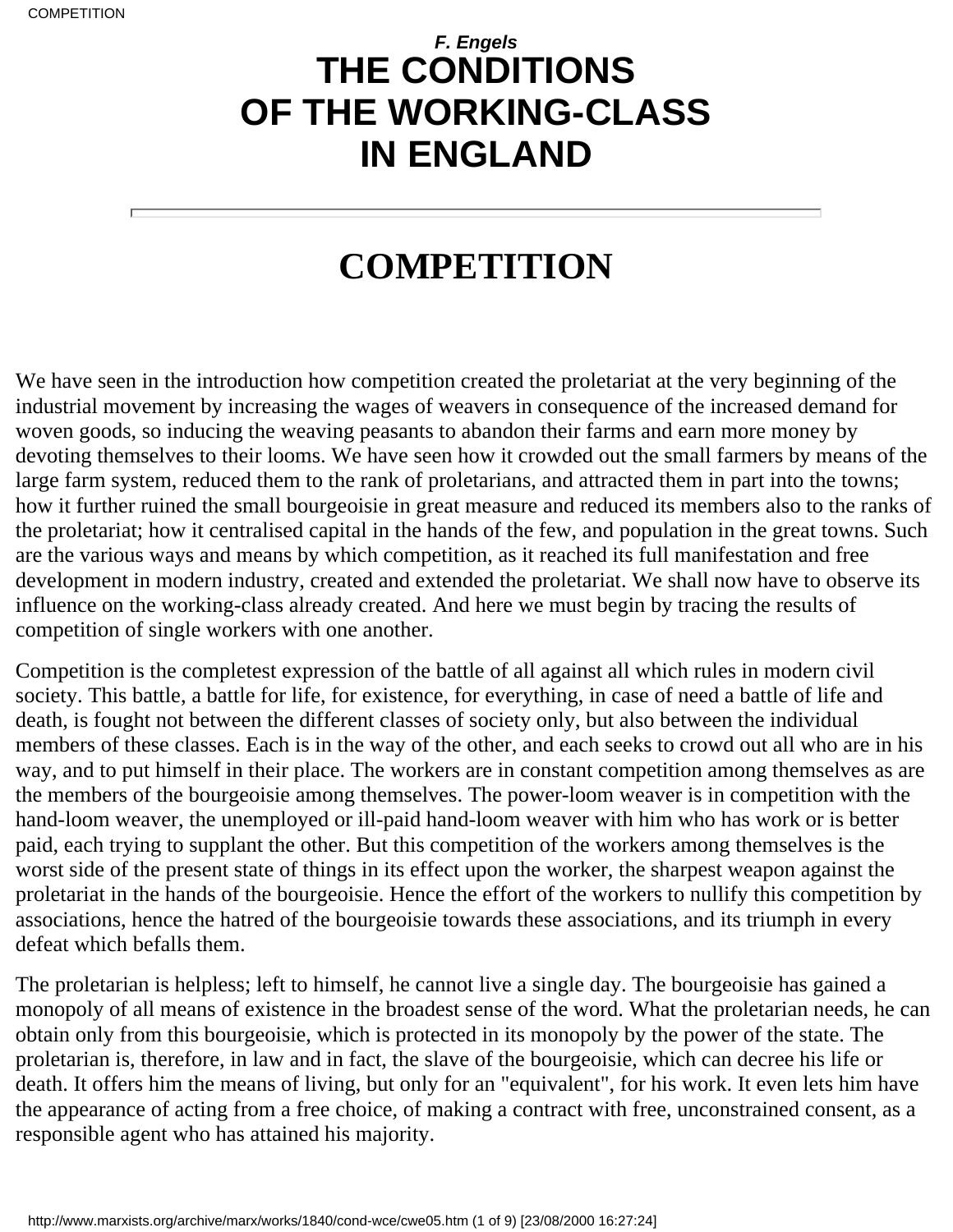Fine freedom, where the proletarian has no other choice than that of either accepting the conditions which the bourgeoisie offers him, or of starving, of freezing to death, of sleeping naked among the beasts of the forests! A fine "equivalent" valued at pleasure by the bourgeoisie! And if one proletarian is such a fool as to starve rather than agree to the "equitable" propositions of the bourgeoisie, his "natural superiors", [\[1\]](#page-57-0) another is easily found in his place; there are proletarians enough in the world, and not all so insane as to prefer dying to living.

<span id="page-51-0"></span>Here we have the competition of the workers among themselves. If all the proletarians announced their determination to starve rather than work for the bourgeoisie, the latter would have to surrender its monopoly. But this is not the case -- is, indeed, a rather impossible case -- so that the bourgeoisie still thrives. To this competition of the workers there is but one limit; no worker will work for less than he needs to subsist. If he must starve, he will prefer to starve in idleness rather than in toil. True, this limit is relative; one needs more than another, one is accustomed to more comfort than another; the Englishman, who is still somewhat civilised, needs more than the Irishman, who goes in rags, eats potatoes, and sleeps in a pig-sty. But that does not hinder the Irishman's competing with the Englishman, and gradually forcing the rate of wages, and with it the Englishman's level of civilisation, down to the Irishman's level. Certain kinds of work require a certain grade of civilisation, and to these belong almost all forms of industrial occupation; hence the interest of the bourgeoisie requires in this case that wages should be high enough to enable the workman to keep himself upon the required plane.

The newly immigrated Irishman, encamped in the first stable that offers, or turned out in the street after a week because he spends everything upon drink and cannot pay rent, would be a poor mill-hand. The mill-hand must, therefore, have wages enough to enable him to bring up his children to regular work; but no more, lest he should be able to get on without the wages of his children, and so make something else of them than mere working-men. Here, too, the limit, the minimum wage, is relative. When every member of the family works, the individual worker can get on with proportionately less, and the bourgeoisie has made the most of the opportunity of employing and making profitable the labour of women and children afforded by machine-work. Of course it is not in every family that every member can be set to work, and those in which the case is otherwise would be in a bad way if obliged to exist upon the minimum wage possible to a wholly employed family. Hence the usual wages form an average according to which a fully employed family gets on pretty well, and one which embraces few members able to work, pretty badly. But in the worst case, every working-man prefers surrendering the trifling luxury to which he was accustomed to not living at all; prefers a pig-pen to no roof, wears rags in preference to going naked, confines himself to a potato diet in preference to starvation. He contents himself with half-pay and the hope of better times rather than be driven into the street to perish before the eyes of the world, as so many have done who had no work whatever. This trifle, therefore, this something more than nothing, is the minimum of wages. And if there are more workers at hand than the bourgeoisie thinks well to employ -- if at the end of the battle of competition there yet remain workers who find nothing to do, they must simply starve; for the bourgeois will hardly give them work if he cannot sell the produce of their labour at a profit.

From this it is evident what the minimum of wages is. The maximum is determined by the competition of the bourgeoisie among themselves; for we have seen how they, too, must compete with each other. The bourgeois can increase his capital only in commerce and manufacture, and in both cases he needs workers. Even if he invests his capital at interest, he needs them indirectly; for without commerce and manufacture, no one would pay him interest upon his capital, no one could use it. So the bourgeois certainly needs workers, not indeed for his immediate living, for at need he could consume his capital,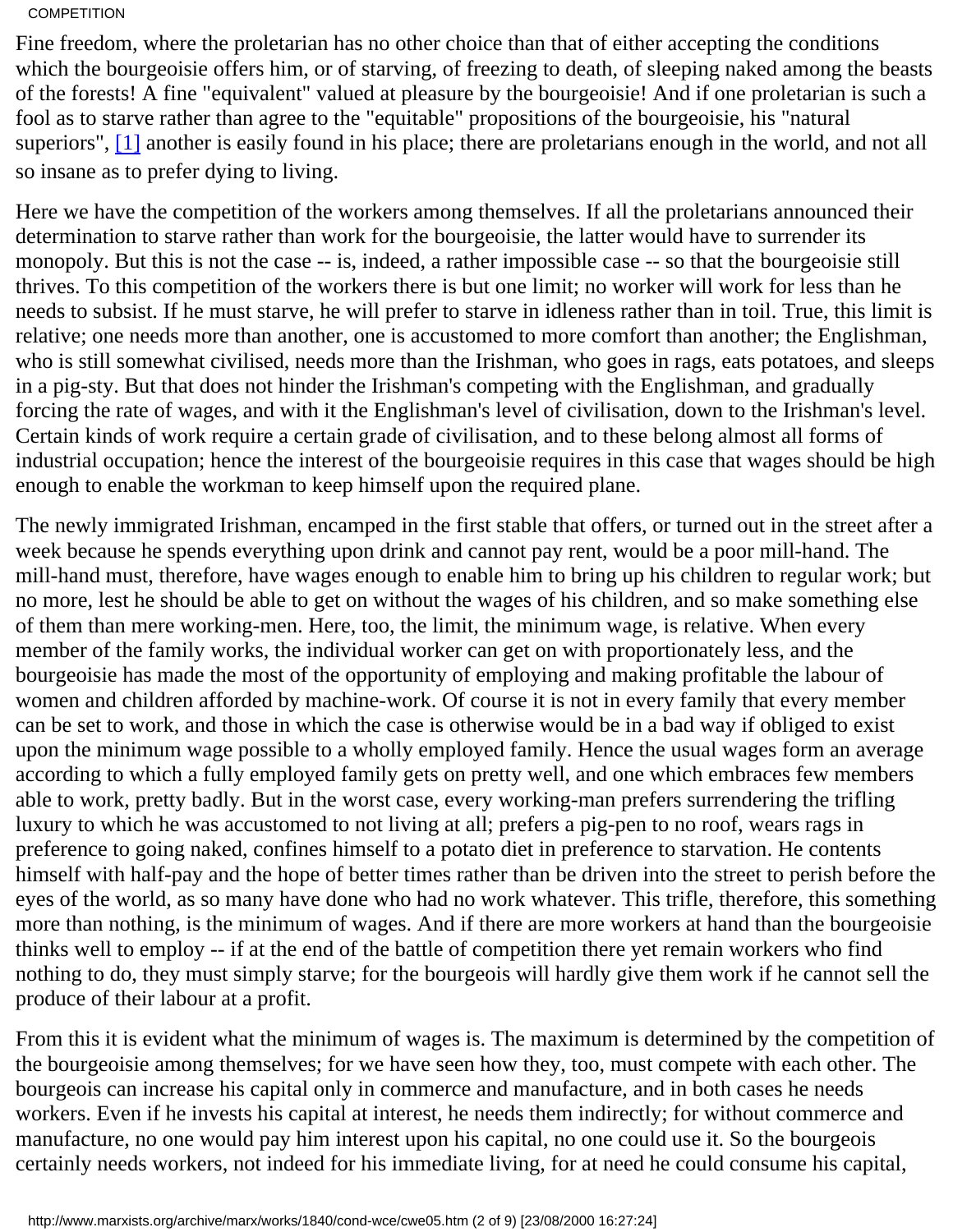but as we need an article of trade or a beast of burden -- as a means of profit. The proletarian produces the goods which the bourgeois sells with advantage. When, therefore, the demand for these goods increases so that all the competing working-men are employed, and a few more might perhaps be useful, the competition among the workers falls away, and the bourgeoisie begin to compete among themselves. The capitalist in search of workmen knows very well that his profits increase as prices rise in consequence of the increased demand for his goods, and pays a trifle higher wages rather than let the whole profit escape him. He sends the butter to fetch the cheese, and getting the latter, leaves the butter ungrudgingly to the workers. So one capitalist after another goes in chase of workers, and wages rise; but only as high as the increasing demand permits. If the capitalist, who willingly sacrificed a part of his extraordinary profit, runs into danger of sacrificing any part of his ordinary average profit, he takes very good care not to pay more than average wages.

From this we can determine the average rate of wages. Under average circumstances, when neither workers nor capitalists have reason to compete, especially among themselves, when there are just as many workers at hand as can be employed in producing precisely the goods that are demanded, wages stand a little above the minimum. How far they rise above the minimum will depend upon the average needs and the grade of civilisation of the workers. If the workers are accustomed to eat meat several time. in the week, the capitalists must reconcile themselves to paying wages enough to make this food attainable; not less, because the workers are not competing among themselves and have no occasion to content themselves with less; not more, because the capitalists, in the absence of competition among themselves, have no occasion to attract working-men by extraordinary favours.

This standard of the average needs and the average civilisation of the workers has become very complicated by reason of the complications of English industry, and is different for different sorts of workers, as has been pointed out. Most industrial occupations demand a certain skill and regularity, and for these qualities, which involve a certain grade of civilisation, the rate of wages must be such as to induce the worker to acquire such skill and subject himself to such regularity. Hence it is that the average wages of industrial workers are higher than those of mere porters, day-labourers, etc., higher especially than those of agricultural labourers, a fact to which the additional cost of the necessities of life in cities contributes somewhat. In other words, the worker is, in law and in fact, the slave of the property-holding class, so effectually a slave that he is sold like a piece of goods, rises and falls in value like a commodity. If the demand for workers increases, the price of workers rises; if it falls, their price falls. If it falls so greatly that a number of them become unsaleable, if they are left in stock, they are simply left idle; and as they cannot live upon that, they die of starvation. For, to speak in the words of the economists, the expense incurred in maintaining them would not be reproduced, would be money thrown away, and to this end no man advances capital; and, so far, Malthus was perfectly right in his theory of population. The only difference as compared with the old, outspoken slavery is this, that the worker of today seems to he free because he is not sold once for all, but piecemeal by the day, the week, the year, and because no one owner sells him to another, but he is forced to sell himself in this way instead, being the slave of no particular person, but of the whole property- holding class. For him the matter is unchanged at bottom, and if this semblance of liberty necessarily gives him some real freedom on the one hand, it entails on the other the disadvantage that no one guarantees him a subsistence, he is in danger of being repudiated at any moment by his master, the bourgeoisie, and left to die of starvation, if the bourgeoisie ceases to have an interest in his employment, his existence. The bourgeoisie, on the other hand, is far better off under the present arrangement than uncover the old slave system; it can dismiss its employees at discretion without sacrificing invested capital, and gets its work done much more cheaply than is possible with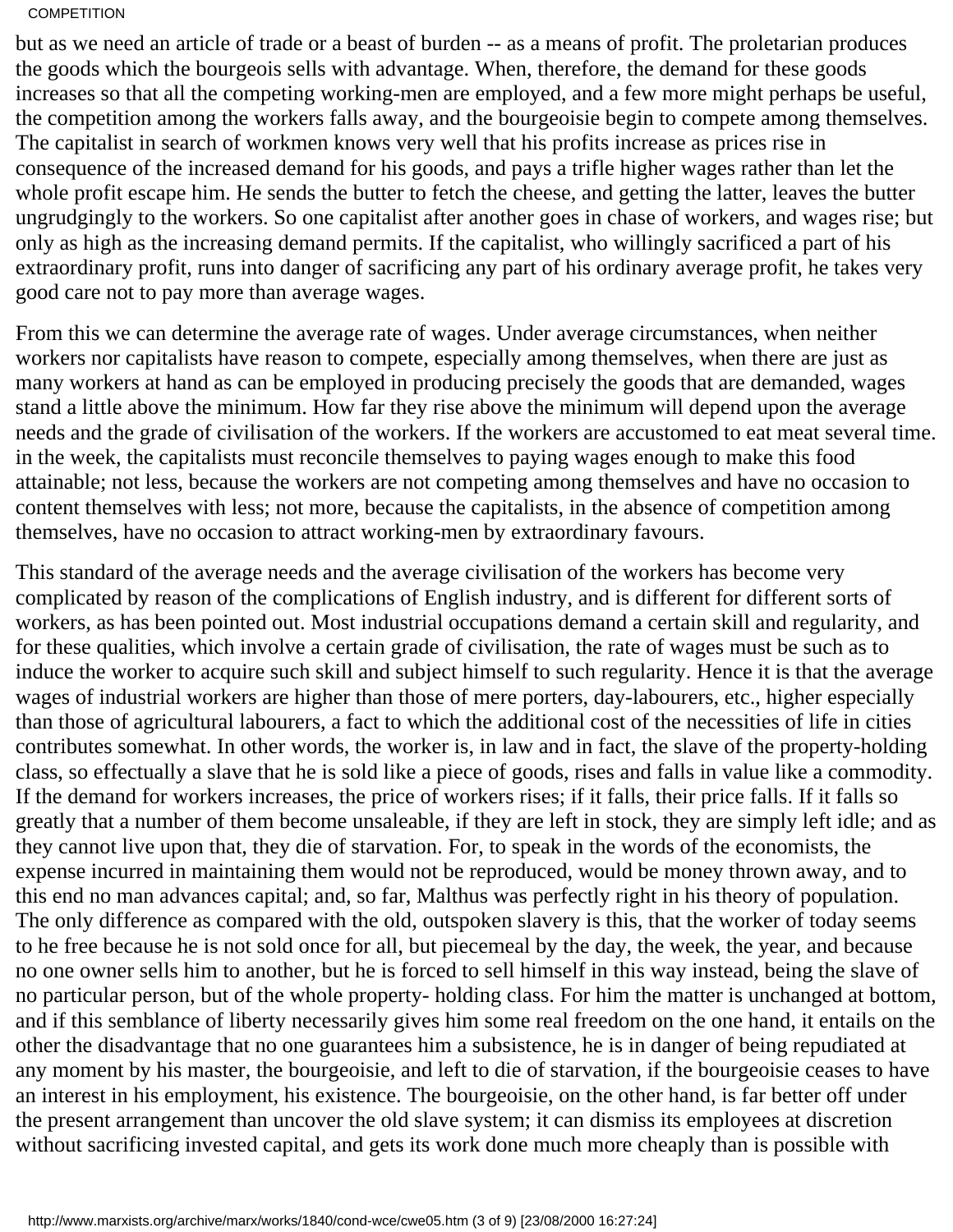slave labour, as Adam Smith comfortingly pointed out. [\[2\]](#page-57-1)

<span id="page-53-0"></span>Hence it follows, too, that Adam Smith was perfectly right in making the assertion:

"That the demand for men, like that for any other commodity, necessarily regulates the production of men, quickens it when it goes on too slowly, and stops it when it advances too fast."

*Just as in the case of any other commodity!* If there are too few labourers on hand, prices, i.e., wages, rise, the workers are more prosperous, marriages multiply, more children are born and more live to grow up, until a sufficient number of labourers has been secured. If there are too many on hand, prices fall, want of work, poverty, and starvation, and consequent diseases arise, and the "surplus population" is put out of the way. And Malthus, who carried the foregoing proposition of Smith farther, was also right, in his way, in asserting that there is always a "surplus population"; that there are always too many people in the world; he is wrong only when he asserts that there are more people on hand than can be maintained from the available means of subsistence. Surplus population is engendered rather by the competition of the workers among themselves, which forces each separate worker to labour as much each day as his strength can possibly admit. If a manufacturer can employ ten hands nine hours daily, he can employ nine if each works ten hours, and the tenth goes hungry. And if a manufacturer can force the nine hands to work an extra hour daily for the same wages by threatening to discharge them at a time when the demand for hands is not very great, he discharges the tenth and saves so much wages. This is the process on a small scale, which goes on in a nation on a large one. The productiveness of each hand raised to the highest pitch by the competition of the workers among themselves, the division of labour, the introduction of machinery, the subjugation of the forces of Nature, deprive a multitude of workers of bread. These starving workers are then removed from the market, they can buy nothing, and the quantity of articles of consumption previously required by them is no longer in demand, need no longer be produced; the workers previously employed in producing them are therefore driven out of work, and are also removed from the market, and so it goes on, always the same old round, or rather, so it would go if other circumstances did not intervene. The introduction of the industrial forces already referred to for increasing production leads, in the course of time, to a reduction of prices of the articles produced and to consequent increased consumption, so that a large part of the displaced workers finally, after long suffering, find work again. If, in addition to this, the conquest of foreign markets constantly and rapidly increases the demand for manufactured goods, as has been the case in England during the past sixty years, the demand for hands increases, and, in proportion to it, the population. Thus, instead of diminishing, the population of the British Empire has increased with extraordinary rapidity, and is still increasing. Yet, in spite of the extension of industry, in spite of the demand for working-men which, in general, has increased, there is, according to the confession of all the official political parties (Tory, Whig, and Radical), permanent surplus, superfluous population; the competition among the workers is constantly greater than the competition to secure workers.

Whence comes this incongruity? It lies in the nature of industrial competition and the commercial crises which arise from it. In the present unregulated production and distribution of the means of subsistence, which is carried on not directly for the sake of supplying needs, but for profit, in the system under which every one works for himself to enrich himself, disturbances inevitably arise at every moment. For example, England supplies a number of countries with most diverse goods. Now, although the manufacturer may know how much of each article is consumed in each country annually, he cannot know how much is on hand at every given moment, much less can he know how much his competitors export thither. He can only draw most uncertain inferences from the perpetual fluctuations in prices, as to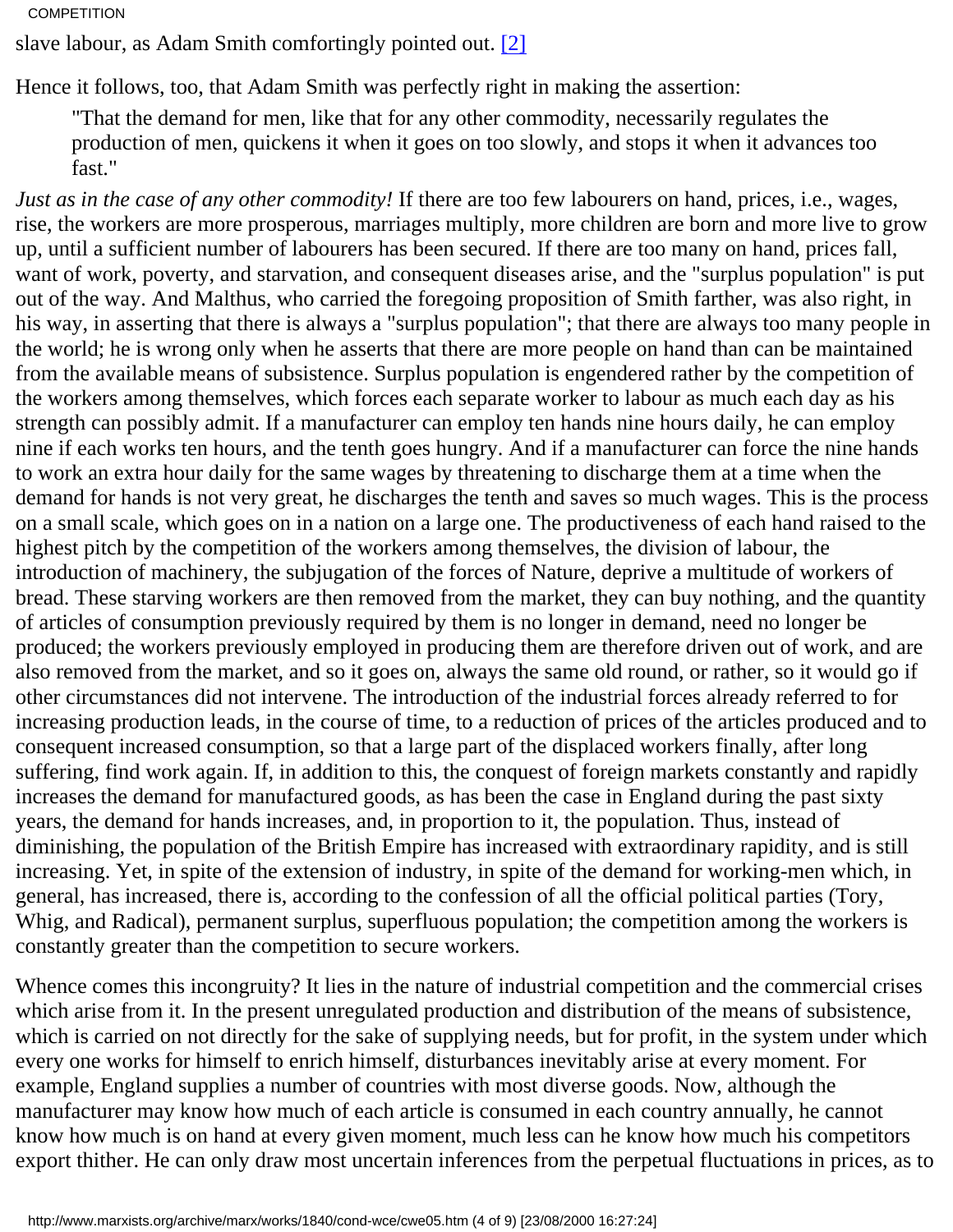the quantities on hand and the needs of the moment. He must trust to luck in exporting his goods. Everything is done blindly, as guess-work, more or less at the mercy of accident. Upon the slightest favourable report each one exports what he can, and before long such a market is glutted, sales stop, capital remains inactive, prices fall, and English manufacture has no further employment for its hands. In the beginning of the development of manufacture, these checks were limited to single branches and single markets; but the centralizing tendency of competition, which drives the hands thrown out of one branch into such other branches as are most easily accessible and transfers the goods which cannot be disposed of in one market to other markets, has gradually brought the single minor crises nearer together and united them into one periodically recurring crisis. Such a crisis usually recurs once in five years after a brief period of activity and general prosperity; the home market, like all foreign ones, is glutted with English goods, which it can only slowly absorb, the industrial movement comes to a standstill in almost every branch, the small manufacturers and merchants who cannot survive a prolonged inactivity of their invested capital fail, the larger ones suspend business during the worst season, close their mills or work short time, perhaps half the day; wages fall by reason of the competition of the unemployed, the diminution of working-time and the lack of profitable sales; want becomes universal among the workers, the small savings, which individuals may have made, are rapidly consumed, the philanthropic institutions are overburdened, the poor-rates are doubled, trebled, and still insufficient, the number of the starving increases, and the whole multitude of "surplus" population presses in terrific numbers into the foreground. This continues for a time; the "surplus" exist as best they may, or perish; philanthropy and the Poor Law help many of them to a painful prolongation of their existence. Others find scant means of subsistence here and there in such kinds of work as have been least open to competition, are most remote from manufacture. And with how little can a human being keep body and soul together for a time! Gradually the state of things improves; the accumulations of goods are consumed, the general depression among the men of commerce and manufacture prevents a too hasty replenishing of the markets, and at last rising prices and favourable reports from all directions restore activity. Most of the markets are distant ones; demand increases and prices rise constantly while the first exports are arriving; people struggle for the first goods, the first sales enliven trade still more, the prospective ones promise still higher prices; expecting a further rise, merchants begin to buy upon speculation, and so to withdraw from consumption the articles intended for it, just when they are most needed. Speculation forces prices still higher, by inspiring others to purchase, and appropriating new importations at once. All this is reported to England, manufacturers begin to produce with a will, new mills are built, every means is employed to make the most of the favourable moment. Speculation arises here, too, exerting the same influence as upon foreign markets, raising prices, withdrawing goods from consumption, spurring manufacture in both ways to the highest pitch of effort. Then come the daring speculators working with fictitious capital, living upon credit, ruined if they cannot speedily sell; they hurl themselves into this universal, disorderly race for profits, multiply the disorder and haste by their unbridled passion, which drives prices and production to madness. It is a frantic struggle, which carries away even the most experienced and phlegmatic; goods are spun, woven, hammered, as if all mankind were to be newly equipped, as though two thousand million new consumers had been discovered in the moon. All at once the shaky speculators abroad, who must have money, begin to sell, below market price, of course, for their need is urgent; one sale is followed by others, prices fluctuate, speculators throw their goods upon the market in terror, the market is disordered, credit shaken, one house after another stops payments, bankruptcy follows bankruptcy, and the discovery is made that three times more goods are on hand or under way than can be consumed. The news reaches England, where production has been going on at full speed meanwhile, panic seizes all hands, failures abroad cause others in England, the panic crushes a number of firms, all reserves are thrown upon the market here, too, in the moment of anxiety, and the alarm is still further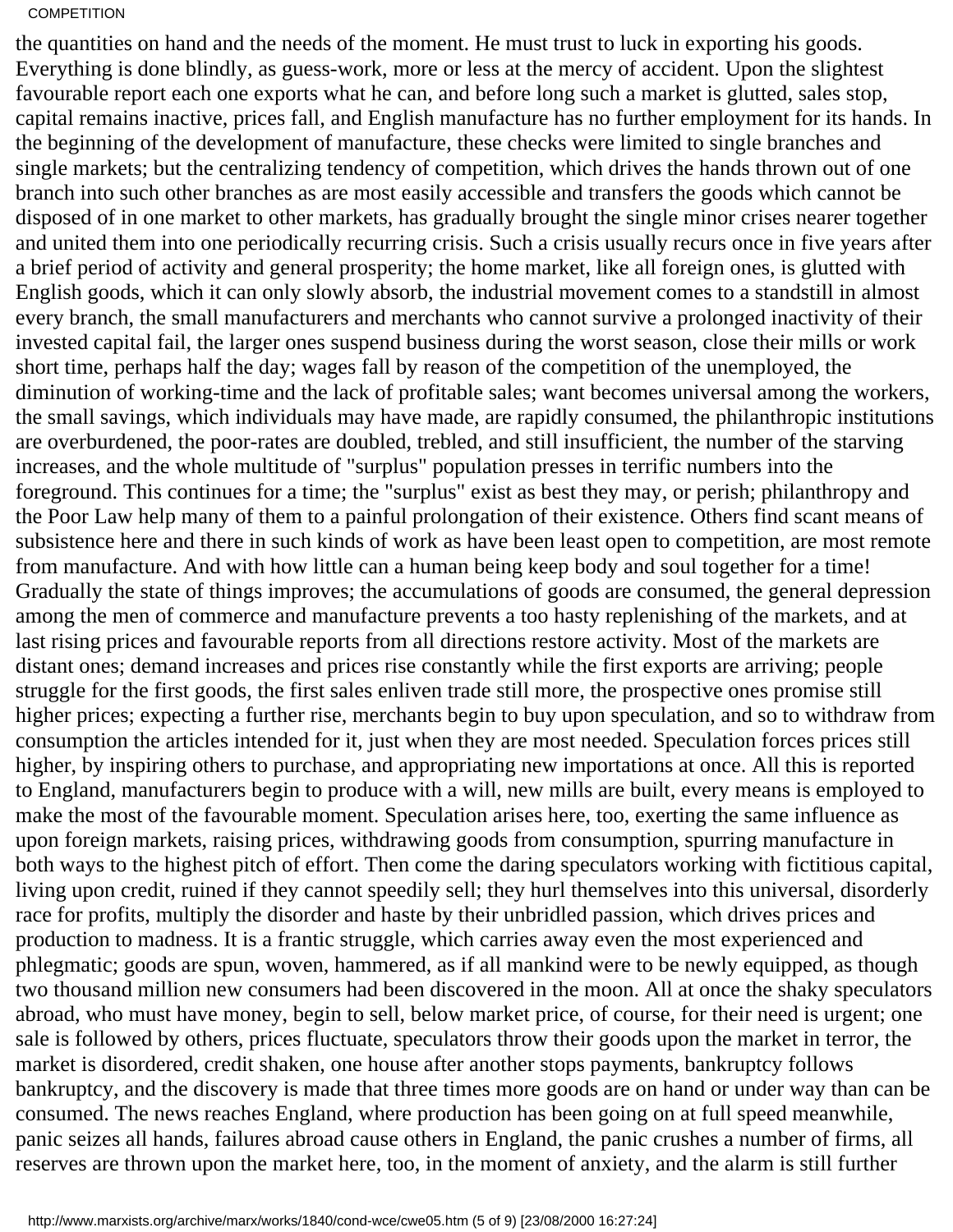exaggerated. This is the beginning of the crisis, which then takes precisely the same course as its predecessor, and gives place in turn to a season of prosperity. So it goes on perpetually,-- prosperity, crisis, prosperity, crisis, and this perennial round in which English industry moves is, as has been before observed, usually completed once in five or six years.

From this it is clear that English manufacture must have, at all times save the brief periods of highest prosperity, an unemployed reserve army of workers, in order to be able to produce the masses of goods required by the market in the liveliest months. This reserve army is larger or smaller, according as the state of the market occasions the employment of a larger or smaller proportion of its members. And if at the moment of highest activity of the market the agricultural districts and the branches least affected by the general prosperity temporarily supply to manufacture a number of workers, these are a mere minority, and these too belong to the reserve army, with the single difference that the prosperity of the moment was required to reveal their connection with it. When they enter upon the more active branches of work, their former employers draw in somewhat, in order to feel the loss less, work longer hours, employ women and younger workers, and when the wanderers discharged at the beginning of the crisis return, they find their places filled and themselves superfluous -- at least in the majority of cases. This reserve army, which embraces an immense multitude during the crisis and a large number during the period which may be regarded as the average between the highest prosperity and the crisis, is the "surplus population" of England, which keeps body and soul together by begging, stealing, street-sweeping, collecting manure, pushing hand-carts, driving donkeys, peddling, or performing occasional small jobs. In every great town a multitude of such people may be found. It is astonishing in what devices this "surplus population" takes refuge. The London crossing-sweepers are known all over the world; but hitherto the principal streets in all the great cities, as well as the crossings, have been swept by people out of other work, and employed by the Poor Law guardians or the municipal authorities for the purpose. Now, however, a machine has been invented which rattles through the streets daily, and has spoiled this source of income for the unemployed. Along the great highways leading into the cities, on which there is a great deal of wagon traffic, a large number of people may be seen with small carts, gathering fresh horse-dung at the risk of their lives among the passing coaches and omnibuses often paying a couple of shillings a week to the authorities for the privilege. But this occupation is forbidden in many places, because the ordinary street-sweepings thus impoverished cannot be sold as manure. Happy are such of the "surplus" as can obtain a push-cart and go about with it. Happier still those to whom it is vouchsafed to possess an ass in addition to the cart. The ass must get his own food or is given a little gathered refuse, and can yet bring in a trifle of money.

<span id="page-55-0"></span>Most of the "surplus" betake themselves to huckstering. On Saturday afternoons, especially, when the whole working population is on the streets, the crowd who live from huckstering and peddling may be seen. Shoe and corset laces, braces, twine, cakes, oranges, every kind of small articles are offered by men, women, and children; and at other times also, such peddlers are always to be seen standing at the street corners, or going about with cakes and ginger-beer or nettle-beer.<sup>[3]</sup> Matches and such things, sealing-wax, and patent mixtures for lighting fires are further resources of such vendors. Others, so-called jobbers, go about the streets seeking small jobs. Many of these succeed in getting a day's work, many are not so fortunate.

"At the gates of each of the [London] docks," says the Rev. W. Champneys, preacher of the East End, "hundreds of poor men may be seen before daybreak waiting for the opening of the gates in the hope of obtaining a day's work; and when the youngest and most able-bodied, and those best known, have been engaged, hundreds still may be seen returning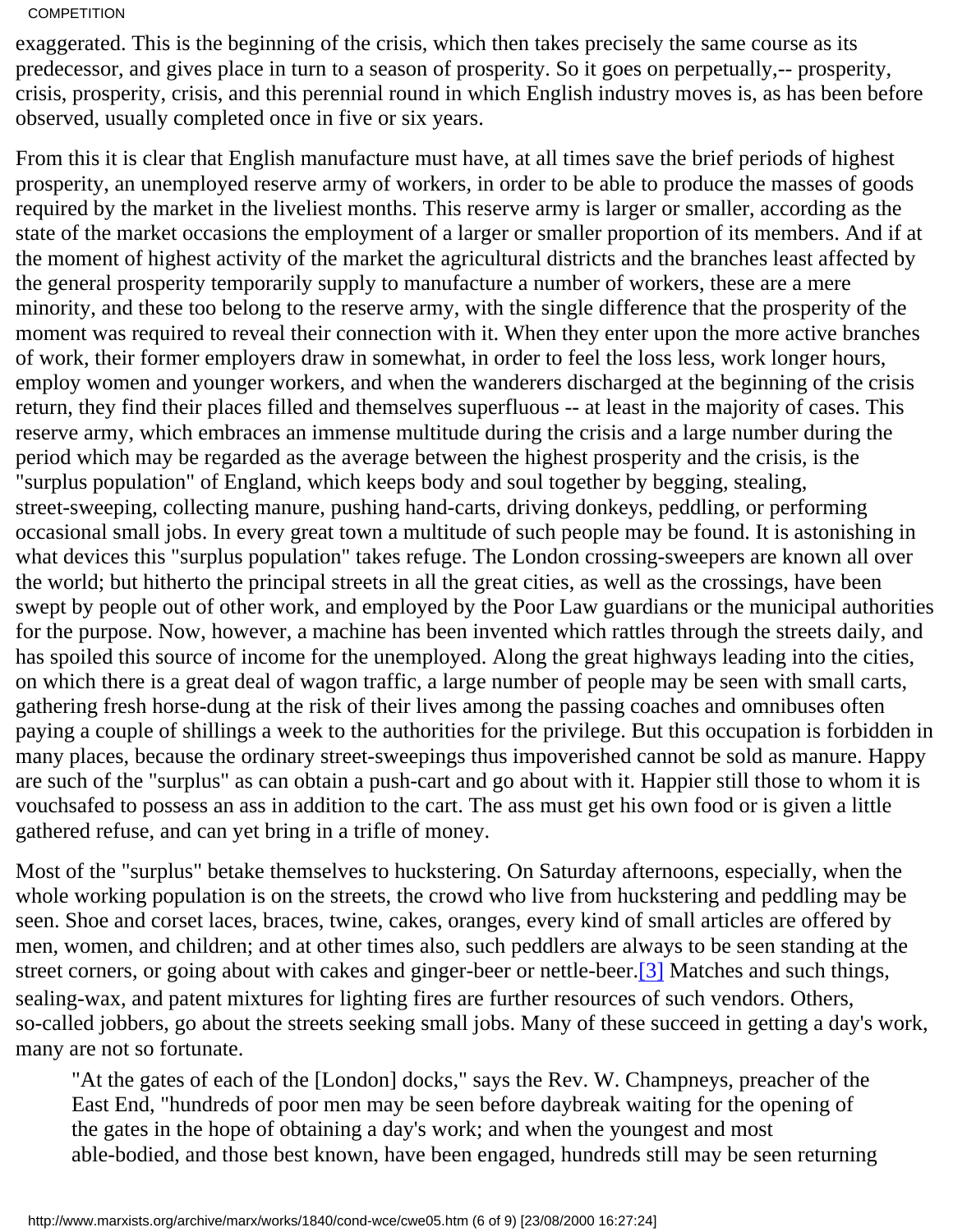to their destitute families with that sickness of heart which arises from hope deferred."

When these people find no work and will not rebel against society, what remains for them but to beg? And surely no one can wonder at the great army of beggars, most of them able-bodied men, with whom the police carries on perpetual war. But the beggary of these men has a peculiar character. Such a man usually goes about with his family singing a pleading song in the streets or appealing, in a speech, to the benevolence of the passers-by. And it is a striking fact that these beggars are seen almost exclusively in the working-people's districts, that it is almost exclusively the gifts of the poor from which they live. Or the family takes up its position in a busy street, and without uttering a word, lets the mere sight of its helplessness plead for it. In this case, too, they reckon upon the sympathy of the workers alone, who know from experience how it feels to be hungry, and are liable to find themselves in the same situation at any moment; for this dumb yet most moving appeal, is met with almost solely in such streets as are frequented by working-men, and at such hours as working men pass by; but especially on summer evenings, when the "secrets" of the working-people's quarters are generally revealed, and the middle-class withdraws as far as possible from the district thus polluted. And he among the "surplus" who has courage and passion enough openly to resist society, to reply with declared war upon the bourgeoisie to the disguised war which the bourgeoisie wages upon him, goes forth to rob, plunder, murder, and burn!

Of this surplus population there are, according to the reports a the Poor Law commissioners, on an average, a million and a half in England and Wales; in Scotland the number cannot be ascertained for want of Poor Law regulations, and with Ireland we shall deal separately. Moreover, this million and a half includes only those who actually apply to the parish for relief; the great multitude who struggle on without recourse to this most hated expedient, it does not embrace. On the other hand, a good part of the number belongs to the agricultural districts, and does not enter into the present discussion. During .a crisis this number naturally increases markedly, and want reaches its highest pitch. Take, for instance, the crisis of 1842, which, being the latest, was the most violent; for the intensity of the crisis increases with each repetition, and the next, which may be expected not later than 1847, will probably be still more violent and lasting. During this crisis the poor-rates rose in every town to a hitherto unknown height. In Stockport, among other towns, for every pound paid in house-rent, eight shillings of poor-rate had to be paid, so that the rate alone formed forty per cent of the house-rent. Moreover whole streets stood vacant, so that there were at least twenty thousand fewer inhabitants than usual, and on the doors of the empty houses might be read: "Stockport to let." In Bolton where, in ordinary years, the rents from which rates are paid average £86,000, they sank to £36,000. The number of the poor to be supported rose, on the other hand, to 14,000, or more than twenty per cent of the whole number of inhabitants. In Leeds, the Poor Law guardians had a reserve fund of £10,000. This, with a contribution of £7,000, was wholly exhausted before the crisis reached its height. So it was everywhere. A report drawn up in January, 1845, by a committee of the Anti-Corn Law League, on the condition of the industrial districts in 1842, which was based upon detailed statements of the manufacturers, asserts that the poor-rate was, taking the average, twice as high as in 1859, and that the number of persons requiring relief has trebled, even quintupled, since that time; that a multitude of applicants belong to a class which had never before solicited relief; that the working-class commands more than two-thirds less of the means of subsistence than from 1854-1836; that the consumption of meat had been decidedly less, in some places twenty per cent, in others reaching sixty per cent less; that even handicraftsmen, smiths, bricklayers, and others, who usually have full employment in the most depressed periods, now suffered greatly from want of work and reduction of wages; and that, even now, in January, 1845, wages are still steadily falling. And these are the reports of manufacturers!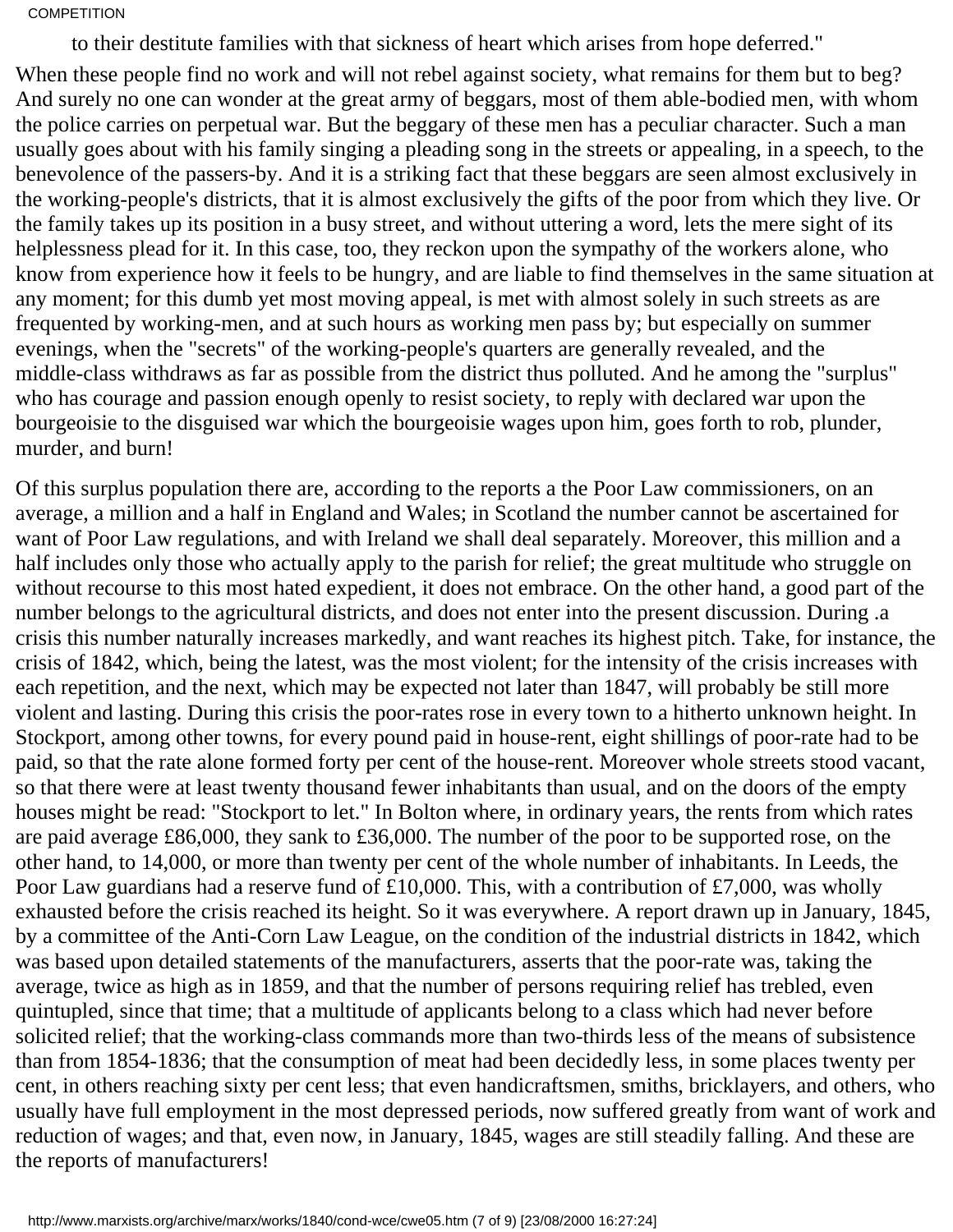The starving workmen, whose mills were idle, whose employers could give them no work, stood in the streets in all directions, begged singly or in crowds, besieged the sidewalks in armies, and appealed to the passers-by for help; they begged, not cringing like ordinary beggars, but threatening by their numbers, their gestures, and their words. Such was the state of things in all the industrial districts, from Leicester to Leeds, and from Manchester to Birmingham. Here and there disturbances arose, as in the Staffordshire potteries, in July. The most frightful excitement prevailed among the workers until the general insurrection broke out throughout the manufacturing districts in August. When I came to Manchester in November, 1842, there were crowds of unemployed working-men at every street corner, and many mills were still standing idle. In the following months these unwilling corner loafers gradually vanished, and the factories came into activity once more.

To what extent want and suffering prevail among these unemployed during such a crisis, I need not describe. The poor-rates are insufficient, vastly insufficient; the philanthropy of the rich is a rain-drop in the ocean, lost in the moment of falling, beggary can support but few among the crowds. If the small dealers did not sell to the working-people on credit at such times as long as possible -- paying themselves liberally afterwards, it must be confessed -- and if the working-people did not help each other, every crisis would remove a multitude of the surplus through death by starvation. Since, however, the most depressed period is brief, lasting, at worst, but one, two, or two and a half years, most of them emerge from it with their lives after dire privations. But indirectly by disease, etc., every crisis finds a multitude of victims, as we shall see. First, however, let us turn to another cause of abasement to which the English worker is exposed, a cause permanently active in forcing the whole class downwards.

## **NOTES**

<span id="page-57-0"></span>1. A favourite expression of the English manufacturers.-- *Note by Engels*. [Return to Text](#page-51-0)

<span id="page-57-1"></span>2. Adam Smith, *Wealth of Nations,* I., McCulloch's edition in one volume, sect. 8, p. 36: "The wear and tear of a slave, it has been said, is at the expense of his master, but that of a free servant is at his own expense. The wear and tear of the latter, however, is, in reality, as much at the expense of his master as that of the former. The wages paid to journeymen and servants of every kind, must be such as may enable them, one with another, to continue the race of journeymen and servants, according as the increasing, diminishing, or stationary demand of the society may happen to require. But though the wear and tear of a free servant be equally at the expense of his master, it generally costs him much less than that of a slave. The fund for replacing or repairing, if I may say so, the wear and tear of the slave, is commonly managed by the negligent master or careless overseer." -- *Note by Engels.* [Return to Text](#page-53-0)

<span id="page-57-2"></span>3. Two cooling effervescent drinks, the former made of water, sugar and some ginger, the latter of water, sugar and nettles. They are much liked by the workers, especially the teetotallers.-- *Note by Engels.* [Return to Text](#page-55-0)

## **[Read Next Section >>](#page-59-0)**

**Transcribed and HTML mark-up for MEIA by Tim Delaney in 1998.**

[Table of Contents](#page-0-0)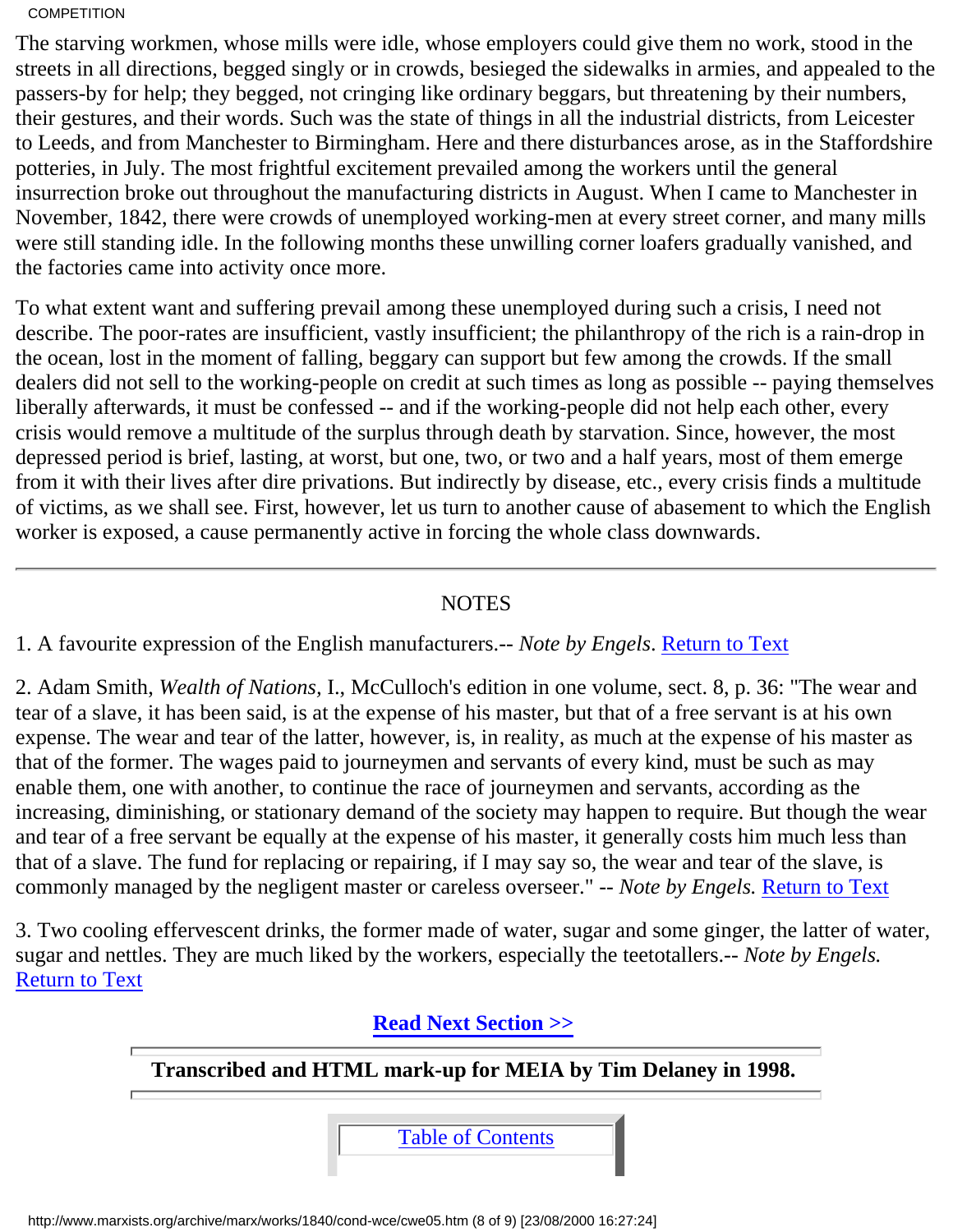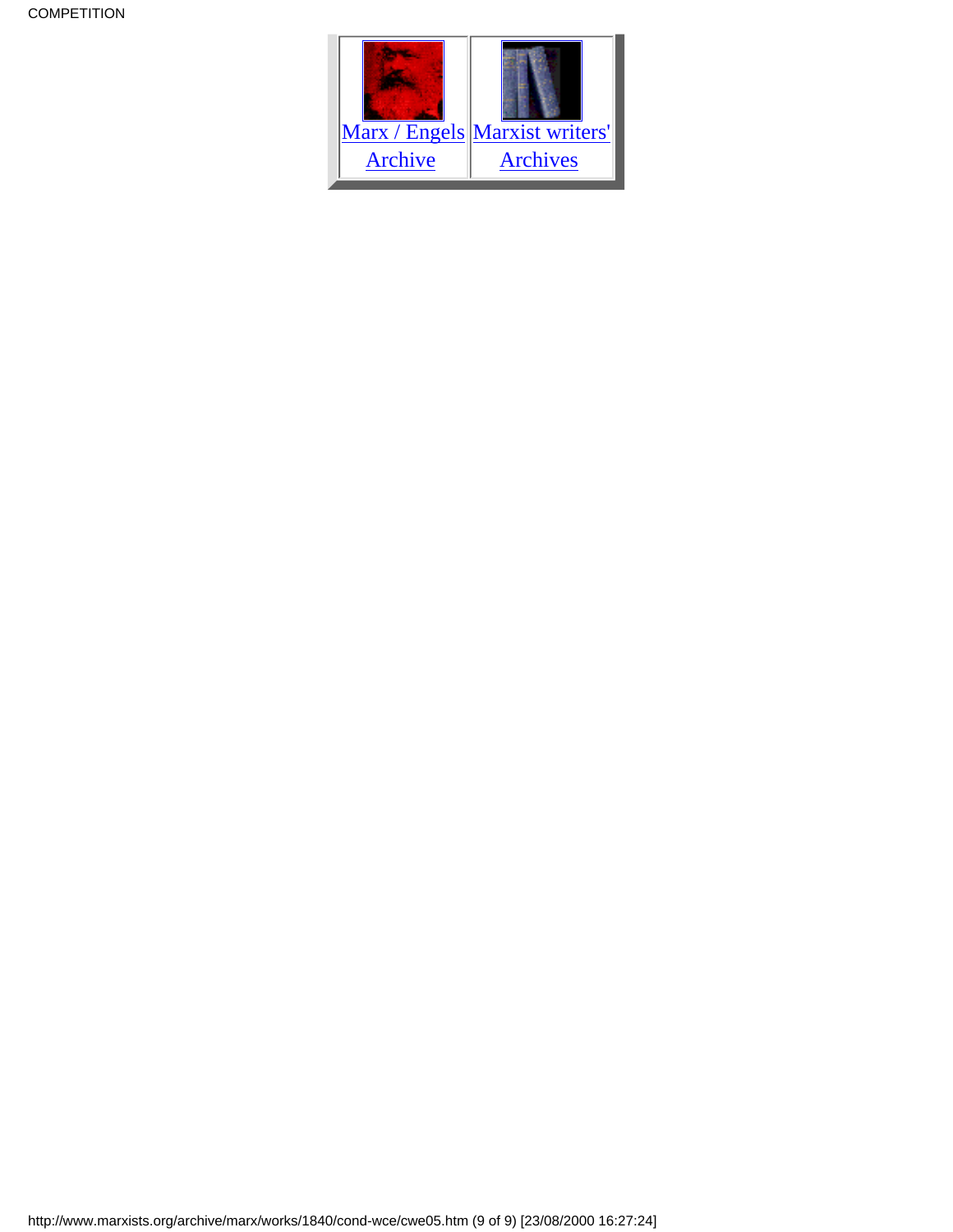## <span id="page-59-0"></span>**F. Engel's THE CONDITIONS OF THE WORKING-CLASS IN ENGLAND**

# **IRISH IMMIGRATION**

We have already referred several times in passing to the Irish who have immigrated into England; and we shall now have to investigate more closely the causes and results of this immigration.

The rapid extension of English industry could not have taken place if England had not possessed in the numerous and impoverished population of Ireland a reserve at command. The Irish had nothing to lose at home, and much to gain in England; and from the time when it became known in Ireland that the east side of St. George's Channel offered steady work and good pay for strong arms, every year has brought armies of the Irish hither. It has been calculated that more than a million have already immigrated, and not far from fifty thousand still come every year, nearly all of whom enter the industrial districts, especially the great cities, and there form the lowest class of the population. Thus there are in London, 120,000; in Manchester, 40,000; in Liverpool, 34,000; Bristol, 24,000; Glasgow, 40,000; Edinburgh, 29,000, poor Irish people. [\[4\]](#page-61-0) These people having grown up almost. without civilisation, accustomed from youth to every sort of privation, rough, intemperate, and improvident, bring all their brutal habits with them among a class of the English population which has, in truth, little inducement to cultivate education and morality. Let us hear Thomas Carlyle upon this subject: [\[5\]](#page-61-1)

<span id="page-59-3"></span><span id="page-59-2"></span><span id="page-59-1"></span>"The wild Milesian [\[6\]](#page-61-2) features, looking false ingenuity, restlessness, unreason, misery, and mockery, salute you on all highways and byways. The English coachman, as he whirls past, lashes the Milesian with his whip, curses him with his tongue; the Milesian is holding out his hat to beg. He is the sorest evil this country has to strive with. In his rags and laughing savagery, he is there to undertake all work that can be done by mere strength of hand and back -- for wages that will purchase him potatoes. He needs only salt for condiment, he lodges to his mind in any pig-hutch or dog-hutch, roosts in outhouses, and wears a suit of tatters, the getting on and off of which is said to be a difficult operation, transacted only in festivals and the high tides of the calendar. The Saxon-man, if he cannot work on these terms, finds no work. The uncivilised Irishman, not by his strength, but by the opposite of strength, drives the Saxon native out, takes possession in his room. There abides he, in his squalor and unreason, in his falsity and drunken violence, as the ready-made nucleus of degradation and disorder. Whoever struggles, swimming with difficulty, may now find an example how the human being can exist not swimming, but sunk.... That the condition of the lower multitude of English labourers approximates more and more to that of the Irish, competing with them in all the markets: that whatsoever labour, to which mere strength with little skill will suffice, is to be done, will be done not at the English price, but at an approximation to the Irish price; at a price superior as yet to the Irish, that is, superior to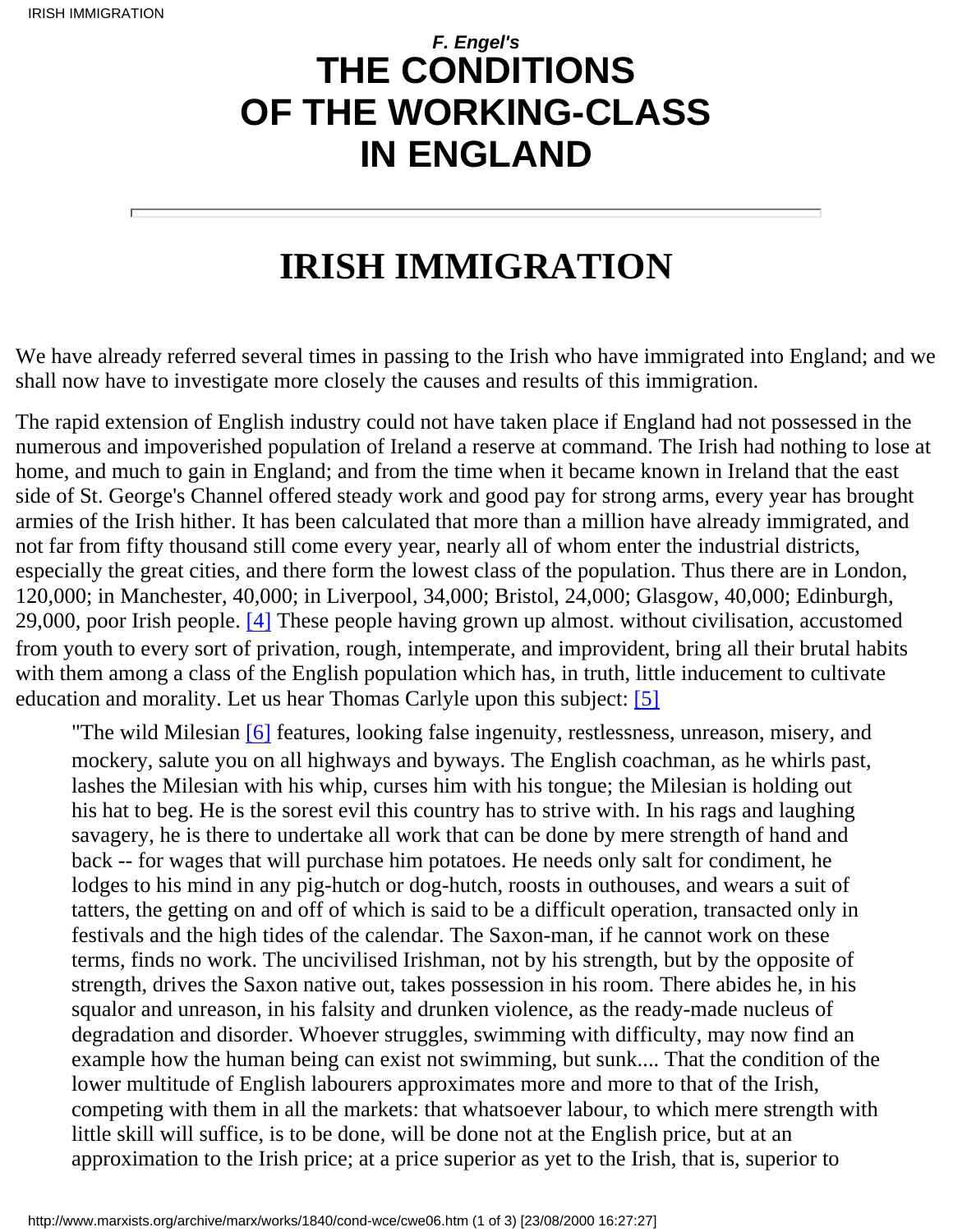## IRISH IMMIGRATION

scarcity of potatoes for thirty weeks yearly; superior, yet hourly, with the arrival of every new steamboat, sinking nearer to an equality with that."

If we except his exaggerated and one-sided condemnation of the Irish national character, Carlyle is perfectly right. These Irishmen who migrate for fourpence to England, on the deck of a steamship on which they are often packed like cattle, insinuate themselves everywhere. The worst dwellings are good enough for them; their clothing causes them little trouble, so long as it holds together by a single thread; shoes they know not; their food consists of potatoes and potatoes only; whatever they earn beyond these needs they spend upon drink. What does such a race want with high wages? The worst quarters of all the large towns are inhabited by Irishmen. Whenever a district is distinguished for especial filth and especial ruinousness, the explorer may safely count upon meeting chiefly those Celtic faces which one recognises at the first glance as different from the Saxon physiognomy of the native, and the singing, aspirate brogue which the true Irishman never loses. I have occasionally heard the Irish-Celtic language spoken in the most thickly populated parts of Manchester. The majority of the families who live in cellars are almost everywhere of Irish origin. In short, the Irish have, as Dr. Kay says, discovered the minimum of the necessities of life, and are now making the English workers acquainted with it. Filth and drunkenness, too, they have brought with them. The lack of cleanliness, which is not so injurious in the country, where population is scattered, and which is the Irishman's second nature, becomes terrifying and gravely dangerous through its concentration here in the great cities. The Milesian deposits all garbage and filth before his house door here, as he was accustomed to do at home, and so accumulates the pools and dirt-heaps which disfigure the working- people's quarters and poison the air. He builds a pig-sty against the house wall as he did at home, and if he is prevented from doing this, he lets the pig sleep in the room with himself. This new and unnatural method of cattle-raising in cities is wholly of Irish origin. The Irishman loves his pig as the Arab his horse, with the difference that he sells it when it is fat enough to kill. Otherwise, he eats and sleeps with it, his children play with it, ride upon it, roll in the dirt with it, as any one may see a thousand times repeated in all the great towns of England. The filth and comfortlessness that prevail in the houses themselves it is impossible to describe. The Irishman is unaccustomed to the presence of furniture; a heap of straw, a few rags, utterly beyond use as clothing, suffice for his nightly couch. A piece of wood, a broken chair, an old chest for a table, more he needs not; a tea-kettle, a few pots and dishes, equip his kitchen, which is also his sleeping and living room. When he is in want of fuel, everything combustible within his reach, chairs, door-posts, mouldings, flooring, finds its way up the chimney. Moreover, why should he need much room? At home in his mud-cabin there was only one room for all domestic purposes; more than one room his family does not need in England. So the custom of crowding many persons into a single room, now so universal, has been chiefly implanted by the Irish immigration. And since the poor devil must have one enjoyment, and society has shut him out of all others, he betakes himself to the drinking of spirits. Drink is the only thing which makes the Irishman's life worth having, drink and his cheery care-free temperament; so he revels in drink to the point of the most bestial drunkenness. The southern facile character of the Irishman, his crudity, which places him but little above the savage, his contempt for all humane enjoyments, in which his very crudeness makes him incapable of sharing, his filth and poverty, all favour drunkenness. The temptation is great, he cannot resist it, and so when he has money he gets rid of it down his throat. What else should he do? How can society blame him when it places him in a position in which he almost of necessity becomes a drunkard; when it leaves him to himself, to his savagery?

With such a competitor the English working-man has to struggle, with a competitor upon the lowest plane possible in a civilised country, who for this very reason requires less wages than any other. Nothing else is therefore possible than that, as Carlyle says, the wages of English working-man should be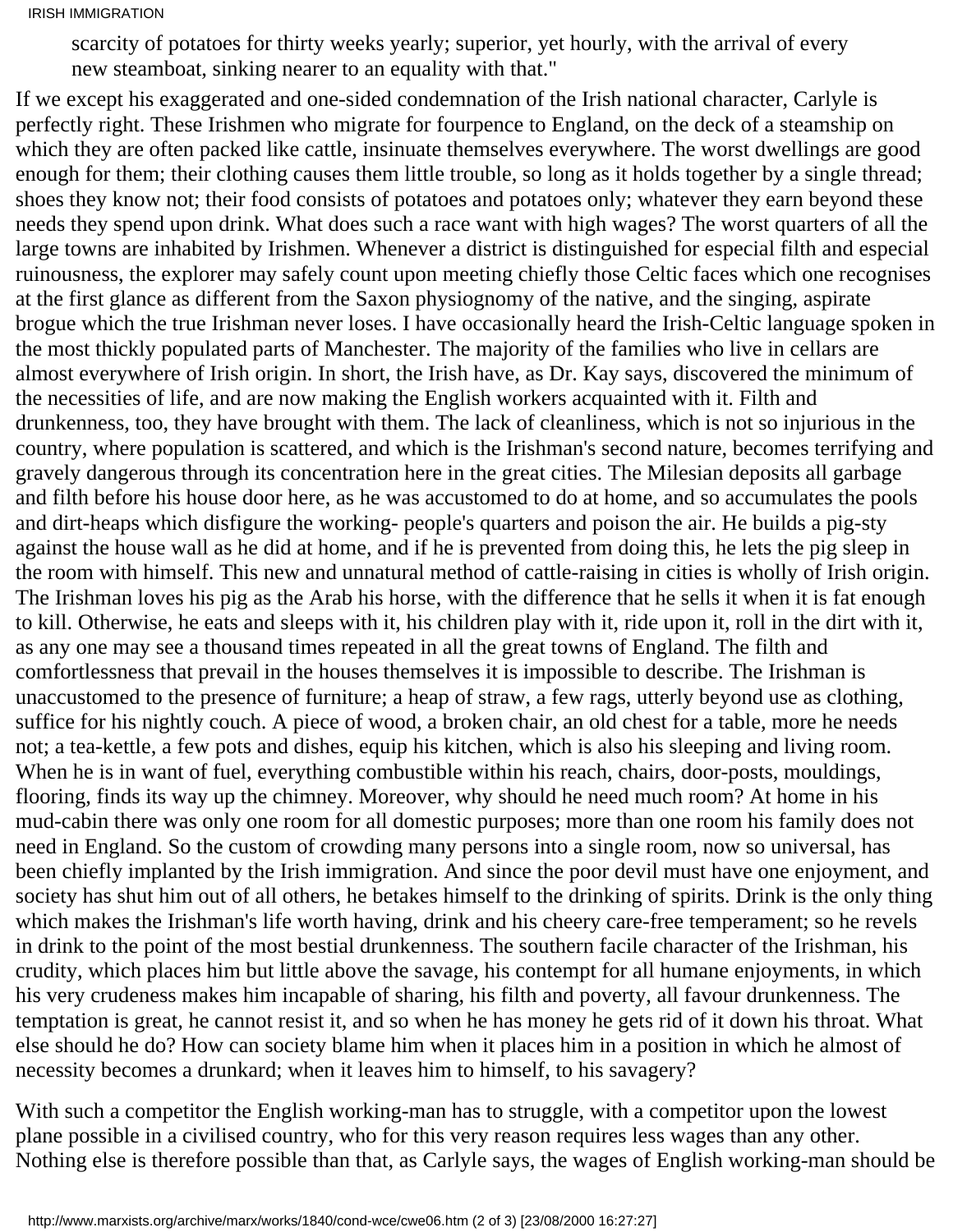## IRISH IMMIGRATION

forced down further and further in every branch in which the Irish compete with him. And these branches are many. All such as demand little or no skill are open to the Irish. For work which requires long training or regular, pertinacious application, the dissolute, unsteady, drunken Irishman is on too low a plane. To become a mechanic, a mill-hand, he would have to adopt the English civilisation, the English customs, become, in the main, an Englishman. But for all simple, less exact work, wherever it is a question more of strength than skill, the Irishman is as good as the Englishman. Such occupations are therefore especially overcrowded with Irishmen: hand-weavers, bricklayers, porters, jobbers, and such workers, count hordes of Irishmen among their number, and the pressure of this race has done much to depress wages and lower the working-class. And even if the Irish, who have forced their way into other occupations, should become more civilised, enough of the old habits would cling to them to have a strong, degrading influence upon their English companions in toil, especially in view of the general effect of being surrounded by the Irish. For when, in almost every great city, a fifth or a quarter of the workers are Irish, or children of Irish parents, who have grown up among Irish filth, no one can wonder if the life, habits, intelligence, moral status -- in short, the whole character of the working-class assimilates a great part of the Irish characteristics. On the contrary, it is easy to understand how the degrading position of the English workers, engendered by our modern history, and its immediate consequences, has been still more degraded by the presence of Irish competition.

## **NOTES**

<span id="page-61-0"></span>4. Archibald Alison, *The Principles of Population, and their Connection with Human Happiness,* two vols., 1840. This Alison is the historian of the French Revolution, and, like his brother, Dr. W. P. Alison, a religious Tory.-- *Note by Engels.* [Return to Text](#page-59-1)

<span id="page-61-1"></span>5.*Chartism*, pp. 28, 31, etc.-- *Note by Engels.* [Return to Text](#page-59-2)

<span id="page-61-2"></span>6. Milesian -- the name of an ancient family of Celtic kings of Ireland.-- *Note by Engels* [Return to Text](#page-59-3)

## **[Read Next Section >>](#page-62-0)**

## **Transcribed and HTML mark-up for MEIA by Tim Delaney in 1998.**

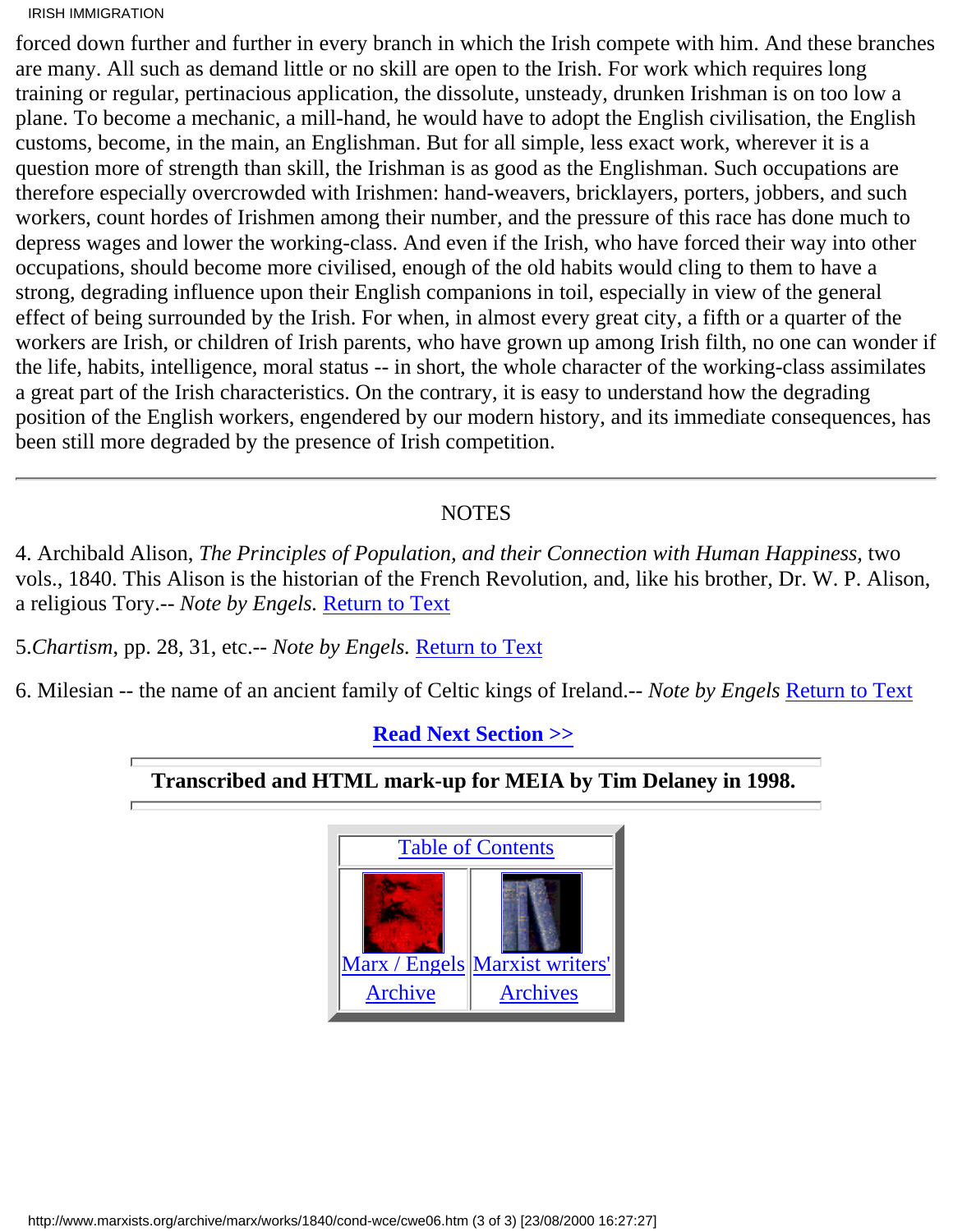## <span id="page-62-0"></span>**F. Engels THE CONDITIONS OF THE WORKING-CLASS IN ENGLAND**

# **RESULTS**

Having now investigated, somewhat in detail, the conditions under which the English working-class lives, it is time to draw some further inferences from the facts presented, and then to compare our inferences with the actual state of things. Let us see what the workers themselves have become under the given circumstances, what sort of people they are, what their physical, mental, and moral status.

When one individual inflicts bodily injury upon another such injury that death results, we call the deed manslaughter; when the assailant knew in advance that the injury would be fatal, we call his deed murder. But when society [1] places hundreds of proletarians in such a position that they inevitably meet a too early and an unnatural death, one which is quite as much a death by violence as that by the sword or bullet; when it deprives thousands of the necessaries of life, places them under conditions in which they cannot live -- forces them, through the strong arm of the law, to remain in such conditions until that death ensues which is the inevitable consequence -- knows that these thousands of victims must perish, and yet permits these conditions to remain, its deed is murder just as surely as the deed of the single individual; disguised, malicious murder, murder against which none can defend himself, which does not seem what it is, because no man sees the murderer, because the death of the victim seems a natural one, since the offence is more one of omission than of commission. But murder it remains. I have now to prove that society in England daily and hourly commits what the working-men's organs, with perfect correctness, characterise as social murder, that it has placed the workers under conditions in which they can neither retain health nor live long; that it undermines the vital force of these workers gradually, little by little, and so hurries them to the grave before their time. I have further to prove that society knows how injurious such conditions are to the health and the life of the workers, and yet does nothing to improve these conditions. That it knows the consequences of its deeds; that its act is, therefore, not mere manslaughter, but murder, I shall have proved, when I cite official documents, reports of Parliament and of the Government, in substantiation of my charge.

That a class which lives under the conditions already sketched and is so ill-provided with the most necessary means of subsistence, cannot be healthy and can reach no advanced age, is self-evident. Let us review the circumstances once more with especial reference to the health of the workers. The centralisation of population in great cities exercises of itself an unfavourable influence; the atmosphere of London can never be so pure, so rich in oxygen, as the air of the country; two and a half million pairs of lungs, two hundred and fifty thousand fires, crowded upon an area three to four miles square, consume an enormous amount of oxygen, which is replaced with difficulty, because the method of building cities in itself impedes ventilation. The carbonic acid gas, engendered by respiration and fire, remains in the streets by reason of its specific gravity, and the chief air current passes over the roofs of the city. The lungs of the inhabitants fail to receive the due supply of oxygen, and the consequence is mental and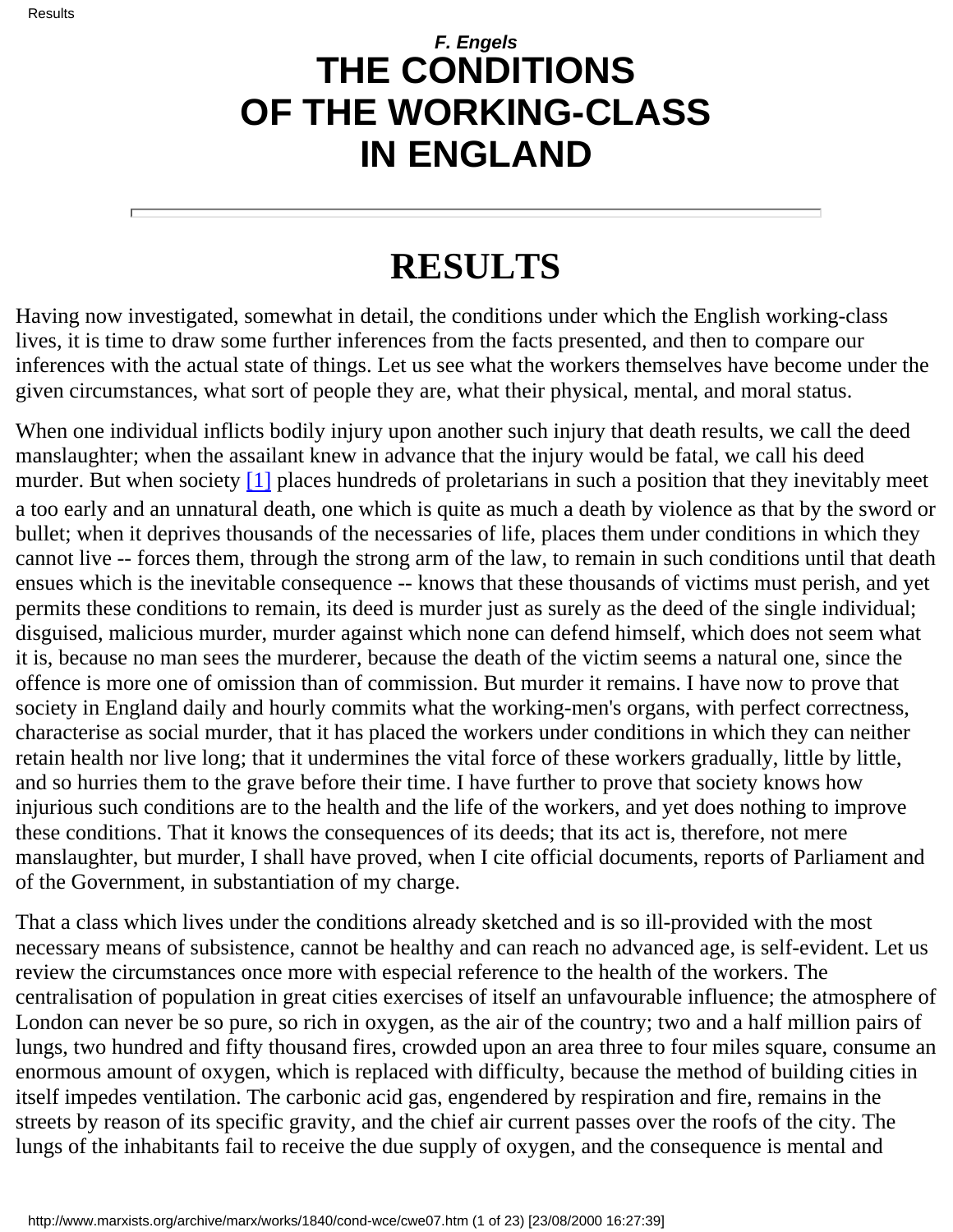physical lassitude and low vitality. For this reason, the dwellers in cities are far less exposed to acute, and especially to inflammatory, affections than rural populations, who live in a free, normal atmosphere; but they suffer the more from chronic affections. And if life in large cities is, in itself, injurious to health, how great must be the harmful influence of an abnormal atmosphere in the working-people's quarters, where, as we have seen, everything combines to poison the air. In the country, it may, perhaps, be comparatively innoxious to keep a dung-heap adjoining one's dwelling, because the air has free ingress from all sides; but in the midst of a large town, among closely built lanes and courts that shut out all movement of the atmosphere, the case is different. All putrefying vegetable and animal substances give off gases decidedly injurious to health, and if these gases have no free way of escape, they inevitably poison the atmosphere. The filth and stagnant pools of the working- people's quarters in the great cities have, therefore, the worst effect upon the public health, because they produce precisely those gases which engender disease; so, too, the exhalations from contaminated streams. But this is by no means all. The manner in which the great multitude of the poor is treated by society today is revolting. They are drawn into the large cities where they breathe a poorer atmosphere than in the country; they are relegated to districts which, by reason of the method of construction, are worse ventilated than any others; they are deprived of all means of cleanliness, of water itself, since pipes are laid only when paid for, and the rivers so polluted that they are useless for such purposes; they are obliged to throw all offal and garbage, all dirty water, often all disgusting drainage and excrement into the streets, being without other means of disposing of them; they are thus compelled to infect the region of their own dwellings. Nor is this enough. All conceivable evils are heaped upon the heads of the poor. If the population of great cities is too dense in general, it is they in particular who are packed into the least space. As though the vitiated atmosphere of the streets were not enough, they are penned in dozens into single rooms, so that the air which they breathe at night is enough in itself to stifle them. They are given damp dwellings, cellar dens that are not waterproof from below or garrets that leak from above. Their houses are so built that the clammy air cannot escape. They are supplied bad, tattered, or rotten clothing, adulterated and indigestible food. They are exposed to the most exciting changes of mental condition, the most violent vibrations between hope and fear; they are hunted like game, and not permitted to attain peace of mind and quiet enjoyment of life. They are deprived of all enjoyments except that of sexual indulgence and drunkenness, are worked every day to the point of complete exhaustion of their mental and physical energies, and are thus constantly spurred on to the maddest excess in the only two enjoyments at their command. And if they surmount all this, they fall victims to want of work in a crisis when all the little is taken from them that had hitherto been vouchsafed them.

How is it possible, under such conditions, for the lower class to be healthy and long lived? What else can be expected than an excessive mortality, an unbroken series of epidemics, a progressive deterioration in the physique of the working population? Let us see how the facts stand.

That the dwellings of the workers in the worst portions of the cities, together with the other conditions of life of this class, engender numerous diseases, is attested on all sides. The article already quoted from the *Artisan* asserts with perfect truth, that lung diseases must be the inevitable consequence of such conditions, and that, indeed, cases of this kind are disproportionately frequent in this class. That the bad air of London, and especially of the working-people's districts, is in the highest degree favourable to the development of consumption, the hectic appearance of great numbers of persons sufficiently indicates. If one roams the streets a little in the early morning, when the multitudes are on their way to their work, one is amazed at the number of persons who look wholly or half-consumptive. Even in Manchester the people have not the same appearance; these pale, lank, narrow- chested, hollow-eyed ghosts, whom one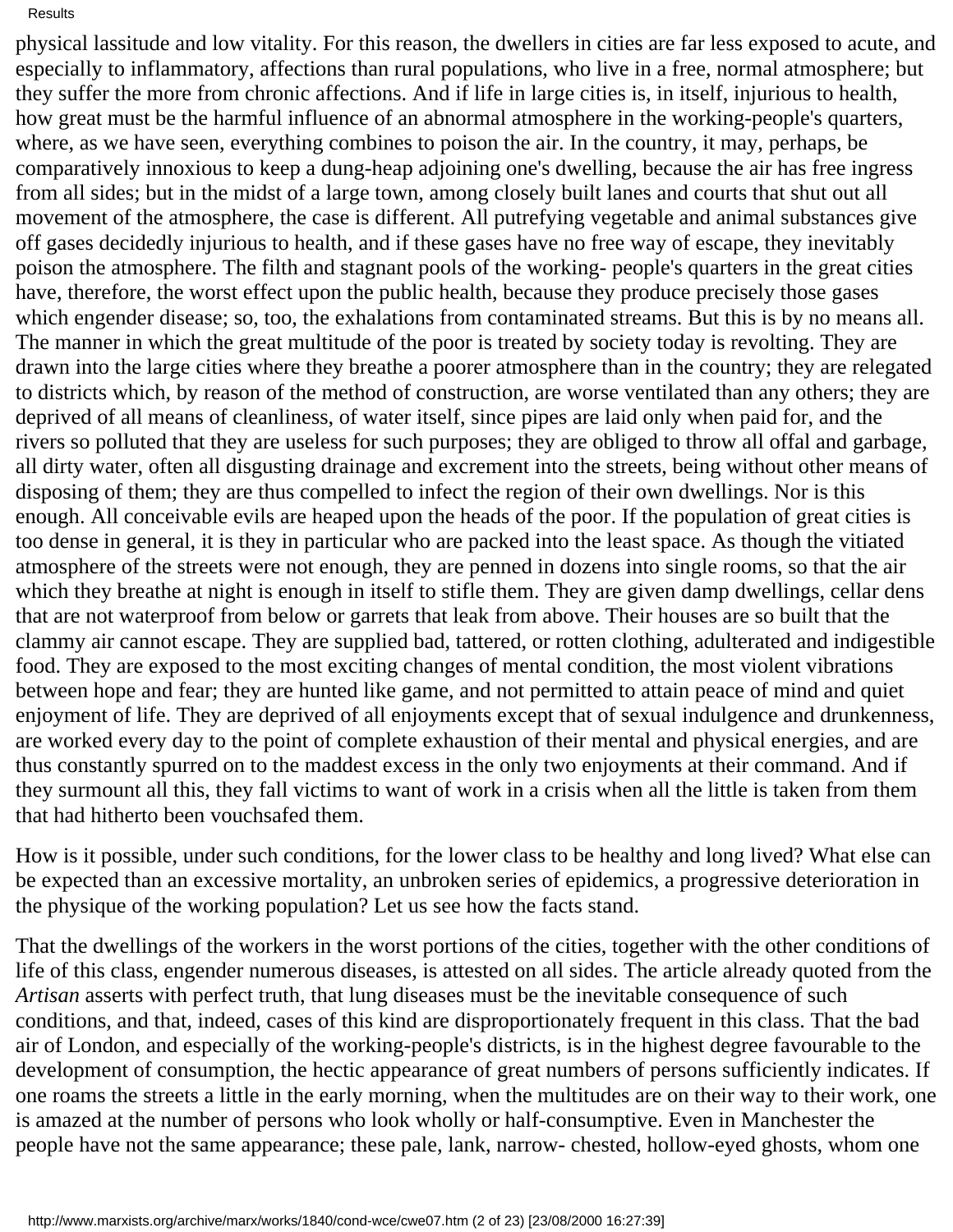passes at every step, these languid, flabby faces, incapable of the slightest energetic expression, I have seen in such startling numbers only in London, though consumption carries off a horde of victims annually in the factory towns of the North. In competition with consumption stands typhus, to say nothing of scarlet fever, a disease which brings most frightful devastation into the ranks of the workingclass. Typhus, that universally diffused affliction, is attributed by the official report on the sanitary condition of the working- class, directly to the bad state of the dwellings in the matters of ventilation, drainage, and cleanliness. This report compiled, it must not be forgotten, by the leading physicians of England from the testimony of other physicians, asserts that a single ill-ventilated court, a single blind alley without drainage, is enough to engender fever, and usually does engender it especially if the inhabitants are greatly crowded. This fever has the same character almost everywhere, and develops in nearly every case into specific typhus. It is to be found in the working-people's quarters of all great towns and cities, and in single ill-built, ill-kept streets of smaller places, though it naturally seeks out single victims in better districts also. In London it has now prevailed for a considerable time; its extraordinary violence in the year 1837 gave rise to the report already referred to. According to the annual report of Dr. *Southwood Smith* on the London Fever Hospital, the number of patients in 1843 was 1,462, or 418 more than in any previous year. In the damp, dirty regions of the north, south, and east districts of London, this disease raged with extraordinary violence. Many of the patients were working-people from the country, who had endured the severest privation while migrating, and, after their arrival, had slept hungry and half-naked in the streets, and so fallen victims to the fever. These people were brought into the hospital in such a state of weakness, that unusual quantities of wine, cognac, and preparations of ammonia and other stimulants were required for their treatment; 16 1/2 per cent of all patients died. This malignant fever is to be found in Manchester; in the worst quarters of the Old Town, Ancoats, Little Ireland, etc., it is rarely extinct; though here, as in the *English* towns generally, it prevails to a less extent than might be expected. In Scotland and Ireland, on the other hand, it rages with a violence that surpasses all conception. In Edinburgh and Glasgow it broke out in 1817, after the famine, and in 1826 and 1837 with especial violence, after the commercial crisis, subsiding somewhat each time after having raged about three years. In Edinburgh about 6,000 persons were attacked by the fever during the epidemic of 1817, and about 10,000 in that of 1837, and not only the number of persons attacked but the violence of the disease increased with each repetition. [2]

But the fury of the epidemic in all former periods seems to have been child's play in comparison with its ravages after the crisis of 1842. One-sixth of the whole indigent population of Scotland was seized by the fever, and the infection was carried by wandering beggars with fearful rapidity from one locality to another. It did not reach the middle and upper classes of the population, yet in two months there were more fever cases than in twelve years before. In Glasgow, twelve per cent of the population were seized in the year 1843; 52,000 persons, of whom thirty-two per cent perished, while this mortality in Manchester and Liverpool does not ordinarily exceed eight per cent. The illness reached a crisis on the seventh and fifteenth days; on the latter, the patient usually became yellow, which our authority regards as an indication that the cause of the malady was to be sought in mental excitement and anxiety. [3] In Ireland, too, these fever epidemics have become domesticated. During twenty-one months of the years 1817-1818, 39,000 fever patients passed through the Dublin hospital; and in a more recent year, according to Sheriff Alison, 60,000. [4] In Cork the fever hospital received one-seventh of the population in 1817-1818, in Limerick in the same time one-fourth, and in the bad quarter of Waterford, nineteentwentieths of the whole population were ill of the fever at one time. [5]

When one remembers under what conditions the working- people live, when one thinks how crowded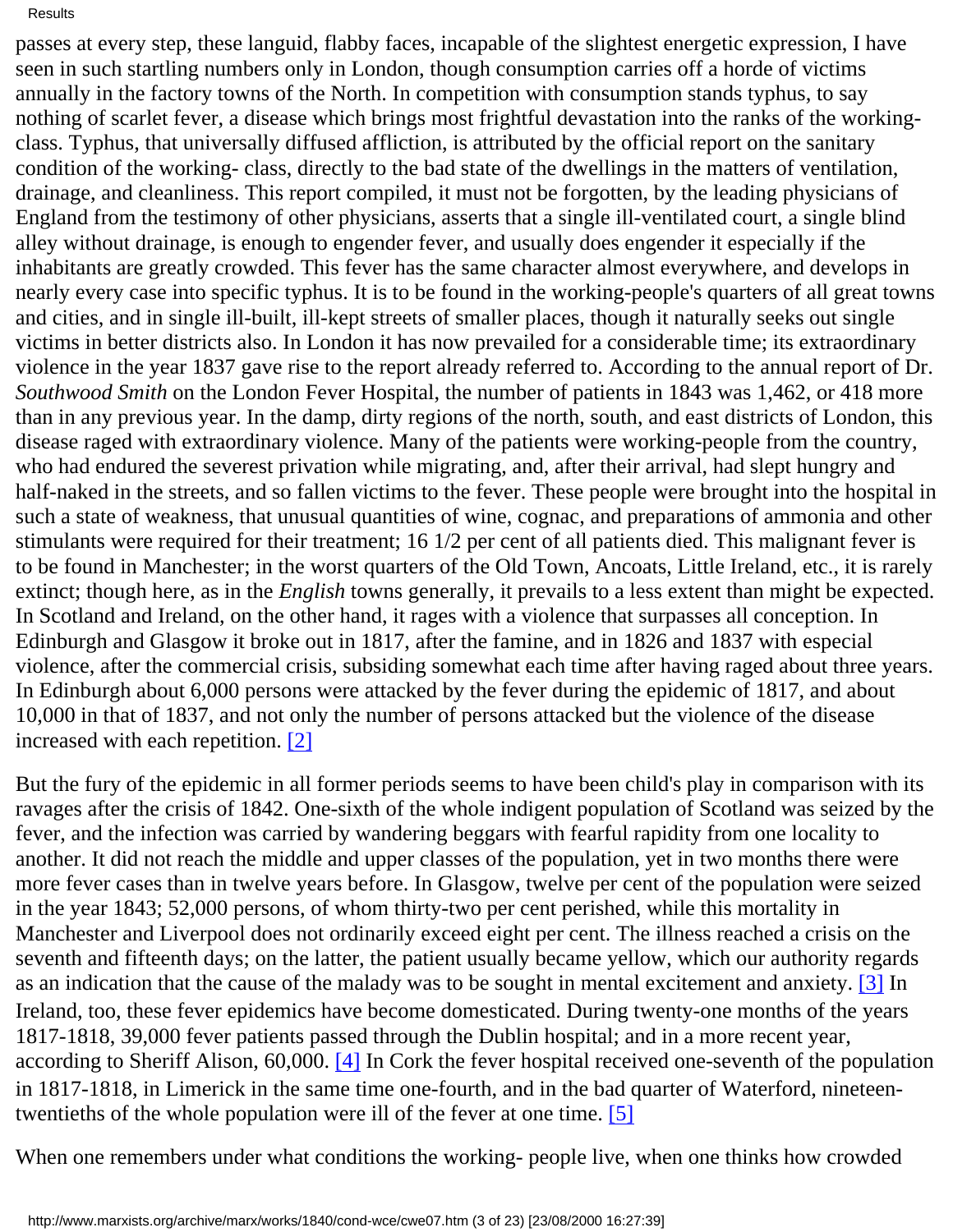their dwellings are, how every nook and corner swarms with human beings, how sick and well sleep in the same room, in the same bed, the only wonder is that a contagious disease like this fever does not spread yet farther. And when one reflects how little medical assistance the sick have at command, how many are without any medical advice whatsoever, and ignorant of the most ordinary precautionary measures, the mortality seems actually small. Dr. Alison, who has made a careful study of this disease, attributes it directly to the want and the wretched condition of the poor, as in the report already quoted. He asserts that privations and the insufficient satisfaction of vital needs are what prepare the frame for contagion and make the epidemic widespread and terrible. He proves that a period of privation, a commercial crisis or a bad harvest, has each time produced the typhus epidemic in Ireland as in Scotland, and that the fury of the plague has fallen almost exclusively on the working-class. It is a noteworthy fact, that according to his testimony, the majority of persons who perish by typhus are fathers of families, precisely the persons who can least be spared by those dependent upon them; and several Irish physicians whom he quotes bear the same testimony.

Another category of diseases arises directly from the food rather than the dwellings of the workers. The food of the labourer, indigestible enough in itself, is utterly unfit for young children, and he has neither means nor time to get his children more suitable food. Moreover, the custom of giving children spirits, and even opium, is very general; and these two influences, with the rest of the conditions of life prejudicial to bodily development, give rise to the most diverse affections of the digestive organs, leaving life-long traces behind them. Nearly all workers have stomachs more or less weak, and are yet forced to adhere to the diet which is the root of the evil. How should they know what is to blame for it? And if they knew, how could they obtain a more suitable regimen so long as they cannot adopt a different way of living and are not better educated? But new disease arises during childhood from impaired digestion. Scrofula is almost universal among the working-class, and scrofulous parents have scrofulous children, especially when the original influences continue in full force to operate upon the inherited tendency of the children. A second consequence of this insufficient bodily nourishment, during the years of growth and development, is rachitis, which is extremely common among the children of the working-class. The hardening of the bones is delayed, the development of the skeleton in general is restricted, and deformities of the legs and spinal column are frequent, in addition to the usual rachitic affections. How greatly all these evils are increased by the changes to which the workers are subject in consequence of fluctuations in trade, want of work, and the scanty wages in time of crisis, it is not necessary to dwell upon. Temporary want of sufficient food, to which almost every working-man is exposed at least once in the course of his life, only contributes to intensify the effects of his usually sufficient but bad diet. Children who are half-starved, just when they most need ample and nutritious food -- and how many such there are during every crisis and even when trade is at its best -- must inevitably become weak, scrofulous and rachitic in a high degree. And that they do become so, their appearance amply shows. The neglect to which the great mass of working-men's children are condemned leaves ineradicable traces and brings the enfeeblement of the whole race of workers with it. Add to this the unsuitable clothing of this class, the impossibility of precautions against colds, the necessity of toiling so long as health permits, want made more dire when sickness appears, and the only too common lack of all medical assistance; and we have a rough idea of the sanitary condition of the English working-class. The injurious effects peculiar to single employments as now conducted, I shall not deal with here.

Besides these, there are other influences which enfeeble the health of a great number of workers, intemperance most of all. All possible temptations, all allurements combine to bring the workers to drunkenness. Liquor is almost their only source of pleasure, and all things conspire to make it accessible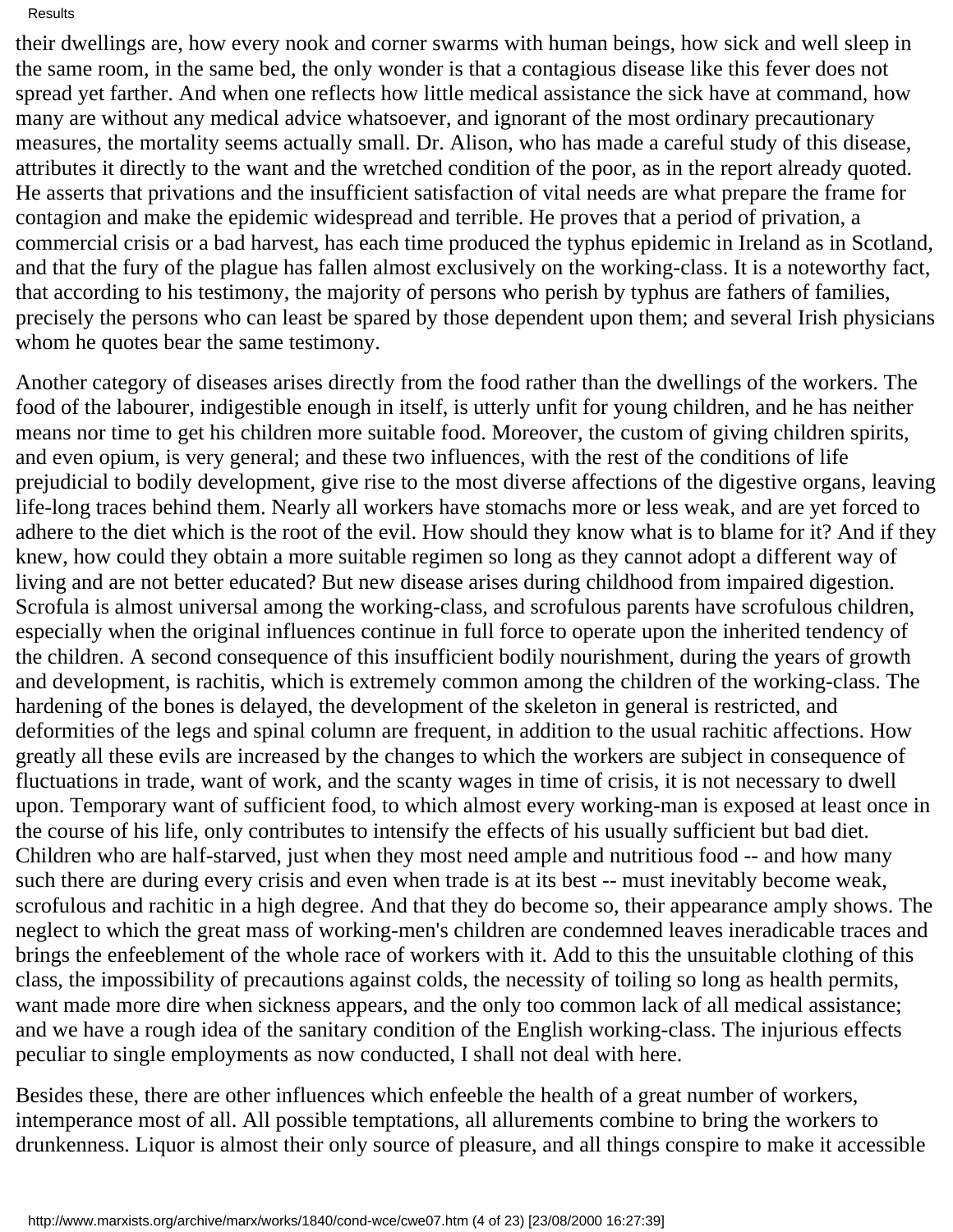to them. The working-man comes from his work tired, exhausted, finds his home comfortless, damp, dirty, repulsive; he has urgent need of recreation, he must have something to make work worth his trouble, to make the prospect of the next day endurable. His unnerved, uncomfortable, hypochondriac state of mind and body arising from his unhealthy condition, and especially from indigestion, is aggravated beyond endurance by the general conditions of his life, the uncertainty of his existence, his dependence upon all possible accidents and chances, and his inability to do anything towards gaining an assured position. His enfeebled frame, weakened by bad air and bad food, violently demands some external stimulus; his social need can be gratified only in the public-house, he has absolutely no other place where he can meet his friends. How can he be expected to resist the temptation? It is morally and physically inevitable that, under such circumstances, a very large number of working-men should fall into intemperance. And apart from the chiefly physical influences which drive the working-man into drunkenness, there is the example of the great mass, the neglected education, the impossibility of protecting the young from temptation, in many cases the direct influence of intemperate parents, who give their own children liquor, the certainty of forgetting for an hour or two the wretchedness and burden of life, and a hundred other circumstances so mighty that the workers can, in truth, hardly be blamed for yielding to such overwhelming pressure. Drunkenness has here ceased to be a vice, for which the vicious can be held responsible; it becomes a phenomenon, the necessary, inevitable effect of certain conditions upon an object possessed of no volition in relation to those conditions. They who have degraded the working-man to a mere object have the responsibility to bear. But as inevitably as a great number of working-men fall a prey to drink, just so inevitably does it manifest its ruinous influence upon the body and mind of its victims. All the tendencies to disease arising from the conditions of life of the workers are promoted by it, it stimulates in the highest degree the development of lung and digestive troubles, the rise and spread of typhus epidemics.

Another source of physical mischief to the working-class lies in the impossibility of employing skilled physicians in cases of illness. It is true that a number of charitable institutions strive to supply this want, that the infirmary in Manchester, for instance, receives or gives advice and medicine to 22,000 patients annually. But what is that in a city in which, according to Gaskell's calculation, [6] three-fourths of the population need medical aid every year? English doctors charge high fees, and working-men are not in a position to pay them. They can therefore do nothing, or are compelled to call in cheap charlatans, and use quack remedies, which do more harm than good. An immense number of such quacks thrive in every English town, securing their clientele among the poor by means of advertisements, posters, and other such devices. Besides these, vast quantities of patent medicines are sold, for all conceivable ailments: Morrison's Pills, Parr's Life Pills, Dr. Mainwaring's Pills, and a thousand other pills, essences, and balsams, all of which have the property of curing all the ills that flesh is heir to. These medicines rarely contain actually injurious substances, but, when taken freely and often, they affect the system prejudicially; and as the unwary purchasers are always recommended to take as much as possible, it is not to be wondered at that they swallow them wholesale whether wanted or not.

It is by no means unusual for the manufacturer of Parr's Life Pills to sell twenty to twenty-five thousand boxes of these salutary pills in a week, and they are taken for constipation by this one, for diarrhoea by that one, for fever, weakness, and all possible ailments. As our German peasants are cupped or bled at certain seasons, so do the English working-people now consume patent medicines to their own injury and the great profit of the manufacturer. One of the most injurious of these patent medicines is a drink prepared with opiates, chiefly laudanum, under the name Godfrey's Cordial. Women who work at home, and have their own and other people's children to take care of, give them this drink to keep them quiet,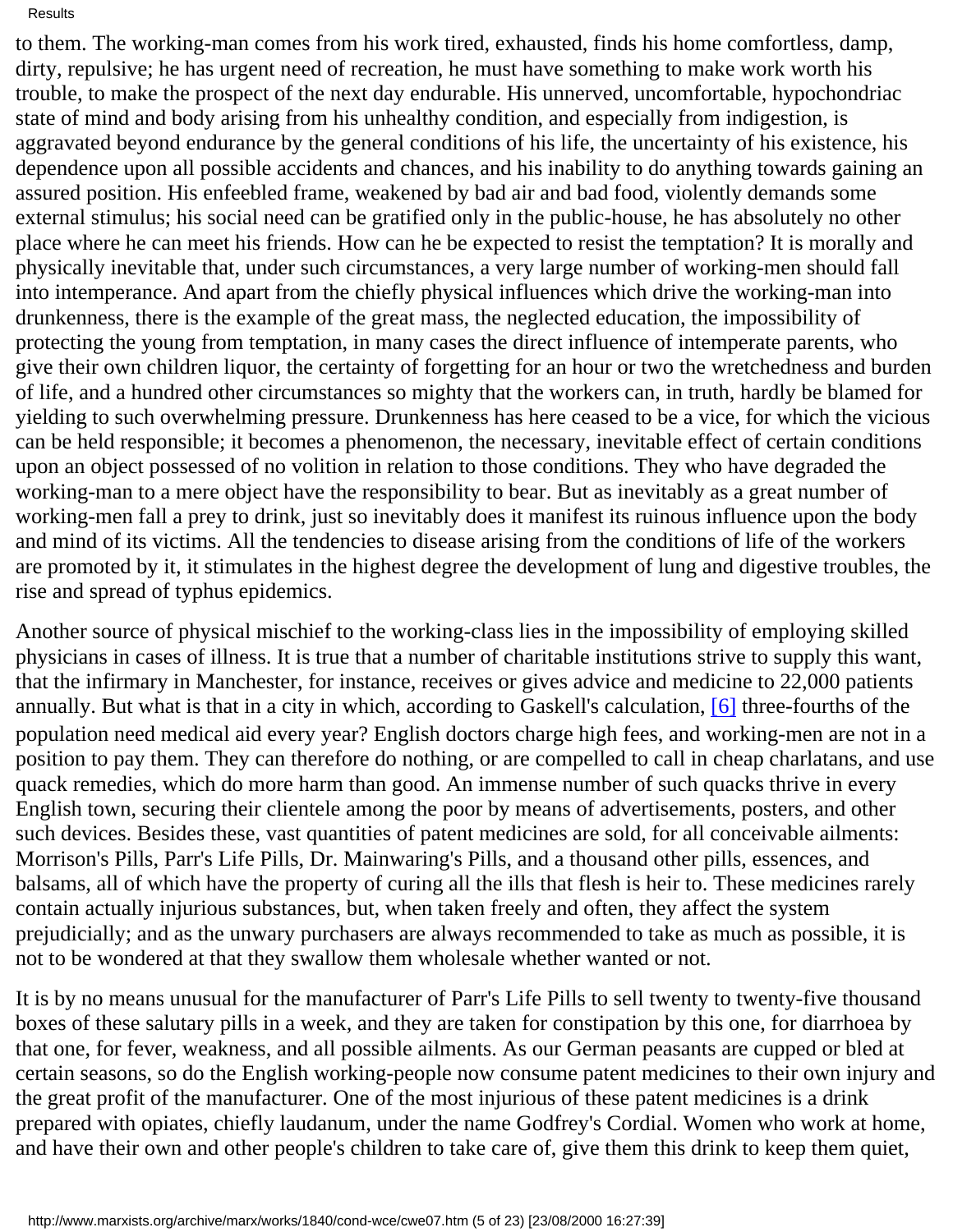and, as many believe, to strengthen them. They often begin to give this medicine to newly born children, and continue, without knowing the effects of this "heart's-ease", until the children die. The less susceptible the child's system to the action of the opium, the greater the quantities administered. When the cordial ceases to act, laudanum alone is given, often to the extent of fifteen to twenty drops at a dose. The Coroner of Nottingham testified before a Parliamentary Commission [7] that one apothecary had, according to his own statement, used thirteen hundredweight of treacle in one year in the preparation of Godfrey's Cordial. The effects upon the children so treated may be readily imagined. They are pale, feeble, wilted, and usually die before completing the second year. The use of this cordial is very extensive in all great towns and industrial districts in the kingdom.

The result of all these influences is a general enfeeblement of the frame in the working-class. There are few vigorous, well-built, healthy persons among the workers, i.e. among the factory operatives, who are employed in confined rooms, and we are here discussing these only. They are almost all weakly, of angular but not powerful build, lean, pale, and of relaxed fibre, with the exception of the muscles especially exercised in their work. Nearly all suffer from indigestion, and consequently from a more or less hypochondriac, melancholy, irritable, nervous condition. Their enfeebled constitutions are unable to resist disease, and are therefore seized by it on every occasion. Hence they age prematurely, and die early. On this point the mortality statistics supply unquestionable testimony.

According to the Report of Registrar-General Graham, the annual death-rate of all England and Wales is something less than 2 1/2 per cent. That is to say, out of forty-five persons, one dies every year. [8] This was the average for the year 1859-40. In 1840-41 the mortality diminished somewhat, and the death-rate was but one in forty-six. But in the great cities the proportion is wholly different. I have before me official tables of mortality (*Manchester Guardian*, July 31st, 1844), according to which the death-rate of several large towns is as follows: -- In Manchester, including Chorlton and Salford, one in 32.72; and excluding Chorlton and Salford, one in 50.75. In Liverpool, including West Derby (suburb), 31.90, and excluding West Derby, 29.90; while the average of all the districts of Cheshire, Lancashire, and Yorkshire cited, including a number of wholly or partially rural districts and many small towns, with a total population of 2,172,506 for the whole, is one death in 39.80 persons. How unfavourably the workers are placed in the great cities, the mortality for Prescott in Lancashire shows: a district inhabited by miners, and showing a lower sanitary condition than that of the agricultural districts, mining being by no means a healthful occupation. But these miners live in the country, and the death-rate among them is but one in 47.54, or nearly two-and-a-half per cent better than that for all England. All these statements are based upon the mortality tables for 1843. Still higher is the death-rate in the Scotch cities; in Edinburgh, in 1838-39, one in 29; in 1831, in the Old Town alone, one in 22. In Glasgow, according to Dr. Cowan, <sup>[9]</sup> the average has been, since 1830, one in 90; and in single years, one in 22 to 24. That this enormous shortening of life falls chiefly upon the working-class, that the general average is improved by the smaller mortality of the upper and middle-classes, is attested upon all sides. One of the most recent depositions is that of a physician, Dr. P. H. Holland in Manchester, who investigated Chorlton-on-Medlock, a suburb of Manchester, under official commission. He divided the houses and streets into three classes each, and ascertained the following variations in the death-rate:

|          |                               | First class of streets. Houses I. class. Mortality one in 51 |                                                                                           |  |                                                                                                                                                                                                                                                                                                                                    |  |  |
|----------|-------------------------------|--------------------------------------------------------------|-------------------------------------------------------------------------------------------|--|------------------------------------------------------------------------------------------------------------------------------------------------------------------------------------------------------------------------------------------------------------------------------------------------------------------------------------|--|--|
|          |                               |                                                              |                                                                                           |  | " II. " " " 45                                                                                                                                                                                                                                                                                                                     |  |  |
|          | $\mathbf{u}$ and $\mathbf{u}$ |                                                              | " III. "                                                                                  |  | " " " " 36"                                                                                                                                                                                                                                                                                                                        |  |  |
| Second " |                               |                                                              | $"$ $I.$ $"$                                                                              |  | $\mathbb{I}$ $\mathbb{I}$ $\mathbb{I}$ $\mathbb{I}$ $\mathbb{I}$ $\mathbb{I}$ $\mathbb{I}$ $\mathbb{I}$ $\mathbb{I}$ $\mathbb{I}$ $\mathbb{I}$ $\mathbb{I}$ $\mathbb{I}$ $\mathbb{I}$ $\mathbb{I}$ $\mathbb{I}$ $\mathbb{I}$ $\mathbb{I}$ $\mathbb{I}$ $\mathbb{I}$ $\mathbb{I}$ $\mathbb{I}$ $\mathbb{I}$ $\mathbb{I}$ $\mathbb{$ |  |  |
|          |                               |                                                              | $\blacksquare$ $\blacksquare$ $\blacksquare$ $\blacksquare$ $\blacksquare$ $\blacksquare$ |  | $\frac{11}{2}$ $\frac{11}{2}$ $\frac{11}{2}$ $\frac{12}{2}$                                                                                                                                                                                                                                                                        |  |  |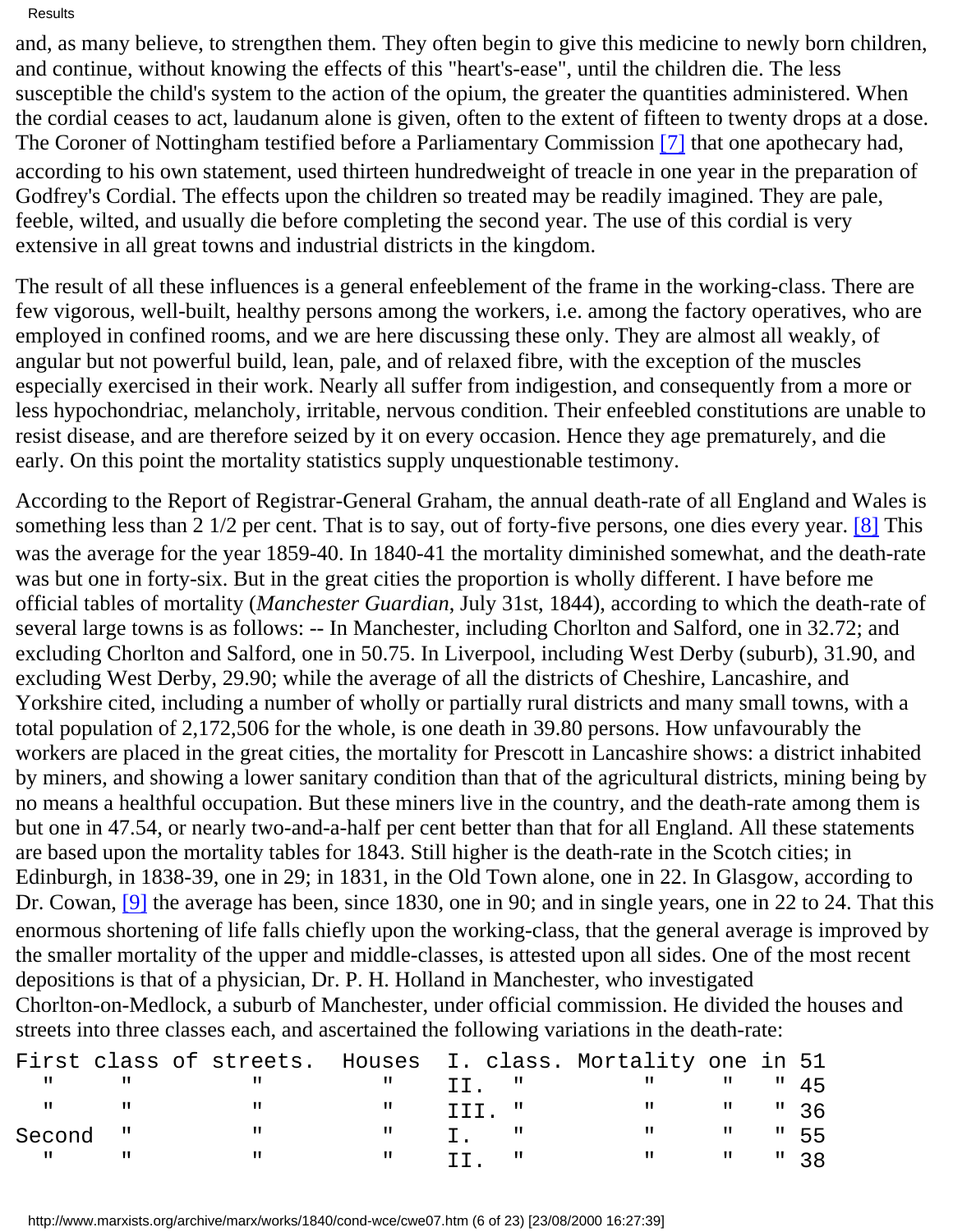| .     |   |              |                |              |                               |                                                                            |                                                                                                                                                                                                                                                                                                                                    |
|-------|---|--------------|----------------|--------------|-------------------------------|----------------------------------------------------------------------------|------------------------------------------------------------------------------------------------------------------------------------------------------------------------------------------------------------------------------------------------------------------------------------------------------------------------------------|
|       |   | $\mathbf{H}$ | TIT.           | H            | $\mathbf{H}$ and $\mathbf{H}$ | $\blacksquare$ $\blacksquare$ $\blacksquare$ $\blacksquare$ $\blacksquare$ |                                                                                                                                                                                                                                                                                                                                    |
| Third | Ш | ш            | $I.$ "         |              | Wanting --                    |                                                                            | $\mathbb{R}$ $\mathbb{R}$ $\mathbb{R}$ $\mathbb{R}$ $\mathbb{R}$ $\mathbb{R}$ $\mathbb{R}$ $\mathbb{R}$ $\mathbb{R}$ $\mathbb{R}$ $\mathbb{R}$ $\mathbb{R}$ $\mathbb{R}$ $\mathbb{R}$ $\mathbb{R}$ $\mathbb{R}$ $\mathbb{R}$ $\mathbb{R}$ $\mathbb{R}$ $\mathbb{R}$ $\mathbb{R}$ $\mathbb{R}$ $\mathbb{R}$ $\mathbb{R}$ $\mathbb{$ |
|       |   | ш            | II.            | $\mathbf{H}$ | Mortality " "35               |                                                                            |                                                                                                                                                                                                                                                                                                                                    |
|       |   | ш            | $\blacksquare$ | $\mathbf{H}$ | <b>H</b> and                  | <b>ILLUSTRATION</b>                                                        | "25"                                                                                                                                                                                                                                                                                                                               |

It is clear from other tables given by Holland that the mortality in the *streets* of the second class is 18 per cent greater, and in the streets of the third class 68 per cent greater than in those of the first class; that the mortality in the *houses* of the second class is 31 per cent greater, and in the third class 78 per cent greater than in those of the first class; that the mortality in those bad streets which were improved, decreased 25 per cent. He closes with the remark, very frank for an English bourgeoisie: [10]

"When we find the rate of mortality four times as high in some streets as in others, and twice as high in whole classes of streets as in other classes, and further find that it is all but invariably high in those streets which are in bad condition, and almost invariably low in those whose condition is good, we cannot resist the conclusion that multitudes of our fellow-creatures, hundreds of our immediate neighbours, are annually destroyed for want of the most evident precautions."

The Report on the Sanitary Condition of the Working-Class contains information which attests the same fact. In Liverpool, in 1840, the average longevity of the upper classes, gentry, professional men, etc., was thirty-five years; that of the business men and better-placed handicraftsmen, twenty-two years; and that of the operatives, day-labourers, and serviceable class in general, but fifteen years. The Parliamentary reports contain a mass of similar facts.

The death-rate is kept so high chiefly by the heavy mortality among young children in the working-class. The tender frame of a child is least able to withstand the unfavourable influences of an inferior lot in life; the neglect to which they are often subjected, when both parents work or one is dead, avenges itself promptly, and no one need wonder that in Manchester, according to the report last quoted, more than fifty-seven per cent of the children of the working-class perish before the fifth year, while but twenty per cent of the children of the higher classes, and not quite. thirty-two per cent of the children of all classes in the country die under five years of age. [11] The article of the *Artisan*, already several times referred to, furnishes exacter information on this point, by comparing the city death-rate in single diseases of children with the country death-rate, thus demonstrating that, in general, epidemics in Manchester and Liverpool are three times more fatal than in country districts; that affections of the nervous system are quintupled, and stomach troubles trebled, while deaths from affections of the lungs in cities are to those in the country as 2 1/2 to 1. Fatal cases of small-pox, measles, scarlet fever, and whooping cough, among small children, are four times more frequent; those of water on the brain are trebled, and convulsions ten times more frequent. To quote another acknowledged authority, I append the following table. Out of 10,000 persons there die -- [12]

|                                                           | 5<br>years | $5-$<br>19 | $20 -$<br>39                                | $40 -$<br>59 | $60 -$<br>69 | $70 -$<br>79 | $80 -$<br>89 | $90 -$<br>99 | 100% |
|-----------------------------------------------------------|------------|------------|---------------------------------------------|--------------|--------------|--------------|--------------|--------------|------|
| In Ruthlandshire, a<br>healthy agricul-<br>tural district |            |            | 2,865 891 1,275 1,299 1,189 1,428 938 112 3 |              |              |              |              |              |      |
| Essex, marshy agri-<br>cultural district                  |            |            | 3,159 1,110 1,526 1,413 963                 |              |              | 1,019        | 630 77 3     |              |      |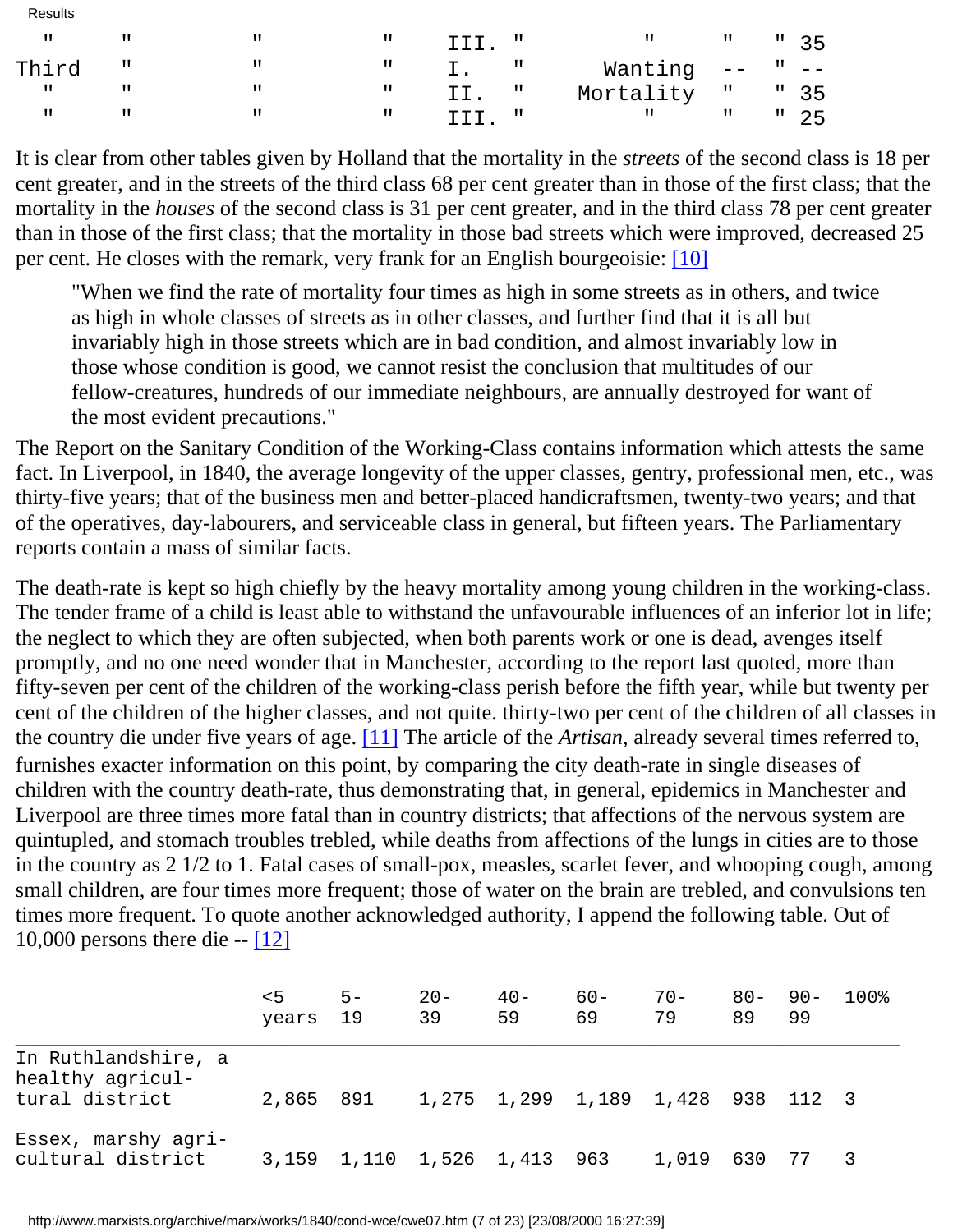| Town of Carlisle,<br>1779-1787, before<br>introduction of<br>mills | 4,408 911 |                             | 1,006 1,201 940 | 826 | 533 | 153 | -22 |
|--------------------------------------------------------------------|-----------|-----------------------------|-----------------|-----|-----|-----|-----|
|                                                                    |           |                             |                 |     |     |     |     |
| Town of Carlisle,<br>after the introduc-                           |           |                             |                 |     |     |     |     |
| tion of mills                                                      |           | 4,738 930 1,261 1,134 677   |                 | 727 | 452 | 80  |     |
|                                                                    |           |                             |                 |     |     |     |     |
| Preston, factory<br>town                                           |           | 4,947 1,136 1,379 1,114 553 |                 | 532 | 298 | 38  | 3   |
| Leeds, factory<br>town                                             |           | 5,286 927 1,228 1,198 593   |                 | 512 | 225 | 29  | 2   |
|                                                                    |           |                             |                 |     |     |     |     |

Apart from the diverse diseases which are the necessary consequence of the present neglect and oppression of the poorer classes, there are other influences which contribute to increase the mortality among small children. In many families the wife, like the husband, has to work away from home, and the consequence is the total neglect of the children, who are either locked up or given out to be taken care of. It is, therefore, not to be wondered at if hundreds of them perish through all manner of accidents. Nowhere are so many children run over, nowhere are so many killed by falling, drowning, or burning, as in the great cities and towns of England. Deaths from burns and scalds are especially frequent, such a case occurring nearly every week during the winter months in Man- chester, and very frequently in London, though little mention is made of them in the papers. I have at hand a copy of the *Weekly Dispatch* of December 15th, 1844, according to which, in the week from December 1st to December 7th inclusive, six such cases occurred. These unhappy children, perishing in this terrible way, are victims of our social disorder, and of the property-holding classes interested in maintaining and prolonging this disorder. Yet one is left in doubt whether even this terribly torturing death is not a blessing for the children in rescuing them from a long life of toil and wretchedness, rich in suffering and poor in enjoyment. So far has it gone in England; and the bourgeoisie reads these things every day in the newspapers and takes no further trouble in the matter. But it cannot complain if, after the official and non-official testimony here cited which must be known to it, I broadly accuse it of social murder. Let the ruling class see to it that these frightful conditions are ameliorated, or let it surrender the administration of the common interests to the labouring-class. To the latter course it is by no means inclined; for the former task, so long as it remains the bourgeoisie crippled by bourgeois prejudice, it has not the needed power. For if, at last, after hundreds of thousands of victims have perished, it manifests some little anxiety for the future, passing a "Metropolitan Buildings Act", under which the most unscrupulous overcrowding of dwellings is to be, at least in some slight degree, restricted; if it points with pride to measures which, far from attacking the root of the evil, do not by any means meet the demands of the commonest sanitary police, it cannot thus vindicate itself from the accusation. The English bourgeoisie has but one choice, either to continue its rule under the unanswerable charge of murder and in spite of this charge, or to abdicate in favour of the labouring-class. Hitherto it has chosen the former course.

Let us turn from the physical to the mental state of the workers. Since the bourgeoisie vouchsafes them only so much of life as is absolutely necessary, we need not wonder that it bestows upon them only so much education as lies in the interest of the bourgeoisie; and that, in truth, is not much. The means of education in England are restricted out of all proportion to the population. The few day schools at the command of the working- class are available only for the smallest minority, and are bad besides. The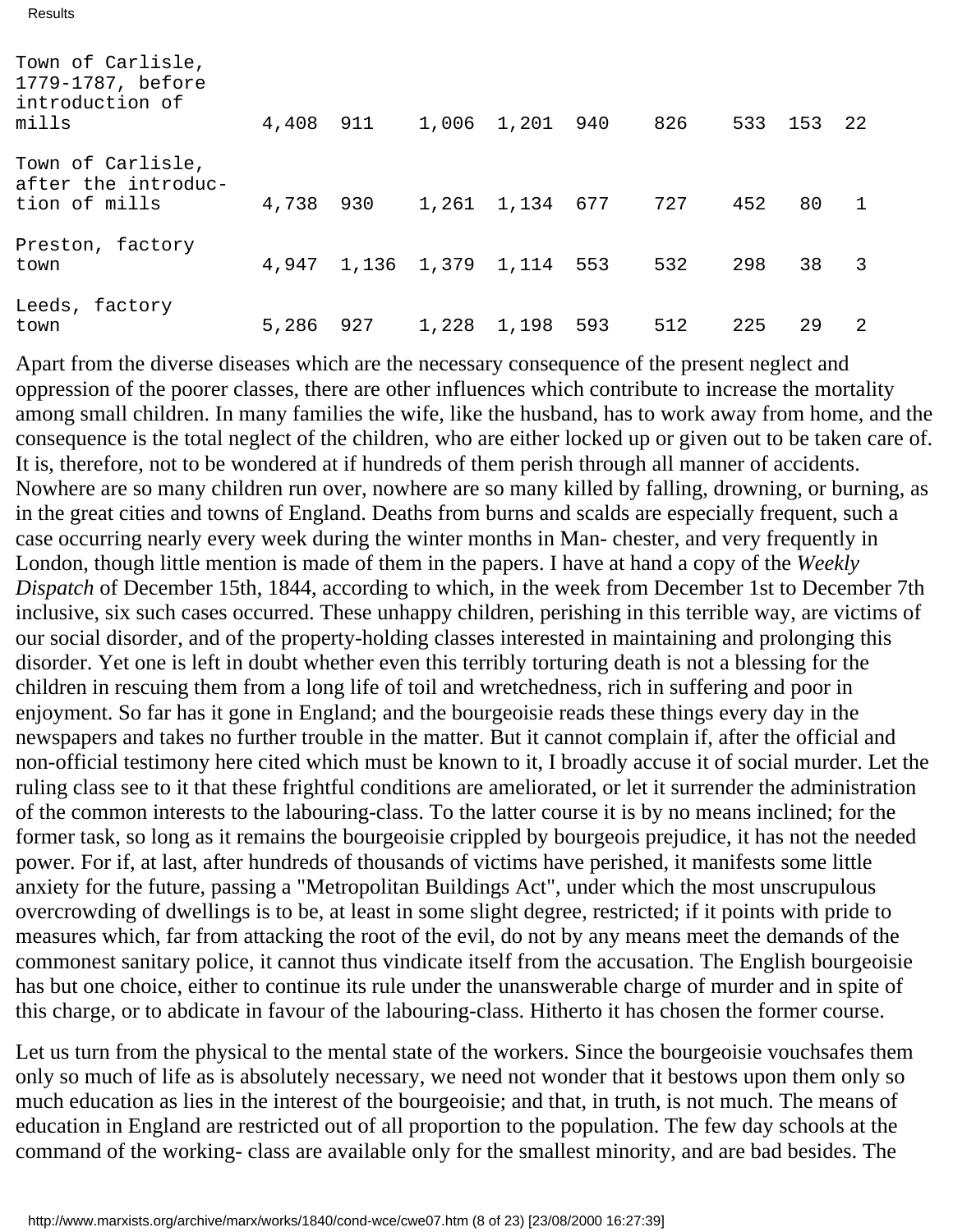teachers, worn-out workers, and other unsuitable persons who only turn to teaching in order to live, are usually without the indispensable elementary knowledge, without the moral discipline so needful for the teacher, and relieved of all public supervision. Here, too, free competition rules, and, as usual, the rich profit by it, and the poor, for whom competition is not free, who have not the knowledge needed to enable them to form a correct judgment, have the evil consequences to bear. Compulsory school attendance does not exist. In the mills it is, as we shall see, purely nominal; and when in the session of 1843 the Ministry was disposed to make this nominal compulsion effective, the manufacturing bourgeoisie opposed the measure with all its might, though the working-class was outspokenly in favour of compulsory school attendance. Moreover, a mass of children work the whole week through in the mills or at home, and therefore cannot attend school. The evening schools, supposed to be attended by children who are employed during the day, are almost abandoned or attended without benefit. It is asking too much, that young workers, who have been using themselves up twelve hours in the day, should go to school from eight to ten at night. And those who try it usually fall asleep, as is testified by hundreds of witnesses in the Children's Employment Commission's Report. Sunday schools have been founded, it is true, but they, too, are most scantily supplied with teachers, and can be of use to those only who have already learnt something in the day schools. The interval from one Sunday to the next is too long for an ignorant child to remember in the second sitting what it learned in the first, a week before. The Children's Employment Commission's Report furnishes a hundred proofs, and the Commission itself most emphatically expresses the opinion, that neither the week-day nor the Sunday schools, in the least degree, meet the needs of the nation. This Report gives evidence of ignorance in the working- class of England, such as could hardly be expected in Spain or Italy. It cannot be otherwise; the bourgeoisie has little to hope, and much to fear, from the education of the working-class. The Ministry, in its whole enormous budget of £55,000,000, has only the single trifling item of £40,000 for public education, and, but for the fanaticism of the religious sects which does at least as much harm as good, the means of education would be yet more scanty. As it is, the State Church manages its national schools and the various sects their sectarian schools for the sole purpose of keeping the children of the brethren of the faith within the congregation, and of winning away a poor childish soul here and there from some other sect. The consequence is that religion, and precisely the most unprofitable side of religion, polemical discussion, is made the principal subject of instruction, and the memory of the children overburdened with incomprehensible dogmas and theological distinctions; that sectarian hatred and bigotry are awakened as early as possible, and all rational mental and moral training shamefully neglected. The working-class has repeatedly demanded of Parliament a system of strictly secular public education, leaving religion to the ministers of the sects; but, thus far, no Ministry has been induced to grant it. The Minister is the obedient servant of the bourgeoisie, and the bourgeoisie is divided into countless sects; but each would gladly grant the workers the otherwise dangerous education on the sole condition of their accepting, as an antidote, the dogmas peculiar to the especial sect in question. And as these sects are still quarrelling among themselves for supremacy, the workers remain for the present without education. It is true that the manufacturers boast of having enabled the majority to read, but the quality of the reading is appropriate to the source of the instruction, as the Children's Employment Commission proves. According to this report, he who knows his letters can read enough to satisfy the conscience of the manufacturers. And when one reflects upon the confused orthography of the English language which makes reading one of the arts, learned only under long instruction, this ignorance is readily understood. Very few working-people write readily; and writing orthographically is beyond the powers even of many "educated" persons. The Sunday schools of the State Church, of the Quakers, and, I think, of several other sects, do not teach writing, "because it is too worldly an employment for Sunday". The quality of the instruction offered the workers in other directions may be judged from a specimen or two, taken from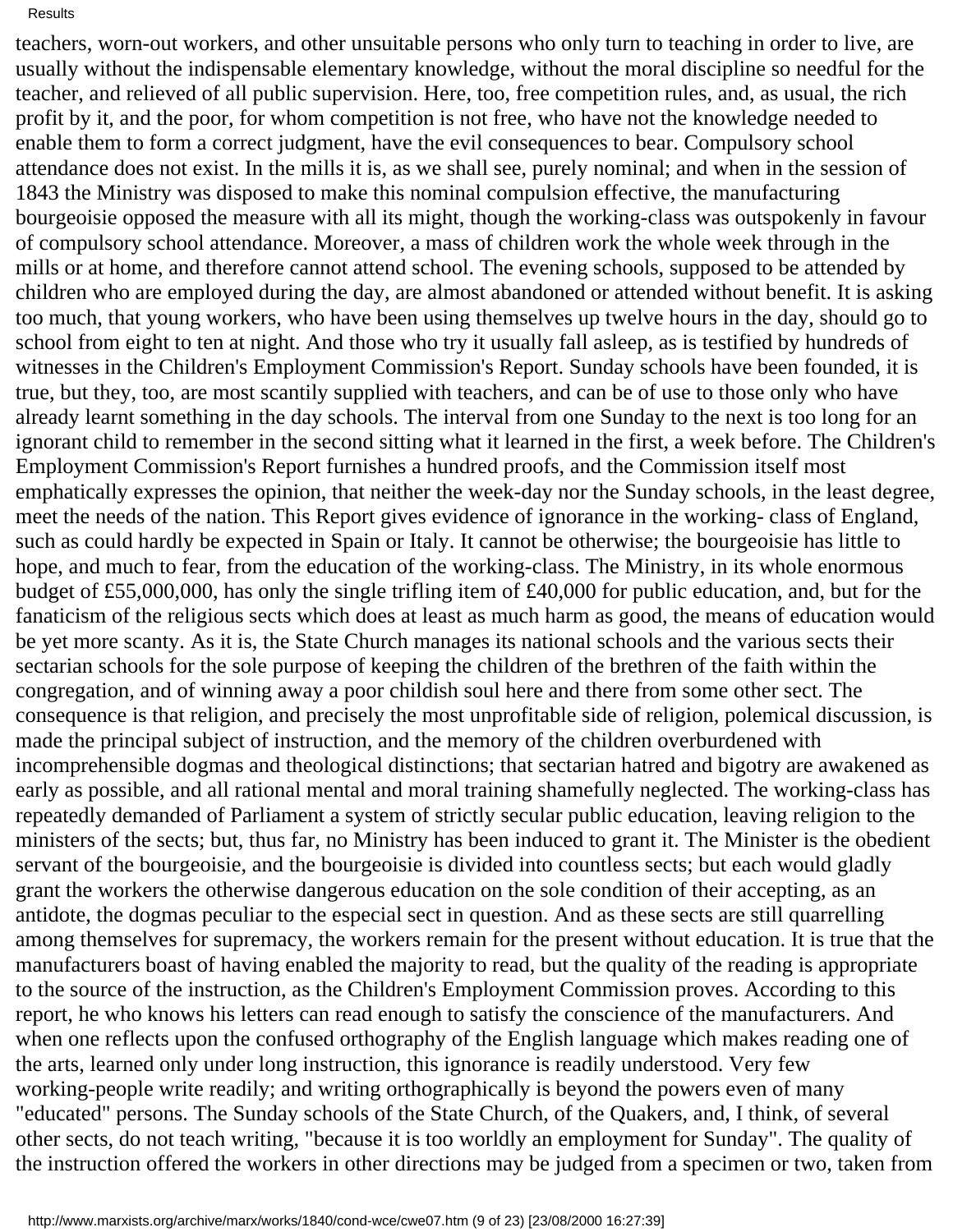the Children's Employment Commission's Report, which unfortunately does not embrace mill-work proper:

In Birmingham, says Commissioner Grainger, the children examined by me are, as a whole, utterly wanting in all that could be in the remotest degree called a useful education. Although in almost all the schools religious instruction alone is furnished, the profoundest ignorance even upon that subject prevailed.-- In Wolverhampton, says Commissioner Horne, I found, among others, the following example: A girl of eleven years who had attended both day and Sunday school "had never learnt of another world, nor of heaven, nor of another life". A boy, seventeen years old, "did not know how many two and two made, nor how many farthings there were in twopence, even when the money was placed in his hand". Several boys had never heard of London nor of Willenhall, though the latter was but an hour's walk from their homes, and in the closest relations with Wolverhampton. Several had never heard the name of the Queen nor other names, such as Nelson, Wellington, Bonaparte; but it was noteworthy that those who had never heard even of St. Paul, Moses, or Solomon, were very well instructed as to the life, deeds, and character of Dick Turpin, and especially of Jack Sheppard. A youth of sixteen did not know "how many twice two make", nor "how much money four farthings make". A youth of seventeen asserted that "ten farthings make ten halfpence"; a third, seventeen years old, answered several very simple questions with the brief statement, that "he was ne jedge o' nothin'." [13] These children, who are crammed with religious doctrines for four or five years at a stretch, know as little at the end as at the beginning. One child had "attended a Sunday school regularly for five years; does not know who Jesus Christ was, but has heard the name. Never heard of the twelve apostles. Never heard of Samson, nor of Moses, nor Aaron, etc." [14] Another "attended a Sunday school regularly six years. Knows who Jesus Christ was, he died on the cross to shed his blood, to save our Saviour. Never heard of St. Peter or St. Paul." [15] A third, "attended the Sunday schools of different kinds about seven years; can read, only in the thin books, easy words of one syllable; has heard of the apostles, does not know if St. Peter was one, nor if St. John was one, unless it was St. John Wesley." [16] To the question who Christ was, Horne received, among others, the following answers, "Yes, Adam," "He was an apostle," "He was the Saviour's Lord's Son," and from a youth of sixteen: "Jesus Christ was a king of London a long time ago." In Sheffield, Commissioner Symons let the children from the Sunday school read aloud; they could not tell what they had read, or what sort of people the apostles were, of whom they had just been reading. After he had asked them all one after the other about the apostles without securing a single correct answer, one sly-looking little fellow, with great glee, called out: "Please sir, they were the lepers!" [17] From the pottery districts and from Lancashire the reports are similar.

This is what the bourgeoisie and the State are doing for the education and improvement of the working-class. Fortunately the conditions under which this class lives are such as give it a sort of practical training, which not only replaces school cramming, but renders harmless the confused religious notions connected with it, and even places the workers in the vanguard of the national movement of England. Necessity is the mother of invention, and what is still more important, of thought and action. The English working-man who can scarcely read and still less write, nevertheless knows very well where his own interest and that of the nation lies. He knows, too, what the especial interest of the bourgeoisie is, and what he has to expect of that bourgeoisie. If he cannot write he can speak, and speak in public; if he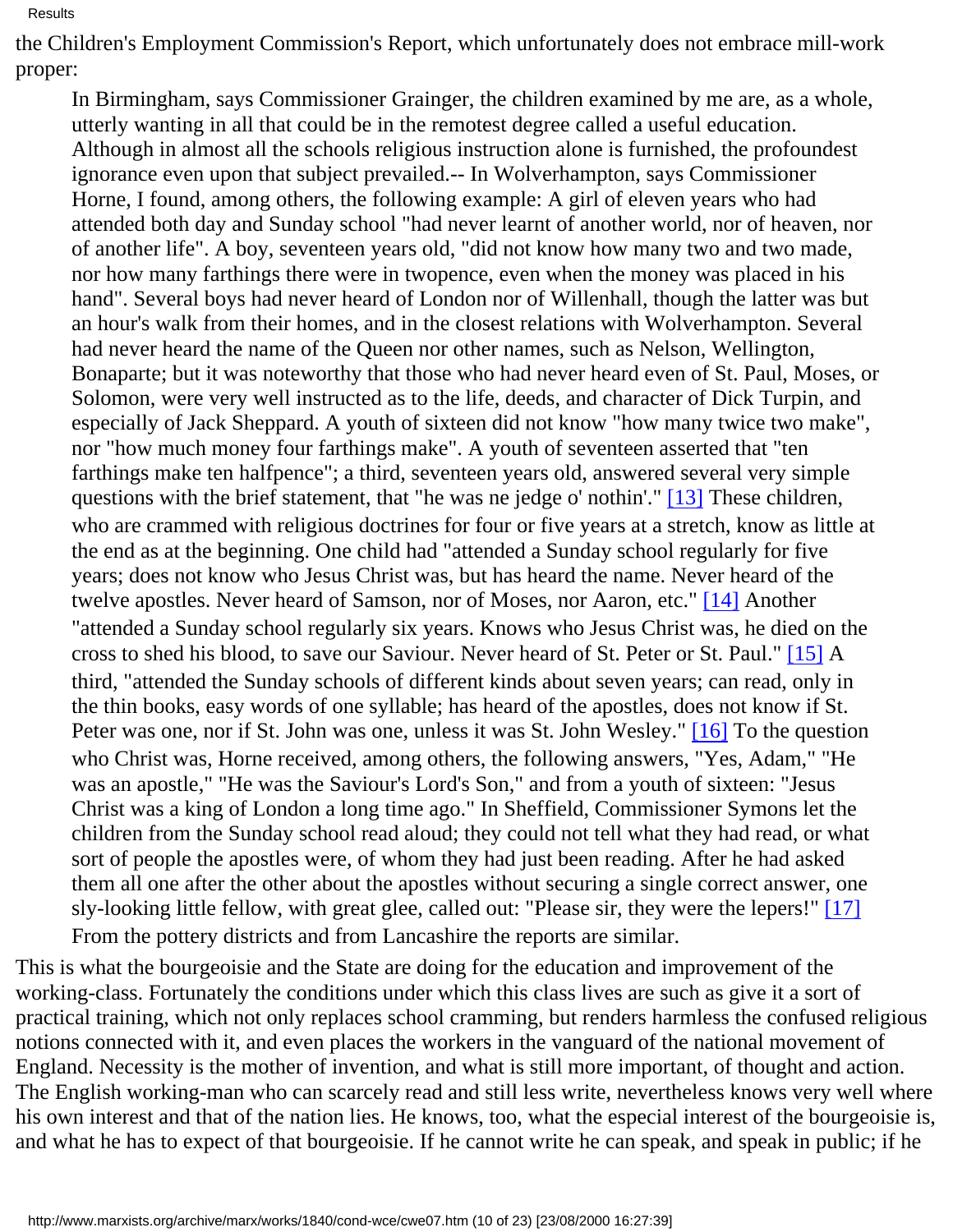has no arithmetic, he can, nevertheless, reckon with the Political Economists enough to see through a Corn-Law-repealing bourgeois, and to get the better of him in argument; if celestial matters remain very mixed for him in spite of all the effort of the preachers, he sees all the more clearly into terrestrial, political, and social questions. We shall have occasion to refer again to this point; and pass now to the moral characteristics of our workers.

It is sufficiently clear that the instruction in morals can have no better effect than the religious teaching, with which in all English schools it is mixed up. The simple principles which, for plain human beings, regulate the relations of man to man, brought into the direst confusion by our social state, our war of each against all, necessarily remain confused and foreign to the working-man when mixed with incomprehensible dogmas, and preached in the reli- gious form of an arbitrary and dogmatic commandment. The schools contribute, according to the confession of all authorities, and especially of the Children's Employment Commission, almost nothing to the morality of the working-class. So short-sighted, so stupidly narrow-minded is the English bourgeoisie in its egotism, that it does not even take the trouble to impress upon the workers the morality of the day, which the bourgeoisie has patched together in its own interest for its own protection! Even this precautionary measure is too great an effort for the enfeebled and sluggish bourgeoisie. A time must come when it will repent its neglect, too late. But it has no right to complain that the workers know nothing of its system of morals, and do not act in accordance with it.

Thus are the workers cast out and ignored by the class in power, morally as well as physically and mentally. The only provision made for them is the law, which fastens upon them when they become obnoxious to the bourgeoisie. Like the dullest of the brutes, they are treated to but one form of education, the whip, in the shape of force, not convincing but intimidating. There is, therefore, no cause for surprise if the workers, treated as brutes, actually become such; or if they can maintain their consciousness of manhood only by cherishing the most glowing hatred, the most unbroken inward rebellion against the bourgeoisie in power. They are men so long only as they burn with wrath against the reigning class. They become brutes the moment they bend in patience under the yoke, and merely strive to make life endurable while abandoning the effort to break the yoke.

<span id="page-72-0"></span>This, then, is all that the bourgeoisie has done for the education of the proletariat -- and when we take into consideration all the circumstances in which this class lives, we shall not think the worse of it for the resentment which it cherishes against the ruling class. The moral training which is not given to the worker in school is not supplied by the other conditions of his life; that moral training, at least, which alone has worth in the eyes of the bourgeoisie; his whole position and environment involves the strongest temptation to immorality. He is poor, life offers him no charm, almost every enjoyment is denied him, the penalties of the law have no further terrors for him; why should he restrain his desires, why leave to the rich the enjoyment of his birthright, why not seize a part of it for himself? What inducement has the proletarian not to steal? It is all very pretty and very agreeable to the ear of the bourgeois to hear the "sacredness of property" asserted; but for him who has none, the sacredness of property dies out of itself. Money is the god of this world; the bourgeois takes the proletarian's money from him and so makes a practical atheist of him. No wonder, then, if the proletarian retains his atheism and no longer respects the sacredness and power of the earthly God. And when the poverty of the proletarian is intensified to the point of actual lack of the barest necessaries of life, to want and hunger, the temptation to disregard all social order does but gain power. This the bourgeoisie for the most part recognises. Symons [18] observes that poverty exercises the same ruinous influence upon the mind which drunkenness exercises upon the body; and Dr. Alison explains to property-holding readers, with the greatest exactness, what the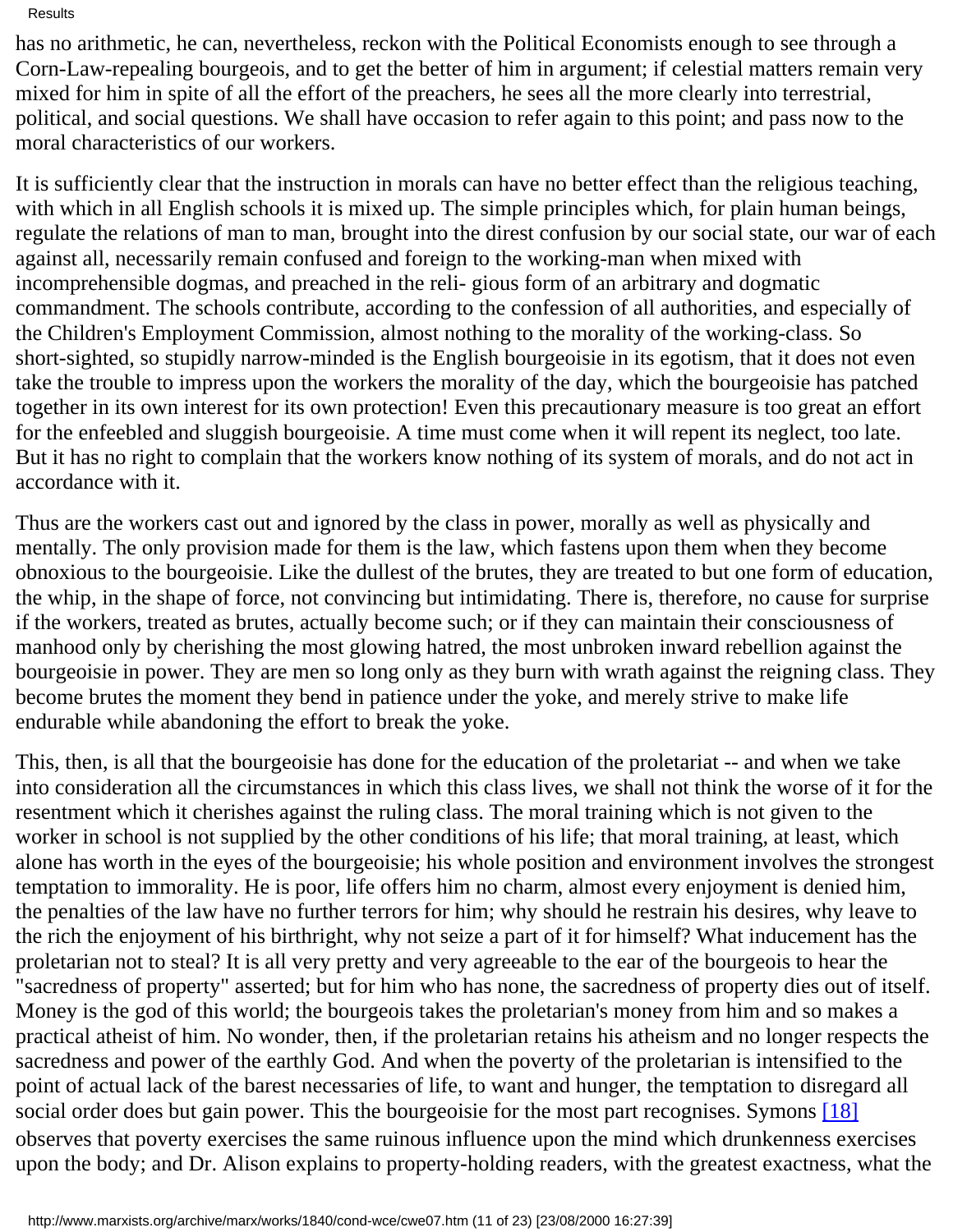<span id="page-73-0"></span>consequences of social oppression must be for the working-class. [19] Want leaves the working-man the choice between starving slowly, killing himself speedily, or taking what he needs where he finds it -- in plain English, stealing. And there is no cause for surprise that most of them prefer stealing to starvation and suicide.

True, there are, within the working-class, numbers too moral to steal even when reduced to the utmost extremity, and these starve or commit suicide. For suicide, formerly the enviable privilege of the upper classes, has become fashionable among the English workers, and numbers of the poor kill themselves to avoid the misery from which they see no other means of escape.

But far more demoralising than his poverty in its influence upon the English working-man is the insecurity of his position, the necessity of living upon wages from hand to mouth, that in short which makes a proletarian of him. The smaller peasants in Germany are usually poor, and often suffer want, but they are less at the mercy of accident, they have at least something secure. The proletarian, who has nothing but his two hands, who consumes today what he earned yesterday, who is subject to every possible chance, and has not the slightest guarantee for being able to earn the barest necessities of life, whom every crisis, every whim of his employer may deprive of bread, this proletarian is placed in the most revolting, inhuman position conceivable for a human being. The slave is assured of a bare livelihood by the self-interest of his master, the serf has at least a scrap of land on which to live; each has at worst a guarantee for life itself. But the proletarian must depend upon himself alone, and is yet prevented from so applying his abilities as to be able to rely upon them. Everything that the proletarian can do to improve his position is but a drop in the ocean compared with the floods of varying chances to which he is exposed, over which he has not the slightest control. He is the passive subject of all possible combinations of circumstances, and must count himself fortunate when he has saved his life even for a short time; and his character and way of living are naturally shaped by these conditions. Either he seeks to keep his head above water in this whirlpool, to rescue his manhood, and this he can do solely in rebellion [20] against the class which plunders him so mercilessly and then abandons him to his fate, which strives to hold him in this position so demoralising to a human being; or he gives up the struggle against his fate as hopeless, and strives to profit, so far as he can, by the most favourable moment. To save is unavailing, for at the utmost he cannot save more than suffices to sustain life for a short time, while if he falls out of work, it is for no brief period. To accumulate lasting property for himself is impossible; and if it were not, he would only cease to be a working-man and another would take his place. What better thing can he do, then, when he gets high wages, than live well upon them? The English bourgeoisie is violently scandalised at the extravagant living of the workers when wages are high; yet it is not only very natural but very sensible of them to enjoy life when they can, instead of laying up treasures which are of no lasting use to them, and which in the end moth and rust (i.e., the bourgeoisie) get possession of. Yet such a life is demoralising beyond all others. What Carlyle says of the cotton spinners is true of all English industrial workers: [21]

<span id="page-73-2"></span><span id="page-73-1"></span>"Their trade, now in plethoric prosperity, anon extenuated into inanition and 'short time', is of the nature of gambling; they live by it like gamblers, now in luxurious superfluity, now in starvation. Black, mutinous discontent devours them; simply the miserablest feeling that can inhabit the heart of man. English commerce, with its world-wide, convulsive fluctuations, with its immeasurable Proteus Steam demon, makes all paths uncertain for them, all life a bewilderment; sobriety, steadfastness, peaceable continuance, the first blessings of man are not theirs.-- This world is for them no home, but a dingy prison-house, of reckless unthrift, rebellion, rancour, indignation against themselves and against all men. Is it a green, flowery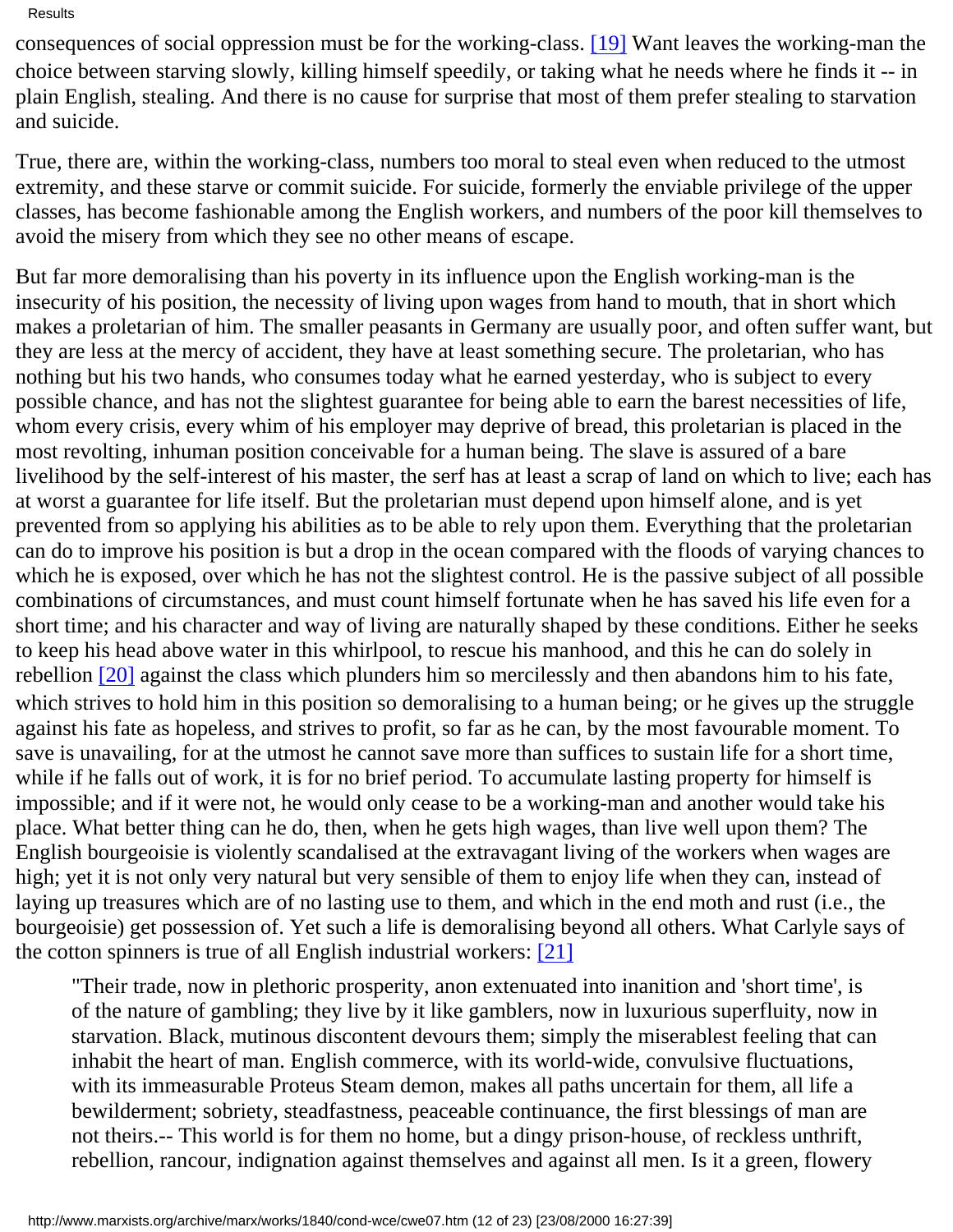world, with azure everlasting sky stretched over it, the work and government of a God; or a murky, simmering Tophet, of copperas fumes, cotton fuzz, gin riot, wrath and toil, created by a Demon, governed by a Demon?"

### <span id="page-74-0"></span>And elsewhere: [22]

"Injustice, infidelity to truth and fact and Nature's order, being properly the one evil under the sun, and the feeling of injustice the one intolerable pain under the sun, our grand question as to the condition of these working-men would be: Is it just? And, first of all, what belief have they themselves formed about the justice of it? The words they promulgate are notable by way of answer; their actions are still more notable. Revolt, sullen, revengeful humour of revolt against the upper classes, decreasing respect for what their temporal superiors command, decreasing faith for what their spiritual superiors teach, is more and more the universal spirit of the lower classes. Such spirit may be blamed, may be vindicated, but all men must recognise it as extant there, all may know that it is mournful, that unless altered it will be fatal."

Carlyle is perfectly right as to the facts and wrong only in censuring the wild rage of the workers against the higher classes. This rage, this passion, is rather the proof that the workers feel the inhumanity of their position, that they refuse to be degraded to the level of brutes, and that they will one day free themselves from servitude to the bourgeoisie. This may be seen in the case of those who do not share this wrath; they either bow humbly before the fate that overtakes them, live a respectful private life as well as they can, do not concern themselves as to the course of public affairs, help the bourgeoisie to forge the chains of the workers yet more securely and stand upon the plane of intellectual nullity that prevailed before the industrial period began; or they are tossed about by fate, lose their moral hold upon themselves as they have already lost their economic hold, live along from day to day, drink and fall into licentiousness; and in both cases they are brutes. The last-named class contributes chiefly to the "rapid increase of vice", at which the bourgeoisie' is so horrified after itself setting in motion the causes which give rise to it.

<span id="page-74-1"></span>Another source of demoralisation among the workers is their being condemned to work. As voluntary, productive activity is the highest enjoyment known to us, so is compulsory toil the most cruel, degrading punishment. Nothing is more terrible than being constrained to do some one thing every day from morning until night against one's will. And the more a man the worker feels himself, the more hateful must his work be to him, because he feels the constraint, the aimlessness of it for himself. Why does he work? For love of work? From a natural impulse? Not at all! He works for money, for a thing which has nothing whatsoever to do with the work itself; and he works so long, moreover, and in such unbroken monotony, that this alone must make his work a torture in the first weeks if he has the least human feeling left. The division of labour has multiplied the brutalising influences of forced work. In most branches the worker's activity is reduced to some paltry, purely mechanical manipulation, repeated minute after minute, unchanged year after year. [23] How much human feeling, what abilities can a man retain in his thirtieth year, who has made needle points or filed toothed wheels twelve hours every day from his early childhood, living all the time under the conditions forced upon the English proletarian? It is still the same thing since the introduction of steam. The worker's activity is made easy, muscular effort is saved, but the work itself becomes unmeaning and monotonous to the last degree. It offers no field for mental activity, and claims just enough of his attention to keep him from thinking of anything else. And a sentence to such work, to work which takes his whole time for itself, leaving him scarcely time to eat and sleep, none for physical exercise in the open air, or the enjoyment of Nature, much less for mental activity, how can such a sentence help degrading a human being to the level of a brute? Once more the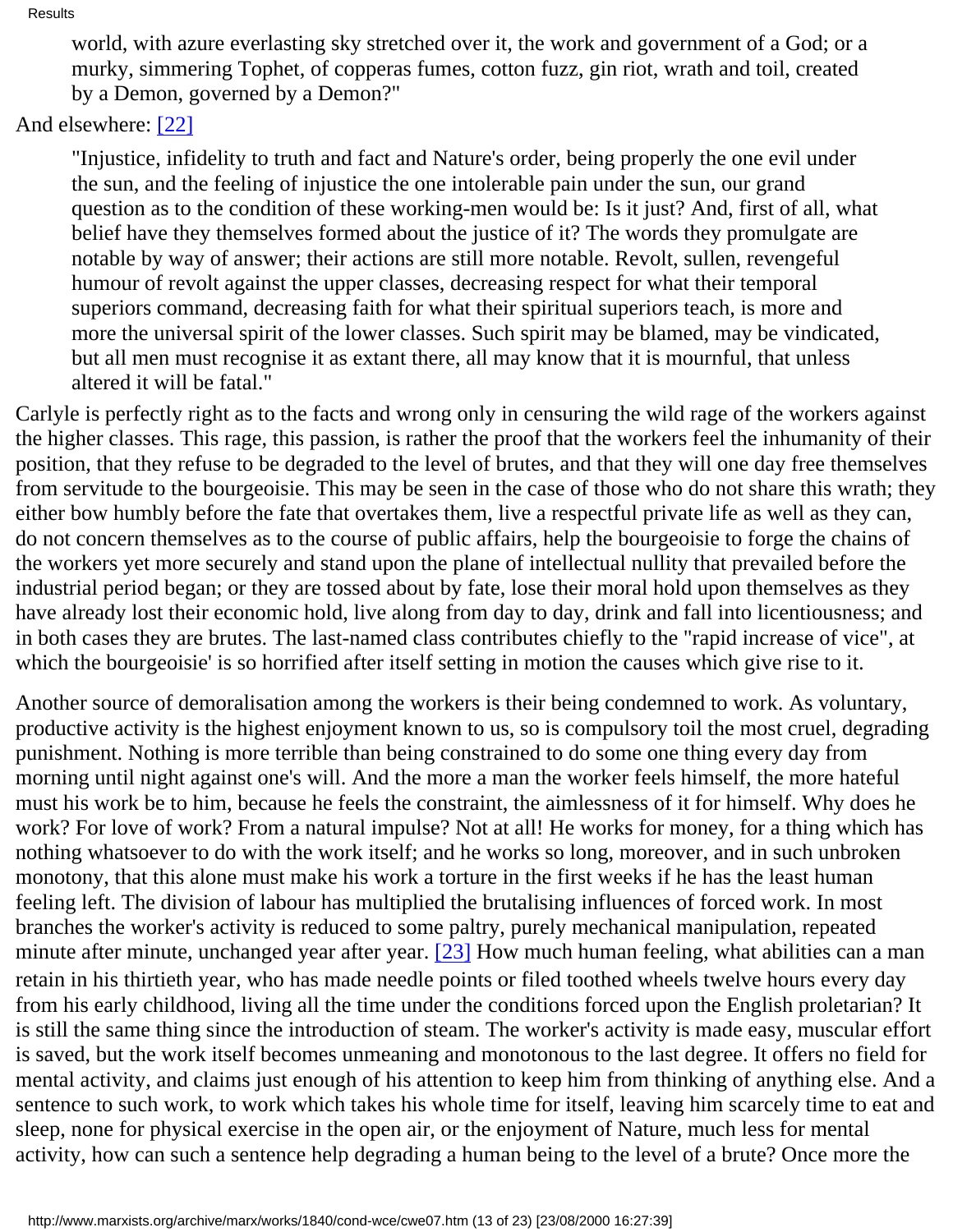worker must choose, must either surrender himself to his fate, become a "good" workman, heed "faithfully" the interest of the bourgeoisie, in which case he most certainly becomes a brute, or else he must rebel, fight for his manhood to the last, and this he can only do in the fight against the bourgeoisie.

And when all these conditions have engendered vast demoralisation among the workers, a new influence is added to the old, to spread this degradation more widely and carry it to the extremest point. This influence is the centralisation of the population. The writers of the English bourgeoisie are crying murder at the demoralising tendency of the great cities; like perverted Jeremiahs, they sing dirges, not over the destruction, but the growth of the cities. Sheriff Alison attributes almost everything, and Dr. Vaughan, author of *The Age of Greet Cities,* still more to this influence. And this is natural, for the propertied class has too direct an interest in the other conditions which tend to destroy the worker body and soul. If they should admit that poverty, insecurity, overwork, forced work, are the chief ruinous influences, they would have to draw the conclusion, then let us give the poor property, guarantee their subsistence, make laws against overwork, and this the bourgeoisie dare not formulate. But the great cities have grown up so spontaneously, the population has moved into them so wholly of its own motion, and the inference that manufacture and the middle-class which profits from it alone have created the cities is so remote, that it is extremely convenient for the ruling class to ascribe all the evil to this apparently unavoidable source; whereas the great cities really only secure a more rapid and certain development for evils already existing in the germ. Alison is humane enough to admit this; he is no thoroughbred Liberal manufacturer, but only a half developed Tory bourgeois, and he has, therefore, an open eye, now and then, where the full-fledged bourgeois is still stone blind. Let us hear him. [24]

<span id="page-75-0"></span>It is in the great cities that "vice has spread her temptations, and pleasure her seductions, and folly her allurements; that guilt is encouraged by the hope of impunity, and idleness fostered by the frequency of example. It is to these great marts of human corruption that the base and the profligate resort from the simplicity of country life; it is here that they find victims whereon to practise their iniquity, and gains to reward the dangers that attend them. Virtue is here depressed from the obscurity in which it is involved. Guilt is matured from the difficulty of its detection; licentiousness is rewarded by the immediate enjoyment which it promises. If any person will walk through St. Giles's, the crowded alleys of Dublin, or the poorer quarters of Glasgow by night, he will meet with ample proof of these observations; he will no longer wonder at the disorderly habits and profligate enjoyments of the lower orders; his astonishment will be, not that there is so much, but that there is so little crime in the world. The great cause of human corruption in these crowded situations is the contagious nature of bad example and the extreme difficulty of avoiding the seductions of vice when they are brought into close and daily proximity with the younger part of the people. Whatever we may think of the strength of virtue, experience proves that the higher orders are indebted for their exemption from atrocious crime or disorderly habits chiefly to their fortunate removal from the scene of temptation; and that where they are exposed to the seductions which assail their inferiors, they are noways behind them in yielding to their influence. It is the peculiar misfortune of the poor in great cities that they cannot fly from these irresistible temptations, but that, turn where they will, they are met by the alluring forms of vice, or the seductions of guilty enjoyment. It is the experienced impossibility of concealing the attractions of vice from the younger part of the poor in great cities which exposes them to so many causes of demoralisation. All this proceeds not from any unwonted or extraordinary depravity in the character of these victims of licentiousness, but from the almost irresistible nature of the temptations to which the poor are exposed. The rich, who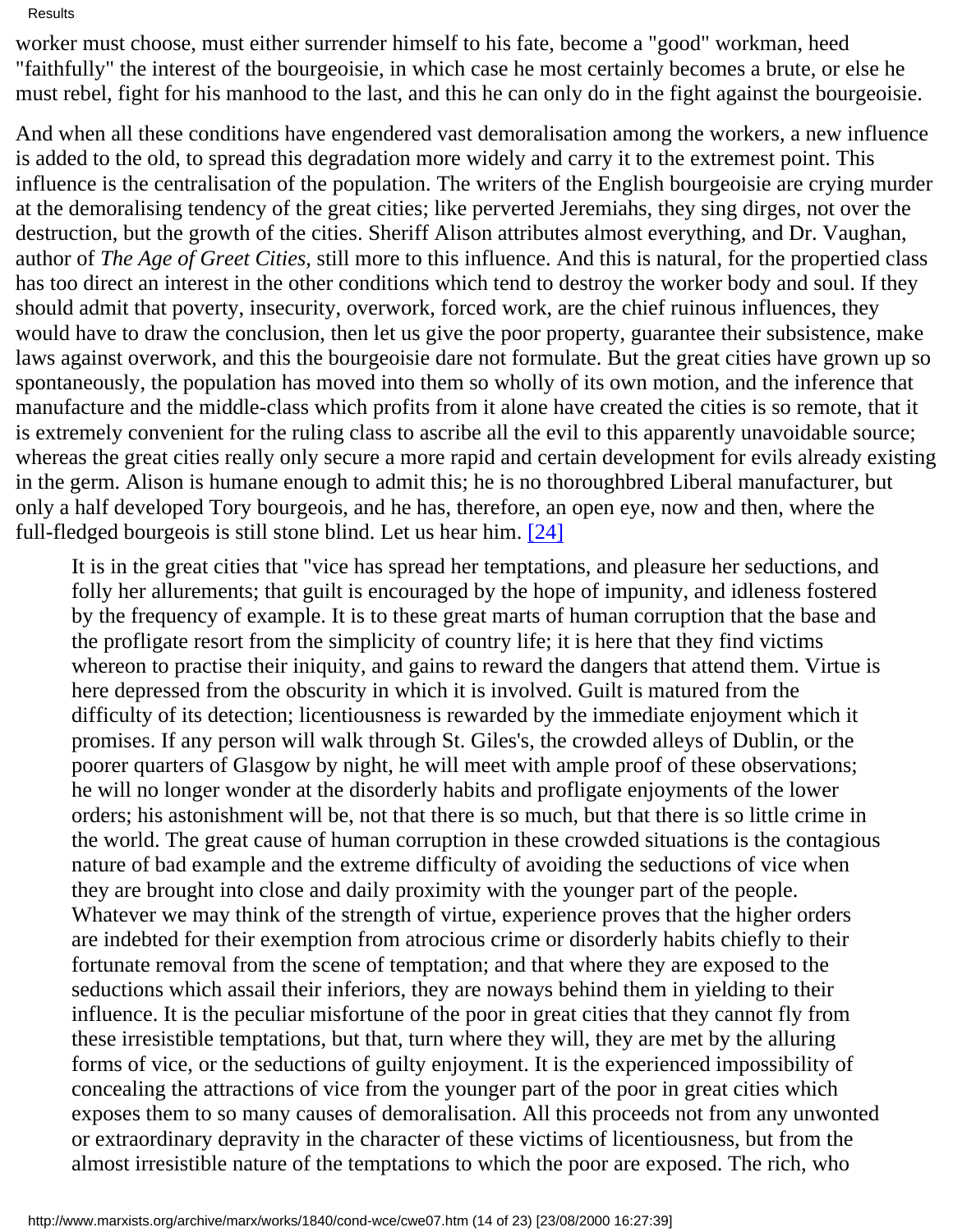censure their conduct, would in all probability yield as rapidly as they have done to the influence of similar causes. There is a certain degree of misery, a certain proximity to sin, which virtue is rarely able to withstand, and which the young, in particular, are generally unable to resist. The progress of vice in such circumstances is almost as certain and often nearly as rapid as that of physical contagion."

And elsewhere:

"When the higher orders for their own profit have drawn the labouring-classes in great numbers into a small space, the contagion of guilt becomes rapid and unavoidable. The lower orders, situated as they are in so far as regards moral or religious instruction, are frequently hardly more to be blamed for yielding to the temptations which surround them than for falling victims to the typhus fever."

<span id="page-76-0"></span>Enough! The half-bourgeois Alison betrays to us, however narrow his manner of expressing himself, the evil effect of the great cities upon the moral development of the workers. Another, a bourgeois *pur sang,* [25] a man after the heart of the Anti-Corn Law League, Dr. Andrew Ure, [26] betrays the other side. He tells us that life in great cities facilitates cabals among the workers and confers power on the Plebs. If here the workers are not educated (i.e., to obedience to the bourgeoisie), they may view matters one-sidedly, from the standpoint of a sinister selfishness, and may readily permit themselves to be hoodwinked by sly demagogues; nay, they might even be capable of viewing their greatest benefactors, the frugal and enterprising capitalists, with a jealous and hostile eye. Here proper training alone can avail, or national bankruptcy and other horrors must follow, since a revolution of the workers could hardly fail to occur. And our bourgeois is perfectly justified in his fears. If the centralisation of population stimulates and develops the property-holding class, it forces the development of the workers yet more rapidly. The workers begin to feel as a class, as a whole; they begin to perceive that, though feeble as individuals, they form a power united; their separation from the bourgeoisie, the development of views peculiar to the workers and corresponding to their position in life, is fostered, the consciousness of oppression awakens, and the workers attain social and political importance. The great cities are the birthplaces of labour movements; in them the workers first began to reflect upon their own condition, and to struggle against it; in them the opposition between proletariat and bourgeoisie first made itself manifest; from them proceeded the Trades Unions, Chartism, and Socialism. The great cities have transformed the disease of the social body, which appears in chronic form in the country, into an acute one, and so made manifest its real nature and the means of curing it. Without the great cities and their forcing influence upon the popular intelligence, the working-class would be far less advanced than it is. Moreover, they have destroyed the last remnant of the patriarchal relation between working-men and employers, a result to which manufacture on a large scale has contributed by multiplying the employees dependent upon a single employer. The bourgeoisie deplores all this, it is true, and has good reason to do so; for, under the old conditions, the bourgeois was comparatively secure against a revolt on the part of his hands. He could tyrannise over them and plunder them to his heart's content, and yet receive obedience, gratitude, and assent from these stupid people by bestowing a trifle of patronising friendliness which cost him nothing, and perhaps some paltry present, all apparently out of pure, self-sacrificing, uncalled-for goodness of heart, but really not one-tenth part of his duty. As an individual bourgeois, placed under conditions which he had not himself created, he might do his duty at least in part; but, as a member of the ruling class, which, by the mere fact of its ruling, is responsible for the condition of the whole nation, he did nothing of what his position involved. On the contrary, he plundered the whole nation for his own individual advantage. In the patriarchal relation that hypocritically concealed the slavery of the worker, the latter must have remained an intellectual zero, totally ignorant of his own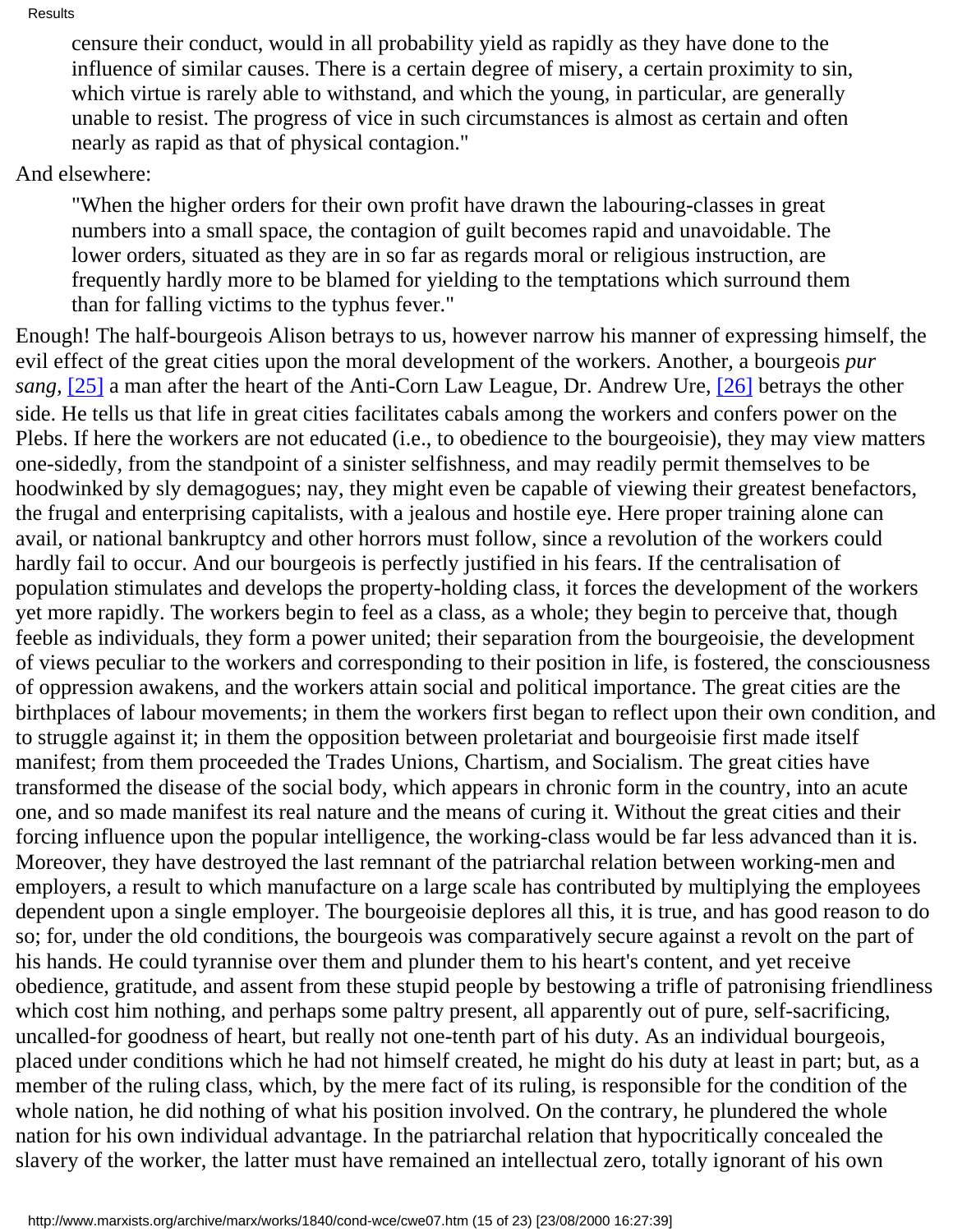interest, a mere private individual. Only when estranged from his employer, when convinced that the sole bond between employer and employee is the bond of pecuniary profit, when the sentimental bond between them, which stood not the slightest test, had wholly fallen away, then only did the worker begin to recognise his own interests and develop independently; then only did he cease to be the slave of the bourgeoisie in his thoughts, feelings, and the expression of his will. And to this end manufacture on a grand scale and in great cities has most largely contributed.

Another influence of great moment in forming the character of the English workers is the Irish immigration already referred to. On the one hand it has, as we have seen, degraded the English workers, removed them from civilisation, and aggravated the hardship of their lot; but, on the other hand, it has thereby deepened the chasm between workers and bourgeoisie, and hastened the approaching crisis. For the course of the social disease from which England is suffering is the same as the course of a physical disease; it develops according to certain laws, has its own crises, the last and most violent of which determines the fate of the patient. And as the English nation cannot succumb under the final crisis, but must go forth from it, born again, rejuvenated, we can but rejoice over everything which accelerates the course of the disease. And to this the Irish immigration further contributes by reason of the passionate, mercurial Irish temperament, which it imports into England and into the English working-class. The Irish and English are to each other much as the French and the Germans; and the mixing of the more facile, excitable, fiery Irish temperament with the stable, reasoning, persevering English must, in the long run, be productive only of good for both. The rough egotism of the English bourgeoisie would have kept its hold upon the working-class much more firmly if the Irish nature, generous to a fault, and ruled primarily by sentiment, had not intervened, and softened the cold, rational English character in part by a mixture of the races, and in part by the ordinary contact of life.

In view of all this, it is not surprising that the working-class has gradually become a race wholly apart from the English bourgeoisie. The bourgeoisie has more in common with every other nation of the earth than with the workers in whose midst it lives. The workers speak other dialects, have other thoughts and ideals, other customs and moral principles, a different religion and other politics than those of the bourgeoisie. Thus they are two radically dissimilar nations, as unlike as difference of race could make them, of whom we on the Continent have known but one, the bourgeoisie. Yet it is precisely the other, the people, the proletariat, which is by far the more important for the future of England. [28]

<span id="page-77-0"></span>Of the public character of the English working-man, as it finds expression in associations and political principles, we shall have occasion to speak later; let us here consider the results of the influences cited above, as they affect the private character of the worker. The workman is far more humane in ordinary life than the bourgeois. I have already mentioned the fact that the beggars are accustomed to turn almost exclusively to the workers, and that, in general, more is done by the workers than by the bourgeoisie for the maintenance of the poor. This fact, which any one may prove for himself any day, is confirmed, among others, by Dr. Parkinson, Canon of Manchester, who says: [29]

<span id="page-77-1"></span>"The poor give more to each other than the rich give to the poor. I am confirmed in this assertion by the testimony of one of our oldest, most learned, and most observant physicians Dr. Bardsley, whose humanity is as conspicuous as his learning and talent, and who has often publicly declared that the aggregate sum given in each year by the poor to each other exceeds that contributed by the rich in the same period."

In other ways, too, the humanity of the workers is constantly manifesting itself pleasantly. They have experienced hard times themselves, and can therefore feel for those in trouble, whence they are more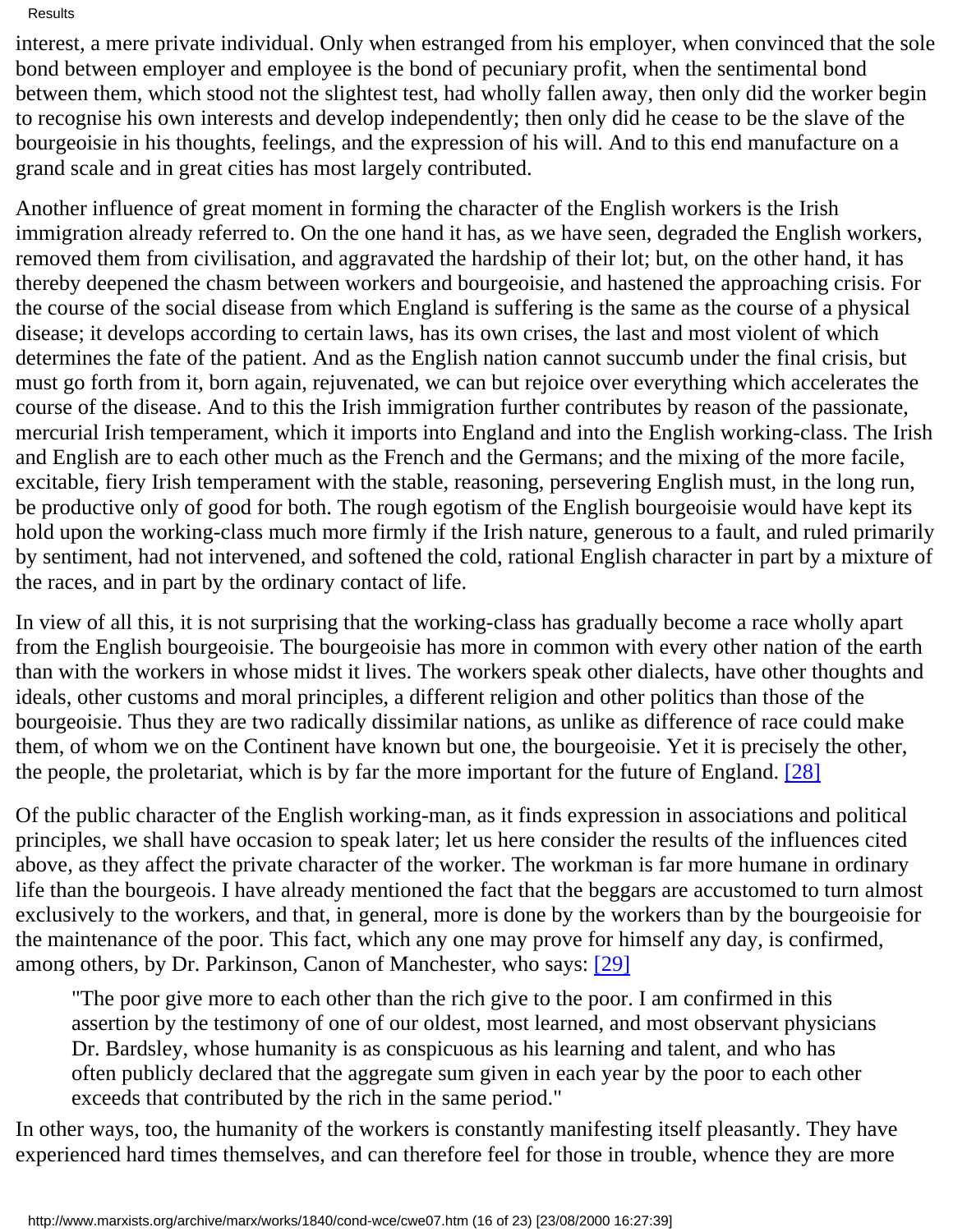approachable, friendlier, and less greedy for money, though they need it far more than the property-holding class. For them money is worth only what it will buy, whereas for the bourgeois it has an especial inherent value, the value of a god, and makes the bourgeois the mean, low money-grubber that he is. The working-man who knows nothing of this feeling of reverence for money is therefore less grasping than the bourgeois, whose whole activity is for the purpose of gain, who sees in the accumulations of his money-bags the end and aim of life. Hence the workman is much less prejudiced, has a clearer eye for facts as they are than the bourgeois, and does not look at everything through the spectacles of personal selfishness. His faulty education saves him from religious prepossessions, he does not understand religious questions, does not trouble himself about them, knows nothing of the fanaticism that holds the bourgeoisie bound; and if he chances to have any religion, he has it only in name, not even in theory. Practically he lives for this world, and strives to make himself at home in it. All the writers of the bourgeoisie are unanimous on this point, that the workers are not religious, and do not attend church. From the general statement are to be excepted the Irish, a few elderly people, and the half-bourgeois, the overlookers, foremen, and the like. But among the masses there prevails almost universally a total indifference to religion, or at the utmost, some trace of Deism too undeveloped to amount to more than mere words, or a vague dread of the words infidel, atheist, etc. The clergy of all sects is in very bad odour with the working-men, though the loss of its influence is recent. At present, however, the mere cry: "He's a parson!" is often enough to drive one of the clergy from the platform of a public meeting. And like the rest of the conditions under which he lives, his want of religious and other culture contributes to keep the working-man more unconstrained, freer from inherited stab1e tenets and cut-and- dried opinions, than the bourgeois who is saturated with the class prejudices poured into him from his earliest youth. There is nothing to be done with the bourgeois; he is essentially conservative in however liberal a guise, his interest is bound up with that of the property- holding class, he is dead to all active movement; he is losing his position in the forefront of England's historical development. The workers are taking his place, in rightful claim first, then in fact.

<span id="page-78-0"></span>All this, together with the correspondent public action of the workers, with which we shall deal later, forms the favourable side of the character of this class; the unfavourable one may be quite as briefly summed up, and follows quite as naturally out of the given causes. Drunkenness, sexual irregularities, brutality, and disregard for the rights of property are the chief points with which the bourgeois charges them. That they drink heavily is to be expected. Sheriff Alison asserts that in Glasgow some thirty thousand working-men get drunk every Saturday night, and the estimate is certainly not exaggerated; and that in that city in 1850, one house in twelve, and in 1840, one house in ten, was a public-house; that in Scotland, in 1823, excise was paid upon 2,300,000 gallons; in 1837, upon 6,620,000 gallons; in England, in 1823, upon 1,9?6,000 gallons, and in 1837, upon 7,875,000 gallons of spirits. [30] The Beer Act of 1830, which facilitated the opening of beerhouses (jerry-shops), whose keepers are licensed to sell beer to be drunk on the premises, facilitated the spread of intemperance by bringing a beerhouse, so to say, to everybody's door. In nearly every street there are several such beerhouses, and among two or three neighbouring houses in the country one is sure to be a jerry-shop. Besides these, there are hush-shops in multitudes, i.e., secret drinking-places which are not licensed, and quite as many secret distilleries which product great quantities of spirits in retired spots, rarely visited by the police, in the great cities. Gaskell estimates these secret distilleries in Manchester alone at more than a hundred, and their product at 156,000 gallons at the least. In Manchester there are, besides, more than a thousand public- houses selling all sorts of alcoholic drinks, or quite as many in proportion to the number of inhabitants as in Glasgow. In all other great towns, the state of things is the same. And when one considers, apart from the usual consequences of intemperance, that men and women, even children, often mothers with babies in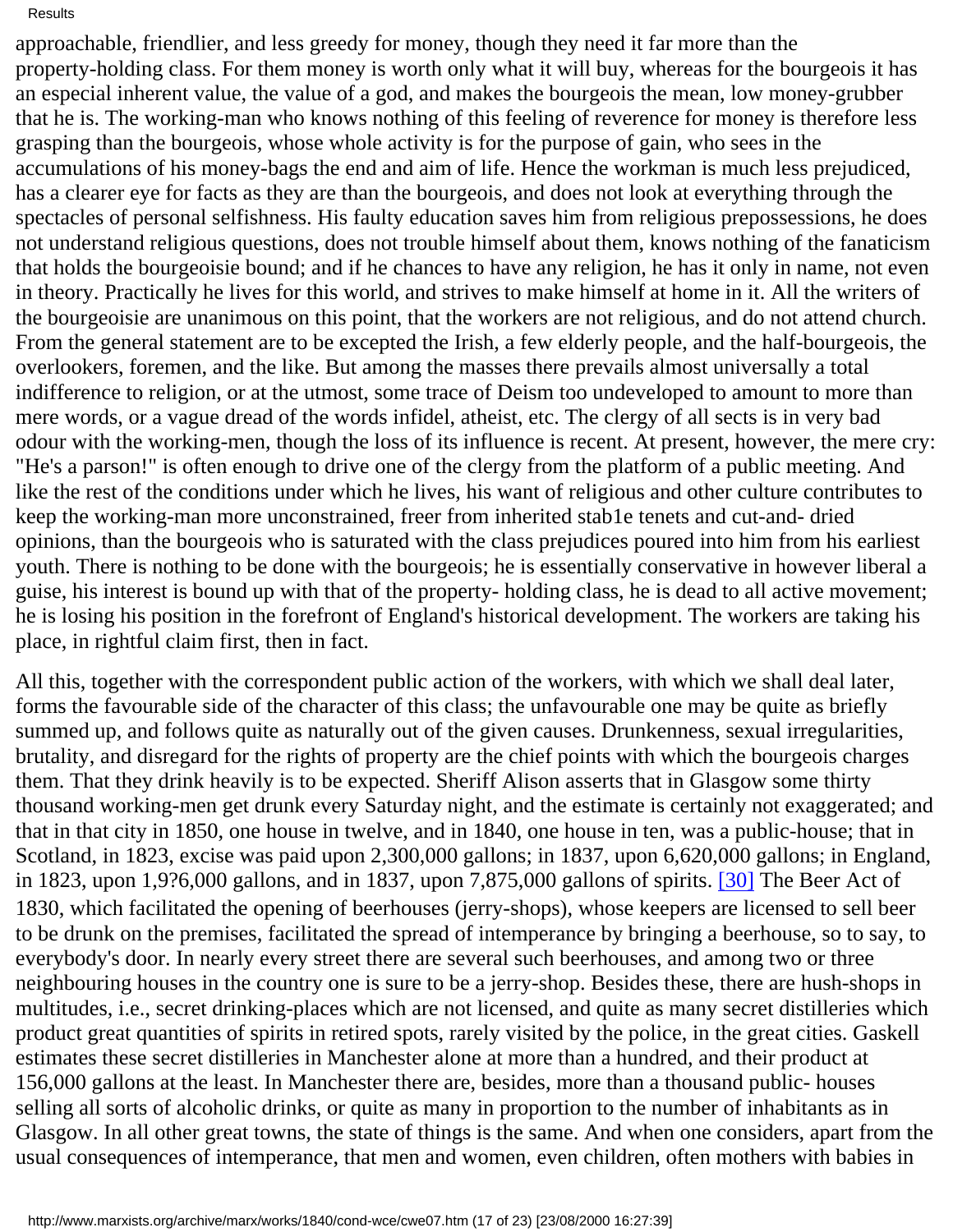their arms, come into contact in these places with the most degraded victims of the bourgeois regime, with thieves, swindlers, and prostitutes; when one reflects that many a mother gives the baby on her arm gin to drink, the demoralising effects of frequenting such places cannot be denied.

On Saturday evenings, especially when wages are paid and work stops somewhat earlier than usual, when the whole working-class pours from its own poor quarters into the main thoroughfares, intemperance may be seen in all its brutality. I have rarely come out of Manchester on such an evening without meeting numbers of people staggering and seeing others lying in the gutter. On Sunday evening the same scene is usually repeated, only less noisily. And when their money is spent, the drunkards go to the nearest pawnshop, of which there are plenty in every city -- over sixty in Manchester, and ten or twelve in a single street of Salford, Chapel Street -- and pawn whatever they possess. Furniture, Sunday clothes where such exist, kitchen utensils in masses are fetched from the pawnbrokers on Saturday night only to wander back, almost without fail, before the next Wednesday, until at last some accident makes the final redemption impossible, and one article after another falls into the clutches of the usurer, or until he refuses to give a single farthing more upon the battered, used up pledge. When one has seen the extent of intemperance among the workers in England, one readily believes Lord Ashley's statement that this class annually expends something like twenty-five million pounds sterling upon intoxicating liquor; and the deterioration in external conditions, the frightful shattering of mental and physical health, the ruin of all domestic relations which follow may readily be imagined. True, the temperance societies have done much, but what are a few thousand teetotallers among the millions of workers? When Father Mathew, the Irish apostle of temperance, passes through the English cities, from thirty to sixty thousand workers take the pledge; but most of them break it again within a month. If one counts up the immense numbers who have taken the pledge in the last three or four years in Manchester, the total is greater than the whole population of the town -- and still it is by no means evident that intemperance is diminishing.

Next to intemperance in the enjoyment of intoxicating liquors, one of the principal faults of English working-men is sexual licence. But this, too, follows with relentless logic, with inevitable necessity out of the position of a class left to itself, with no means of making fitting use of its freedom. The bourgeoisie has left the working-class only these two pleasures, while imposing upon it a multitude of labours and hardships, and the consequence is that the working-men, in order to get something from life, concentrate their whole energy upon these two enjoyments, carry them to excess, surrender to them in the most unbridled manner. When people are placed under conditions which appeal to the brute only, what remains to them but to rebel or to succumb to utter brutality? And when, moreover, the bourgeoisie does its full share in maintaining prostitution -- and how many of the 40,000 prostitutes who fill the streets of London every evening live upon the virtuous bourgeoisie! How many of them owe it to the seduction of a bourgeois, that they must offer their bodies to the passers-by in order to live? -- surely it has least of all a right to reproach the workers with their sexual brutality.

The failings of the workers in general may be traced to an unbridled thirst for pleasure, to want of providence, and of flexibility in fitting into the social order, to the general inability to sacrifice the pleasure of the moment to a remoter advantage. But is that to be wondered at? When a class can purchase few and only the most sensual pleasures by its wearying toil, must it not give itself over blindly and madly to those pleasures? A class about whose education no one troubles himself, which is a playball to a thousand chances, knows no security in life -- what incentives has such a class to providence, to "respectability", to sacrifice the pleasure of the moment for a remoter enjoyment, most uncertain precisely by reason of the perpetually varying, shifting conditions under which the proletariat lives? A class which bears all the disadvantages of the social order without enjoying its advantages, one to which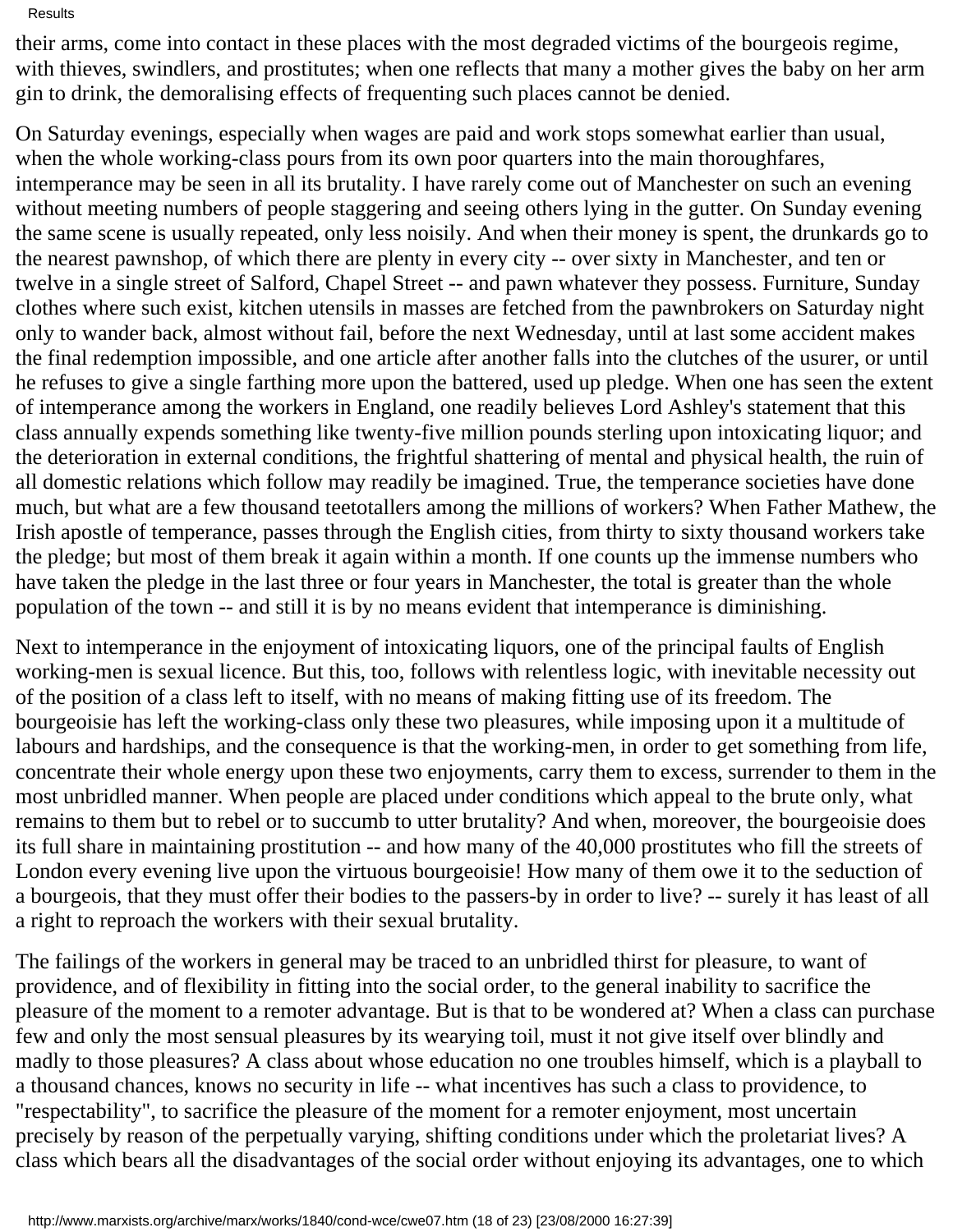the social system appears in purely hostile aspects -- who can demand that such a class respect this social order? Verily that is asking much! But the working-man cannot escape the present arrangement of society so long as it exists, and when the individual worker resists it, the greatest injury falls upon himself.

Thus the social order makes family life almost impossible for the worker. In a comfortless, filthy house, hardly good enough for mere nightly shelter, ill-furnished, often neither rain-tight nor warm, a foul atmosphere filling rooms overcrowded with human beings, no domestic comfort is possible. The husband works the whole day through, perhaps the wife also and the elder children, all in different places; they meet night and morning only, all under perpetual temptation to drink; what family life is possible under such conditions? Yet the working-man cannot escape from the family, must live in the family, and the consequence is a perpetual succession of family troubles, domestic quarrels, most demoralising for parents and children alike. Neglect of all domestic duties, neglect of the children, especially, is only too common among the English working-people, and only too vigorously fostered by the existing institutions of society. And children growing up in this savage way, amidst these demoralising influences, are expected to turn out goody-goody and moral in the end! Verily the requirements are naive, which the self-satisfied bourgeois makes upon the working-man!

The contempt for the existing social order is most conspicuous in its extreme form -- that of offences against the law. If the influences demoralising to the working-man act more powerfully, more concentratedly than usual, he becomes an offender as certainly as water abandons the fluid for the vaporous state at 80 degrees, Réaumur. Under the brutal and brutalising treatment of the bourgeoisie, the working-man becomes precisely as much a thing without volition as water, and is subject to the laws of Nature with precisely the same necessity; at a certain point all freedom ceases. Hence with the extension of the proletariat, crime has increased in England, and the British nation has become the most criminal in the world. From the annual criminal tables of the Home Secretary, it is evident that the increase of crime in England has proceeded with incomprehensible rapidity. The numbers of arrests for criminal offences reached in the years: 1805, 4,605, 1810, 5,146; 1815, 7,818; 1820, 13,710; 1825, 14,457; 1830, 18,107; 1835, 20,731; 1840, 27,187; 1841, 27,760; 1842, 31,309 in England and Wales alone. That is to say, they increased sevenfold in thirty-seven years. Of these arrests, in 1842, 4,497 were made in Lancashire alone, or more than 14 per cent of the whole; and 4,094 in Middlesex, including London, or more than 13 per cent. So that two districts which include great cities with large proletarian populations, produced one-fourth of the total amount of crime, though their population is far from forming one-fourth of the whole. Moreover, the criminal tables prove directly that nearly all crime arises within the proletariat; for, in 1842, taking the average, out of 100 criminals, 32.35 could neither read nor write; 58.32 read and wrote imperfectly; 6.77 could read and write well; 0.22 had enjoyed a higher education, while the degree of education of 2.34 could not be ascertained. In Scotland, crime has increased yet more rapidly. There were but 89 arrests for criminal offences in 1819, and as early as 1837 the number had risen to 3,126, and in 1842 to 4,189. In Lanarkshire, where Sheriff Alison himself made out the official report, population has doubled once in thirty years, and crime once in five and a half, or six times more rapidly than the population. The offences, as in all civilised countries, are, in the great majority of cases, against property, and have, therefore, arisen from want in some form; for what a man has, he does not steal. The proportion of offences against property to the population, which in the Netherlands is as 1:7,140 and in France, as 1:1,804, was in England, when Gaskell wrote as 1:799. The proportion of offences against persons to the population is, in the Netherlands, 1:28,904; in France, 1:17,573; in England, 1:23,395; that of crimes in general to the population in the agricultural districts, as 1:1,043; in the manufacturing district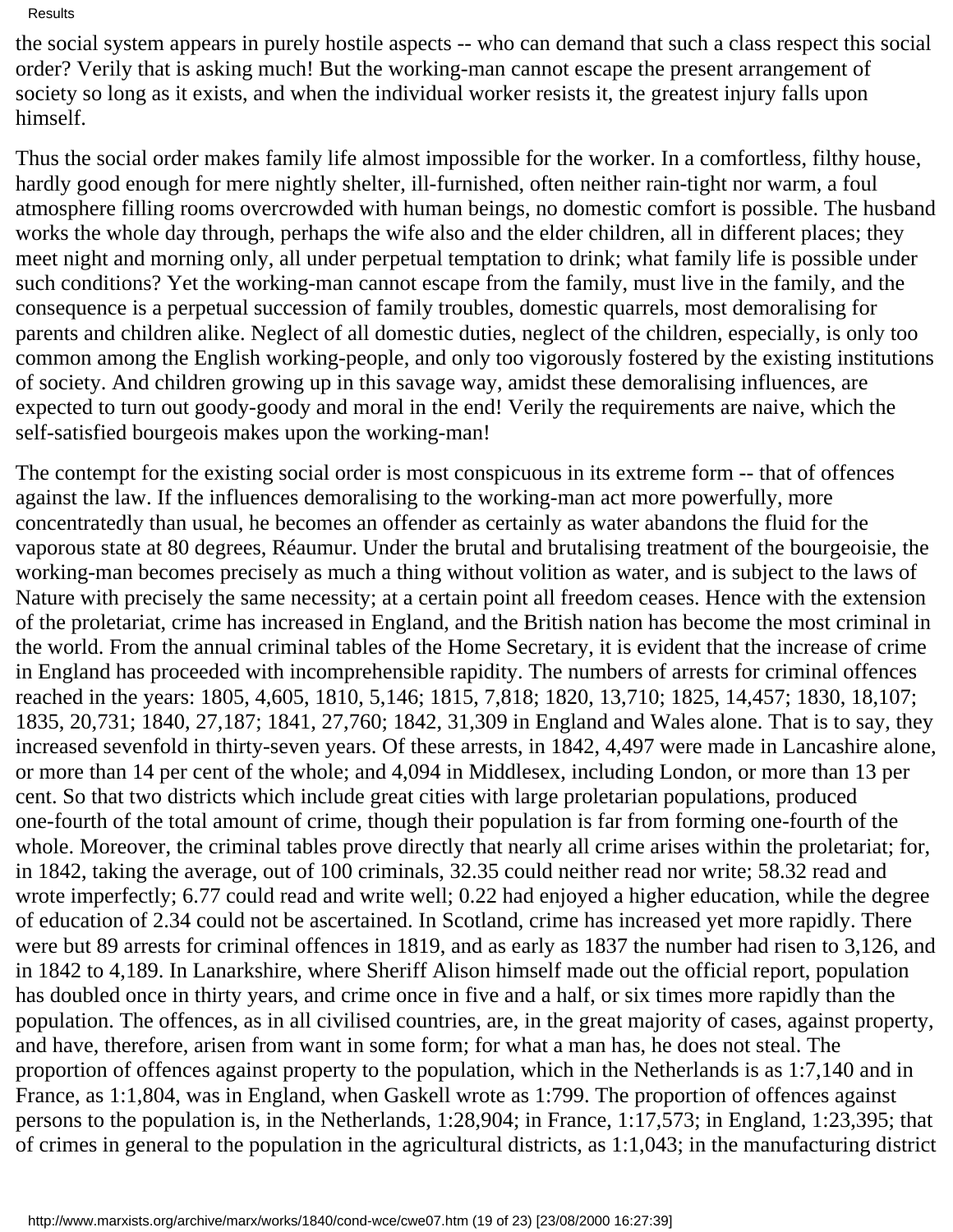<span id="page-81-0"></span>as 1:840. [32] In the whole of England today the proportion is 1:660; [33] though it is scarcely ten years since Gaskell's book appeared!

These facts are certainly more than sufficient to bring any one even a bourgeois, to pause and reflect upon the consequences of such a state of things. If demoralisation and crime multiply twenty years longer in this proportion (and if English manufacture in these twenty years should be less prosperous than heretofore, the progressive multiplication of crime can only continue the more rapidly), what will the result be? Society is already in a state of visible dissolution; it is impossible to pick up a newspaper without seeing the most striking evidence of the giving way of all social ties. I look at random into a heap of English journals lying before me; there is the *Manchester Guardian* for October 30, 1844, which reports for three days. It no longer takes the trouble to give exact details as to Manchester, and merely relates the most interesting cases: that the workers in a mill have struck for higher wages without giving notice, and been condemned by a Justice of the Peace to resume work; that in Salford a couple of boys had been caught stealing, and a bankrupt tradesman tried to cheat his creditors. From the neighbouring towns the reports are more detailed: in Ashton, two thefts, one burglary, one suicide; in Bury one theft; in Bolton, two thefts, one revenue fraud; in Leigh, one theft; in Oldham, one strike for wages, one theft, one fight between Irish women, one non-Union hatter assaulted by Union men, one mother beaten by her son, one attack upon the police, one robbery of a church; in Stockport, discontent of working-men with wages, one theft, one fraud, one fight, one wife beaten by her husband; in Warrington, one theft, one fight; in Wigan, one theft, and one robbery of a church. The reports of the London papers are much worse; frauds, thefts, assaults, family quarrels crowd one another. A *Times* of September 12, 1844, falls into my hand, which gives a report of a single day, including a theft, an attack upon the police, a sentence upon a father requiring him to support his illegitimate son, the abandonment of a child by its parents, and the poisoning of a man by his wife. Similar reports are to be found in all the English papers. In this country, social war is under full headway, every one stands for himself, and fights for himself against all comers, and whether or not he shall injure all the others who are his declared foes, depends upon a cynical calculation as to what is most advantageous for himself. It no longer occurs to any one to come to a peaceful understanding with his fellow-man; all differences are settled by threats, violence, or in a law-court. In short, every one sees in his neighbour an enemy to be got out of the way, or, at best, a tool to be used for his own advantage. And this war grows from year to year, as the criminal tables show, more violent, passionate, irreconcilable. The enemies are dividing gradually into two great camps -- the bourgeoisie on the one hand, the workers on the other. This war of each against all, of the bourgeoisie against the proletariat, need cause us no surprise, for it is only the logical sequel of the principle involved in free competition. But it may very well surprise us that the bourgeoisie remains so quiet and composed in the face of the rapidly gathering storm-clouds, that it can read all these things daily in the papers without, we will not say indignation at such a social condition, but fear of its consequences, of a universal outburst of that which manifests itself symptomatically from day to day in the form of crime. But then it is the bourgeoisie, and from its standpoint cannot even see the facts, much less perceive their consequences. One thing only is astounding, that class prejudice and preconceived opinions can hold a whole class of human beings in such perfect, I might almost say, such mad blindness. Meanwhile, the development of the nation goes its way whether the bourgeoisie has eyes for it or not, and will surprise the property- holding class one day with things not dreamed of in its philosophy.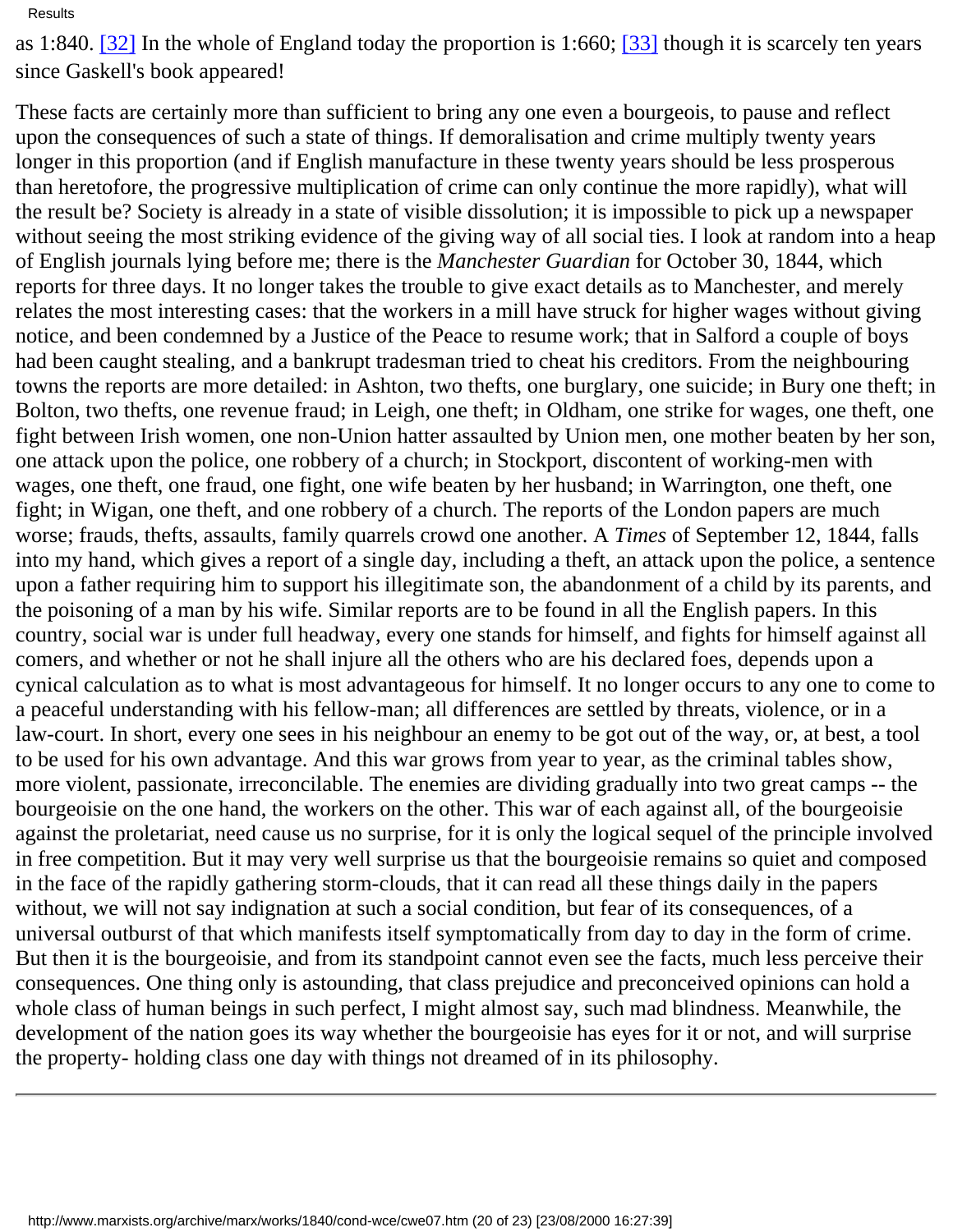# **NOTES**

1. When as here and elsewhere I speak of society as a responsible whole, having rights and duties, I mean, of course, the ruling power of society, the class which at present holds social and political control, and bears, therefore, the responsibility for the condition of those to whom it grants no share in such control. This ruling class in England, as in all other civilised countries, is the bourgeoisie. But that this society, and especially the bourgeoisie, is charged with the duty of protecting every member of society, at least, in his life, to see to it, for example, that no one starves, I need not now prove to my German readers. If I were writing for the English bourgeoisie, the case would be different.-- *Note by Engels to the German edition of 1845.*

------ And so it is now in Germany. Our German capitalists are fully up to the English level, in this respect at least, in the year of grace, 1886.-- *Added by Engels to the American edition of 1887.* ------(1892) How things have changed in the last fifty years! Today there are members of the English middle-classes who recognise that society has duties to the individual citizen -- but as for the German middle-classes?!? -- *Added by Engels to the German edition of 1892.* [Return to Text](#page-62-0)

2. Dr. Alison, *Management of the Poor in Scotland.-- Note by Engels.* [Return to Text](#page-64-0)

3. Dr. Alison in an article read before the British Association for the Advancement of Science. October, 1844, in York.-- *Note by Engels.* [Return to Text](#page-64-1)

4. Alison, *Principles of Population,* vol. ii.-- *Note by Engels to the American edition of 1887.* [Return to](#page-64-2) **[Text](#page-64-2)** 

5. Dr. Alison, *Management of the Poor in Scotland.-- Note by Engels.* [Return to Text](#page-64-3)

6. *The Manufacturing Population of England,* ch. 8. -- *Note by Engels.* [Return to Text](#page-66-0)

7. *Report of Commission of Inquiry into the Employment of Children and Young Persons in Mines and Collieries and in the Trades and Manufactures in which numbers of them work together, not being included under the terms of the Factories' Regulation Act.* First and Second Reports, Grainger's Report. Second Report, usually cited as *Children's Employment Commission's Report,* is one of the best official reports of its kind and contains an immense quantity of evidence which is both valuable and horrifying. First Report, 1841; Second Report, 1843.-- *Note by Engels.* [Return to Text](#page-67-0)

8. *Fifth Annual Report of the Reg. Gen. of Births, Deaths, and Marriages.-- Note by Engels.* [Return to](#page-67-1) **[Text](#page-67-1)** 

9. Dr. Cowan, *Vital Statistics of Glasgow*. -- *Note by Engels to the American edition of 1887.* [Return to](#page-67-2) **[Text](#page-67-2)** 

10. *Report of Commission of Inquiry into the State of Large Towns and Populous Districts.* First Report, 1844. Appendix.-- *Note by Engels*. Return to Text

11. *Factories' Inquiry Commission's Reports,* 3rd vol. Report of Dr. Hawkins on Lancashire, in which Dr. Roberton is cited -- the "Chief Authority for Statistics in Manchester" -- *Note by Engels.* Return to Text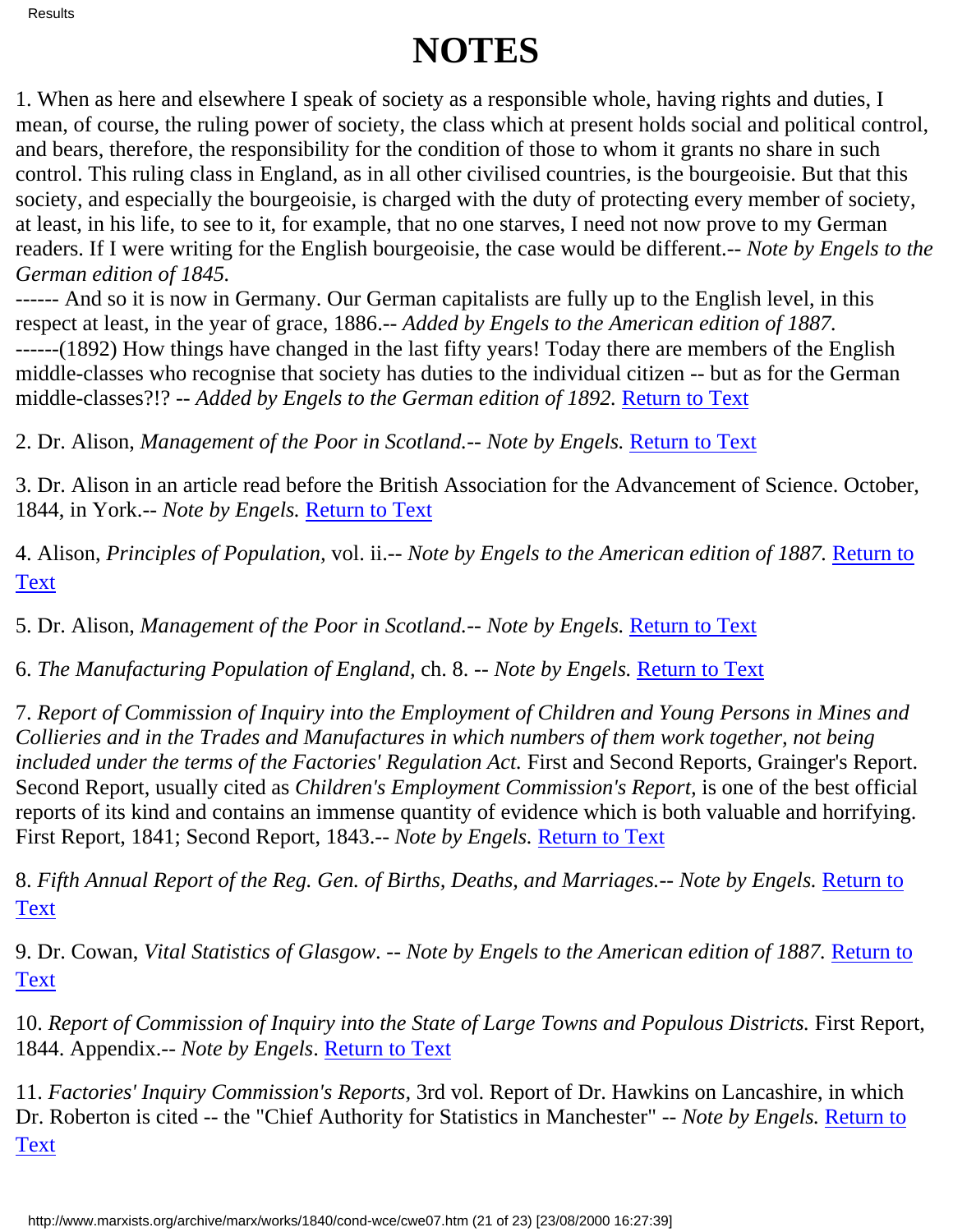12. Quoted by Dr. Wade from the Report of the Parliamentary Factories' Commission of 1832, in his *History of the Middle and Working-Classes,* London, 1835, 3rd ed. -- *Note by Engels to the American edition of 1887* Return to Text

13. *Children's Employment Commission's Report.* App. Part II. Q. 18, Nos. 216, 217, 226, 235, etc. Horne.-- *Note by Engels to the American edition of 1887.* Return to Text

14. Ibid., evidence, pp. 9, 59; 155.-- *Note by Engels to the American edition of 1887* Return to Text

15. Ibid., pp. 9, 56; 146.-- *Note by Engels to the American edition of 1887.* Return to Text

16. Ibid., pp. 54; 158.-- *Note by Engels to the Americon edition of 1887.* [Return to Text](#page-71-0)

17. *Symons' Rep*. App. Part I, pp. E,22, *et seq*.-- *Note by Engels to the American edition of 1887.* [Return](#page-71-1) [to Text](#page-71-1)

18. *Arts and Artisans.*-- *Note by Engels*. [Return to Text](#page-72-0)

19. *Principles of Population,* vol. ii, pp. 196, 197.-- *Note by Engels.* [Return to Text](#page-73-0)

20. We shall see later how the rebellion of the working-class against the bourgeoisie in England is legalised by the right of coalition.-- *Note by Engels.* [Return to Text](#page-73-1)

21. *Chartism,* p. 54, *et seq.-- Note by Engels.* [Return to Text](#page-73-2)

22. Ibid., p. 40.-- *Note by Engels to the American edition of 1887.* [Return to Text](#page-74-0)

23. Shall I call bourgeois witnesses to bear testimony for me here, too? I select one only, whom every one may read, namely, Adam Smith, *Wealth of Nations* (McCulloch's four volume edition), vol. iii, book 5, chap. l, p. 297.-- *Note by Engels.* [Return to Text](#page-74-1)

24. *Principles of Population*, vol. ii, p. 76, *et seq*., p. 82, p. 155.-- *Note by Engels* [Return to Text](#page-75-0)

25. Pure-blooded.-- *Ed.* [Return to Text](#page-76-0)

26. *Philosophv of Manufactures*, London, 1855, p. 406, *et seq*. We shall have occasion to refer further to this reputable work.-- *Note by Engels.* [Return to Text](#page-76-0)

28. (1892) The idea that large-scale industry has split the English into two different nations has, as is well known, been carried out about the same time also by Disraeli in his novel, *Sybil, or the two Nations*.-- *Note by Engels to the German edition of 1892.* [Return to Text](#page-77-0)

29. *On the Present Condition of the Labouring Poor in Manchester,* etc. By the Rev. Rd. Parkinson, Canon of Manchester, 3rd ed., London and Manchester, 1841. Pamphlet.-- *Note by Engels.* [Return to](#page-77-1) [Text](#page-77-1)

30. *Principles of Population,* passim.-- *Note by Engels.* [Return to Text](#page-78-0)

31. Sitting of the Lower House on Feb. 28, 1845.-- *Note by Engels.*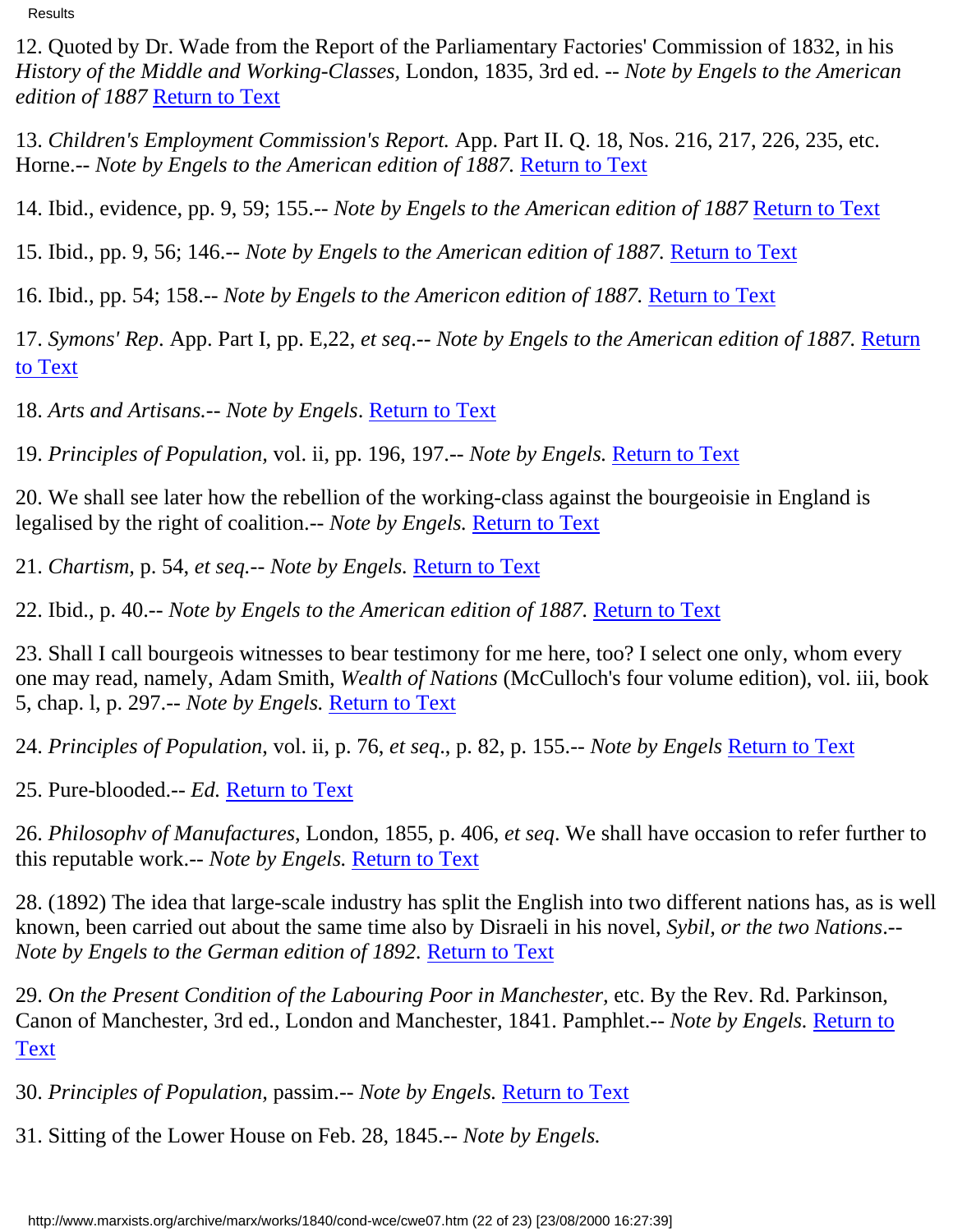32. *The Manufacturing Population of England,* chap. 10.-- *Note by Engels.* [Return to Text](#page-81-0)

33. The total of population, about fifteen millions, divided by the number of *convicted* criminals (22,733).-- *Note by Engels.* [Return to Text](#page-81-0)

**[Read Next Section >>](#page-85-0)**

### **Transcribed and HTML mark-up for MEIA by Tim Delaney in 1998.**

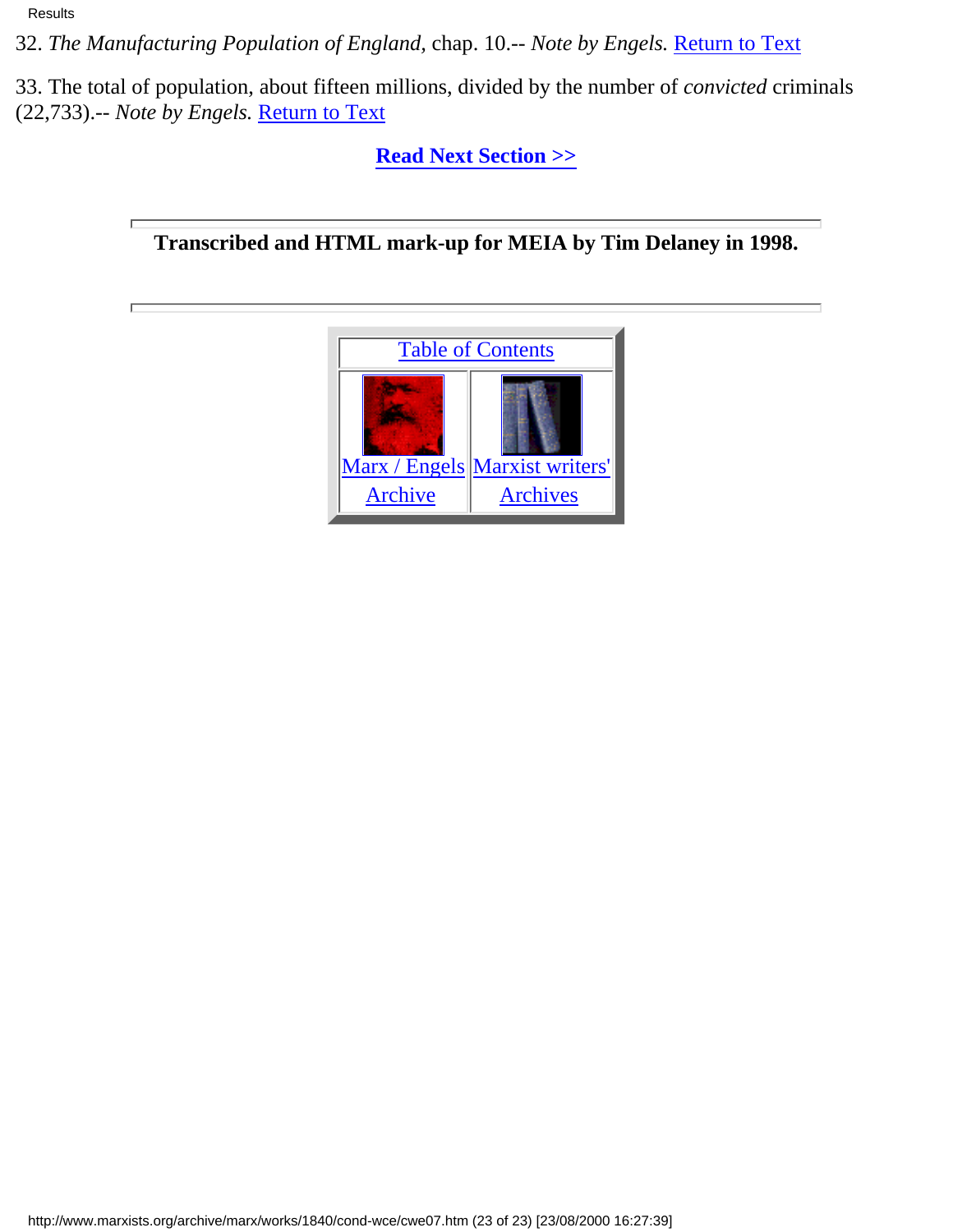## <span id="page-85-0"></span>**F. Engels THE CONDITIONS OF THE WORKING-CLASS IN ENGLAND**

## **SINGLE BRANCHES OF INDUSTRY**

### FACTORY-HANDS

In dealing now with the more important branches of the English manufacturing proletariat, we shall begin, according to the principle already laid down, with the factory-workers, i.e., those who are comprised under the Factory Act. This law regulates the length of the working-day in mills in which wool, silk, cotton, and flax are spun or woven by means of water or steam-power, and embraces, therefore, the more important branches of English manufacture. The class employed by them is the most intelligent and energetic of all the English workers, and, therefore, the most restless and most hated by the bourgeoisie. It stands as a whole, and the cotton-workers pre-eminently stand, at the head of the labour movement, as their masters the manufacturers, especially those of Lancashire, take the lead of the bourgeois agitation.

We have already seen in the introduction how the population employed in working up the textile materials were first torn from their former way of life. It is, therefore, not surprising that the progress of mechanical invention in later years also affected precisely these workers most deeply and permanently. The history of cotton manufacture as related by Ure, [\[1\]](#page-113-0) Baines, [\[2\]](#page-113-1) and others is the story of improvements in every direction, most of which have become domesticated in the other branches of industry as well. Hand-work is superseded by machine-work almost universally, nearly all manipulations are conducted by the aid of steam or water, and every year is bringing further improvements.

In a well-ordered state of society, such improvements could only be a source of rejoicing; in a war of all against all, individuals seize the benefit for themselves, and so deprive the majority of the means of subsistence. Every improvement in machinery throws workers out of employment, and the greater the advance, the more numerous the unemployed; each great improvement produces, therefore, upon a number of workers the effect of a commercial crisis, creates want, wretchedness, and crime. Take a few examples. The very first invention, the jenny, worked by one man, produced at least sixfold what the spinning-wheel had yielded in the same time; thus every new jenny threw five spinners out of employment. The throstle, which, in turn, produced much more than the jenny, and, like it, was worked by one man, threw still more people out of employment. The mule, which required yet fewer hands in proportion to the product, had the same effect, and every improvement in the mule, every multiplication of its spindles, diminished still further the number of workers employed. But this increase of the number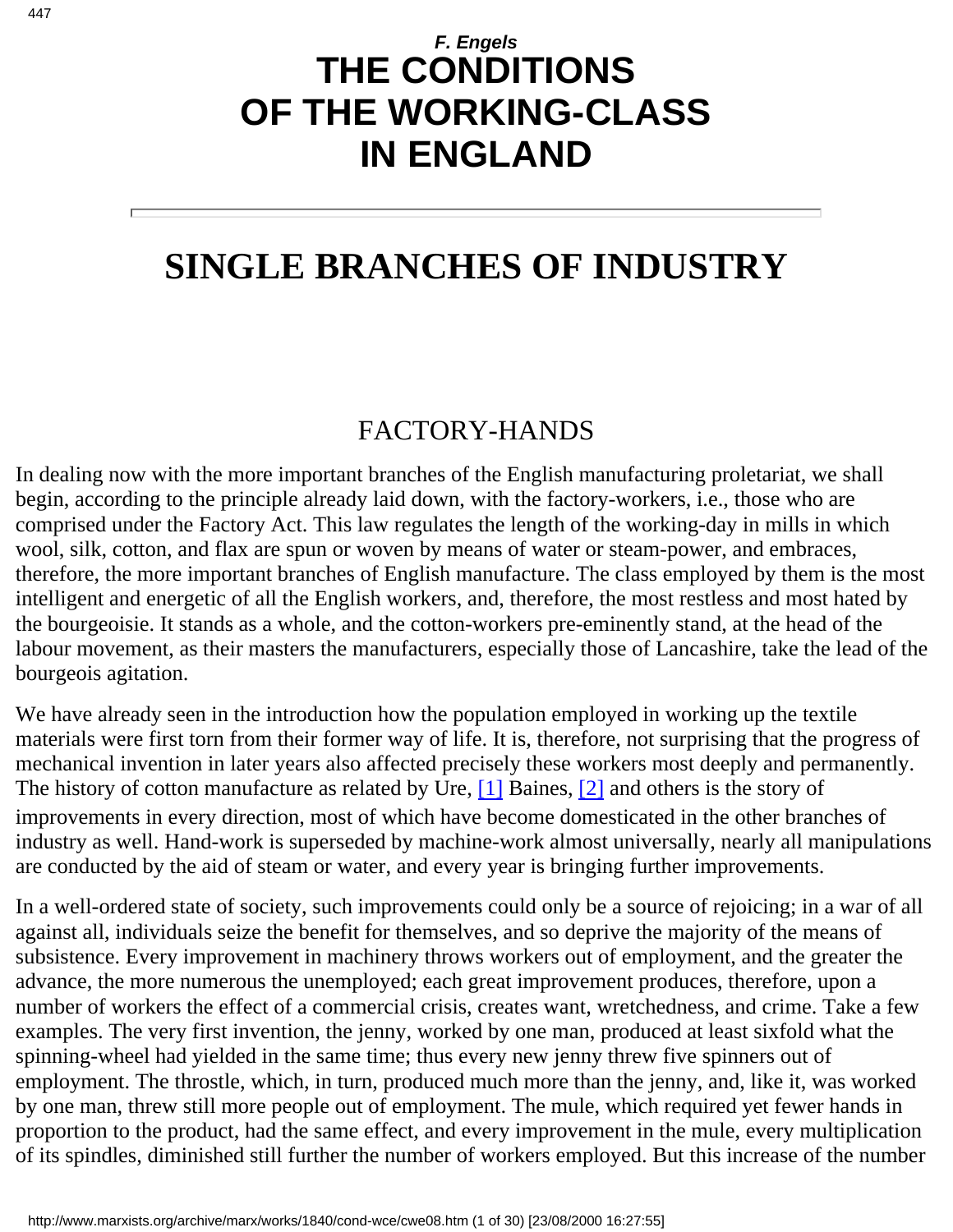of spindles in the mule is so great that whole armies of workers have been thrown out of employment by it. For, whereas one spinner, with a couple of children for piecers, formerly set six hundred spindles in motion, he could now manage fourteen hundred to two thousand spindles upon two mules, so that two adult spinners and a part of the piecers whom they employed were thrown out. And since self- acting mules have been introduced into a very large number of spinning-mills, the spinners' work is wholly performed by the machine. There lies before me a book from the pen of James Leach, [\[3\]](#page-113-2) one of the recognised leaders of the Chartists in Manchester. The author has worked for years in various branches of industry, in mills and coal-mines, and is known to me personally as an honest, trustworthy, and capable man. In consequence of his political position, he had at command extensive detailed information as to the different factories, collected by the workers themselves, and he publishes tables from which it is clear that in 1841, in 35 factories, 1,083 fewer mule spinners were employed than in 1829, though the number of spindles in these 35 factories had increased by 99,429. He cites five factories in which no spinners whatever are employed, self-actors only being used. While the number of spindles increased by 10 per cent, the number of spinners diminished more than 60 per cent. And Leach adds that since 1841, so many improvements have been introduced by double-decking and other means, that in some of the factories named, half the operatives have been discharged. In one factory alone, where eighty spinners were employed a short time ago, there are now but twenty left; the others having been discharged or set at children's work for children's wages. Of Stockport Leach tells a similar story, that in 1835, 800 spinners were employed, and in 1843 but 140, though the manufacture of Stockport has greatly increased during the last eight or nine years. Similar improvements have now been made in carding-frames, by which one-half the operatives have been thrown out of employment. In one factory improved frames have been set up, which have thrown four hands out of eight out of work, besides which the employer reduced the wages of the four retained from eight shillings to seven. The same process has gone on in the weaving industry; the power-loom has taken possession of one branch of hand-weaving after another, and since it produces much more than the hand-loom, while one weaver can work two looms, it has superseded a multitude of working-people. And in all sorts of manufacture, in flax and wool-spinning, in silk-twisting, the case is the same. The power-loom, too, is beginning to appropriate one branch after another of wool and linen-weaving; in Rochdale alone, there are more power than hand-looms in flannel and other wool-weaving branches. The bourgeoisie usually replies to this, that improvements in machinery, by decreasing the cost of production, supply finished goods at lower prices, and that these reduced prices cause such an increase in consumption that the unemployed operatives soon find full employment in newly founded factories. [\[4\]](#page-113-3) The bourgeoisie is so far correct that under certain conditions favourable for the general development of manufacture, every reduction in price of goods in *which the raw material is cheap*, greatly increases consumption, and gives rise to the building of new factories; but every further word of the assertion is a lie. The bourgeoisie ignores the fact that it takes years for these results of the decrease in price to follow and for new factories to be built; it is silent upon the point that every improvement in machinery throws the real work, the expenditure of force, more and more upon the machine, and so transforms the work of full-grown men into mere supervision, which a feeble woman or even a child can do quite as well, and does for half or two-thirds wages; that, therefore, grown men are constantly more and more supplanted and *not re-employed* by the increase in manufacture; it conceals the fact that whole branches of industry fall away, or are so changed that they must be learned afresh; and it takes good care not to confess what it usually harps upon, whenever the question of forbidding the work of children is broached, that factory-work must be learned in earliest youth in order to be learned properly. It does not mention the fact that the process of improvement goes steadily on, and that as soon as the operative has succeeded in making himself at home in a new branch,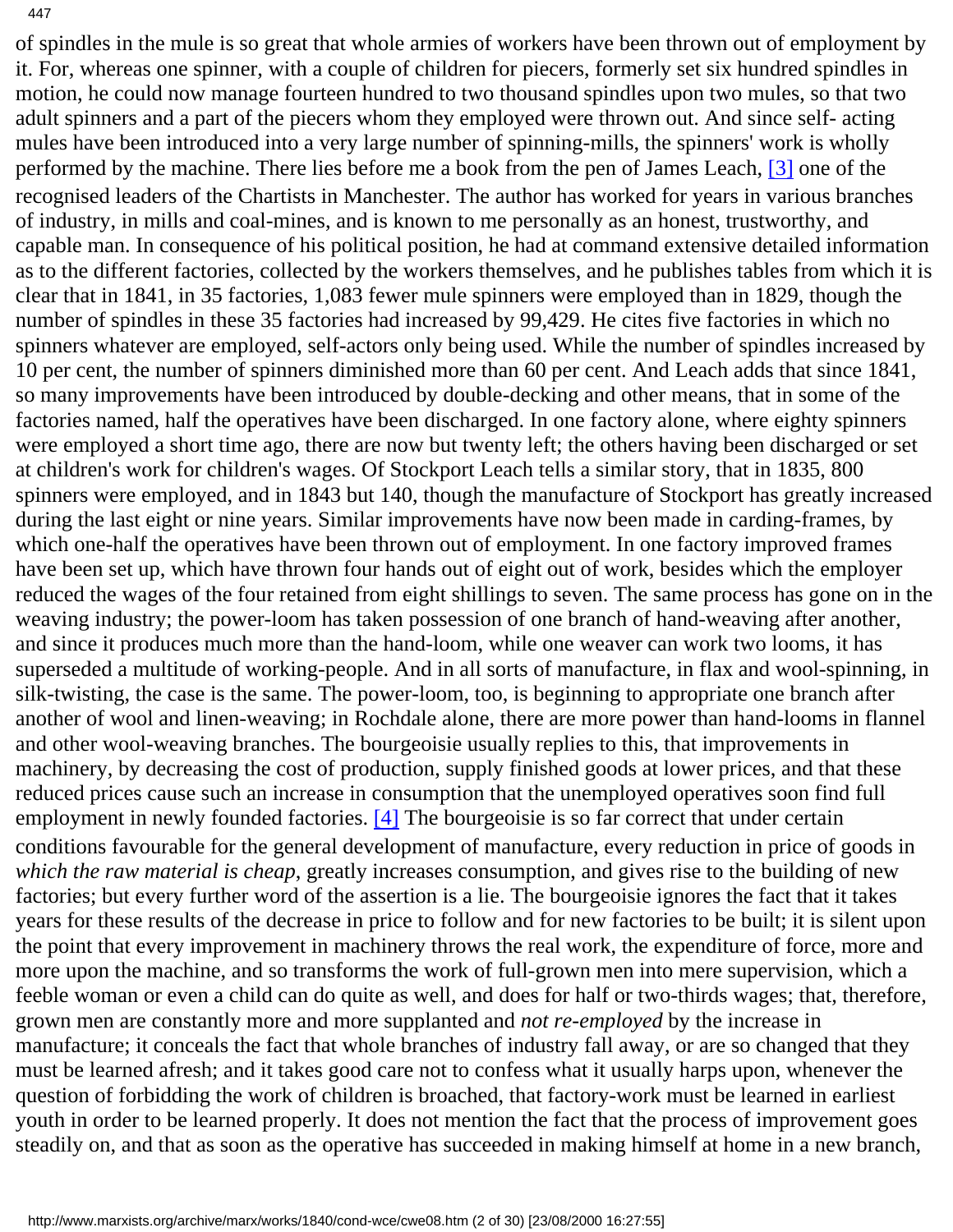if he actually does succeed in so doing, this, too, is taken from him, and with it the last remnant of security which remained to him for winning his bread. But the bourgeoisie gets the benefit of the improvements in machinery; it has a capital opportunity for piling up money during the first years while many old machines are still in use, and the improvement not yet universally introduced; and it would be too much to ask that it should have an open eye for the disadvantages inseparable from these improvements.

The fact that improved machinery reduces wages has also been as violently disputed by the bourgeoisie, as it is constantly reiterated by the working-men. The bourgeoisie insists that although the price of piece-work has been reduced, yet the total of wages for the week's work has rather risen than fallen, and the condition of the operatives rather improved than deteriorated. It is hard to get to the bottom of the matter, for the operatives usually dwell upon the price of piece-work. But it is certain that the weekly wage, also, has, in many branches of work, been reduced by the improvement of machinery. The so-called fine spinners (who spin fine mule yarn), for instance, do receive high wages,thirty to forty shillings a week, because they have a powerful association for keeping wages up, and their craft requires long training; but the coarse spinners who have to compete against self-actors (which are not as yet adapted for fine spinning), and whose association was broken down by the introduction of these machines, receive very low wages. A mule spinner told me that he does not earn more than fourteen shillings a week, and his statement agrees with that of Leach, that in various factories the coarse spinners earn less than sixteen shillings and sixpence a week, and that a spinner, who years ago earned thirty shillings, can now hardly scrape up twelve and a half, and had not earned more on an average in the past year. The wages of women and children may perhaps have fallen less, but only because they were not high from the beginning. I know several women, widows with children, who have trouble enough to earn eight to nine shillings a week; and that they and their families cannot live decently upon that sum, every one must admit who knows the price of the barest necessaries of life in England. That wages in general have been reduced by the improvement of machinery is the unanimous testimony of the operatives. The bourgeois assertion that the condition of the working-class has been improved by machinery is most vigorously proclaimed a falsehood in every meeting of working-men in the factory districts. And even if it were true that the relative wage, the price of piece-work only, has fallen, while the absolute wage, the sum to be earned in the week, remained unchanged, what would follow? That the operatives have had quietly to look on while the manufacturers filled their purses from every improvement without giving the hands the smallest share in the gain. The bourgeois forgets, in fighting the working-man, the most ordinary principles of his own Political Economy. He who at other times swears by Malthus, cries out in his anxiety before the workers: "Where could the millions by which the population of England has increased find work, without the improvements in machinery?" [\[5\]](#page-113-4) As though the bourgeois did not know well enough that without machinery and the expansion of industry which it produced, these "millions" would never have been brought into the world and grown up! The service which machinery has rendered the workers is simply this: that it has brought home to their minds the necessity of a social reform by means of which machinery shall no longer work against but for them. Let the wise bourgeois ask the people who sweep the streets in Manchester and elsewhere (though even this is past now, since machines for the purpose have been invented and introduced), or sell salt, matches, oranges, and shoe-strings on the streets, or even beg, what they were formerly, and he will see how many will answer: Mill-hands thrown out of work by machinery. The consequences of improvement in machinery under our present social conditions are, for the working-man, solely injurious, and often in the highest degree oppressive. Every new advance brings with it loss of employment, want, and suffering, and in a country like England where, without that, there is usually a "surplus population", to be discharged from work is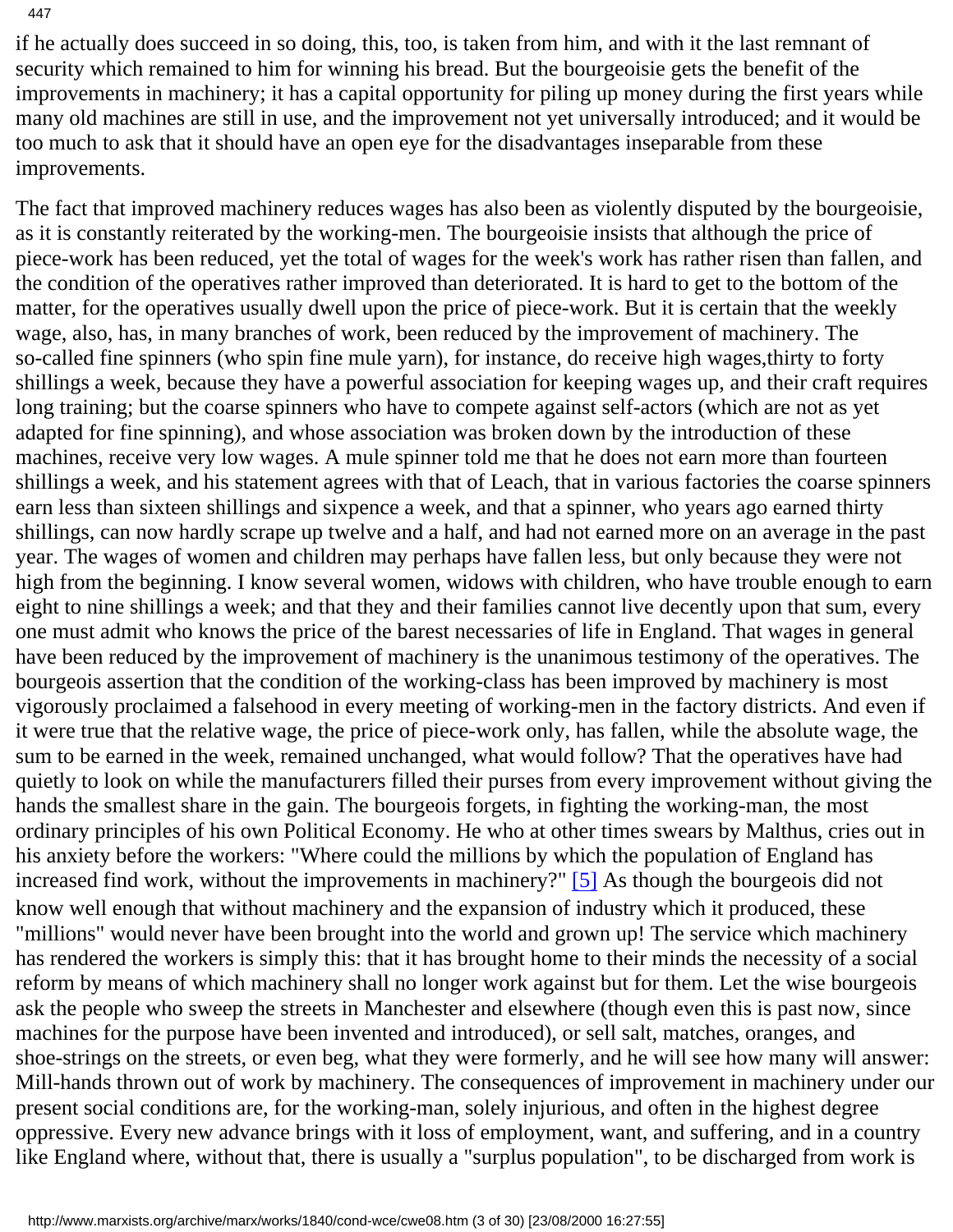the worst that can befall the operative. And what a dispiriting, unnerving influence this uncertainty of his position in life, consequent upon the unceasing progress of machinery, must exercise upon the worker, whose lot is precarious enough without it! To escape despair, there are but two ways open to him; either inward and outward revolt against the bourgeoisie or drunkenness and general demoralisation. And the English operatives are accustomed to take refuge in both. The history of the English proletariat relates hundreds of uprisings against machinery and the bourgeoisie; we have already spoken of the moral dissolution which, in itself, is only another form of despair.

The worst situation is that of those workers who have to compete against a machine that is making its way. The price of the goods which they produce adapts itself to the price of the kindred product of the machine, and as the latter works more cheaply, its human competitor has but the lowest wages. The same thing happens to every operative employed upon an old machine in competition with later improvements. And who else is there to bear the hardship? The manufacturer will not throw out his old apparatus, nor will he sustain the loss upon it; out of the dead mechanism he can make nothing, so he fastens upon the living worker, the universal scapegoat of society. Of all the workers in competition with machinery, the most ill-used are the hand-loom cotton weavers. They receive the most trifling wages, and, with full work, are not in a position to earn more than ten shillings a week. One class of woven goods after another is annexed by the power-loom, and hand-weaving is the last refuge of workers thrown out of employment in other branches, so that the trade is always overcrowded. Hence it comes that, in average seasons, the hand-weaver counts himself fortunate if he can earn six or seven shillings a week, while to reach this sum he must sit at his loom fourteen to eighteen hours a day. Most woven goods require moreover a damp weaving-room, to keep the weft from snapping, and in part for this reason, in part because of their poverty, which prevents them from paying for better dwellings, the work-rooms of these weavers are usually without wooden or paved floors. I have been in many dwellings of such weavers, in remote, vile courts and alleys, usually in cellars. Often half-a-dozen of these hand-loom weavers, several of them married, live together in a cottage with one or two work-rooms, and one large sleeping-room. Their food consists almost exclusively of potatoes, with perhaps oatmeal porridge, rarely milk, and scarcely ever meat. Great numbers of them are Irish or of Irish descent. And these poor hand-loom weavers, first to suffer from every crisis, and last to be relieved from it, must serve the bourgeoisie as a handle in meeting attacks upon the factory system. See, cries the bourgeois, triumphantly, see how these poor creatures must famish, while the mill operatives are thriving, and *then* judge the factory system! As though it were not precisely the factory system and the machinery belonging to it which had so shamefully crushed the hand-loom weavers, and as though the bourgeoisie did not know this quite as well as ourselves! But the bourgeoisie has interests at stake, and so a falsehood or two and a bit of hypocrisy won't matter much.

Let us examine somewhat more closely the fact that machinery more and more supersedes the work of men. The human labour, involved in both spinning and weaving, consists chiefly in piecing broken threads, as the machine does all the rest. This work requires no muscular strength, but only flexibility of finger. Men are, therefore, not only not needed for it, but actually, by reason of the greater muscular development of the hand, less fit for it than women and children, and are, therefore, naturally almost superseded by them. Hence, the more the use of the arms, the expenditure of strength, can be transferred to steam or waterpower, the fewer men need be employed; and as women and children work more cheaply, and in these branches better than men, they take their places. In the spinning-mills women and girls are to be found in almost exclusive possession of the throstles; among the mules one man, an adult spinner (with self-actors, he, too, becomes superfluous), and several piecers for tying the threads, usually

447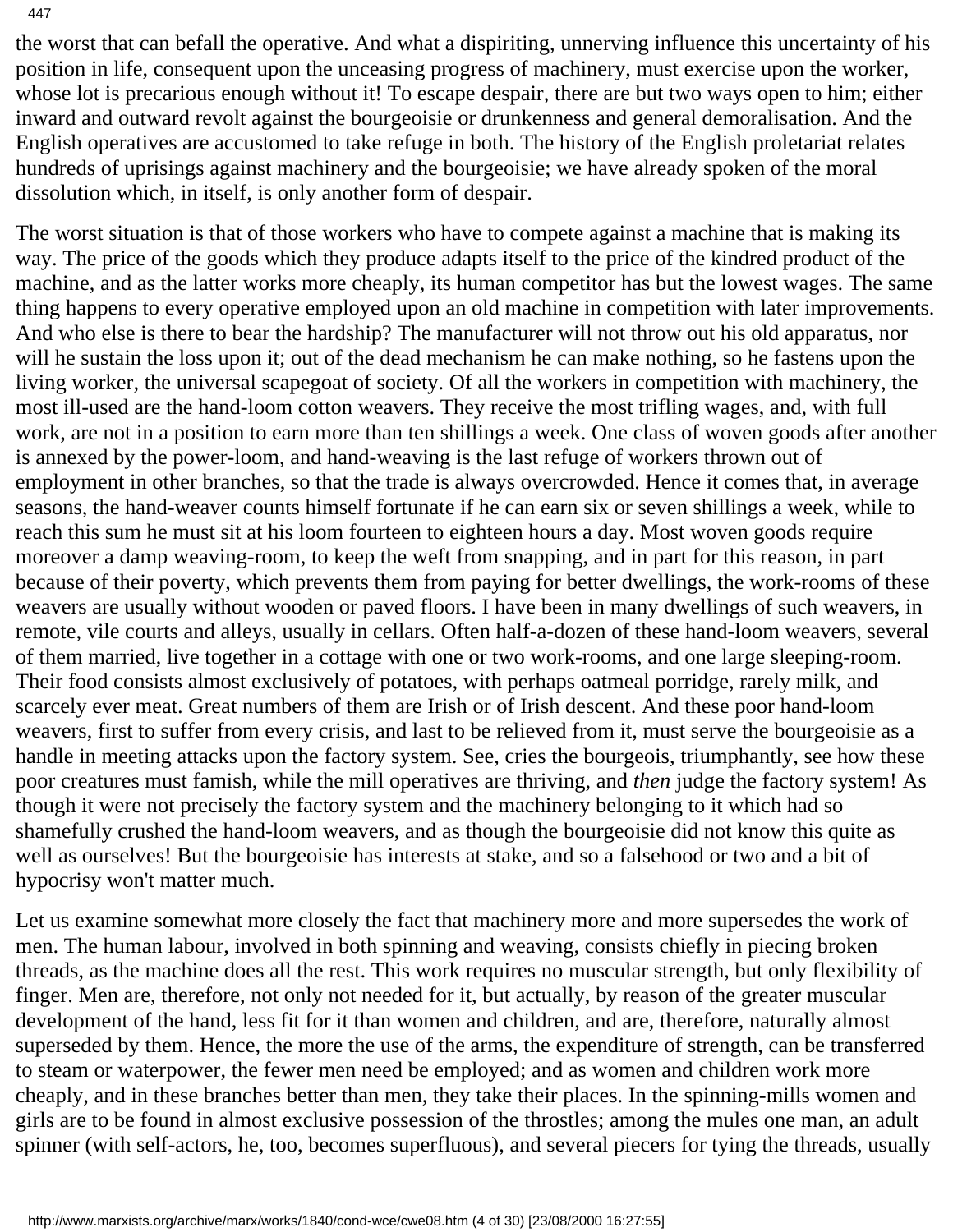children or women, sometimes young men of from eighteen to twenty years, here and there an old spinner [\[7\]](#page-113-5) thrown out of other employment. At the power-looms women, from fifteen to twenty years, are chiefly employed, and a few men; these, however, rarely remain at this trade after their twenty-first year. Among the preparatory machinery, too, women alone are to be found, with here and there a man to clean and sharpen the carding-frames. Besides all these, the factories employ numbers of children - doffers -- for mounting and taking down bobbins, and a few men as overlookers, a mechanic and an engineer for the steam- engines, carpenters, porters, etc.; but the actual work of the mills is done by women and children. This the manufacturers deny.

They published last year elaborate tables to prove that machinery does not supersede adult male operatives. According to these tables, rather more than half of all the factory-workers employed, viz., 52 per cent, were females and 48 per cent males, and of these operatives more than half were over eighteen years old. So far, so good. But the manufacturers are very careful not to tell us, how many of the adults were men and how many women. And this is just the point. Besides this, they have evidently counted the mechanics, engineers, carpenters, all the men employed in any way in the factories, perhaps even the clerks, and still they have not the courage to tell the whole truth. These publications teem generally with falsehoods, perversions, crooked statements, with calculations of averages, that prove a great deal for the uninitiated reader and nothing for the initiated, and with suppressions of facts bearing on the most important points; and they prove only the selfish blindness and want of uprightness of the manufacturers concerned. Let us take some of the statements of a speech with which Lord Ashley introduced the Ten Hours' Bill, March 15th, 1844, into the House of Commons. Here he gives some data as to the relations of sex and age of the operatives, not yet refuted by the manufacturers, whose statements, as quoted above, cover moreover only a part of the manufacturing industry of England. Of 419,590 factory operatives of the British Empire in 1839, 192,887, or nearly half, were under eighteen years of age, and 242,296 of the female sex, of whom 112,192 were less than eighteen years old. There remain, therefore, 80,695 male operatives under eighteen years, and 96,599 adult male operatives, *or not one full quarter of the whole number*. In the cotton factories, 56 1/4 per cent; in the woolen mills, 69 1/2 per cent; in the silk mills, 70 1/2 per cent; in the flax-spinning mills, 70 1/2 per cent of all operatives are of the female sex. These numbers suffice to prove the crowding out of adult males. But you have only to go into the nearest mill to see the fact confirmed. Hence follows of necessity that inversion of the existing social order which, being forced upon them, has the most ruinous consequences for the workers. The employment of women at once breaks up the family; for when the wife spends twelve or thirteen hours every day in the mill, and the husband works the same length of time there or elsewhere, what becomes of the children? They grow up like wild weeds; they are put out to nurse for a shilling or eighteenpence a week, and how they are treated may be imagined. Hence the accidents to which little children fall victims multiply in the factory districts to a terrible extent. The lists of the Coroner of Manchester [\[8\]](#page-113-6) showed for nine months: 69 deaths from burning, 56 from drowning, 23 from falling, 67 from other causes, or a total of 215 deaths from accidents[,\[9\]](#page-113-7) while in non-manufacturing Liverpool during twelve months there were but 146 fatal accidents. The mining accidents are excluded in both cases; and since the Coroner of Manchester has no authority in Salford, the population of both places mentioned in the comparison is about the same. The *Manchester Guardian* reports one or more deaths by burning in almost every number. That the general mortality among young children must be increased by the employment of the mothers is self-evident, and is placed beyond all doubt by notorious facts. Women often return to the mill three or four days after confinement, leaving the baby, of course; in the dinner-hour they must hurry home to feed the child and eat something, and what sort of suckling that can be is also evident. Lord Ashley repeats the testimony of several workwomen: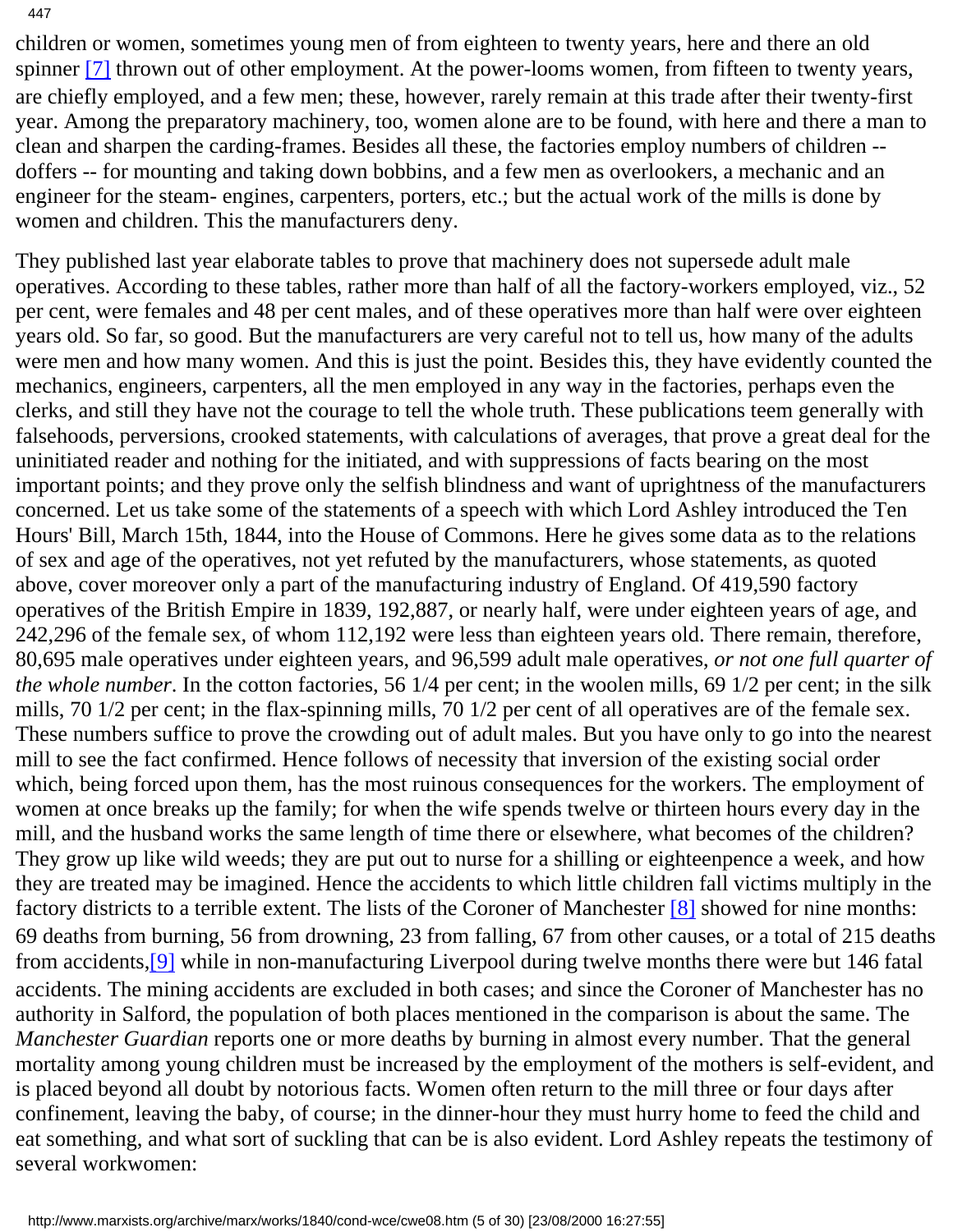"M. H., twenty years old, has two children, the youngest a baby that is tended by the other, a little older. The mother goes to the mill shortly after five o'clock in the morning, and comes home at eight at night; all day the milk pours from her breasts, so that her clothing drips with it." "H. W. has three children, goes away Monday morning at five o'clock, and comes back Saturday evening; has so much to do for the children then that she cannot get to bed before three o'clock in the morning; often wet through to the skin, and obliged to work in that state." She said: "My breasts have given me the most frightful pain, and I have been dripping wet with milk."

The use of narcotics to keep the children still is fostered by this infamous system, and has reached a great extent in the factory districts. Dr. Johns, Registrar in Chief for Manchester, is of opinion that this custom is the chief source of the many deaths from convulsions. The employment of the wife dissolves the family utterly and of necessity, and this dissolution, in our present society, which is based upon the family, brings the most demoralising consequences for parents as well as children. A mother who has no time to trouble herself about her child, to perform the most ordinary loving services for it during its first year, who scarcely indeed sees it, can be no real mother to the child, must inevitably grow indifferent to it, treat it unlovingly like a stranger. The children who grow up under such conditions are utterly ruined for later family life, can never feel at home in the family which they themselves found, because they have always been accustomed to isolation, and they contribute therefore to the already general undermining of the family in the working-class. A similar dissolution of the family is brought about by the employment of the children. When they get on far enough to earn more than they cost their parents from week to week, they begin to pay the parents a fixed sum for board and lodging, and keep the rest for themselves. This often happens from the fourteenth or fifteenth year. In a word, the children emancipate themselves, and regard the paternal dwelling as a lodging-house, which they often exchange for another, as suits them.

In many cases the family is not wholly dissolved by the employment of the wife, but turned upside down. The wife supports the family, the husband sits at home, tends the children, sweeps the room and cooks. This case happens very frequently; in Manchester alone, many hundred such men could be cited, condemned to domestic occupations. It is easy to imagine the wrath aroused among the working-men by this reversal of all relations within the family, while the other social conditions remain unchanged. There lies before me a letter from an English working-man, Robert Pounder, Baron's Buildings, Woodhouse, Moorside, in Leeds (the bourgeoisie may hunt him up there; I give the exact address for the purpose), written by him to Oastler.

He relates how another working-man, being on tramp, came to St. Helens, in Lancashire, and there looked up an old friend. He found him in a miserable, damp cellar, scarcely furnished.

"And when my poor friend went in, there sat poor Jack near the fire, and what did he, think you? Why he sat and mended his wife's stockings with the bodkin; and as soon as he saw his old friend at the door-post, he tried to hide them. But Joe, that is my friend's name, had seen it, and said: 'Jack, what the devil art thou doing? Where is the missus? Why, is that thy work?' and poor Jack was ashamed, and said: 'No, I know this is not my work, but my poor missus is i' th' factory; she has to leave at half-past five and works till eight at night, and then she is so knocked up that she cannot do aught when she gets home, so I have to do everything for her what I can, for I have no work, nor had any for more nor three years, and I shall never have any more work while I live," and then he wept a big tear. Jack again said: 'There is work enough for women folks and childer hereabouts, but none for men: thou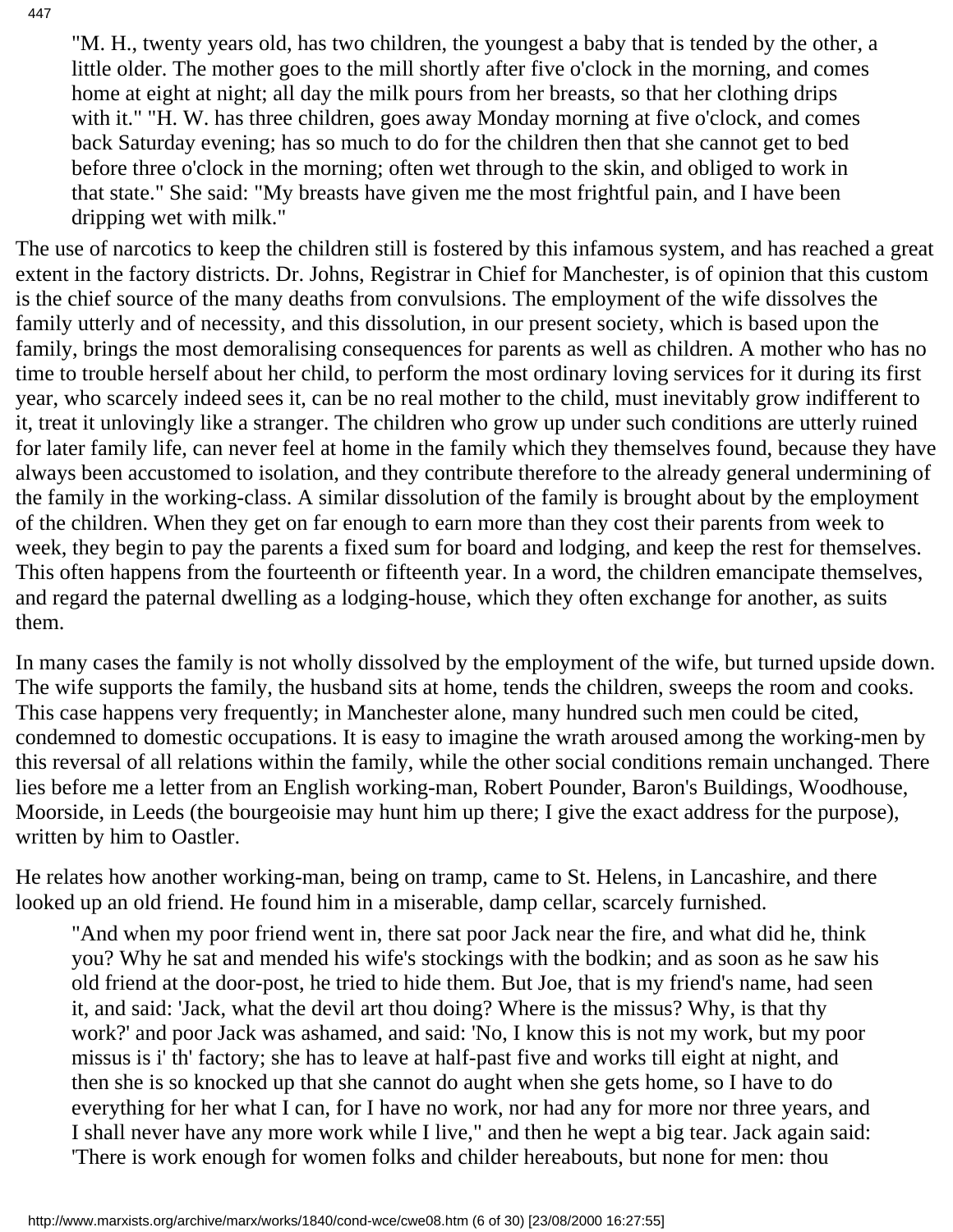mayest sooner find a hundred pound on the road than work for men -- but I should never have believed that either thou or any one else would have seen me mending my wife's stockings, for it is bad work. But she can hardly stand on her feet; I am afraid she will be laid up, and then I don't know what is to become of us, for it's a good bit that she has been the man in the haul and I the woman; it is bad work, Joe," and he cried bitterly, and said, 'It has not been always so.' 'No,' said Joe; 'but when thou hadn't no work, how hast thou not shifted 'I'll tell thee, Joe, as well as I can, but it was bad enough; thou knowest when I got married I had work plenty, and thou knows I was not lazy.' 'No, that thou wert not.' 'And we had a good furnished house, and Mary need not go to work. I could work for the two of us; but now the world is upside down. Mary has to work and I have to stop at home, mind the childer, sweep and wash, bake and mend; and, when the poor woman comes home at night, she is knocked up. Thou knows, Joe, it's hard for one that was used different.' 'Yes, boy, it is hard.' And then Jack began to cry again, and he wished he had never married, and that he had never been born; but he had never thought, when he wed Mary, that it would come to this. 'I have often cried over it,' said Jack. Now when Joe heard this, he told me that he had cursed and damned the factories, and the masters, and the Government, with all the curses that he had learned while be was in the factory from a child."

Can any one imagine a more insane state of things than that described in this letter! And yet this condition, which unsexes the man and takes from the woman all womanliness without being able to bestow upon the man true womanliness, or the woman true manliness -- this condition which degrades, in the most shameful way, both sexes, and, through them, Humanity, is the last result of our much-praised civilisation, the final achievement of all the efforts and struggles of hundreds of generations to improve their own situation and that of their posterity. We must either despair of mankind, and its aims and efforts, when we see all our labour and toil result in such a mockery, or we must admit that human society has hitherto sought salvation in a false direction; we must admit that so total a reversal of the position of the sexes can have come to pass only because the sexes have been placed in a false position from the beginning. If the reign of the wife over the husband, as inevitably brought about by the factory system, is inhuman, the pristine rule of the husband over the wife must have been inhuman too. If the wife can now base her supremacy upon the fact that she supplies the greater part, nay, the whole of the common possession, the necessary inference is that this community of possession is no true and rational one, since one member of the family boasts offensively of contributing the greater share. If the family of our present society is being thus dissolved, this dissolution merely shows that, at bottom, the binding tie of this family was not family affection, but private interest lurking under the cloak of a pretended community of possessions. [\[10\]](#page-113-8) The same relation exists on the part of those children who support unemployed parents when they do not directly pay board as already referred to. Dr. Hawkins testified in the Factories' Inquiry Commission's Report that this relation is common enough, and in Manchester it is notorious. In this case the children are the masters in the house, as the wife was in the former case, and Lord Ashley gives an example of this in his speech: A man berated his two daughters for going to the public-house, and they answered that they were tired of being ordered about, saying, "Damn you, we have to keep you." Determined to keep the proceeds of their work for themselves, they left the family dwelling, and abandoned their parents to their fate.

The unmarried women, who have grown up in mills, are no better off than the married ones. It is self-evident that a girl who has worked in a mill from her ninth year is in no position to understand domestic work, whence it follows that female operatives prove wholly inexperienced and unfit as housekeepers. They cannot knit or sew, cook or wash, are unacquainted with the most ordinary duties of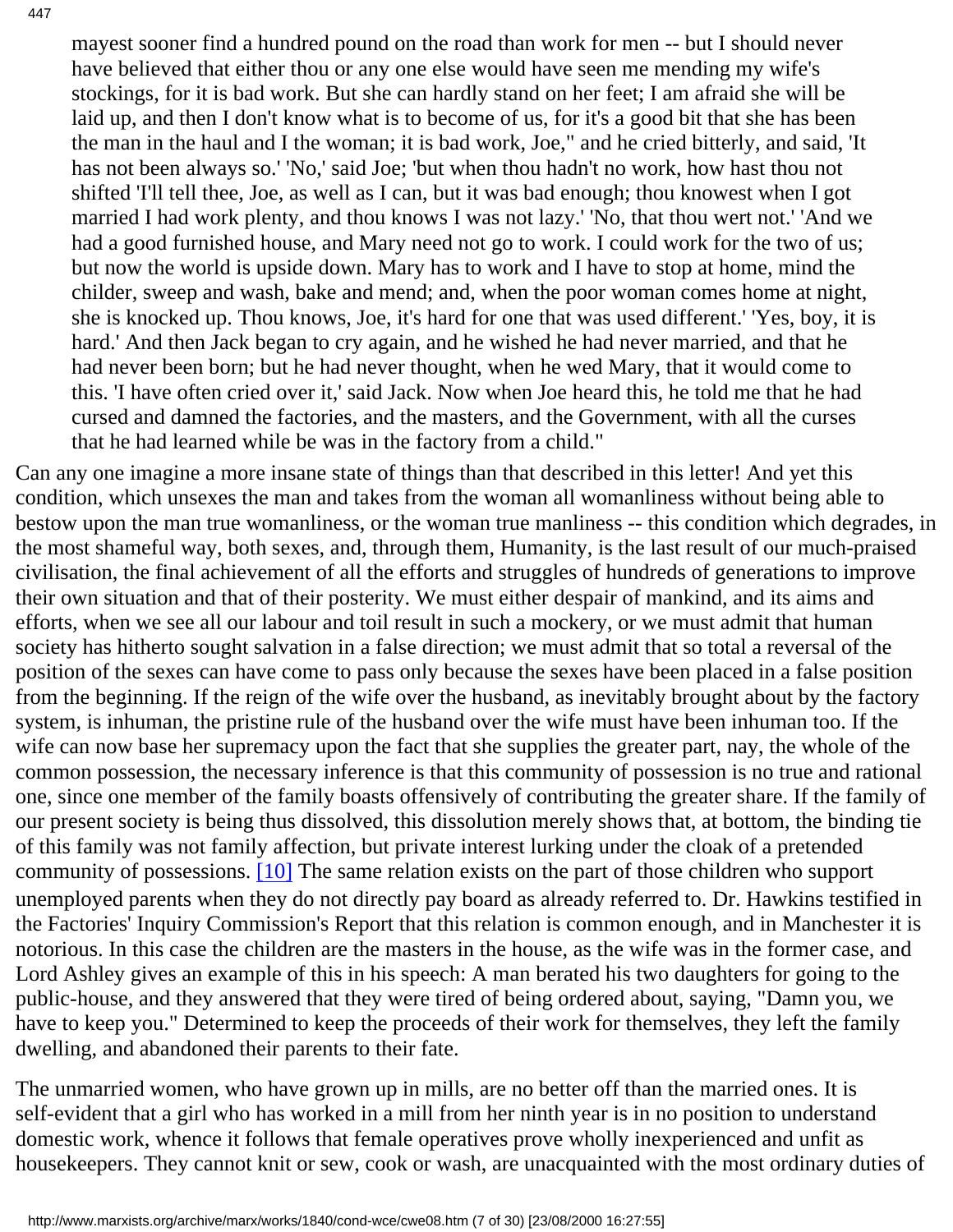a housekeeper, and when they have young children to take care of, have not the vaguest idea how to set about it. The Factories' Inquiry Commission's Report gives dozens of examples of this, and Dr. Hawkins, Commissioner for Lancashire expresses his opinion as follows:

A girl marries early and recklessly; "she has had no time, no means, no opportunities of learning the common duties of domestic life; and even if she had acquired the knowledge she has still no time to practise them... There is the young mother absent from her child above twelve hours daily. Who has the charge of the infant in her absence? Usually some little girl or aged woman, who is hired for a trifle and whose services are equivalent to the reward. Too often the dwelling of the factory family is no home; it sometimes is a cellar, which includes no cooking, no washing, no making, no mending, no decencies of life, no invitations to the fireside. I cannot help on these and on other grounds, especially for the better preservation of infant life, expressing my hope that a period may arrive when married women shall be rarely employed in a factory.'"'

But that is the least of the evil. The moral consequences of the employment of women in factories are even worse. The collecting of persons of both sexes and all ages in a single work-room, the inevitable contact, the crowding into a small space of people, to whom neither mental nor moral education has been given, is not calculated for the favourable development of the female character. The manufacturer, if he pays any attention to the matter, can interfere only when something scandalous actually happens; the permanent, less conspicuous influence of persons of dissolute character upon the more moral, and especially upon the younger ones, he cannot ascertain, and consequently cannot prevent. But precisely this influence is the injurious. The language used in the mills is characterised by many witnesses in the report of 1833, as "indecent", "bad", "filthy", etc. It is the same process upon a small scale which we have already witnessed upon a large one in the great cities. The centralisation of population has the same influence upon the same persons, whether it affects them in a great city or a small factory. The smaller the mill the closer the packing, and the more unavoidable the contact; and the consequences are not wanting. A witness in Leicester said that he would rather let his daughter beg than go into a factory; that they are perfect gates of hell; that most of the prostitutes of the town had their employment in the mills to thank for their present situation. Another, in Manchester, "did not hesitate to assert that three-fourths of the young factory employees, from fourteen to twenty years of age, were unchaste". Commissioner Cowell expresses it as his opinion, that the morality of the factory operatives is somewhat below the average of that of the working- class in general. And Dr. Hawkins says:

"An estimate of sexual morality is scarcely possible to be reduce into figures; but if I may trust my own observations, and the general opinion of those with whom I have conversed, and the spirit of our evidence, then a most discouraging view of the influence of the factory life upon the morality of female youth obtrudes itself.

It is, besides, a matter of course that factory servitude, like any other, and to an even higher degree, confers the *jus primae noctis* upon the master. In this respect also the employer is sovereign over the persons and charms of his employees. The threat of discharge suffices to overcome all resistance in nine cases out of ten, if not in ninety-nine out of a hundred, in girls who, in any case, have no strong inducements to chastity. If the master is mean enough, and the official report mentions several such cases, his mill is also his harem; and the fact that not all manufacturers use their power, does not in the least change the position of the girls. In the beginning of manufacturing industry, when most of the employers were upstarts without education or consideration for the hypocrisy of society, they let nothing interfere with the exercise of their vested rights.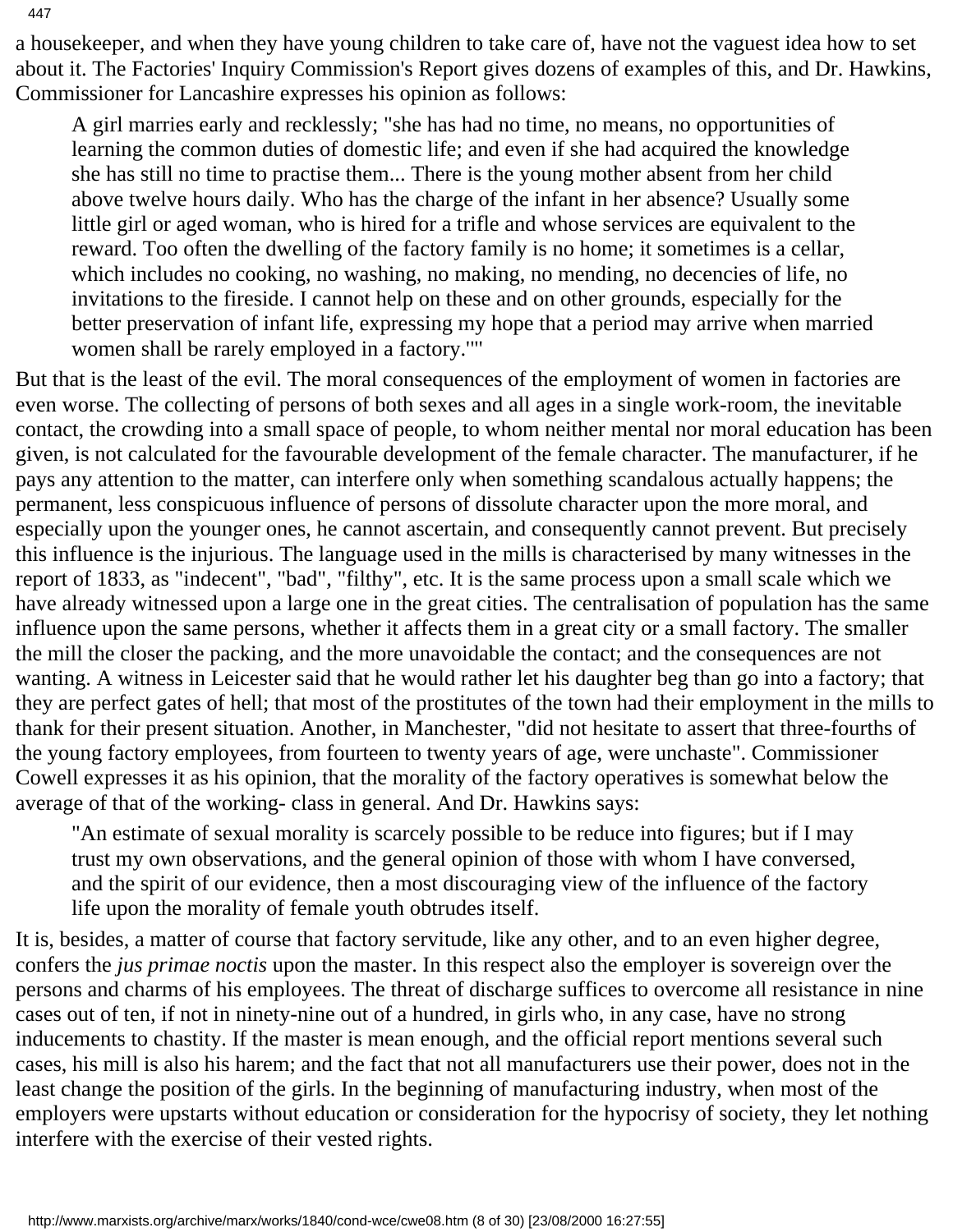To form a correct judgment of the influence of factory-work upon the health of the female sex, it is necessary first to consider the work of children, and then the nature of the work itself. From the beginning of manufacturing industry, children have been employed in mills, at first almost exclusively by reason of the smallness of the machines, which were later enlarged. Even children from the workhouses were employed in multitudes, being rented out for a number of years to the manufacturers as apprentices. They were lodged, fed, and clothed in common, and were, of course, completely the slaves of their masters, by whom they were treated with the utmost recklessness and barbarity. As early as 1796, the public objection to this revolting system found such vigorous expression through Dr. Percival and Sir Robert Peel (father of the Cabinet Minister, and himself a cotton manufacturer), that in 1802 Parliament passed an Apprentices' Bill, by which the most crying evils were removed. Gradually the increasing competition of free workpeople crowded out the whole apprentice system; factories were built in cities, machinery was constructed on a larger scale, and work-rooms were made more airy and wholesome; gradually, too, more work was found for adults and young persons. The number of children in the mills diminished somewhat, and the age at which they began to work rose a little; few children under eight or nine years were now employed. Later, as we shall see, the power of the state intervened several times to protect them from the money-greed of the bourgeoisie.

The great mortality among children of the working-class, and especially among those of the factory operatives, is proof enough of the unwholesome conditions under which they pass their first years. These influences are at work, of course, among the children who survive, but not quite so powerfully as upon those who succumb. The result in the most favourable case is a tendency to disease, or some check in development, and consequent less than normal vigour of the constitution. A nine years old child of a factory operative that has grown up in want, privation, and changing conditions, in cold and damp, with insufficient clothing and unwholesome dwellings, is far from having the working force of a child brought up under healthier conditions. At nine years of age it is sent into the mill to work 6 1/2 hours (formerly 8, earlier still, 12 to 14, even 16 hours) daily, until the thirteenth year; then twelve hours until the eighteenth year. The old enfeebling influences continue, while the work is added to them. It is not to be denied that a child of nine years, even an operative's child, can hold out through 6 1/2, hours' daily work, without any one being able to trace visible bad results in its development directly to this cause; but in no case can its presence in the damp, heavy air of the factory, often at once warm and wet, contribute to good health; and, in any case, it is unpardonable to sacrifice to the greed of an unfeeling bourgeoisie the time of children which should be devoted solely to their physical and mental development, withdraw them from school and the fresh air, in order to wear them for the benefit of the manufacturers. The bourgeoisie says: If we do not employ the children in the mills, they only remain under conditions unfavourable to their development; and this is true on the whole. But what does this mean if it is not a confession that the bourgeoisie first places the children of the working-class under unfavourable conditions, and then exploits these bad conditions for its own benefit, appeals to that which is as much its own fault as the factory system, excuses the sin of today with the sin of yesterday? And if the Factory Act did not in some measure fetter their hands, how this "humane", this "benevolent" bourgeoisie, which has built its factories solely for the good of the working-class, would take care of the interests of these workers! Let us hear how they acted before the factory inspector was at their heels. Their own admitted testimony shall convict them in the Report of the Factories' Inquiry Commission of 1833.

The report of the Central Commission relates that the manufacturers began to employ children rarely of five years, often of six, very often of seven, usually of eight to nine years; that the working-day often lasted fourteen to sixteen hours, exclusive of meals and intervals; that the manufacturers permitted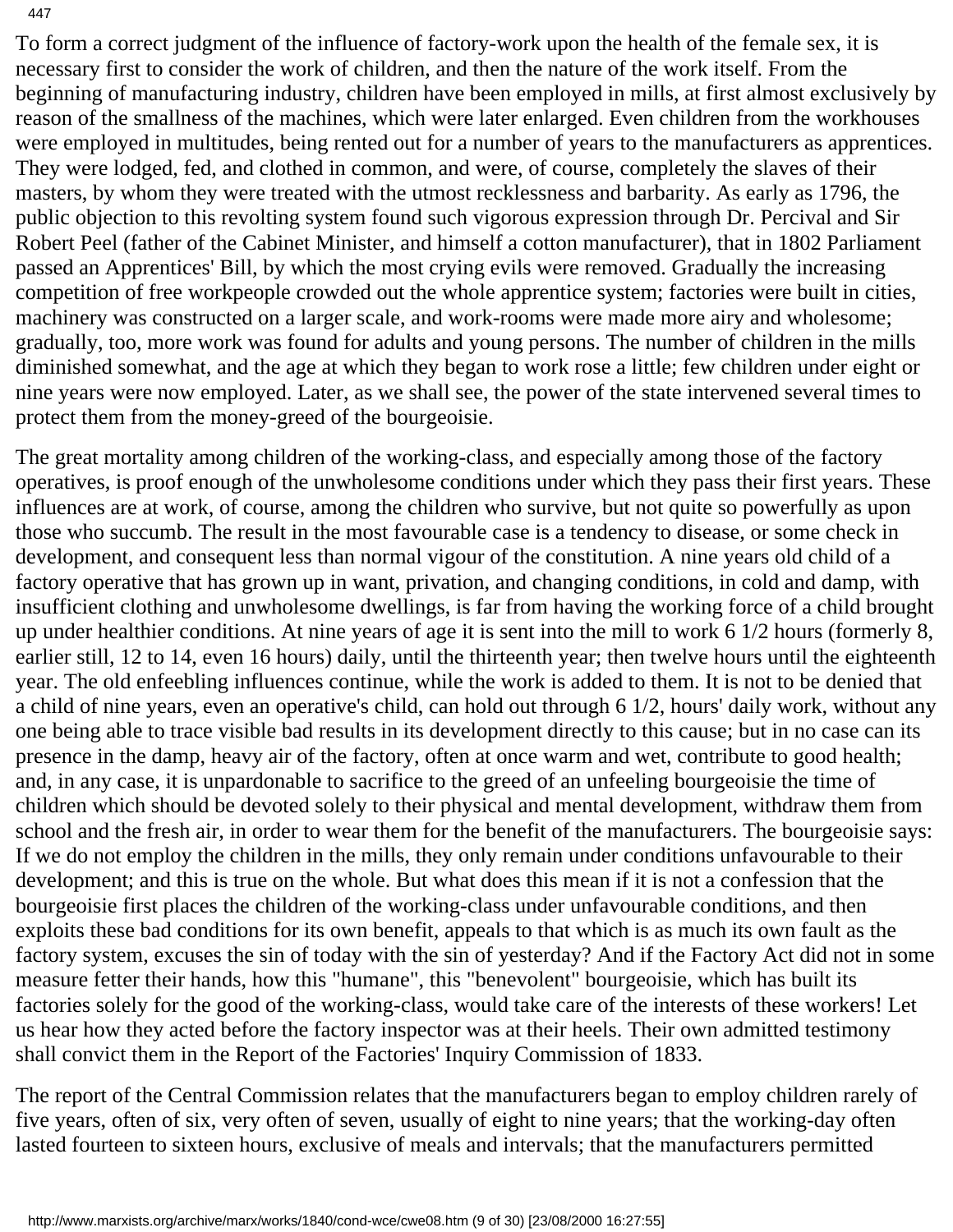overlookers to flog and maltreat children, and often took an active part in so doing themselves. One case is related of a Scotch manufacturer, who rode after a sixteen years old runaway, forced him to return, running after the employer as fast as the master's horse trotted, and beat him the whole way with a long whip. In the large towns where the operatives resisted more vigorously, such things naturally happened less often. But even this long working-day failed to satisfy the greed of the capitalists. Their aim was to make the capital invested in the building and machinery produce the highest return, by every available means, to make it work as actively as possible. Hence the manufacturers introduced the shameful system of night-work. Some of them employed two sets of operatives, each numerous enough to fill the whole mill, and let one set work the twelve hours of the day, and the other the twelve hours of the night. It is needless to picture the effect upon the frames of young children, and even upon the health of young persons and adults, produced by permanent loss of sleep at night, which cannot be made good by any amount of sleep during the day. Irritation of the whole nervous system, with general lassitude and enfeeblement of the entire frame, were the inevitable results, with the fostering of temptation to drunkenness and unbridled sexual indulgence. One manufacturer testifies that during the two years in which night-work was carried on in his factory, the number of illegitimate children born was doubled, and such general demoralisation prevailed that he was obliged to give up night-work. Other manufacturers were yet more barbarous, requiring many hands to work thirty to forty hours at a stretch, several times a week, letting them get a couple of hours sleep only, because the night-shift was not

The reports of the Commission touching this barbarism surpass everything that is known to me in this line. Such infamies, as are here related, are nowhere else to be found -- yet we shall see that the bourgeoisie constantly appeals to the testimony of the Commission as being in its own favour. The consequences of these cruelties became evident quickly enough. The Commissioners mention a crowd of cripples who appeared before them, who clearly owed their distortion to the long working-hours. This distortion usually consists of a curving of the spinal column and legs, and is described as follows by Francis Sharp, M.R.C.S., of Leeds:

"Before I came to Leeds, I had never seen the peculiar twisting of the ends of the lower part of the thigh bone. At first I considered it might be rickets, but from the numbers which presented themselves, particularly at an age beyond the time when rickets attack children (between 8 and 14), and finding that they had commenced since they began work at the factory I soon began to change my opinion. I now may have seen of such cases nearly 100, and I can most decidedly state they were the result of too much labour. So far as I know they all belong to factories, and have attributed their disease to this cause themselves." "Of distortions of the spine, which were evidently owing to the long standing at their labour, perhaps the number of cases might not be less than 300."

Precisely similar is the testimony of Dr. Hey, for eighteen years physician in the hospital in Leeds:

"Diseases of the spine amongst people employed in factories presented themselves very frequently. Some were the result of pure labour; others were the result of labour on a constitution perhaps congenitally weak, or rendered feeble by bad food. The deformities of the limbs appear to be more frequent than the spinal diseases... the bending in of the knees, relaxation of the ligaments of the ankles was very frequent, and the bending of the large bones. The heads of the large bones have especially been increased and twisted to a considerable extent; and these cases I have found to have come from those mills and factories where long hours have been said to be common."

complete, but calculated to replace a part of the operatives only.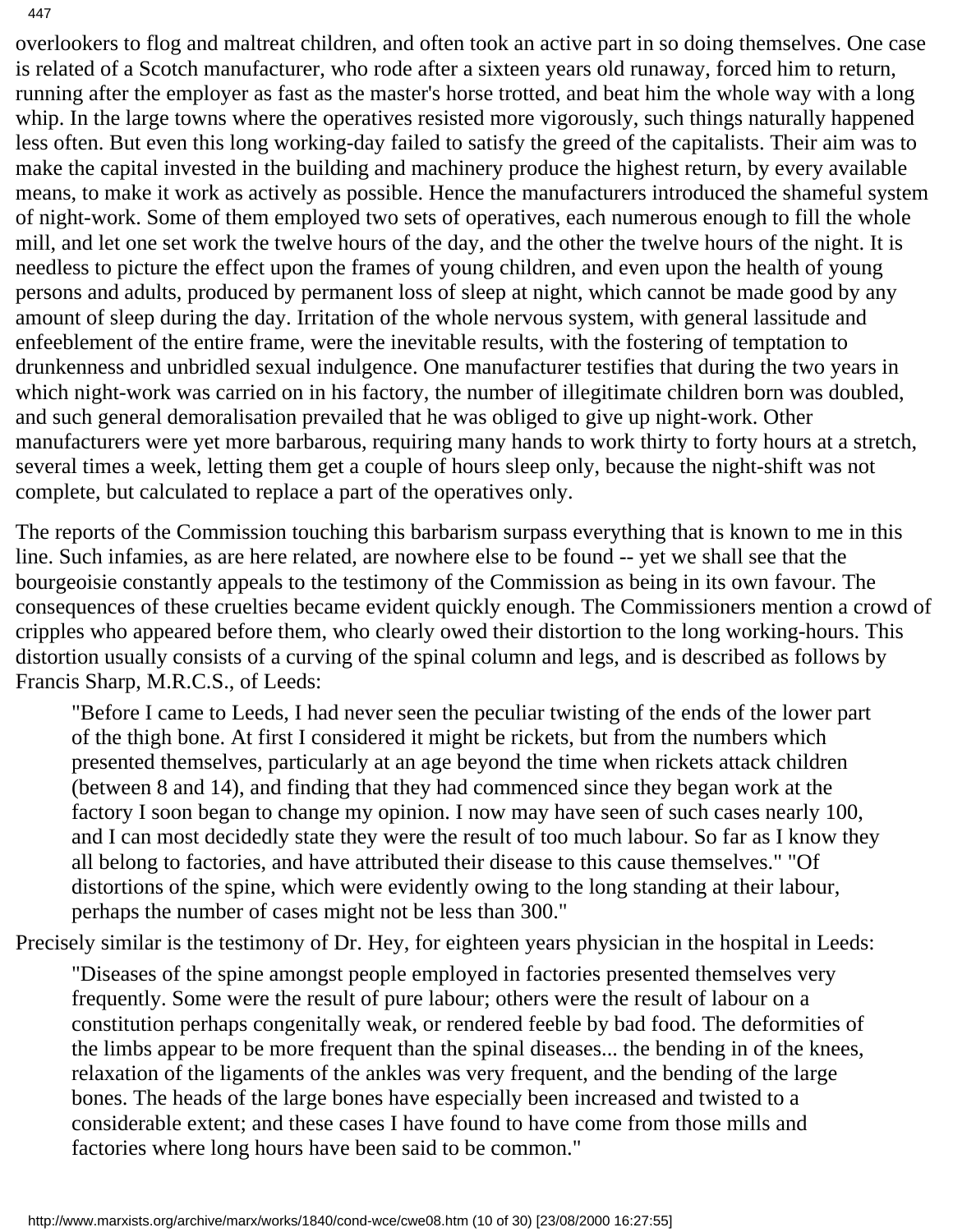Surgeons Beaumont and Sharp, of Bradford, bear the same testimony. The reports of Drinkwater, Power, and Dr. Loudon contain a multitude of examples of such distortions, and those of Tufnell and Sir David Barry, which are less directed to this point, give single examples. The Commissioners for Lancashire, Cowell, Tufnell, and Hawkins, have almost wholly neglected this aspect of the physiological results of the factory system, though this district rivals Yorkshire in the number of cripples. I have seldom traversed Manchester without meeting three or four of them, suffering from precisely the same distortions of the spinal columns and legs as that described, and I have often been able to observe them closely. I know one personally who corresponds exactly with the foregoing description of Dr. Hey, and who got into this condition in Mr. Douglas' factory in Pendleton, an establishment which enjoys an unenviable notoriety among the operatives by reason of the former long working periods continued night after night. It is evident, at a glance, whence the distortions of these cripples come; they all look exactly alike. The knees are bent inward and backwards, the ankles deformed and thick, and the spinal column often bent forwards or to one side. But the crown belongs to the philanthropic manufacturers of the Macclesfield silk district. They employed the youngest children of all, even from five to six years of age. In the supplementary testimony of Commissioner Tufnell, I find the statement of a certain factory manager Wright, both of whose sisters were most shamefully crippled, and who had once counted the cripples in several streets, some of them the cleanest and neatest streets of Macclesfield. He found in Townley Street ten, George Street five, Charlotte Street four, Watercots fifteen, Bank Top three, Lord Street seven, Mill Lane twelve, Great George Street two, in the workhouse two, Park Green one, Peckford Street two, whose families all unanimously declared that the cripples had become such in consequence of overwork in the silk-twisting mills. One boy is mentioned so crippled as not to be able to go upstairs, and girls deformed in back and hips.

Other deformities also have proceeded from this overwork, especially flattening of the foot, which Sir D. Barry frequently observed, as did the physicians and surgeons in Leeds. In cases, in which a stronger constitution, better food, and other more favourable circumstances enabled the young operative to resist this effect of a barbarous exploitation, we find, at least, pain in the back, hips, and legs, swollen joints, varicose veins, and large, persistent ulcers in the thighs and calves. These affections are almost universal among the operatives. The reports of Stuart, Mackintosh, and Sir D. Barry contain hundreds of examples; indeed, they know almost no operative who did not suffer from some of these affections; and in the remaining reports, the occurrence of the same phenomena is attested by many physicians.

The reports covering Scotland place it beyond all doubt, that a working-day of thirteen hours, even for men and women from eighteen to twenty-two years of age, produces at least these consequences, both in the flax-spinning mills of Dundee and Dunfermline, and in the cotton mills of Glasgow and Lanark.

All these affections are easily explained by the nature of factory-work, which is, as the manufacturers say, very "light", and precisely by reason of its lightness, more enervating than any other. The operatives have little to do, but must stand the whole time. Any one who sits down, say upon a window-ledge or a basket, is fined, and this perpetual upright position, this constant mechanical pressure of the upper portions of the body upon spinal column, hips, and legs, inevitably produces the results mentioned. This standing is not required by the work itself, and at Nottingham chairs have been introduced, with the result that these affections disappeared, and the operatives ceased to object to the length of the working-day. But in a factory where the operative works solely for the bourgeois, and has small interest in doing his work well, he would probably use the seats more than would be agreeable and profitable to the manufacturer; and in order that somewhat less raw material may be spoiled for the bourgeois, the operative must sacrifice health and strength. This long protracted upright position, with the bad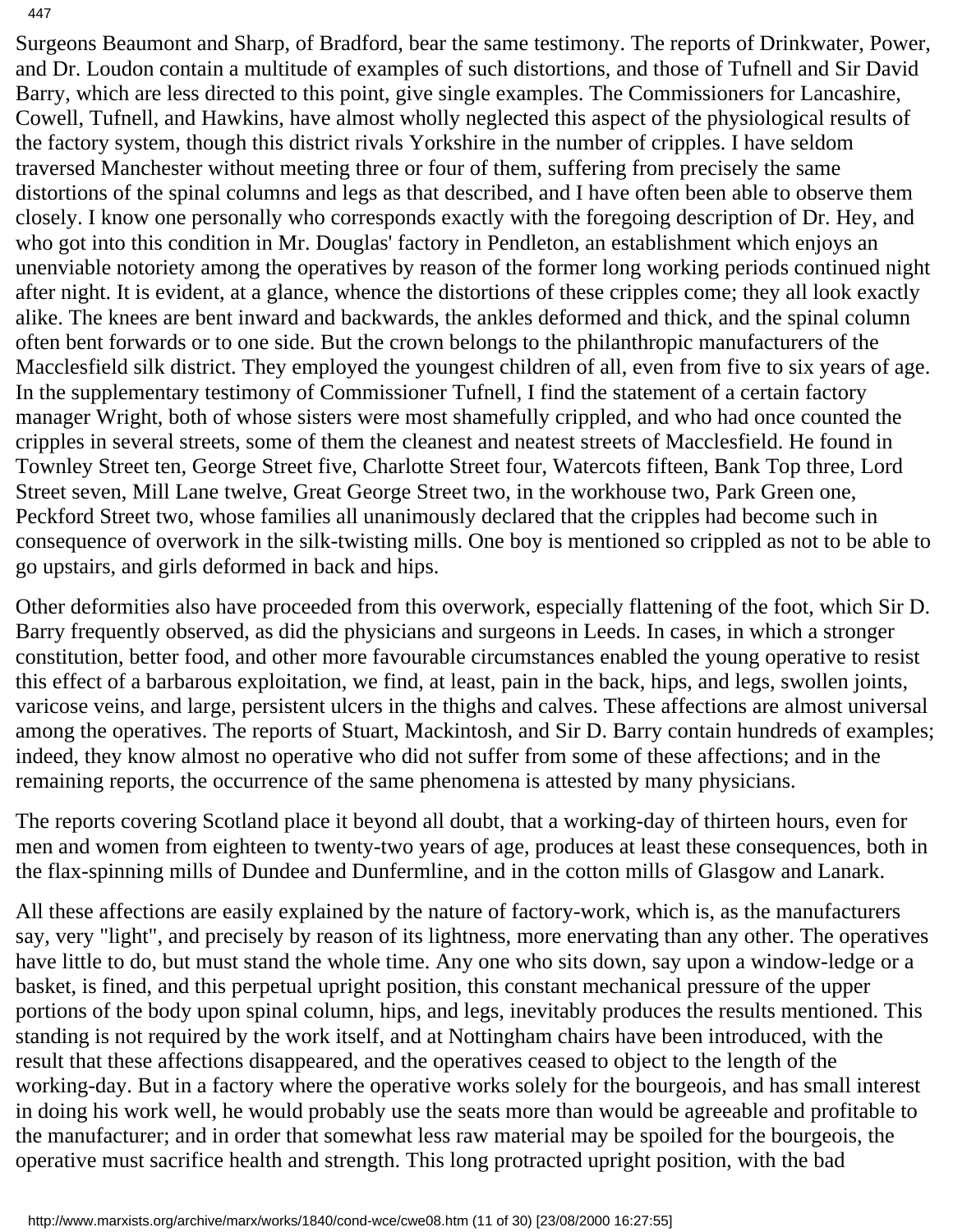atmosphere prevalent in the mills, entails, besides the deformities mentioned, a marked relaxation of all vital energies, and, in consequence, all sorts of other affections general rather than local. The atmosphere of the factories is, as a rule, at once damp and warm, usually warmer than is necessary, and, when the ventilation is not *very* good, impure, heavy, deficient in oxygen, filled with dust and the smell of the machine oil, which almost everywhere smears the floor, sinks into it, and becomes rancid. The operatives are lightly clad by reason of the warmth, and would readily take cold in case of irregularity of the temperature; a draught is distasteful to them, the general enervation which gradually takes possession of all the physical functions diminishes the animal warmth: this must be replaced from without, and nothing is therefore more agreeable to the operative than to have all the doors and windows closed, and to stay in his warm factory air. Then comes the sudden change of temperature on going out into the cold and wet or frosty atmosphere, without the means of protection from the rain, or of changing wet clothing for dry, a circumstance which perpetually produces colds. And when one reflects that, with all this, not one single muscle of the body is really exercised, really called into activity, except perhaps those of the legs; that nothing whatsoever counteracts the enervating, relaxing tendency of all these conditions; that every influence is wanting which might give the muscles strength, the fibres elasticity and consistency; that from youth up, the operative is deprived of all fresh-air recreation, it is impossible to wonder at the almost unanimous testimony of the physicians in the Factories' Report, that they find a great lack of ability to resist disease, a general depression in vital activity, a constant relaxation of the mental and physical powers. Let us hear Sir D. Barry first:

The unfavourable influences of mill-work upon the hands are the following: "(1) The indispensable necessity of forcing both their mental and bodily exertions to keep exact pace with the motions of machinery propelled by an unvarying, unceasing power. (2) The continuance of an erect posture for periods unnaturally prolonged and too quickly repeated. (5) The privation of sleep" (in consequence of too long working-hours, pain in the legs, and general physical derangement). "To these causes are often added low, crowded, dusty, or damp rooms; impure air, heated atmospheres, constant perspiration. Hence it is that male children particularly, after they have worked some time in mills lose -- with very few exceptions indeed -- the rosy chubbiness of boyhood, and become paler and thinner than boys not so employed generally are. Even the draw-boy who stands with his bare feet on the earthen floor of his master's shop preserves his appearance much better than the mill-boys," because he occasionally goes into the fresh air for a time. "But the mill-worker never has a moment's respite except at meals, and never gets into the open air except when he is going to look for them. All the adult male spinners are pale and thin; they are subject to capricious appetite and dyspepsia; all the spinners have been brought up in the mills from their very childhood, it is fair to conclude that their mode of life is not favourable to the development of the manly forms, seeing that few, or none of them are tall athletic men. Females are much less deteriorated in their appearance by mill-work than males." (Very naturally. But we shall see that they have their own diseases.)

So, too, Power:

"I can have no hesitation in stating my belief that a large mass of deformity has been produced at Bradford by the factory system.... The effect of long and continuous work upon the frame and limbs is not indicated by actual deformity alone; a more common indication of it is found in a stunted growth, relaxed muscles, and slender conformation."

So, too, F. Sharp, in Leeds, the surgeon [\[11\]](#page-113-9) already quoted: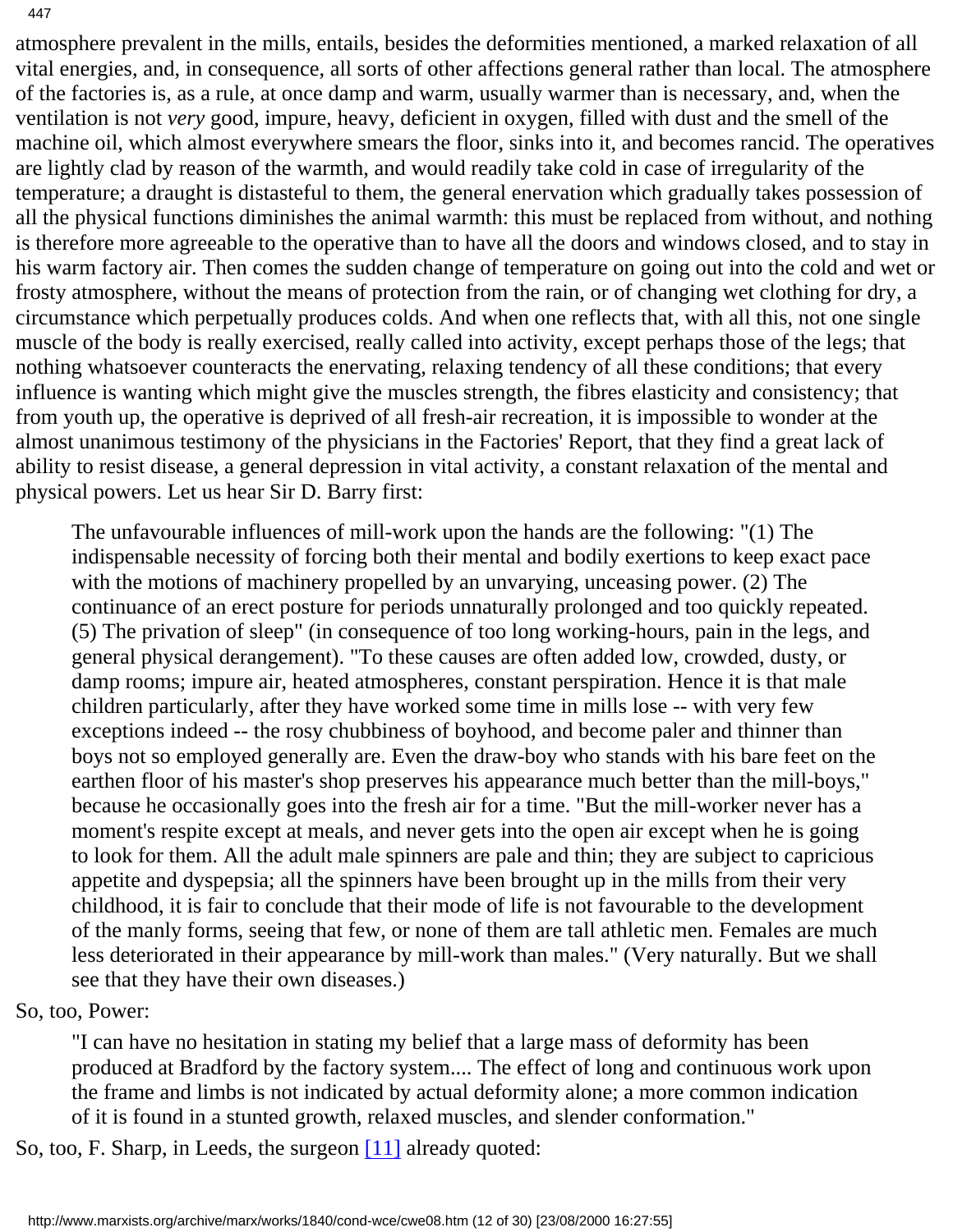When I moved from Scarborough to Leeds, "the general appearance of the children in Leeds immediately struck me as much more pallid, and also the firmness of the fibre as much inferior as what I had seen in Scarborough and the adjacent country. Observed also many to be more diminutive for their age.... Innumerable cases of scrofula, affections of the lungs, mesenTeric diseases, and dyspepsia, have also occurred, which I have no doubt, as a professional man, were awing to the same cause", the mill-work. "The nervous energy of the body I consider to be weakened by the very long hours, and a foundation laid for many diseases. Were it not for the individuals who join the mills from the country, the factory people would soon be deteriorated."

So, too, Beaumont, surgeon in Bradford:

"I also consider the system of working in the factories in and around here nduces for the most part a peculiar laxity of the whole system, rendering the children highly susceptible of either prevailing epidemics or casual medical disorders.... I certainly consider the want of wholesome regulations in the most of he factories, whether as to ventilation or cleanliness, to be produnive in a great neasure of that peculiar tendency or susceptibility of morbid affections of which ny own practice affords ample experience."

Similar testimony is borne by Dr. Hey:

(1) "I have had an opportunity of observing the effect of the factory system in the health of children under the most advantageous circumstances" (in Wood's mill, in Bradford, the best arranged of the district, in which he was factory surgeon). (2) "This effect is decidedly. and, to a great extent, injurious, even under those favourable circumstances. (3) During the year 1832, three-fifths of all the children employed in Wood's mill had medical assistance from me; (4) The most injurious effect is not in the prevalency of deformed bodies, but debilitated and diseased constitutions," (5) All this is greatly improved since the working-hours of children have been reduced at Wood's to ten.

The Commissioner, Dr. Loudon himself, who sites these witnesses, says:

"I think it has been clearly proved that children have been worked a most unreasonable and cruel length of time daily, and that even adults have been expected to do a certain quantity of labour which scarcely any human being is able to endure. The result of this has been, that many have met with a premature death; many have been affected constitutionally for life; and the idea of a posterity being injured from the shattered frames of the survivors is, physiologically speaking, but too well founded."

And, finally, Dr. Hawkins, in speaking of Manchester:

"I believe that most travellers are struck by the lowness of stature, the leanness, and the paleness which present themselves so commonly to the eye at Manchester, and above all, among the factory classes. I have never been in any town in Great Britain nor in Europe in which degeneracy of form and colour from the national standard has been so obvious. The married women fall remarkably short of the usual characteristics of the English wife.... I cannot help remarking, that the boys and girls whom I examined from the Manchester factories very generally exhibited a depressed look, and a pallid complexion; none of the alacrity, activity, and hilarity of early life shone on their countenances and gestures. A large number of both, in reply to my questions, declared that they had no wish to play about on the Saturday afternoon and on the Sunday, but that they preferred remaining quiet."

447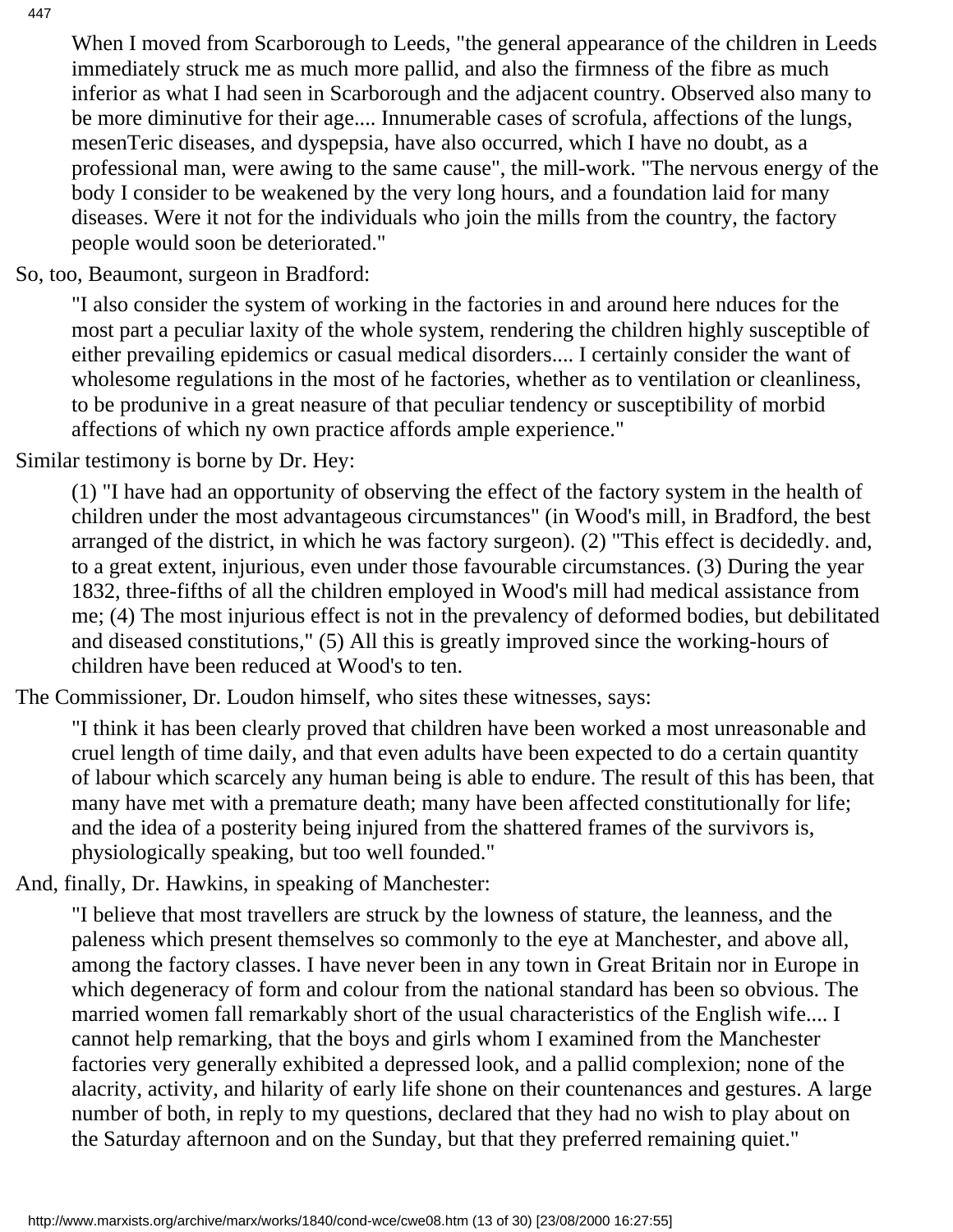I add, at once, another passage of Hawkins' report, which only half belongs here, but may be quoted here as well as anywhere else:

"Intemperance, debauchery and improvidence are the chief blemishes on the character of the factory workpeople, and those evils may easily be traced to habits formed under the present system, and springing from it almost inevitably. On all sides it is admitted that indigestion, hypochondriasis and languor affect this class of the population very widely. After twelve hours of monotonous labour, it is but too natural to seek for stimulants of one kind or another; but when we superadd the morbid states above alluded to, the transition to spirits is rapid and perpetual."

For all this testimony of the physicians and commissioners, the report itself offers hundreds of cases of proof. That the growth of young operatives is stunted, by their work, hundreds of statements testify; among others, Cowell gives the weight of 46 youths of 17 years of age, from one Sunday school, of whom 26 employed in mills, averaged 104.5 pounds, and 20 not employed in mills, 117.7 pounds. One of the largest manufacturers of Manchester, leader of the opposition against the working-men, I think Robert Hyde Greg himself, said, on one occasion, that if things went on as at present, the operatives of Lancashire would soon be a race of pigmies. A recruiting officer testified that operatives are little adapted for military service, looked thin and nervous, and were frequently rejected by the surgeons as unfit. In Manchester he could hardly get men of five feet eight inches; they were usually only five feet six to seven, whereas in the agricultural districts, most of the recruits were five feet eight.

The men wear out very early in consequence of the conditions under which they live and work. Most of them are unfit for work at forty years, a few hold out to forty-five, almost none to fifty years of age. This is caused not only by the general enfeeblement of the frame, but also very often by a failure of the sight, which is a result of mule-spinning, in which the operative is obliged to fix his gaze upon a long row of fine, parallel threads, and so greatly to, strain the sight.

Of 1,600 operatives employed in several factories in Harpur and Lanark, but 10 were over 45 years of age; of 22,094 operatives in diverse factories in Stockport and Manchester, but 145 were over 45 years old. Of these 143, 16 were retained as a special favour, and one was doing the work of a child. A list of 131 spinners contained but seven over 45 years, and yet the whole 151 were rejected by the manufacturers, to whom they applied for work, as "too old",' and were without means of support by reason of old age! Mr. Ashworth, a large manufacturer, admits in a letter to Lord Ashley, that, towards the fortieth year, the spinners can no longer prepare the required quantity of yarn, and are therefore 'sometimes" discharged; he calls operatives forty years of age "old people"! Commissioner Mackintosh expresses himself in the same way in the report of 1833:

"Although prepared by seeing childhood occupied in such a manner, it is very difficult to believe the age of the men advanced in years as given by themselves, so complete ia their premature old age."

Surgeon Smellie of Glasgow, who treated operatives chiefly, says hat forty years is old age for them. And similar evidence may e found elsewhere. In Manchester, this premature old age among the operatives is so universal that almost every man of forty would be taken for ten to fifteen years older, while the prosperous classes, men as well as women, preserve their appearance exceedingly well if they do not drink too heavily.

The influence of factory-work upon the female physique also is marked and peculiar. The deformities entailed by long hours of work are much more serious among women. Protracted work frequently causes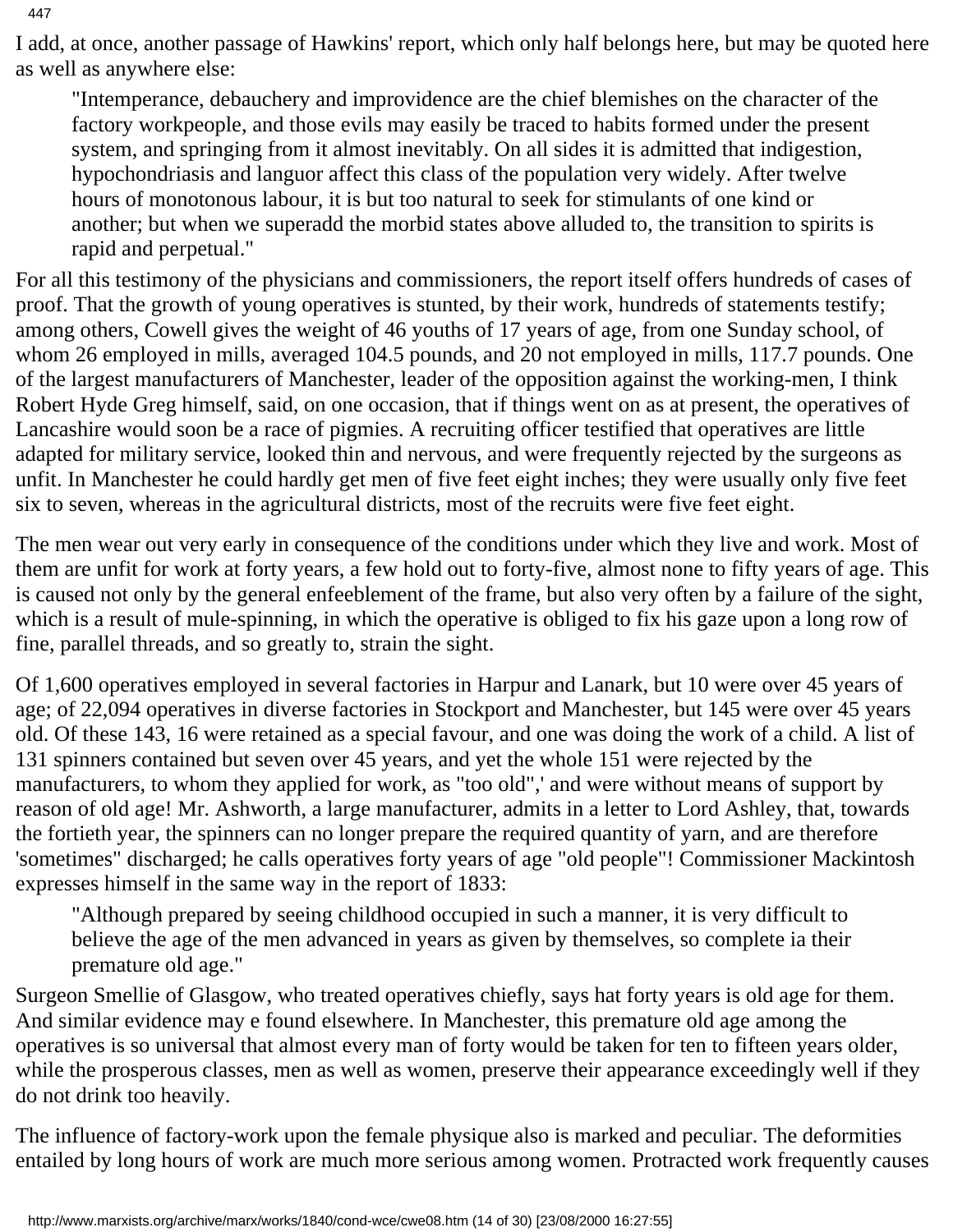deformities of the pelvis, partly in the shape of abnormal position and development of the hip bones, partly of malformation of the lower portion of the spinal column,

"Although," says Dr. Loudon in his report, "no cases presented themselves of deformed pelvis, and some others of the diseases which have been described, yet their ailments are such as every medical man must expect to be the probable consequences" of such working-hours for young people, "and they are recorded by men of the highest professional and moral character".

That factory operatives undergo more difficult confinement than other women is testified to by several midwives and accoucheurs, and also that they are more liable to miscarriage. Moreover, they suffer from the general enfeeblement common to all operatives, and, when pregnant, continue to work in the factory up to the hour of delivery, because otherwise they lose their wages and are made to fear that they may be replaced if they stop away too soon. It frequently happens that women are at work one evening and delivered the next morning, and the case is none too rare of their being delivered in the factory among the machinery. And if the gentlemen of the bourgeoisie find nothing particularly shocking in this, their wives will perhaps admit that it is a piece of cruelty, an infamous act of barbarism, indirectly to force a pregnant woman to work twelve or thirteen hours daily (formerly still longer), up to the day of her delivery; in a standing position, with frequent stoopings. But this is not all. If these women are not obliged to resume work within two weeks, they are thankful, and count themselves fortunate. Many come back to the factory after eight, and even after three to four days, to resume full work. I once heard a manufacturer ask an overlooker; "Is so and so not back yet?" "No." "How long since she was confined." "A week." "She might surely have been back long ago. That one over there only stays three days." Naturally, fear of being discharged, dread of starvation drives her to the factory in spite of her weakness, in defiance of her pain. The interest of the manufacturer will not brook that his employees stay at home by reason of illness; they must not be ill, they must not venture to lie still through a long confinement, or he must stop his machinery or trouble his supreme head with a temporary change of arrangements; and rather than do this, he discharges his people when they begin to be ill. Listen:

A girl feels very ill, can scarcely do her work. "Why don't you ask for leave to stay away?" "Well, sir, the master is queer at letting us off; if we are off a quarter of a day we stand a chance of being turned away."

Or Sir D. Barry:

Thomas McDurt, workman, has slight fever. "Cannot venture to be off work more than four days, for fear of losing his work."

And so it goes on in almost all the factories. The employment of young girls produces all sorts of irregularities during the period of development. In some, especially those who are better fed, the heat of the factories hastens this process, so that in single cases, girls of thirteen and fourteen are wholly mature. Roberton, whom I have already cited (mentioned in the Factories' Inquiry Commission's Report as the "eminent" gynaecologist of Manchester), relates in the *North of England Medical and Surgical Journal*, that he had seen a girl of eleven years who was not only a wholly developed woman, but pregnant, and that it was by no means rare in Manchester for women to be confined at fifteen years of age). In such cases, the influence of the warmth of the factories is the same as that of a tropical climate, and, as in such climates, the abnormally early development revenges itself by correspondingly premature age and debility. On the other hand, retarded development of the female constitution occurs, the breasts mature late or not at all. Menstruation first appears in the seventeenth or eighteenth, sometimes in the twentieth year, and is often wholly wanting. Irregular menstruation, coupled with great pain and numerous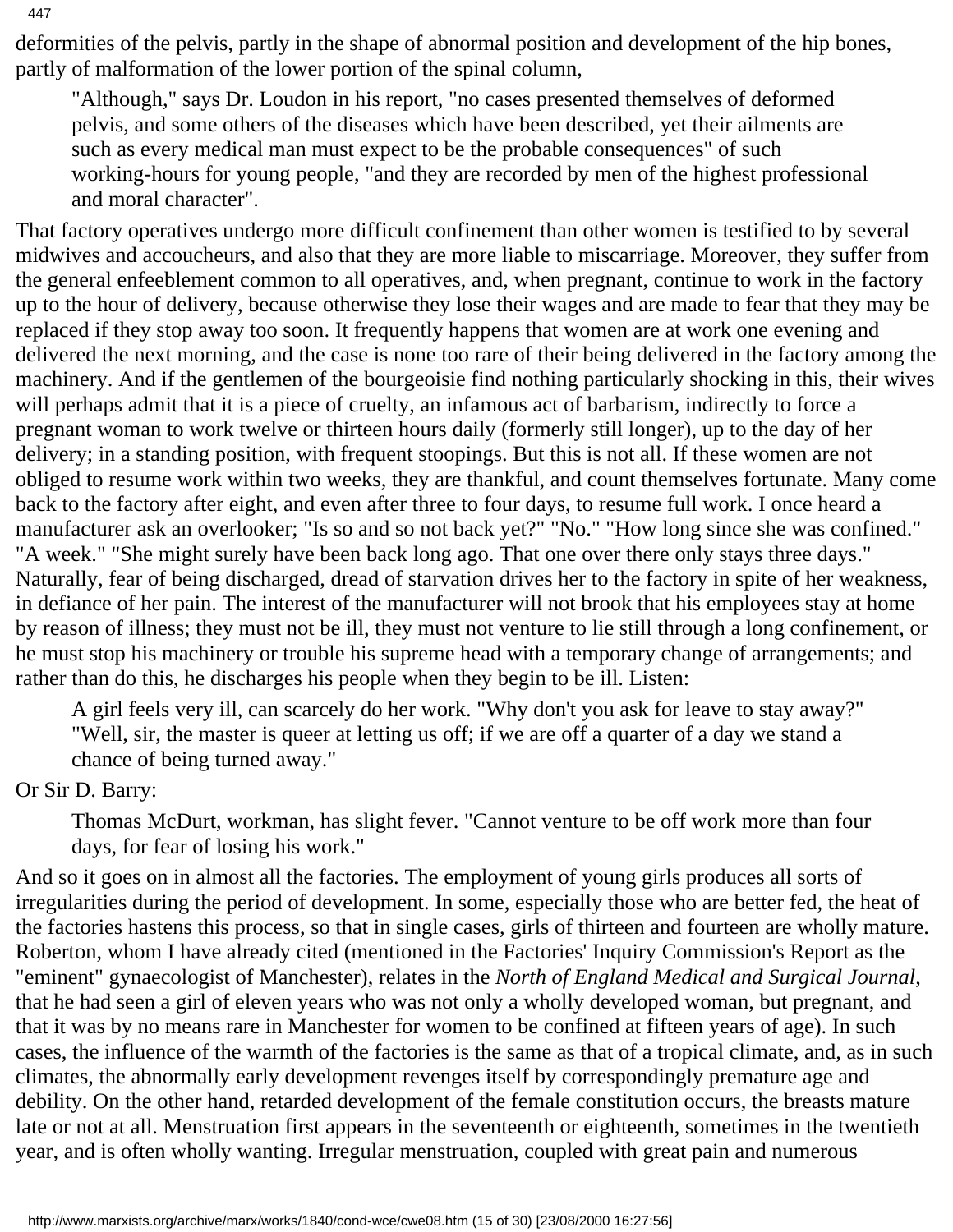affections, especially with anaemia, is very frequent, as the medical reports unanimously state.

Children of such mothers, particularly of those who are obliged to work during pregnancy, cannot be vigorous. They are, on the contrary, described in the report, especially in Manchester, as very feeble; and Barry alone asserts that they are healthy, but says further, that in Scotland, where his inspection lay, almost no married women worked in factories. Moreover, most of the factories there are in the country (with the exception of Glasgow), a circumstance which contributes greatly to the invigoration of the children. The operatives' children in the neighbourhood of Manchester are nearly all thriving and rosy, while those within the city look pale and scrofulous; but with the ninth year the colour vanishes suddenly, because all are then sent into the factories, when it soon becomes impossible to distinguish the country from the city children.

But besides all this, there are some branches of factory-work which have an especially injurious effect. In many rooms of the cotton and flax-spinning mills, the air is filled with fibrous dust, which produces chest affections, especially among workers in the carding and combing-rooms. Some constitutions can bear it, some cannot; but the operative has no choice. He must take the room in which he finds work, whether his chest is sound or not. The most common effects of this breathing of dust are blood-spitting, hard, noisy breathing, pains in the chest, coughs, sleeplessness -- in short, all the symptoms of asthma ending in the worst cases in consumption. Especially unwholesome is the wet spinning of linen-yarn which is carried on by young girls and boys. The water spirts over them from the spindle, so that the front of their clothing is constantly wet through to the skin; and there is always water standing on the floor. This is the case to a less degree in the doubling-rooms of the cotton mills, and the result is a constant succession of colds and affections of the chest. A hoarse, rough voice is common to all operatives, but especially to wet spinners and doublers. Stuart, Mackintosh, and Sir D. Barry express themselves in the most vigorous terms as to the unwholesomeness of this work, and the small consideration shown by most of the manufacturers for the health of the girls who do it. Another effect of flax-spinning is a peculiar deformity of the shoulder, especially a projection of the right shoulder-blade, consequent upon the nature of the work. This sort of spinning and the throstle- spinning of cotton frequently produce diseases of the knee-pan, which is used to check the spindle during the joining of broken threads. The frequent stooping and the bending to the low machines common to both these branches of work have, in general, a stunting effect upon the growth of the operative. In the throstle-room of the cotton mill at Manchester, in which I was employed, I do not remember to have seen one single tall, well-built girl; they were all short, dumpy, and badly-formed, decidedly ugly in the whole development of the figure. But apart from all these diseases and malformations, the limbs of the operatives suffer in still another way. The work between the machinery gives rise to multitudes of accidents of more or less serious nature, which have for the operative the secondary effect of unfitting him for his work more or less completely. The most common accident is the squeezing off of a single joint of a finger, somewhat less common the loss of the whole finger, half or a whole hand, an arm, etc., in the machinery. Lockjaw very often follows, even upon the lesser among these injuries, and brings death with it. Besides the deformed persons, a great number of maimed ones may be seen going about in Manchester; this one has lost an arm or a part of one, that one a foot, the third half a leg; it is like living in the midst of an army just returned from a campaign. But the most dangerous portion of the machinery is the strapping which conveys motive power from the shaft to the separate machines, especially if it contains buckles, which, however, are rarely used now. Whoever is seized by the strap is carried up with lightning speed, thrown against the ceiling above and floor below with such force that there is rarely a whole bone left in the body, and death follows instantly. Between June 12th and August 3rd, 1844, the *Manchester Guardian* reported the following serious accidents (the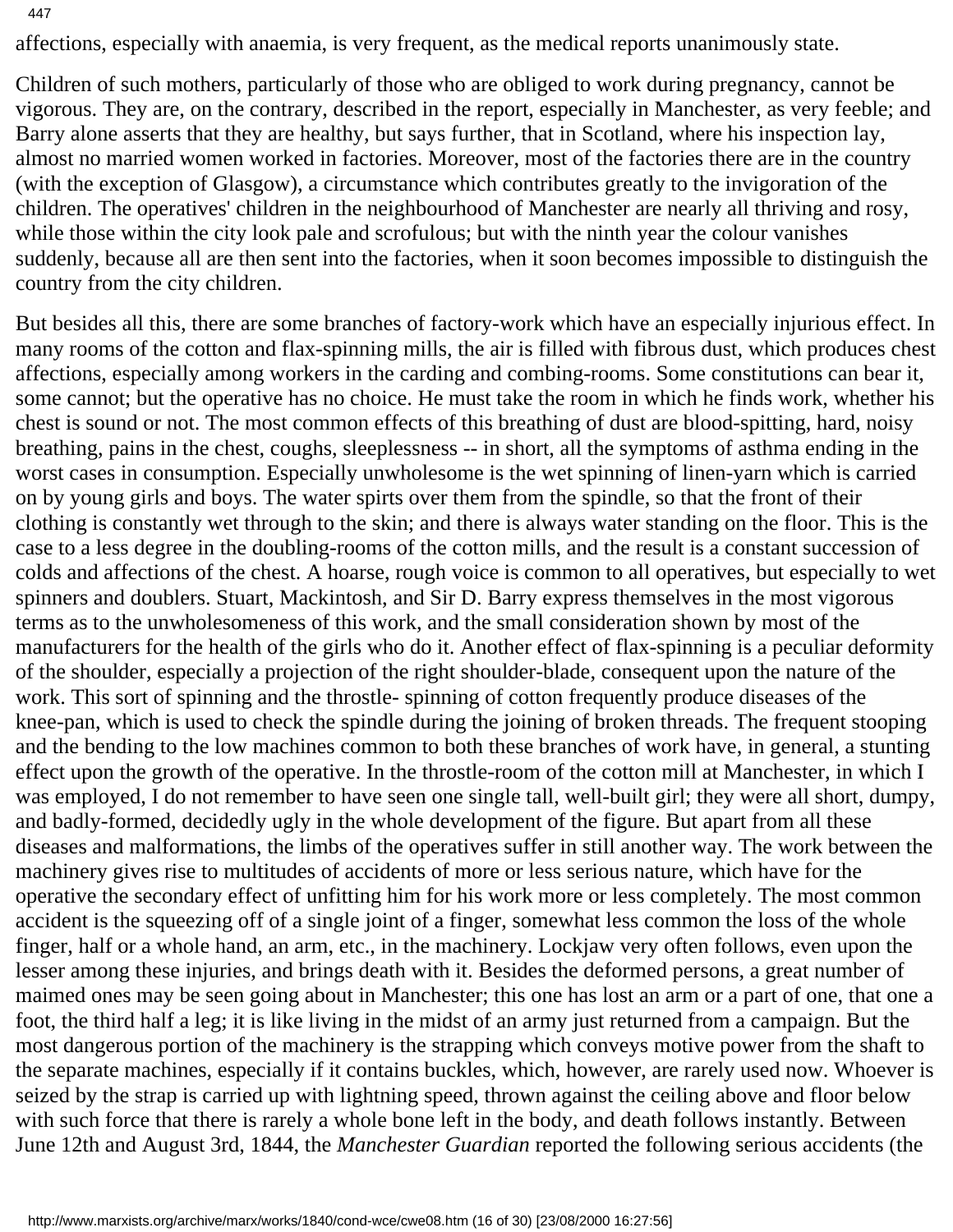trifling ones it does not notice): June 12th, a boy died in Manchester of lockjaw, caused by his hand being crushed between wheels. June 15th, a youth in Saddleworth seized by a wheel and carried away with it; died, utterly mangled. June 29th, a young man at Green Acres Moor, near Manchester, at work in a machine shop, fell under the grindstone, which broke two of his ribs and lacerated him terribly. July 24th, a girl in Oldham died, carried around fifty times by a strap; no bone unbroken. July 27th, a girl in Manchester seized by the blower (the first machine that receives the raw cotton), and died of injuries received. August 3rd, a bobbins turner died in Dukenfield, caught in a strap, every rib broken. In the year 1842, the Manchester Infirmary treated 962 cases of wounds and mutilations caused by machinery, while the number of all other accidents within the district of the hospital was 2,426, so that for five accidents from all other causes, two were caused by machinery. The accidents which happened in Salford are not included here, nor those treated by surgeons in private practice. In such cases, whether or not the accident unfits the victim for further work, the employer, at best, pays the doctor, or, in very exceptional cases, he may pay wages during treatment; what becomes of the operative afterwards, in case he cannot work, is no concern of the employer.

The Factory Report says on this subject, that employers must be made responsible for all cases, since children cannot take care, and adults will take care in their own interest. But the gentlemen who write the report are bourgeois, and so they must contradict themselves and bring up later all sorts of bosh on the subject of the culpable temerity of the operatives.

The state of the case is this: If children cannot take care, the employment of children must be forbidden. If adults are reckless, they must be mere overgrown children on a plane of intelligence which does not enable them to appreciate the danger in its full scope; and who is to blame for this but the bourgeoisie which keeps them in a condition in which their intelligence cannot develop? Or the machinery is ill-arranged, and must be surrounded with fencing, to supply which falls to the share of the bourgeoisie. Or the operative is under inducements which outweigh the threatened danger; he must work rapidly to earn his wages, has no time to take care, and for this, too, the bourgeoisie is to blame. Many accidents happen, for instance, while the operatives are cleaning machinery in motion. Why? Because the bourgeois would otherwise oblige the worker to clean the machinery during the free hours while it is not going, and the worker naturally is not disposed to sacrifice any part of his free time. Every free hour is so precious to the worker that he often risks his life twice a week rather than sacrifice one of them to the bourgeois. Let the employer take from working-hours the time required for cleaning the machinery, and it will never again occur to an operative to clean machinery in motion. In short, from whatever point of view, the blame falls ultimately on the manufacturer, and of him should be required, at the very least, life-long support of the incapacitated operative, and support of the victim's family in case death follows the accident. In the earliest period of manufacture, the accidents were much more numerous in proportion than now, for the machinery was inferior, smaller, more crowded, and almost never fenced. But the number is still large enough, as the foregoing cases prove, to arouse the grave question as to a state of things which permits so many deformities and mutilations for the benefit of a single class, and plunges so many industrious working-people into want and starvation by reason of injuries undergone in the service and through the fault of the bourgeoisie.

A pretty list of diseases engendered purely by the hateful money-greed of the manufacturers! Women made unfit for child-bearing, children deformed, men enfeebled, limbs crushed, whole generations wrecked, afflicted with disease and infirmity, purely to fill the purses of the bourgeoisie. And when one reads of the barbarism of single cases, how children are seized naked in bed by the overlookers, and driven with blows and kicks to the factory, their clothing over their arms, how their sleepiness is driven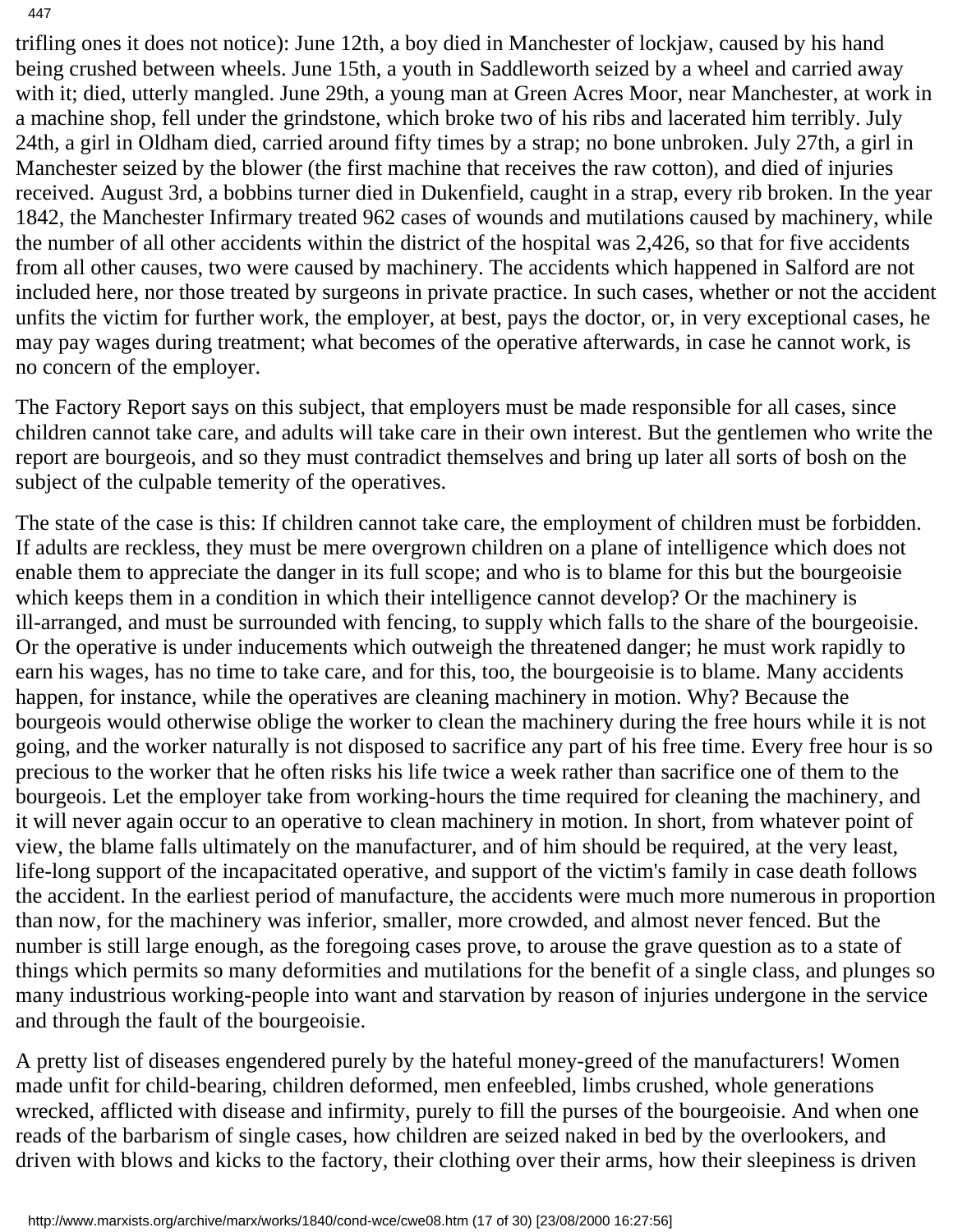off with blows, how they fall asleep over their work nevertheless, how one poor child sprang up, still asleep, at the call of the overlooker, and mechanically went through the operations of its work after its machine was stopped; when one reads how children, too tired to go home, hide away in the wool in the drying-room to sleep there, and could only be driven out of the factory with straps; how many hundreds came home so tired every night, that they could eat no supper for sleepiness and want of appetite, that their parents found them kneeling by the bedside, where they had fallen asleep during their prayers; when one reads all this and a hundred other villainies and infamies in this one report, all testified to on oath, confirmed by several witnesses, deposed by men whom the commissioners themselves declare trustworthy; when one reflects that this is a Liberal report, a bourgeois report, made for the purpose of reversing the previous Tory report, and rehabilitating the pureness of heart of the manufacturers, that the commissioners themselves are on the side of the bourgeoisie, and report all these things against their own will, how can one be otherwise than filled with wrath and resentment against a class which boasts of philanthropy and self-sacrifice, while its one object is to fill its purse *a tout prix*? Meanwhile, let us listen to the bourgeoisie speaking through the mouth of its chosen apostle, Dr. Ure, who relates in his *Philosophy of Manufactures* that the workers have been told that their wages bore no proportion to their sacrifices, the good understanding between masters and men being thus disturbed. Instead of this, the working-men should have striven to recommend themselves by attention and industry, and should have rejoiced in the prosperity of their masters. They would then become overseers, superintendents, and finally partners, and would thus -- (Oh! Wisdom, thou speakest as the dove!) -- "have increased at the same time the demand for their companions' labour in the market!"

"Had it not been for the violent collisions and interruptions resulting from erroneous views among the operatives, the factory system would have been developed still more rapidly and beneficially."

Hereupon follows a long Jeremiad upon the spirit of resistance of the operatives, and on the occasion of a strike of the best-paid workers, the fine spinners, the following naive observation\*

"In fact, it was their high wages which enabled them to maintain a stipendiary committee in affluence, and to pamper themselves into nervous ailments, by a diet too rich and exciting for their indoor employments."

Let us hear how the bourgeois describes the work of children:

"I have visited many factories, both in Manchester and in the surrounding districts, during a period of several months, entering the spinning-rooms unexpectedly, and often alone, at different times of the day, and I never saw a single instance of corporal chastisement inflicted on a child; nor, indeed, did I ever see children in ill-humour. They seemed to be always cheerful and alert; taking pleasure in the light play of their muscles, enjoying the mobility natural to their age. The scene of industry, so far from exciting sad emotions, in my mind, was always exhilarating. It was delightful to observe the nimbleness with which they pieced broken ends, as the mule carriage began to recede from the fixed roller beam, and to see them at leisure, after a few seconds' exercise of their tiny fingers, to amuse themselves in any attitude they chose, till the stretch and winding on were once more completed. The work of these lively elves seemed to resemble a sport, in which habit gave them a pleasing dexterity. Conscious of their skill, they were delighted to show it off to any stranger. As to exhaustion by the day's work, they evinced no trace of it on emerging from the mill in the evening; for they immediately began to skip about any neighbouring play-ground, and to commence their little games with the same alacrity as boys issuing from a school."

#### 447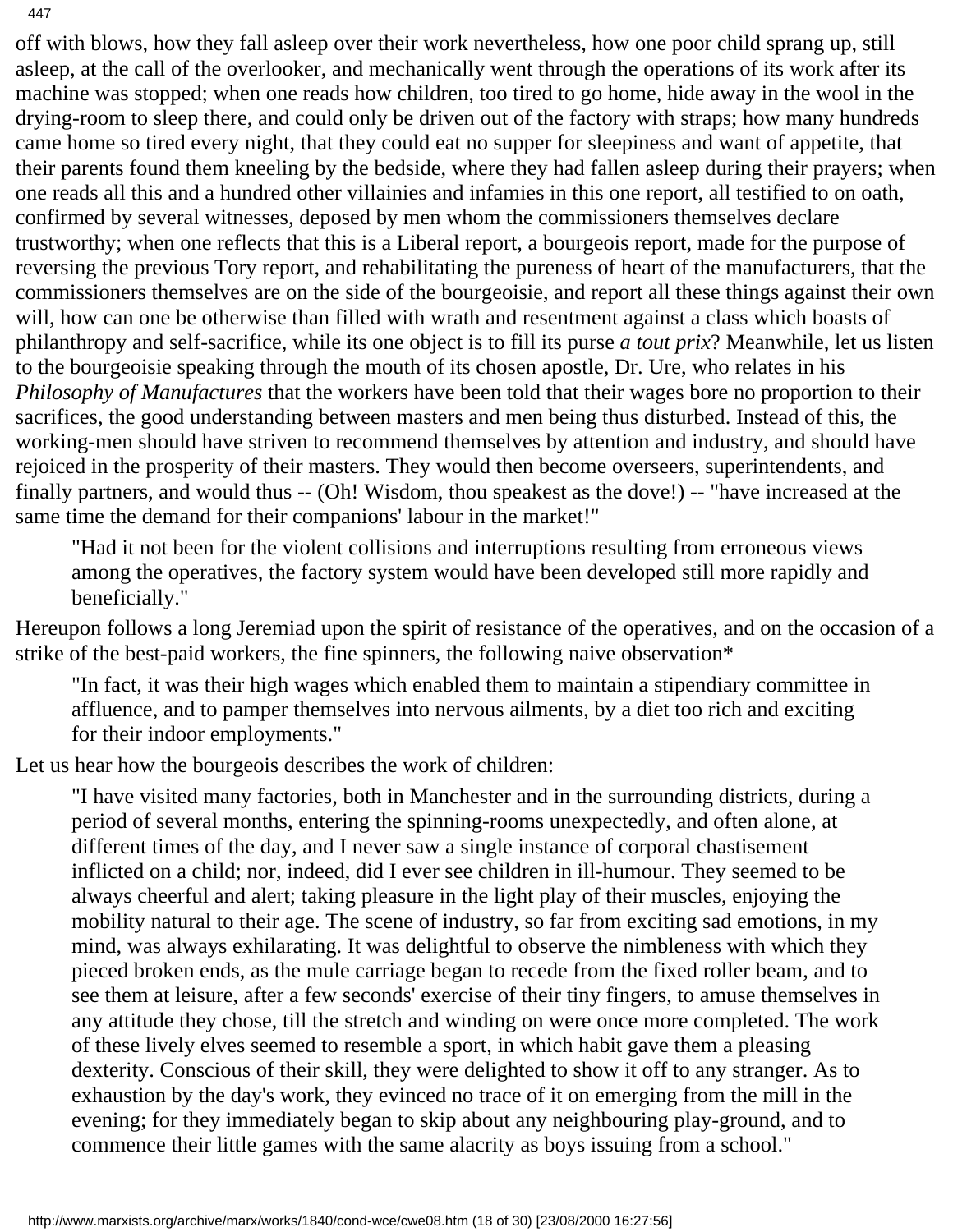Naturally! As though the immediate movement of every muscle were not an urgent necessity for frames grown at once stiff and relaxed! But Ure should have waited to see whether this momentary excitement had not subsided after a couple of minutes. And besides, Ure could see this whole performance only in the afternoon after five or six hours' work, but not in the evening! As to the health of the operatives, the bourgeois has the boundless impudence to cite the report of 1833 just quoted in a thousand places, as testimony for the excellent health of these people; to try to prove by detached and garbled quotations that no trace of scrofula can be found among them, and, what is quite true, that the factory system frees them from all acute diseases (that they have every variety of chronic affection instead he naturally conceals). To explain the impudence with which our friend Ure palms off the grossest falsehoods upon the English public, it must be known that the report consists of three large folio volumes, which it never occurs to a well-fed English bourgeois to study through. Let us hear further how he expresses himself as to the Factory Act of 1833, passed by the Liberal bourgeoisie, and imposing only the most meagre limitations upon the manufacturers, as we shall see. This law, especially its compulsory education clause, he calls an absurd and despotic measure directed against the manufacturers, through which all children under twelve years of age have been thrown out of employment; and with what results? The children thus discharged from their light and useful occupation receive no education whatsoever; cast out from the warm spinning-room into a cold world, they subsist only by begging and stealing, a life in sad contrast with their steadily improving condition in the factory and in Sunday school. Under the mask of philanthropy, this law intensifies the sufferings of the poor, and will greatly restrict the conscientious manufacturer in his useful work, if, indeed, it does not wholly stop him.

The ruinous influence of the factory system began at an early day to attract general attention. We have already alluded to the Apprentices' Act of 1802. Later, towards 1817, Robert Owen, then a manufacturer in New Lanark, in Scotland, afterwards founder of English Socialism, began to call the attention of the Government, by memorials and petitions, to the necessity of legislative guarantees for the health of the operatives, and especially of children. The late Sir Robert Peel and other philanthropists united with him, and gradually secured the Factory Acts of 1819, 1825, and 1851, of which the first two were never enforced, and the last only here and there. This law of 1831, based upon the motion of Sir J. C. Hobhouse, provided that in cotton mills no one under twenty-one should be employed between half-past seven at night and half-past five in the morning; and that in all factories young persons under eighteen should work no longer than twelve hours daily, and nine hours on Saturday. But since operatives could not testify against their masters without being discharged, this law helped matters very little. In the great cities, where the operatives were more restive, the larger manufacturers came to an agreement among themselves to obey the law; but even there, there were many who, like the employers in the country, did not trouble themselves about it. Meanwhile, the demand for a ten hours' law had become lively among the operatives; that is, for a law which should forbid all operatives under eighteen years of age to work longer than ten hours daily; the Trades Unions, by their agitation, made this demand general throughout the manufacturing population; the philanthropic section of the Tory party, then led by Michael Sadler, seized upon the plan, and brought it before Parliament. Sadler obtained a parliamentary committee for the investigation of the factory system, and this committee reported in 1832. Its report was emphatically partisan, composed by strong enemies of the factory system, for party ends. Sadler permitted himself to be betrayed by his noble enthusiasm into the most distorted and erroneous statements, drew from his witnesses by the very form of his questions, answers which contained the truth, but truth in a perverted form. The manufacturers themselves, incensed at a report which represented them as monsters, now demanded an official investigation; they knew that an exact report must, in this case, be advantageous to them; they knew that Whigs, genuine bourgeois, were at the helm, with whom they were upon good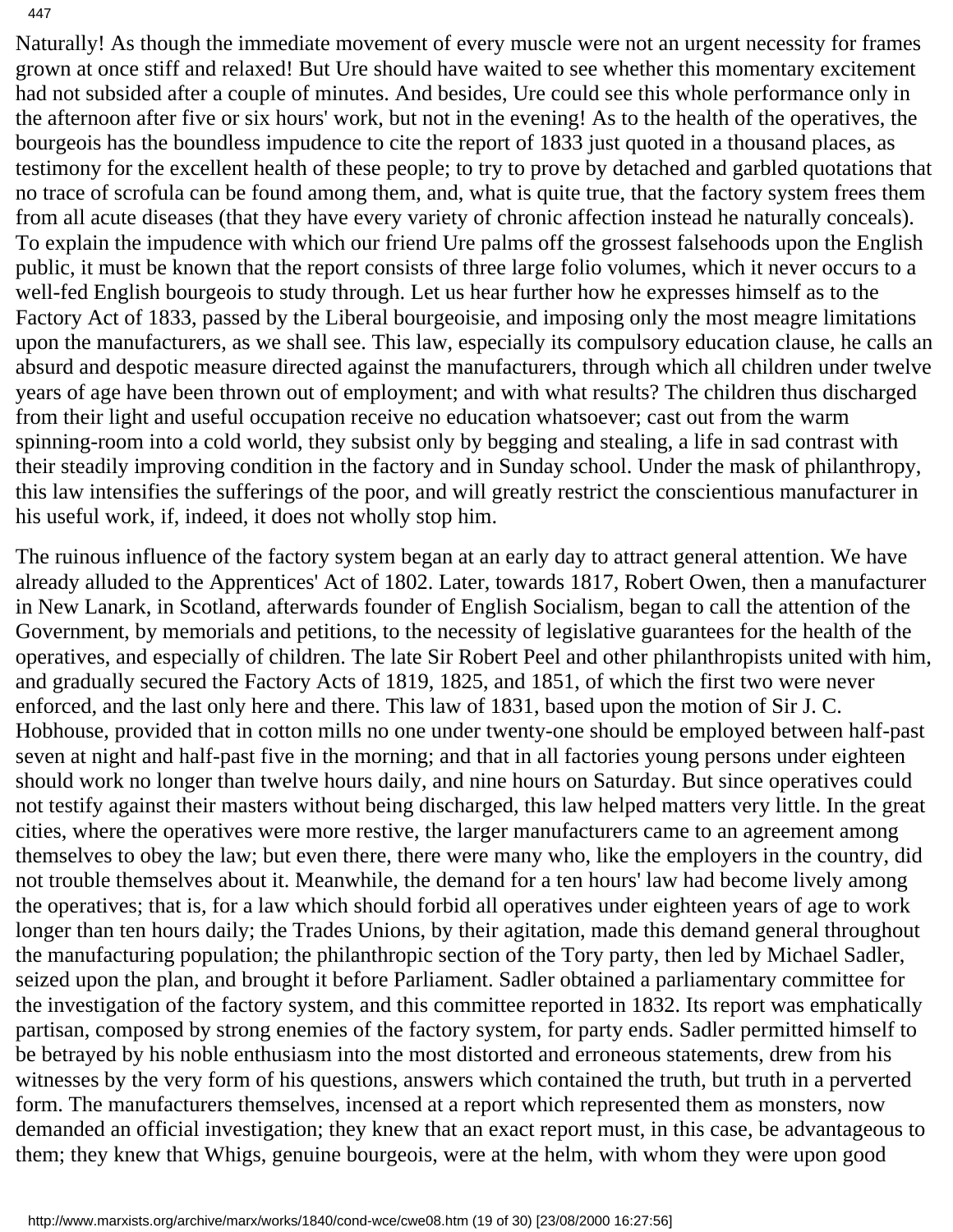terms, whose principles were opposed to any restriction upon manufacture. They obtained a commission, in due order, composed of Liberal bourgeois, whose report I have so often cited. This comes somewhat nearer the truth than Sadler's, but its deviations therefrom are in the opposite direction. On every page it betrays sympathy with the manufacturers, distrust of the Sadler report, repugnance to the working-men agitating independently and the supporters of the Ten Hours' Bill. It nowhere recognises the right of the working-man to a life worthy of a human being, to independent activity, and opinions of his own. It reproaches the operatives that in sustaining the Ten Hours' Bill they thought, not of the children only, but of themselves as well; it calls the working-men engaged in the agitation demagogues, ill-intentioned, malicious, etc., is written, in short, on the side of the bourgeoisie; and still it cannot whitewash the manufacturers, and still it leaves such a mass of infamies upon the shoulders of the employers, that even after this report, the agitation for the Ten Hours' Bill, the hatred against the manufacturers, and the committee's severest epithets applied to them are all fully justified. But there was the one difference, that whereas the Sadler report accuses the manufacturers of open, undisguised brutality, it now became evident that this brutality was chiefly carried on under the mask of civilisation and humanity. Yet Dr. Hawkins, the medical commissioner for Lancashire, expresses himself decidedly in favour of the Ten Hours' Bill in the opening lines of his report, and Commissioner Mackintosh explains that his own report does not contain the whole truth, because it is very difficult to induce the operatives to testify against their employers, and because the manufacturers, besides being forced into greater concessions towards their operatives by the excitement among the latter, are often prepared for the inspection of the factories, have them swept, the speed of the machinery reduced, etc. In Lancashire especially they resorted to the device of bringing the overlookers of work-rooms before the commissioners, and letting them testify as working-men to the humanity of the employers, the wholesome effects of the work, and the indifference, if not the hostility of the operatives, towards the Ten Hours' Bill. But these are not genuine working-men; they are deserters from their class, who have entered the service of the bourgeoisie for better pay, and fight in the interests of the capitalists against the workers. Their interest is that of the capitalists, and they are, therefore, almost more hated by the workers than the manufacturers themselves.

And yet this report suffices wholly to exhibit the most shameful recklessness of the manufacturing bourgeoisie towards its employees, the whole infamy of the industrial exploiting system in its full inhumanity. Nothing is more revolting than to compare the long register of diseases and deformities engendered by overwork, in this report, with the cold, calculating political economy of the manufacturers, by which they try to prove that they, and with them all England, must go to ruin, if they should be forbidden to cripple so and so many children every year. The language of Dr. Ure alone, which I have quoted, would be yet more revolting if it were not so preposterous.

The result of this report was the Factory Act of 1833, which forbade the employment of children under nine years of age (except in silk mills), limited the working-hours of children between 9-13 years to 48 per week, or 9 hours in any one day at the utmost; that of young persons from 14-18 years of age to 69 per week, or 12 on any one day as the maximum, provided for an hour and a half as the minimum interval for meals, and repeated the total prohibition of night-work for persons under eighteen years of age. Compulsory school attendance two hours daily was prescribed for all children under fourteen years, and the manufacturer declared punishable in case of employing children without a certificate of age from the factory surgeon, and a certificate of school attendance from the teacher. As recompense, the employer was permitted to withdraw one penny from the child's weekly earnings to pay the teacher. Further, surgeons and inspectors were appointed to visit the factories at all times, take testimony of operatives on oath, and enforce the law by prosecution before a Justice of the Peace. This is the law against which Dr.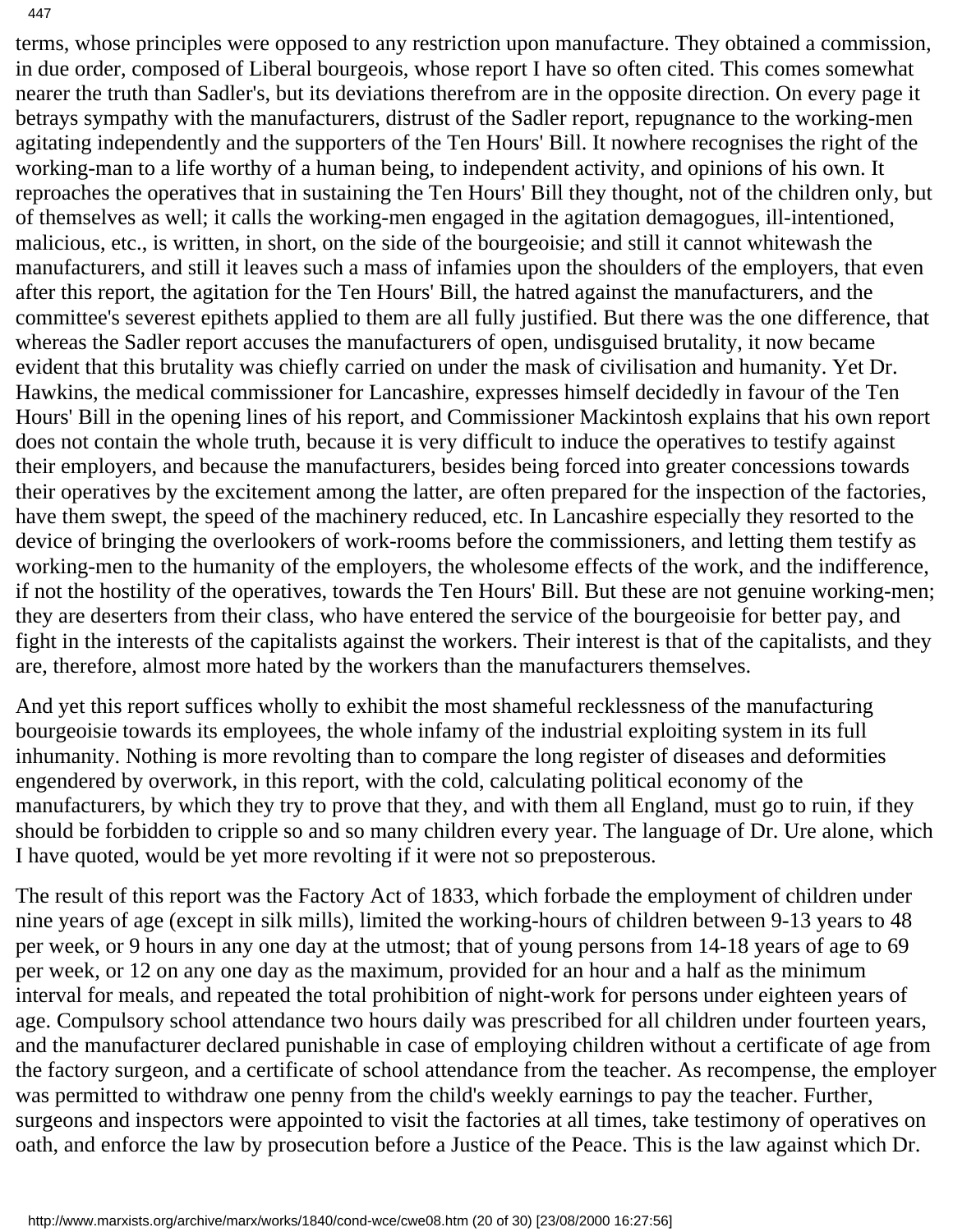Ure inveighs in such unmeasured terms!

The consequence of this law, and especially of the appointment of inspectors, was the reduction of working-hours to an average of twelve to thirteen, and the superseding of children as far as possible. Hereupon some of the most crying evils disappeared almost wholly. Deformities arose now only in cases of weak constitution, and the effects of overwork became much less conspicuous. Nevertheless, enough testimony remains to be found in the Factory Report, that the lesser evils, swelling of the ankles, weakness and pain in the legs, hips, and back, varicose veins, ulcers on the lower extremities, general weakness, especially of the pelvic region, nausea, want of appetite alternating with unnatural hunger, indigestion, hypochondria, affections of the chest in consequence of the dust and foul atmosphere of the factories, etc., etc., all occur among employees subject to the provisions of Sir J. C. Hobhouse's Law (of 1851), which prescribes twelve to thirteen hours as the maximum. The reports from Glasgow and Manchester are especially worthy of attention in this respect. These evils remained too, after the law of 1855, and continue to undermine the health of the working-class to this day. Care has been taken to give the brutal profit-greed of the bourgeoisie a hypocritical, civilised form, to restrain the manufacturers through the arm of the law from too conspicuous villainies, and thus to give them a pretext for self-complacently parading their sham philanthropy. That is all. If a new commission were appointed today, it would find things pretty much as before. As to the extemporised compulsory attendance at school, it remained wholly a dead letter, since the Government failed to provide good schools. The manufacturers employed as teachers worn-out operatives, to whom they sent the children two hours daily, thus complying with the letter of the law; but the children learned nothing. And even the reports of the factory inspectors, which are limited to the scope of the inspector's duties, i.e., the enforcement of the Factory Act, give data enough to justify the conclusion that the old evils inevitably remain. Inspectors Horner and Saunders, in their reports for October and December, 1843, state that, in a number of branches in which the employment of children can be dispensed with or superseded by that of adults, the working-day is still fourteen to sixteen hours, or even longer. Among the operatives in these branches they found numbers of young people who had just outgrown the provisions of the law. Many employers disregard the law, shorten the meal times, work children longer than is permitted, and risk prosecution, knowing that the possible fines are trifling in comparison with the certain profits derivable from the offence. Just at present especially, while business is exceptionally brisk, they are under great temptation in this respect.

Meanwhile the agitation for the Ten Hours' Bill by no means died out among the operatives; in 1839 it was under full headway once more, and Sadler's place, he having died, was filled in the House of Commons by Lord Ashley and Richard Oastler, both Tories. Oastler especially, who carried on a constant agitation in the factory districts, and had been active in the same way during Sadler's life, was the particular favourite of the working-men. They called him their "good old king", "the king of the factory children", and there is not a child in the factory districts that does not know and revere him, that does not join the procession which moves to welcome him when he enters a town. Oastler vigorously opposed the New Poor Law also, and was therefore imprisoned for debt by a Mr. Thornhill, on whose estate he was employed as agent, and to whom he owed money. The Whigs offered repeatedly to pay his debt and confer other favours upon him if he would only give up his agitation against the Poor Law. But in vain; he remained in prison, whence he published his Fleet Papers against the factory system and the Poor Law.

The Tory Government of 1841 turned its attention once more to the Factory Acts. The Home Secretary, Sir James Graham, proposed, in 1845, a bill restricting the working-hours of children to six and one-half,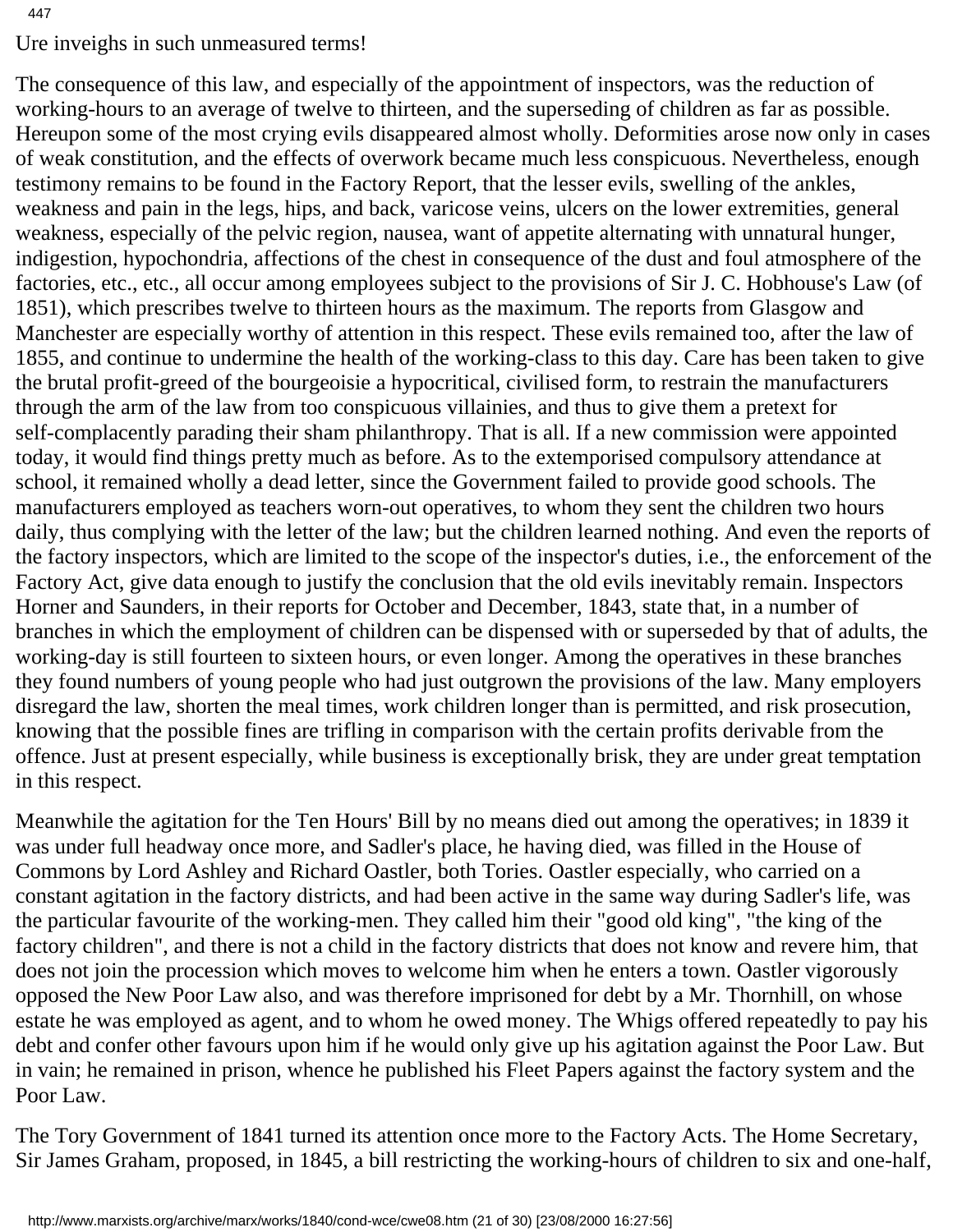and making the enactments for compulsory school attendance more effective, the principal point in this connection being a provision for better schools. This bill was, however, wrecked by the jealousy of the dissenters; for, although compulsory religious instruction was not extended to the children of dissenters, the schools provided for were to be placed under the general supervision of the Established Church, and the Bible made the general reading-book, religion being thus made the foundation of all instruction, whence the dissenters felt themselves threatened. The manufacturers and the Liberals generally united with them, the working-men were divided by the Church question, and therefore inactive. The opponents of the bill, though outweighed in the great manufacturing towns, such as Salford and Stockport, and able in others, such as Manchester, to attack certain of its points only, for fear of the working-men, collected nevertheless nearly two million signatures for a petition against it, and Graham allowed himself to be so far intimidated as to withdraw the whole bill. The next year he omitted the school clauses, and proposed that, instead of the previous provisions, children between eight and thirteen years should be restricted to six and one-half hours, and so employed as to have either the whole morning or the whole afternoon free; that young people between thirteen and eighteen years, and all females, should be limited to twelve hours; and that the hitherto frequent evasions of the law should be prevented. Hardly had he proposed this bill, when the ten hours' agitation was begun again more vigorously than ever. Oastler had just then regained his liberty; a number of his friends and a collection among the workers had paid his debt, and he threw himself into the movement with all his might. The defenders of the Ten Hours' Bill in the House of Commons had increased in numbers, the masses of petitions supporting it which poured in from all sides brought them allies, and on March 19th, 1844, Lord Ashley carried, with a majority of 179 to 170, a resolution that the word "Night" in the Factory Act should express the time from six at night to six in the morning, whereby the prohibition of night-work came to mean the limitation of working-hours to twelve, including free hours, or ten hours of actual work a day. But the Ministry did not agree to this. Sir James Graham began to threaten resignation from the Cabinet, and at the next vote on the bill the House rejected by a small majority both ten and twelve hours. Graham and Peel now announced that they should introduce a new bill, and that if this failed to pass they should resign. The new bill was exactly the old Twelve Hours' Bill with some changes of form, and the same House of Commons which had rejected the principal points of this bill in March, now swallowed it whole. The reason of this was that most of the supporters of the Ten Hours' Bill were Tories who let fall the bill rather than the Ministry; but be the motives what they may, the House of Commons by its votes upon this subject, each vote reversing the last, has brought itself into the greatest contempt among all the workers, and proved most brilliantly the Chartists' assertion of the necessity of its reform. Three members, who had formerly voted against the Ministry, afterwards voted for it and rescued it. In all the divisions, the bulk of the opposition voted *for* and the bulk of its own party *against* the Ministry. The foregoing propositions of Graham touching the employment of children six and one-half and of all other operatives twelve hours' are now legislative provisions, and by them and by the limitation of overwork for making up time lost through breakdown of machinery or insufficient water-power by reason of frost or drought, a working-day of more than twelve hours has been made well-nigh impossible. There remains, however, no doubt that, in a very short time, the Ten Hours' Bill will really be adopted. The manufacturers are naturally all against it; there are perhaps not ten who are for it; they have used every honourable and dishonourable means against this dreaded measure, but with no other result than that of drawing down upon them the ever-deepening hatred of the working-men. The bill will pass. What the working-men will do they can do, and that they will have this bill they proved last spring. The economic arguments of the manufacturers that a Ten Hours' Bill would increase the cost of production and incapacitate the English producers for competition in foreign markets, and that wages must fall, are all *half* true; but they prove nothing except this, that the industrial greatness of England can be maintained only through the barbarous treatment of the operatives,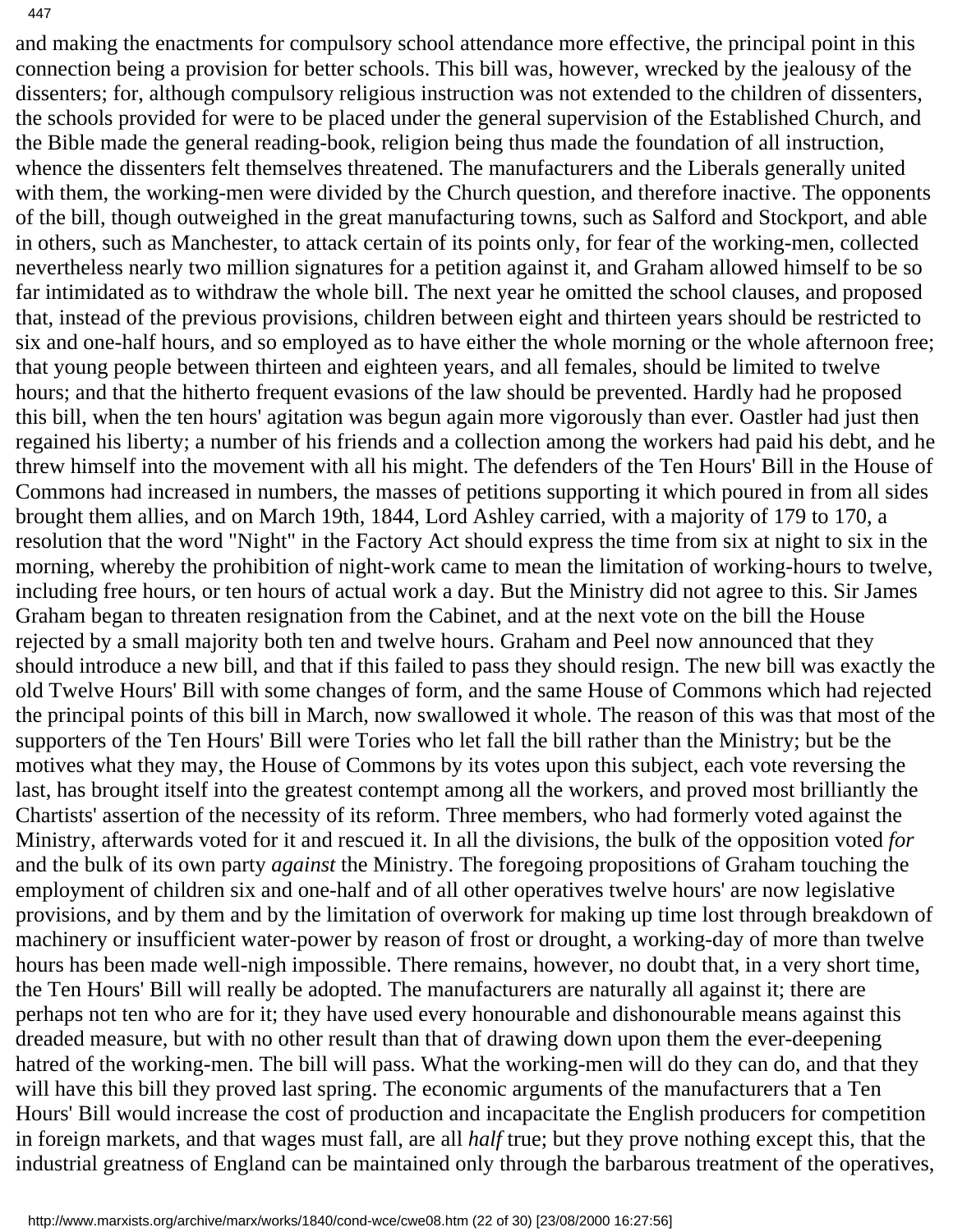the destruction of their health, the social, physical, and mental decay of whole generations. Naturally, if the Ten Hours' Bill were a final measure, it must ruin England; but since it must inevitably bring with it other measures which must draw England into a path wholly different from that hitherto followed, it can only prove an advance.

Let us turn to another side of the factory system which cannot be remedied by legislative provisions so easily as the diseases now engendered by it. We have already alluded in a general way to the nature of the employment, and enough in detail to be able to draw certain inferences from the facts given. The supervision of machinery, the joining of broken threads, is no activity which claims the operative's thinking powers, yet it is of a sort which prevents him from occupying his mind with other things. We have seen, too, that this work affords the muscles no opportunity for physical activity. Thus it is, properly speaking, not work, but tedium, the most deadening, wearing process conceivable. The operative is condemned to let his physical and mental powers decay in this utter monotony, it is his mission to be bored every day and all day long from his eighth year. Moreover, he must not take a moment's rest; the engine moves unceasingly; the wheels, the straps, the spindles hum and rattle in his ears without a pause, and if he tries to snatch one instant, there is the overlooker at his back with the book of fines. This condemnation to be buried alive in the mill, to give constant attention to the tireless machine is felt as the keenest torture by the operatives, and its action upon mind and body is in the long run stunting in the highest degree. There is no better means of inducing stupefaction than a period of factory-work, and if the operatives have, nevertheless, not only rescued their intelligence, but cultivated and sharpened it more than other working-men, they have found this possible only in rebellion against their fate and against the bourgeoisie, the sole subject on which under all circumstances they can think and feel while at work. Or, if this indignation against the bourgeoisie does not become the supreme passion of the working-man, the inevitable consequence is drunkenness and all that is generally called demoralisation. The physical enervation and the sickness, universal in consequence of the factory system, were enough to induce Commissioner Hawkins to attribute this demoralisation thereto as inevitable; how much more when mental lassitude is added to them, and when the influences already mentioned which tempt every working-man to demoralisation, make themselves felt here too! There is no cause for surprise, therefore, that in the manufacturing towns especially, drunkenness and sexual excesses have reached the pitch which I have already described. [\[12\]](#page-113-10)

Further, the slavery in which the bourgeoisie holds the proletariat chained, is nowhere more conspicuous than in the factory system. Here ends all freedom in law and in fact. The operative must be in the mill at half-past five in the morning; if he comes a couple of minutes too late, he is fined; if he comes ten minutes too late, he is not let in until breakfast is over, and a quarter of the day's wages is withheld, though he loses only two and one-half hours' work out of twelve. He must eat, drink, and sleep at command. For satisfying the most imperative needs, he is vouchsafed the least possible time absolutely required by them. Whether his dwelling is a half-hour or a whole one removed from the factory does not concern his employer. The despotic bell calls him from his bed, his breakfast, his dinner.

What a time he has of it, too, inside the factory! Here the employer is absolute law-giver; he makes regulations at will, changes and adds to his codex at pleasure, and even, if he inserts the craziest stuff, the courts say to the working-man:

"You were your own master, no one forced you to agree to such a contract if you did not wish to; but now, when you have freely entered into it, you must be bound by it."

And so the working-man only gets into the bargain the mockery of the Justice of the Peace who is a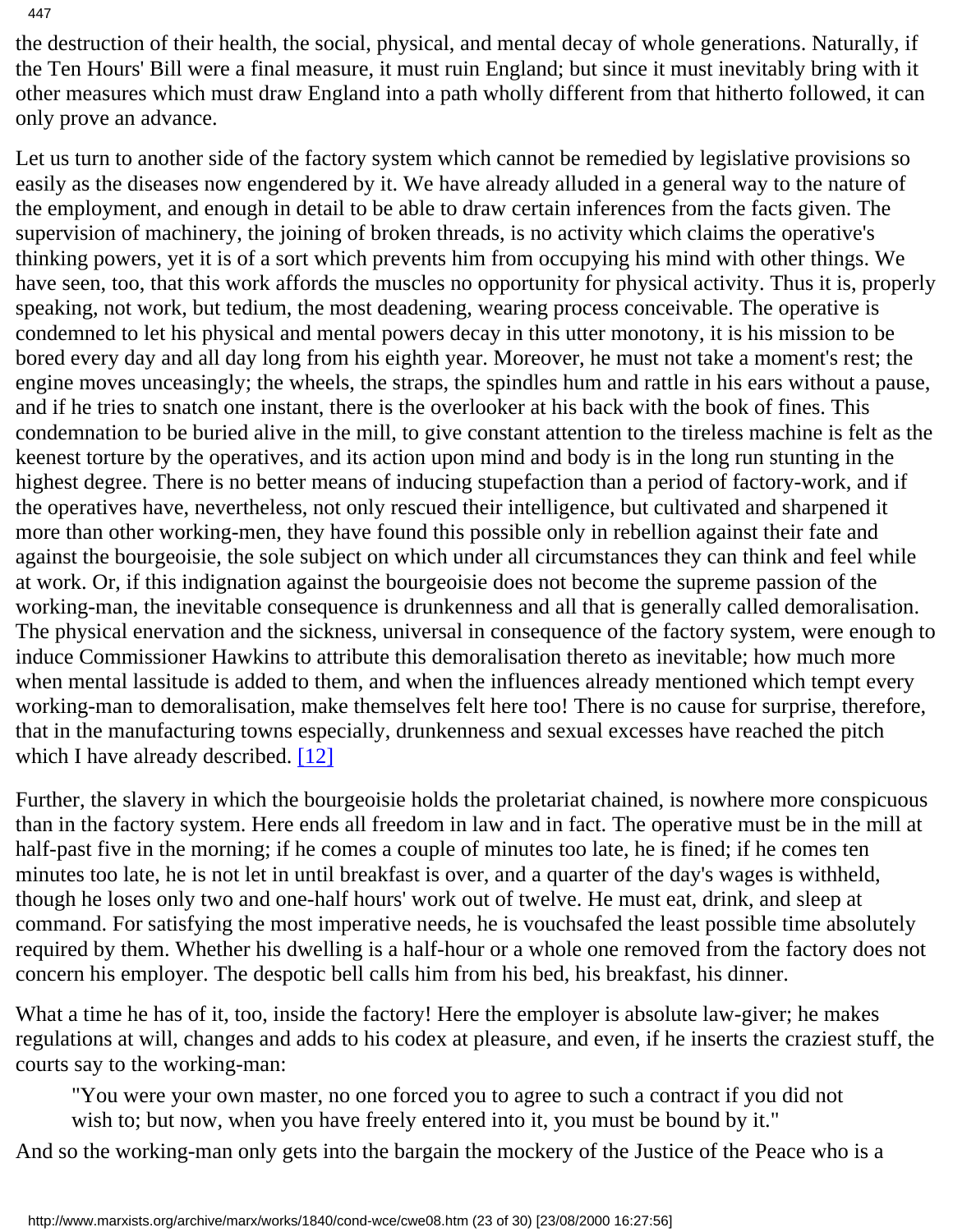bourgeois himself, and of the law which is made by the bourgeoisie. Such decisions have been given often enough. In October, 1844, the operatives of Kennedy's mill, in Manchester, struck. Kennedy prosecuted them on the strength of a regulation placarded in the mill, that at no time more than two operatives in one room may quit work at once. And the court decided in his favour, giving the working-men the explanation cited above. And such rules as these usually are! For instance: 1. The doors are closed ten minutes after work begins, and thereafter no one is admitted until the breakfast hour; whoever is absent during this time forfeits 3d. per loom. 2. Every power-loom weaver detected absenting himself at another time, while the machinery is in motion, forfeits for each hour and each loom, 3d. Every person who leaves the room during working- hours, without obtaining permission from the overlooker, forfeits 3d. 5. Weavers who fail to supply themselves with scissors forfeit, per day, 1d. 4. All broken shuttles, brushes, oil-cans, wheels, window-panes, etc., must be paid for by the weaver. 5. No weaver to stop work without giving a week's notice. The manufacturer may dismiss any employee without notice for bad work or improper behaviour. 6. Every operative detected speaking to another, singing or whistling, will be fined 6d.; for leaving his place during working-hours, 6d. Another copy of factory regulations lies before me, according to which every operative who comes three minutes too late, forfeits the wages for a quarter of an hour, and every one who comes twenty minutes too late, for a quarter of a day. Every one who remains absent until breakfast forfeits a shilling on Monday, and sixpence every other day of the week, etc., etc. This last is the regulation of the Phoenix Works in Jersey Street, Manchester. It may be said that such rules are necessary in a great, complicated factory, in order to insure the harmonious working of the different parts; it may be asserted that such a severe discipline is as necessary here as in an army. This may be so, but what sort of a social order is it which cannot be maintained without such shameful tyranny? Either the end sanctifies the means, or the inference of the badness of the end from the badness of the means is justified. Every one who has served as a soldier knows what it is to be subjected even for a short time to military discipline. But these operatives are condemned from their ninth year to their death to live under the sword, physically and mentally. They are worse slaves than the Negroes in America, for they are more sharply watched, and yet it is demanded of them that they shall live like human beings, shall think and feel like men! Verily, this they can do only under glowing hatred towards their oppressors, and towards that order of things which places them in such a position, which degrades them to machines. But it is far more shameful yet, that according to the universal testimony of the operatives, numbers of manufacturers collect the fines imposed upon the operatives with the most heartless severity, and for the purpose of piling up extra profits out of the farthings thus extorted from the impoverished proletarians. Leach asserts, too, that the operatives often find the factory clock moved forward a quarter of an hour and the doors shut, while the clerk moves about with the fines-book inside, noting the many names of the absentees. Leach claims to have counted ninety-five operatives thus shut out, standing before a factory, whose clock was a quarter of an hour slower than the town clocks at night, and a quarter of an hour faster in the morning. The Factory Report relates similar facts. In one factory the clock was set back during working-hours, so that the operatives worked overtime without extra pay; in another, a whole quarter of an hour overtime was worked; in a third, there were two clocks, an ordinary one and a machine clock, which registered the revolutions of the main shaft; if the machinery went slowly, working-hours were measured by the machine clock until the number of revolutions due in twelve hours was reached; if work went well, so that the number was reached before the usual working-hours were ended, the operatives were forced to toil on to the end of the twelfth hour. The witness adds that he had known girls who had good work, and who had worked overtime, who, nevertheless, betook themselves to a life of prostitution rather than submit to this tyranny. To return to the fines, Leach relates having repeatedly seen women in the last period of pregnancy fined 6d. for the offence of sitting down a moment to rest. Fines for bad work are wholly arbitrary; the goods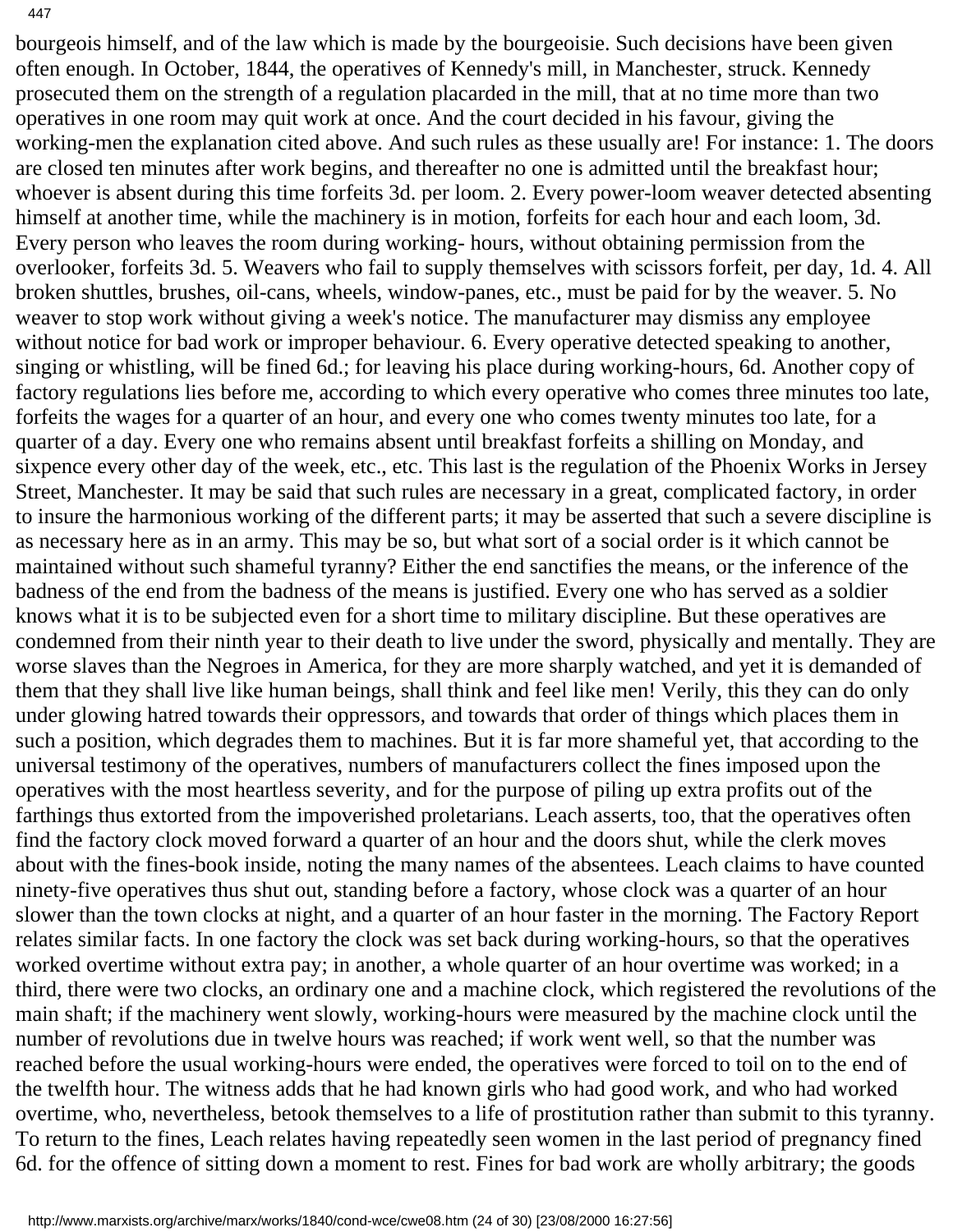are examined in the wareroom, and the supervisor charges the fines upon a list without even summoning the operative, who only learns that he has been fined when the overlooker pays his wages, and the goods have perhaps been sold, or certainly been placed beyond his reach. Leach has in his possession such a fines list, ten feet long, and amounting to £35 17s. 10d. He relates that in the factory where this list was made, a new supervisor was dismissed for fining too little, and so bringing in five pounds too little weekly. And I repeat that I know Leach to be a thoroughly trustworthy man incapable of a falsehood.

But the operative is his employer's slave in still other respects. If his wife or daughter finds favour in the eyes of the master, a command, a hint suffices, and she must place herself at his disposal. When the employer wishes to supply with signatures a petition in favour of bourgeois interests, he need only send it to his mill. If he wishes to decide a Parliamentary election, he sends his enfranchised operatives in rank and file to the polls, and they vote for the bourgeois candidate whether they will or no. If he desires a majority in a public meeting, he dismisses them half-an- hour earlier than usual, and secures them places close to the platform, where he can watch them to his satisfaction.

Two further arrangements contribute especially to force the operative under the dominion of the manufacturer; the Truck system and the Cottage system. The truck system, the payment of the operatives in goods, was formerly universal in England. The manufacturer opens a shop, "for the convenience of the operatives, and to protect them from the high prices of the petty dealers". Here goods of all sorts are sold to them on credit, and to keep the operatives from going to the shops where they could get their goods more cheaply -- the "Tommy shops" usually charging twenty-five to thirty per cent more than others - wages are paid in requisitions on the shop instead of money. The general indignation against this infamous system led to the passage of the Truck Act in 1831, by which, for most employees, payment in truck orders was declared void and illegal, and was made punishable by fine; but, like most other English laws, this has been enforced only here and there. In the towns it is carried out comparatively efficiently; but in the country, the truck system, disguised or undisguised, flourishes. In the town of Leicester, too, it is very common. There lie before me nearly a dozen convictions for this offence, dating from the period between November, 1843, and June, 1844, and reported, in part, in the *Manchester Guardian* and, in part, in the *Northern Star*. The system is, of course, less openly carried on at present; wages are usually paid in cash, but the employer still has means enough at command to force him to purchase his wares in the truck shop and nowhere else. Hence it is difficult to combat the truck system, because it can now be carried on under cover of the law, provided only that the operative receives his wages in money. *The Northern Star* of April 27th, 1844, publishes a letter from an operative of Holmfirth, near Huddersfield, in Yorkshire, which refers to a manufacturer of the name of Bowers, as follows:

"It is almost strainge to see that the accursed truck sistim should exist to the enormoust extent that it dose in Holmfirth, and no one to be found to have the moral courage to attempt to put a stop to it. Thaire are a greate many honest handloome weavers that is suffering by that accursed sistim. This is one specimen. Out of the many of that precious freetraid crew, thaire is one manufacturer that as the curse of the whole neighbourhood upon im, for is baseness towards is weavers. When they finnish a warp, which comes to £1 14s, or £1 16s, he gives them £l, and the rest in goods, wearing apparel, at 40 or 50 per sent dearer then at the regular shopkeeppers, and many a time the goods are rotton. But as the Free-Trade Mercury says by the factory labour, 'they are not bound to take it; its quite optional'. 0, yes; but thay must eather take it or starve. If thay whant any more than the £1 os ad, thay must wait of a warp a week or a fortnight; but if thay take the £1, os od and the goods, thaire is always a warp for them. This is free traidism. Lord Brougham says 'we should lay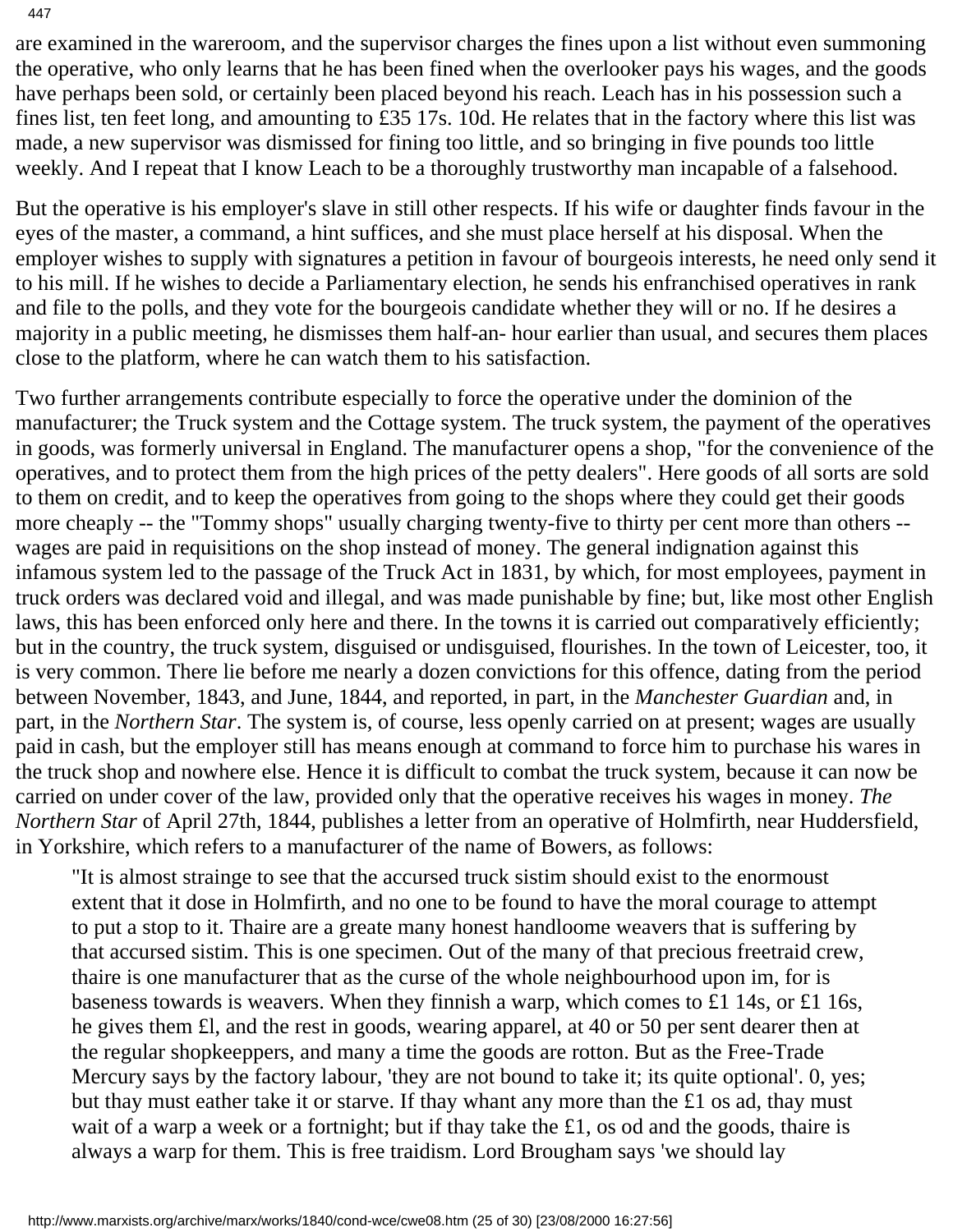something by in our young days, that we may be independent in our old age of parochial relief. Must we lay by these rotton goods? If this did not come from a lord, thay would think is brains wear as rotton as the goods wee got for our labour. When the unstampt newspapers wear in circulation thaire wear no lack of informers in Holmfirth. Thaire wear the Blyths, the Estwoods, &, but wear are they now? 0, but this is quite different. Our truckster is one of the free trading pious crew. He goes to the church twise every Sunday, and repeats after the parson very fervently: 'we have left undone those things wich we hought to have done; we have done those things wich we hought not to have done; and thaire is no help in us; but spare us, good Lord.'" -Yes, spare us wile morning, and we will pay our weavers wages in rotton goods again."

The Cottage system looks much more innocent and arose in a much more harmless way, though it has the same enslaving influence upon the employee. In the neighbourhood of the mills in the country, there is often a lack of dwelling accommodation for the operatives. The manufacturer is frequently obliged to build such dwellings and does so gladly, as they yield great advantages, besides the interest upon the capital invested. If any owner of working-men's dwellings averages about six per cent on his invested capital, it is safe to calculate that the manufacturer's cottages yield twice this rate; for so long as his factory does not stand perfectly idle he is sure of occupants, and of occupants who pay punctually. He is therefore spared the two chief disadvantages under which other house-owners labour; his cottages never stand empty, and he runs no risk. But the rent of the cottages is as high as though these disadvantages were in full force, and by obtaining the same rent as the ordinary house-owner, the manufacturer, at cost of the operatives, makes a brilliant investment at twelve to fourteen per cent. For it is clearly unjust that he should make twice as much profit as other competing house-owners, who at the same time are excluded from competing with him. But it implies a double wrong, when he draws his fixed profit from the pockets of the non-possessing class, which must consider the expenditure of every penny. He is used to that, however, he whose whole wealth is gained at the cost of his employees. But this injustice becomes an infamy when the manufacturer, as often happens, forces his operatives, who must occupy his houses on pain of dismissal, to pay a higher rent than the ordinary one, or even to pay rent for houses in which they do not live! *The Halifax Guardian,* quoted by the Liberal *Sun,* asserts that hundreds of operatives in Ashton- under-Lyne, Oldham, and Rochdale, etc., are forced by their employers to pay house-rent whether they occupy the house or not. The cottage system is universal in the country districts; it has created whole villages, and the manufacturer usually has little or no competition against his houses, so that he can fix his price regardless of any market rate, indeed at his pleasure. And what power does the cottage system give the employer over his operatives in disagreements between master and men? If the latter strike, he need only give them notice to quit his premises, and the notice need only be a week; after that time the operative is not only without bread but without a shelter, a vagabond at the mercy of the law which sends him, without fail, to the treadmill.

Such is the factory system sketched as fully as my space permits, and with as little partisan spirit as the heroic deeds of the bourgeoisie against the defenceless workers permit -- deeds towards which it is impossible to remain indifferent, towards which indifference were a crime. Let us compare the condition of the free Englishman of 1845 with the Saxon serf under the lash of the Norman barons of 1145. The serf was *glebae adscriptus*, bound to the soil, so is the free working-man through the cottage system. The serf owed his master the *jus primae noctis,* the right of the first night -- the free working-man must, on demand, surrender to his master not only that, but the right of *every* night. The serf could acquire no property; everything that he gained, his master could take from him; the free working-man has no property, can gain none by reason of the pressure of competition, and what even the Norman baron did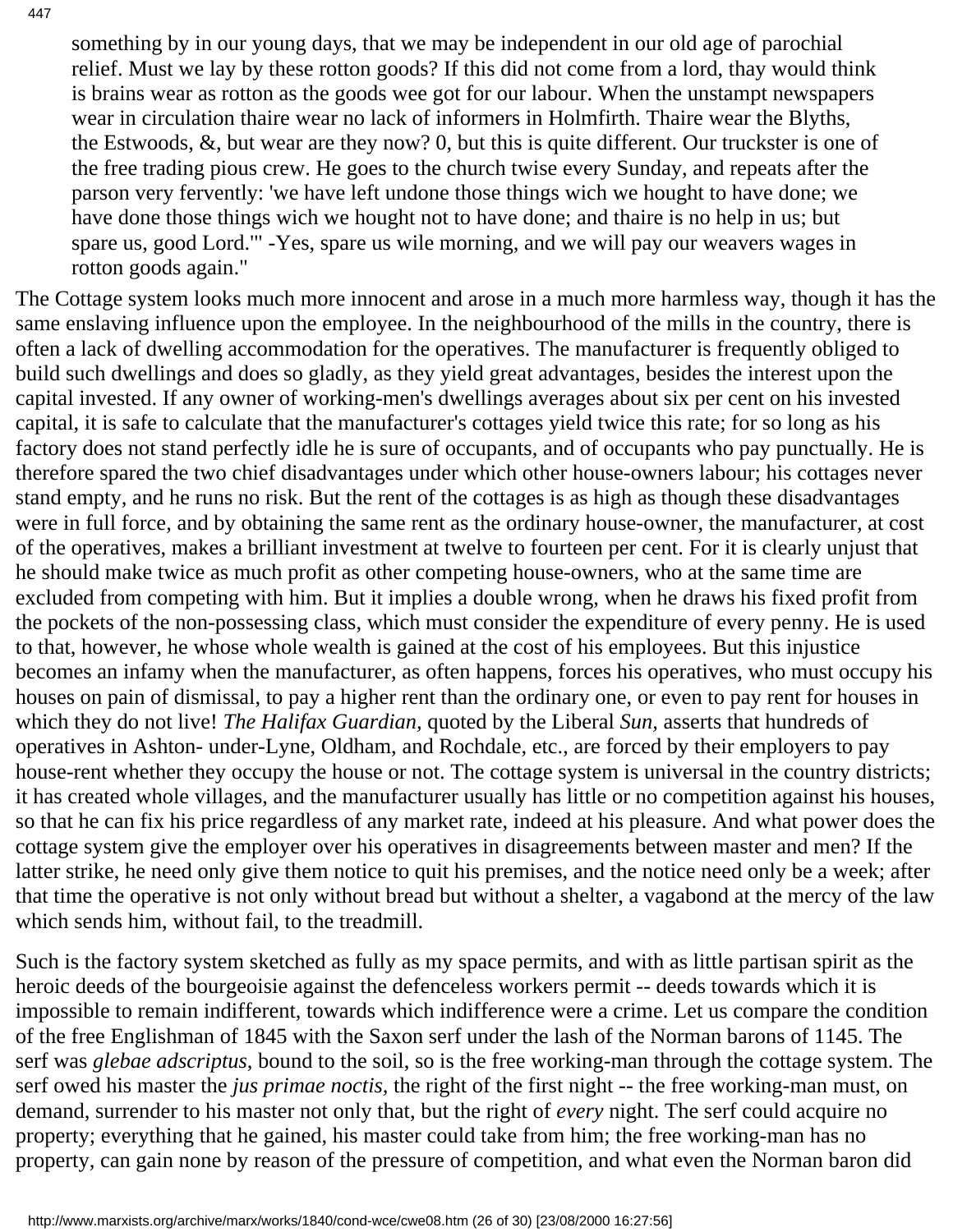not do, the modern manufacturer does. Through the truck system, he assumes every day the administration in detail of the things which the worker requires for his immediate necessities. The relation of the lord of the soil to the serf was regulated by the prevailing customs and by laws which were obeyed, because they corresponded to them. The free working-man's relation to his master is regulated by laws which are not obeyed, because they correspond neither with the interests of the employer nor with the prevailing customs. The lord of the soil could not separate the serf from the land, nor sell him apart from it, and since almost all the land was fief and there was no capital, practically could not sell him at all. The modern bourgeois forces the working-man to sell himself. The serf was the slave of the piece of land on which he was born, the working-man is the slave of his own necessaries of life and of the money with which he has to buy them -- both are *slaves of a thing*. The serf had a guarantee for the means of subsistence in the feudal order of society in which every member had his own place. The free working-man has no guarantee whatsoever, because he has a place in society only when the bourgeoisie can make use of him; in all other cases he is ignored, treated as non-existent. The serf sacrificed himself for his master in war, the factory operative in peace. The lord of the serf was a barbarian who regarded his villain as a head of cattle; the employer of operatives is civilised and regards his "hand" as a machine. In short, the position of the two is not far from equal, and if either is at a disadvantage, it is the free working-man. Slaves they both are, with the single difference that the slavery of the one is undissembled, open, honest; that of the other cunning, sly, disguised, deceitfully concealed from himself and every one else, a hypocritical servitude worse than the old. The philanthropic Tories were right when they gave the operatives the name white slaves. But the hypocritical disguised slavery recognises the right to freedom, at least in outward form; bows before a freedom-loving public opinion, and herein lies the historic progress as compared with the old servitude, that the *principle* of freedom is affirmed, and the oppressed will one day see to it that this principle is carried out.

At the close a few stanzas of a poem which voices the sentiments of the workers themselves about the factory system. Written by Edward P. Mead of Birmingham, it is a correct expression of the views prevailing among them.

There is a King, and a ruthless King; Not a King of the poet's dream; But a tyrant fell, white slaves know well, And that ruthless King is Steam.

He hath an arm, an iron arm, And tho' he hath but one, In that mighty arm there is a charm, That millions hath undone.

Like the ancient Moloch grim, his sire In Himmon's vale that stood, His bowels are of living fire, And children are his food.

His priesthood are a hungry band, Blood-thirsty, proud, and bold; 'Tis they direct his giant hand, In turning blood to gold.

For filthy gain in their servile chain All nature's rights they bind; They mock at lovely woman's pain, And to manly tears are blind.

The sighs and groans of Labour's sons Are music in their ear, And the skeleton shades, of lads and maids, In the Steam King's hell appear.

Those hells upon earth, since the Steam King's birth, Have scatter'd around despair; For the human mind for Heav'n design'd, With the body, is murdered there.

Then down with the King, the Moloch King, Ye working millions all; O chain his hand, or our native land Is destin'd by him to fall.

And his Satraps abhor'd, each proud Mill Lord, Now gorg'd with gold and blood, Must be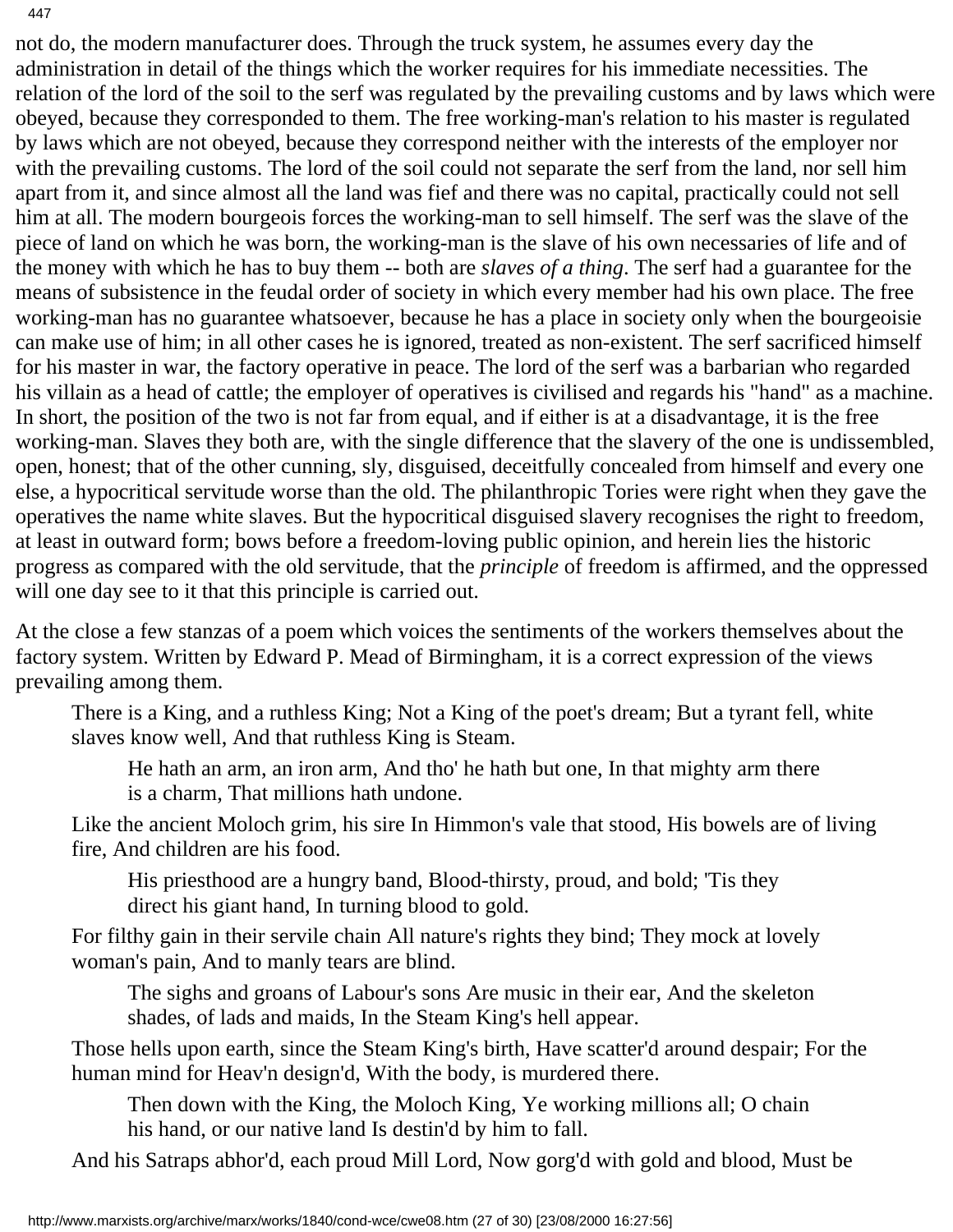put down by the nation's frown, As well as their monster God.

I have neither time nor apart to deal in detail with the replies of the manufacturers to the charges made against them for twelve years past. These men will not learn because their supposed interest blinds them. As, moreover, many of their objections have been met in the foregoing, the following is all that it is necessary for me to add:

You come to Manchester, you wish to make yourself acquainted with the state of affairs in England. You naturally have good introductions to respectable people. You drop a remark or two as to the condition of the workers. You are made acquainted with a couple of the first Liberal manufacturers, Robert Hyde Greg, perhaps, Edmund Ashworth, Thomas Ashton, or others. They are told of your wishes. The manufacturer understands you, knows what he has to do. He accompanies you to his factory in the country; Mr. Greg to Quarrybank in Cheshire, Mr. Ashworth to Turton near Bolton, Mr. Ashton to Hyde. He leads you through a superb, admirably arranged building, perhaps supplied with ventilators, he calls your attention to the lofty, airy rooms, the fine machinery, here and there a healthy-looking operative. He gives you an excellent lunch, and proposes to you to visit the operatives' homes; he conducts you to the cottages, which look new, clean and neat, and goes with you into this one and that one, naturally only to overlookers, mechanics, etc., so that you may see -"families who live wholly from the factory". Among other families you might find that only wife and children work, and the husband darns stockings. The presence of the employer keeps you from asking indiscreet questions; you find every one well-paid, comfortable, comparatively healthy by reason of the country air; you begin to be converted from your exaggerated ideas of misery and starvation. But, that the cottage system makes slaves of the operatives, that there may be a truck shop in the neighbourhood, that the people hate the manufacturer, this they do not point out to you, because he is present. He has built a school, church, reading-room, etc. That he uses the school to train children to subordination, that he tolerates in the reading-room such prints only as represent the interests of the bourgeoisie, that he dismisses his employees if they read Chartist or Socialist papers or books, this is all concealed from you. You see an easy, patriarchal relation, you see the life of the overlookers, you see what the bourgeoisie promises the workers if they become its slaves, mentally and morally. This "country manufacture" has always been what the employers like to show, because in it the disadvantages of the factory system, especially from the point of view of health, are, in part, done away with by the free air and surroundings, and because the patriarchal servitude of the workers can here be longest maintained. Dr. Ure sings a dithyramb upon the theme. But woe to the operatives to whom it occurs to think for themselves and become Chartists! For them the paternal affection of the manufacturer comes to a sudden end. Further, if you should wish to be accompanied through the working-people's quarters of Manchester, if you should desire to see the development of the factory system in a factory town, you may wait long before these rich bourgeoisie will help you! These gentlemen do not know in what condition their employees are nor what they want, and they dare not know things which would make them uneasy or even oblige them to act in opposition to their own interests. But, fortunately, that is of no consequence: what the working-men have to carry out, they carry out for themselves.-- *Note by Engels.*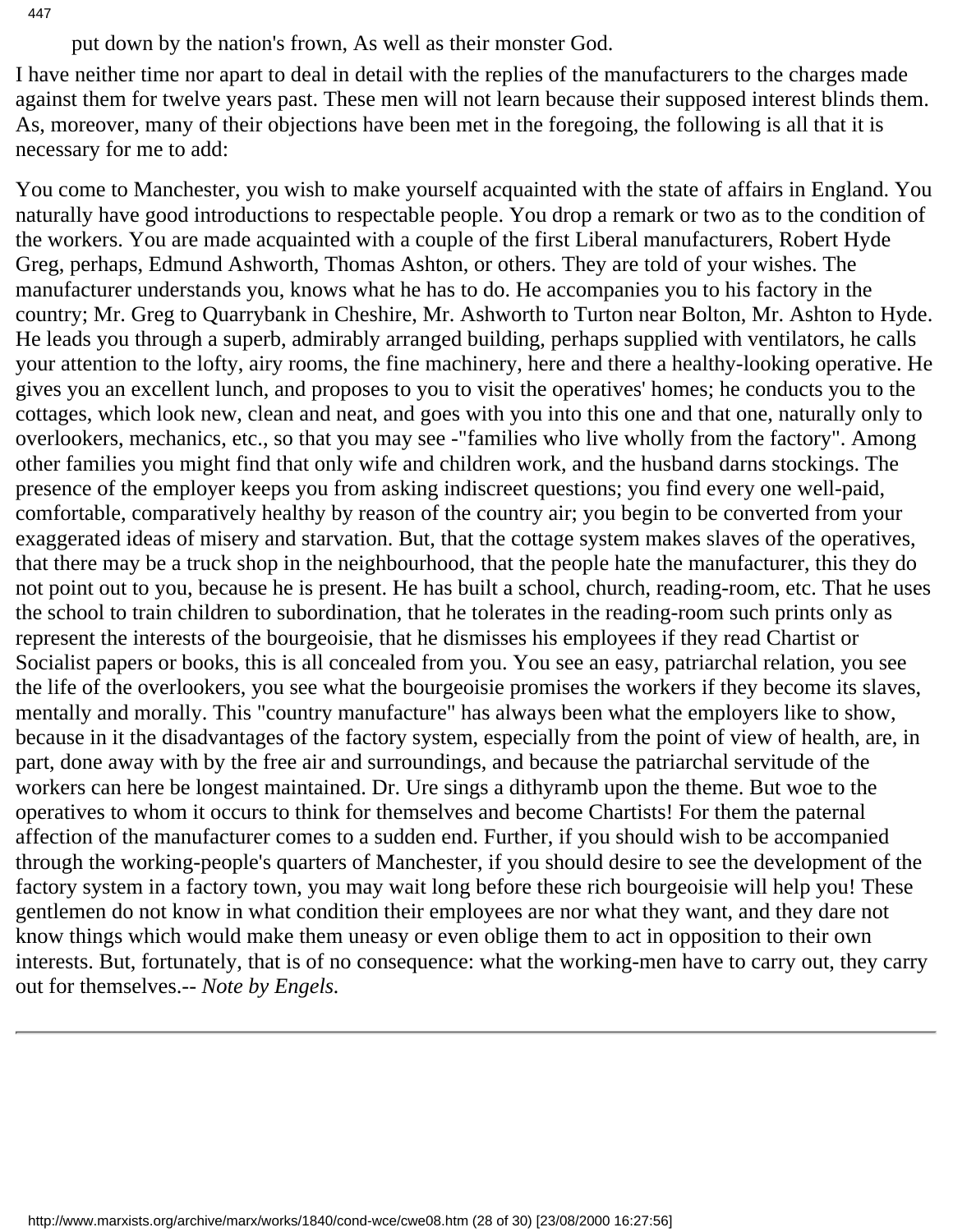# **NOTES**

1. *The Cotton Manufacture of Great Britain,* by Dr. A. Ure, 1856.-- *Note by Engels.* [\[1\]](#page-85-0)

2. *History of the Cotton Manufacture of Great Britain* by E. Baines, Esq.-- *Note by Engels.* [\[2\]](#page-85-0)

3. *Stubborn Facts from the Factories by a Manchester Operative.* Published and dedicated to the working-classes. by Wm. Rashleigh, M. P., London, Ollivier, 1844. p. 28, *et seq.-*- *Note by Engels.* [\[3\]](#page-86-0)

4. Compare Factories' Inquiry Commission's Report.-- *Note by Engels to the American edition of 1887.* [\[4\]](#page-86-1)

5. This is the question posed by J. C. Symons, in *Arts and Artisans.*-- *Note by Engels.* [\[5\]](#page-87-0)

7. Report of Factory Inspector, L. Horner. October, 1845: "There is at present a very anomalous state of things in regard to wages in some departments of cotton mills in Lancashire; for there are hundreds of young men, between 20 and 30 years of age, employed as piecers and otherwise, who are receiving not more than eight or nine shillings a week; while under the same roof, children of 13 years of age are getting five shillings, and young women between 16 and 20 are getting from ten to twelve shillings a week." -- *Note by Engels.* [\[7\]](#page-89-0)

8. Report of Factories' Inquiry Commission. Testimony of Dr. Hawkins, p. 3.-- *Note by Engels to the American edition of 1887.* [\[8\]](#page-89-1)

9. In 1842, among the accidents brought to the Infirmary in Manchester, one hundred and eighty-nine were from burning. How many were fatal is not stated. *Note by Engels.* [\[9\]](#page-89-2)

10. How numerous married women are in the factories is seen from information furnished by a manufacturer. In 412 factories in Lancashire, 10,721 of them were employed; of the husbands of these women, but 5,314 were also employed in the factories, 3.927 were otherwise employed, 821 were unemployed, and information was wanting as to 659; or two, if not three men for each factory, are supported by the work of their wives. -- *Note by Engels*[.\[10\]](#page-91-0).

11. The surgeons in England are scientifically educated as well as the physicians and have, in general, medical as well as surgical practice. They are, in general, for various reasons, preferred to the physicians. -- *Note by Engels*. [\[11\].](#page-96-0)

12. Let us hear another competent judge: "When this example [i.e., of the Irish] is considered in connexion with the unremitted labour of the whole population engaged in the various branches of the cotton manufacture, our wonder will be less excited by their fatal demoralisation. Prolonged and exhausting labour, continued from day to day, and from year to year, is not calculated to develop the intellectual or moral faculties of man. The dull routine of a ceaseless drudgery, in which the same mechanical process is incessantly repeated, resembles the torment of Sisyphus -- the toil, like the rock, recoils perpetually on the wearied operative. The mind gathers neither stores nor strength from the constant extension and retraction of the same muscles. The intellect slumbers in supine inertness; but the grosser parts of our nature attain a rank development. To condemn man to such severity of toil is, in some measure, to cultivate in him the habits of an animal. He becomes reckless. He disregards the distinguishing appetites and habits of his species. He neglects the comforts and delicacies of life. He lives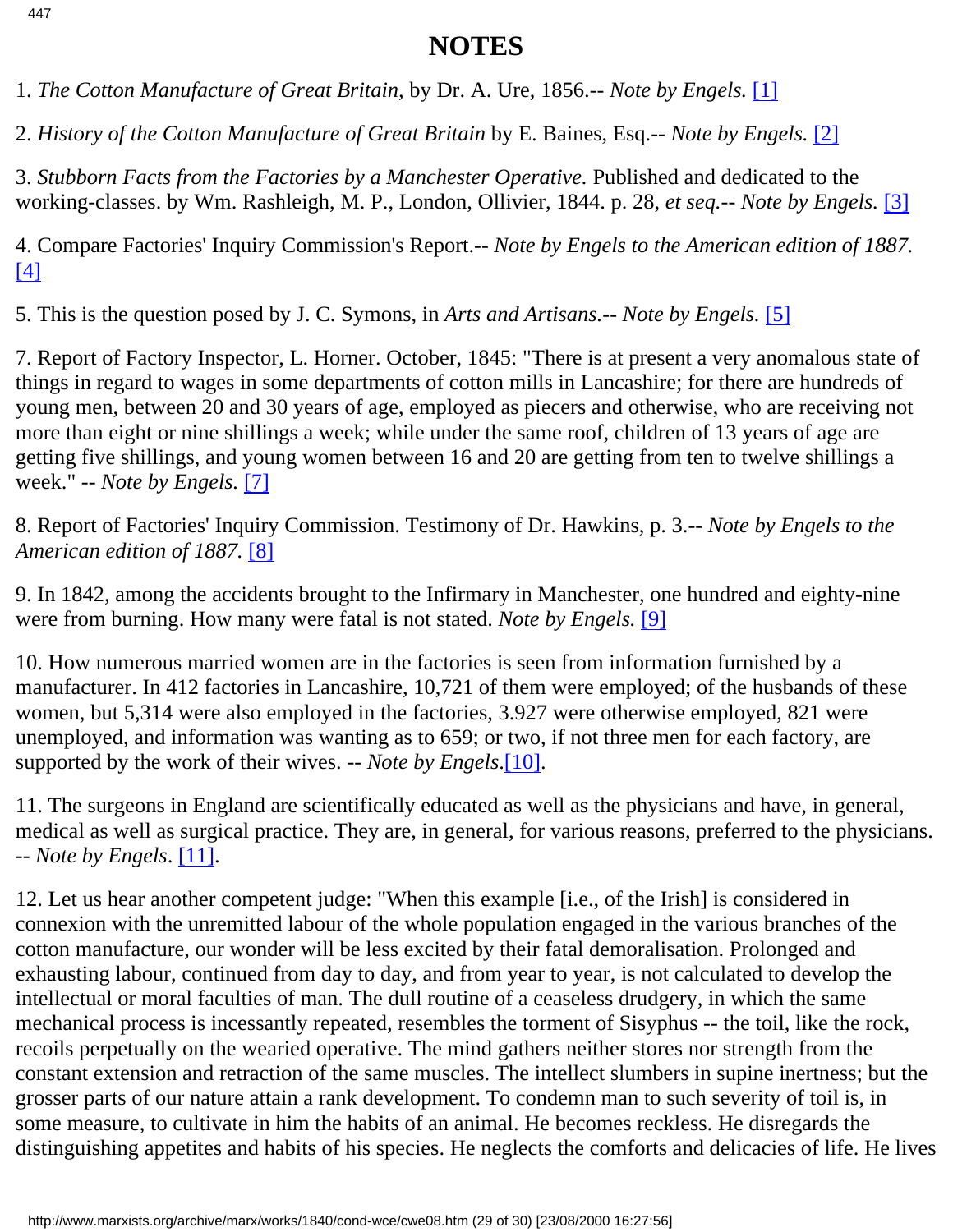in squalid wretchedness, on meagre food, and expounds his superfluous gains in debauchery." -- Dr. J. Kay.-- *Note by Engels.* [\[12\].](#page-107-0)

**[Read Next Section >>](#page-115-0)**

# **Transcribed and HTML mark-up for MEIA by Tim Delaney in 1999.**



г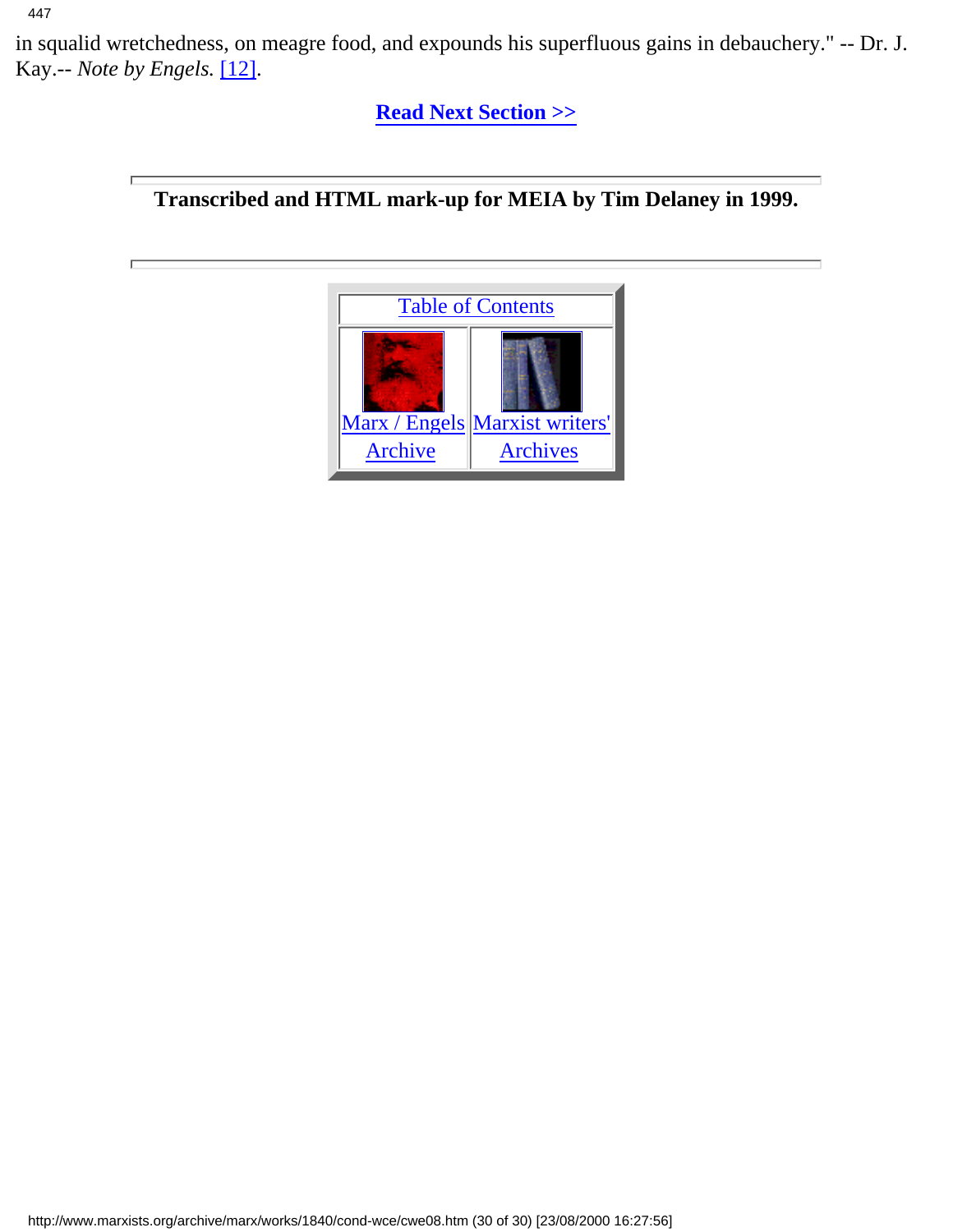# <span id="page-115-0"></span>**F. Engels THE CONDITIONS OF THE WORKING-CLASS IN ENGLAND**

# **THE REMAINING BRANCHES OF INDUSTRY**

We were compelled to deal with the factory system somewhat at length, as it is an entirely novel creation of the industrial period; we shall be able to treat the other workers the more briefly, because what has been said either of the industrial proletariat in general, or of the factory system in particular, will wholly, or in part, apply to them. We shall, therefore, merely have to record how far the factory system has succeeded in forcing its way into each branch of industry, and what other peculiarities these may reveal.

The four branches comprised under the Factory Act are engaged in the production of clothing stuffs. We shall do best if we deal next with those workers who receive their materials from these factories; and, first of all, with the stocking weavers of Nottingham, Derby, and Leicester. Touching these workers, the Children's Employment Commission reports that the long working-hours, imposed by low wages, with a sedentary life and the strain upon the eyes involved in the nature of the employment, usually enfeeble the whole frame, and especially the eyes. Work at night is impossible without a very powerful light produced by concentrating the rays of the lamp, making them pass through glass globes, which is most injurious to the sight. At forty years of age, nearly all wear spectacles. The children employed at spooling and hemming usually suffer grave injuries to the health and constitution. They work from the sixth, seventh, or eighth year ten to twelve hours daily in small, close rooms. It is not uncommon for them to faint at their work, to become too feeble for the most ordinary household occupation, and so near-sighted as to be obliged to wear glasses during childhood. Many were found by the commissioners to exhibit all the symptoms of a scrofulous constitution, and the manufacturers usually refuse to employ girls who have worked in this way as being too weak. The condition of these children is characterised as "a disgrace to a Christian country", and the wish expressed for legislative interference. The Factory Report adds that the stocking weavers are the worst paid workers in Leicester, earning six, or with great effort, seven shillings a week, for sixteen to eighteen hours' daily work. Formerly they earned twenty to twenty-one shillings, but the introduction of enlarged frames has ruined their business; the great majority still work with old, small, single frames, and compete with difficulty with the progress of machinery. Here, too, every progress is a disadvantage for the workers. Nevertheless, Commissioner Power speaks of the pride of the stocking weavers that they are free, and have no factory bell to measure out the time for their eating, sleeping, and working. Their position today is no better than in 1833, when the Factory Commission made the foregoing statements; the competition of the Saxon stocking weavers, who have scarcely anything to eat, takes care of that. This competition is too strong for the English in nearly all foreign markets, and for the lower qualities of goods even in the English market. It must be a source of rejoicing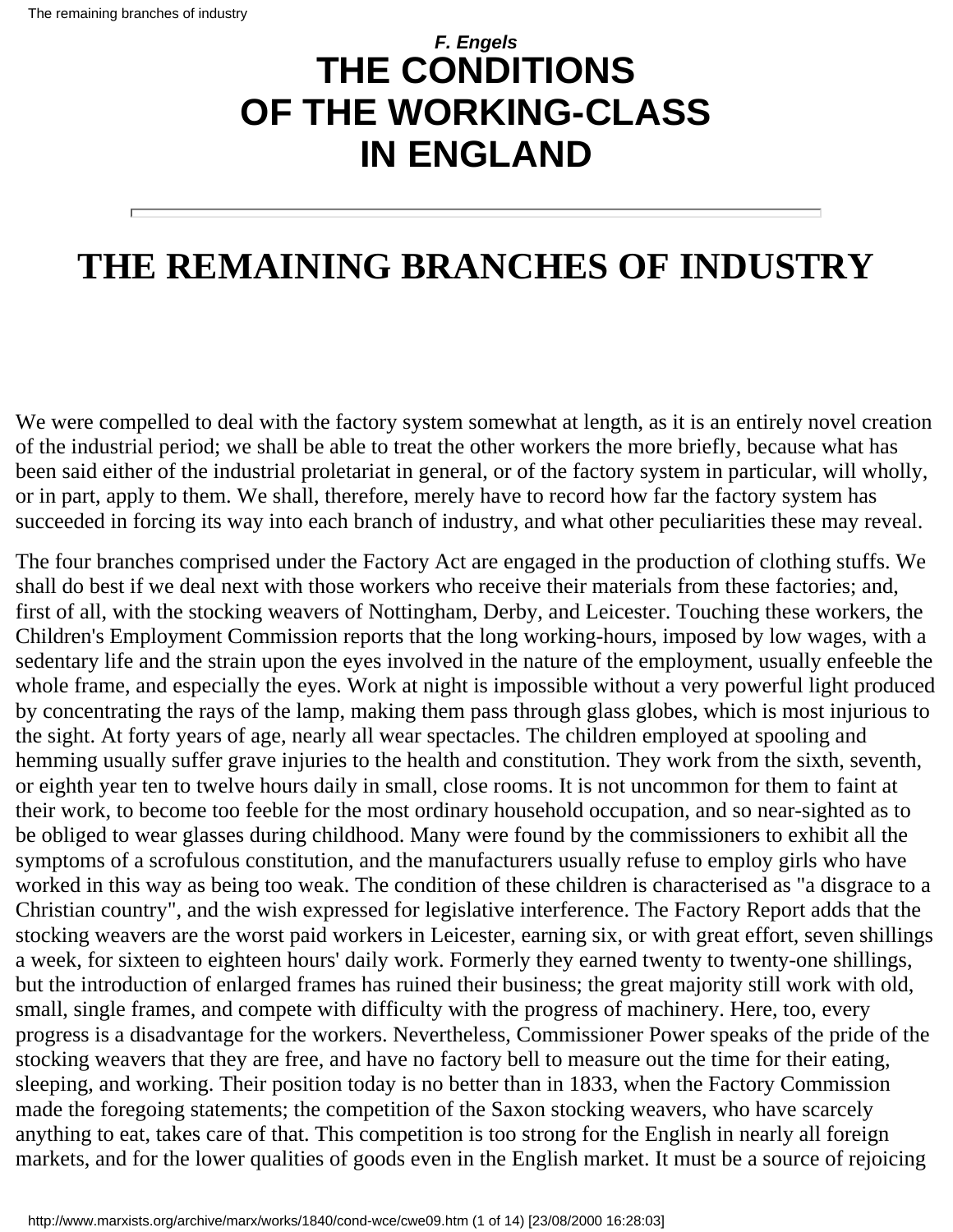for the patriotic German stocking weaver that his starvation wages force his English brother to starve too! And, verily, will he not starve on, proud and happy, for the greater glory of German industry, since the honour of the Fatherland demands that his table should be bare, his dish half-empty? Ah! it is a noble thing this competition, this "race of the nations". In the *Morning Chronicle*, another Liberal sheet, the organ of the bourgeoisie par excellence, there were published some letters from a stocking weaver in Hinckley, describing the condition of his fellow-workers. Among other things, he reports 50 families, 321 persons, who were supported by 109 frames; each frame yielded on an average 5 1/2, shillings; each family earned an average of 11s. 4d. weekly. Out of this there was required for house rent, frame rent, fuel, light, soap, and needles, together 5s. 10d., so that there remained for food, per head daily, 1 1/2d., and for clothing nothing.

"Eye hath not seen," says the stocking weaver, "ear hath not heard, the heart cannot conceive the half of the suffering endured by this poverty-stricken people."

Beds were wanting either wholly or in part, the children ran about ragged and barefoot; the men said, with tears in their eyes: "We never tasted meat this many a day" -- "We have almost forgotten its taste"; and, finally, some of them worked on Sunday, though public opinion pardons anything else more readily than this, and the rattling noise of the frame is audible throughout the neighbourhood.

"Look at my children," said one of them, "and ask no more. It is because my poverty compels me; I cannot and will not hear my children cry for bread without taking the only means honestly to get it. Last Monday morning I rose at two o'clock and worked till near midnight. I rose at six o'clock each succeeding morning and worked until between eleven and twelve each night. I cannot do it longer. I shall go to an untimely grave if I do; I will therefore end my labours at ten o'clock each night and make up the time lost by labouring on the Sunday."

Neither in Leicester, Nottingham, nor Derby have wages risen since 1833; and the worst of it is that in Leicester the truck system prevails to a great extent, as I have mentioned. It is, therefore, not to be wondered at that the weavers of this region take a very active part in all working-men's movements, the more active and effective because the frames are worked chiefly by men.

In this stocking weavers' district the lace industry also has its headquarters. In the three counties mentioned there are in all 2,760 lace frames in use, while in all the rest of England there are but 787. The manufacture of lace is greatly complicated by a rigid division of labour, and embraces a multitude of branches. The yarn is first spooled by girls fourteen years of age and upwards, winders; then the spools are set up on the frames by boys, eight years old and upwards, threaders, who pass the thread through fine openings, of which each machine has an average of 1,800, and bring it towards its destination; then the weaver weaves the lace which comes out of the machine like a broad piece of cloth and is taken apart by very little children who draw out the connecting threads. This is called running or drawing lace, and the children themselves lace-runners. The lace is then made ready for sale. The winders, like the threaders, have no specified working-time, being called upon whenever the spools on a frame are empty, and are liable, since the weavers work at night, to be required at any time in the factory or work-room. This irregularity, the frequent night-work, the disorderly way of living consequent upon it, engender a multitude of physical and moral ills, especially early and unbridled sexual licence, upon which point all witnesses are unanimous. The work is very bad for the eyes, and although a permanent injury in the case of the threaders is not universally observable, inflammations of the eye, pain, tears, and momentary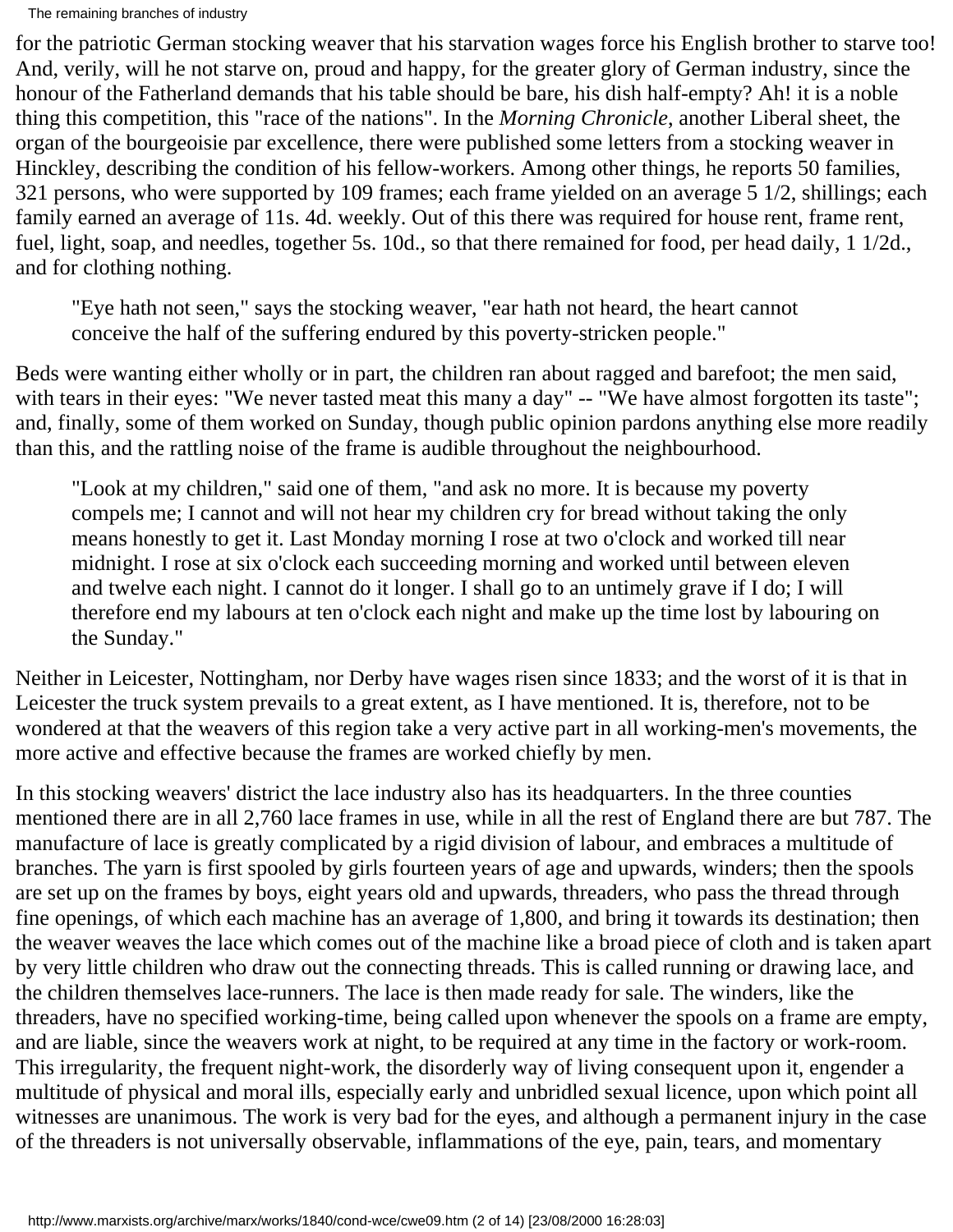uncertainty of vision during the act of threading are engendered. For the winders, however, it is certain that their work seriously affects the eye, and produces, besides the frequent inflammations of the cornea, many cases of amaurosis and cataract. The work of the weavers themselves is very difficult, as the frames have constantly been made wider, until those now in use are almost all worked by three men in turn, each working eight hours, and the frame being kept in use the whole twenty-four. Hence it is that the winders and threaders are so often called upon during the night, and must work to prevent the frame from standing idle. The filling in of 1,800 openings with thread occupies three children at least two hours. Many frames are moved by steam-power, and the work of men thus superseded; and, as the Children's Employment Commission's Report mentions only lace factories to which the children are summoned, it seems to follow either that the work of the weavers has been removed to great factory rooms of late, or that steam-weaving has become pretty general; a forward movement of the factory system in either case. Most unwholesome of all is the work of the runners, who are usually children of seven, and even of five and four, years old. Commissioner Grainger actually found one child of two years old employed at this work. Following a thread which is to be withdrawn by a needle from an intricate texture, is very bad for the eyes, especially when, as is usually the case, the work is continued fourteen to sixteen hours. In the least unfavourable case, aggravated near-sightedness follows; in the worst case, which is frequent enough, incurable blindness from amaurosis. But, apart from that, the children, in consequence of sitting perpetually bent up, become feeble, narrow-chested, and scrofulous from bad digestion. Disordered functions of the uterus are almost universal among the girls, and curvature of the spine also, so that "all the runners may be recognised from their gait". The same consequences for the eyes and the whole constitution are produced by the embroidery of lace. Medical witnesses are unanimously of the opinion that the health of all children employed in the production of lace suffers seriously, that they are pale, weak, delicate, undersized, and much less able than other children to resist disease. The affections from which they usually suffer are general debility, frequent fainting, pains in the head, sides, back, and hips, palpitation of the heart, nausea, vomiting and want of appetite, curvature of the spine, scrofula, and consumption. The health of the female lace-makers especially, is constantly and deeply undermined; complaints are universal of anaemia, difficult child-birth, and miscarriage. The same subordinate official of the Children's Employment Commission reports further that the children are very often ill-clothed and ragged, and receive insufficient food, usually only bread and tea, often no meat for months together. As to their moral condition, he reports:

"In the town of Nottingham all parties, police, clergy, manufacturers, work- people, and parents of the children agree that the present system of labour is a most fertile source of immorality. The threaders, who are usually boys, and the winders, who are generally girls, are called out of their parents' houses at all hours of the night, and as it is quite uncertain how long they may be required, a ready and unanswerable excuse for staying out is furnished and they have every facility for forming improper connections. This must have contributed, in no slight degree, to the immorality which, according to the opinion universally expressed, prevails to a most awful extent in Nottingham. In addition to the immediate evils to the children themselves, the domestic peace and comfort of the families to which they are members are sacrificed to this most unnatural state of things."

Another branch of lace-making, bobbin-lacework, is carried on in the agricultural shires of Northampton, Oxford, and Bedford, chiefly by children and young persons, who complain universally of bad food, and rarely taste meat. The employment itself is most unwholesome. The children work in small, ill-ventilated, damp rooms, sitting always bent over the lace cushion. To support the body in this wearying position, the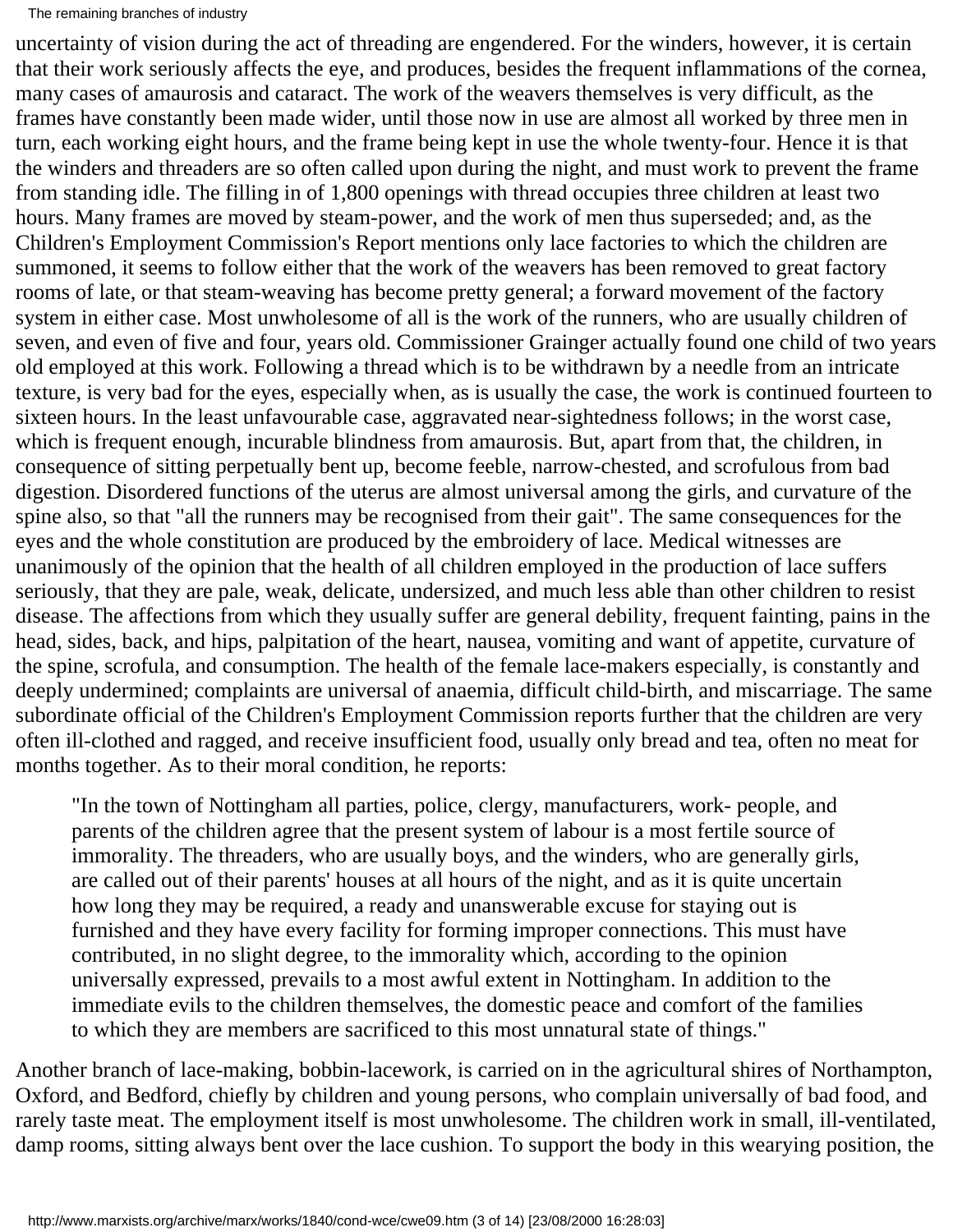girls wear stays with a wooden busk, which, at the tender age of most of them, when the bones are still very soft, wholly displace the ribs, and make narrow chests universal. They usually die of consumption after suffering the severest forms of digestive disorders, brought on by sedentary work in a bad atmosphere. They are almost wholly without education, least of all do they receive moral training. They love finery, and in consequence of these two influences their moral condition is most deplorable, and prostitution almost epidemic among them.

This is the price at which society purchases for the fine ladies of the bourgeoisie the pleasure of wearing lace; a reasonable price truly! Only a few thousand blind working-men, some consumptive labourers' daughters, a sickly generation of the vile multitude bequeathing its debility to its equally "vile" children and children's children. But what does that come to? Nothing, nothing whatsoever! Our English bourgeoisie will lay the report of the Government Commission aside indifferently, and wives and daughters will deck themselves with lace as before. It is a beautiful thing, the composure of an English bourgeois.

A great number of operatives are employed in the cotton-printing establishments of Lancashire, Derbyshire, and the West of Scotland. In no branch of English industry has mechanical ingenuity produced such brilliant results as here, but in no other has it so crushed the workers. The application of engraved cylinders driven by steam-power, and the discovery of a method of printing four to six colours at once with such cylinders, has as completely superseded hand-work as did the application of machinery to the spinning and weaving of cotton, and these new arrangements in the printing-works have superseded the hand- workers much more than was the case in the production of the fabrics. One man, with the assistance of one child, now does with a machine the work done formerly by 200 block printers; a single machine yields 28 yards of printed cloth per minute. The calico printers are in a very bad way in consequence; the shires of Lancaster, Derby, and Chester produced (according to a petition of the printers to the House of Commons), in the year 1842, 11,000,000 pieces of printed cotton goods: of these, 100,000 were printed by hand exclusively, 900,000 in part with machinery and in part by hand, and 10,000,000 by machinery alone, with four to six colours. As the machinery is chiefly new and undergoes constant improvement, the number of hand-printers is far too great for the available quantity of work, and many of them are therefore starving; the petition puts the number at one-quarter of the whole, while the rest are employed but one or two, in the best case three days in the week, and are ill-paid. Leach asserts of one print-works (Deeply Dale, near Bury, in Lancashire), that the hand-printers did not earn on an average more than five shillings, though lie knows that the machine-printers were pretty well paid. The print-works are thus wholly affiliated with the factory system, but without being subject to the legislative restrictions placed upon it. They produce an article subject to fashion, and have therefore no regular work. If they have small orders, they work half-time; if they make a hit with a pattern, and business is brisk, they work twelve hours, perhaps all night. In the neighbourhood of my home, near Manchester, there was a print-works that was often lighted when I returned late at night; and I have heard that the children were obliged at times to work so long there, that they would try to catch a moment's rest and sleep on the stone steps and in the corners of the lobby. I have no legal proof of the truth of the statement, or I should name the firm. The Report of the Children's Employment Commission is very cursory upon this subject, stating merely that in England, at least, the children are mostly pretty well clothed and fed (relatively, according to the wages of the parents), that they receive no education whatsoever, and are morally on a low plane. It is only necessary to remember that these children are subject to the factory system, and then, referring the reader to what has already been said of that, we can pass on.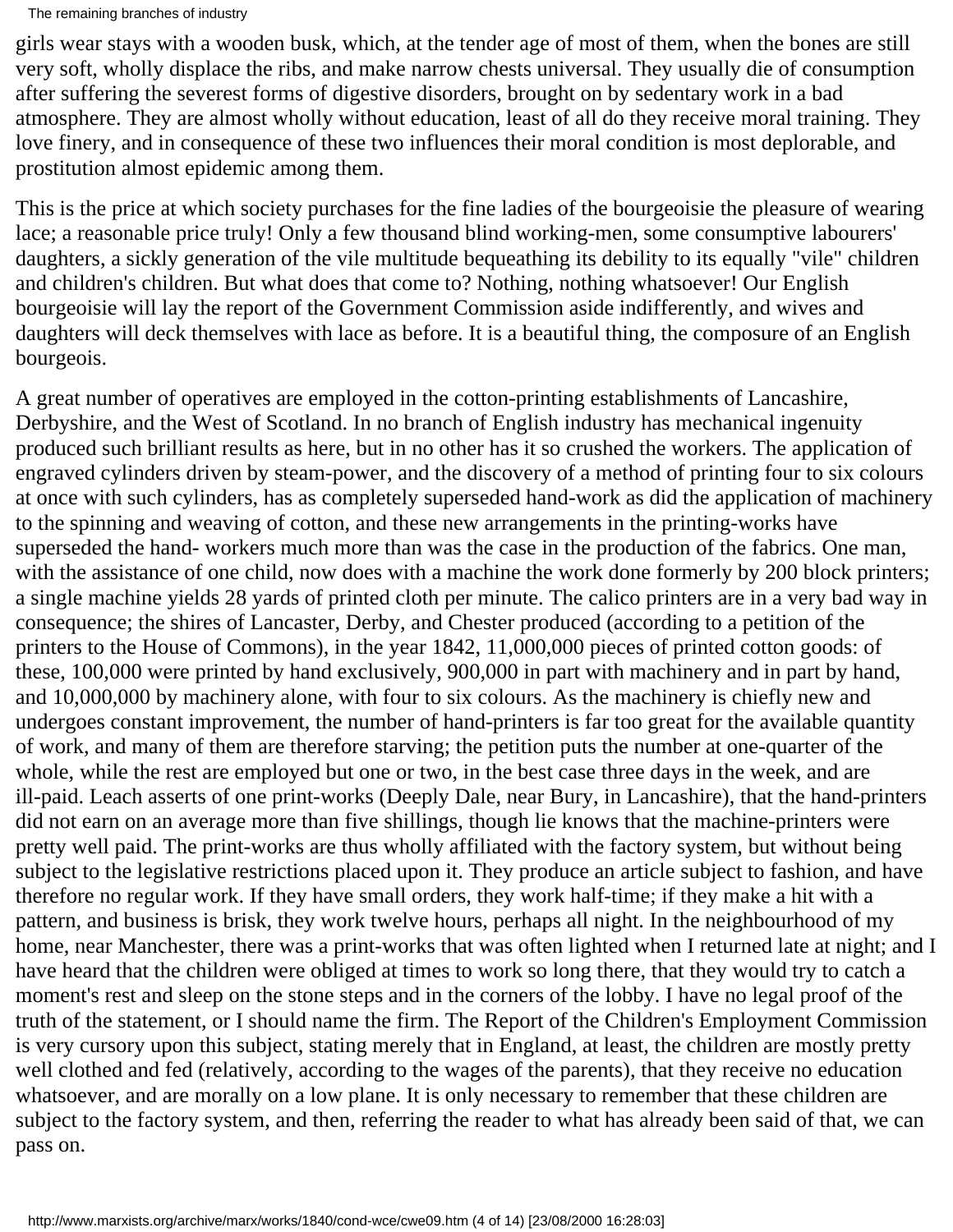Of the remaining workers employed in the manufacture of clothing stuffs little remains to be said; the bleachers' work is very unwholesome, obliging them to breathe chlorine, a gas injurious to the lungs. The work of the dyers is in many cases very healthful, since it requires the exertion of the whole body; how these workers are paid is little known, and this is ground enough for the inference that they do not receive less than the average wages, otherwise they would make complaint. The fustian cutters, who, in consequence of the large consumption of cotton velvet, are comparatively numerous, being estimated at from 3,000 to 4,000, have suffered very severely, indirectly, from the influence of the factory system. The goods formerly woven with hand-looms, were not perfectly uniform, and required a practised hand in cutting the single rows of threads. Since power-looms have been used, the rows run regularly; each thread of the weft is exactly parallel with the preceding one, and cutting is no longer an art. The workers thrown out of employment by the introduction of machinery turn to fustian cutting, and force down wages by their competition; the manufacturers discovered that they could employ women and children, and the wages sank to the rate paid them, while hundreds of men were thrown out of employment. The manufacturers found that they could get the work done in the factory itself more cheaply than in the cutters' work-room, for which they indirectly paid the rent. Since this discovery, the low upper-storey cutters' rooms stand empty in many a cottage, or are let for dwellings, while the cutter has lost his freedom of choice of his working-hours, and is brought under the dominion of the factory bell. A cutter of perhaps forty-five years of age told me that he could remember a time when he had received 8d. a yard for work, for which he now received ld.; true, he can cut the more regular texture more quickly than the old, but he can by no means do twice as much in an hour as formerly, so that his wages have sunk to less than a quarter of what they were. Leachy gives a list of wages paid in 1827 and in 1843 for various goods, from which it appears that articles paid in 1827 at the rate of 4d., 2 1/2d., 2 3/4d., and 1d. per yard, were paid in 1843 at the rate of 1 1/2d., 1d., 3/4d., and 3/8d. per yard, cutters' wages. The average weekly wage, according to Leach, was as follows: 1827, £1 6s. 6d.; £l 2s. 6d.; £1; £1 6s. 6d.; and for the same goods in 1843, 10s.; 7s.; 6s. 8d.; 10s.; while there are hundreds of workers who cannot find employment even at these last-named rates. Of the hand-weavers of the cotton industry we have already spoken; the other woven fabrics are almost exclusively produced on hand-looms. Here most of the workers have suffered as the weavers have done from the crowding in of competitors displaced by machinery, and are, moreover, subject like the factory operatives to a severe fine system for bad work. Take, for instance, the silk weavers. Mr. Brocklehurst, one of the largest silk manufacturers in all England, laid before a committee of Members of Parliament lists taken from his books, from which it appears that for goods for which he paid wages in 1821 at the rate of 30s., 14s.; 3 1/2s., 3/4s., 1 1/10s, 10s.; he paid in 1831 but 9s., 7 1/2s., 2 1/4s., 1/3s., 1/2s., 6 1/4s., while in this case no improvement in the machinery has taken place. But what Mr. Brocklehurst does may very well be taken as a standard for all. From the same lists it appears that the average weekly wage of his weavers, after all deductions, was, in 1821, 16 1/2s., and, in 1831, but 6s. Since that time wages have fallen still further. Goods which brought in 4d. weavers' wages in 1851, bring in but 2 1/2d. in 1845 (single sarsnets), and a great number of weavers in the country can get work only when they undertake these goods at 1 1/2d.-2d. Moreover, they are subject to arbitrary deductions from their wages. Every weaver who receives materials is given a card, on which is usually to be read that the work is to be returned at a specified hour of the day; that a weaver who cannot work by reason of illness must make the fact known at the office within three days, or sickness will not be regarded as an excuse; that it will not be regarded as a sufficient excuse if the weaver claims to have been obliged to wait for yarn; that for certain faults in the work (if, for example, more weft-threads are found within a given space than are prescribed), not less than half the wages will be deducted; and that if the goods should not be ready at the time specified, one penny will be deducted for every yard returned. The deductions in accordance with these cards are so considerable that, for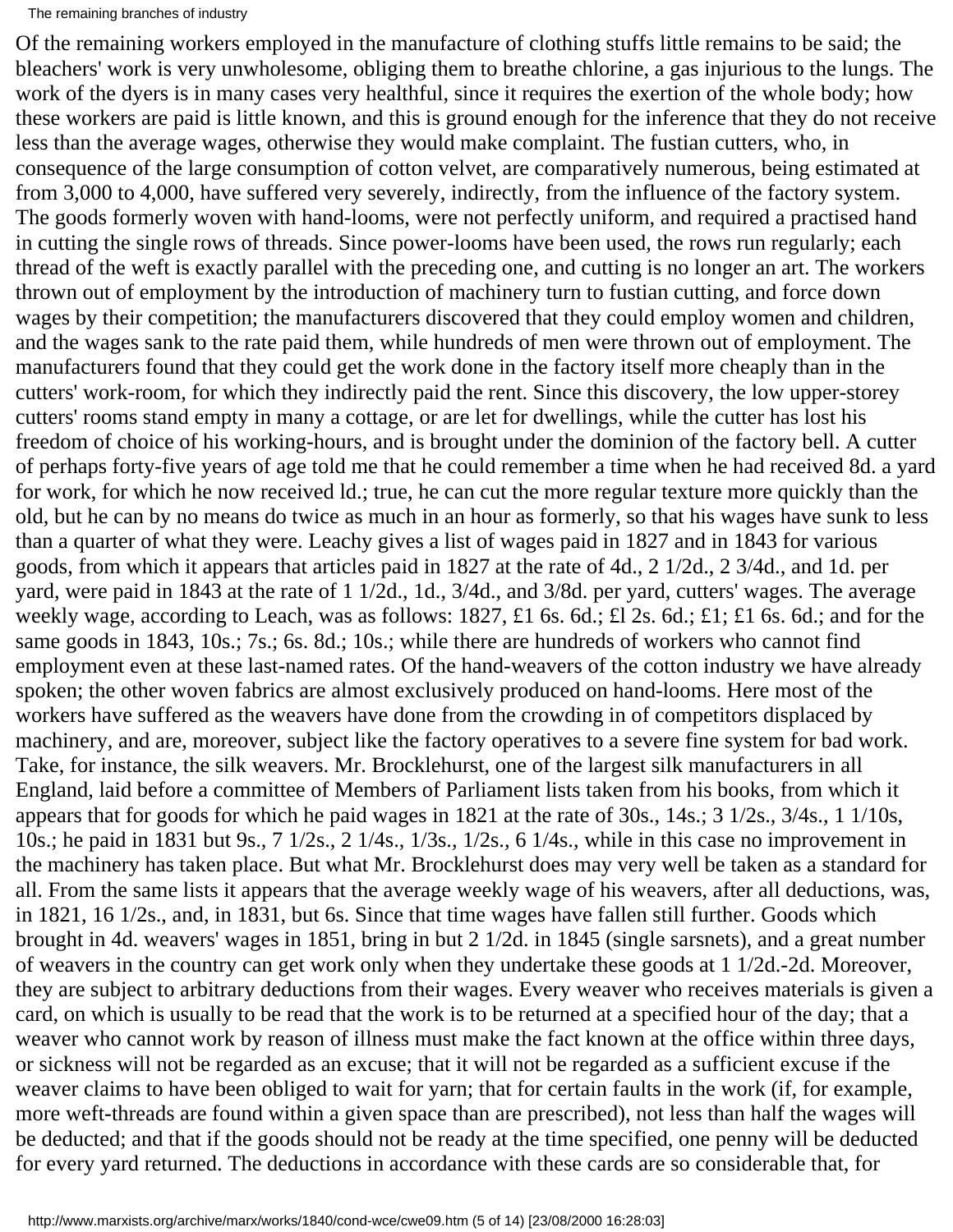instance, a man who comes twice a week to Leigh, in Lancashire, to gather up woven goods, brings his employer at least £15 fines every time. He asserts this himself, and he is regarded as one of the most lenient. Such things were formerly settled by arbitration; but as the workers were usually dismissed if they insisted upon that, the custom has been almost wholly abandoned, and the manufacturer acts arbitrarily as prosecutor, witness, judge, law-giver, and executive in one person. And if the workman goes to a Justice of the Peace, the answer is: "When you accepted your card you entered upon a contract, and you must abide by it." The case is the same as that of the factory operatives. Besides, the employer obliges the workman to sign a document in which he declares that he agrees to the deductions made. And if a workman rebels, all the manufacturers in the town know at once that he is a man who, as Leach says,

"is an enemy to all ticket-made law and social order and has the impudence to dispute the wisdom of those whom he ought to know are his superiors in society."

Naturally, the workers are perfectly free; the manufacturer does not force them to take his materials and his cards, but he says to them what Leach translates into plain English with the words:

"If you don't like to be frizzled in my frying-pan, you can take a walk into the fire."

The silk weavers of London, and especially of Spitalfields, have lived in periodic distress for a long time, and that they still have no cause to be satisfied with their lot is proved by their taking a most active part in English labour movements in general, and in London ones in particular. The distress prevailing among them gave rise to the fever which broke out in East London, and called forth the Commission for Investigating the Sanitary Condition of the Labouring Class. But the last report of the London Fever Hospital shows that this disease is still raging.

After the textile fabrics, by far the most important products of English industry are the metal-wares. This trade has its headquarters at Birmingham, where the finer metal goods of all sorts are produced, at Sheffield for cutlery, and in Staffordshire, especially at Wolverhampton, where the coarser articles, locks, nails, etc., are manufactured. In describing the position of the workers employed in these trades, let us begin with Birmingham. The disposition of the work has retained in Birmingham, as in most places where metals are wrought, something of the old handicraft character; the small employers are still to be found, who work with their apprentices in the shop at home, or when they need steam-power, in great factory buildings which are divided into little shops, each rented to a small employer, and supplied with a shaft moved by the engine, and furnishing motive power for the machinery. Leon Faucher, author of a series of articles in the *Revue des deux Mondes*, which at least betray study, and are better than what has hitherto been written upon the subject by Englishmen or Germans, characterises this relation in contrast with the manufacture of Lancashire as *Democratie industrielle*, and observes that it produces no very favourable results for master or men. This observation is perfectly correct, for the many small employers cannot well subsist on the profit divided amongst them, determined by competition, a profit under other circumstances absorbed by a single manufacturer. The centralising tendency of capital holds them down. For one who grows rich ten are ruined, and a hundred placed at greater disadvantage than ever, by the pressure of the one upstart who can afford to sell more cheaply than they. And in the cases where they have to compete from the beginning against great capitalists, it is self-evident that they can only toil along with the greatest difficulty. The apprentices are, as we shall see, quite as badly off under the small employers as under the manufacturers, with the single difference that they, in turn, may become small employers, and so attain a certain independence -- that is to say, they are at best less directly exploited by the bourgeoisie than under the factory system. Thus these small employers are neither genuine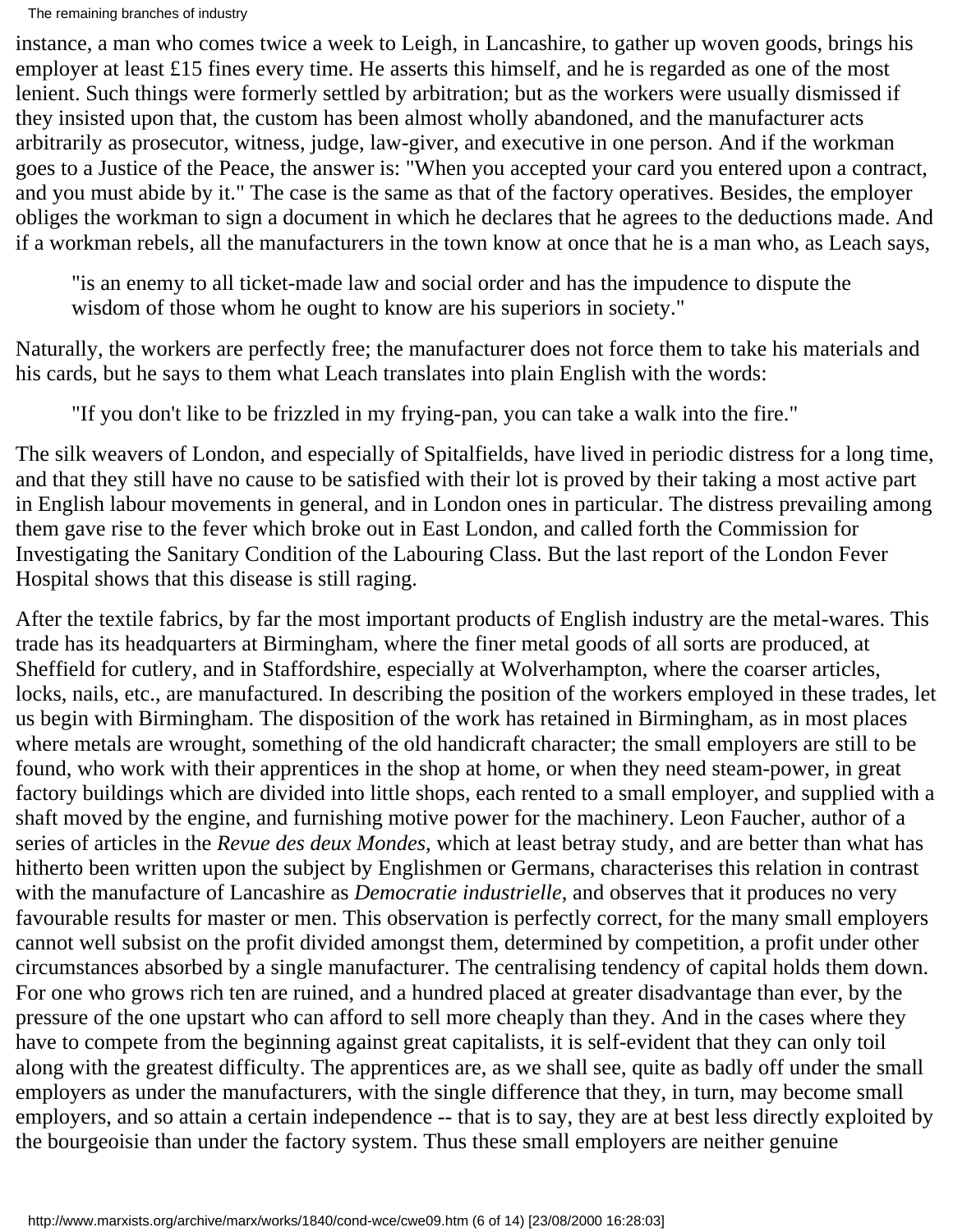<span id="page-121-0"></span>proletarians, since they live in part upon the work of their apprentices, nor genuine bourgeois, since their principal means of support is their own work. This peculiar midway position of the Birmingham iron-workers is to blame for their having so rarely joined wholly and unreservedly in the English labour movements. Birmingham is a politically radical, but not a Chartist, town. There are, however, numerous larger factories belonging to capitalists; and in these the factory system reigns supreme. The division of labour, which is here carried out to the last detail (in the needle industry, for example), and the use of steam-power, admit of the employment of a great multitude of women and children, and we find here [\[1\]](#page-127-0) precisely the same features reappearing which the Factories' Report presented,-- the work of women up to the hour of confinement, incapacity as housekeepers, neglect of home and children, indifference, actual dislike to family life, and demoralisation; further, the crowding out of men from employment, the constant improvement of machinery, early emancipation of children, husbands supported by their wives and children, etc., etc. The children are described as half-starved and ragged, the half of them are said not to know what it is to have enough to eat, many of them get nothing to eat before the midday meal, or even live the whole day upon a pennyworth' of bread for a noonday meal -- there were actually cases in which children received no food from eight in the morning until seven at night. Their clothing is very often scarcely sufficient to cover their nakedness, many are barefoot even in winter. Hence they are all small and weak for their age, and rarely develop with any degree of vigour. And when we reflect that with these insufficient means of reproducing the physical forces, hard and protracted work in close rooms is required of them, we cannot wonder that there are few adults in Birmingham fit for military service.

The working-men, says a recruiting surgeon, "are shorter, more puny, and altogether inferior in their physical powers. Many of the men presented for examinations, are distorted in the spine and chest."

According to the assertion of a recruiting sergeant, the people of Birmingham are smaller than those anywhere else, being usually 5 feet 4 to 5 inches tall; out of 613 recruits, but 238 were found fit for service. As to education, a series of depositions and specimens taken from the metal districts have already been given, to which the reader is referred. It appears further, from the Children's Employment Commission's Report, that in Birmingham more than half the children, between five and fifteen years attend no school whatsoever, that those who do are constantly changing, so that it is impossible to give them any training of an enduring kind, and that they are all withdrawn from school very early and set to work. The report makes it clear what sort of teachers are employed. One teacher, in answer to the question whether she gave moral instruction, said, No, for threepence a week school fees that was too much to require, but that she took a great deal of trouble to instill good principles into the children. (And she made a decided slip in her English in saying it.) In the schools the commissioner found constant noise and disorder. The moral state of the children is in the highest degree deplorable. Half of all the criminals are children under fifteen, and in a single year ninety ten-years'-old offenders, among them forty-four serious criminal cases, were sentenced. Unbridled sexual intercourse seems, according to the opinion of the commissioner, almost universal, and that at a very early age.

In the iron district of Staffordshire the state of things is still worse. For the coarse wares made here neither much division of labour (with certain exceptions) nor steam-power or machinery can be applied. In Wolverhampton, Willenhall, Bilston, Sedgeley, Wednesfield, Darlaston, Dudley, Walsall, Wednesbury, etc., there are, therefore, fewer factories. But chiefly single forges, where the small masters work alone, or with one or more apprentices, who serve them until reaching the twenty-first year. The small employers are in about the same situation as those of Birmingham; but the apprentices, as a rule, are much worse off. They get almost exclusively meat from diseased animals or such as have died a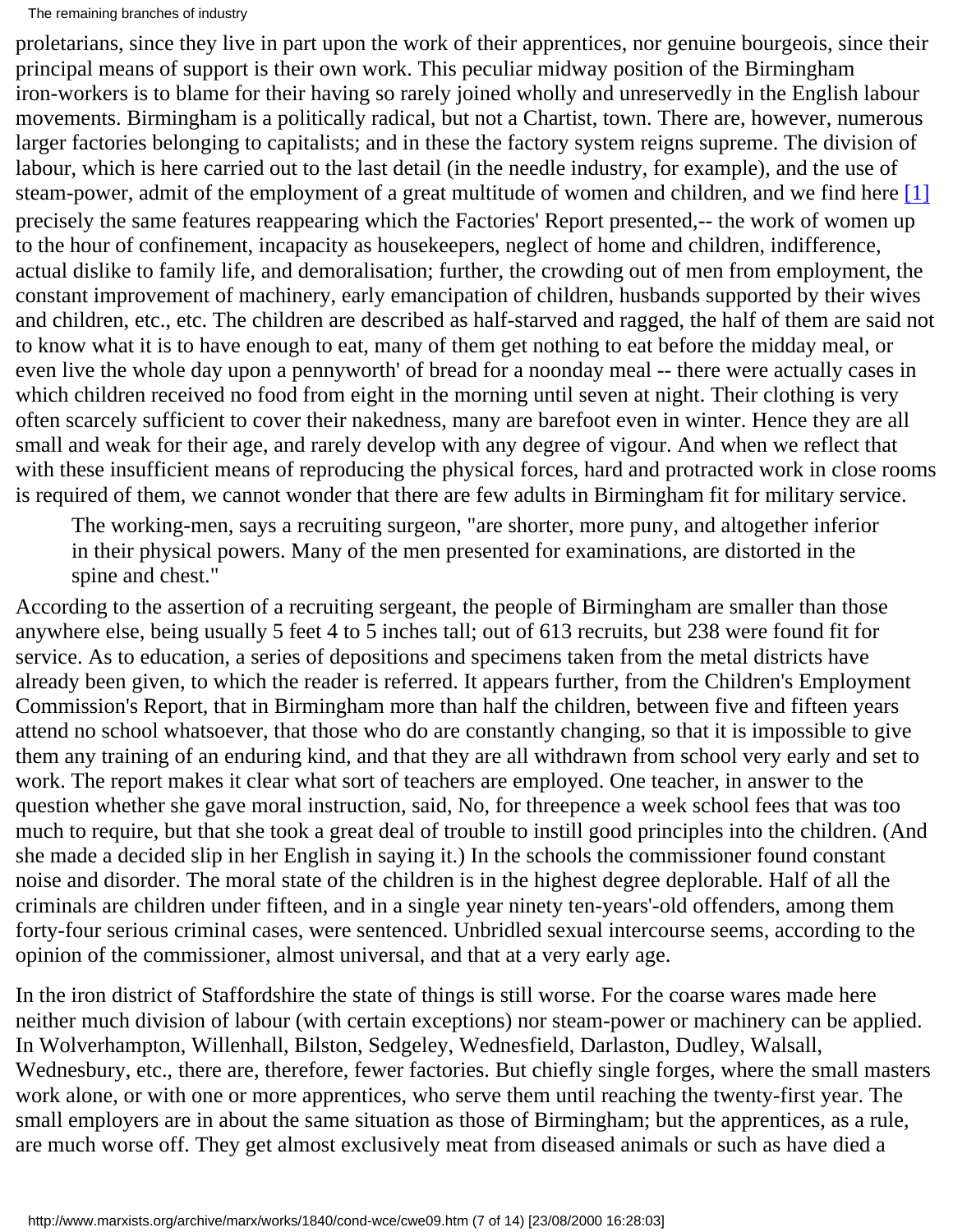natural death, or tainted meat, or fish to eat, with veal from calves killed too young, and pork from swine smothered during transportation, and such food is furnished not by small employers only, but by large manufacturers, who employ from thirty to forty apprentices. The custom seems to be universal in Wolverhampton, and its natural consequence is frequent bowel complaints and other diseases. Moreover, the children usually do not get enough to eat, and have rarely other clothing than their working rags, for which reason, if for no other, they cannot go to Sunday school. The dwellings are bad and filthy, often so much so that they give rise to disease; and in spite of the not materially unhealthy work, the children are puny, weak, and, in many cases, severely crippled. In Willenhall, for instance, there are countless persons who have, from perpetually filing at the lathe, crooked backs and one leg crooked, "hind-leg" as they call it, so that the two legs have the form of a K; while it is said that more than one-third of the working-men there are ruptured. Here, as well as in Wolverhampton, numberless cases were found of retarded puberty among girls (for girls, too, work at the forges), as well as among boys, extending even to the nineteenth year. In Sedgeley and its surrounding district, where nails form almost the sole product, the nailers live and work in the most wretched stable-like huts, which for filth can scarcely be equalled. Girls and boys work from the tenth or twelfth year, and are accounted fully skilled only when they make a thousand nails a day. For twelve hundred nails the pay is 5 3/4d. Every nail receives twelve blows, and since the hammer weighs 1 1/4, pounds, the nailer must lift 18,000 pounds to earn this miserable pay. With this hard work and insufficient food, the children inevitably develop ill-formed, undersized frames, and the commissioners' depositions confirm this. As to the state of education in this district, data have already been furnished in the foregoing chapters. It is upon an incredibly low plane; half the children do not even go to Sunday school, and the other half go irregularly; very few, in comparison with the other districts, can read, and in the matter of writing the case is much worse. Naturally, for between the seventh and tenth years, just when they are beginning to get some good out of going to school, they are set to work, and the Sunday school teachers, smiths or miners, frequently cannot read, and write their names with difficulty. The prevailing morals correspond with these means of education. In Willenhall, Commissioner Horne asserts, and supplies ample proofs of his assertion, that there exists absolutely no moral sense among the workers. In general, he found that the children neither recognised duties to their parents nor felt any affection for them. They were so little capable of thinking of what they said, so stolid, so hopelessly stupid, that they often asserted that they were well treated, were coming on famously, when they were forced to work twelve to fourteen hours, were clad in rags, did not get enough to eat, and were beaten so that they felt it several days afterwards. They knew nothing of a different kind of life than that in which they toil from morning until they are allowed to stop at night, and did not even understand the question never heard before, whether they were tired.

In Sheffield wages are better, and the external state of the workers also. On the other hand, certain branches of work are to be noticed here, because of their extraordinarily injurious influence upon health. Certain operations require the constant pressure of tools against the chest, and engender consumption in many cases; others, file-cutting among them, retard the general development of the body and produce digestive disorders; bone- cutting for knife handles brings with it headache, biliousness, and among girls, of whom many are employed, anaemia. By far the most unwholesome work is the grinding of knife-blades and forks, which, especially when done with a dry stone, entails certain early death. The unwholesomeness of this work lies in part in the bent posture, in which chest and stomach are cramped; but especially in the quantity of sharp-edged metal dust particles freed in the cutting, which fill the atmosphere, and are necessarily inhaled. The dry grinders' average life is hardly thirty-five years, 'the wet grinders' rarely exceeds forty-five. Dr. Knight, in Sheffield, says:

I can convey some idea of the injuriousness of this occupation only by asserting that "the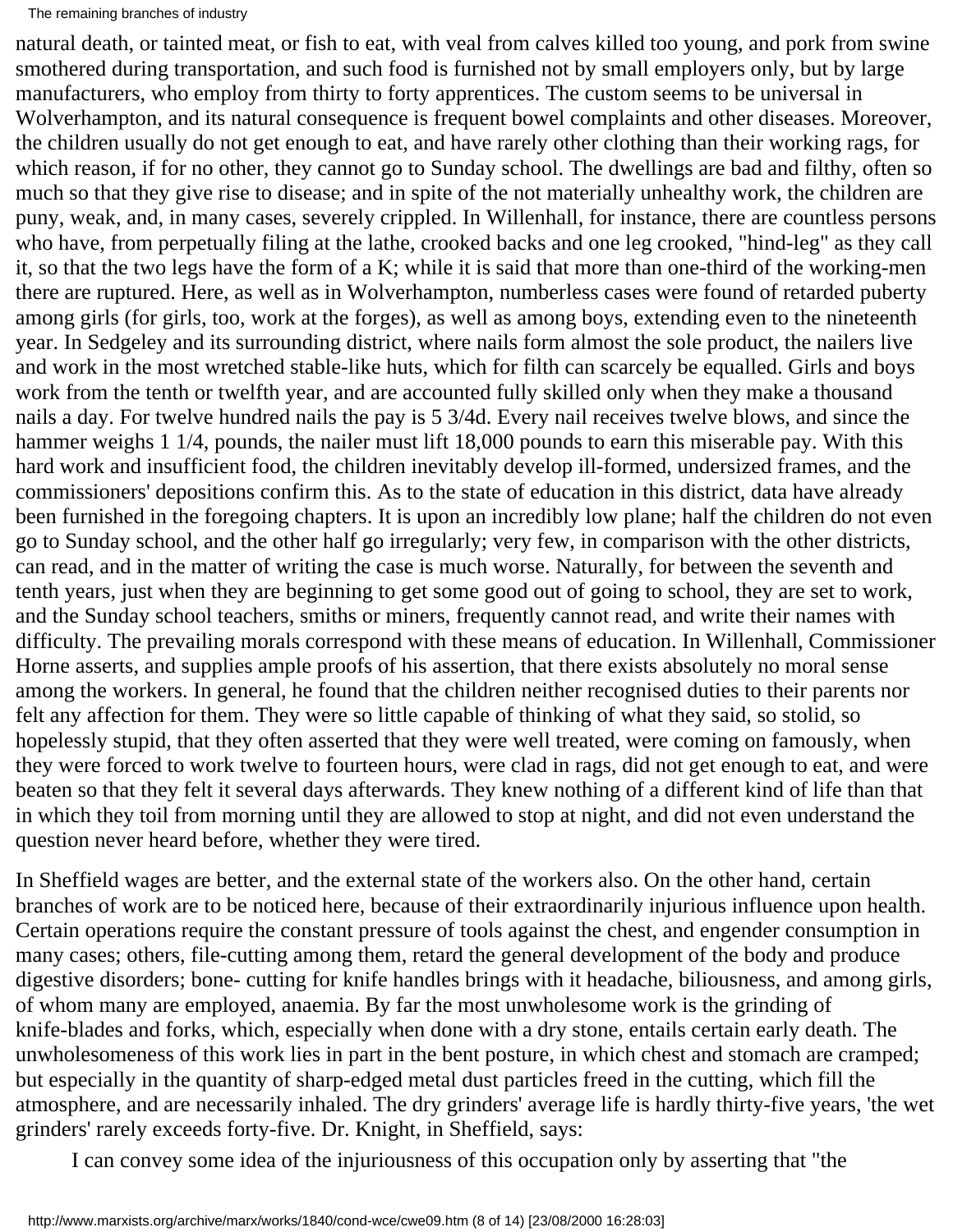greatest drinkers among the grinders are sometimes the longest lived, owing to their more frequent absence from their work". Altogether the grinders in Sheffield "amount to about two thousand five hundred, of this number about one hundred and fifty, viz. eighty men and seventy boys, are fork grinders -- these die from twenty-eight to thirty-two years of age. The razor grinders, grind both wet, and dry, and they die from forty to forty-five years of age. The table-knife grinders work on wet stones, and they live to betwixt forty and fifty years of age."

The same physician gives the following description of the course of the disease called grinders' asthma:

"Those who are to be brought up grinders, usually begin to work when they are about fourteen years old. Grinders, who have good constitutions seldom experience much inconvenience from their trade until they arrive at about twenty years of age: about that time the symptoms of their peculiar complaint begin to steal upon them, their breathing becomes more than usually embarrassed on slight exertions, particularly on going upstairs or ascending a hill; their shoulders are elevated in order to relieve their constant and increasing dyspnoea; they stoop forward, and appear to breathe the most comfortably in that posture in which they are accustomed to sit at their work. Their complexions assume a muddy, dirty appearance; their countenance indicates anxiety; they complain of a sense of tightness across the chest; their voice is rough, and hoarse; their cough loud, and as if the air were drawn through wooden tubes; they occasionally expectorate considerable quantities of dust, sometimes mixed up with mucus, at other times in globular or cylindrical masses enveloped in a thin film of mucus. Haemoptysis, inability to lie down, night sweats, colignative diarrhoea, extreme emaciation, together with all the usual symptoms of pulmonary consumption at length carry them off; but not until they have lingered through months, and even years of suffering, incapable of working so as to support either themselves or their families." I must add that "all the attempts which have hitherto been made, to prevent or to cure the grinders' asthma, have utterly failed."

All this Knight wrote ten years ago; since then the number of grinders and the violence of the disease have increased, though attempts have been made to prevent it by covered grindstones and carrying off the dust by artificial draught. These methods have been at least partially successful, but the grinders do not desire their adoption, and have even destroyed the contrivance here and there, in the belief that more workers may be attracted to the business and wages thus reduced; they are for a short life and a merry one. Dr. Knight has often told grinders who came to him with the first symptoms of asthma that a return to grinding means certain death, but with no avail. He who is once a grinder falls into despair, as though he had sold himself to the devil. Education in Sheffield is upon a very low plane; a clergyman, who had occupied himself largely with the statistics of education, was of the opinion that of 16,500 children of the working-class who are in a position to attend school, scarcely 6,500 can read. This comes of the fact that the children are taken from school in the seventh, and, at the very latest, in the twelfth year, and that the teachers are good for nothing; one was a convicted thief who found no other way of supporting himself after being released from jail than teaching school! Immorality among young people seems to be more prevalent in Sheffield than anywhere else. It is hard to tell which town ought to have the prize, and in reading the report one believes of each one that this certainly deserves it! The younger generation spend the whole of Sunday lying in the street tossing coins or fighting dogs, go regularly to the gin palace, where they sit with their sweethearts until late at night, when they take walks in solitary couples. In an ale-house which the commissioner visited, there sat forty to fifty young people of both sexes, nearly all under seventeen years of age, and each lad beside his lass. Here and there cards were played, at other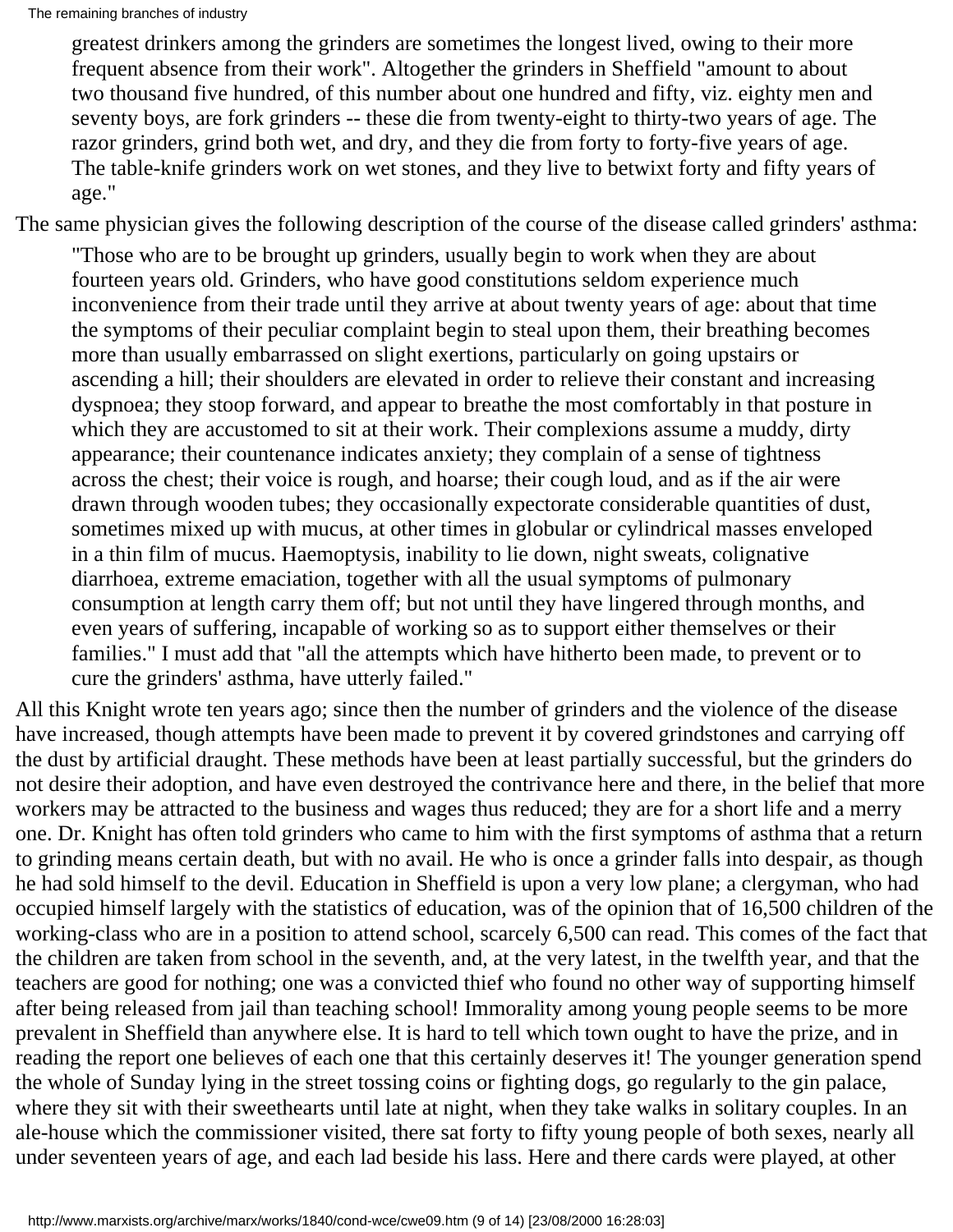places dancing was going on, and everywhere drinking. Among the company were openly avowed professional prostitutes. No wonder, then, that, as all the witnesses testify, early, unbridled sexual intercourse, youthful prostitution, beginning with persons of fourteen to fifteen years, is extraordinarily frequent in Sheffield. Crimes of a savage and desperate sort are of common occurrence; one year before the commissioner's visit, a band, consisting chiefly of young persons, was arrested when about to set fire to the town, being fully equipped with lances and inflammable substances. We shall see later that the labour movement in Sheffield has this same savage character.

Besides these two main centres of the metal industry, there are needle factories in Warrington, Lancashire, where great want, immorality, and ignorance prevail among the workers, and especially among the children; and a number of nail forges in the neighbourhood of Wigan, in Lancashire, and in the east of Scotland. The reports from these latter districts tell almost precisely the same story as those of Staffordshire. There is one more branch of this industry carried on in the factory districts, especially in Lancashire, the essential peculiarity of which is the production of machinery by machinery, whereby the workers, crowded out elsewhere, are deprived of their last refuge, the creation of the very enemy which supersedes them. Machinery for planing and boring, cutting screws, wheels, nuts, etc., with power lathes, has thrown out of employment a multitude of men who formerly found regular work at good wages; and whoever wishes to do so may see crowds of them in Manchester.

North of the iron district of Staffordshire lies an industrial region to which we shall now turn our attention, the Potteries, whose headquarters are in the borough of Stoke, embracing Henley, Burslem, Lane End, Lane Delph, Etruria, Coleridge, Langport, Tunstall, and Golden Hill, containing together 70,000 inhabitants. The Children's Employment Commission reports upon this subject that in some branches of this industry, in the production of stoneware, the children have light employment in warm, airy rooms; in others, on the contrary, hard, wearing labour is required, while they receive neither sufficient food nor good clothing. Many children complain: "Don't get enough to eat, get mostly potatoes with salt, never meat, never bread, don't go to school, haven't got no clothes." "Haven't got nothin' to eat today for dinner, don't never have dinner at home, get mostly potatoes and salt, sometimes bread." "This is all the clothes I have, no Sunday suit at home." Among the children whose work is especially injurious are the mould-runners, who have to carry the moulded article with the form to the drying-room, and afterwards bring back the empty form, when the article is properly dried. Thus they must go to and fro the whole day, carrying burdens heavy in proportion to their age, while the high temperature in which they have to do this increases very considerably the exhaustiveness of the work. These children, with scarcely a single exception, are lean, pale, feeble, stunted; nearly all suffer from stomach troubles, nausea, want of appetite, and many of them die of consumption. Almost as delicate are the boys called "jiggers", from the "jigger" wheel which they turn. But by far the most injurious is the work of those who dip the finished article into a fluid containing great quantities of lead, and often of arsenic, or have to take the freshly dipped article up with the hand. The hands and clothing of these workers, adults and children, are always wet with this fluid, the skin softens and falls off under the constant contact with rough objects, so that the fingers often bleed, and are constantly in a state most favourable for the absorption of this dangerous substance. The consequence is violent pain, and serious disease of the stomach and intestines, obstinate constipation, colic, sometimes consumption, and, most common of all, epilepsy among children. Among men, partial paralysis of the hand muscles, colica pictorum, and paralysis of whole limbs are ordinary phenomena. One witness relates that two children who worked with him died of convulsions at their work; another who had helped with the dipping two years while a boy, relates that he had violent pains in the bowels at first, then convulsions, in consequence of which he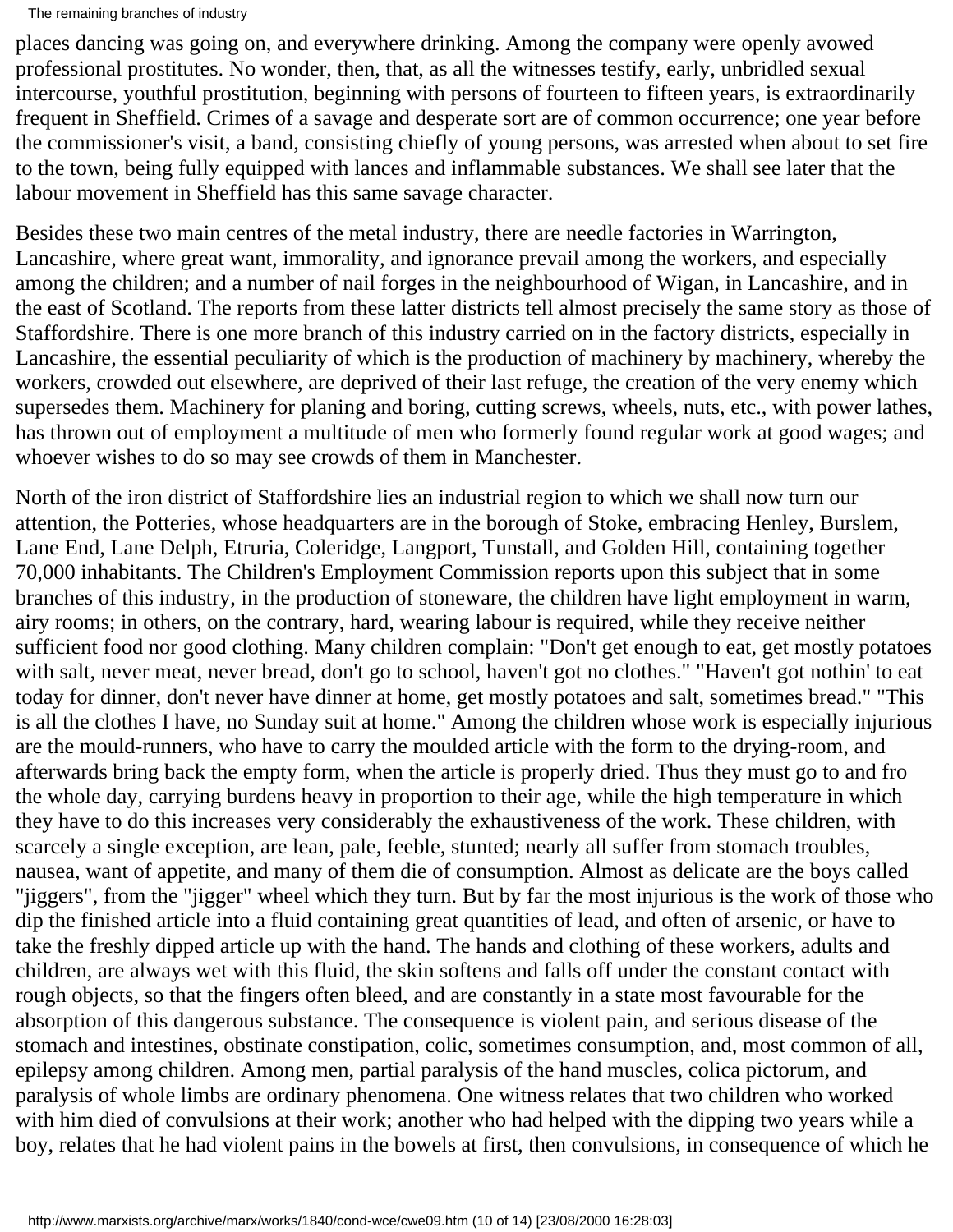was confined to his bed two months, since when the attacks of convulsions have increased in frequency, are now daily, accompanied often by ten to twenty epileptic fits, his right arm is paralysed, and the physicians tell him that he can never regain the use of his limbs. In one factory were found in the dipping-house four men, all epileptic and afflicted with severe colic, and eleven boys, several of whom were already epileptic. In short, this frightful disease follows this occupation universally: and that, too, to the greater pecuniary profit of the bourgeoisie! In the rooms in which the stoneware is scoured, the atmosphere is filled with pulverised flint, the breathing of which is as injurious as that of the steel dust among the Sheffield grinders. The workers lose breath, cannot lie down, suffer from sore throat and violent coughing, and come to have so feeble a voice that they can scarcely be heard. They, too, all die of consumption. In the Potteries district, the schools are said to be comparatively numerous, and to offer the children opportunities for instruction; but as the latter are so early set to work for twelve hours and often more per day, they are not in a position to avail themselves of the schools, so that three-fourths of the children examined by the commissioner could neither read nor write, while the whole district is plunged in the deepest ignorance. Children who have attended Sunday school for years could not tell one letter from another, and the moral and religious education, as well as the intellectual, is on a very low plane.

In the manufacture of glass, too, work occurs which seems little injurious to men, but cannot be endured by children. The hard labour, the irregularity of the hours, the frequent night-work, and especially the great heat of the working place (100 to 130 Fahrenheit), engender in children general debility and disease, stunted growth, and especially affections of the eye, bowel complaint, and rheumatic and bronchial affections. Many of the children are pale, have red eyes, often blind for weeks at a time, suffer from violent nausea, vomiting, coughs, colds, and rheumatism. When the glass is withdrawn from the fire, the children must often go into such heat that the boards on which they stand catch fire under their feet. The glass-blowers usually die young of debility and chest affections.

As a whole, this report testifies to the gradual but sure introduction of the factory system into all branches of industry, recognisable especially by the employment of women and children. I have not thought it necessary to trace in every case the progress of machinery and the superseding of men as workers. Every one who is in any degree acquainted with the nature of manufacture can fill this out for himself, while space fails me to describe in detail an aspect of our present system of production, the result of which I have already sketched in dealing with the factory system. In all directions machinery is being introduced, and the last trace of the working-man's independence thus destroyed. In all directions the family is being dissolved by the labour of wife and children, or inverted by the husband's being thrown out of employment and made dependent upon them for bread; everywhere inevitable machinery bestows upon the great capitalist command of trade and of the workers with it. The centralisation of capital strides forward without interruption, the division of society into great capitalists and non-possessing workers is sharper every day, the industrial development of the nation advances with giant strides towards the inevitable crisis.

I have already stated that in the handicrafts the power of capital, and in some cases the division of labour too, has produced the same results, crushed the small tradesmen, and put great capitalists and non-possessing workers in their place. As to these handicraftsmen there is little to be said, since all that relates to them has already found its place where the proletariat in general was under discussion. There has been but little change here in the nature of the work and its influence upon health since the beginning of the industrial movement. But the constant contact with the factory operatives, the pressure of the great capitalists, which is much more felt than that of the small employer to whom the apprentice still stood in a more or less personal relation, the influences of life in towns, and the fall of wages, have made nearly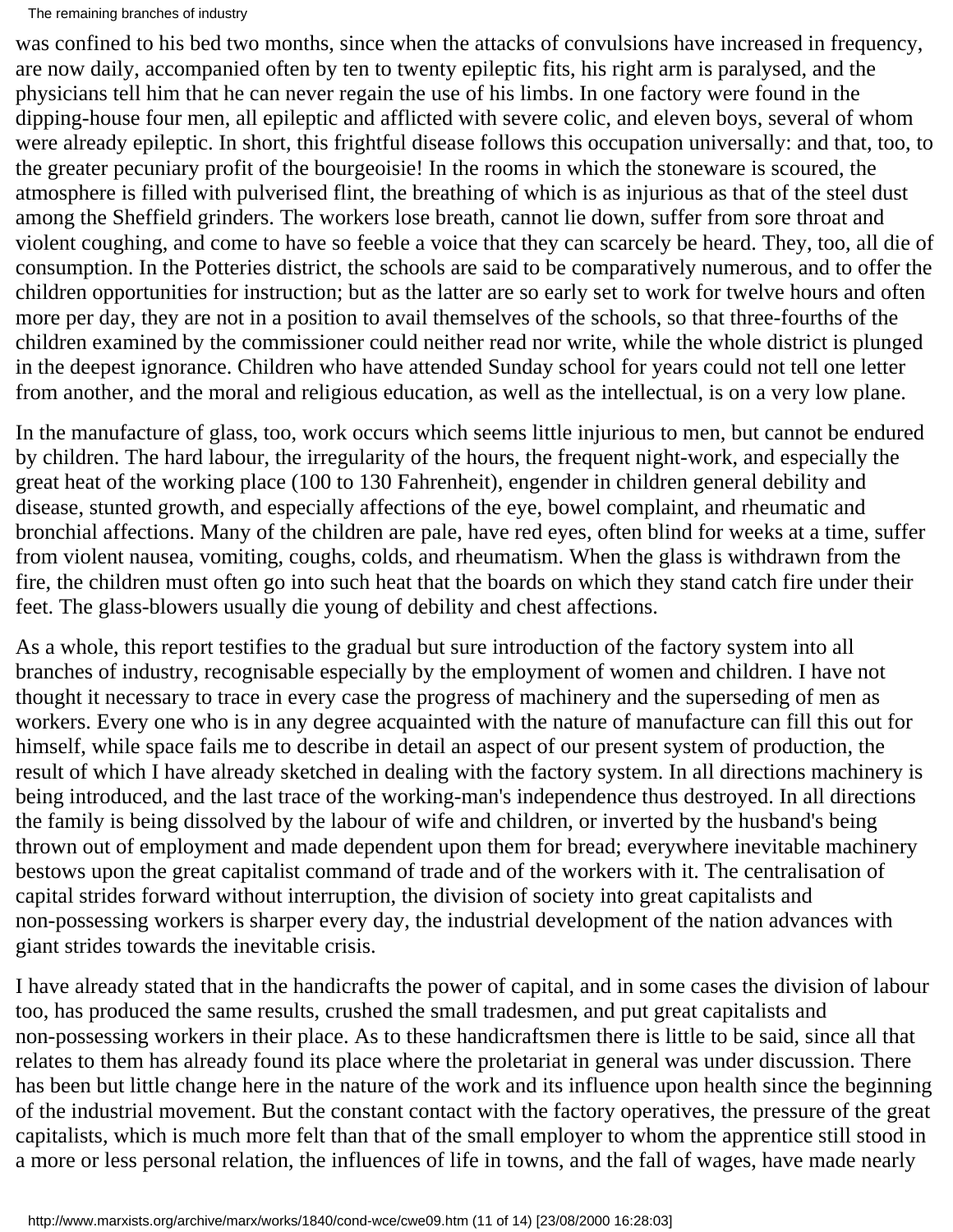all the handicraftsmen active participators in labour movements. We shall soon have more to say on this point, and turn meanwhile to one section of workers in London who deserve our attention by reason of the extraordinary barbarity with which they are exploited by the money-greed of the bourgeoisie. I mean the dress-makers and sewing-women.

It is a curious fact that the production of precisely those articles which serve the personal adornment of the ladies of the bourgeoisie involves the saddest consequences for the health of the workers. We have already seen this in the case of the lace-makers, and come now to the dress-making establishments of London for further proof. They employ a mass of young girls -- there are said to be 15,000 of them in all -- who sleep and eat on the premises, come usually from the country, and are therefore absolutely the slaves of their employers. During the fashionable season, which lasts some four months, working-hours, even in the best establishments, are fifteen, and, in very pressing cases, eighteen a day; but in most shops work goes on at these times without any set regulation, so that the girls never have more than six, often not more than three or four, sometimes, indeed, not more than two hours in the twenty-four, for rest and sleep, working nineteen to twenty-two hours, if not the whole night through, as frequently happens! The only limit set to their work is the absolute physical inability to hold the needle another minute. Cases have occurred in which these helpless creatures did not undress during nine consecutive days and nights, and could only rest a moment or two here and there upon a mattress, where food was served them ready cut up in order to require the least possible time for swallowing. In short, these unfortunate girls are kept by means of the moral whip of the modern slave-driver, the threat of discharge, to such long and unbroken toil as no strong man, much less a delicate girl of fourteen to twenty years, can endure. In addition to this, the foul air of the work-room and sleeping-places, the bent posture, the often bad and indigestible food, all these causes, combined with almost total exclusion from fresh air, entail the saddest consequences for the health of the girls. Enervation, exhaustion, debility, loss of appetite, pains in the shoulders, back, and hips, but especially headache, begin very soon; then follow curvatures of the spine, high, deformed shoulders, leanness, swelled, weeping, and smarting eyes, which soon become shortsighted; coughs, narrow chests, and shortness of breath, and all manner of disorders in the development of the female organism. In many cases the eyes suffer so severely that incurable blindness follows; but if the sight remains strong enough to make continued work possible, consumption usually soon ends the sad life of these milliners and dress-makers. Even those who leave this work at an early age retain permanently injured health, a broken constitution; and, when married, bring feeble and sickly children into the world. All the medical men interrogated by the commissioners agreed that no method of life could be invented better calculated to destroy health and induce early death.

With the same cruelty, though somewhat more indirectly, the rest of the needle-women of London are exploited. The girls employed in stay-making have a hard, wearing occupation, trying to the eyes. And what wages do they get? I do not know; but this I know, that the middleman who has to give security for the material delivered, and who distributes the work among the needle-women, receives 1 1/2d. per piece. From this he deducts his own pay, at least 1/2d., so that 1d. at most reaches the pocket of the girl. The girls who sew neckties must bind themselves to work sixteen hours a day, and receive 4 1/2s. a week. But the shirt- makers' lot is the worst. They receive for an ordinary shirt 1 1/2d., formerly 2d.-3d.; but since the workhouse of St. Pancras, which is administered by a Radical board of guardians, began to undertake work at 1 1/2d., the poor women outside have been compelled to do the same. For fine, fancy shirts, which can be made in one day of eighteen hours, 6d. is paid. The weekly wage of these sewingwomen according to this and according to testimony from many sides, including both needle-women and employers, is 2s. 6d. to 3s. for most strained work continued far into the night. And what crowns this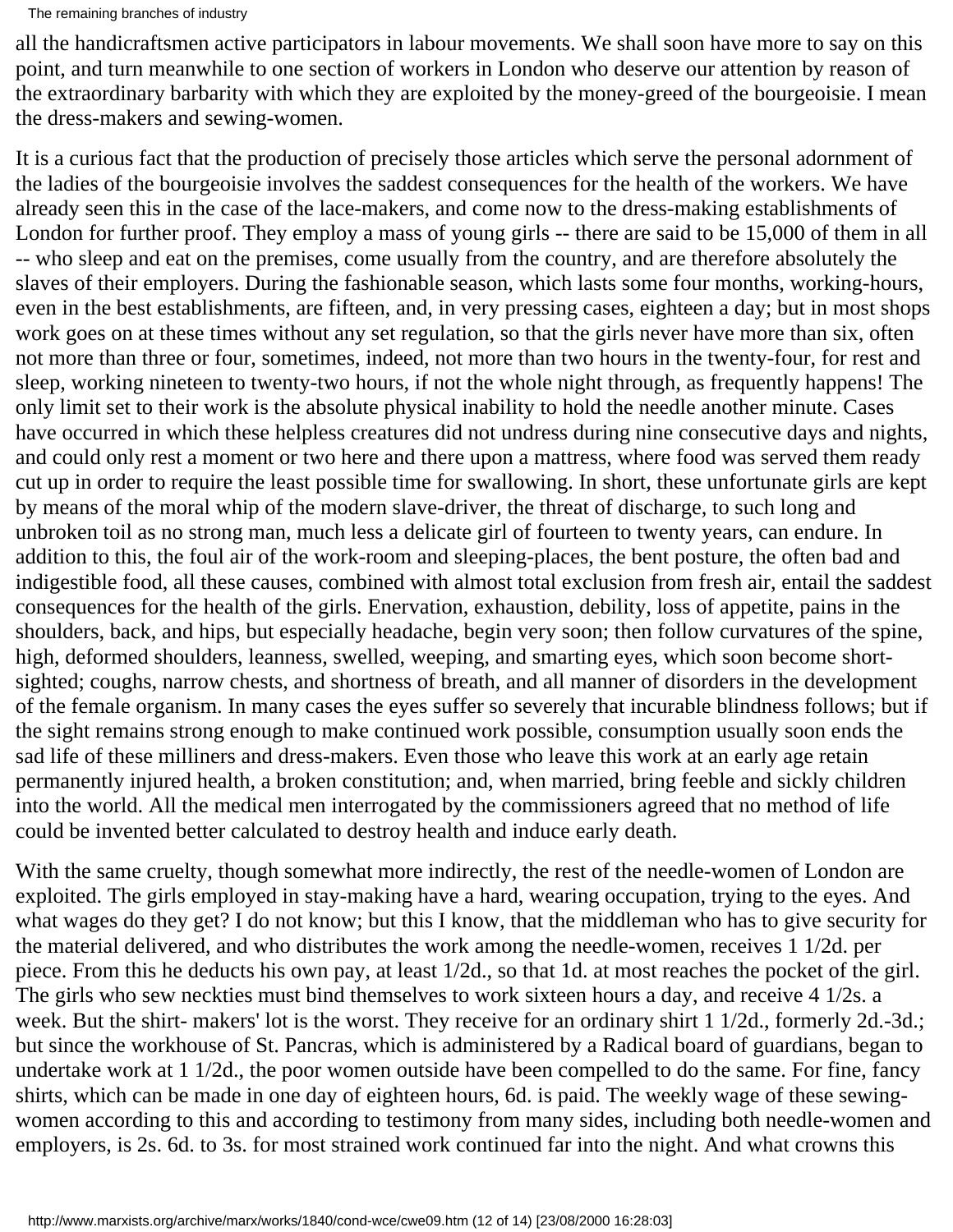shameful barbarism is the fact that the women must give a money deposit for a part of the materials entrusted to them, which they naturally cannot do unless they pawn a part of them (as the employers very well know), redeeming them at a loss; or if they cannot redeem the materials, they must appear before a Justice of the Peace, as happened to a sewing-woman in November, 1843. A poor girl who got into this strait and did not know what to do next, drowned herself in a canal in 1844. These women usually live in little garret rooms in the utmost distress, where as many crowd together as the space can possibly admit, and where, in winter, the animal warmth of the workers is the only heat obtainable. Here they sit bent over their work, sewing from four or five in the morning until midnight, destroying their health in a year or two and ending in an early grave; without being able to obtain the poorest necessities of life meanwhile. [\[2\]](#page-127-1) And below them roll the brilliant equipages of the upper bourgeoisie, and perhaps ten steps away some pitiable dandy loses more money in one evening at faro than they can earn in a year.

# **\* \* \***

<span id="page-127-2"></span>Such is the condition of the English manufacturing proletariat. In all directions, whithersoever we may turn, we find want and disease permanent or temporary, and demoralisation arising from the condition of the workers; in all directions slow but sure undermining, and final destruction of the human being physically as well as mentally. Is this a state of things which can last? It cannot and will not last. The workers, the great majority of the nation, will not endure it. Let us see what they say of it.

# **NOTES**

<span id="page-127-0"></span>1. The German editions of 1845 and 1892 have here: "and sell not the labour itself, but the ready product." Mention of the sale of labour was perhaps omitted in the American edition of 1887 and the English edition of 1892 in connection with the later opinion of Marxist political economy that the worker sells his labour-power, and not his labour, to the capitalist.<sup>[1]</sup>

<span id="page-127-1"></span>2. Thomas Hood, the most talented of all the English humorists now living, and, like all humorists, full of human feeling, but wanting in mental energy, published at the beginning of 1844 a beautiful poem, *The Song of the Shirt,* which drew sympathetic but unavailing tears from the eyes of the daughters of the bourgeoisie. Originally published in *Punch,* it made the round of all the papers. As discussions of the condition of the sewing-women filled all the papers at the time, special extracts are needless.-- Note by Engels. [\[2\]](#page-127-2)

**[Read Next Section >>](#page-129-0)**

# **Transcribed and HTML mark-up for MEIA by Tim Delaney in 1999.**

[Table of Contents](#page-0-0)

http://www.marxists.org/archive/marx/works/1840/cond-wce/cwe09.htm (13 of 14) [23/08/2000 16:28:03]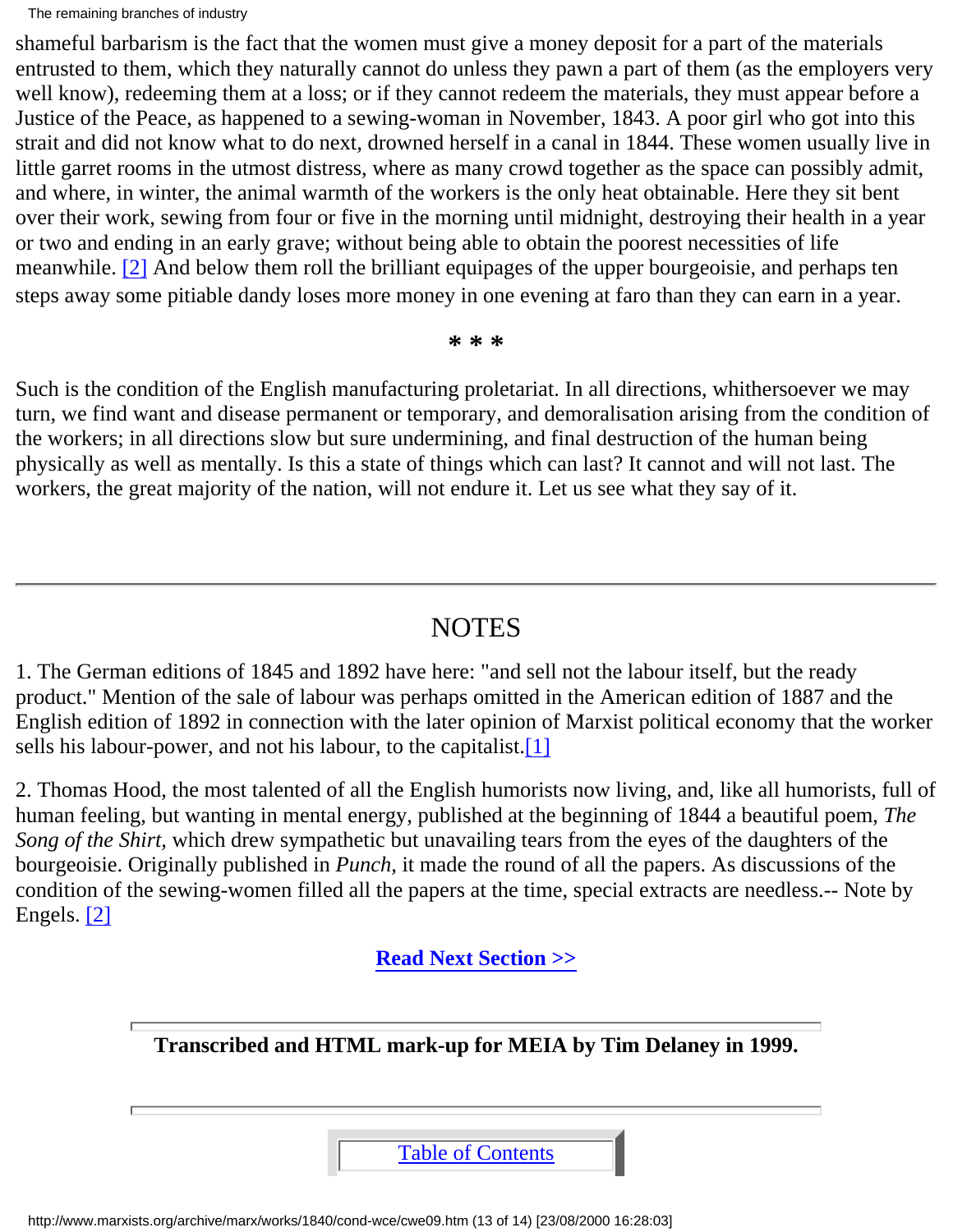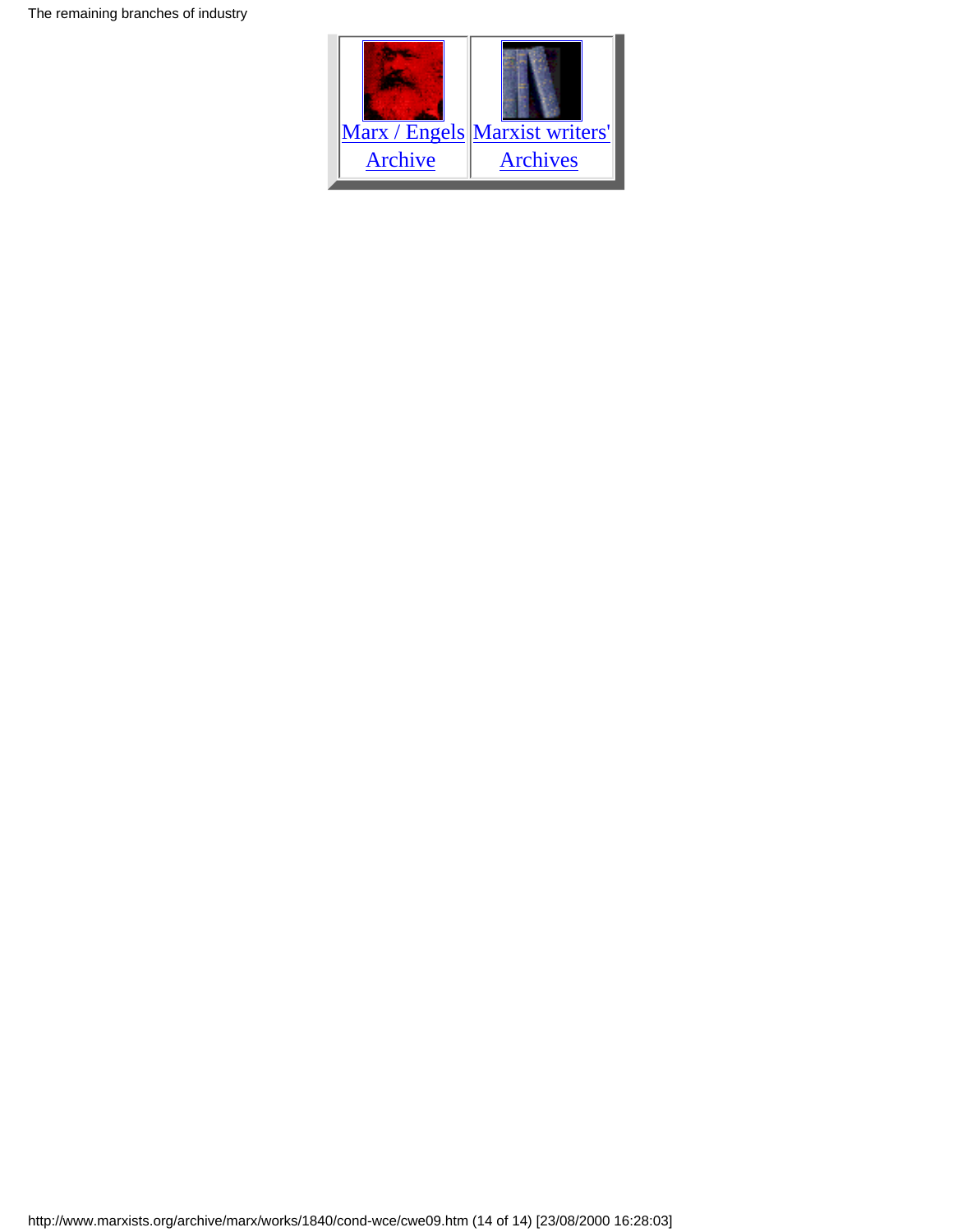# <span id="page-129-0"></span>**F. Engels THE CONDITIONS OF THE WORKING-CLASS IN ENGLAND**

# **LABOUR MOVEMENTS**

It must be admitted, even if I had not proved it so often in detail, that the English workers cannot feel happy in this condition; that theirs is not a state in which a man or a whole class of men can think, feel, and live as human beings. The workers must therefore strive to escape from this brutalising condition, to secure for themselves a better, more human position; and this they cannot do without attacking the interest of the bourgeoisie which consists in exploiting them. But the bourgeoisie defends its interests with all the power placed at its disposal by wealth and the might of the State. In proportion as the working-man determines to alter the present state of things, the bourgeois becomes his avowed enemy.

Moreover, the working-man is made to feel at every moment that the bourgeoisie treats him as a chattel, as its property, and for this reason, if for no other, he must come forward as its enemy. I have shown in a hundred ways in the foregoing pages, and could have shown in a hundred others, that, in our present society, he can save his manhood only in hatred and rebellion against the bourgeoisie. And he can protest with most violent passion against the tyranny of the propertied class, thanks to his education, or rather want of education, and to the abundance of hot Irish blood that flows in the veins of the English working-class. The English working-man is no Englishman nowadays; no calculating money-grubber like his wealthy neighbour. He possesses more fully developed feelings, his native northern coldness is overborne by the unrestrained development of his passions and their control over him. The cultivation of the understanding which so greatly strengthens the selfish tendency of the English bourgeois, which has made selfishness his predominant trait and concentrated all his emotional power upon the single point of money-greed, is wanting in the working-man, whose passions are therefore strong and mighty as those of the foreigner. English nationality is annihilated in the working-man.

Since, as we have seen, no single field for the exercise of his manhood is left him, save his opposition to the whole conditions of his life, it is natural that exactly in this opposition he should be most manly, noblest, most worthy of sympathy. We shall see that all the energy, all the activity of the working-men is directed to this point, and that even their attempts to attain general education all stand in direct connection with this. True, we shall have single acts of violence and even of brutality to report, but it must always be kept in mind that the social war is avowedly raging in England; and that, whereas it is in the interest of the bourgeoisie to conduct this war hypocritically, under the disguise of peace and even of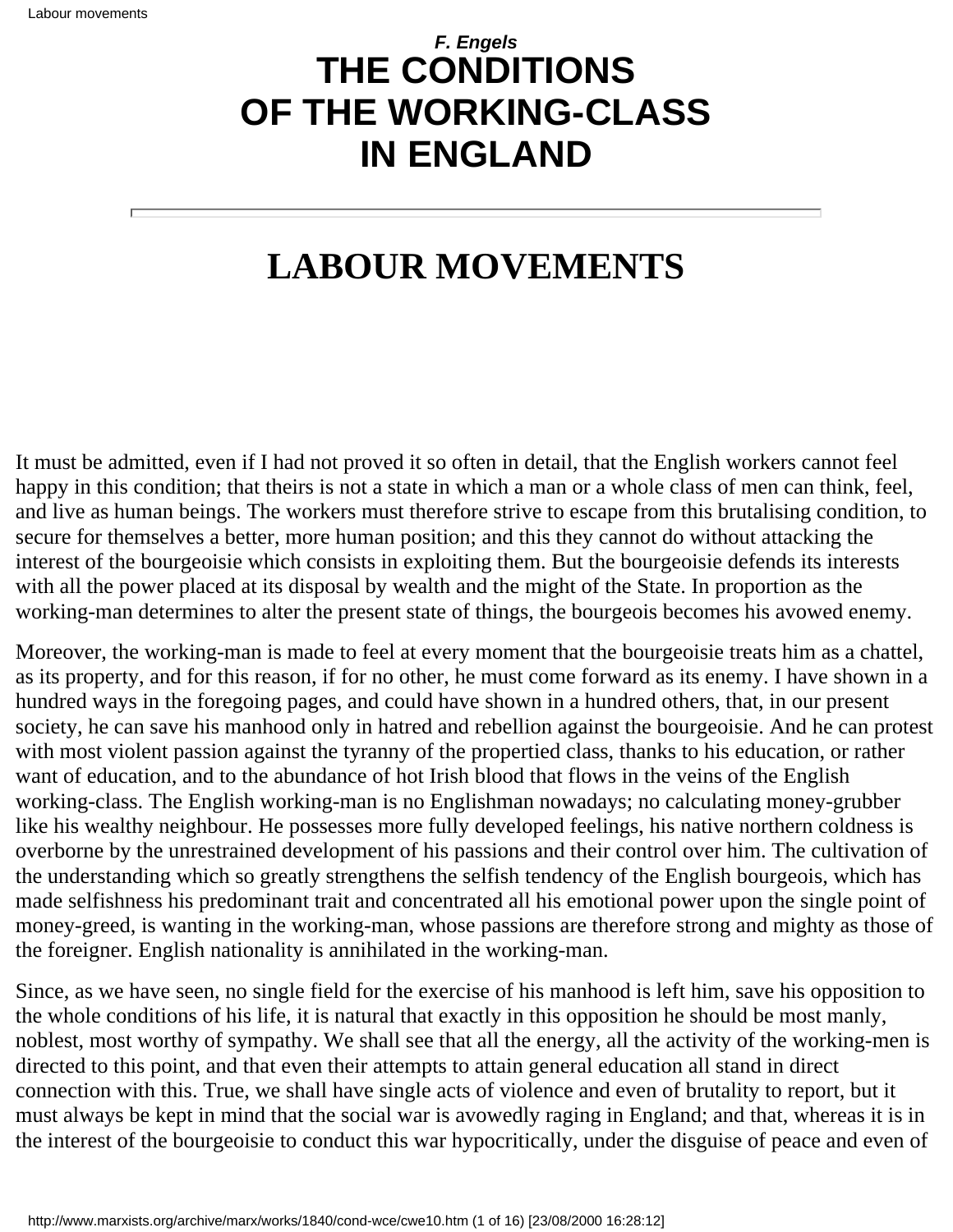Labour movements

philanthropy, the only help for the working-men consists in laying bare the true state of things and destroying this hypocrisy; that the most violent attacks of the workers upon the bourgeoisie and its servants are only the open, undisguised expression of that which the bourgeoisie perpetrates secretly, treacherously against the workers.

The revolt of the workers began soon after the first industrial development, and has passed through several phases. The investigation of their importance in the history of the English people I must reserve for separate treatment, limiting myself meanwhile to such bare facts as serve to characterise the condition of the English proletariat.

The earliest, crudest, and least fruitful form of this rebellion was that of crime. The working-man lived in poverty and want, and saw that others were better off than he. It was not clear to his mind why he, who did more for society than the rich idler, should be the one to suffer under these conditions. Want conquered his inherited respect for the sacredness of property, and he stole. We have seen how crime increased with the extension of manufacture; how the yearly number of arrests bore a constant relation to the number of bales of cotton annually consumed.

The workers soon realised that crime did not help matters. The criminal could protest against the existing order of society only singly, as one individual; the whole might of society was brought to bear upon each criminal, and crushed him with its immense superiority. Besides, theft was the most primitive form of protest, and for this reason, if for no other, it never became the universal expression of the public opinion of the working-men, however much they might approve of it in silence. As a class, they first manifested opposition to the bourgeoisie when they resisted the introduction of machinery at the very beginning of the industrial .period. The first inventors, Arkwright and others, were persecuted in this way and their machines destroyed. Later, there took place a number of revolts against machinery, in which the occurrences were almost precisely the same as those of the printers' disturbances in Bohemia in 1844; factories were demolished and machinery destroyed.

This form of opposition also was isolated, restricted to certain localities, and directed against one feature only of our present social arrangements. When the momentary end was attained, the whole weight of social power fell upon the unprotected evil-doers and punished them to its heart's content, while the machinery was introduced none the less. A new form of opposition had to be found.

At this point help came in the shape of a law enacted by the old, unreformed, oligarchic-Tory Parliament, a law which never could have passed the House of Commons later, when the Reform Bill had legally sanctioned the distinction between bourgeoisie and proletariat, and made the bourgeoisie the ruling class. This was enacted in 1824, and repealed all laws by which coalitions between working-men for labour purposes had hitherto been forbidden. The working-men obtained a right previously restricted to the aristocracy and bourgeoisie, the right of free association. Secret coalitions had, it is true, previously existed, but could never achieve great results. In Glasgow as Symons relates, a general strike of weavers had taken place in 1812, which was brought about by a secret association. It was repeated in 1822, and on this occasion vitriol was thrown into the faces of the two working-men who would not join the association, and were therefore regarded by the members as traitors to their class. Both the assaulted lost the use of their eyes in consequence of the injury. So, too, in 1818, the association of Scottish miners was powerful enough to carry on a general strike. These associations required their members to take an oath of fidelity and secrecy, had regular lists, treasurers, book-keepers, and local branches. But the secrecy with which everything was conducted crippled their growth. When, on the other hand, the working-men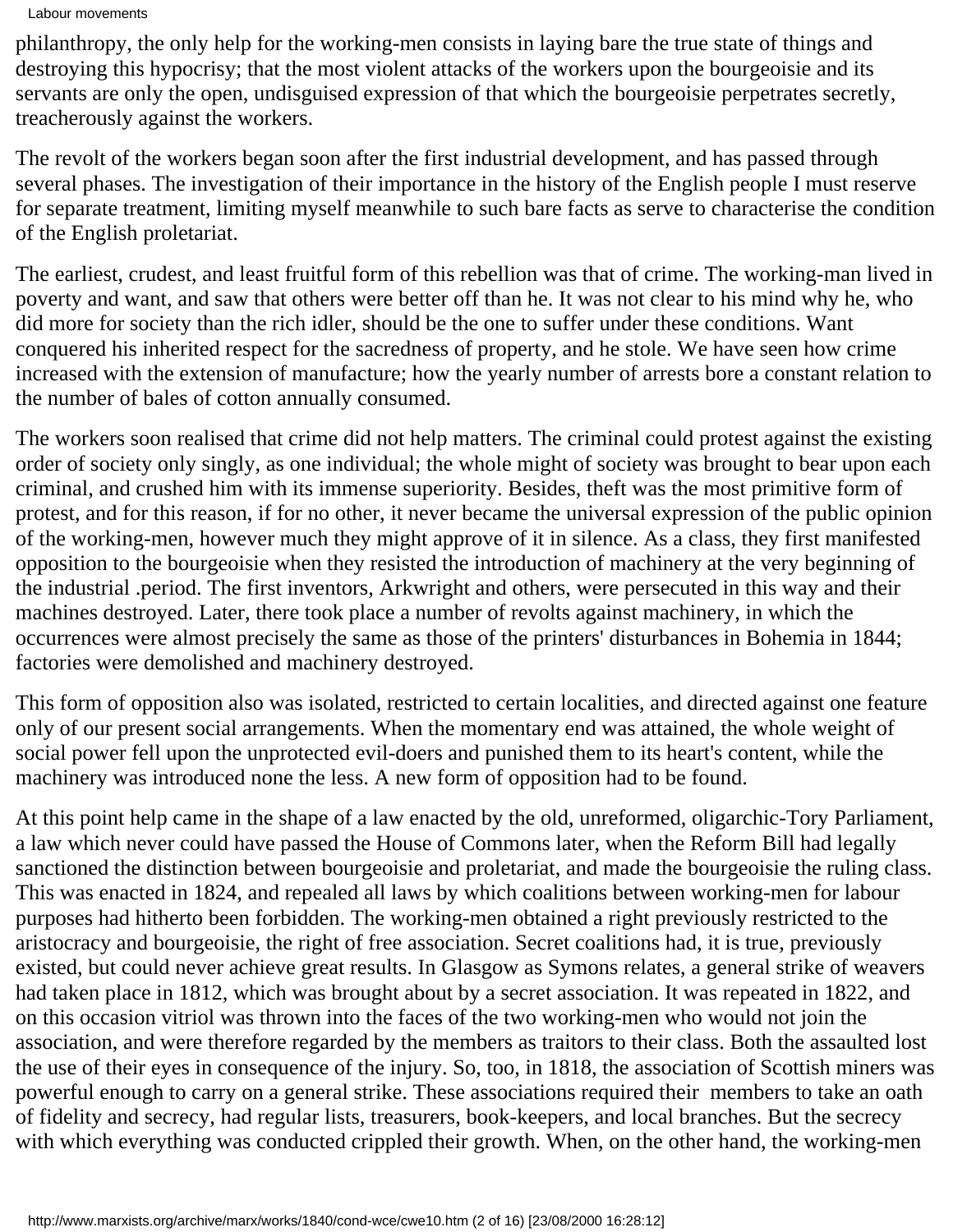received in 1824 the right of free association, these combinations were very soon spread over all England and attained great power. In all branches of industry Trades Unions were formed with the outspoken intention of protecting the single working-man against the tyranny and neglect of the bourgeoisie. Their objects were to deal, *en masse*, as a power, with the employers; to regulate the rate of wages according to the profit of the latter, to raise it when opportunity offered, and to keep it uniform in each trade throughout the country. Hence they tried to settle with the capitalists a scale of wages to be universally adhered to, and ordered out on strike the employees of such individuals as refused to accept the scale. They aimed further to keep up the demand for labour by limiting the number of apprentices, and so to keep wages high; to counteract, as far as possible, the indirect wages reductions which the manufacturers brought about by means of new tools and machinery; and finally, to assist unemployed working-men financially. This they do either directly or by means of a card to legitimate the bearer as a "society man", and with which the working-man wanders from place to place, supported by his fellow-workers, and instructed as to the best opportunity for finding employment. This is tramping, and the wanderer a tramp. To attain these ends, a President and Secretary are engaged at a salary (since it is to be expected that no manufacturer will employ such persons), and a committee collects the weekly contributions and watches over their expenditure for the purposes of the association. When it proved possible and advantageous, the various trades of single districts united in a federation and held delegate conventions at set times. The attempt has been made in single cases to unite the workers of one branch over all England in one great Union; and several times (in 1830 for the first time) to form one universal trades association for the whole United Kingdom, with a separate organisation for each trade. These associations, however, never held together long, and were seldom realised even for the moment, since an exceptionally universal excitement is necessary to make such a federation possible and effective.

The means usually employed by these Unions for attaining their ends are the following: If one or more employers refuse to pay the wage specified by the Union, a deputation is sent or a petition forwarded (the working-men, you see, know how to recognise the absolute power of the lord of the factory in his little State); if this proves unavailing, the Union commands the employees to stop work, and all hands go home. This strike is either partial when one or several, or general when all employers in the trade refuse to regulate wages according to the proposals of the Union. So far go the lawful means of the Union, assuming the strike to take effect after the expiration of the legal notice, which is not always the case. But these lawful means are very weak when there are workers outside the Union, or when members separate from it for the sake of the momentary advantage offered by the bourgeoisie. EspecialIy in the case of partial strikes can the manufacturer readily secure recruits from these black sheep (who are known as knobsticks), and render fruitless the efforts of the united workers. Knobsticks are usually threatened, insulted, beaten, or otherwise maltreated by the members of the Union; intimidated, in short, in every way. Prosecution follows, and as the law-abiding bourgeoisie has the power in its own hands, the force of the Union is broken almost every time by the first unlawful act, the first judicial procedure against its members.

The history of these Unions is a long series of defeats of the working-men, interrupted by a few isolated victories. All these efforts naturally cannot alter the economic law according to which wages are determined by the relation between supply and demand in the labour market. Hence the Unions remain powerless against all great forces which influence this relation. In a commercial crisis the Union itself must reduce wages or dissolve wholly; and in a time of considerable increase in the demand for labour, it cannot fix the rate of wages higher than would be reached spontaneously by the competition of the capitalists among themselves. But in dealing with minor, single influences they are powerful. If the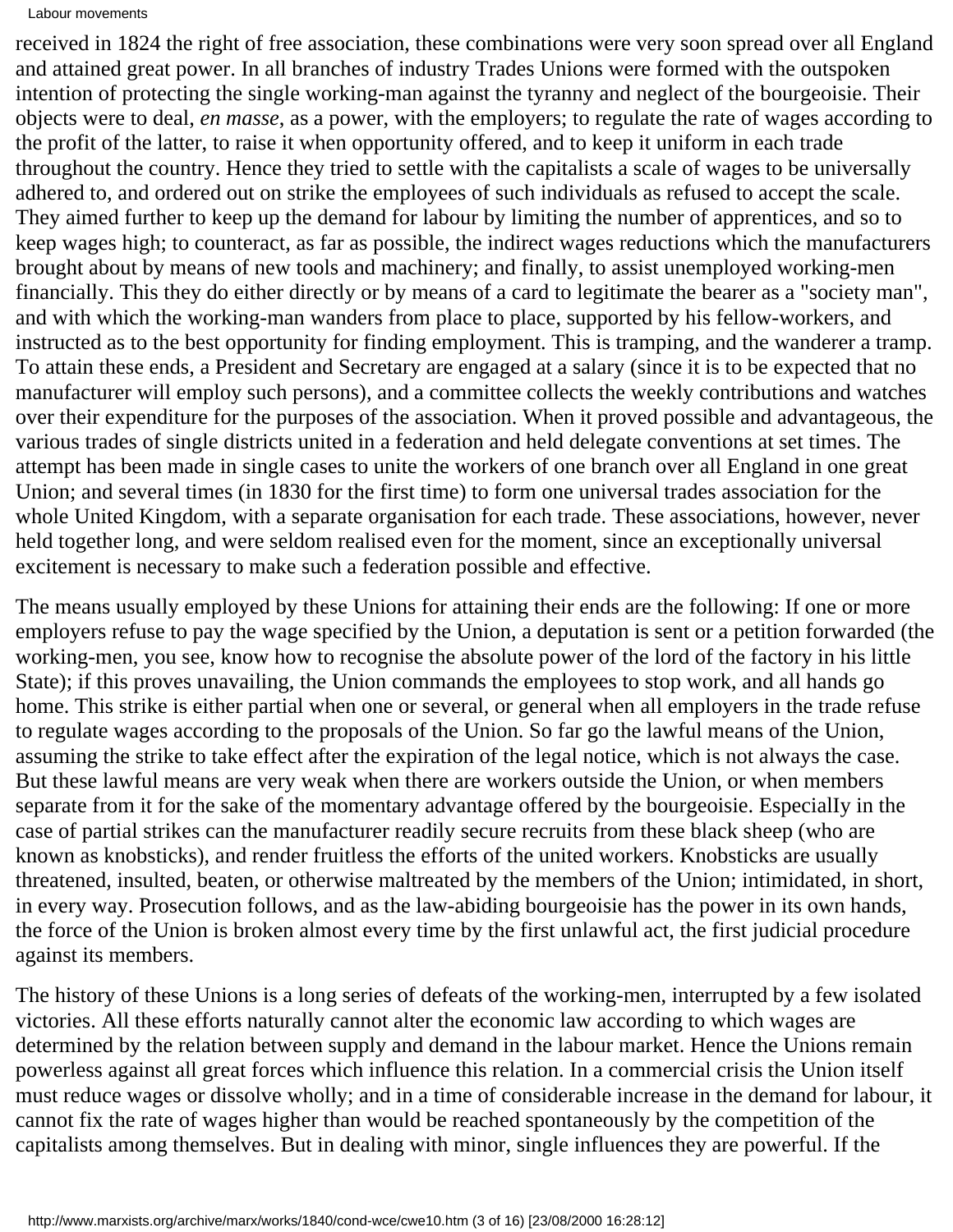Labour movements

employer had no concentrated, collective opposition to expect, he would in his own interest gradually reduce wages to a lower and lower point; indeed, the battle of competition which he has to wage against his fellow-manufacturers would force him to do so, and wages would soon reach the minimum. But this competition of the manufacturers among themselves is, under average conditions, somewhat restricted by the opposition of the working-men.

Every manufacturer knows that the consequence of a reduction not justified by conditions to which his competitors also are subjected, would be a strike, which would most certainly injure him, because his capital would be idle as long as the strike lasted, and his machinery would be rusting, whereas it is very doubtful whether he could, in such a case, enforce his reduction. Then he has the certainty that if he should succeed, his competitors would follow him, reducing the price of the goods so produced, and thus depriving him of the benefit of his policy. Then, too, the Unions often bring about a more rapid increase of wages after a crisis than would otherwise follow. For the manufacturer's interest is to delay raising wages until forced by competition, but now the working-men demand an increased wage as soon as the market improves, and they can carry their point by reason of the smaller supply of workers at his command under such circumstances. But, for resistance to more considerable forces which influence the labour market, the Unions are powerless. In such cases hunger gradually drives the strikers to resume work on any terms, and when once a few have begun, the force of the Union is broken, because these few knobsticks, with the reserve supplies of goods in the market, enable the bourgeoisie to overcome the worst effects of the interruption of business. The funds of the Union are soon exhausted by the great numbers requiring relief, the credit which the shopkeepers give at high interest is withdrawn after a time, and want compels the working-man to place himself once more under the yoke of the bourgeoisie. But strikes end disastrously for the workers mostly, because the manufacturers, in their own interest (which has, be it said, become their interest only through the resistance of the workers), are obliged to avoid all useless reductions, while the workers feel in every reduction imposed by the state of trade a deterioration of their condition, against which they must defend themselves as far as in them lies.

It will be asked, "Why, then, do the workers strike in such cases, when the uselessness of such measures is so evident?" Simply because they must protest against every reduction, even if dictated by necessity; because they feel bound to proclaim that they, as human beings, shall not be made to bow to social circumstances, but social conditions ought to yield to them as human beings; because silence on their part would be a recognition of these social conditions, an admission of the right of the bourgeoisie to exploit the workers in good times and let them starve in bad ones. Against this the working-men must rebel so long as they have not lost all human feeling, and that they protest in this way and no other, comes of their 'being practical English people, who express themselves in action, and do not, like German theorists, go to sleep as soon as their protest is properly registered and placed *ad acta*, there to sleep as quietly as the protesters themselves. The active resistance of the English working-men has its effect in holding the money-greed of the bourgeoisie within certain limits, and keeping alive the opposition of the workers to the social and political omnipotence of the bourgeoisie, while it compels the admission that something more is needed than Trades Unions and strikes to break the power of the ruling class. But what gives these Unions and the strikes arising from them their real importance is this, that they are the first attempt of the workers to abolish competition. They imply the recognition of the fact that the supremacy of the bourgeoisie is based wholly upon the competition of the workers among themselves; i.e., upon their want of cohesion. And precisely because the Unions direct themselves against the vital nerve of the present social order, however one-sidedly, in however narrow a way, are they so dangerous to this social order. The working- men cannot attack the bourgeoisie, and with it the whole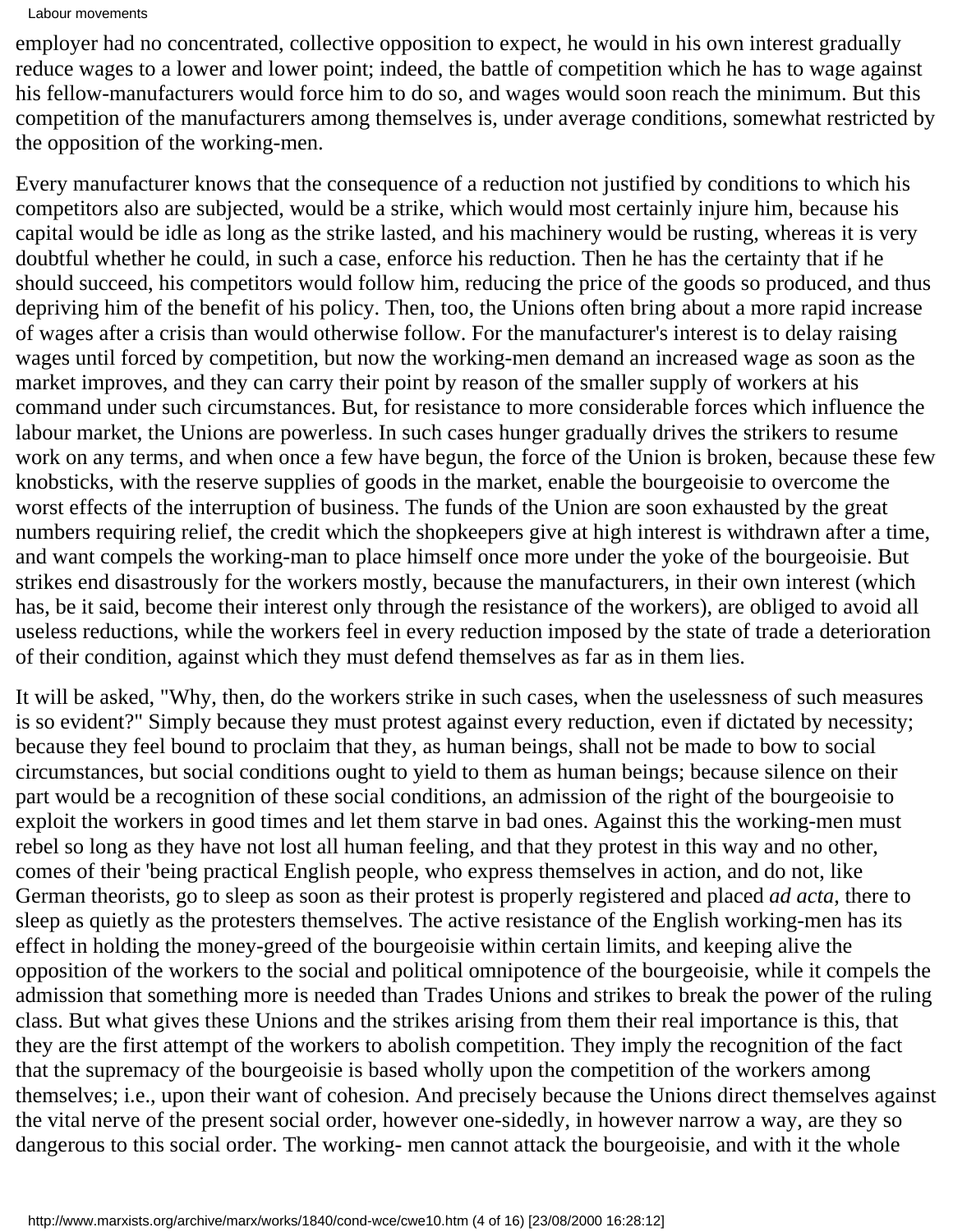existing order of society, at any sorer point than this. If the competition of the workers among themselves is destroyed, if all determine not to be further exploited by the bourgeoisie, the rule of property is at an end. Wages depend upon the relation of demand to supply, upon the accidental state of the labour market, simply because the workers have hitherto been content to be treated as chattels, to be bought and sold. The moment the workers resolve to be bought and sold no longer, when, in the determination of the value of labour, they take the part of men possessed of a will as well as of working-power, at that moment the whole Political Economy of today is at an end.

The laws determining the rate of wages would, indeed, come into force again in the long run, if the working-men did not go beyond this step of abolishing competition among themselves. But they must go beyond that unless they are prepared to recede again and to allow competition among themselves to reappear. Thus once advanced so far, necessity compels them to go farther; to abolish not only one kind of competition, but competition itself altogether, and that they will do.

The workers are coming to perceive more clearly with every day how competition affects them; they see far more clearly than the bourgeois that competition of the capitalists among themselves presses upon the workers too, by bringing on commercial crises, and that this kind of competition, too, must be abolished. They will soon learn *how* they have to go about it.

That these Unions contribute greatly to nourish the bitter hatred of the workers against the property-holding class need hardly be said. From them proceed, therefore, with or without the connivance of the leading members, in times of unusual excitement, individual actions which can be explained only by hatred wrought to the pitch of despair, by a wild passion overwhelming all restraints. Of this sort are the attacks with vitriol mentioned in the foregoing pages, and a series of others, of which I shall cite several. In 1831, during a violent labour movement, young Ashton, a manufacturer in Hyde, near Manchester, was shot one evening when crossing a field, and no trace of the assassin discovered. There is no doubt that this was a deed of vengeance of the working-men. Incendiarisms and attempted explosions are very common. On Friday, September 29th, 1845, an attempt was made to blow up the saw-works of Padgin, in Howard Street, Sheffield. A closed iron tube filled with powder was the means employed, and the damage was considerable. On the following day, a similar attempt was made in Ibbetson's knife and file works at Shales Moor, near Sheffield. Mr. Ibbetson had made himself obnoxious by an active participation in bourgeois movements, by low wages, the exclusive employment of knobsticks, and the exploitation of the Poor Law for his own benefit. He had reported, during the crisis of 1842, such operatives as refused to accept reduced wages, as persons who could find work but would not take it, and were, therefore, not deserving of relief, so compelling the acceptance of a reduction. Considerable damage was inflicted by the explosion, and all the working-men who came to view it regretted only "that the whole concern was not blown into the air". On Friday, October 6th, 1843, an attempt to set fire to the factory of Ainsworth and Crompton, at Bolton, did no damage; it was the third or fourth attempt in the same factory within a very short time. In the meeting of the Town Council of Sheffield, on Wednesday, January 10th, 1844, the Commissioner of Police exhibited a cast-iron machine, made for the express purpose of producing an explosion, and found filled with four pounds of powder, and a fuse which had been lighted but had not taken effect, in the works of Mr. Kitchen, Earl Street, Sheffield. On Sunday, January 21st, 1844, an explosion caused by a package of powder took place in the sawmill of Bentley & White, at Bury, in Lancashire, and produced considerable damage. On Thursday, February 1st, 1844, the Soho Wheel Works, in Sheffield, were set on fire and burnt up.

Here are six such cases in four months, all of which have their sole origin in the embitterment of the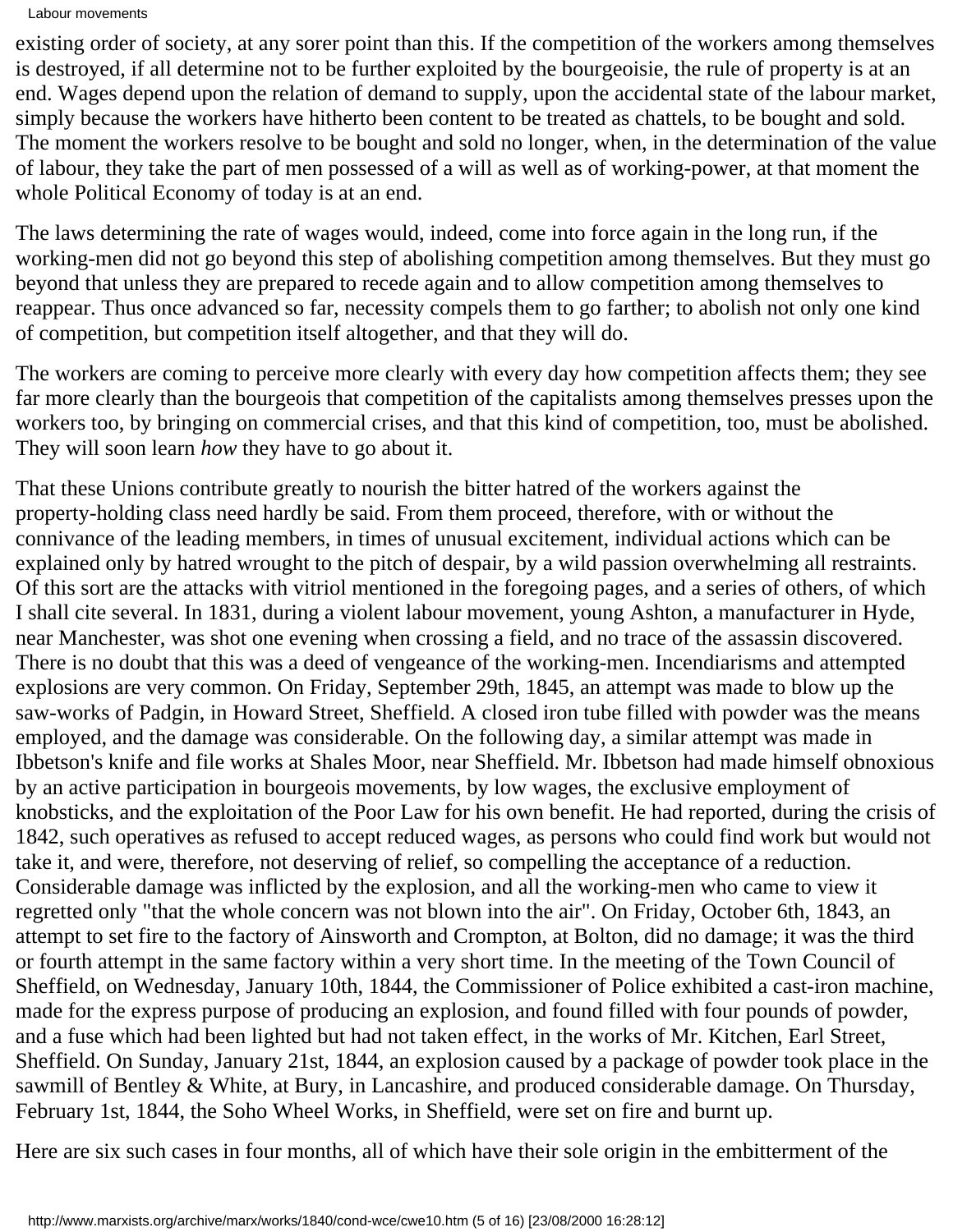working-men against the employers. What sort of a social state it must be in which such things are possible I need hardly say. These facts are proof enough that in England, even in good business years, such as 1843, the social war is avowed and openly carried on, and still the English bourgeoisie does not stop to reflect! But the case which speaks most loudly is that of the Glasgow Thugs, which came up before the Assizes from the 3rd to the 11th of January, 1838. It appears from the proceedings that the Cotton-Spinners' Union, which existed here from the year 1816, possessed rare organisation and power. The members were bound by an oath to adhere to the decision of the majority, and had during every turnout a secret committee which was unknown to the mass of the members, and controlled the funds of the Union absolutely. This committee fixed a price upon the heads of knobsticks and obnoxious manufacturers and upon incendiarisms in mills. A mill was thus set on fire in which female knobsticks were employed in spinning in the place of men; a Mrs. M'Pherson, mother of one of these girls, was murdered, and both murderers sent to America at the expense of the association. As early as 1820, a knobstick named M'Quarry was shot at and wounded, for which deed the doer received twenty pounds from the Union, but was discovered and transported for life. Finally, in 1837, in May, disturbances occurred in consequence of a turnout in the Oatbank and Mile End factories, in which perhaps a dozen knobsticks were maltreated. In July, of the same year, the disturbances still continued, and a certain Smith, a knobstick, was so maltreated that he died. The committee was now arrested, an investigation begun, and the leading members found guilty of participation in conspiracies, maltreatment of knobsticks, and incendiarism in the mill of James and Francis Wood, and they were transported for seven years. What do our good Germans say to this story? [\[1\]](#page-144-0)

The property-holding class, and especially the manufacturing portion of it which comes into direct contact with the working-men, declaims with the greatest violence against these Unions, and is constantly trying to prove their uselessness to the working-men upon grounds which are economically perfectly correct, but for that very reason partially mistaken, and for the working-man's understanding totally without effect. The very zeal of the bourgeoisie shows that it is not disinterested in the matter; and apart from the direct loss involved in a turnout, the state of the case is such that whatever goes into the pockets of the manufacturers comes of necessity out of those of the worker. So that even if the working-men did not know that the Unions hold the emulation of their masters in the reduction of wages, at least in a measure, in check, they would still stand by the Unions, simply to the injury of their enemies, the manufacturers. In war the injury of one party is the benefit of the other, and since the working- men are on a war footing towards their employers, they do merely what the great potentates do when they get into a quarrel. Beyond all other bourgeois is our friend Dr. Ure, the most furious enemy of the Unions. He foams with indignation at the "secret tribunals" of the cotton-spinners, the most powerful section of the workers, tribunals which boast their ability to paralyse every disobedient manufacturer, "and so bring ruin on the man who had given them profitable employment for many a year". He speaks of a time "when the inventive head and the sustaining heart of trade were held in bondage by the unruly lower members". A pity that the English working-men will not let themselves be pacified so easily with thy fable as the Roman Plebs, thou modern Menenius Agrippa! Finally, he relates the following: At one time the coarse mule-spinners had misused their power beyond all endurance. High wages, instead of awakening thankfulness towards the manufacturers and leading to intellectual improvement (in harmless study of sciences useful to the bourgeoisie, of course), in many cases produced. pride and supplied funds for supporting rebellious spirits in strikes, with which a number of manufacturers were visited one after the other in a purely arbitrary manner. During an unhappy disturbance of this sort in Hyde, Dukinfield, and the surrounding neighbourhood, the manufacturers of the district, anxious lest they should be driven from the market by the French, Belgians, and Americans, addressed themselves to the machine-works of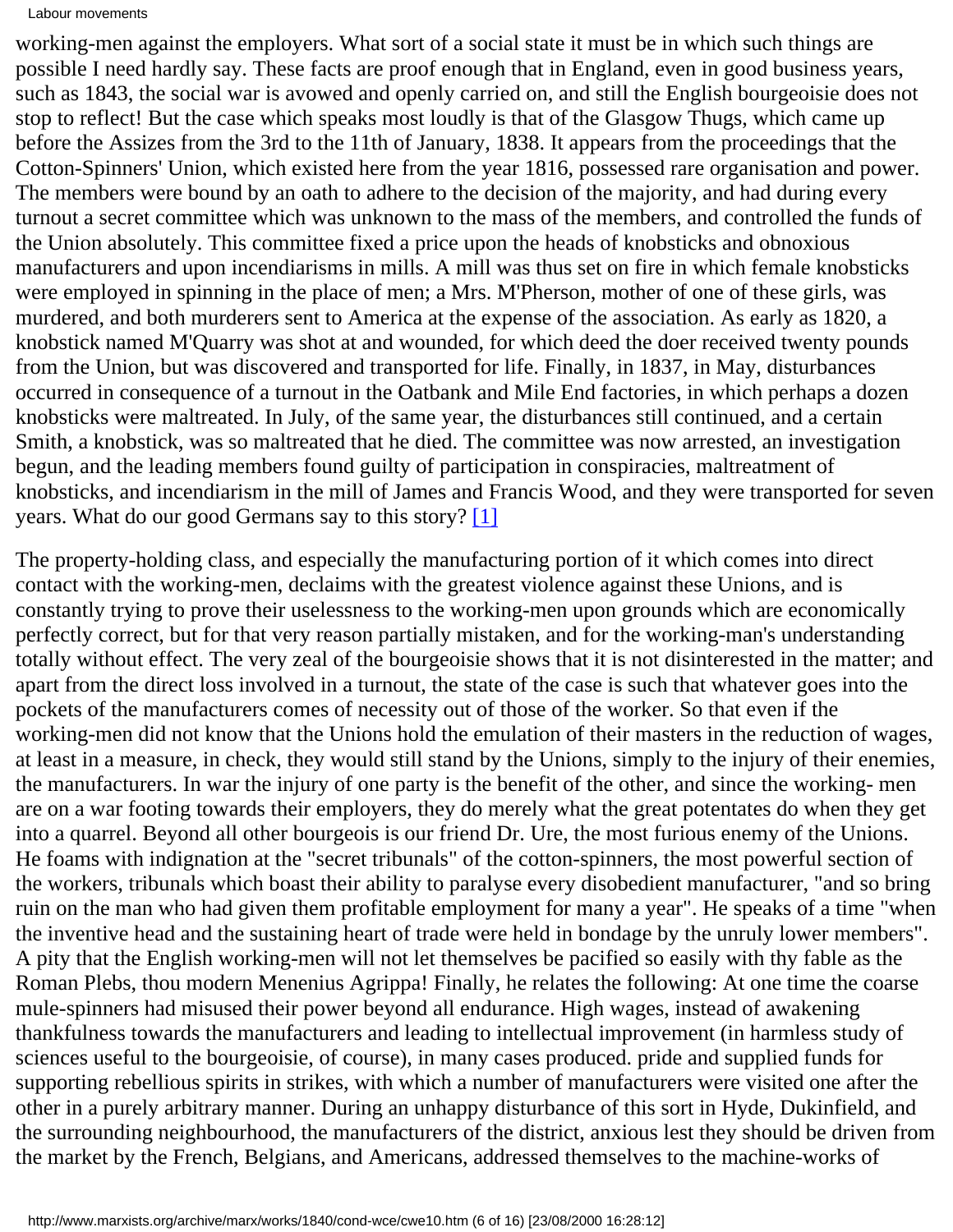Labour movements

Sharp, Roberts  $\&$  Co., and requested Mr. Sharp to turn his inventive mind to the construction of an automatic mule in order "to emancipate the trade from galling slavery and impending ruin".

"He produced in the course of a few months, a machine apparently instinct with the thought, feeling, and tact of the experienced workman -- which even in its infancy displayed a new principle of regulation, ready in its mature state to fulfil the functions of a finished spinner. Thus, the Iron Man, as the operatives fitly call it, sprang out of the hands of our modern Prometheus at the bidding of Minerva -- a creation destined to restore order among the industrious classes, and to confirm to Great Britain the empire of art. The news of this Herculean prodigy spread dismay through the Union, and even long before it left its cradle, so to speak, it strangled the Hydra of misrule."

Ure proves further that the invention of the machine, with which four and five colours are printed at once, was a result of the disturbances among the calico printers; that the refractoriness of the yarn-dressers in the power-loom weaving mills gave rise to a new and perfected machine for warp-dressing, and mentions several other such cases. A few pages earlier this same Ure gives himself a great deal of trouble to prove in detail that machinery is beneficial to the workers! But Ure is not the only one; in the Factory Report, Mr. Ashworth, the manufacturer, and many another, lose no opportunity to express their wrath against the Unions. These wise bourgeois, like certain governments, trace every movement which they do not understand to the influence of ill-intentioned agitators, demagogues, traitors, spouting idiots, and ill-balanced youth. They declare that the paid agents of the Unions are interested in the agitation because they live upon it, as though the necessity for this payment were not forced upon them by the bourgeois, who will give such men no employment!

The incredible frequency of these strikes proves best of all to what extent the social war has broken out all over England. No week passes, scarcely a day, indeed, in which there is not a strike in some direction, now against a reduction, then against a refusal to raise the rate of wages, again by reason of the employment of knobsticks or the continuance of abuses, sometimes against new machinery, or for a hundred other reasons. These strikes, at first skirmishes, sometimes result in weighty struggles; they decide nothing, it is true, but they are the strongest proof that the decisive battle between bourgeoisie and proletariat is approaching. They are the military school of the working-men in which they prepare themselves for the great struggle which cannot be avoided; they are the pronunciamentos of single branches of industry that these too have joined the labour movement. And when one examines a year's file of the *Northern Star*, the only sheet which reports all the movements of the proletariat, one finds that all the proletarians of the towns and of country manufacture have united in associations, and have protested from time to time, by means of a general strike, against the supremacy of the bourgeoisie. And as schools of war, the Unions are unexcelled. In them is developed the peculiar courage of the English. It is said on the Continent that the English, and especially the working-men, are cowardly, that they cannot carry out a revolution because, unlike the French, they do not riot at intervals, because they apparently accept the bourgeois regime so quietly. This is a complete mistake. The English working-men are second to none in courage; they are quite as restless as the French, but they fight differently. The French, who are by nature political, struggle against social evils with political weapons; the English, for whom politics exist only as a matter of interest, solely in the interest of bourgeois society, fight, not against the Government, but directly against the bourgeoisie; and for the time, this can be done only in a peaceful manner. Stagnation in business, and the want consequent upon it, engendered the revolt at Lyons, in 1834, in favour of the Republic: in 1842, at Manchester, a similar cause gave rise to a universal turnout for the Charter and higher wages. That courage is required for a turnout, often indeed much loftier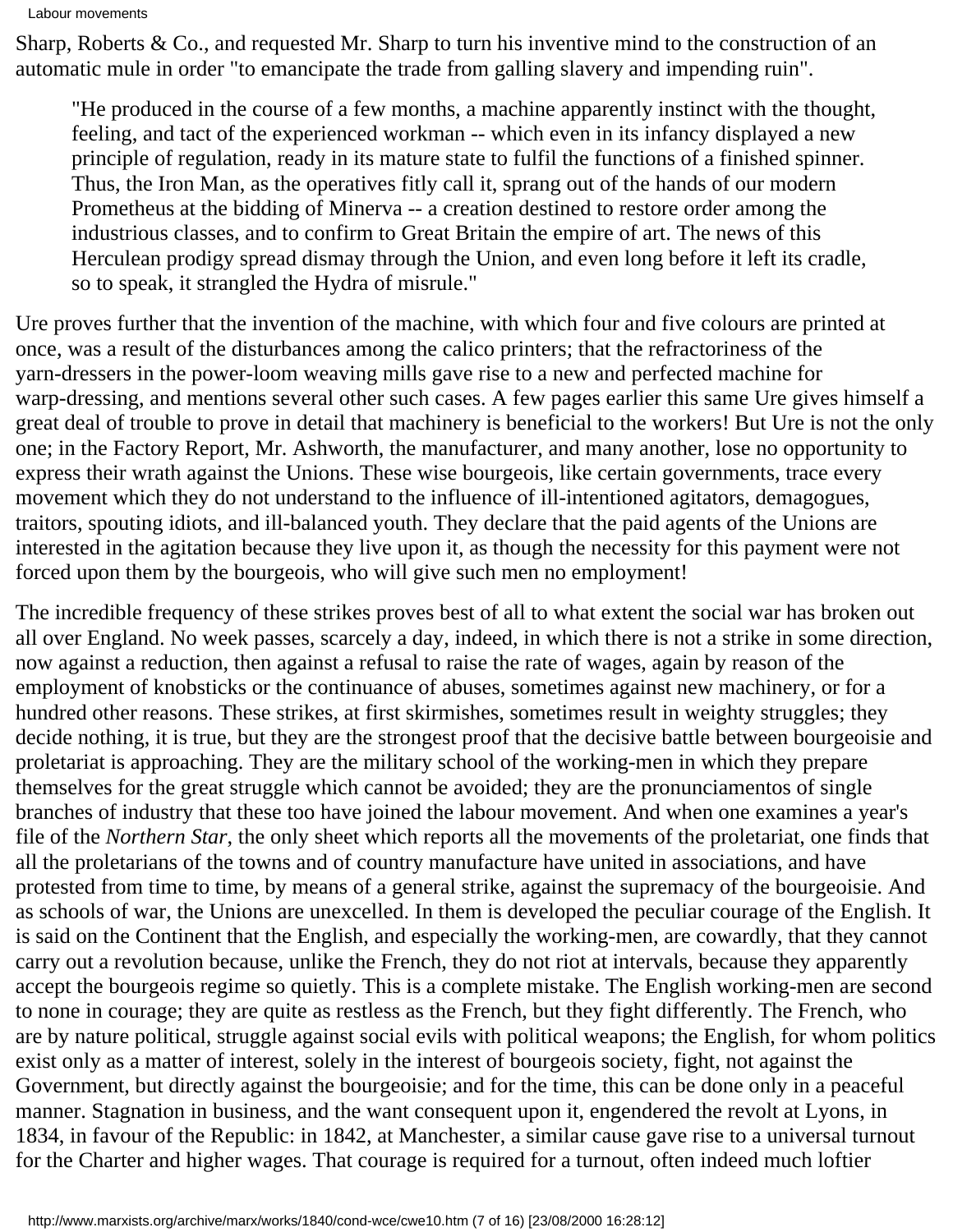courage, much bolder, firmer determination than for an insurrection, is self-evident. It is, in truth, no trifle for a working-man who knows want from experience, to face it with wife and children, to endure hunger and wretchedness for months together, and stand firm and unshaken through it all. What is death, what the galleys which await the French revolutionist, in comparison with gradual starvation, with the daily sight of a starving family, with the certainty of future revenge on the part of the bourgeoisie, all of which the English working-man chooses in preference to subjection under the yoke of the property-holding class? We shall meet later an example of this obstinate, unconquerable courage of men who surrender to force only when all resistance would be aimless and unmeaning. And precisely in this quiet perseverance, in this lasting determination which undergoes a hundred tests every day, the English working-man develops that side of his character which commands most respect. People who endure so much to bend one single bourgeois will be able to break the power of the whole bourgeoisie.

But apart from that, the English working-man has proved his courage often enough. That the turnout of 1842 had no further results came from the fact that the men were in part forced into it by the bourgeoisie, in part neither clear nor united as to its object. But aside from this, they have shown their courage often enough when the matter in question was a specific social one. Not to mention the Welsh insurrection of 1839, a complete battle was waged in Manchester in May, 1843, during my residence there. Pauling & Henfrey, a brick firm, had increased the size of the bricks without raising wages, and sold the bricks, of course, at a higher price. The workers, to whom higher wages were refused, struck work, and the Brickmakers' Union declared war upon the firm. The firm, meanwhile, succeeded with great difficulty in securing hands from the neighbourhood, and among the knobsticks, against whom in the beginning intimidation was used; the proprietors set twelve men to guard the yard, all ex-soldiers and policemen, armed with guns. When intimidation proved unavailing, the brick-yard, which lay scarcely four hundred paces from an infantry barracks, was stormed at ten o'clock one night by a crowd of brickmakers, who advanced in military order, the first ranks armed with guns. They forced their way in, fired upon the watchmen as soon as they saw them, stamped out the wet bricks spread out to dry, tore down the piled-up rows of those already dry, demolished everything which came in their way, pressed into a building, where they destroyed the furniture and maltreated the wife of the overlooker who was living there. The watchmen, meanwhile, had placed themselves behind a hedge, whence they could fire safely and without interruption. The assailants stood before a burning brick-kiln, which threw a bright light upon them, so that every ball of their enemies struck home, while every one of their own shots missed its mark. Nevertheless, the firing lasted half-an-hour, until the ammunition was exhausted, and the object of the visit -- the demolition of all the destructible objects in the yard -- was attained. Then the military approached, and the brickmakers withdrew to Eccles, three miles from Manchester. A short time before reaching Eccles they held roll-call, and each man was called according to his number in the section when they separated, only to fall the more certainly into the hands of the police, who were approaching from all sides. The number of the wounded must have been very considerable, but those only could be counted who were arrested. One of these had received three bullets (in the thigh, the calf, and the shoulder), and had travelled in spite of them more than four miles on foot. These people have proved that they, too, possess revolutionary courage, and do not shun a rain of bullets. And when an unarmed multitude, without a precise aim common to them all, are held in check in a shut-off market-place, whose outlets are guarded by a couple of policemen and dragoons, as happened in 1842, this by no means proves a want of courage. On the contrary, the multitude would have stirred quite as little if the servants of public (i.e., of the bourgeois) order had not been present. Where the working-people have a specific end in view, they show courage enough; as, for instance, in the attack upon Birley's mill, which had later to be protected by artillery.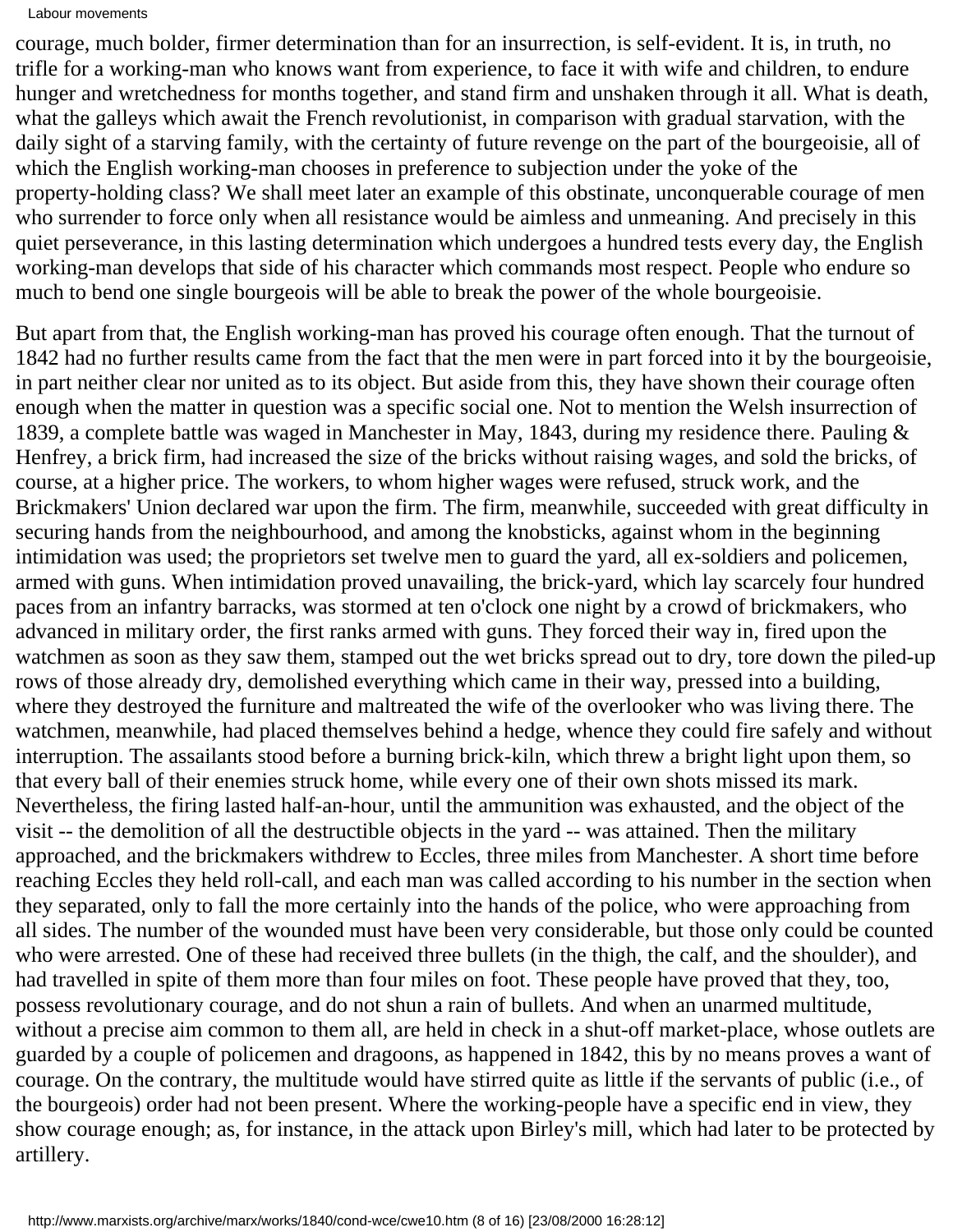Labour movements

In this connection, a word or two as to the respect for the law in England. True, the law is sacred to the bourgeois, for it is his own composition, enacted with his consent, and for his benefit and protection. He knows that, even if an individual law should injure him, the whole fabric protects his interests; and more than all, the sanctity of the law, the sacredness of order as established by the active will of one part of society, and the passive acceptance of the other, is the strongest support of his social position. Because the English bourgeois finds himself reproduced in his law, as he does in his God, the policeman's truncheon which, in a certain measure, is his own club, has for him a wonderfully soothing power. But for the working-man quite otherwise! The working-man knows too well, has learned from too oft-repeated experience, that the law is a rod which the bourgeois has prepared for him; and when he is not compelled to do so, he never appeals to the law. It is ridiculous to assert that the English working-man fears the police, when every week in Manchester policemen are beaten, and last year an attempt was made to storm a station-house secured by iron doors and shutters. The power of the police in the turnout of 1842 lay, as I have already said, in the want of a clearly defined object on the part of the working-men themselves.

Since the working-men do not respect the law, but simply submit to its power when they cannot change it, it is most natural that they should at least propose alterations in it, that they should wish to put a proletarian law in the place of the legal fabric of the bourgeoisie. This proposed law is the People's Charter, which in form is purely political, and demands a democratic basis for the House of Commons. Chartism is the compact form of their opposition to the bourgeoisie. In the Unions and turnouts opposition always remained isolated: it was single working-men or sections who fought a single bourgeois. If the fight became general, this was scarcely by the intention of the working-men; or, when it did happen intentionally, Chartism was at the bottom of it. But in Chartism it is the whole working-class which arises against the bourgeoisie, and attacks, first of all, the political power, the legislative rampart with which the bourgeoisie has surrounded itself. Chartism has proceeded from the Democratic party which arose between 1780 and 1790 with and in the proletariat, gained strength during the French Revolution, and came forth after the peace as the Radical party. It had its headquarters then in Birmingham and Manchester, and later in London; extorted the Reform Bill from the Oligarchs of the old Parliament by a union with the Liberal bourgeoisie, and has steadily consolidated itself, since then, as a more and more pronounced working-men's party in opposition to the bourgeoisie. In 1858 a committee of the General Working-men's Association of London, with William Lovett at its head, drew up the People's Charter, whose six points are as follows: (1) Universal suffrage for every man who is of age, sane and unconvicted of crime; (2) Annual Parliaments; (3) Payment of members of Parliament, to enable poor men to stand for election; (4) Voting by ballot to prevent bribery and intimidation by the bourgeoisie; (5) Equal electoral districts to secure equal representation; and (6) Abolition of the even now merely nominal property qualification of £300 in land for candidates in order to make every voter eligible. These six points, which are all limited to the reconstitution of the House of Commons, harmless as they seem, are sufficient to overthrow the whole English Constitution, Queen and Lords included. The so-called monarchical and aristocratic elements of the Constitution can maintain themselves only because the bourgeoisie has an interest in the continuance of their sham existence; and more than a sham existence neither possesses today. But as soon as real public opinion in its totality backs the House of Commons, as soon as the House of Commons incorporates the will, not of the bourgeoisie alone, but of the whole nation, it will absorb the whole power so completely that the last halo must fall from the head of the monarch and the aristocracy. The English working-man respects neither Lords nor Queen. The bourgeois, while in reality allowing them but little influence, yet offers to them personally a sham worship. The English Chartist is politically a republican, though he rarely or never mentions the word,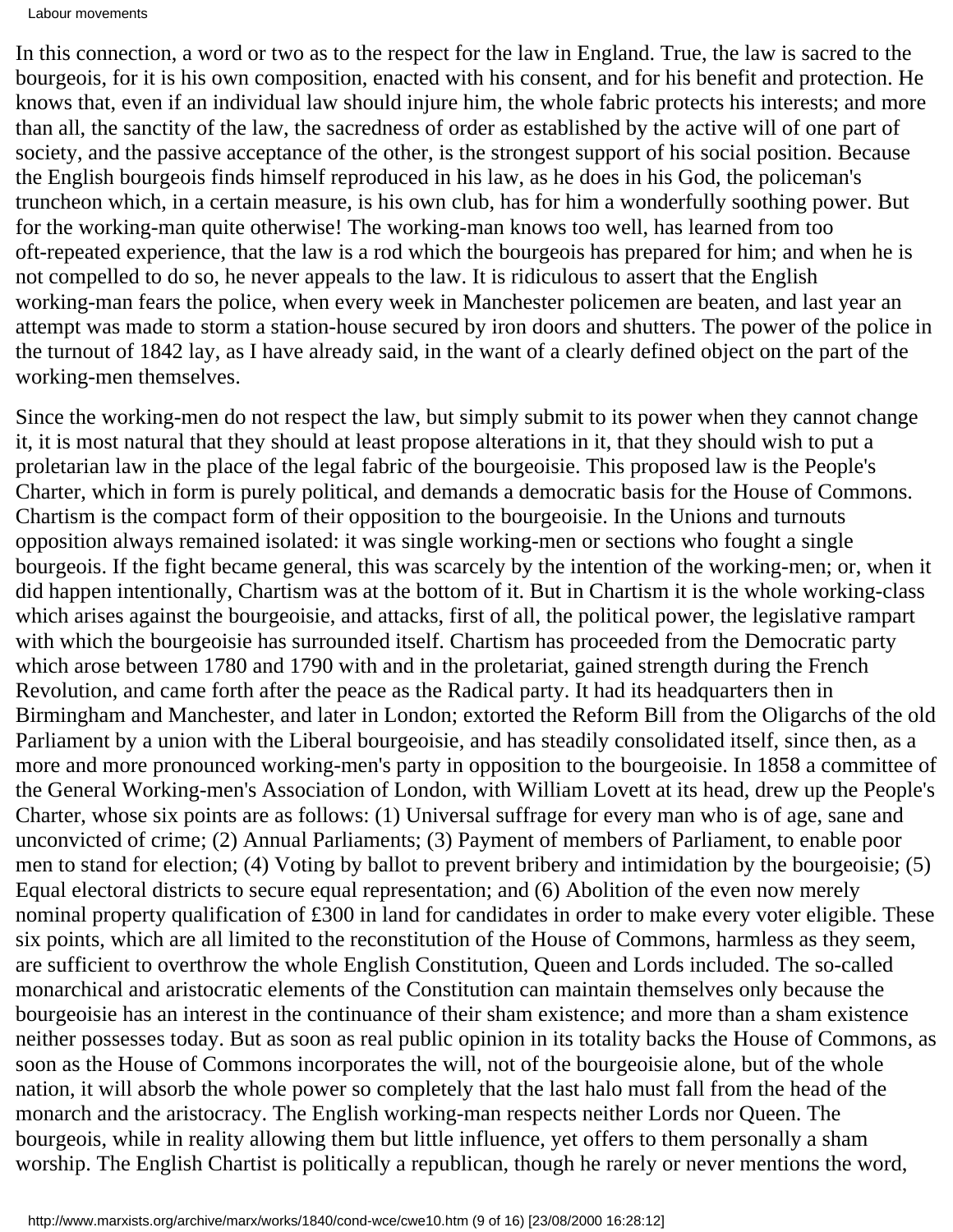Labour movements

while be sympathises with the republican parties of all countries, and calls himself in preference a democrat. But he is more than a mere republican, his democracy is not simply political.

Chartism was from the beginning of 1835 chiefly a movement among the working-men, though not yet sharply separated from the bourgeoisie. The Radicalism of the workers went hand in hand with the Radicalism of the bourgeoisie; the Charter was the shibboleth of both. They held their National Convention every year in common, seeming to be one party. The lower middle-class was just then in a very bellicose and violent state of mind in consequence of the disappointment over the Reform Bill and of the bad business years of 1837-1839, and viewed the boisterous Chartist agitation with a very favourable eye. Of the vehemence of this agitation no one in Germany has any idea. The people were called upon to arm themselves, were frequently urged to revolt; pikes were got ready, as in the French Revolution, and in 1838, one Stephens, a Methodist parson, said to the assembled working- people of Manchester:

"You have no need to fear the power of Government, the soldiers, bayonets, and cannon that are at the disposal of your oppressors; you have a weapon that is far mightier than all these, a weapon against which bayonets and cannon are powerless, and a child of ten years can wield it. You have only to take a couple of matches and a bundle of straw dipped in pitch, and I will see what the Government and its hundreds of thousands of soldiers will do against this one weapon if it is used boldly."

As early as that year the peculiarly social character of the working-men's Chartism manifested itself. The same Stephens said, in a meeting of 200,000 men on Kersall Moor, the Mons Sacer of Manchester:

"Chartism, my friends, is no political movement, where the main point is your getting the ballot. Chartism is a knife and fork question: the Charter means a good house, good food and drink, prosperity, and short working-hours."

The movements against the New Poor Law and for the Ten Hours' Bill were already in the closest relation to Chartism. In all the meetings of that time the Tory Oastler was active, and hundreds of petitions for improvements of the social conditions of the workers were circulated along with the national petition for the People's Charter adopted in Birmingham. In 1839 the agitation continued as vigorously as ever, and when it began to relax somewhat at the end of the year, Bussey, Taylor, and Frost hastened to call forth uprisings simultaneously in the North of England, in Yorkshire, and Wales. Frost's plan being betrayed, he was obliged to open hostilities prematurely. Those in the North heard of the failure of his attempt in time to withdraw. Two months later, in January, 1840, several so-called spy outbreaks took place in Sheffield and Bradford, in Yorkshire, and the excitement gradually subsided. Meanwhile the bourgeoisie turned its attention to more practical projects, more profitable for itself, namely the Corn Laws. The Anti-Corn-Law Association was formed in Manchester, and the consequence was a relaxation of the tie between the Radical bourgeoisie and the proletariat. The working-men soon perceived that for them the abolition of the Corn Laws could be of little use, while very advantageous to the bourgeoisie; and they could therefore not be won for the project.

The crisis of 1842 came on. Agitation was once more as vigorous as in 1839. But this time the rich manufacturing bourgeoisie, which was suffering severely under this particular crisis, took part in it. The Anti-Corn Law League, as it was now called, assumed a decidedly revolutionary tone. Its journals and agitators used undisguisedly revolutionary language, one very good reason for which was the fact that the Conservative party had been in power since 1841. As the Chartists had previously done, these bourgeois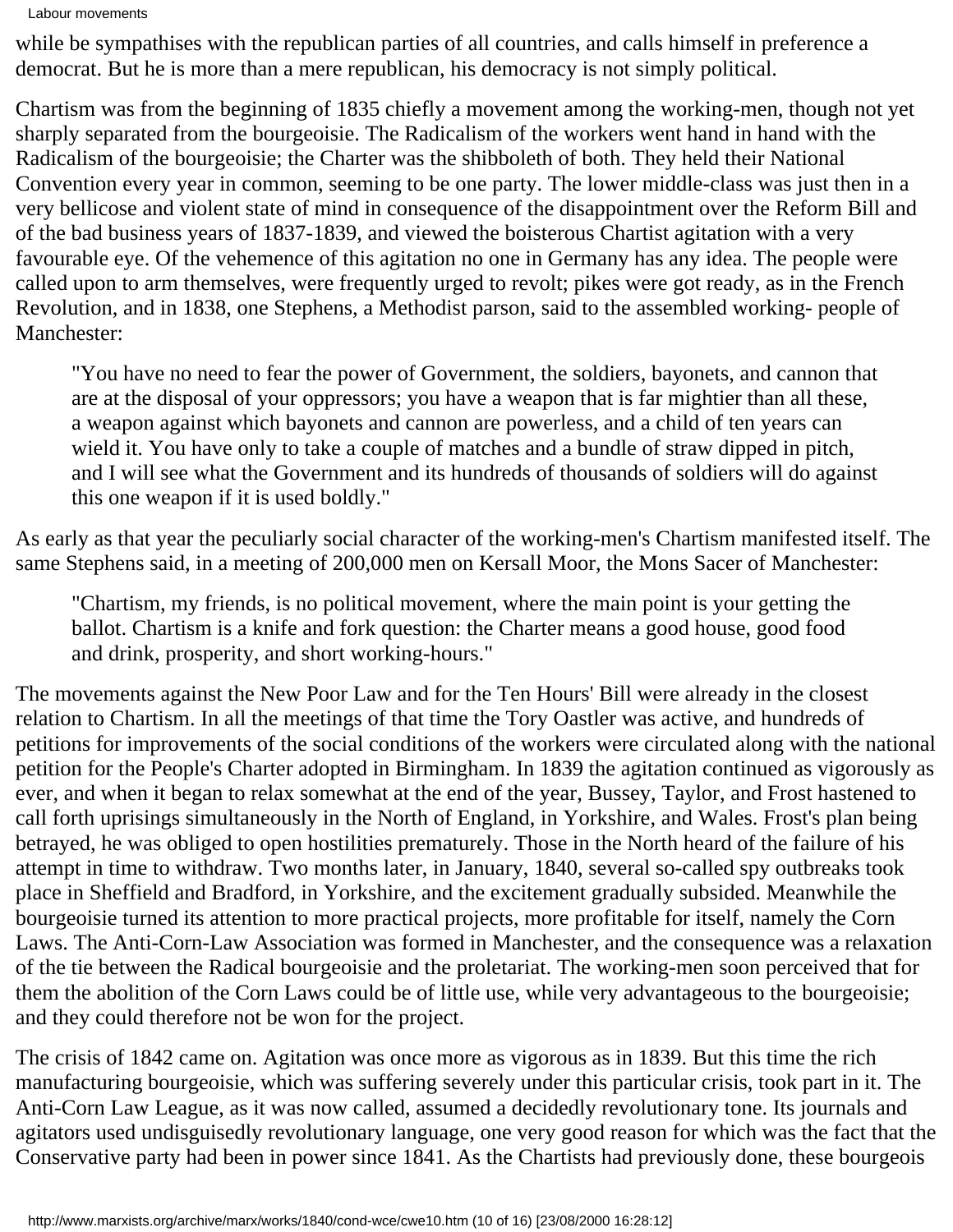leaders called upon the people to rebel; and the working-men who had most to suffer from the crisis were not inactive, as the year's national petition for the Charter with its three and a half million signatures proves. In short, if the two Radical parties had been somewhat estranged, they allied themselves once more. At a meeting of Liberals and Chartists held in Manchester, February 14th, 1842, a petition urging the repeal of the Corn Laws and the adoption of the Charter was drawn up. The next day it was adopted by both parties. The spring and summer passed amidst violent agitation and increasing distress. The bourgeoisie was determined to carry the repeal of the Corn Laws with the help of the crisis, the want which it entailed, and the general excitement. At this time, the Conservatives being in power, the Liberal bourgeoisie half abandoned their law-abiding habits; they wished to bring about a revolution with the help of the workers. The working-men were to take the chestnuts from the fire to save the bourgeoisie from burning their own fingers. The old idea of a "holy month", a general strike, broached in 1839 by the Chartists, was revived. This time, however, it was not the working-men who wished to quit work, but the manufacturers who wished to close their mills and send the operatives into the country parishes upon the property of the aristocracy, thus forcing the Tory Parliament and the Tory Ministry to repeal the Corn Laws. A revolt would naturally have followed, but the bourgeoisie stood safely in the background and could await the result without compromising itself if the worst came to the worst. At the end of July business began to improve; it was high time. In order not to lose the opportunity, three firms in Staleybridge reduced wages in spite of the improvement. Whether they did so of their own motion or in agreement with other manufacturers, especially those of the League, I do not know. Two withdrew after a time, but the third, William Bailey & Brothers, stood firm, and told the objecting operatives that "if this did not please them, they had better go and play a bit". This contemptuous answer the hands received with jeers. They left the mill, paraded through the town, and called upon all their fellows to quit work. In a few hours every mill stood idle, and the operatives marched to Mottram Moor to hold a meeting. This was on August 5th. August 8th they proceeded to Ashton and Hyde five thousand strong, closed all the mills and coal-pits, and held meetings, in which, however, the question discussed was not, as the bourgeoisie had hoped, the repeal of the Corn Laws, but, "a fair day's wages for a fair day's work". August 9th they proceeded to Manchester, unresisted by the authorities (all Liberals), and closed the mills; on the 11th they were in Stockport, where they met with the first resistance as they were storming the workhouse, the favourite child of the bourgeoisie. On the same day there was a general strike and disturbance in Bolton, to which the authorities here, too, made no resistance. Soon the uprising spread throughout the whole manufacturing district, and all employments, except harvesting and the production of food, came to a standstill. But the rebellious operatives were quiet. They were driven into this revolt without wishing it. The manufacturers, with the single exception of the Tory Birley, in Manchester, had, contrary to their custom, not opposed it. The thing had begun without the working-men's having any distinct end in view, for which reason they were all united in the determination not to be shot at for the benefit of the Corn Law repealing bourgeoisie. For the rest, some wanted to carry the Charter, others who thought this premature wished merely to secure the wages rate of 1840. On this point the whole insurrection was wrecked. If it had been from the beginning an intentional, determined working-men's insurrection, it would surely have carried its point; but these crowds who had been driven into the streets by their masters, against their own will, and with no definite purpose, could do nothing. Meanwhile the bourgeoisie, which had not moved a finger to carry the alliance of February 15th into effect, soon perceived that the working-men did not propose to become its tools, and that the illogical manner in which it had abandoned its law-abiding standpoint threatened danger. It therefore resumed its law-abiding attitude, and placed itself upon the side of Government as against the working-men.

It swore in trusty retainers as special constables (the German merchants in Manchester took part in this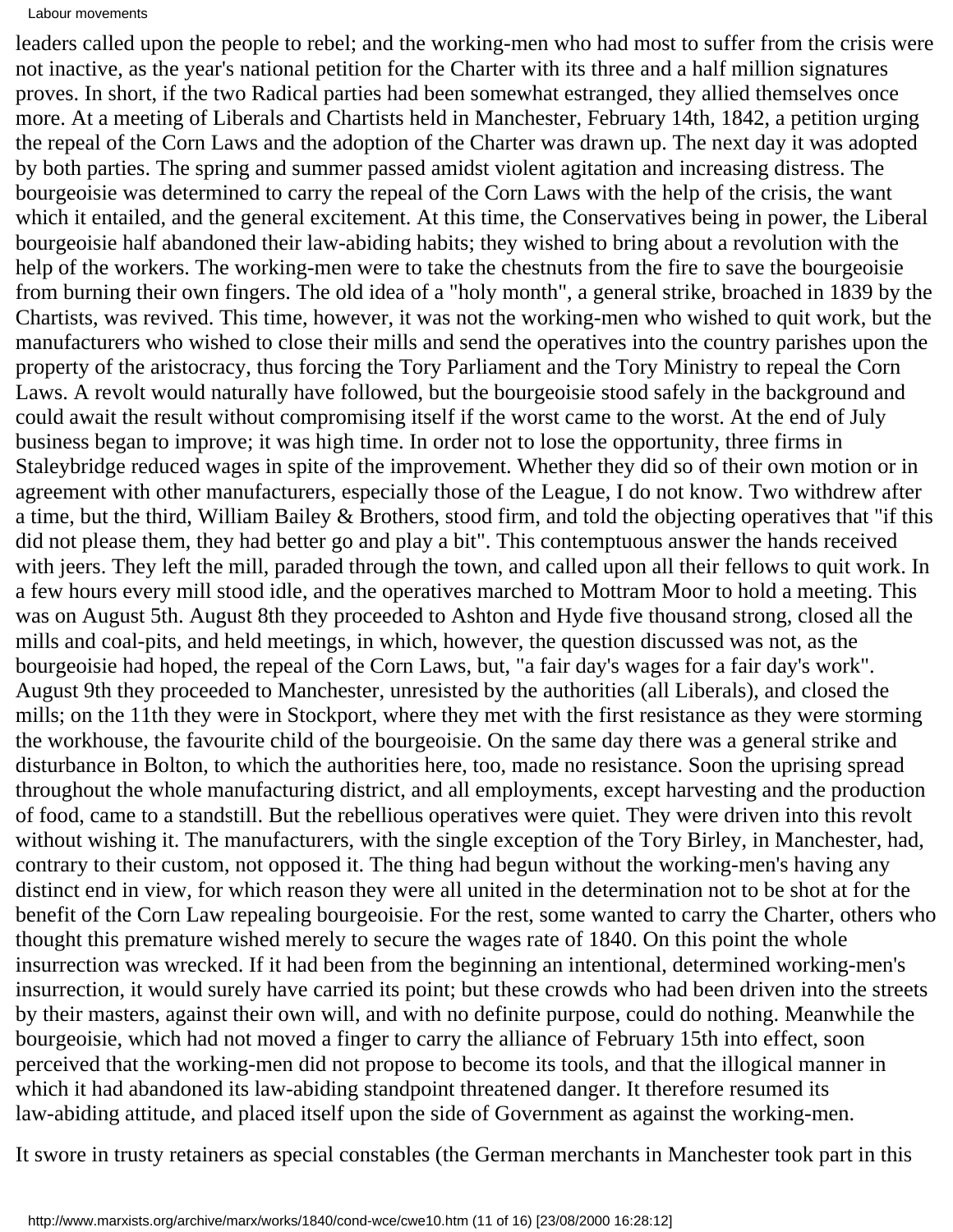ceremony, and marched in an entirely superfluous manner through the city with their cigars in their mouths and thick truncheons in their hands). It gave the command to fire upon the crowd in Preston, so that the unintentional revolt of the people stood all at once face to face, not only with the whole military power of the Government, but with the whole property-holding class as well. The working-men, who had no especial aim, separated gradually, and the insurrection came to an end without evil results. Later, the bourgeoisie was guilty of one shameful act after another, tried to whitewash itself by expressing a horror of popular violence by no means consistent with its own revolutionary language of the spring; laid the blame of insurrection upon Chartist instigators, whereas it had itself done more than all of them together to bring about the uprising; and resumed its old attitude of sanctifying the name of the law with a shamelessness perfectly unequalled. The Chartists, who were all but innocent of bringing about this uprising, who simply did what the bourgeoisie meant to do when they made the most of their opportunity, were prosecuted and convicted, while the bourgeoisie escaped without loss, and had, besides, sold off its old stock of goods with advantage during the pause in work.

The fruit of the uprising was the decisive separation of the proletariat from the bourgeoisie. The Chartists had not hitherto concealed their determination to carry the Charter at all costs, even that of a revolution; the bourgeoisie, which now perceived, all at once, the danger with which any violent change threatened its position, refused to hear anything further of physical force, and proposed to attain its end by moral force, as though this were anything else than the direct or indirect threat of physical force. 'I'his was one point of dissension, though even this was removed later by the assertion of the Chartists (who are at least as worthy of being believed as the bourgeoisie) that they, too, refrained from appealing to physical force. The second point of dissension and the main one, which brought Chartism to light in its purity, was the repeal of the Corn Laws. In this the bourgeoisie was directly interested, the proletariat not. The Chartists therefore divided into two parties whose political programmes agreed literally, but which were nevertheless thoroughly different and incapable of union. At the Birmingham National Convention, in January, 1843, Sturge, the representative of the Radical bourgeoisie, proposed that the name of the Charter be omitted from the rules of the Chartist Association, nominally because this name had become connected with recollections of violence during the insurrection, a connection, by the way, which had existed for years, and against which Mr. Sturge had hitherto advanced no objection. The working-men refused to drop the name, and when Mr. Sturge was outvoted, that worthy Quaker suddenly became loyal, betook himself out of the hall, and founded a "Complete Suffrage Association" within the Radical bourgeoisie. So repugnant had these recollections become to the Jacobinical bourgeoisie, that he altered even the name Universal Suffrage into the ridiculous title, Complete Suffrage. The working-men laughed at him and quietly went their way.

From this moment Chartism was purely a working-men's cause freed from all bourgeois elements. The "Complete" journals, the *Weekly Dispatch, Weekly Chronicle, Examiner,* etc., fell gradually into the sleepy tone of the other Liberal sheets, espoused the cause of Free Trade, attacked the Ten Hours' Bill and all exclusively working-men's demands, and let their Radicalism as a whole fall rather into the background. The Radical bourgeoisie joined hands with the Liberals against the working-men in every collision, and in general made the Corn Law question, which for the English is the Free Trade question, their main business. They thereby fell under the dominion of the Liberal bourgeoisie, and now play a most pitiful role.

The Chartist working-men, on the contrary, espoused with redoubled zeal all the struggles of the proletariat against the bourgeoisie. Free competition has caused the workers suffering enough to be hated by them; its apostles, the bourgeoisie, are their declared enemies. The working-man has only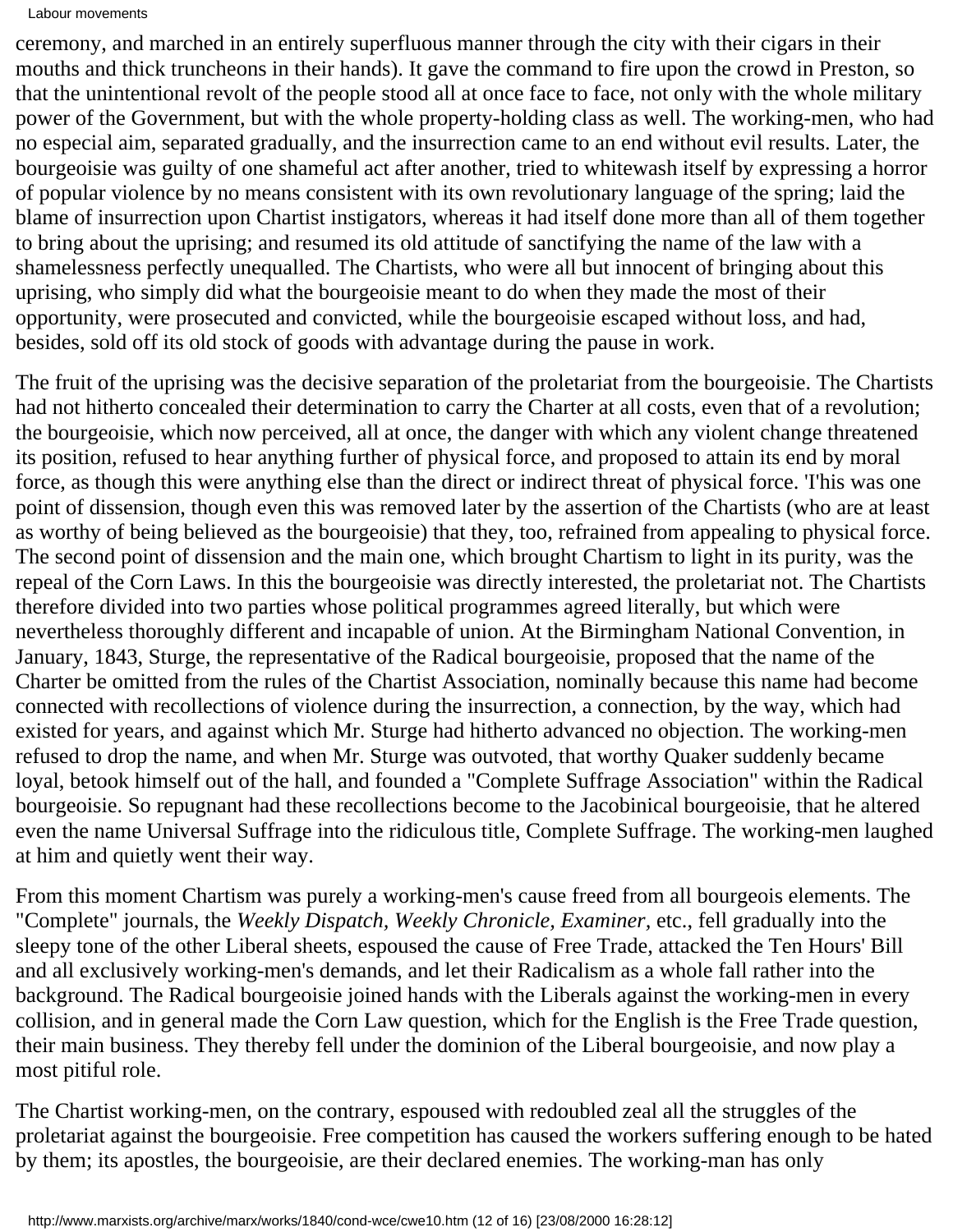disadvantages to await from the complete freedom of competition. The demands hitherto made by him, the Ten Hours' Bill, protection of the workers against the capitalist, good wages, a guaranteed position, repeal of the New Poor Law, all of the things which belong to Chartism quite as essentially as the "Six Points", are directly opposed to free competition and Free Trade. No wonder, then, that the working-men will not hear of Free Trade and the repeal of the Corn Laws (a fact incomprehensible to the whole English bourgeoisie), and while at least wholly indifferent to the Corn Law question, are most deeply embittered against its advocates. This question is precisely the point at which the proletariat separates from the bourgeoisie, Chartism from Radicalism; and the bourgeois understanding cannot comprehend this, because it cannot comprehend the proletariat.

Therein lies the difference between Chartist democracy and all previous political bourgeois democracy. Chartism is of an essentially social nature, a class movement. The "Six Points" which for the Radical bourgeois are the beginning and end of the matter, which are meant, at the utmost, to call forth certain further reforms of the Constitution, are for the proletarian a mere means to further ends. "Political power our means, social happiness our end", is now the clearly formulated war-cry of the Chartists. The "knife and fork question" of the preacher Stephens was a truth for a part of the Chartists only, in 1858; it is a truth for all of them in 1845. There is no longer a mere politician among the Chartists, and even though their Socialism is very little developed, though their chief remedy for poverty has hitherto consisted in the land-allotment system, which was superseded by the introduction of manufacture, though their chief practical propositions are apparently of a reactionary nature, yet these very measures involve the alternative that they must either succumb to the power of competition once more and restore the old state of things, or they must themselves entirely overcome competition and abolish it. On the other hand, the present indefinite state of Chartism, the separation from the purely political party, involves that precisely the characteristic feature, its social aspect, will have to be further developed. The approach to Socialism cannot fail, especially when the next crisis directs the working-men by force of sheer want to social instead of political remedies. And a crisis must follow the present active state of industry and commerce in 1847 at the latest, and probably in 1846; one, too, which will far exceed in extent and violence all former crises. The working-men will carry their Charter, naturally; but meanwhile they will learn to see clearly with regard to many points which they can make by means of it and of which they now know very little.

Meanwhile the Socialist agitation also goes forward. English Socialism comes under our consideration so far only as it affects the working-class. The English Socialists demand the gradual introduction of possession in common in home colonies embracing two to three thousand persons who shall carry on both agriculture and manufacture and enjoy equal rights and equal education. They demand greater facility of obtaining divorce, the establishment of a rational government, with complete freedom of conscience and the abolition of punishment, the same to be replaced by a rational treatment of the offender. These are their practical measures, their theoretical principles do not concern us here. English Socialism arose with Owen, a manufacturer, and proceeds therefore with great consideration toward the bourgeoisie and great injustice toward the proletariat in its methods, although it culminates in demanding the abolition of the class antagonism between bourgeoisie and proletariat.

The Socialists are thoroughly tame and peaceable, accept our existing order, bad as it is, so far as to reject all other methods but that of winning public opinion. Yet they are so dogmatic that success by this method is for them, and for their principles as at present formulated, utterly hopeless. While bemoaning the demoralisation of the lower classes, they are blind to the element of progress in this dissolution of the old social order, and refuse to acknowledge that the corruption wrought by private interests and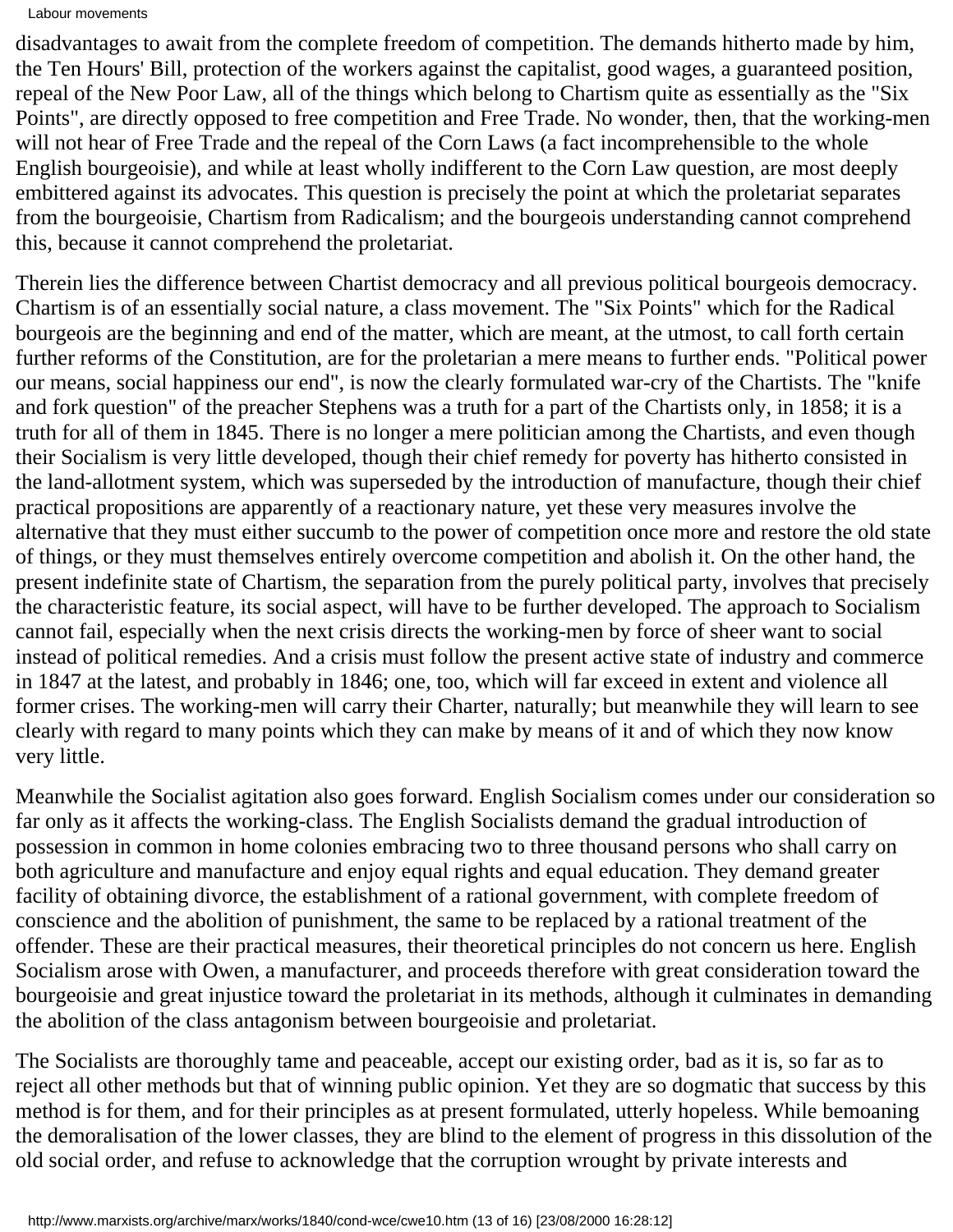hypocrisy in the property-holding class is much greater. They acknowledge no historic development, and wish to place the nation in a state of Communism at once, overnight, not by the unavoidable march of its political development up to the point at which this transition becomes both possible and necessary. They understand, it is true, why the working-man is resentful against the bourgeois, but regard as unfruitful this class hatred, which is, after all, the only moral incentive by which the worker can be brought nearer the goal. They preach instead, a philanthropy and universal love far more unfruitful for the present state of England. They acknowledge only a psychological development, a development of man in the abstract, out of all relation to the Past, whereas the whole world rests upon that Past, the individual man included. Hence they are too abstract, too metaphysical, and accomplish little. They are recruited in part from the working-class, of which they have enlisted but a very small fraction representing, however, its most educated and solid elements. In its present form, Socialism can never become the common creed of the working- class; it must condescend to return for a moment to the Chartist standpoint. But the true proletarian Socialism having passed through Chartism, purified of its bourgeois elements, assuming the form which it has already reached in the minds of many Socialists and Chartist leaders (who are nearly all Socialists), must, within a short time, play a weighty part in the history of the development of the English people. English Socialism, the basis of which is much more ample than that of the French, is behind it in theoretical development, will have to recede for a moment to the French standpoint in order to proceed beyond it later. Meanwhile the French, too, will develop farther. English Socialism affords the most pronounced expression of the prevailing absence of religion among the working-men, an expression so pronounced indeed that the mass of the working-men, being unconsciously and merely practically irreligious, often draw back before it. But here, too, necessity will force the working-men to abandon the remnants of a belief which, as they will more and more clearly perceive, serves only to make them weak and resigned to their fate, obedient and faithful to the vampire property-holding class.

Hence it is evident that the working-men's movement is divided into two sections, the Chartists and the Socialists. The Chartists are theoretically the more backward, the less developed, but they are genuine proletarians all over, the representatives of their class. The Socialists are more far-seeing, propose practical remedies against distress, but, proceeding originally from the bourgeoisie, are for this reason unable to amalgamate completely with the working-class. The union of Socialism with Chartism, the reproduction of French Communism in an English manner, will be the next step, and has already begun. Then only, when this has been achieved, will the working-class be the true intellectual leader of England. Meanwhile, political and social development will proceed, and will foster this new party, this new departure of Chartism.

These different sections of working-men, often united, often separated, Trades Unionists, Chartists, and Socialists, have founded on their own hook numbers of schools and reading-rooms for the advancement of education. Every Socialist, and almost every Chartist institution, has such a place, and so too have many trades. Here the children receive a purely proletarian education, free from all the influences of the bourgeoisie; and, in the reading-rooms, proletarian journals and books alone, or almost alone, are to be found. These arrangements are very dangerous for the bourgeoisie, which has succeeded in withdrawing several such institutes, "Mechanics' Institutes", from proletarian influences, and making them organs for the dissemination of the sciences useful to the bourgeoisie. Here the natural sciences are now taught, which may draw the working-men away from the opposition to the bourgeoisie, and perhaps place in their hands the means of making inventions which bring in money for the bourgeoisie; while for the working-man the acquaintance with the natural sciences is utterly useless *now* when it too often happens that he never gets the slightest glimpse of Nature in his large town with his long working-hours. Here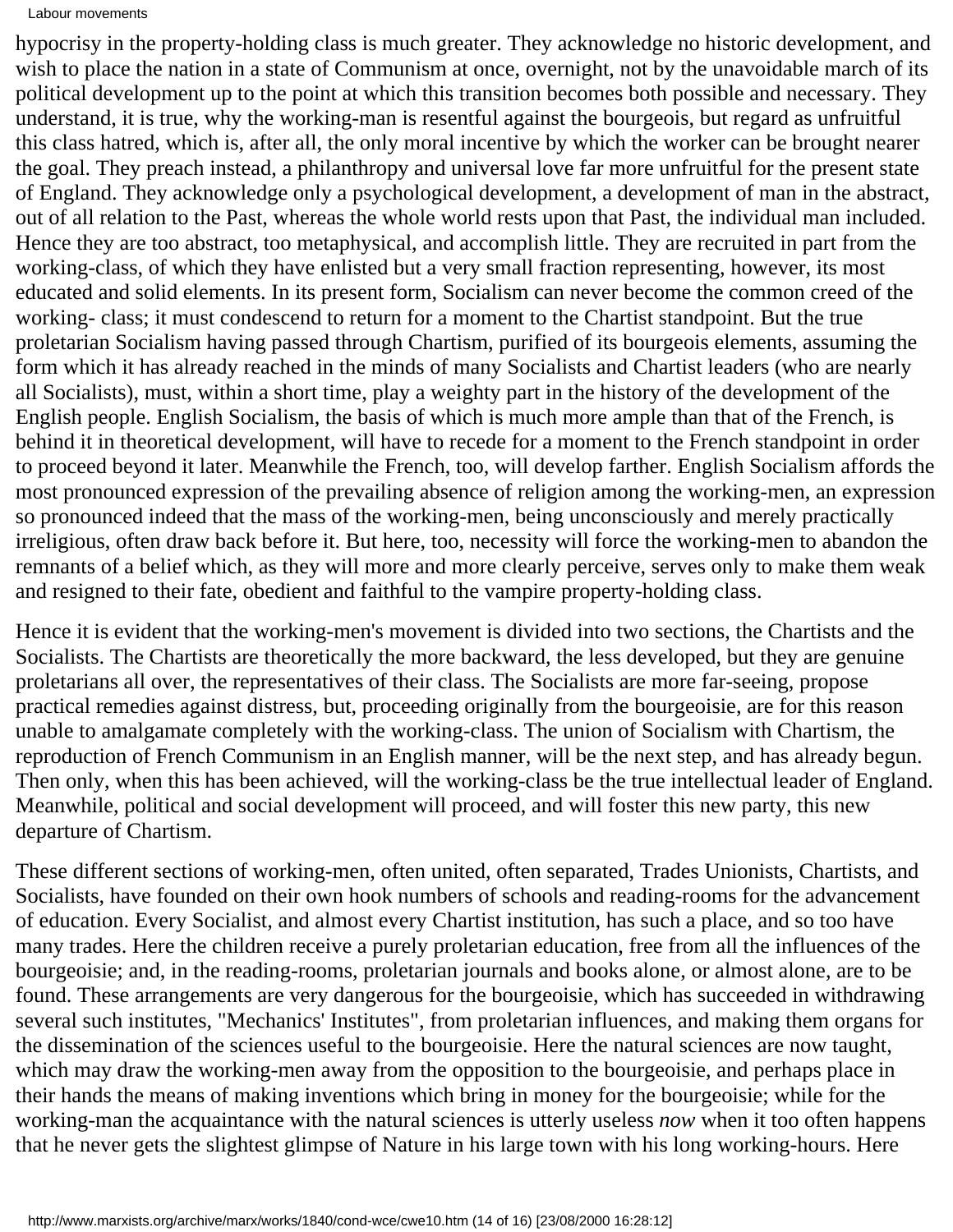Labour movements

Political Economy is preached, whose idol is free competition, and whose sum and substance for the working-man is this, that he cannot do anything more rational than resign himself to starvation. Here all education is tame, flabby, subservient to the ruling politics and religion, so that for the working-man it is merely a constant sermon upon quiet obedience, passivity, and resignation to his fate.

The mass of working-men naturally have nothing to do with these institutes, and betake themselves to the proletarian reading- rooms and to the discussion of matters which directly concern their own interests, whereupon the self-sufficient bourgeoisie says its *Dixi et salvavi*, and turns with contempt from a class which "prefers the angry ranting of ill-meaning demagogues to the advantages of solid education". That, however, the working-men appreciate solid education when they can get it unmixed with the interested cant of the bourgeoisie, the frequent lectures upon scientific, aesthetic, and economic subjects prove which are delivered especially in the Socialist institutes, and very well attended. I have often heard working-men, whose fustian jackets scarcely held together, speak upon geological, astronomical, and other subjects, with more knowledge than most "cultivated" bourgeois in Germany possess. And in how great a measure the English proletariat has succeeded in attaining independent education is shown especially by the fact that the epoch-making products of modern philosophical, political, and poetical literature are read by working-men almost exclusively. The bourgeois, enslaved by social conditions and the prejudices involved in them, trembles, blesses, and crosses himself before everything which really paves the way for progress; the proletarian has open eyes for it, and studies it with pleasure and success. In this respect the Socialists, especially, have done wonders for the education of the proletariat. They have translated the French materialists, Helvetius, Holbach, Diderot, etc., and disseminated them, with the best English works, in cheap editions. Strauss' *Life of Jesus* and Proudhon's *Property* also circulate among the working-men only. Shelley, the genius, the prophet, Shelley, and Byron, with his glowing sensuality and his bitter satire upon our existing society, find most of their readers in the proletariat; the bourgeoisie owns only castrated editions, family editions, cut down in accordance with the hypocritical morality of today. The two great practical philosophers of latest date, Bentham and Godwin, are, especially the latter, almost exclusively the property of the proletariat; for though Bentham has a school within the Radical bourgeoisie, it is only the proletariat and the Socialists who have succeeded in developing his teachings a step forward. The proletariat has formed upon this basis a literature, which consists chiefly of journals and pamphlets, and is far in advance of the whole bourgeois literature in intrinsic worth. On this point more later.

One more point remains to be noticed. The factory operatives, and especially those of the cotton district, form the nucleus of the labour movement. Lancashire, and especially Manchester, is the seat of the most powerful Unions, the central point of Chartism, the place which numbers most Socialists. The more the factory system has taken possession of a branch of industry, the more the working-men employed in it participate in the labour movement; the sharper the opposition between working-men and capitalists, the clearer the proletarian consciousness in the working-men. The small masters of Birmingham, though they suffer from the crises, still stand upon an unhappy middle ground between proletarian Chartism and shopkeepers' Radicalism. But, in general, all the workers employed in manufacture are won for one form or the other of resistance to capital and bourgeoisie; and all are united upon this point, that they, as working-men, a title of which they are proud, and which is the usual form of address in Chartist meetings, form a separate class, with separate interests and principles, with a separate way of looking at things in contrast with that of all property-owners; and that in this class reposes the strength and the capacity of development of the nation.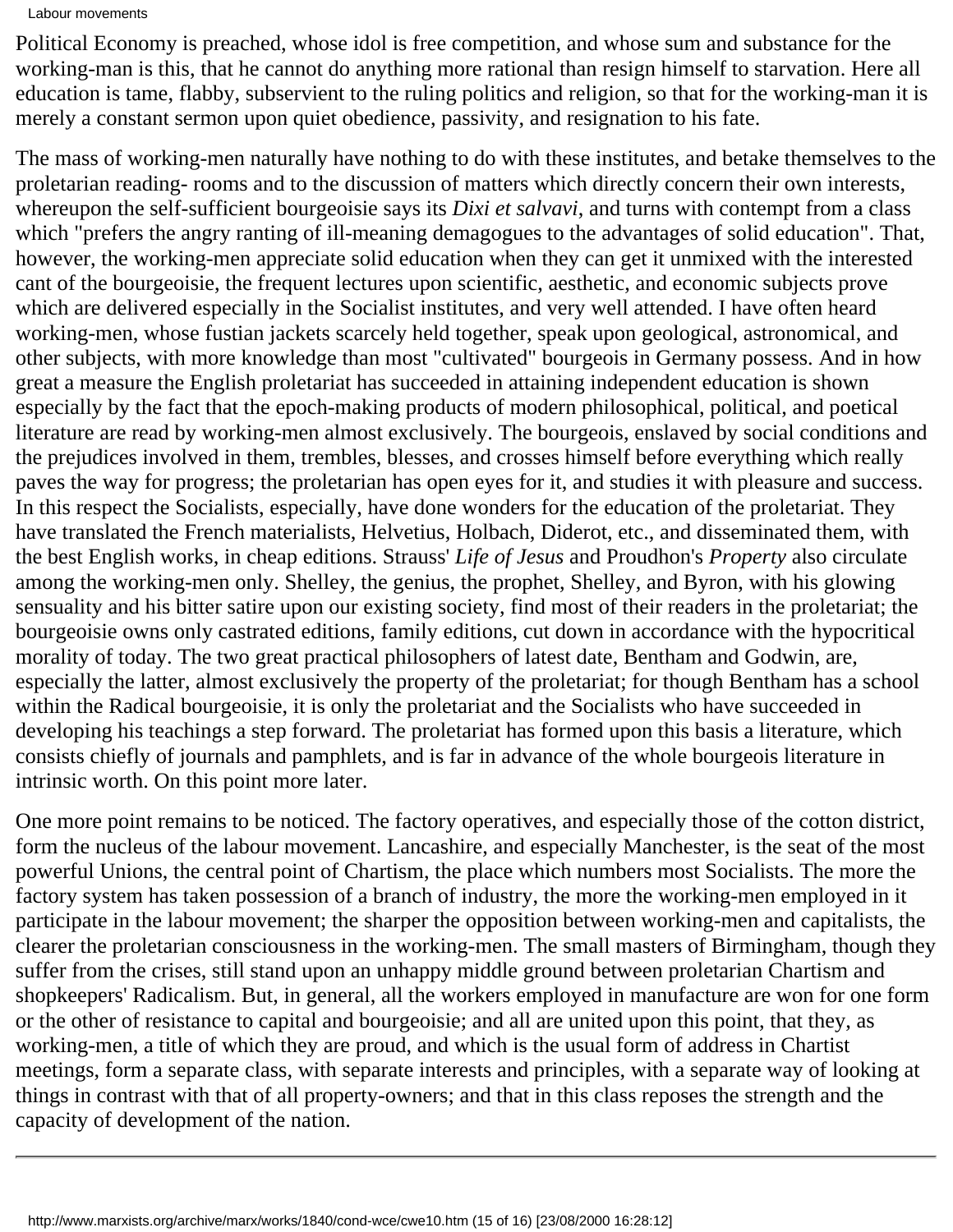# **NOTES**

1. "What kind of wild justice must it be in the hearts of these men that prompts them, with cold deliberation, in conclave assembled, to doom their brother workman, as the deserter of his order and his order's cause. to die as a traitor and deserter; and have him executed, since not by any public judge and hangman, then by a private one; -- like your old Chivalry *Femgericht*, and Secret-Tribunal, suddenly in this strange guise become new; suddenly rising once more on the astonished eye, dressed now not in mail-shirts, but in fustian jackets, meeting not in Westphalian forests but in the paved Gallowgate of Glasgow!... Such temper must be widespread, virulent among the many, when even in its worst acme, it can take such a form in a few." -- Carlyle, *Chartism*, p. 40.-- Note by Engels[. \[1\]](#page-134-0)

**[Read Next Section >>](#page-145-0)**

## **Transcribed and HTML mark-up for MEIA by Tim Delaney in 1999.**

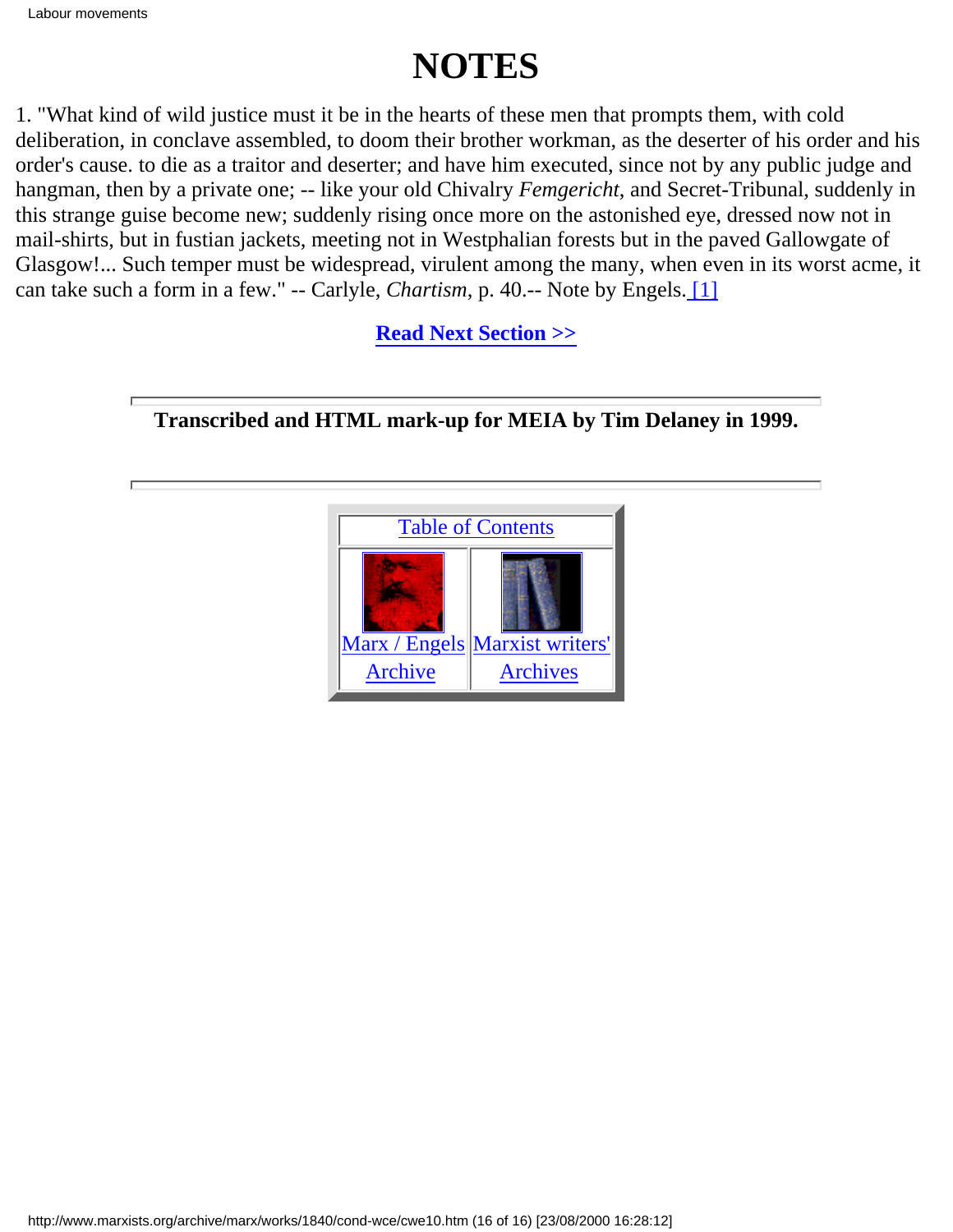# <span id="page-145-0"></span>**F. Engels THE CONDITION OF THE WORKING-CLASS IN ENGLAND**

# **THE MINING PROLETARIAT**

The production of raw materials and fuel for a manufacture so colossal as that of England requires a considerable number of workers. But of all the materials needed for its industries (except wool, which belongs to the agricultural districts), England produces only the minerals: the metals and the coal. While Cornwall possesses rich copper, tin, zinc, and lead mines, Staffordshire, Wales, and other districts yield great quantities of iron, and almost the whole North and West of England, central Scotland, and certain districts of Ireland, produce a superabundance of coal. [1]

In the Cornish mines about 19,000 men, and 11,000 women and children are employed, in part above and in part below ground. Within the mines below ground, men and boys above twelve years old are employed almost exclusively. The condition of these workers seems, according to the Children's Employment Commission's Report, to be comparatively endurable, materially, and the English often enough boast of their strong, bold miners, who follow the veins of mineral below the bottom of the very sea. But in the matter of the health of these workers, this same Children's Employment Commission's Report judges differently. It shows in Dr. Barham's intelligent report how the inhalation of an atmosphere containing little oxygen, and mixed with dust amid the smoke of blasting powder, such as prevails in the mines, seriously affects the lungs, disturbs the action of the heart, and diminishes the activity of the digestive organs; that wearing toil, and especially the climbing up and down of ladders, upon which even vigorous young men have to spend in some mines more than an hour a day, and which precedes and follows daily work, contributes greatly to the development of these evils, so that men who begin this work in early youth are far from reaching the stature of women who work above ground; that many die young of galloping consumption, and most miners at middle age of slow consumption; that they age prematurely and become unfit for work between the thirty-fifth and forty-fifth years; that many are attacked by acute inflammations of the respiratory organs when exposed to the sudden change from the warm air of the shaft (after climbing the ladder in profuse perspiration) to the cold wind above ground; and that these acute inflammations are very frequently fatal. Work above ground, breaking and sorting the ore, is done by girls and children, and is described as very wholesome, being done in the open air.

In the North of England, on the borders of Northumberland and Durham, are the extensive lead-mines of Alston Moor. The reports from this districts agree almost wholly with those from Cornwall. Here, too,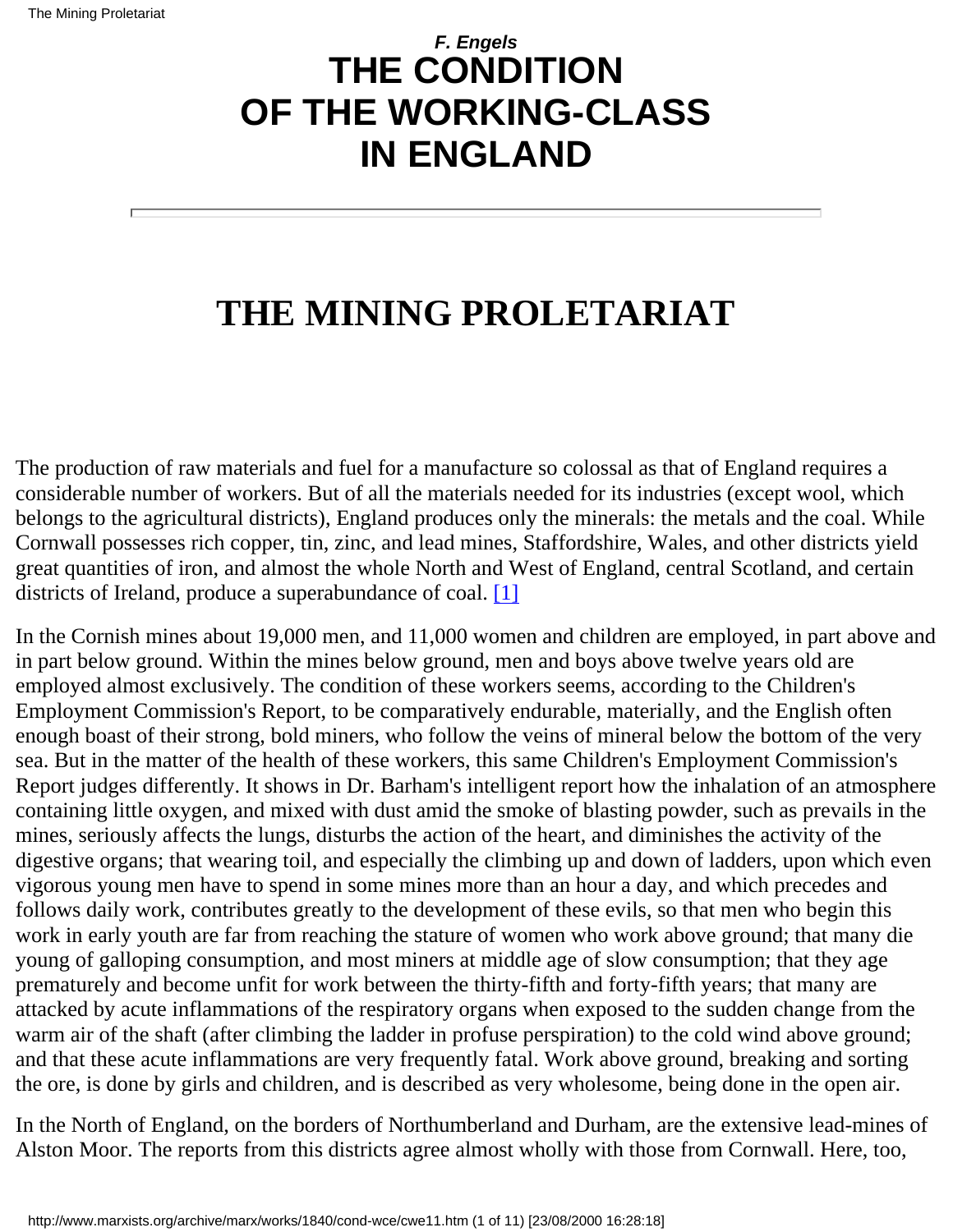there are complaints of want of oxygen, excessive dust, powder smoke, carbonic acid gas, and sulphur, in the atmosphere of the workings. In consequence, the miners here, as in Cornwall, are small of stature, and nearly all suffer from the thirtieth year throughout life from chest affections, which end, especially when this work is persisted in, as is almost always the case, in consumption, so greatly shortening the average of life of these people. If the miners of this district are somewhat longer lived than those of Cornwall, this is the case, because they do not enter the mines before reaching the nineteenth year, while in Cornwall, as we have seen, this work is begun in the twelfth year. Nevertheless, the majority die here, too, between forty and fifty years of age, according to medical testimony. Of 79 miners, whose death was entered upon the public register of the district, and who attained an average of 45 years, 37 had died of consumption and 6 of asthma. In the surrounding districts, Allendale, Stanhope, and Middleton, the average length of life was 49, 48, and 47 years respectively, and the deaths from chest affections composed 48, 54, and 56 per cent of the whole number. Let us compare these figures with the so-called Swedish tables, detailed tables of mortality embracing all the inhabitants of Sweden, and recognised in England as the most correct standard hitherto attainable for the average length of life of the British working-class. According to them, male persons who survive the nineteenth year attain an average of 57 1/2 years; but, according to this, the North of England miners are robbed by their work of an average of ten years of life. Yet the Swedish tables are accepted as the standard of longevity of the *workers*, and present, therefore, the average chances of life as affected by the unfavourable conditions in which the proletariat lives, a standard of longevity less than the normal one. In this district we find again the lodging-houses and sleeping- places with which we have already become acquainted in the towns, and in quite as filthy, disgusting, and overcrowded a state as there. Commissioner Mitchell visited one such sleeping barrack, 18 feet long, 15 feet wide, and arranged for the reception of 42 men and 14 boys, or 56 persons altogether, one-half of whom slept above the other in berths as on shipboard. There was no opening for the escape of the foul air; and, although no one had slept in this pen for three nights preceding the visit, the smell and the atmosphere were such that Commissioner Mitchell could not endure it a moment. What must it be through a hot summer night, with fifty-six occupants? And this is not the steerage of an American slave ship, it is the dwelling of free-born Britons!

Let us turn now to the most important branch of British mining, the iron and coal-mines, which the Children's Employment Commission treats in common, and with all the detail which the importance of the subject demands. Nearly the whole of the first part of this report is devoted to the condition of the workers employed in these mines. After the detailed description which I have furnished of the state of the industrial workers, I shall, however, be able to be as brief in dealing with this subject as the scope of the present work requires.

In the coal and iron mines which are worked in pretty much the same way, children of four, five, and seven years are employed. They are set to transporting the ore or coal loosened by the miner from its place to the horse-path or the main shaft, and to opening and shutting the doors (which separate the divisions of the mine and regulate its ventilation) for the passage of workers and material. For watching the doors the smallest children are usually employed, who thus pass twelve hours daily, in the dark, alone, sitting usually in damp passages without even having work enough to save them from the stupefying, brutalising tedium of doing nothing. The transport of coal and iron-stone, on the other hand, is very hard labour, the stuff being shoved in large tubs, without wheels, over the uneven floor of the mine; often over moist clay, or through water, and frequently up steep inclines and through paths so low-roofed that the workers are forced to creep on hands and knees. For this more wearing labour, therefore, older children and half-grown girls are employed. One man or two boys per tub are employed,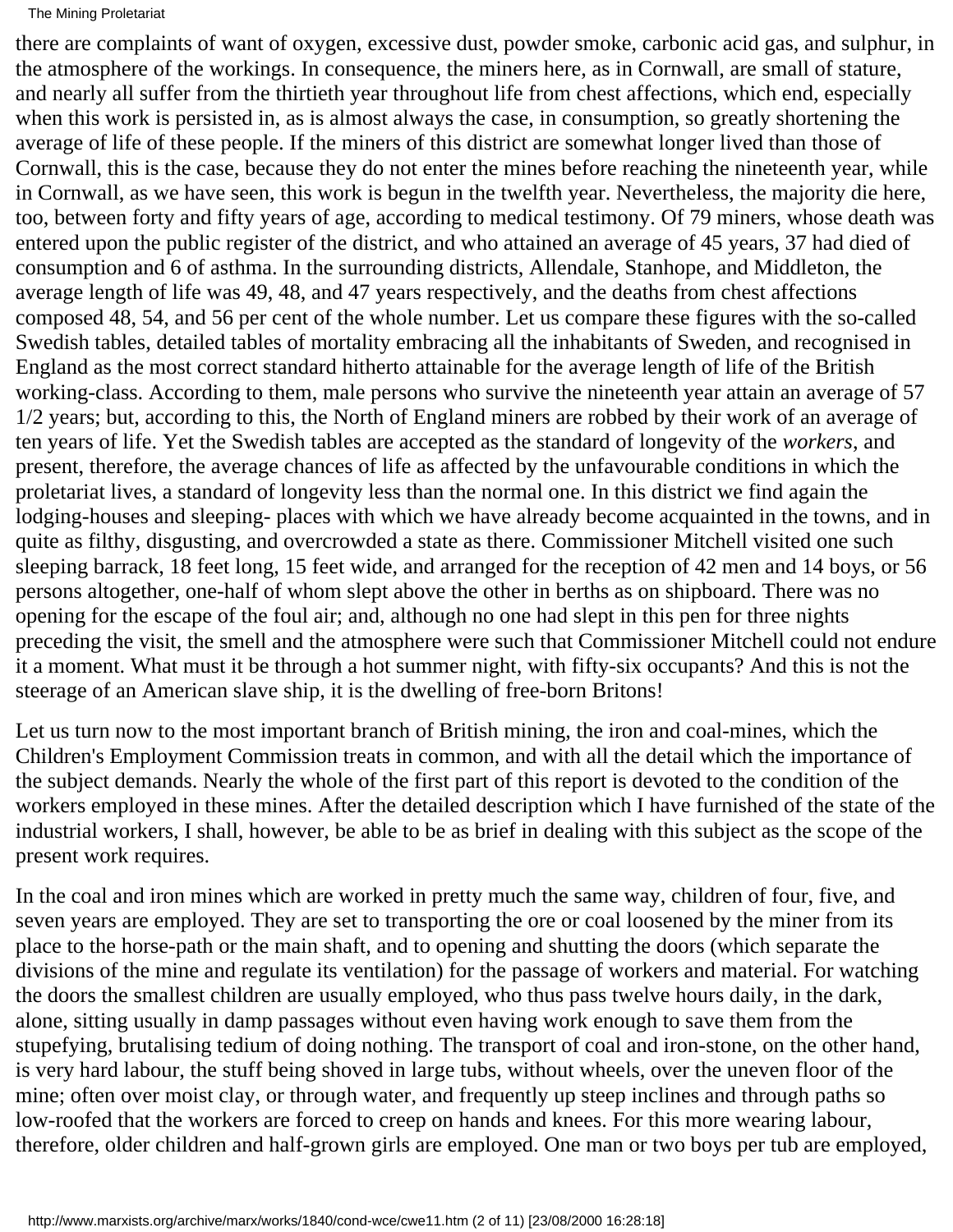```
The Mining Proletariat
```
according to circumstances; and, if two boys, one pushes and the other pulls. The loosening of the ore or coal, which is done by men or strong youths of sixteen years or more, is also very weary work. The usual working-day is eleven to twelve hours, often longer; in Scotland it reaches fourteen hours, and double time is frequent, when all the employees are at work below ground twenty-four, and even thirty-six hours at a stretch. Set times for meals are almost unknown, so that these people eat when hunger and time permit.

The standard of living of the miners is in general described as fairly good and their wages high in comparison with those of the agricultural labourers surrounding them (who, however, live at starvation rates), except in certain parts of Scotland and in the Irish mines, where great misery prevails. We shall have occasion to return later to this statement, which, by the way, is merely relative, implying comparison to the poorest class in all England. Meanwhile, we shall consider the evils which arise from the present method of mining, and the reader may judge whether any pay in money can indemnify the miner for such suffering.

The children and young people who are employed in transporting coal and iron-stone all complain of being overtired. Even in the most recklessly conducted industrial establishments there is no such universal and exaggerated overwork. The whole report proves this, with a number of examples on every page. It is constantly happening that children throw themselves down on the stone hearth or the floor as soon as they reach home, fall asleep at once without being able to take a bite of food, and have to be washed and put to bed while asleep; it even happens that they lie down on the way home, and are found by their parents late at night asleep on the road. It seems to be a universal practice among these children to spend Sunday in bed to recover in some degree from the overexertion of the week. Church and school are visited by but few, and even of these the teachers complain of their great sleepiness and the want of all eagerness to learn. The same thing is true of the elder girls and women. They are overworked in the most brutal manner. This weariness, which is almost always carried to a most painful pitch, cannot fail to affect the constitution. The first result of such overexertion is the diversion of vitality to the one-sided development of the muscles, so that those especially of the arms, legs, and back, of the shoulders and chest, which are chiefly called into activity in pushing and pulling, attain an uncommonly vigorous development, while all the rest of the body suffers and is atrophied from want of nourishment. More than all else the stature suffers, being stunted and retarded; nearly all miners are short, except those of Leicestershire and Warwickshire, who work under exceptionally favourable conditions. Further, among boys as well as girls, puberty is retarded, among the former often until the eighteenth year; indeed, a nineteen years old boy appeared before Commissioner Symons, showing no evidence beyond that of the teeth, that he was more than eleven or twelve years old. This prolongation of the period of childhood is at bottom nothing more than a sign of checked development, which does not fail to bear fruit in later years. Distortions of the legs, knees bent inwards and feet bent outwards, deformities of the spinal column and other malformations, appear the more readily in constitutions thus weakened, in consequence of the almost universally constrained position during work; and they are so frequent that in Yorkshire and Lancashire, as in Northumberland and Durham, the assertion is made by many witnesses, not only by physicians, that a miner may be recognised by his shape among a hundred other persons. The women seem to suffer especially from this work, and are seldom, if ever, as straight as other women. There is testimony here, too, to the fact that deformities of the pelvis and consequent difficult, even fatal, child-bearing arise from the work of women in the mines. But apart from these local deformities, the coal-miners suffer from a number of special affections easily explained by the nature of the work. Diseases of the digestive organs are first in order; want of appetite, pains in the stomach, nausea, and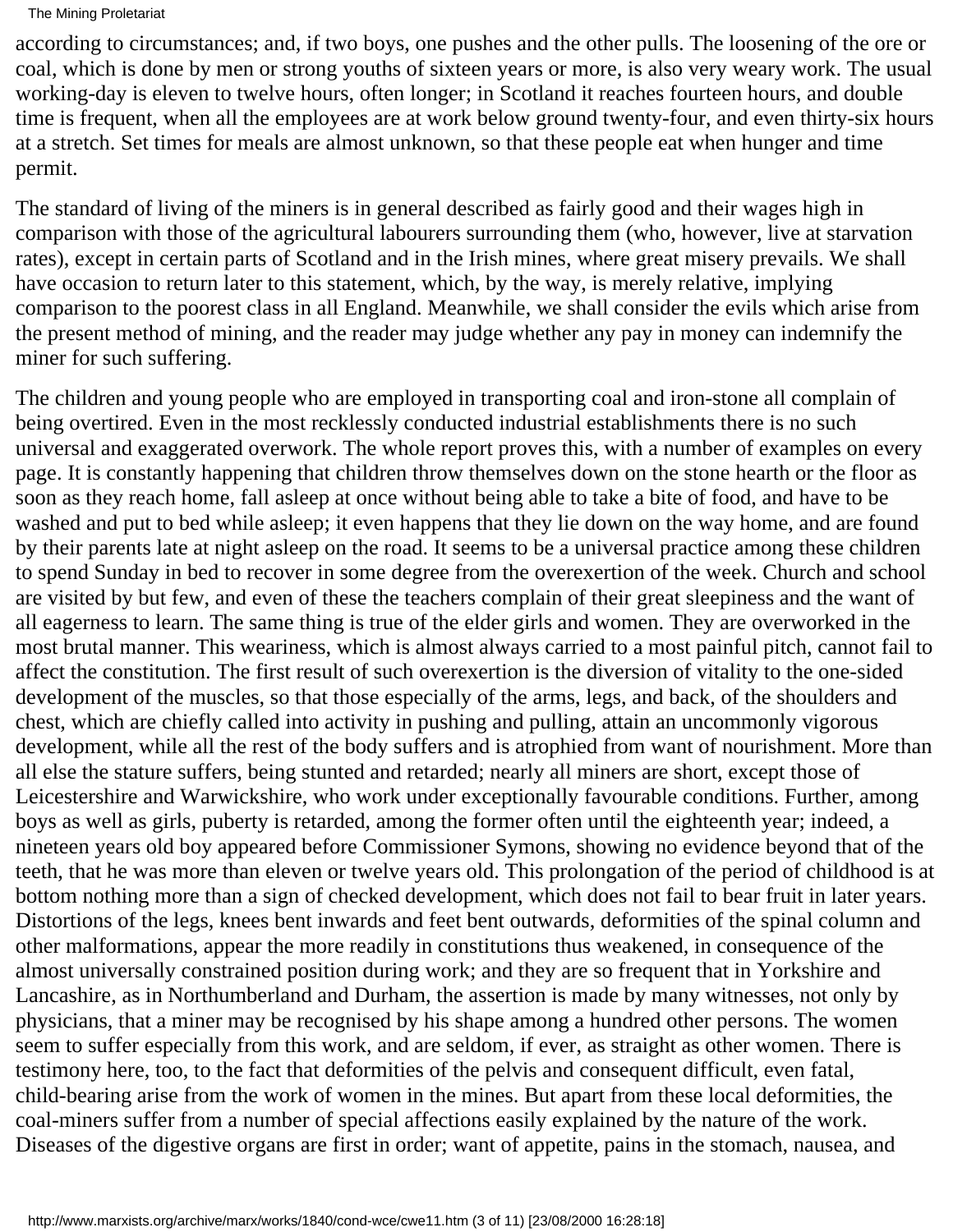vomiting, are most frequent, with violent thirst, which can be quenched only with the dirty, lukewarm water of the mine; the digestion is checked and all the other affections are thus invited. Diseases of the heart, especially hypertrophy, inflammation of the heart and pericardium, contraction of the auriculo-ventricular communications and the entrance of the aorta are also mentioned repeatedly as diseases of the miners, and are readily explained by overwork; and the same is true of the almost universal rupture which is a direct consequence of protracted overexertion. In part from the same cause and in part from the bad, dust-filled atmosphere mixed with carbonic acid and hydrocarbon gas, which might so readily be avoided, there arise numerous painful and dangerous affections of the lungs, especially asthma, which in some districts appears in the fortieth, in others in the thirtieth year in most of the miners, and makes them unfit for work in a short time. Among those employed in wet workings the oppression in the chest naturally appears much earlier; in some districts of Scotland between the twentieth and thirtieth years, during which time the affected lungs are especially susceptible to inflammations and diseases of a feverish nature. The peculiar disease of workers of this sort is "black spittle", which arises from the saturation of the whole lung with coal particles, and manifests itself in general debility, headache, oppression of the chest, and thick, black mucous expectoration. In some districts this disease appears in a mild form; in others, on the contrary, it is wholly incurable, especially in Scotland. Here, besides the symptoms just mentioned, which appear in an intensified form, short, wheezing breathing, rapid pulse (exceeding 100 per minute), and abrupt coughing, with increasing leanness and debility, speedily make the patient unfit for work. Every case of this disease ends fatally. Dr. Mackellar, in Pencaitland, East Lothian, testified that in all the coal-mines which are properly ventilated this disease is unknown, while it frequently happens that miners who go from well- to ill-ventilated mines are seized by it. The profit-greed of mine owners which prevents the use of ventilators is therefore responsible for the fact, that this working-men's disease exists at all. Rheumatism, too, is, with the exception of the Warwick and Leicestershire workers, a universal disease of the coal-miners, and arises especially from the frequently damp working-places. The consequence of all these diseases is that, in all districts *without exception,* the coal-miners age early and become unfit for work soon after the fortieth year, though this is different in different places. A coal-miner who can follow his calling after the 45th or 50th year is a very great rarity indeed. It is universally recognised that such workers enter upon old age at forty. This applies to those who loosen the coal from the bed; the loaders, who have constantly to lift heavy blocks of coal into the tubs, age with the twenty-eighth or thirtieth year, so that it is proverbial in the coal-mining districts that the loaders are old before they are young. That this premature old age is followed by the early death of the colliers is a matter of course, and a man who reaches sixty is a great exception among them. Even in South Staffordshire, where the mines are comparatively wholesome, few men reach their fifty-first year. Along with this early superannuation of the workers we naturally find, just as in the case of the mills, frequent lack of employment of the elder men, who are often supported by very young children. If we sum up briefly the results of the work in coal-mines, we find, as Dr. Southwood Smith, one of the commissioners, does, that through prolonged childhood on the one hand and premature age on the other, that period of life in which the human being is in full possession of his powers, the period of manhood, is greatly shortened, while the length of life in general is below the average. This, too, on the debit side of the bourgeoisie's reckoning!

All this deals only with the average of the English coal-mines. But there are many in which the state of things is much worse, those, namely, in which thin seams of coal are worked. The coal would be too expensive if a part of the adjacent sand and clay were removed; so the mine owners permit only the seams to be worked; whereby the passages which elsewhere are four or five feet high and more are here kept so low that to stand upright in them is not to be thought of. The working-man lies on his side and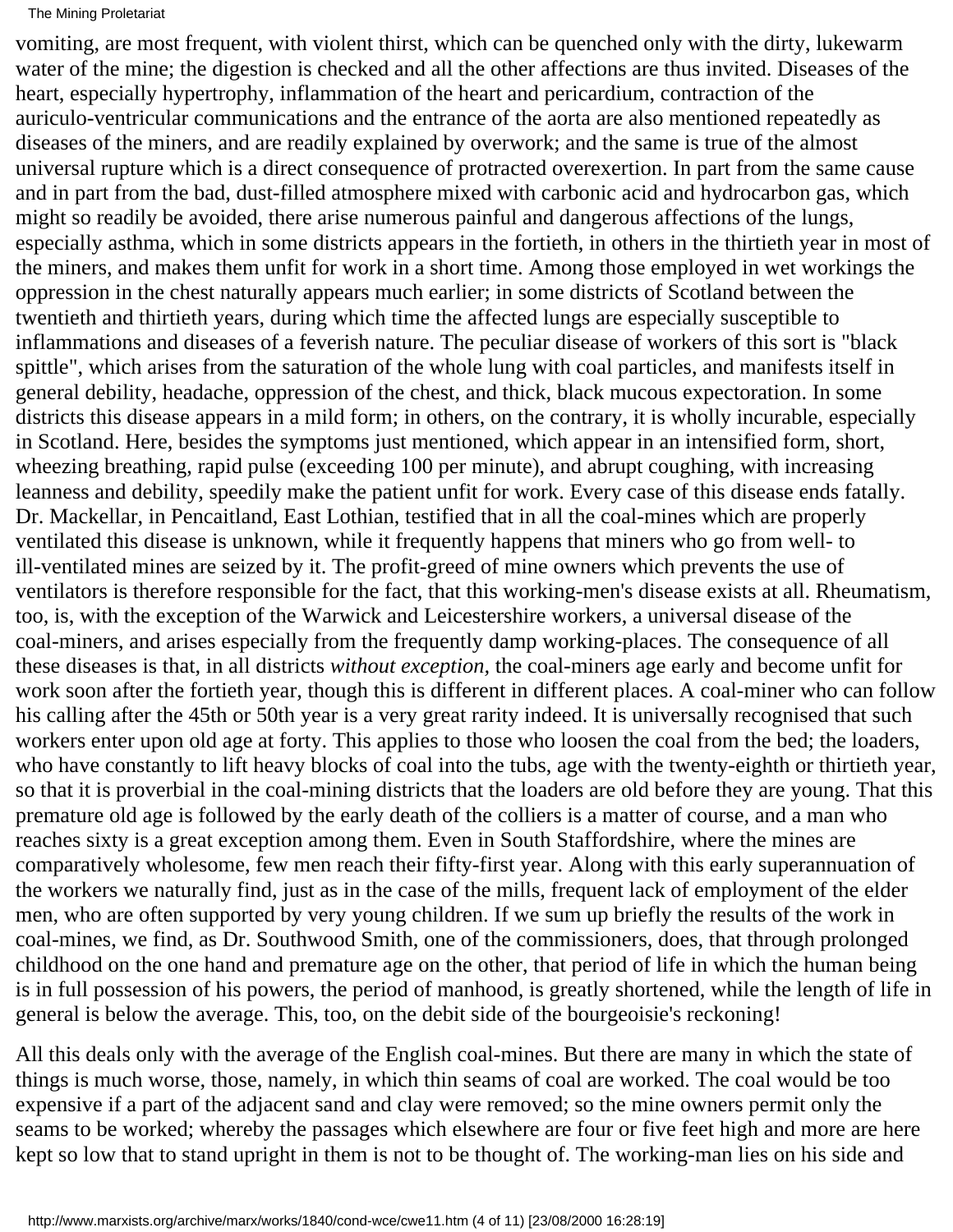loosens the coal with his pick; resting upon his elbow as a pivot, whence follow inflammations of the joint, and in cases where he is forced to kneel, of the knee also. The women and children who have to transport the coal crawl upon their hands and knees, fastened to the tub by a harness and chain (which frequently passes between the legs), while a man behind pushes with hands and head. The pushing with the head engenders local irritations, painful swellings, and ulcers. In many cases, too, the shafts are wet, so that these workers have to crawl through dirty or salt water several inches deep, being thus exposed to a special irritation of the skin. It can be readily imagined how greatly the diseases already peculiar to the miners are fostered by this especially frightful, slavish toil.

But these are not all the evils which descend upon the head of the coal-miner. In the whole British Empire there is no occupation in which a man may meet his end in so many diverse ways as in this one. The coal-mine is the scene of a multitude of the most terrifying calamities, and these come directly from the selfishness of the bourgeoisie. The hydrocarbon gas which develops so freely in these mines, forms, when combined with atmospheric air, an explosive which takes fire upon coming into contact with a flame, and kills every one within its reach. Such explosions take place, in one mine or another, nearly every day; on September 28th, 1844, one killed 96 men in Haswell Colliery, Durham. The carbonic acid gas, which also develops in great quantities, accumulates in the deeper parts of the mine, frequently reaching the height of a man, and suffocates every one who gets into it. The doors which separate the sections of the mines are meant to prevent the propagation of explosions and the movement of the gases; but since they are entrusted to small children, who often fall asleep or neglect them, this means of prevention is illusory. A proper ventilation of the mines by means of fresh air-shafts could almost entirely remove the injurious effects of both these gases. But for this purpose the bourgeoisie has no money to spare, preferring to command the working-men to use the Davy lamp, which is wholly useless because of its dull light, and is, therefore, usually replaced by a candle. If an explosion occurs, the recklessness of the miner is blamed, though the bourgeois might have made the explosion well-nigh impossible by supplying good ventilation. Further, every few days the roof of a working falls in, and buries or mangles the workers employed in it. It is the interest of the bourgeois to have the seams worked out as completely as possible, and hence the accidents of this sort. Then, too, the ropes by which the men descend into the mines are often rotten, and break, so that the unfortunates fall, and are crushed. All these accidents, and I have no room for special cases, carry off yearly, according to the *Mining Journal*, some fourteen hundred human beings. The *Manchester Guardian* reports at least two or three accidents every week for Lancashire alone. In nearly all mining districts the people composing the coroner's juries are, in almost all cases, dependent upon the mine owners, and where this is not the case, immemorial custom insures that the verdict shall be: "Accidental Death". Besides, the jury takes very little interest in the state of the mine, because it does not understand anything about the matter. But the Children's Employment Commission does not hesitate to make the mine owners directly responsible for the greater number of these cases.

As to the education and morals of the mining population, they are, according to the Children's Employment Commission, pretty good in Cornwall, and excellent in Alston Moor; in the coal districts, in general, they are, on the contrary, reported as on an excessively low plane. The workers live in the country in neglected regions, and if they do their weary work, no human being outside the police force troubles himself about them. Hence, and from the tender age at which children are put to work, it follows that their mental education is wholly neglected. The day schools are not within their reach, the evening and Sunday schools mere shams, the teachers worthless. Hence, few can read and still fewer write. The only point upon which their eyes are as yet open is the fact that their wages are far too low for their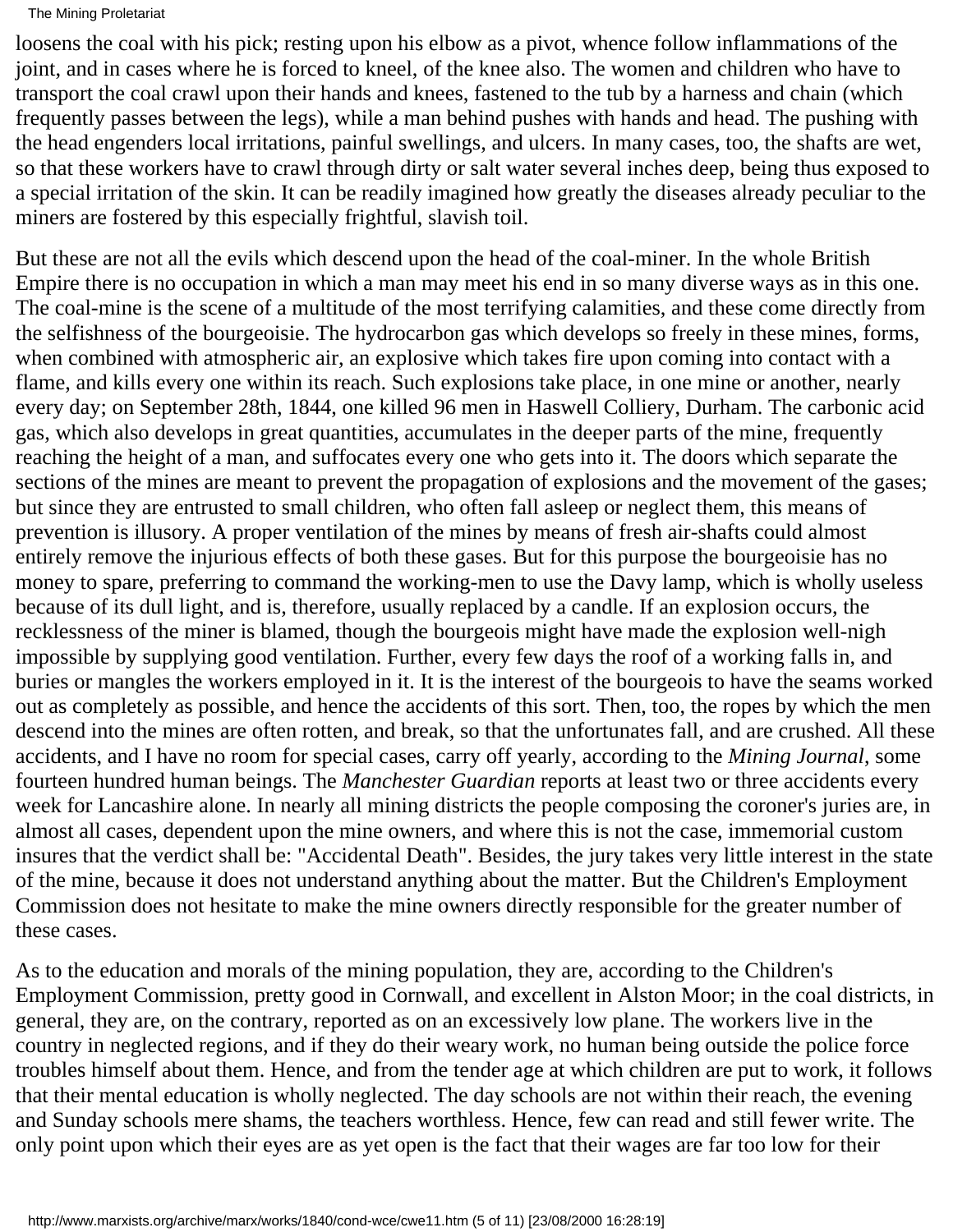hateful and dangerous work. To church they go seldom or never; all the clergy complain of their irreligion as beyond comparison. As a matter of fact, their ignorance of religious and of secular things, alike, is such that the ignorance of the factory operatives, shown in numerous examples in the foregoing pages, is trifling in comparison with it. The categories of religion are known to them only from the terms of their oaths. Their morality is destroyed by their work itself. That the overwork of all miners must engender drunkenness is self- evident. As to their sexual relations, men, women, and children work in the mines, in many cases, wholly naked, and in most cases, nearly so, by reason of the prevailing heat, and the consequences in the dark, lonely mines may be imagined. The number of illegitimate children is here disproportionately large, and indicates what goes on among the half-savage population below ground; but proves too, that the illegitimate intercourse of the sexes has not here, as in the great cities, sunk to the level of prostitution. The labour of women entails the same consequences as in the factories, dissolves the family, and makes the mother totally incapable of household work.

When the Children's Employment Commission's Report was laid before Parliament, Lord Ashley hastened to bring in a bill wholly forbidding the work of women in the mines, and greatly limiting that of children. The bill was adopted, but has remained a dead letter in most districts, because no mine inspectors were appointed to watch over its being carried into effect. The evasion of the law is very easy in the country districts in which the mines are situated; and no one need be surprised that the Miners' Union laid before the Home Secretary an official notice, last year, that in the Duke of Hamilton's coal-mines in Scotland, more than sixty women were at work; or that the *Manchester Guardian* reported that a girl perished in an explosion in a mine near Wigan, and no one troubled himself further about the fact that an infringement of the law was thus revealed. In single cases the employment of women may have been discontinued, but in general the old state of things remains as before.

These are, however, not all the afflictions known to the coal-miners. The bourgeoisie, not content with ruining the health of these people, keeping them in danger of sudden loss of life, robbing them of all opportunity for education, plunders them in other directions in the most shameless manner. The truck system is here the rule, not the exception, and is carried on in the most direct and undisguised manner. The cottage system, likewise, is universal, and here almost a necessity; but it is used here, too, for the better plundering of the workers. To these means of oppression must be added all sorts of direct cheating. While coal is sold by weight, the worker's wages are reckoned chiefly by measure; and when his tub is not perfectly full he receives no pay whatever, while he gets not a farthing for overmeasure. If there is more than a specified quantity of dust in the tub, a matter which depends much less upon the miner than upon the nature of the seam, he not only loses his whole wage but is fined besides. The fine system in general is so highly perfected in the coal-mines, that a poor devil who has worked the whole week and comes for his wages, sometimes learns from the overseer, who fines at discretion and without summoning the workers, that he not only has no wages but must pay so and so much in fines extra! The overseer has, in general, absolute power over wages; he notes the work done, and can please himself as to what he pays the worker, who is forced to take his word. In some mines, where the pay is according to weight, false decimal scales are used, whose weights are not subject to the inspection of the authorities; in one coal-mine there was actually a regulation that any workman who intended to complain of the falseness of the scales *must give notice to the overseer three weeks in advance!* In many districts, especially in the North of England, it is customary to engage the workers by the year; they pledge themselves to work for no other employer during that time, but the mine owner by no means pledges himself to give them work, so that they are often without it for months together, and if they seek elsewhere, they are sent to the treadmill for six weeks for breach of contract. In other contracts, work to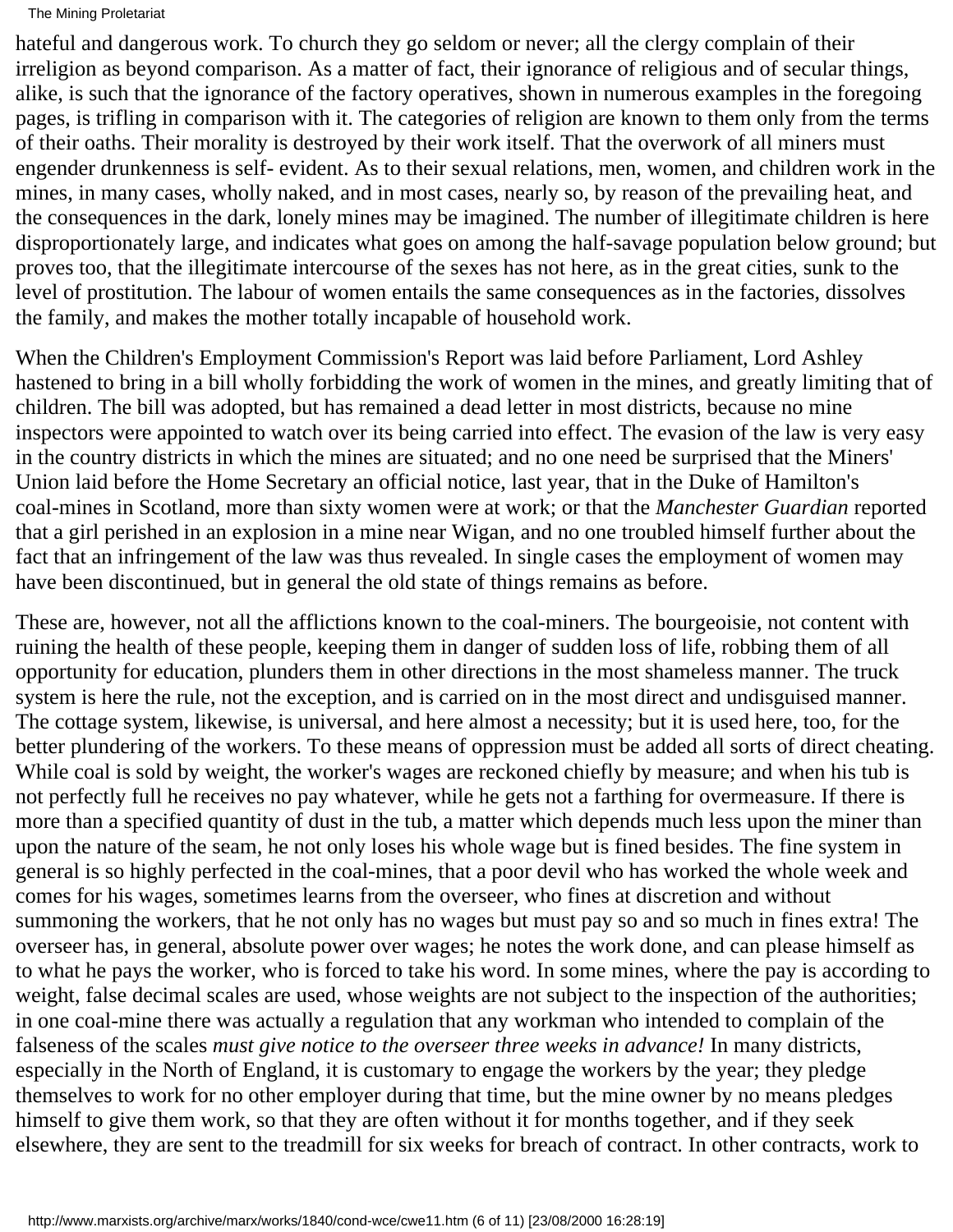the amount of 26s. every 14 days, is promised the miners, but not furnished; in others still, the employers advance the miners small sums to be worked out afterwards, thus binding the debtors to themselves. In the North, the custom is general of keeping the payment of wages one week behindhand, chaining the miners in this way to their work. And to complete the slavery of these enthralled workers, nearly all the Justices of the Peace in the coal districts are mine owners themselves, or relatives or friends of mine owners, and possess almost unlimited power in these poor, uncivilised regions where there are few newspapers, these few in the service of the ruling class, and but little other agitation. It is almost beyond conception how these poor coal-miners have been plundered and tyrannised over by Justices of the Peace acting as judges in their own cause.

So it went on for a long time. The workers did not know any better than that they were there for the purpose of being swindled out of their very lives. But gradually, even among them, and especially in the factory districts, where contact with the more intelligent operatives could not fail of its effect, there arose a spirit of opposition to the shameless oppression of the "coal kings". The men began to form Unions and strike from time to time. In civilised districts they joined the Chartists body and soul. The great coal district of the North of England, shut off from all industrial intercourse, remained backward until, after many efforts, partly of the Chartists and partly of the more intelligent miners themselves, a general spirit of opposition arose in 1843. Such a movement seized the workers of Northumberland and Durham that they placed themselves at the forefront of a general Union of coal-miners throughout the kingdom, and appointed W. P. Roberts, a Chartist solicitor, of Bristol, their "Attorney General", he having distinguished himself in earlier Chartist trials. The Union soon spread over a great majority of the districts; agents were appointed in all directions, who held meetings everywhere and secured new members; at the first conference of delegates, in Manchester, in 1844, there were 60,000 members represented, and at Glasgow, six months later, at the second conference, 100,000. Here all the affairs of the coal-miners were discussed and decisions as to the greater strikes arrived at. Several journals were founded, especially the *Miner's Advocate* at Newcastle-upon-Tyne, for defending the rights of the miners. On March 31st, 1844, the contracts of all the miners of Northumberland and Durham expired. Roberts was empowered to draw up a new agreement, in which the men demanded: (1) Payment by weight instead of measure; (2) Determination of weight by means of ordinary scales subject to the public inspectors; (3) Half-yearly renewal of contracts; (4) Abolition of the fines system and payment according to work actually done; (5) The employers to guarantee to miners in their exclusive service at least four days' work per week, or wages for the same. This agreement was submitted to the "coal kings", and a deputation appointed to negotiate with them; they answered, however, that for them the Union did not exist, that they had to deal with single workmen only, and should never recognise the Union. They also submitted an agreement of their own which ignored all the foregoing points, and was, naturally, refused by the miners. War was thus declared. On March 31st, 1844, 40,000 miners laid down their picks, and every mine in the county stood empty. The funds of the Union were so considerable that for several months a weekly contribution of 2s. 6d. could be assured to each family. While the miners were thus putting the patience of their masters to the test, Roberts organised with incomparable perseverance both strike and agitation, arranged for the holding of meetings, traversed England from one end to the other, preached peaceful and legal agitation, and carried on a crusade against the despotic Justices of the Peace and truck masters, such as had never been known in England. This he had begun at the beginning of the year. Wherever a miner had been condemned by a Justice of the Peace, he obtained a *habeas corpus* from the Court of Queen's bench, brought his client to London, and always secured an acquittal. Thus, January 13th, Judge Williams of Queen's bench acquitted three miners condemned by the Justices of the Peace of Bilston, South Staffordshire; the offence of these people was that they refused to work in a place which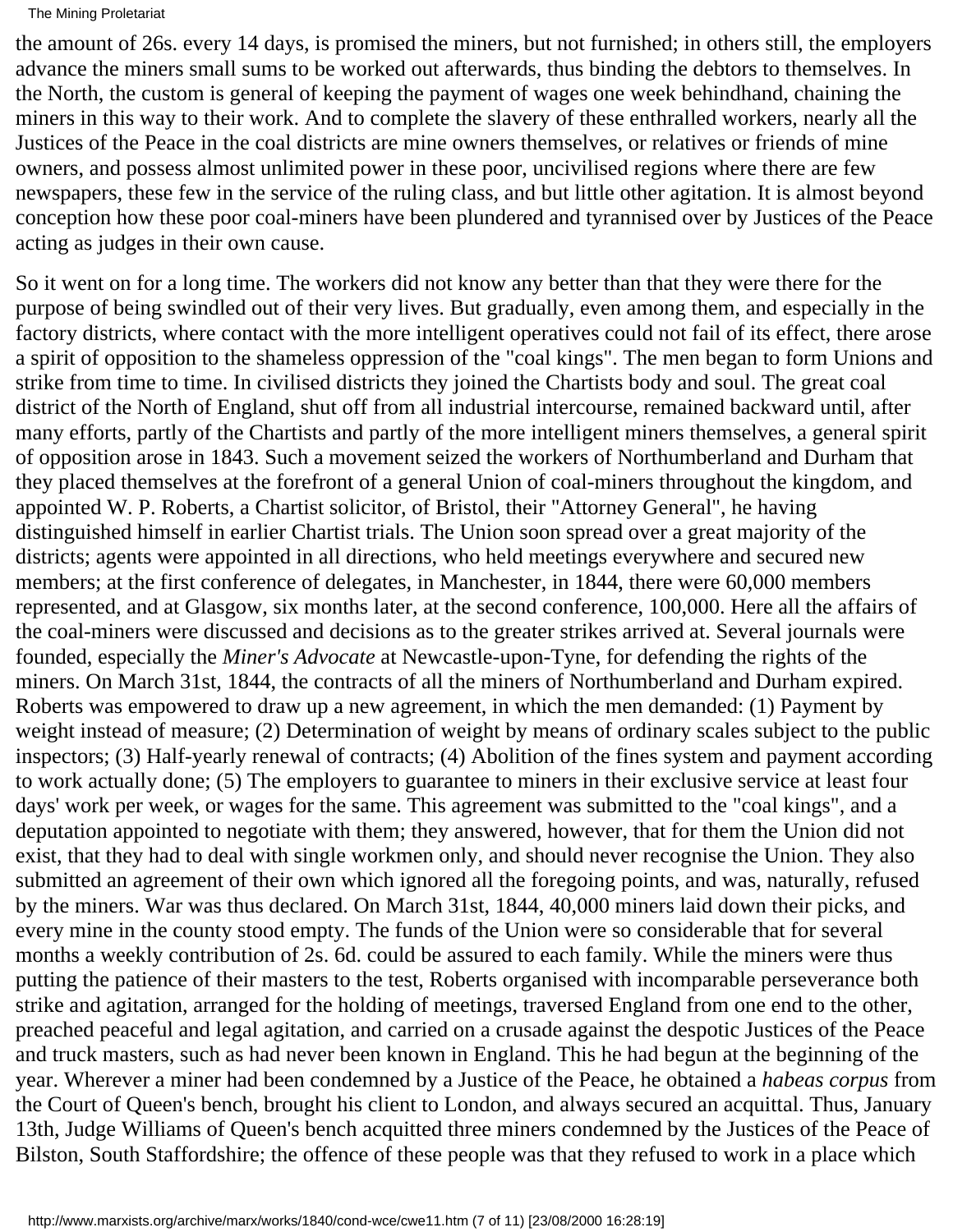threatened to cave in, and had actually caved in before their return! On an earlier occasion, Judge Patteson had acquitted six working-men, so that the name Roberts began to be a terror to the mine owners. In Preston four of his clients were in jail. In the first week of January he proceeded thither to investigate the case on the spot, but found, when he arrived, the condemned all released before the expiration of the sentence. In Manchester there were seven in jail; Roberts obtained a *habeas corpus* and acquittal for all from Judge Wightman. In Prescott nine coal-miners were in jail, accused of creating a disturbance in St. Helens, South Lancashire, and awaiting trial; when Roberts arrived upon the spot, they were released at once. All this took place in the first half of February. In April, Roberts released a miner from jail in Derby, four in Wakefield, and four in Leicester. So it went on for a time until these Dogberries came to have some respect for the miners. The truck system shared the same fate. One after another Roberts brought the disreputable mine owners before the courts, and compelled the reluctant Justices of the Peace to condemn them; such dread of this "lightning" "Attorney General" who seemed to be everywhere at once spread among them, that at Belper, for instance, upon Roberts' arrival, a truck firm published the following notice:

### N 0 T I C E!

### Pentrich Colliery

Messrs. Haslam think it right (to prevent mistake), to give notice that all men employed at their colliery will receive their wages wholly in money, and be at liberty to spend it where they like. If they buy at Messrs. Haslam's shop they will be supplied (as heretofore) at wholesale prices; but they are not expected to buy there, and will have the same work and wages whether they go to that shop or any other.

This triumph aroused the greatest jubilation throughout the English working-class, and brought the Union a mass of new members. Meanwhile the strike in the North was proceeding. Not a hand stirred, and Newcastle, the chief coal port, was so stripped of its commodity that coal had to be brought from the Scotch coast, in spite of the proverb. At first, while the Union's funds held out, all went well, but towards summer the struggle became much more painful for the miners. The greatest want prevailed among them; they had no money, for the contributions of the workers of all branches of industry in England availed little among the vast number of strikers, who were forced to borrow from the small shopkeepers at a heavy loss. The whole press, with the single exception of the few proletarian journals, was against them; the bourgeois, even the few among them who might have had enough sense of justice to support the miners, learnt from the corrupt Liberal and Conservative sheets only lies about them. A deputation of twelve miners who went to London received a sum from the proletariat there, but this, too, availed little among the mass who needed support. Yet, in spite of all this, the miners remained steadfast, and what is even more significant, were quiet and peaceable in the face of all the hostilities and provocation of the mine owners and their faithful servants. No act of revenge was carried out, not a renegade was maltreated, not one single theft committed. Thus the strike had continued well on towards four months, and the mine owners still had no prospect of getting the upper hand. One way was, however, still open to them. They remembered the cottage system; it occurred to them that the houses of the rebellious spirits were THEIR property. In July, notice to quit was served the workers, and, in a week, the whole forty thousand were put out of doors. This measure was carried out with revolting cruelty. The sick, the feeble, old men and little children, even women in child-birth, were mercilessly turned from their beds and cast into the roadside ditches. One agent dragged by the hair from her bed, and into the street, a woman in the pangs of child-birth. Soldiers and police in crowds were present, ready to fire at the first symptom of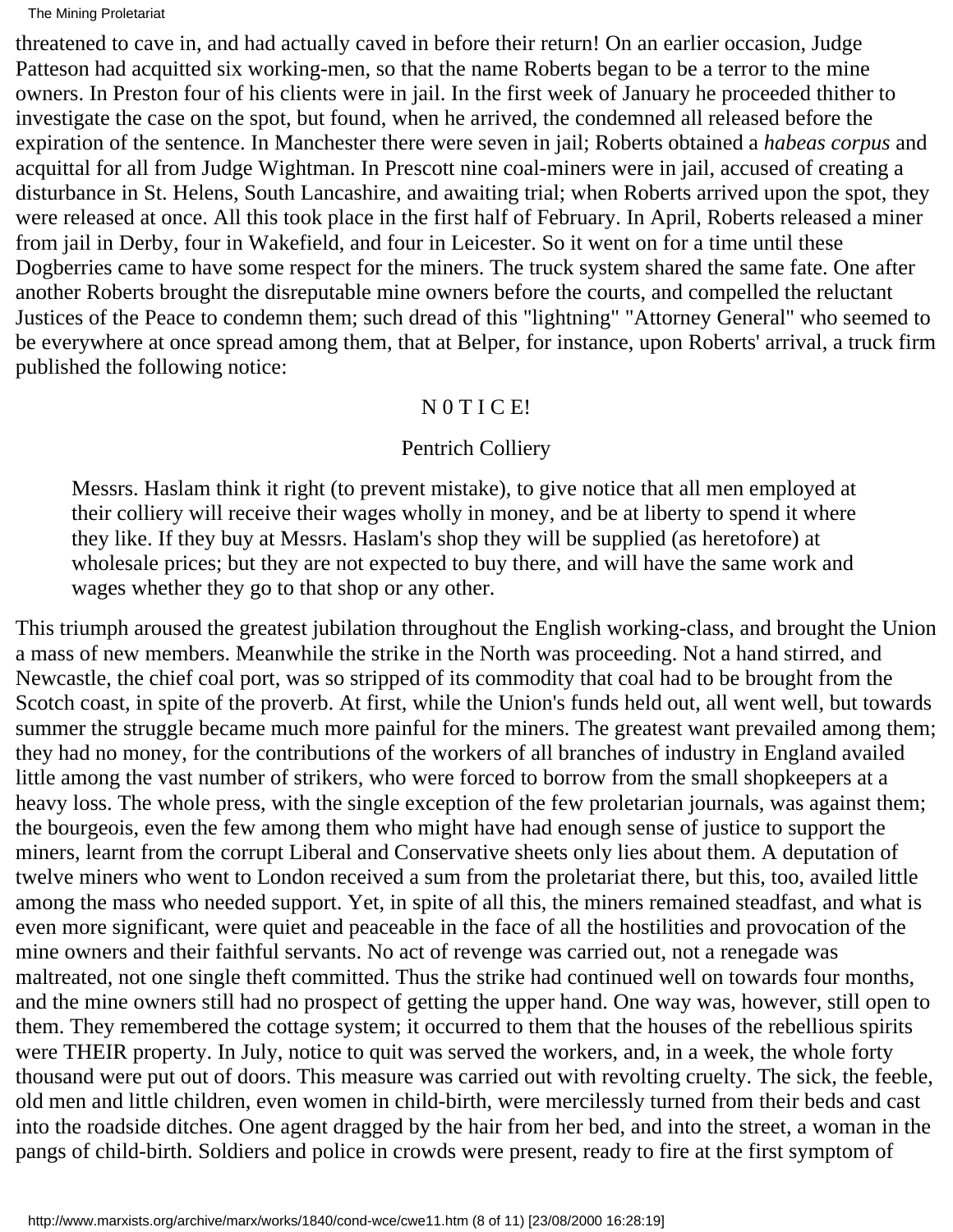resistance, on the slightest hint of the Justices of the Peace, who had brought about the whole brutal procedure. This, too, the working-men endured without resistance. The hope had been that the men would use violence; they were spurred on with all force to infringements of the laws, to furnish an excuse for making an end of the strike by the intervention of the military. The homeless miners, remembering the warnings of their Attorney General, remained unmoved, set up their household goods upon the moors or the harvested fields, and held out. Some, who had no other place, encamped on the roadsides and in ditches, others upon land belonging to other people, whereupon they were prosecuted, and, having caused "damage of the value of a halfpenny", were fined a pound, and, being unable to pay it, worked it out on the treadmill. Thus they lived eight weeks and more of the wet fag-end of last summer under the open sky with their families, with no further shelter for themselves and their little ones than the calico curtains of their beds; with no other help than the scanty allowances of their Union and the fast shrinking credit with the small dealers. Hereupon Lord Londonderry, who owns considerable mines in Durham, threatened the small tradesmen in "his" town of Seaham with his most high displeasure if they should continue to give credit to "his" rebellious workers. This "noble" lord made himself the first clown of the turnout in consequence of the ridiculous, pompous, ungrammatical ukases addressed to the workers, which he published from time to time, with no other result than the merriment of the nation. When none of their efforts produced any effect, the mine owners imported, at great expense, hands from Ireland and such remote parts of Wales as have as yet no labour movement. And when the competition of workers against workers was thus restored, the strength of the strikers collapsed. The mine owners obliged them to renounce the Union, abandon Roberts, and accept the conditions laid down by the employers. Thus ended at the close of September the great five months' battle of the coal-miners against the mine owners, a battle fought on the part of the oppressed with .an endurance, courage, intelligence, and coolness which demands the highest admiration. What a degree of true human culture, of enthusiasm and strength of character, such a battle implies on the part of men who, as we have seen in the Children's Employment Commission's Report, were described as late as 1840, as being thoroughly brutal and wanting in moral sense! But how hard, too, must have been the pressure which brought these forty thousand colliers to rise as one man and to fight out the battle like an army not only well- disciplined but enthusiastic, an army possessed of one single determination, with the greatest coolness and composure, to a point beyond which further resistance would have been madness. And what a battle! Not against visible, mortal enemies, but against hunger, want, misery, and homelessness, against their own passions provoked to madness by the brutality of wealth. If they had revolted with violence, they, the unarmed and defenceless, would have been shot down, and a day or two would have decided the victory of the owners. This law-abiding reserve was no fear of the constable's staff, it was the result of deliberation, the best proof of the intelligence and self-control of the working-men.

Thus were the working-men forced once more, in spite of their unexampled endurance, to succumb to the might of capital. But the fight had not been in vain. First of all, this nineteen weeks' strike had tom the miners of the North of England forever from the intellectual death in which they had hitherto lain; they have left their sleep, are alert to defend their interests, and have entered the movement of civilisation, and especially the movement of the workers. The strike, which first brought to light the whole cruelty of the owners, has established the opposition of the workers here, forever, and made at least two-thirds of them Chartists; and the acquisition of thirty thousand such determined, experienced men is certainly of great value to the Chartists. Then, too, the endurance and law-abiding which characterised the whole strike, coupled with the active agitation which accompanied it, has fixed public attention upon the miners. On the occasion of the debate upon the export duty on coal, Thomas Duncombe, the only decidedly Chartist member of the House of Commons, brought up the condition of the coal-miners, had their petition read,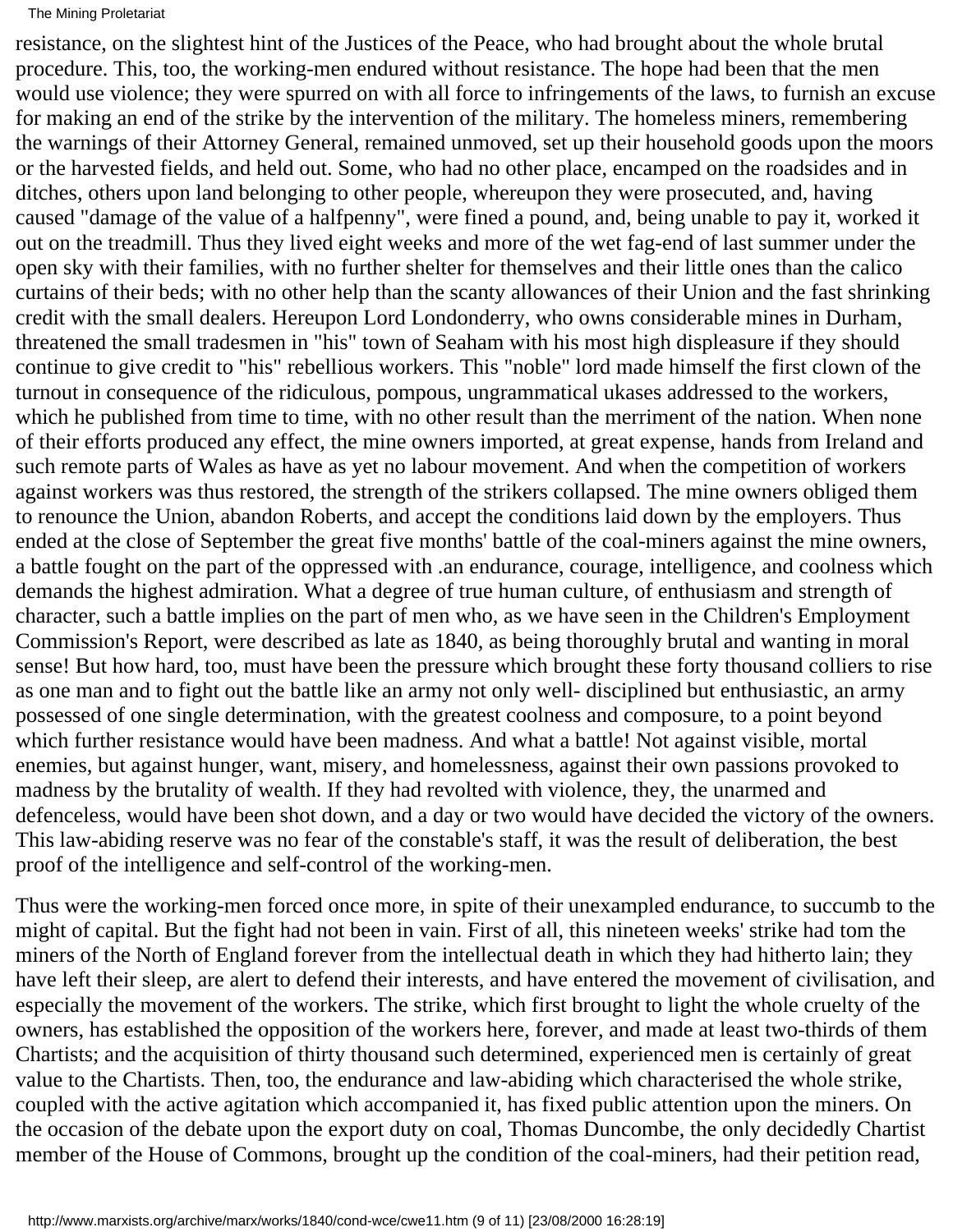and by his speech forced the bourgeois journals to publish, at least in their reports of Parliamentary proceedings, a correct statement of the case. Immediately after the strike, occurred the explosion at Haswell; Roberts went to London, demanded an audience with Peel, insisted as representative of the miners upon a thorough investigation of the case, and succeeded in having the first geological and chemical notabilities of England, Professors Lyell and Faraday, commissioned to visit the spot. As several other explosions followed in quick succession, and Roberts again laid the details before the Prime Minister, the latter promised to propose the necessary measures for the protection of the workers, if possible, in the next session of Parliament, i. e., the present one of 1845. All this would not have been accomplished if these workers had not, by means of the strike, proved themselves freedom-loving men worthy of all respect, and if they had not engaged Roberts as their counsel.

Scarcely had it become known that the coal-miners of the North had been forced to renounce the Union and discharge Roberts, when the miners of Lancashire formed a Union of some ten thousand men, and guaranteed their Attorney General a salary of £1,200 a year. In the autumn of last year they collected more than £700, rather more than £200 of which they expended upon salaries and judicial expenses, and the rest chiefly in support of men out of work, either through want of employment or through dissensions with their employers. Thus the working-men are constantly coming to see more clearly that, united, they too are a respectable power, and can, in the last extremity, defy even the might of the bourgeoisie. And this insight, the gain of all labour movements, has been won for all the miners of England by the Union and the strike of 1844. In a very short time the difference of intelligence and energy which now exists in favour of the factory operatives will have vanished, and the miners of the kingdom will be able to stand abreast of them in every respect. Thus one piece of standing ground after another is undermined beneath the feet of the bourgeoisie; and how long will it be before their whole social and political edifice collapses with the basis upon which it rests?

But the bourgeoisie will not take warning. The resistance of the miners does but embitter it the more. Instead of appreciating this forward step in the general movement of the workers, the property-holding class saw in it only a source of rage against a class of people who are fools enough to declare themselves no longer submissive to the treatment they had hitherto received. It saw in the just demands of the non-possessing workers only impertinent discontent, mad rebellion against "Divine and human order", and, in the best case, a success (to be resisted by the bourgeoisie with all its might) won by "ill-intentioned demagogues who live by agitation and are too lazy to work". It sought, of course, without success, to represent to the workers that Roberts and the Union's agents, whom the Union very naturally had to pay, were insolent swindlers, who drew the last farthing from the working-men's pockets. When such insanity prevails in the property-holding class, when it is so blinded by its momentary profit that it no longer has eyes for the most conspicuous signs of the times, surely all hope of a peaceful solution of the social question for England must be abandoned. The only possible solution is a violent revolution, which cannot fail to take place.

## **NOTES**

1. According to the census of 1841, the number of working-men employed in mines in Great Britain, without Ireland, was:

| Copper mines 9,866   3,428 |  |  | 913 1,200 15,407 |
|----------------------------|--|--|------------------|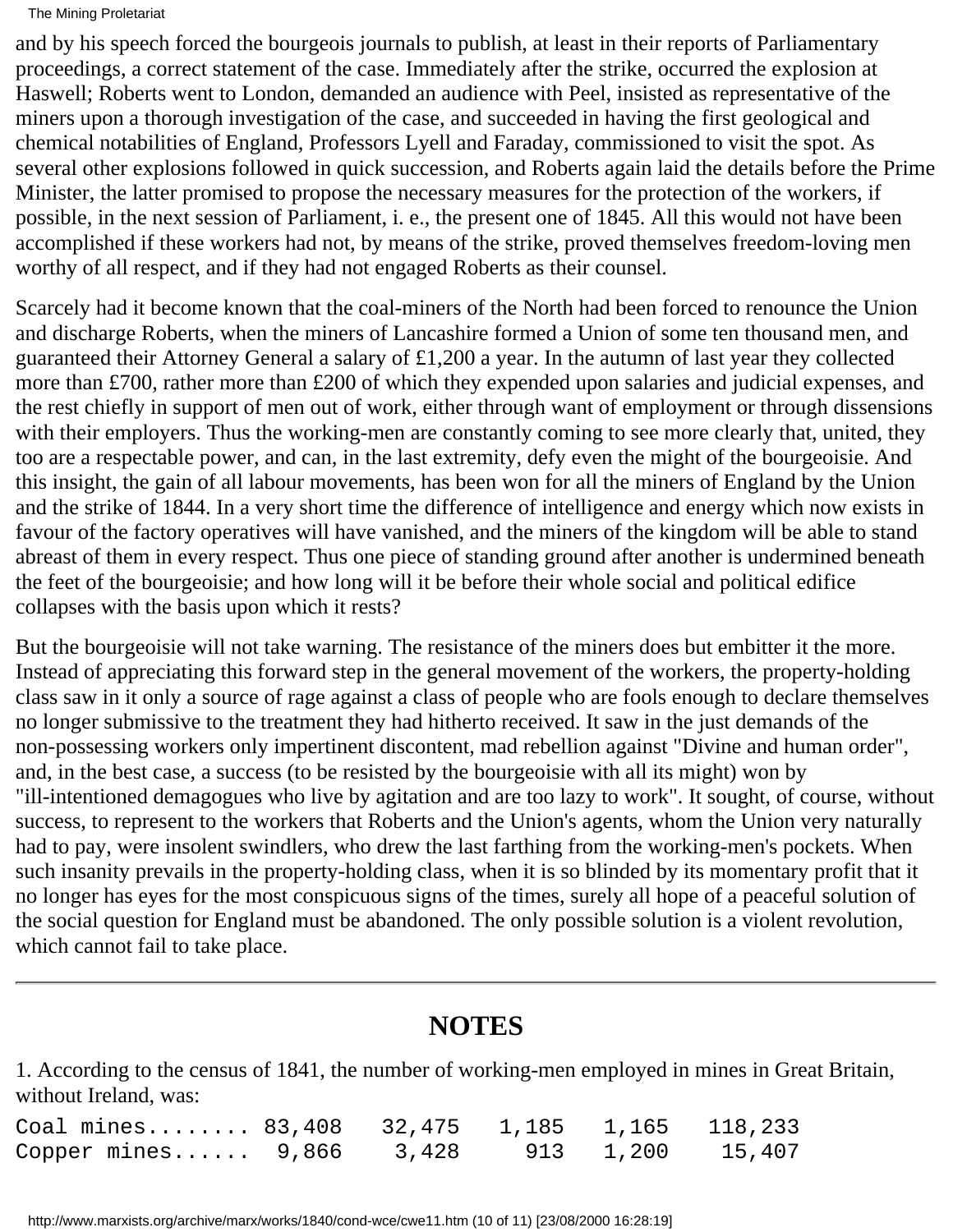г

| Lead $9,427$                 | 1,932                      | 40        | -20      | 11,419          |
|------------------------------|----------------------------|-----------|----------|-----------------|
| Iron $7,773$<br>$T$ in 4,602 | 2,679<br>1,349             | 424<br>68 | 73<br>82 | 10,949<br>6,101 |
| Various 24,162               | 6,591                      | 472       | 491      | 31,716          |
|                              | 48,454 3,102 3,031 193,825 |           |          |                 |

As the coal and iron mines are usually worked by the same people, a part of the miners attributed to the coal-mines, and a very considerable part of those mentioned under the last heading are to be attributed to the iron mines. -- Note by Engels. [1]

## **[Read Next Section >>](#page-145-0)**

Transcribed and HTML mark-up for MEIA by Tim Delaney in 1999.

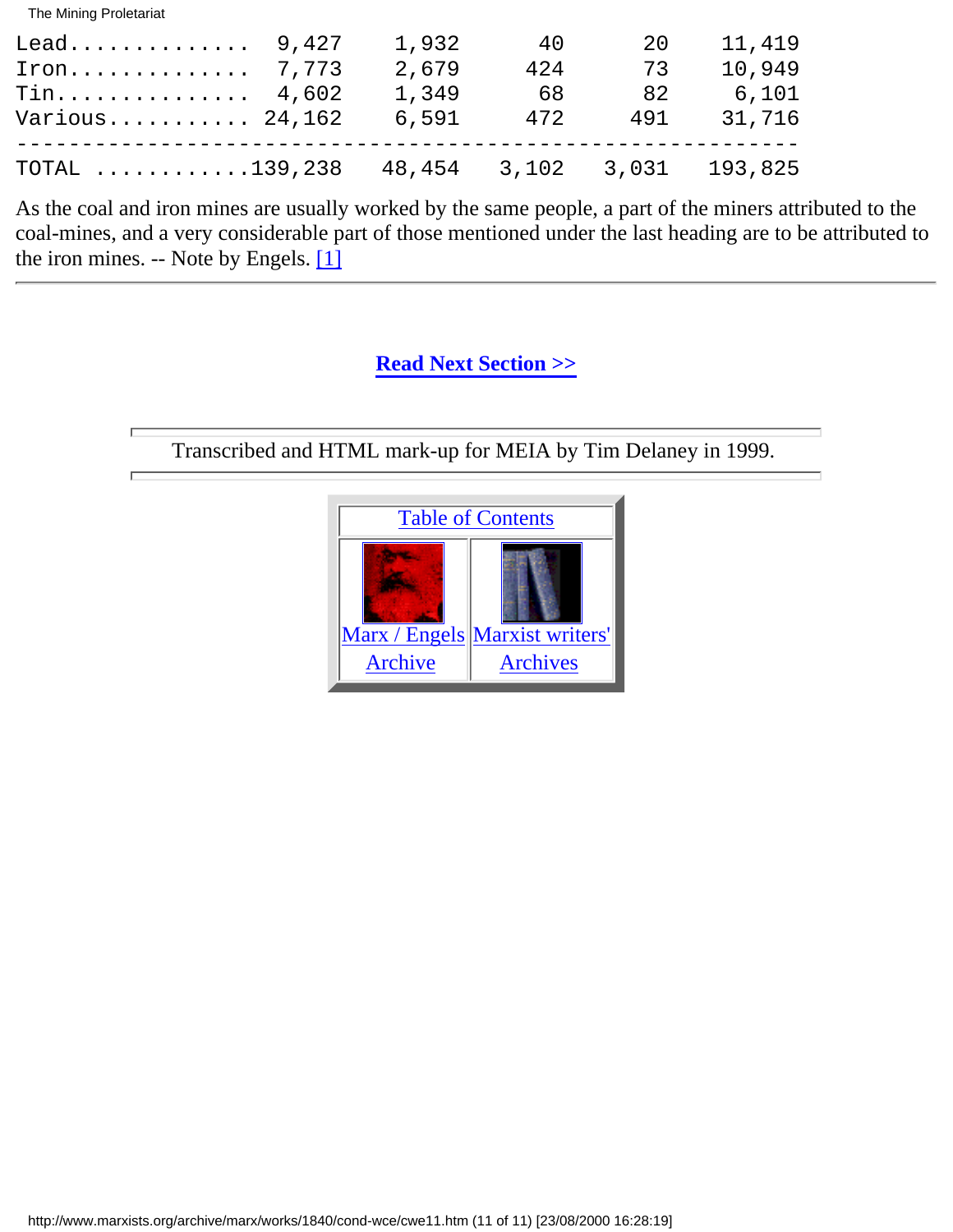*F. Engels*

# **THE CONDITION OF THE WORKING-CLASS IN ENGLAND**

# **THE AGRICULTURAL PROLETARIAT**

We have seen in the introduction how, simultaneously with the small bourgeoisie and the modest independence of the former workers, the small peasantry also was ruined when the former Union of industrial and agricultural work was dissolved, the abandoned fields thrown together into large farms, and the small peasants superseded by the overwhelming competition of the large farmers. Instead of being landowners or leaseholders, as they had been hitherto, they were now obliged to hire themselves as labourers to the large farmers or the landlords. For a time this position was endurable, though a deterioration in comparison with their former one. The extension of industry kept pace with the increase of population until the progress of manufacture began to assume a slower pace, and the perpetual improvement of machinery made it impossible for manufacture to absorb the whole surplus of the agricultural population. From this time forward, the distress which had hitherto existed only in the manufacturing districts, and then only at times, appeared in the agricultural districts too. The twenty-five years' struggle with France came to an end at about the same time; the diminished production at the various seats of the wars, the shutting off of imports, and the necessity of providing for the British army in Spain, had given English agriculture an artificial prosperity, and had besides withdrawn to the army vast numbers of workers from their ordinary occupations. This check upon the import trade, the opportunity for exportation, and the military demand for workers, now suddenly came to an end; and the necessary consequence was what the English call agricultural distress. The farmers had to sell their corn at low prices, and could, therefore, pay only low wages. In 1815, in order to keep up prices, the Corn Laws were passed, prohibiting the importation of corn so long as the price of wheat continued less than 80 shillings per quarter. These naturally ineffective laws were several times modified, but did not succeed in ameliorating the distress in the agricultural districts. All that they did was to change the disease, which, under free competition from abroad, would have assumed an acute form, culminating in a series of crises, into a chronic one which bore heavily but uniformly upon the farm labourers.

For a time after the rise of the agricultural proletariat, the patriarchal relation between master and man, which was being destroyed for manufacture, developed here the same relation of the farmer to his hands which still exists almost everywhere in Germany. So long as this lasted, the poverty of the farm-hands was less conspicuous; they shared the fate of the farmer, and were discharged only in cases of the direst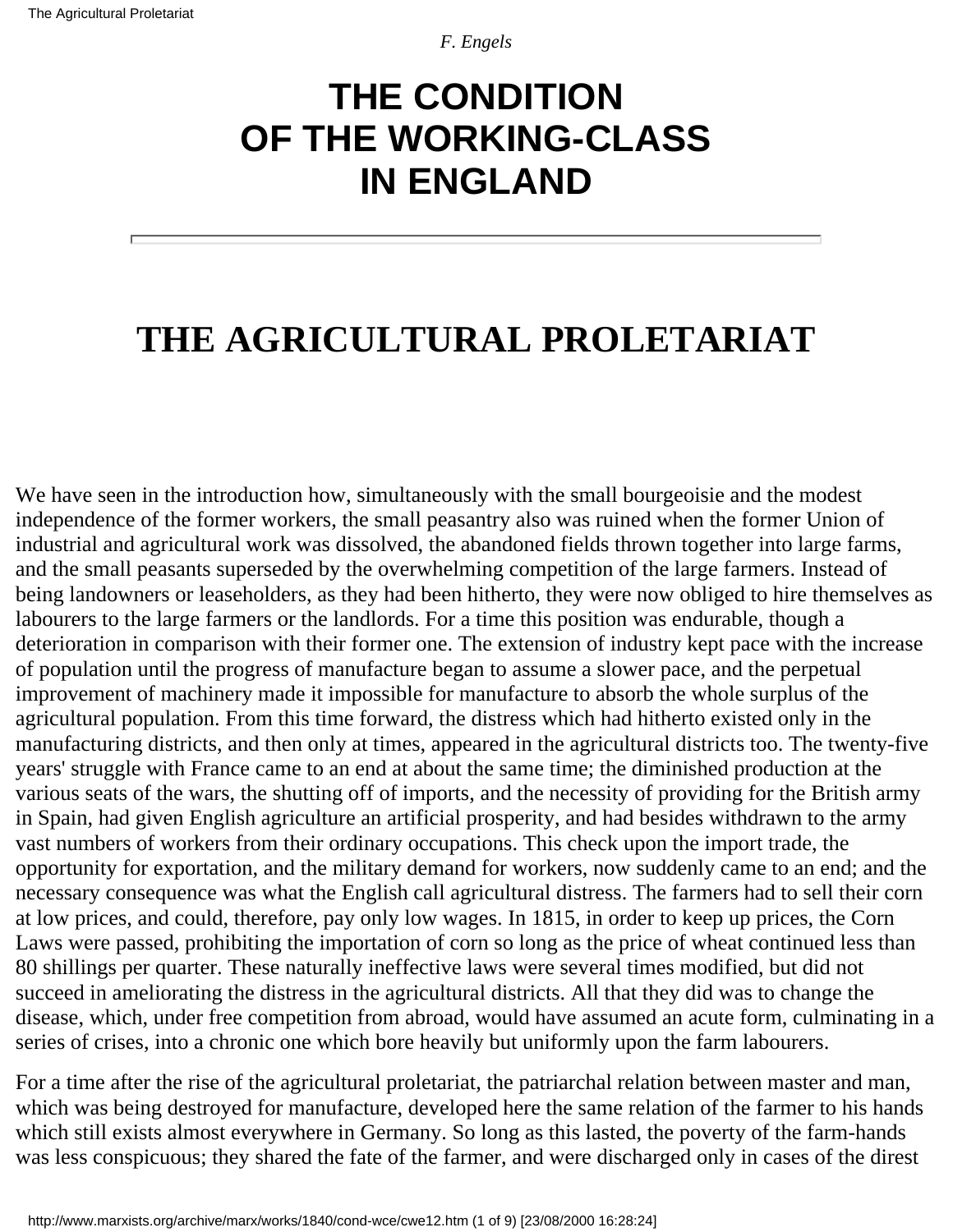### The Agricultural Proletariat

necessity. But now all this is changed. The farm-hands have become day-labourers almost everywhere, are employed only when needed by the farmers, and, therefore, often have no work for weeks together, especially in winter. In the patriarchal time, the hands and their families lived on the farm, and their children grew up there, the farmer trying to find occupation on the spot for the oncoming generation; day-labourers, then, were the exception, not the rule. Thus there was, on every farm, a larger number of hands than were strictly necessary. It became, therefore, the interest of the farmers to dissolve this relation, drive the farm-hand from the farm, and transform him into a day-labourer. This took place pretty generally towards the year 1850,'and the consequence was that the hitherto latent over-population was set free, the rate of wages forced down, and the poor-rate enormously increased. From this time the agricultural districts became the headquarters of permanent, as the manufacturing districts had long been of periodic, pauperism, and the modification of the Poor Law was the first measure which the State was obliged to apply to the daily increasing impoverishment of the country parishes. Moreover, the constant extension of farming on a large scale, the introduction of threshing and other machines, and the employment of women and children (which is now so general that its effects have recently been investigated by a special official commission), threw a large number of men out of employment. It is manifest, therefore, that here, too, the system of industrial production has made its entrance, by means of farming on a large scale, by the abolition of the patriarchal relation, which is of the greatest importance just here, by the introduction of machinery, steam, and the labour of women and children. In so doing, it has swept the last and most stationary portion of working humanity into the revolutionary movement. But the longer agriculture had remained stationary, the heavier now became the burden upon the worker, the more violently broke forth the results of the disorganisation of the old social fabric. The "over-population" came to light all at once, and could not, as in the manufacturing districts, be absorbed by the needs of an increasing production. New factories could always be built, if there were consumers for their products, but new land could not be created. The cultivation of waste common land was too daring a speculation for the bad times following the conclusion of peace. The necessary consequence was that the competition of the workers among each other reached the highest point of intensity, and wages fell to the minimum. So long as the Old Poor Law existed, the workers received relief from the rates; wages naturally fell still lower, because the farmers forced the largest possible number of labourers to claim relief. The higher poor-rate, necessitated by the surplus population, was only increased by this measure, and the New Poor Law, of which we shall have more to say later, was now enacted as a remedy. But this did not improve matters. Wages did not rise, the surplus population could not be got rid of, and the cruelty of the new law did but serve to embitter the people to the utmost. Even the poor-rate, which diminished at first after the passage of the new law, attained its old height after a few years. Its only effect was that whereas previously three to four million half-paupers had existed, a million of total paupers now appeared, and the rest, still half-paupers, merely went without relief. The poverty in the agricultural districts has increased every year. The people live in the greatest want, whole families must struggle along with 6, 7, or 8 shillings a week, and at times have nothing. Let us hear a description of this population given by a Liberal member of Parliament as early as 1830:

"That is an English peasant or pauper; for the words are synonymous. His sire was a pauper, and his mother's milk wanted nourishment. From infancy his food has been bad as well as insufficient; and he now feels the pains of unsatisfied hunger nearly whenever he is awake. But half-clothed, and never supplied with more warmth than suffices to cook his scanty meals, cold and wet come to him, and stay by him with the weather. He is married, but he has not tasted the highest joys of husband and father. His partner, and little ones being, like himself, often hungry, seldom warm, sometimes sick without aid, and always sorrowful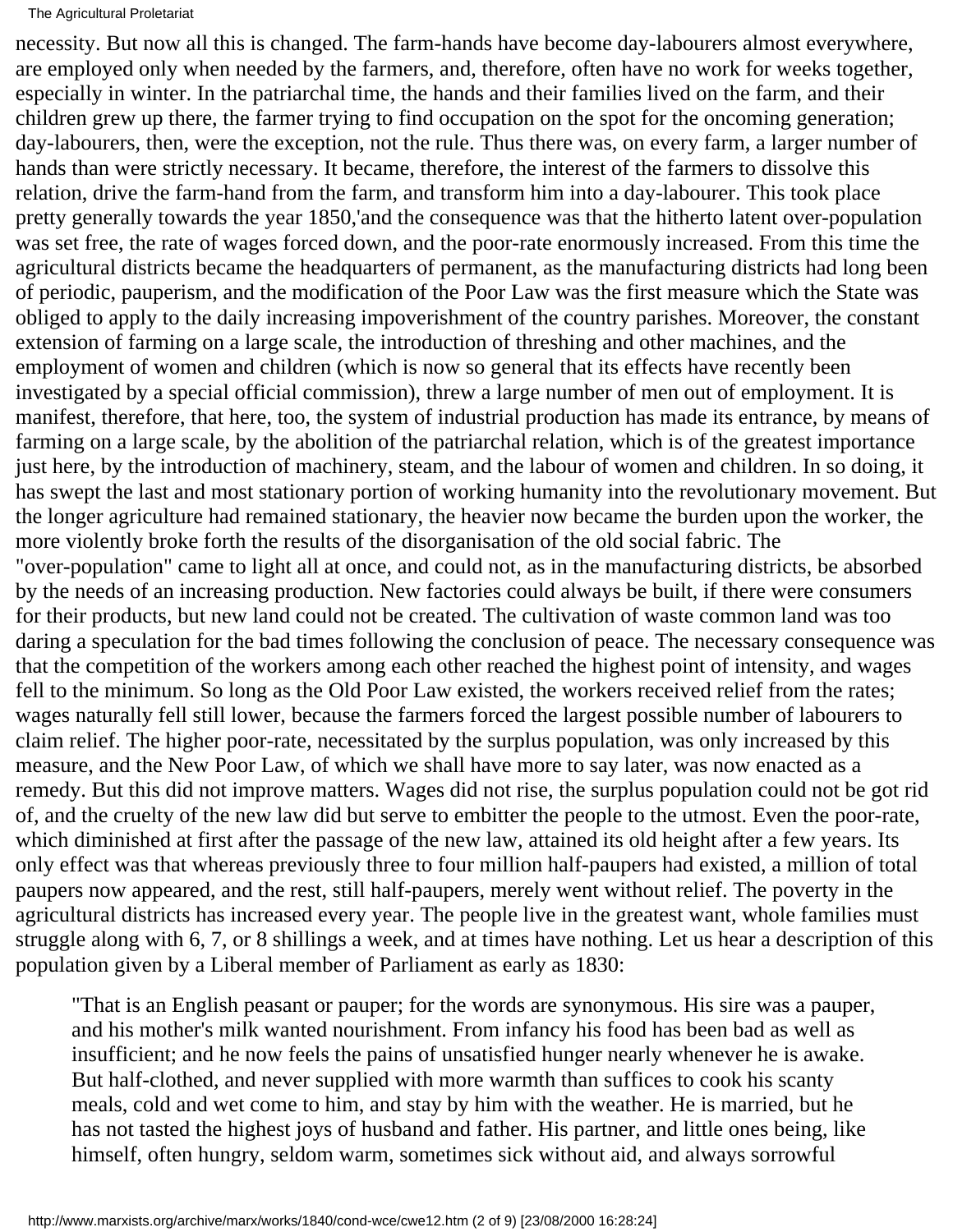without hope, are greedy, selfish, and vexing; so, to use his own expression, he 'hates the sight of them', and resorts to his hovel, only because a hedge affords less shelter from the wind and rain." He must support his family, though he cannot do so. "This brings begging, trickery, and quarrelling; and ends in settled craft. Though he have the inclination, he wants the courage to become, like more energetic men of his class, a poacher or smuggler on a large scale; but he pilfers occasionally, and teaches his children to lie and steal. His subdued and slavish manner toward his great neighbours shows that they treat him with suspicion and harshness. Consequently, he at once dreads and hates them; but he will never harm then by violent means. Too degraded to be desperate, he is thoroughly depraved. His miserable career will be short; rheumatism and asthma are conducting him to the workhouse, where he will breathe his last without one pleasant recollection, and so make room for another wretch who may live and die in the same way."

Our author adds that besides this class of agricultural labourers, there is still another, somewhat more energetic and better endowed physically, mentally, and morally; those, namely, who live as wretchedly, but were not born to this condition. These he represents as better in their family life, but smugglers and poachers who get into frequent bloody conflicts with the gamekeepers and revenue officers of the coast, become more embittered against society during the prison life which they often undergo, and so stand abreast of the first class in their hatred of the property-holders.

"By courtesy," he says, in closing, "the entire body is called 'the bold peasantry of England'."

Down to the present time, this description applies to the greater portion of the agricultural labourers of England. In June, 1844, the *Times* sent a correspondent into the agricultural districts to report upon the condition of this class, and the report which he furnished agreed wholly with the foregoing. In certain districts wages were not more than six shillings a week; not more, that is, than in many districts in Germany, while the prices of all the necessaries of life are at least twice as high. What sort of life these people lead may be imagined; their food scanty and bad, their clothing ragged, their dwellings cramped and desolate, small, wretched huts, with no comforts whatsoever; and, for young people, lodging-houses, where men and women are scarcely separated, and illegitimate intercourse thus provoked. One or two days without work in the course of a month must inevitably plunge such people into the direst want. Moreover, they cannot combine to raise wages, because they are scattered, and if one alone refuses to work for low wages, there are dozens out of work, or supported by the rates, who are thankful for the most trifling offer, while to him who declines work, every other form of relief than the hated workhouse is refused by the Poor Law guardians as to a lazy vagabond; for the guardians are the very farmers from whom or from whose neighbours and acquaintances alone he can get work. And not from one or two special districts of England do such reports come. On the contrary, the distress is general, equally great in the North and South, the East and West. The condition of the labourers in Suffolk and Norfolk corresponds with that of Devonshire, Hampshire, and Sussex. Wages are as low in Dorsetshire and Oxfordshire as in Kent and Surrey, Buckinghamshire and Cambridgeshire.

<span id="page-158-0"></span>One especially barbaric cruelty against the working-class is embodied in the Game Laws, which are more stringent than in any other country, while the game is plentiful beyond all conception. The English peasant who, according to the old English custom and tradition, sees in poaching only a natural and noble expression of courage and daring, is stimulated still further by the contrast between his own poverty and the *car tel est notre plaisir* [\[1\]](#page-163-0) of the lord, who preserves thousands of hares and game birds for his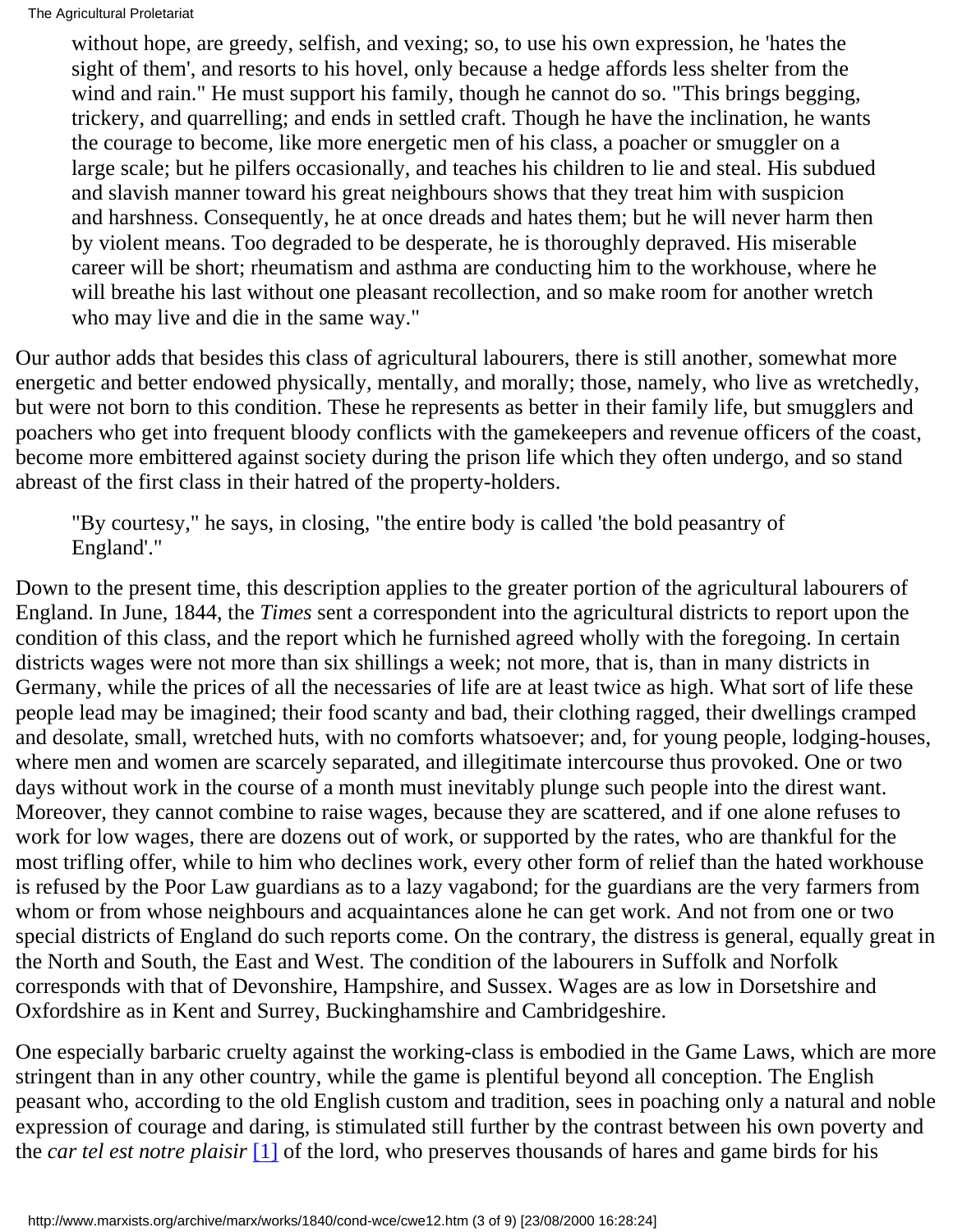### The Agricultural Proletariat

private enjoyment. The labourer lays snares, or shoots here and there a piece of game. It does not injure the landlord as a matter of fact, for he has a vast superfluity, and it brings the poacher a meal for himself and his starving family. But if he is caught he goes to jail, and for a second offence receives at the least seven years transportation. From the severity of these laws arise the frequent bloody conflicts with the gamekeepers, which lead to a number of murders every year. Hence the post of gamekeeper is not only dangerous, but of ill-repute and despised. Last year, in two cases, gamekeepers shot themselves rather than continue their work. Such is the moderate price at which the landed aristocracy purchases the noble sport of shooting; but what does it matter to the lords of the soil? Whether one or two more or less of the "surplus" live or die matters nothing, and even if in consequence of the Game Laws half the surplus population could be put out of the way, it would be all the better for the other half -- according to the philanthropy of the English landlords.

Although the conditions of life in the country, the isolated dwellings, the stability of the surroundings and occupations, and consequently of the thoughts, are decidedly unfavourable to all development, yet poverty and want bear their fruits even here. The manufacturing and mining proletariat emerged early from the first stage of resistance to our social order, the direct rebellion of the individual by the perpetration of crime; but the peasants are still in this stage at the present time. Their favourite method of social warfare is incendiarism, In the winter which followed the Revolution of July, in 1830-31, these incendiarisms first became general. Disturbances had taken place, and the whole region of Sussex and the adjacent counties had been brought into a state of excitement in October, in consequence of an increase of the coastguard (which made smuggling much more difficult and "ruined the coast" -- in the words of a farmer), changes in the Poor Law, low wages, and the introduction of machinery. In the winter the farmers' hay and corn-stacks were burnt in the fields, and the very barns and stables under their windows. Nearly every night a couple of such fires blazed up, and spread terror among the farmers and landlords. The offenders were rarely discovered, and the workers attributed the incendiarism to a mythical person whom they named "Swing". Men puzzled their brains to discover who this Swing could be and whence this rage among the poor of the country districts. Of the great motive power, Want, Oppression, only a single person here and there thought, and certainly no one in the agricultural districts. Since that year the incendiarisms have been repeated every winter, with each recurring unemployed season of the agricultural labourers. In the winter of 1843-44, they were once more extraordinarily frequent. There lies before me a series of numbers of the *Northern Star* of that time, each one of which contains a report of several incendiarisms, stating in each case its authority. The numbers wanting in the following list I have not at hand; but they, too, doubtless contain a number of cases. Moreover, such a sheet cannot possibly ascertain all the cases which occur. November 25th, 1843, two cases; several earlier ones are discussed. December 16th, in Bedfordshire, general excitement for a fortnight past in consequence of frequent incendiarisms, of which several take place every night. Two great farm-houses burnt down within the last few days; in Cambridgeshire four great farm-houses, Hertfordshire one, and besides these, fifteen other incendiarisms in different districts. December 30th, in Norfolk one, Suffolk two, Essex two, Cheshire one, Lancashire one, Derby, Lincoln, and the South twelve. January 6th, 1844, in all ten. January 13th, seven. January 20th, four incendiarisms. From this time forward, three of four incendiarisms per week are reported, and not as formerly until the spring only, but far into July and August. And that crimes of this sort are expected to increase in the approaching hard season of 1844-45, the English papers already indicate.

What do my readers think of such a state of things in the quiet, idyllic country districts of England? Is this social war, or is it not? Is it a natural state of things which can last? Yet here the landlords and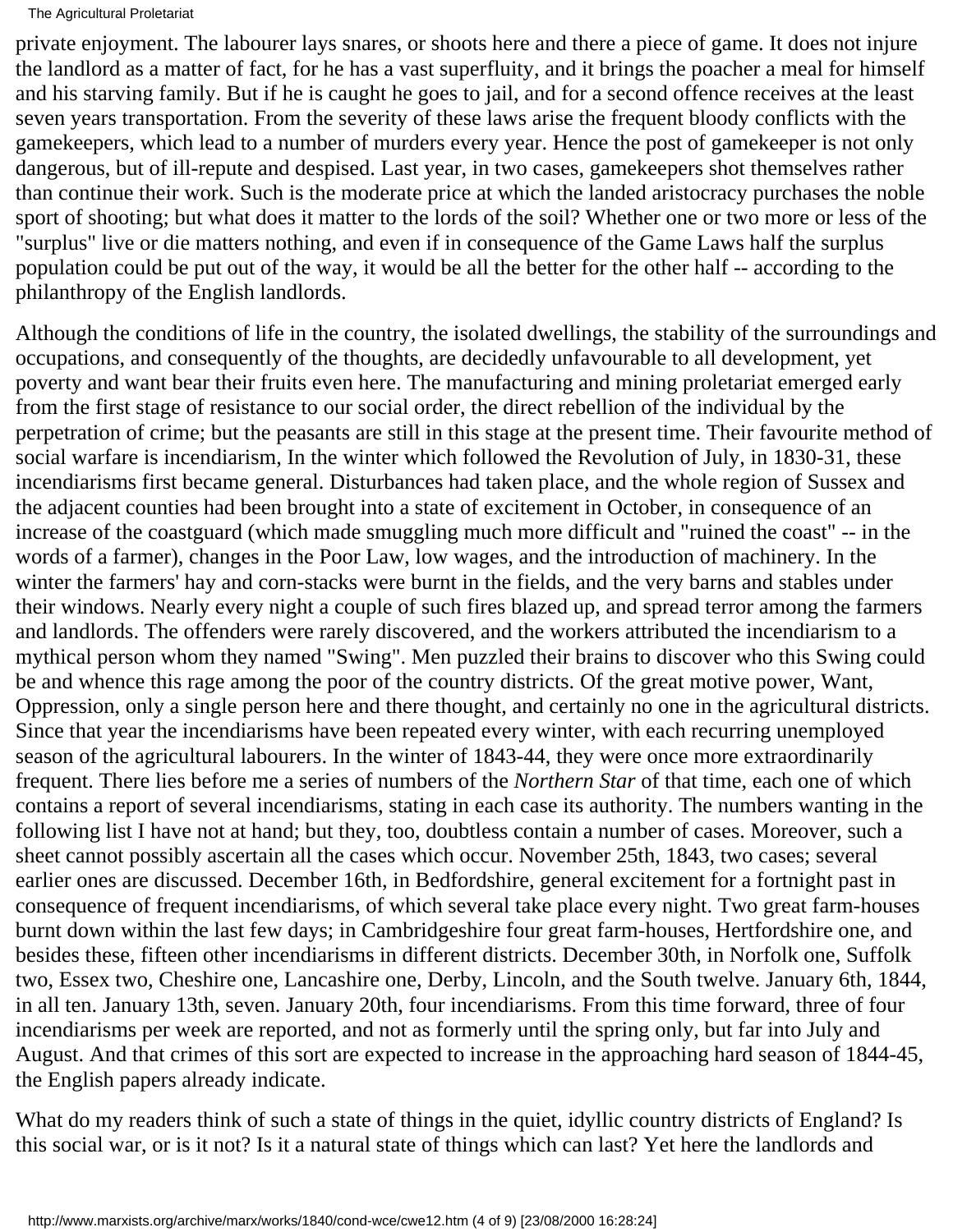### The Agricultural Proletariat

farmers are as dull and stupefied, as blind to everything which does not directly put money into their pockets, as the manufacturers and the bourgeoisie in general in the manufacturing districts. If the latter promise their employees salvation through the repeal of the Corn Laws, the landlords and a great part of the farmers promise theirs Heaven upon earth from the maintenance of the same laws. But in neither case do the property-holders succeed in winning the workers to the support of their pet hobby. Like the operatives, the agricultural labourers are thoroughly indifferent to the repeal or non-repeal of the Corn Laws. Yet the question is an important one for both. That is to say -- by the repeal of the Corn Laws, free competition, the present social economy is carried to its extreme point; all further development within the present order comes to an end, and the only possible step farther is a radical transformation of the social order. For the agricultural labourers the question has, further, the following important bearing: Free importation of corn involves (how, I cannot explain *here*) the emancipation of the farmers from the landlords, their transformation into Liberals. Towards this consummation the Anti-Corn Law League has already largely contributed, and this is its only real service. When the farmers become Liberals, i.e., conscious bourgeois, the agricultural labourers will inevitably become Chartists and Socialists; the first change involves the second. And that a new movement is already beginning among the agricultural labourers is proved by a meeting which Earl Radnor, a Liberal landlord, caused to be held in October, 1844, near Highworth, where his estates lie, to pass resolutions against the Corn Laws. At this meeting, the labourers, perfectly indifferent as to these laws, demanded something wholly different, namely small holdings, at low rent, for themselves, telling Earl Radnor all sorts of bitter truths to his face. Thus the movement of the working-class is finding its way into the remote, stationary, mentally dead agricultural districts; and, thanks to the general distress, will soon be as firmly rooted and energetic as in the manufacturing districts.

As to the religious state of the agricultural labourers, they are, it is true, more pious than the manufacturing operatives; but they, too, are greatly at odds with the Church -- for in these districts members of the Established Church almost exclusively are to be found. A correspondent of the *Morning Chronicle*, who, over the signature, "One who has whistled at the plough, reports his tour through the agricultural districts, relates, among other things, the following conversation with some labourers after service:

"I inquired if the clergyman who had preached was the one who usually ministered there? 'Yes, blast him! he be our own parson sure enough -- he be always a-begging; he be always, sin' ever I knowed him.' " (The sermon had been upon a mission to the heathen.) "'And sin' I knowed him,' said another, 'I never knowed a parson as wasn't a-begging for summat or tother.' 'Ah!' says a woman who came just out of the church: 'And look at wages a comin' down, look at them rich wagerbonds as the parsons hunt and dine and drink with! So help me God, we bes more fitter to be taken into the union and starved, than pay for parsons to go abroad.' 'Why don't they,' said another, 'send them parsons as be chantering every day in Salisbury Cathedral to nobody but the bare stones, why don't they go?' 'They don't go,' said the old man who spoke first, 'because they be so rich as to have so much land all over, they wants the money to send away the poor uns; I knows what they want; I been knowing them too long not to know that.' 'But my good friends,' said I, 'you surely don't go to church always and come out of it with such bitter dislike to the parsons. If you do, why go at all?' 'Why go at all?' said the woman, 'we be like to go, and we wouldn't lose everything, work and all; we be like to go.' I learned later that they 'could get a few privileges in regard to fuel and ground for potatoes' (to be paid for!) if they went to church."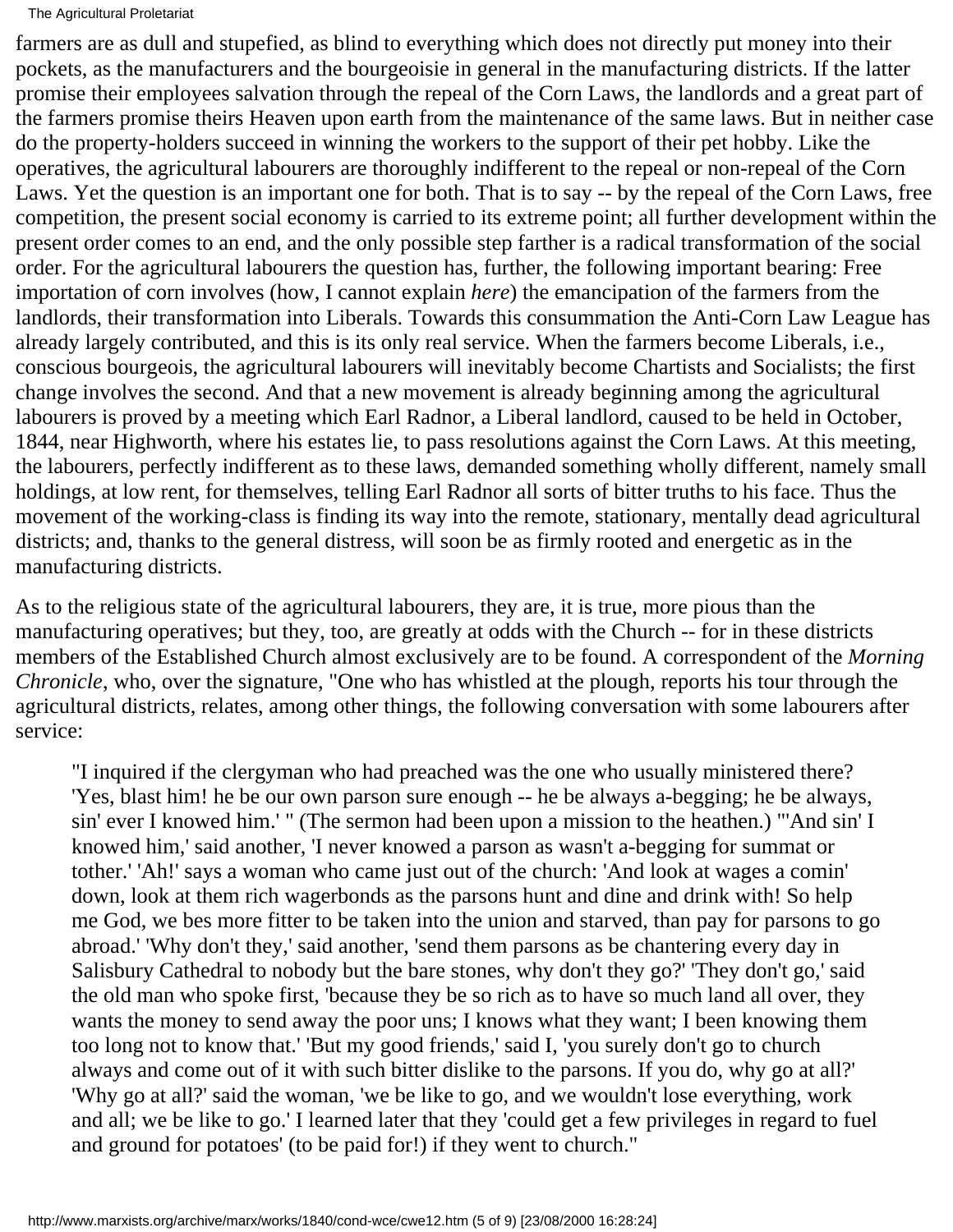```
The Agricultural Proletariat
```
After describing their poverty and ignorance, the correspondent closes by saying:

"Now I assert fearlessly that the condition of these people, their poverty, their hatred of the churches, their outward compliance with, but inward bitterness towards, its dignitaries, is the rule throughout rural England; and that anything to the contrary is the exception."

If the peasantry of England shows the consequences which a numerous agricultural proletariat in connection with large farming involves for the country districts, Wales illustrates the ruin of the small holders. If the English country parishes reproduce the antagonism between capitalist and proletarian, the state of the Welsh peasantry corresponds to the progressive ruin of the small bourgeoisie in the towns. In Wales are to be found, almost exclusively, small holders, who cannot with like profit sell their products as cheaply as the larger, more favourably situated English farmers, with whom, however, they are obliged to compete. Moreover, in some places the quality of the land admits of the raising of livestock only, which is but slightly profitable. Then, too, these Welsh farmers, by reason of their separate nationality, which they retain pertinaciously, are much more stationary than the English farmers. But the competition among themselves and with their English neighbours (and the increased mortgages upon their land consequent upon this) has reduced them to such a state that they can scarcely live at all; and because they have not recognised the true cause of their wretched condition, they attribute it to all sorts of small causes, such as high tolls, etc., which do check the development of agriculture and commerce, but are taken into account as standing charges by every one who takes a holding, and are therefore really ultimately paid by the landlord. Here, too, the New Poor Law is cordially hated by the tenants, who hover in perpetual danger of coming under its sway. In 1843, the famous "Rebecca" disturbances broke out among the Welsh peasantry; the men dressed in women's clothing, blackened their faces, and fell in armed crowds upon the toll-gates, destroyed them amidst great rejoicing and firing of guns, demolished the toll-keepers' houses, wrote threatening letters in the name of the imaginary "Rebecca", and once went so far as to storm the workhouse of Carmarthen. Later, when the militia was called out and the police strengthened, the peasants drew them off with wonderful skill upon false scents, demolished toll-gates at one point while the militia, lured by false signal bugles, was marching in some opposite direction; and betook themselves finally, when the police was too thoroughly reinforced, to single incendiarisms and attempts at murder. As usual, these greater crimes were the end of the movement. Many withdrew from disapproval, others from fear, and peace was restored of itself. The Government appointed a commission to investigate the affair and its causes, and there was an end of the matter. The poverty of the peasantry continues, however, and will one day, since it cannot under existing circumstances grow less, but must go on intensifying, produce more serious manifestations than these humorous Rebecca masquerades.

If England illustrates the results of the system of farming on a large scale and Wales on a small one, Ireland exhibits the consequences of overdividing the soil. The great mass of the population of Ireland consists of small tenants who occupy a sorry hut without partitions, and a potato patch just large enough to supply them most scantily with potatoes through the winter. In consequence of the great competition which prevails among these small tenants, the rent has reached an unheard-of height, double, treble, and quadruple that paid in England. For every agricultural labourer seeks to become a tenant-farmer, and though the division of land has gone so far, there still remain numbers of labourers in competition for plots. Although in Great Britain 34,000,000 acres of land are cultivated, and in Ireland but 14,000,000; although Great Britain produces agricultural products to the value of £150,000,000, and Ireland of but £36,000,000, there are in Ireland 75,000 agricultural proletarians *more* than in the neighbouring island. How great the competition for land in Ireland must be is evident from this extraordinary disproportion, especially when one reflects that the labourers in Great Britain are living in the utmost distress. The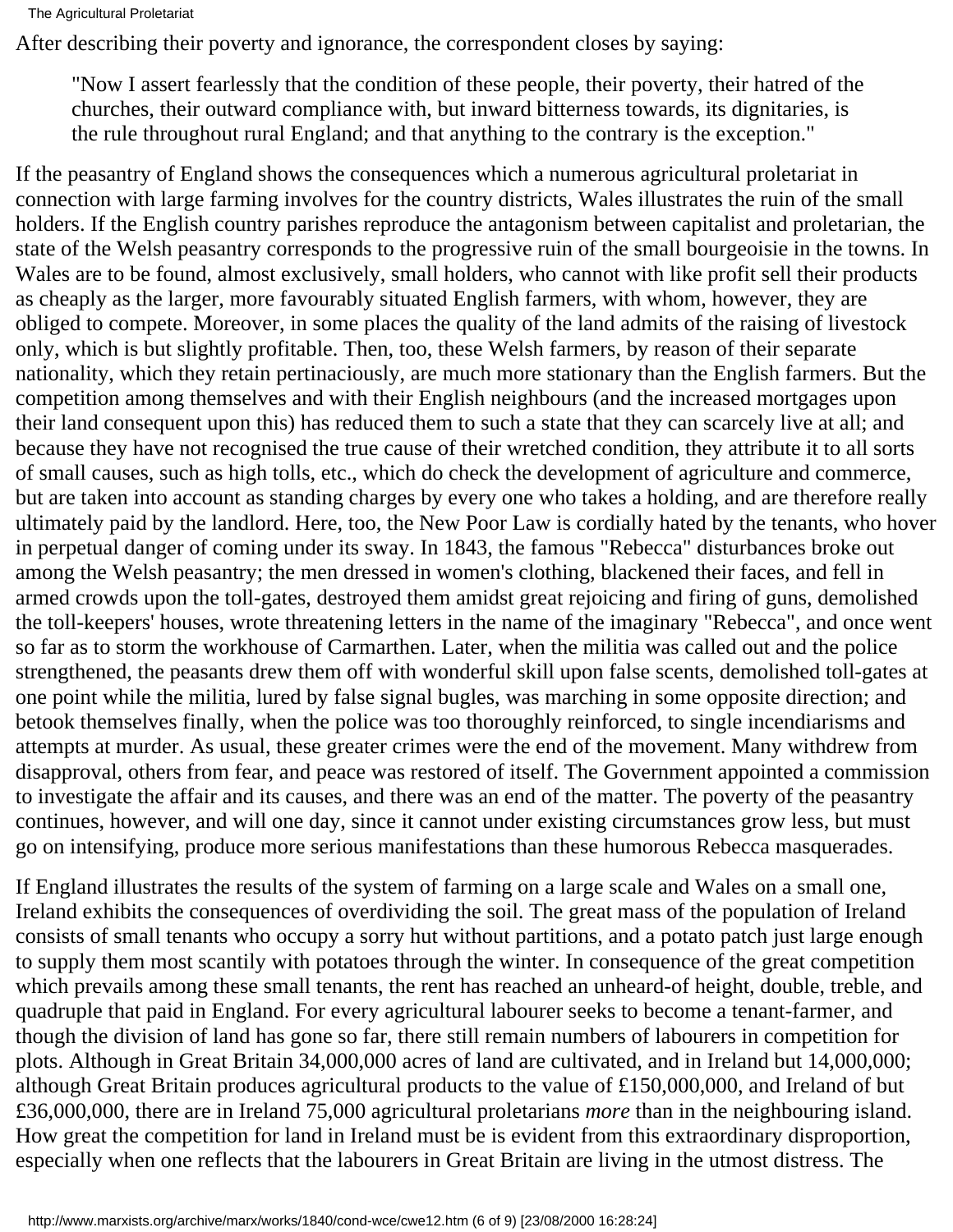### The Agricultural Proletariat

consequence of this competition is that it is impossible for the tenants to live much better than the labourers, by reason of the high rents paid. The Irish people is thus held in crushing poverty, from which it cannot free itself under our present social conditions. These people live in the most wretched clay huts, scarcely good enough for cattle-pens, have scant food all winter long, or, as the report above quoted expresses it, they have potatoes half enough thirty weeks in the year, and the rest of the year nothing. When the time comes in the spring at which this provision reaches its end, or can no longer be used because of its sprouting, wife and children go forth to beg and tramp the country with their kettle in their hands. Meanwhile the husband, after planting potatoes for the next year, goes in search of work either in Ireland or England, and returns at the potato harvest to his family. This is the condition in which nine-tenths of the Irish country folks live. They are poor as church mice, wear the most wretched rags, and stand upon the lowest plane of intelligence possible in a half-civilised country. According to the report quoted, there are, in a population of 8 1/2 millions, 585,000 heads of families in a state of total destitution; and according to other authorities, cited by Sheriff Alison, there are in Ireland 2,300,000 persons who could not live without public or private assistance -- or 27 per cent of the whole population paupers!

The cause of this poverty lies in the existing social conditions, especially in competition here found in the form of the subdivision of the soil. Much effort has been spent in finding other causes. It has been asserted that the relation of the tenant to the landlord who lets his estate in large lots to tenants, who again have their sub-tenants, and sub-sub-tenants, in turn, so that often ten middlemen come between the. landlord and the actual cultivator -- it has been asserted that the shameful law which gives the landlord the right of expropriating the cultivator who may have paid his rent duly, if the first tenant fails to pay the landlord, that this law is to blame for all this poverty. But all this determines only the form in which the poverty manifests itself. Make the small tenant a landowner himself and what follows? The majority could not live upon their holdings even if they had no rent to pay, and any slight improvement which might take place would be lost again in a few years in consequence of the rapid increase of population. The children would then live to grow up under the improved conditions who now die in consequence of poverty in early childhood. From another side comes the assertion that the shameless oppression inflicted by the English is the cause of the trouble. It is the cause of the somewhat earlier appearance of this poverty, but not of the poverty itself. Or the blame is laid on the Protestant Church forced upon a Catholic nation; but divide among the Irish what the Church takes from them, and it does not reach six shillings a head. Besides, tithes are a tax upon landed property, not upon the tenant, though he may nominally pay them; now, since the Commutation Bill of 1838, the landlord pays the tithes directly and reckons so much higher rent, so that the tenant is none the better off. And in the same way a hundred other causes of this poverty are brought forward, all proving as little as these. This poverty.is the result of our social conditions; apart from these, causes may be found for the manner in which it manifests itself, but not for the fact of its existence. That poverty manifests itself in Ireland thus and not otherwise, is owing to the character of the people, and to their historical development. The Irish are a people related in their whole character to the Latin nations, to the French, and especially to the Italians. The bad features of their character we have already had depicted by Carlyle. Let us now hear an Irishman, who at least comes nearer to the truth than Carlyle, with his prejudice in favour of the Teutonic character:

"They are restless yet indolent, shrewd and indiscreet, impetuous, impatient and improvident, instinctively brave, thoughtlessly generous; quick to resent and forgive offences, to form and renounce friendships. With genius they are profusely gifted; with judgment sparingly."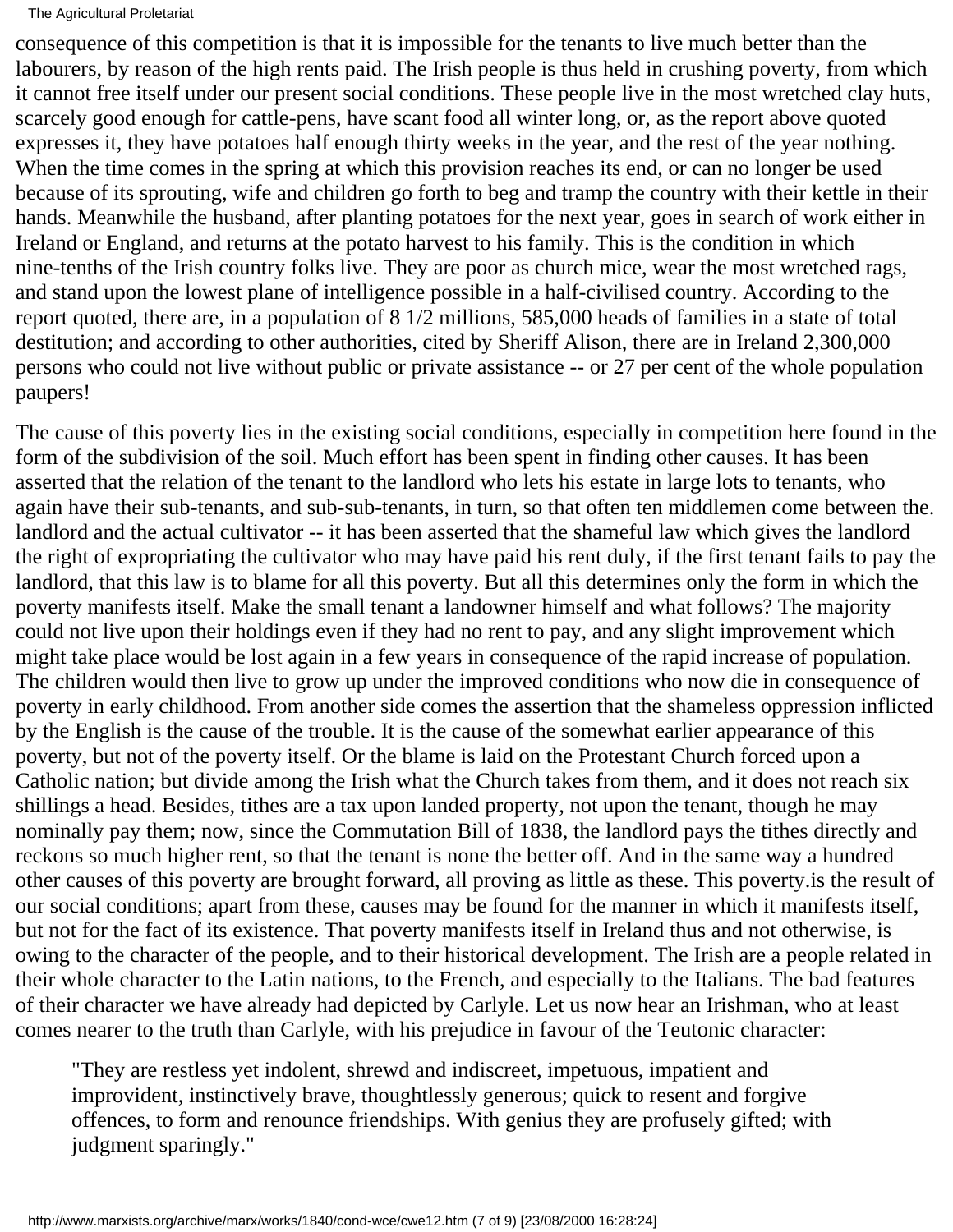### The Agricultural Proletariat

<span id="page-163-2"></span>With the Irish, feeling and passion predominate; reason must bow before them. Their sensuous, excitable nature prevents reflection and quiet, persevering activity from reaching development -- such a nation is utterly unfit for manufacture as now conducted. Hence they held fast to agriculture, and remained upon the lowest plane even of that. With the small subdivisions of land, which were not here artificially created, as in France and on the Rhine, by the division of great estates, [\[2\]](#page-163-1) but have existed from time immemorial, an improvement of the soil by the investment of capital was not to be thought of; and it would, according to Alison, require 120 million pounds sterling to bring the soil up to the not very high state of fertility already attained in England. The English immigration, which might have raised the standard of Irish civilisation, has contented itself with the most brutal plundering of the Irish people; and while the Irish, by their immigration into England, have furnished England a leaven which will produce its own results in the future, they have little for which to be thankful to the English immigration.

The attempts of the Irish to save themselves from their present ruin, on the one hand, take the form of crimes. These are the order of the day in the agricultural districts, and are nearly always directed against the most immediate enemies, the landlords' agents, or their obedient servants, the Protestant intruders, whose large farms are made up of the potato patches of hundreds of ejected families. Such crimes are especially frequent in the South and West. On the other hand, the Irish hope for relief by means of the agitation for the repeal of the Legislative Union with England. From all the foregoing, it is clear that the uneducated Irish must see in the English their worst enemies; and their first hope of improvement in the conquest of national independence. But quite as clear is it, too, that Irish distress cannot be removed by any Act of Repeal. Such an Act would, however, at once lay bare the fact that the cause of Irish misery, which now seems to come from abroad, is really to be found at home. Meanwhile, it is an open question whether the accomplishment of repeal will be necessary to make this clear to the Irish. Hitherto, neither Chartism nor Socialism has had marked success in Ireland.

I close my observations upon Ireland at this point the more readily, as the Repeal Agitation of 1843 and O'Connell's trial have been the means of making the Irish distress more and more known in Germany.

We have now followed the proletariat of the British Islands through all branches of its activity, and found it everywhere living in want and misery under totally inhuman conditions. We have seen discontent arise with the rise of the proletariat, grow, develop, and organise; we have seen open bloodless and bloody battles of the proletariat against the bourgeoisie. We have investigated the principles according to which the fate, the hopes, and fears of the proletariat are determined, and we have found that there is no prospect of improvement in their condition.

We have had an opportunity, here and there, of observing the conduct of the bourgeoisie towards the proletariat, and we have found that it considers only itself, has only its own advantage in view. However, in order not to be unjust, let us investigate its mode of action somewhat more exactly.

# **NOTES**

## <span id="page-163-0"></span>1. For such is our pleasure.-- Ed[.\[1\]](#page-158-0)

<span id="page-163-1"></span>2. Mistake. Small-scale agriculture had been the prevailing form of farming ever since the Middle Ages. Thus the small peasant farms existed even before the Revolution. The only thing the latter changed was their ownership; that it took away from the feudal lords and transferred, directly or indirectly, to the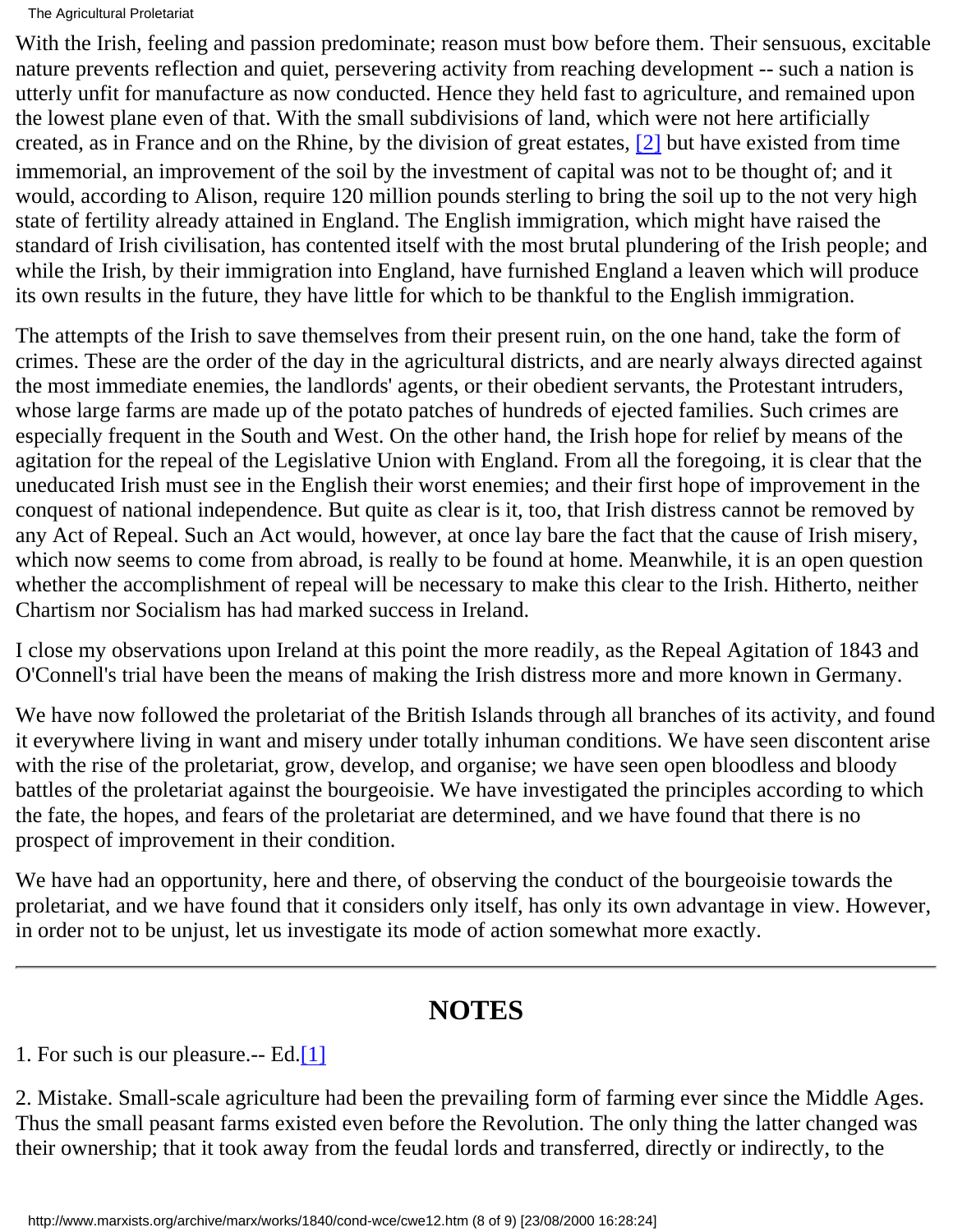## **[Read Next Section >>](#page-165-0)**

Transcribed and HTML mark-up for MEIA by Tim Delaney in 1999.

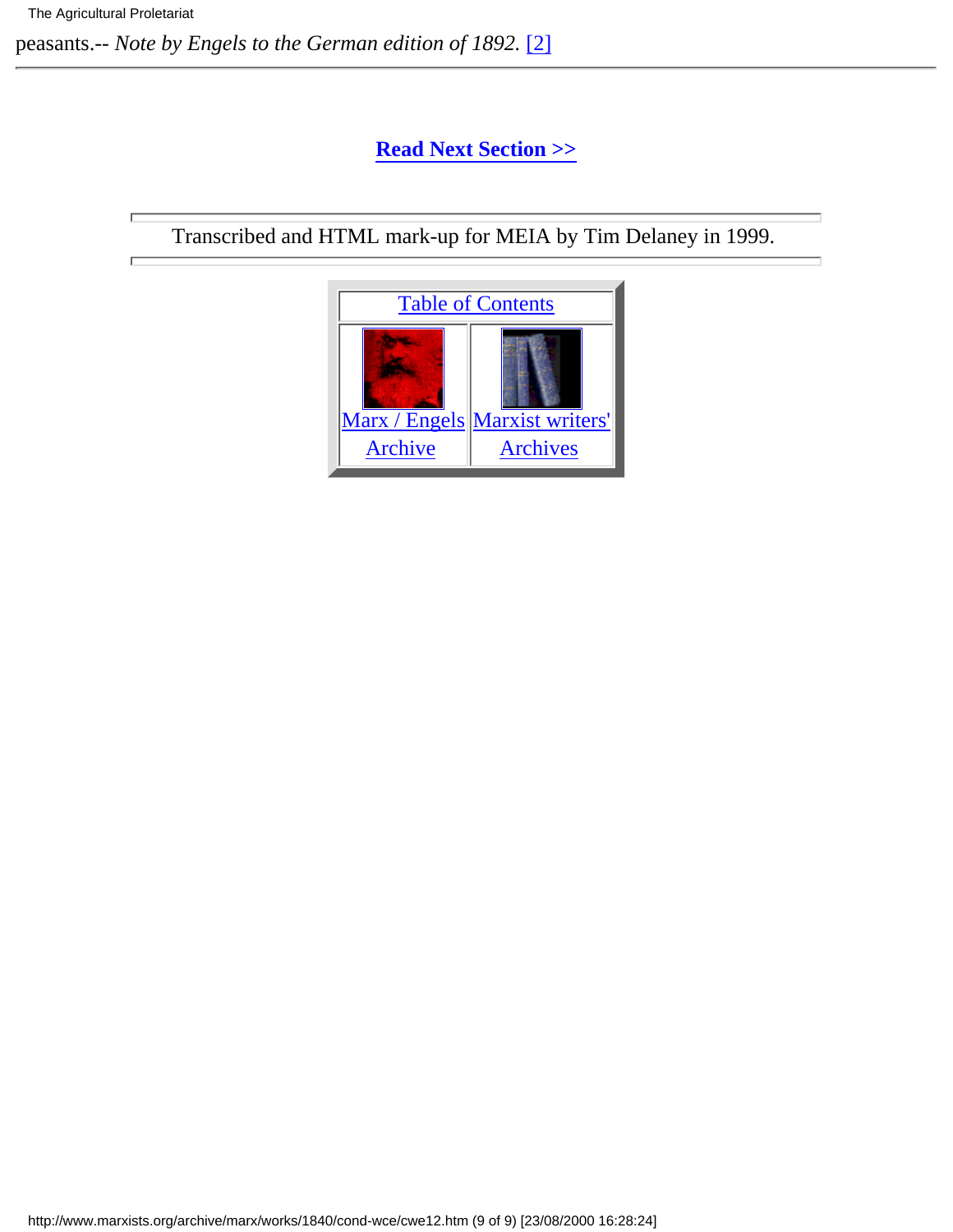*F. Engels*

# <span id="page-165-0"></span>**THE CONDITION OF THE WORKING-CLASS IN ENGLAND**

# **THE THE ATTITUDE OF THE BOURGEOISIE TOWARDS THE PROLETARIAT**

In speaking of the bourgeoisie I include the so-called aristocracy, for this is a privileged class, an aristocracy, only in contrast with the bourgeoisie, not in contrast with the proletariat. The proletarian sees in both only the property-holder -- i.e., the bourgeois. Before the privilege of property all other privileges vanish. The sole difference is this, that the bourgeois proper stands in active relations with the manufacturing, and, in a measure, with the mining proletarians, and, as farmer, with the agricultural labourers, whereas the so-called aristocrat comes into contact with the agricultural labourer only.

I have never seen a class so deeply demoralised, so incurably debased by selfishness, so corroded within, so incapable of progress, as the English bourgeoisie; and I mean by this, especially the bourgeoisie proper, particularly the Liberal, Corn Law repealing bourgeoisie. For it nothing exists in this world, except for the sake of money, itself not excluded. It knows no bliss save that of rapid gain, no pain save that of losing gold. In the presence of this avarice and lust of gain, it is not possible for a single human sentiment or opinion to remain untainted. True, these English bourgeois are good husbands and family men, and have all sorts of other private virtues, and appear, in ordinary intercourse, as decent and respectable as all other bourgeois; even in business they are better to deal with than the Germans; they do not higgle and haggle so much as our own pettifogging merchants; but how does this help matters? Ultimately it is self-interest, and especially money gain, which alone determines them. I once went into Manchester with such a bourgeois, and spoke to him of the bad, unwholesome method of building, the frightful condition of the working-peoples quarters, and asserted that I had never seen so ill-built a city. The man listened quietly to the end, and said at the corner where we parted: "And yet there is a great deal of money made here, good morning, sir." It is utterly indifferent to the English bourgeois whether his working-men starve or not, if only he makes money. All the conditions of life are measured by money, and what brings no money is nonsense, unpractical, idealistic bosh. Hence, Political Economy, the Science of Wealth, is the favourite study of these bartering Jews. Every one of them is a Political Economist. The relation of the manufacturer to his operatives has nothing human in it; it is purely economic. The manufacturer is Capital, the operative Labour. And if the operative will not be forced into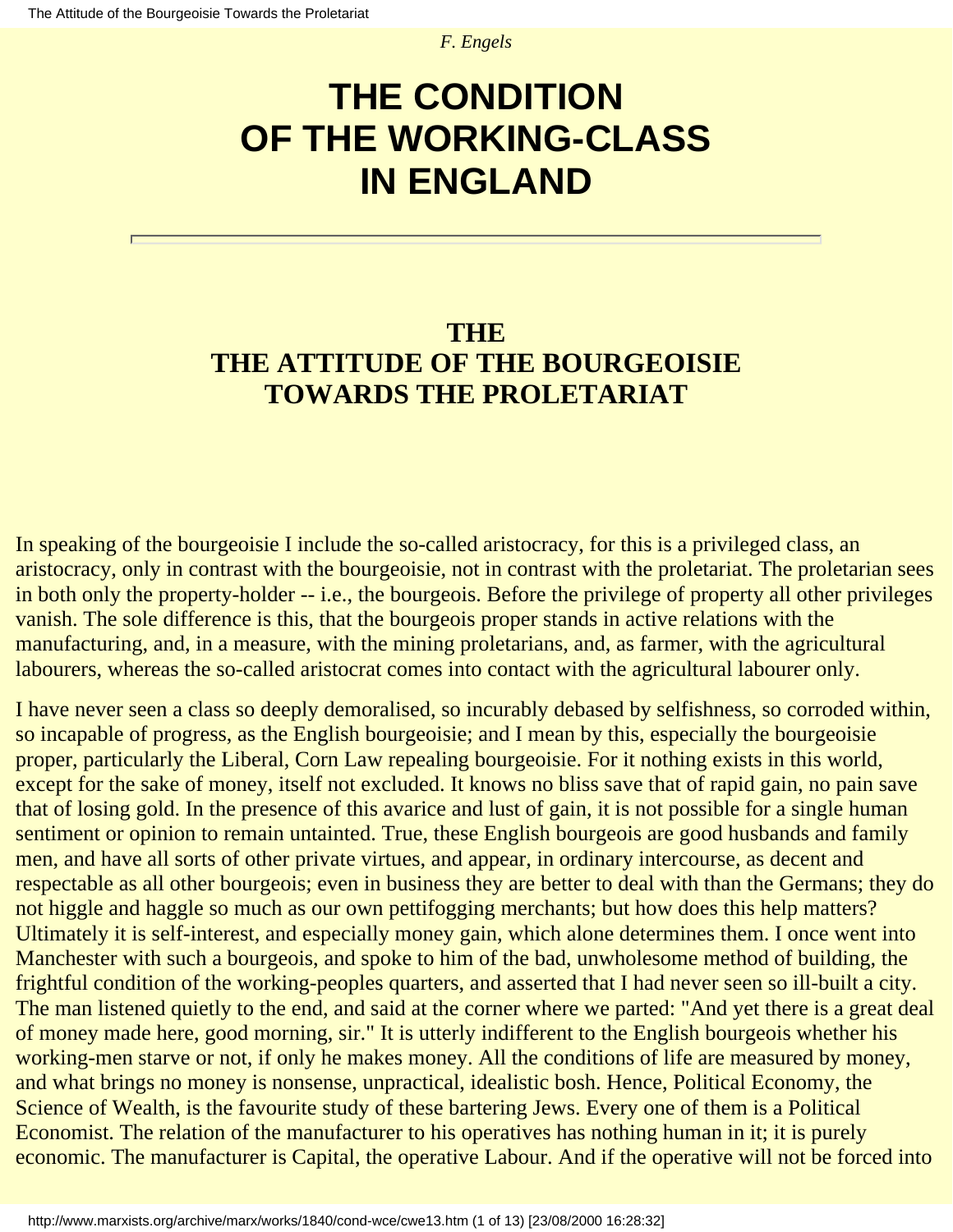this abstraction, if he insists that he is not Labour, but a man, who possesses, among other things, the attribute of labour-force, if he takes it into his head that he need not allow himself to be sold and bought in the market, as the commodity "Labour", the bourgeois reason comes to a standstill. He cannot comprehend that he holds any other relation to the operatives than that of purchase and sale; he sees in them not human beings, but hands, as he constantly calls them to their faces; he insists, as Carlyle says, that "Cash Payment is the only nexus between man and man." Even the relation between himself and his wife is, in ninety-nine cases out of a hundred, mere "Cash Payment". Money determines the worth of the man; he is "worth ten thousand pounds". He who has money is of "the better sort of people", is "influential", and what *he* does counts for something in his social circle. The huckstering spirit penetrates the whole language, all relations are expressed in business terms, in economic categories. Supply and demand are the formulas according to which the logic of the English bourgeois judges all human life. Hence free competition in every respect, hence the regime of *laissez-faire, laissez-aller* in government, in medicine, in education, and soon to be in religion, too, as the State Church collapses more and more. Free competition will suffer no limitation, no State supervision; the whole State is but a burden to it. It would reach its highest perfection in a wholly ungoverned anarchic society, where each might exploit the other to his hearts content. Since, however, the bourgeoisie cannot dispense with government, but must have it to hold the equally indispensable proletariat in check, it turns the power of government against the proletariat and keeps out of its way as far as possible.

Let no one believe, however, that the "cultivated" Englishman openly brags with his egotism. On the contrary, he conceals it under the vilest hypocrisy. What? The wealthy English fail to remember the poor? They who have founded philanthropic institutions, such as no other country can boast of! Philanthropic institutions forsooth! As though you rendered the proletarians a service in first sucking out their very life-blood and then practising your self-complacent, Pharisaic philanthropy upon them, placing yourselves before the world as mighty benefactors of humanity when you give back to the plundered victims the hundredth part of what belongs to them! Charity which degrades him who gives more than him who takes; charity which treads the downtrodden still deeper in the dust, which demands that the degraded, the pariah cast out by society, shall first surrender the last that remains to him, his very claim to manhood, shall first beg for mercy before your mercy deigns to press, in the shape of an alms, the brand of degradation upon his brow. But let us hear the English bourgeoisie's own words. It is not yet a year since I read in the *Manchester Guardian* the following letter to the editor, which was published without comment as a perfectly natural, reasonable thing:

"MR. EDITOR,-- For some time past our main streets are haunted by swarms of beggars, who try to awaken the pity of the passers-by in a most shameless and annoying manner, by exposing their tattered clothing, sickly aspect, and disgusting wounds and deformities. I should think that when one not only pays the poor-rate, but also contributes largely to the charitable institutions, one had done enough to earn a right to be spared such disagreeable and impertinent molestations. And why else do we pay such high rates for the maintenance of the municipal police, if they do not even protect us so far as to make it possible to go to or out of town in peace? I hope the publication of these lines in your widely- circulated paper may induce the authorities to remove this nuisance; and I remain,-- Your obedient servant,

*"A Lady."*

There you have it! The English bourgeoisie is charitable out of self-interest; it gives nothing outright, but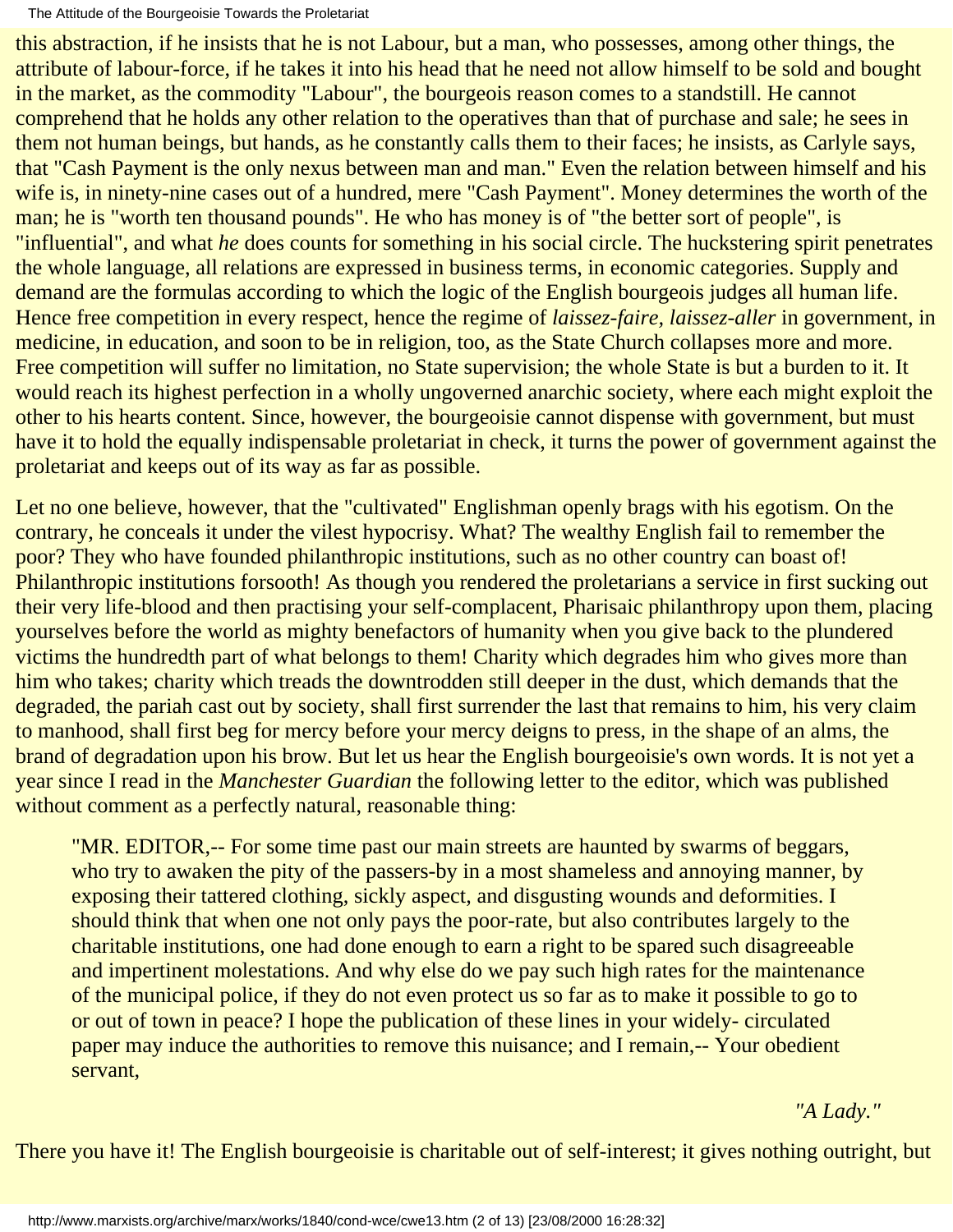regards its gifts as a business matter, makes a bargain with the poor, saying: "If I spend this much upon benevolent institutions, I thereby purchase the right not to be troubled any further, and you are bound thereby to stay in your dusky holes and not to irritate my tender nerves by exposing your misery. You shall despair as before, but you shall despair unseen, this I require, this I purchase with my subscription of twenty pounds for the infirmary!" It is infamous, this charity of a Christian bourgeois! And so writes "A Lady"; she does well to sign herself such, well that she has lost the courage to call herself a woman! But if the "Ladies" are such as this, what must the "Gentlemen" be? It will be said that this is a single case; but no, the foregoing letter expresses the temper of the great majority of the English bourgeoisie, or the editor would not have accepted it, and some reply would have been made to it, which I watched for in vain in the succeeding numbers. And as to the efficiency of this philanthropy, Canon Parkinson himself says that the poor are relieved much more by the poor than by the bourgeoisie; and such relief given by an honest proletarian who knows himself what it is to be hungry, for whom sharing his scanty meal is really a sacrifice, but a sacrifice borne with pleasure, such help has a wholly different ring to it from the carelessly-tossed alms of the luxurious bourgeois.

In other respects, too, the bourgeoisie assumes a hypocritical, boundless philanthropy, but only when its own interests require it; as in its Politics and Political Economy. It has been at work now well on towards five years to prove to the working-men that it strives to abolish the Corn Laws solely in their interest. But the long and short of the matter is this: the Corn Laws keep the price of bread higher than in other countries, and thus raise wages; but these high wages render difficult competition of the manufacturers against other nations in which bread, and consequently wages, are cheaper. The Corn Laws being repealed, the price of bread falls, and wages gradually approach those of other European countries, as must be clear to every one from our previous exposition of the principles according to which wages are determined. The manufacturer can compete more readily, the demand for English goods increases, and, with it, the demand for labour. In consequence of this increased demand wages would actually rise somewhat, and the unemployed workers be re-employed; but for how long? The "surplus population" of England, and especially of Ireland, is sufficient to supply English manufacture with the necessary operatives, even if it were doubled; and, in a few years, the small advantage of the repeal of the Corn Laws would be balanced, a new crisis would follow, and we should be back at the point from which we started, while the first stimulus to manufacture would have increased population meanwhile. All this the proletarians understand very well, and have told the manufacturers to their faces; but, in spite of that, the manufacturers have in view solely the immediate advantage which the repeal of the Corn Laws would bring them. They are too narrow-minded to see that, even for themselves, no permanent advantage can arise from this measure, because their competition with each other would soon force the profit of the individual back to its old level; and thus they continue to shriek to the working-men that it is purely for the sake of the starving millions that the rich members of the Liberal party pour hundreds and thousands of pounds into the treasury of the Anti-Corn Law League, while every one knows that they are only sending the butter after the cheese, that they calculate upon earning it all back in the first ten years after the repeal of the Corn Laws. But the workers are no longer to be misled by the bourgeoisie, especially since the insurrection of 1842. They demand of every one who presents himself as interested in their welfare, that he should declare himself in favour of the Peoples Charter as proof of the sincerity of his professions, and in so doing, they protest against all outside help, for the Charter is a demand for the power to help themselves. Whoever declines so to declare himself they pronounce their enemy, and are perfectly right in so doing, whether he be a declared foe or a false friend. Besides, the Anti-Corn Law League has used the most despicable falsehoods and tricks to win the support of the workers. It has tried to prove to them that the money price of labour is in inverse proportion to the price of corn; that wages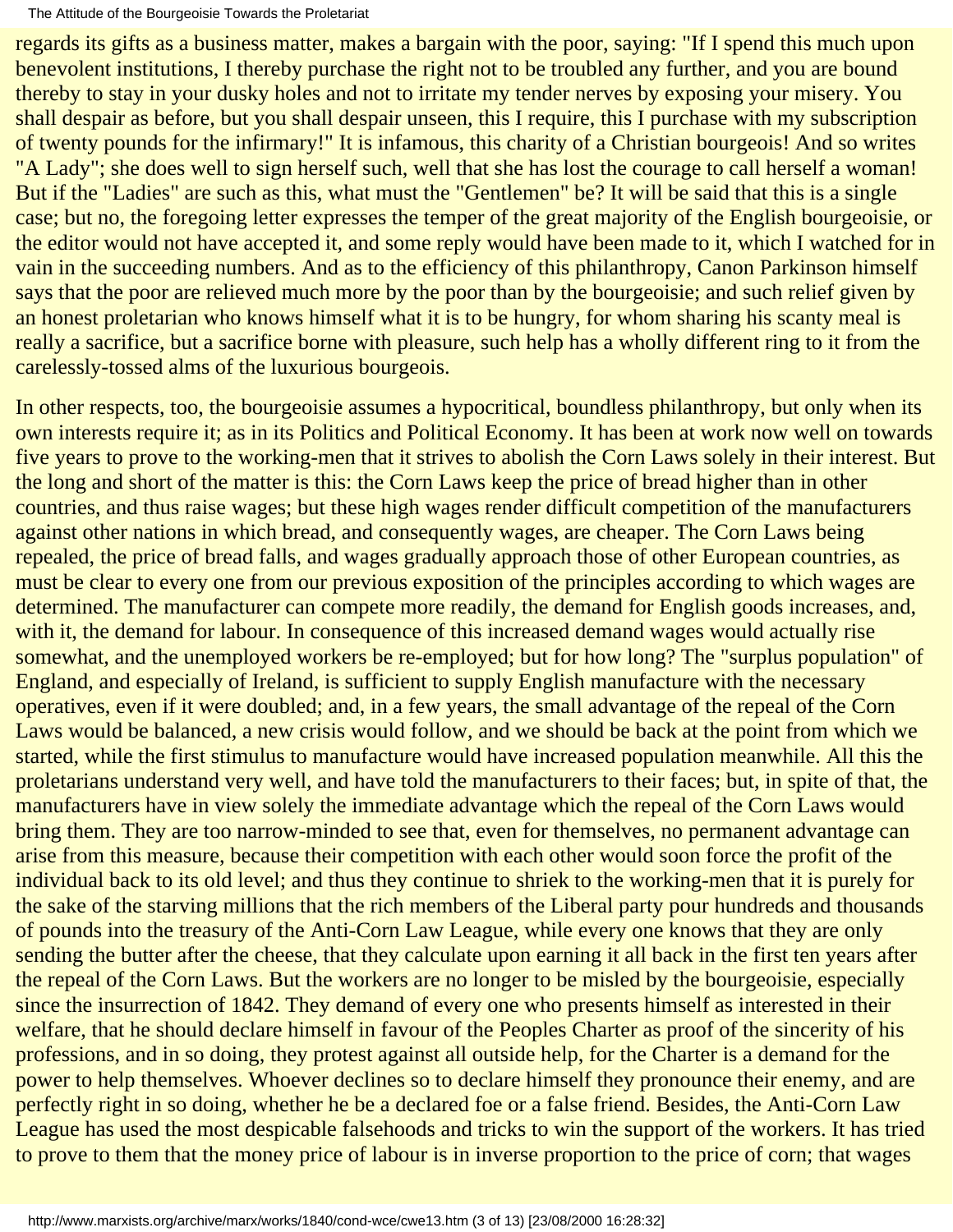are high when grain is cheap, and vice versa, an assertion which it pretends to prove with the most ridiculous arguments, and one which is, in itself, more ridiculous than any other that has proceeded from the mouth of an Economist. When this failed to help matters, the workers were promised bliss supreme in consequence of the increased demand in the labour market; indeed, men went so far as to carry through the streets two models of loaves of bread, on one of which, by far the larger, was written: "American Eightpenny Loaf, Wages Four Shillings per Day", and upon the much smaller one: "English Eightpenny Loaf, Wages Two Shillings a Day". But the workers have not allowed themselves to be misled. They know their lords and masters too well.

But rightly to measure the hypocrisy of these promises, the practice of the bourgeoisie must be taken into account. We have seen in the course of our.report how the bourgeoisie exploits the proletariat in every conceivable way for its own benefit! We have, however, hitherto seen only how the.single bourgeois maltreats the proletariat upon his own account. Let us turn now to the manner in which the bourgeoisie as a party, as the power of the State, conducts itself towards the proletariat. Laws are necessary only because there are persons in existence who own nothing; and although this is directly expressed in but few laws, as, for instance, those against vagabonds and tramps, in which the proletariat as such is outlawed, yet enmity to the proletariat is so emphatically the basis of the law that the judges, and especially the Justices of the Peace, who are bourgeois themselves, and with whom the proletariat comes most in contact, find this meaning in the laws without further consideration. If a rich man is brought up, or rather summoned, to appear before the court, the judge regrets that he is obliged to impose so much trouble, treats the matter as favourably as possible, and, if he is forced to condemn the accused, does so with extreme regret, etc., etc., and the end of it all is a miserable fine, which the bourgeois throws upon the table with contempt and then departs. But if a poor devil gets into such a position as involves appearing before the Justice of the Peace -- he has almost always spent the night in the station-house with a crowd of his peers -- he is regarded from the beginning as guilty; his defence is set aside with a contemptuous "Oh! we know the excuse", and a fine imposed which he cannot pay and must work out with several months on the treadmill. And if nothing can be proved against him, he is sent to the treadmill, none the less, "as a rogue and a vagabond". The partisanship of the Justices of the Peace, especially in the country, surpasses all description, and it is so much the order of the day that all cases which are not too utterly flagrant are quietly reported by the newspapers, without comment. Nor is anything else to be expected. For on the one hand, these Dogberries do merely construe the law according to the intent of the farmers, and, on the other, they are themselves bourgeois, who see the foundation of all true order in the interests of their class. And the conduct of the police corresponds to that of the Justices of the Peace. The bourgeois may do what he will and the police remain ever polite, adhering strictly to the law, but the proletarian is roughly, brutally treated; his poverty both casts the suspicion of every sort of crime upon him and cuts him off from legal redress against any caprice of the administrators of the law; for him, therefore, the protecting forms of the law do not exist, the police force their way into his house without further ceremony, arrest and abuse him; and only when a working-men's association, such as the miners, engages a Roberts, does it become evident how little the protective side of the law exists for the working-man, how frequently he has to bear all the burdens of the law without enjoying its benefits.

Down to the present hour, the property-holding class in Parliament still struggles against the better feelings of those not yet fallen a prey to egotism, and seeks to subjugate the proletariat still further. One piece of common land after another is appropriated and placed under cultivation, a process by which the general cultivation is furthered, but the proletariat greatly injured. Where there were still commons, the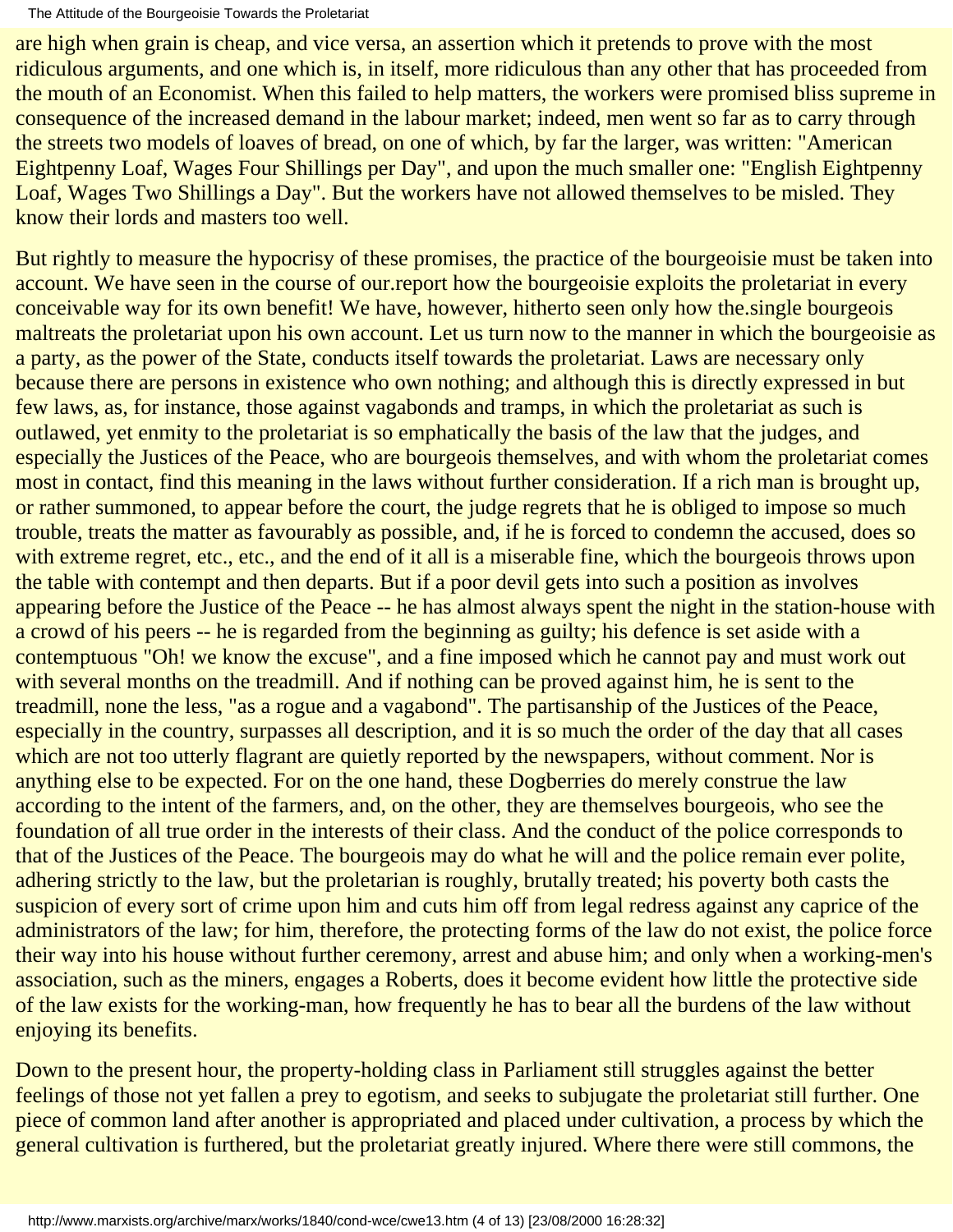poor could pasture an ass, a pig, or geese, the children and young people had a place where they could play and live out of doors; but this is gradually coming to an end. The earnings of the worker are less, and the young people, deprived of their play-ground, go to the beer-shops. A mass of acts for enclosing and cultivating commons is passed at every session of Parliament. When the Government determined during the session of 1844 to force the all monopolising railways to make travelling possible for the workers by means of charges proportionate to their means, a penny a mile, and proposed therefore to introduce such a third class train upon every railway daily, the "Reverend Father in God", the Bishop of London, proposed that Sunday, the only day upon which working-men in work can travel, be exempted from this rule, and travelling thus be left open to the rich and shut off from the poor. This proposition was, however, too direct, too undisguised to pass through Parliament, and was dropped. I have no room to enumerate the many concealed attacks of even one single session upon the proletariat. One from the session of 1844 must suffice. An obscure member of Parliament, a Mr. Miles, proposed a bill regulating the relation of master and servant which seemed comparatively unobjectionable. The Government became interested in the bill, and it was referred to a committee. Meanwhile the strike among the miners in the North broke out, and Roberts made his triumphal passage through England with his acquitted working-men. When the bill was reported by the committee, it was discovered that certain most despotic provisions had been interpolated in it, especially one conferring upon the employer the power to bring before any Justice of the Peace every working-man who had contracted verbally or in writing to do any work whatsoever, in case of refusal to work or other misbehaviour, and have him condemned to prison with hard labour for two months, upon the oath of the employer or his agent or overlooker, i.e., upon the oath of the accuser. This bill aroused the working-men to the utmost fury, the more so as the Ten Hours Bill was before Parliament at the same time, and had called forth a considerable agitation. Hundreds of meetings were held, hundreds of working-men's petitions forwarded to London to Thomas Duncombe, the representative of the interests of the proletariat. This man was, except Ferrand, the representative of "Young England", the only vigorous opponent of the bill; but when the other Radicals saw that the people were declaring against it, one after the other crept forward and took his place by Duncombe's side; and as the Liberal bourgeoisie had not the courage to defend the bill in the face of the excitement among the working-men, it was ignominiously lost.

Meanwhile the most open declaration of war of the bourgeoisie upon the proletariat is Malthus Law of Population and the New Poor Law framed in accordance with it. We have already alluded several times to the theory of Malthus. We may sum up its final result in these few words, that the earth is perennially over-populated, whence poverty, misery, distress, and immorality must prevail; that it is the lot, the eternal destiny of mankind, to exist in too great numbers, and therefore in diverse classes, of which some are rich, educated, and moral, and others more or less poor, distressed, ignorant, and immoral. Hence it follows in practice, and Malthus himself drew this conclusion, that charities and poor-rates are, properly speaking, nonsense, since they serve only to maintain, and stimulate the increase of, the surplus population whose competition crushes down wages for the employed; that the employment of the poor by the Poor Law Guardians is equally unreasonable, since only a fixed quantity of the products of labour can be consumed, and for every unemployed labourer thus furnished employment, another hitherto employed must be driven into enforced idleness, whence private undertakings suffer at cost of Poor Law industry; that, in other words, the whole problem is not how to support the surplus population, but how to restrain it as far as possible. Malthus declares in plain English that the right to live, a right previously asserted in favour of every man in the world, is nonsense. He quotes the words of a poet, that the poor man comes to the feast of Nature and finds no cover laid for him, and adds that "she bids him begone", for he did not before his birth ask of society whether or not he is welcome. This is now the pet theory of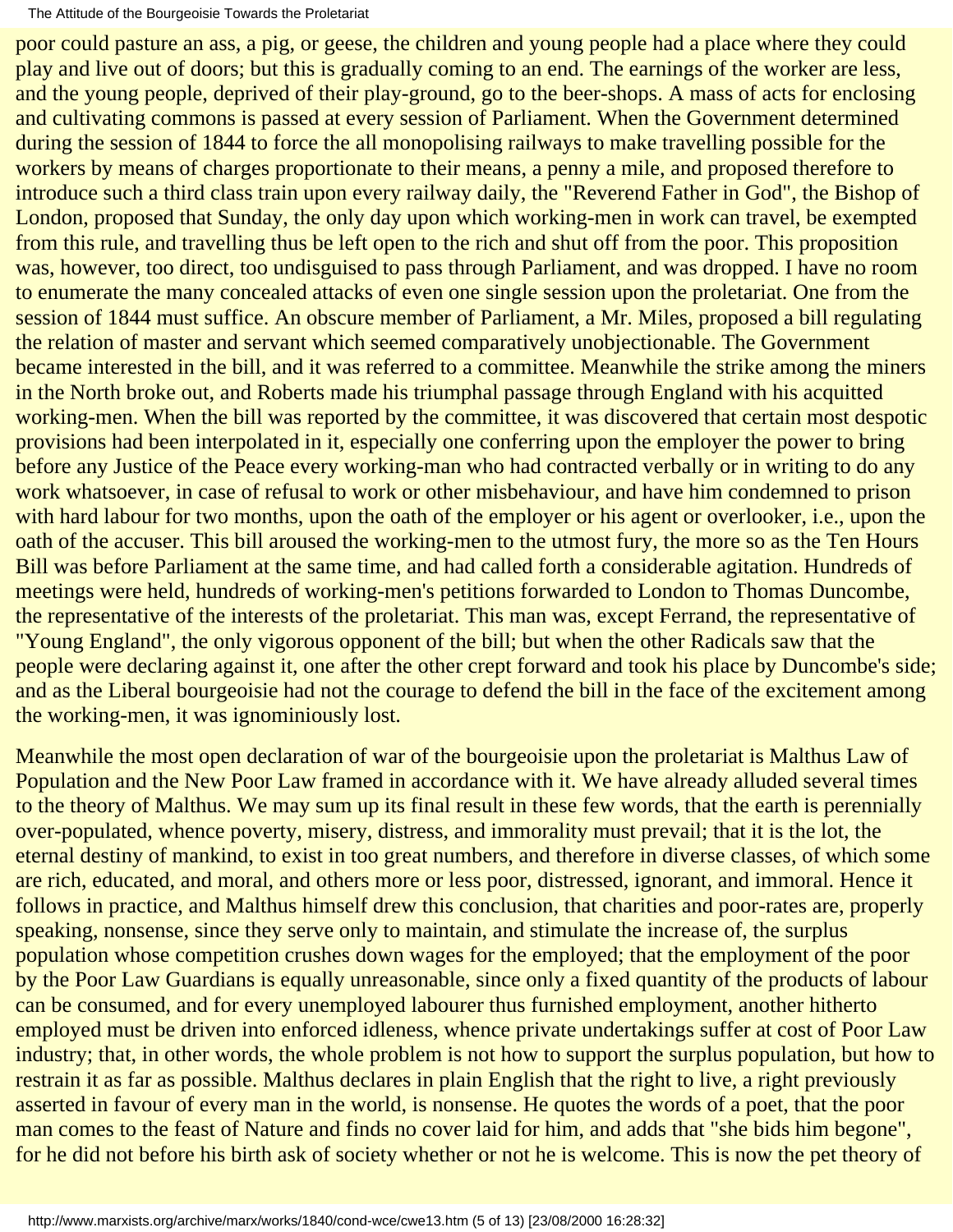The Attitude of the Bourgeoisie Towards the Proletariat

all genuine English bourgeois, and very naturally, since it is the most specious excuse for them, and has, moreover, a good deal of truth in it under existing conditions. If, then, the problem is not to make the "surplus population" useful, to transform it into available population, but merely to let it starve to death in the least objectionable way and to prevent its having too many children, this, of course, is simple enough, provided the surplus population perceives its own superfluousness and takes kindly to starvation. There is, however, in spite of the violent exertions of the humane bourgeoisie, no immediate prospect of its succeeding in bringing about such a disposition among the workers. The workers have taken it into their heads that they, with their busy hands, are the necessary, and the rich capitalists, who do nothing, the surplus population.

Since, however, the rich hold all the power, the proletarians must submit, if they will not good-temperedly perceive it for themselves, to have the law actually declare them superfluous.. This has been done by the New Poor Law. The Old Poor Law which rested upon the Act of 1601 (the 43rd of Elizabeth), naively started from the notion that it is the duty of the parish to provide for the maintenance of the poor. Whoever had no work received relief, and the poor man regarded the parish as pledged to protect him from starvation. He demanded his weekly relief as his right, not as a favour, and this became, at last, too much for the bourgeoisie. In 1833, when the bourgeoisie had just come into power through the Reform Bill, and pauperism in the country districts had just reached its full development, the bourgeoisie began the reform of the Poor Law according to its own point of view. A commission was appointed, which investigated the administration of the Poor Laws, and revealed a multitude of abuses. It was discovered that the whole working-class in the country was pauperised and more or less dependent upon the rates, from which they received relief when wages were low; it was found that this system by which the unemployed were maintained, the ill-paid and the parents of large families relieved, fathers of illegitimate children required to pay alimony, and poverty, in general, recognised as needing protection, it was found that this system was ruining the nation, was --

"a check to industry, a reward for improvident marriages, a stimulant to population, and a blind to its effects on wages; a national institution for discountenancing the industrious and honest, and for protecting the idle, the improvident and the vicious; the destroyer of the bonds of family life; "a system for preventing the accumulation of capital, for destroying that which exists, and for reducing the rate-payer to pauperism; and a premium for illegitimate children" in the provision of aliment. (Words of the Report of the Poor Law Commissioners.)

This description of the action of the Old Poor Law is certainly correct; relief fosters laziness and increase of "surplus population". Under present social conditions it is perfectly clear that the poor man is compelled to be an egotist, and when he can choose, living equally well in either case, he prefers doing nothing to working. But what follows therefrom? That our present social conditions are good for nothing, and not as the Malthusian Commissioners conclude, that poverty is a crime, and, as such, to be visited with heinous penalties which may serve as a warning to others.

But these wise Malthusians were so thoroughly convinced of the infallibility of their theory that they did not for one moment hesitate to cast the poor into the Procrustean bed of their economic notions and treat them with the most revolting cruelty. Convinced with Malthus and the rest of the adherents of free competition that it is best to let each one take care of himself, they would have preferred to abolish the Poor Laws altogether. Since, however, they had neither the courage nor the authority to do this, they proposed a Poor Law constructed as far as possible in harmony with the doctrine of Malthus, which is yet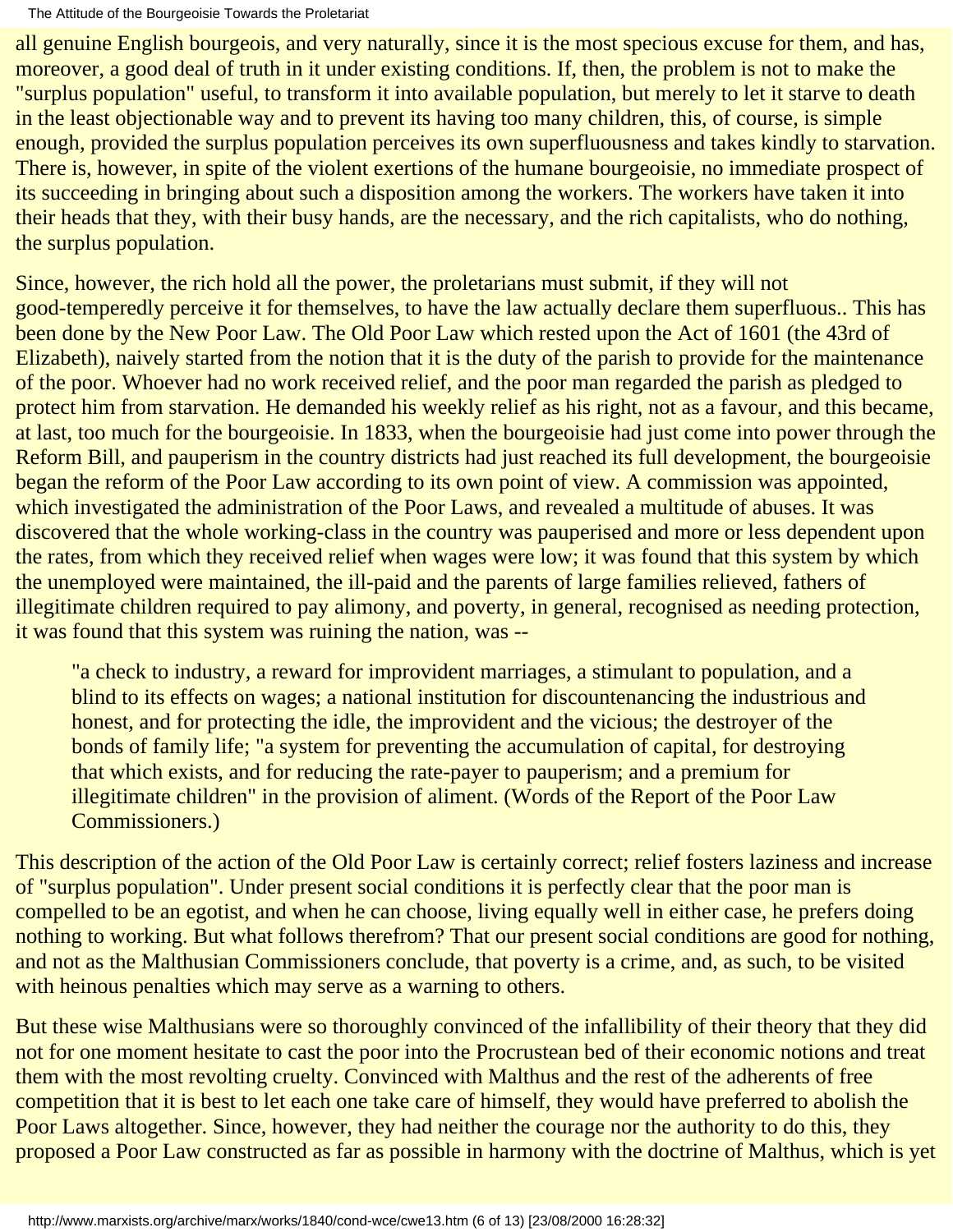more barbarous than that of *laissez-faire*, because it interferes actively in cases in which the latter is passive. We have seen how Malthus characterises poverty, or rather the want of employment, as a crime under the title "superfluity", and recommends for it punishment by starvation. The commissioners were not quite so barbarous; death outright by starvation was something too terrible even for a Poor Law Commissioner. "Good," said they, "we grant you poor a right to exist, but only to exist; the right to multiply you have not, nor the right to exist as befits human beings. You are a pest, and if we cannot get rid of you as we do of other pests, you shall feel, at least, that you are a pest, and you shall at least be held in check, kept from bringing into the world other surplus, either directly or through inducing in others laziness and want of employment. Live you shall, but live as an awful warning to all those who might have inducements to become superfluous."

They accordingly brought in the New Poor Law, which was passed by Parliament in 1834, and continues in force down to the present day. All relief in money and provisions was abolished; the only relief allowed was admission to the workhouses immediately built. The regulations for these workhouses, or, as the people call them, Poor Law Bastilles, is such as to frighten away every one who has the slightest prospect of life without this form of public charity. To make sure that relief be applied for only in the most extreme cases and after every other effort had failed, the workhouse has been made the most repulsive residence which the refined ingenuity of a Malthusian can invent. The food is worse than that of the most ill-paid working-man while employed, and the work harder, or they might prefer the workhouse to their wretched existence outside. Meat, especially fresh meat, is rarely furnished, chiefly potatoes, the worst possible bread and oatmeal porridge, little or no beer. The food of criminal prisoners is better, as a rule, so that the paupers frequently commit some offence for the purpose of getting into jail. For the workhouse is a jail too; he who does not finish his task gets nothing to eat; he who wishes to go out must ask permission, which is granted or not, according to his behaviour or the inspectors whim; tobacco is forbidden, also the receipt of gifts from relatives or friends outside the house; the paupers wear a workhouse uniform, and are handed over, helpless and without redress, to the caprice of the inspectors. To prevent their labour from competing with that of outside concerns, they are set to rather useless tasks: the men break stones, "as much as a strong man can accomplish with effort in a day"; the women, children, and aged men pick oakum, for I know not what insignificant use. To prevent the "superfluous" from multiplying, and "demoralised" parents from influencing their children, families are broken up; the husband is placed in one wing, the wife in another, the children in a third, and they are permitted to see one another only at stated times after long intervals, and then only when they have, in the opinion of the officials, behaved well. And in order to shut off the external world from contamination by pauperism within these bastilles, the inmates are permitted to receive visits only with the consent of the officials, and in the reception-rooms; to communicate in general with the world outside only by leave and under supervision.

Yet the food is supposed to be wholesome and the treatment humane with all this. But the intent of the law is too loudly outspoken for this requirement to be in any wise fulfilled. The Poor Law Commissioners and the whole English bourgeoisie deceive themselves if they believe the administration of the law possible without these results. The treatment, which the letter of the law prescribes, is in direct contradiction of its spirit. If the law in its essence proclaims the poor criminals, the workhouses prisons, their inmates beyond the pale of the law, beyond the pale of humanity, objects of disgust and repulsion, then all commands to the contrary are unavailing. In practice, the spirit and not the letter of the law is followed in the treatment of the poor, as in the following few examples:

In the workhouse at Greenwich, in the summer of 1843, a boy five. years old was punished by being shut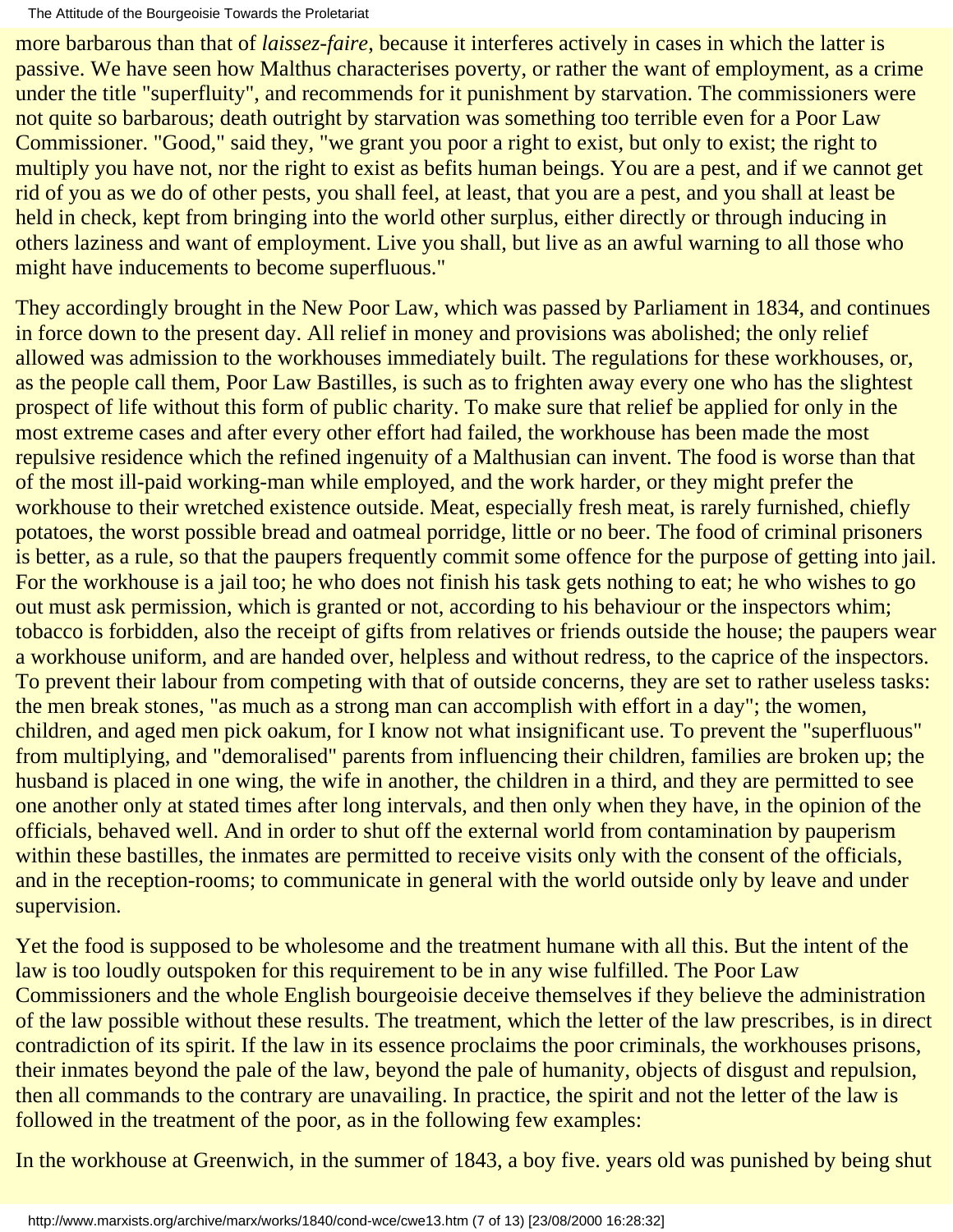into the dead-room, where he had to sleep upon the lids of the coffins. In the workhouse at Herne, the same punishment was inflicted upon a little girl for wetting the bed at night, and this method of punishment seems to be a favourite one. This workhouse, which stands in one of the most beautiful regions of Kent, is peculiar, in so far as its windows open only upon the court, and but two, newly introduced, afford the inmates a glimpse of the outer world. The author who relates this in the *Illuminated Magazine*, closes his description with the words:

"If God punished men for crimes as man punishes man for poverty, then woe to the sons of Adam!"

In November, 1843, a man died at Leicester, who had been dismissed two days before from the workhouse at Coventry. The details of the treatment of the poor in this institution are revolting. The man, George Robson, had a wound upon the shoulder, the treatment of which was wholly neglected; he was set to work at the pump, using the sound arm; was given only the usual workhouse fare, which he was utterly unable to digest by reason of the unhealed wound and his general debility; he naturally grew weaker, and the more he complained, the more brutally he was treated. When his wife tried to bring him her drop of beer, she was reprimanded, and forced to drink it herself in the presence of the female warder. He became ill, but received no better treatment. Finally, at his own request, and under the most insulting epithets, he was discharged, accompanied by his wife. Two days later he died at Leicester, in consequence of the neglected wound and of the food given him, which was utterly indigestible for one in his condition, as the surgeon present at the inquest testified. When he was discharged, there were handed to him letters containing money, which had been kept back six weeks, and opened, according to a rule of the establishment, by the inspector! In Birmingham such scandalous occurrences took place, that finally, in 1843, an official was sent to investigate the case. He found that four tramps had been shut up naked under a stair-case in a black hole, eight to ten days, often deprived of food until noon, and that at the severest season of the year. A little boy had been passed through all grades of punishment known to the institution; first locked up in a damp, vaulted, narrow, lumber- room; then in the dog-hole twice, the second time three days and three nights; then the same length of time in the old dog-hole, which was still worse; then the tramp-room, a stinking, disgustingly filthy hole, with wooden sleeping stalls, where the official, in the course of his inspection, found two other tattered boys, shrivelled with cold, who had been spending three days there. In the dog-hole there were often seven, and in the tramp-room, twenty men huddled together. Women, also, were placed in the dog-hole, because they refused to go to church and one was shut four days into the tramp-room, with God knows what sort of company, and that while she was ill and receiving medicines Another woman was placed in the insane department for punishment, though she was perfectly sane. In the workhouse at Bacton, in Suffolk, in January, 1844, a similar investigation revealed the fact that a feeble-minded woman was employed as nurse, and took care of the patients accordingly, while sufferers, who were often restless at night, or tried to get up, were tied fast with cords passed over the covering and under the bedstead, to save the nurses the trouble of sitting up at night. One patient was found dead, bound in this way. In the St. Pancras workhouse in London (where the cheap shirts already mentioned are made), an epileptic died of suffocation during an attack in bed, no one coming to his relief; in the same house, four to six, sometimes eight children, slept in one bed. In Shoreditch workhouse a man was placed, together with a fever patient violently ill, in a bed teeming with vermin. In Bethnal Green workhouse, London, a woman in the sixth month of pregnancy was shut up in the reception-room with her two-year- old child, from February 28th to March 19th, without being admitted into the workhouse itself, and without a trace of a bed or the means of satisfying the most natural wants. Her husband, who was brought into the workhouse, begged to have his wife released from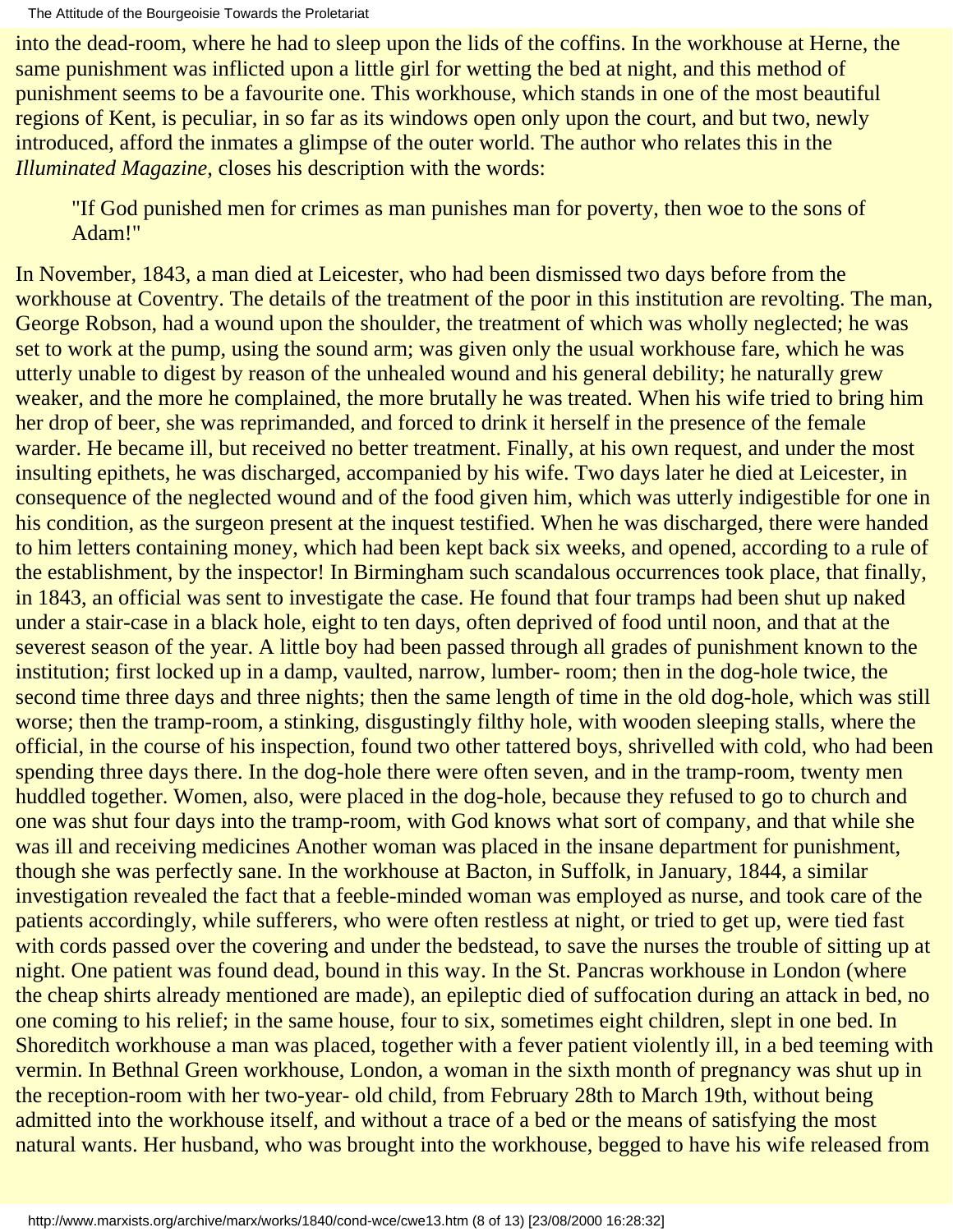this imprisonment, whereupon he received twenty-four hours imprisonment, with bread and water, as the penalty of his insolence. In the workhouse at Slough, near Windsor, a man lay dying in September, 1844. His wife journeyed to him, arriving at midnight; and hastening to the workhouse, was refused admission. She was not permitted to see her husband until the next morning, and then only in the presence of a female warder, who forced herself upon the wife at every succeeding visit, sending her away at the end of half-an-hour. In the workhouse at Middleton, in Lancashire, twelve, and at times eighteen, paupers, of both sexes, slept in one room. This institution is not embraced by the New Poor Law, but is administered under an old special act (Gilberts Act). The inspector had instituted a brewery in the house for his own benefit. In Stockport, July 31st, 1844, a man, seventy-two years old, was brought before the Justice of the Peace for refusing to break stones, and insisting that, by reason of his age and a stiff knee, he was unfit for this work. In vain did he offer to undertake any work adapted to his physical strength; he was sentenced to two weeks upon the treadmill. In the workhouse at Basford, an inspecting official found that the sheets had not been changed in thirteen weeks, shirts in four weeks, stockings in two to ten months, so that of forty-five boys but three had stockings, and all their shirts were in tatters. The beds swarmed with vermin, and the tableware was washed in the slop-pails. In the west of London workhouse, a porter who had infected four girls with syphilis was not discharged, and another who had concealed a deaf and dumb girl four days and nights in his bed was also retained.

As in life, so in death. The poor are dumped into the earth like infected cattle. The pauper burial-ground of St. Brides, London, is a bare morass, in use as a cemetery since the time of Charles II., and filled with heaps of bones; every Wednesday the paupers are thrown into a ditch fourteen feet deep; a curate rattles through the Litany at the top of his speed; the ditch is loosely covered in, to be reopened the next Wednesday, and filled with corpses as long as one more can be forced in. The putrefaction thus engendered contaminates the whole neighbourhood. In Manchester, the pauper burial-ground lies opposite to the Old Town, along the Irk; this, too, is a rough, desolate place. About two years ago a railroad was carried through it. If it had been a respectable cemetery, how the bourgeoisie and the clergy would have shrieked over the desecration! But it was a pauper burial-ground, the resting-place of the outcast and superfluous, so no one concerned himself about the matter. It was not even thought worth while to convey the partially decayed bodies to the other side of the cemetery; they were heaped up just as it happened, and piles were driven into newly made graves, so that the water oozed out of the swampy ground, pregnant with putrefying matter, and filled the neighbourhood with the most revolting and injurious gases. The disgusting brutality which accompanied this work I cannot describe in further detail.

Can any one wonder that the poor decline to accept public relief under these conditions? That they starve rather than enter these bastilles? I have the reports of five cases in which persons actually starving, when the guardians refused them outdoor relief, went back to their miserable homes and died of starvation rather than enter these hells. Thus far have the Poor Law Commissioners attained their object. At the same time, however, the workhouses have intensified, more than any other measure of the party in power, the hatred of the working-class against the property- holders, who very generally admire the New Poor Law.

From Newcastle to Dover, there is but one voice among the workers -- the voice of hatred against the new law. The bourgeoisie has formulated so clearly in this law its conception of its duties towards the proletariat, that it has been appreciated even by the dullest. So frankly, so boldly has the conception never yet been formulated, that the non-possessing class exists solely for the purpose of being exploited, and of starving when the property- holders can no longer make use of it. Hence it is that this New Poor Law has contributed so greatly to accelerate the labour movement, and especially to spread Chartism;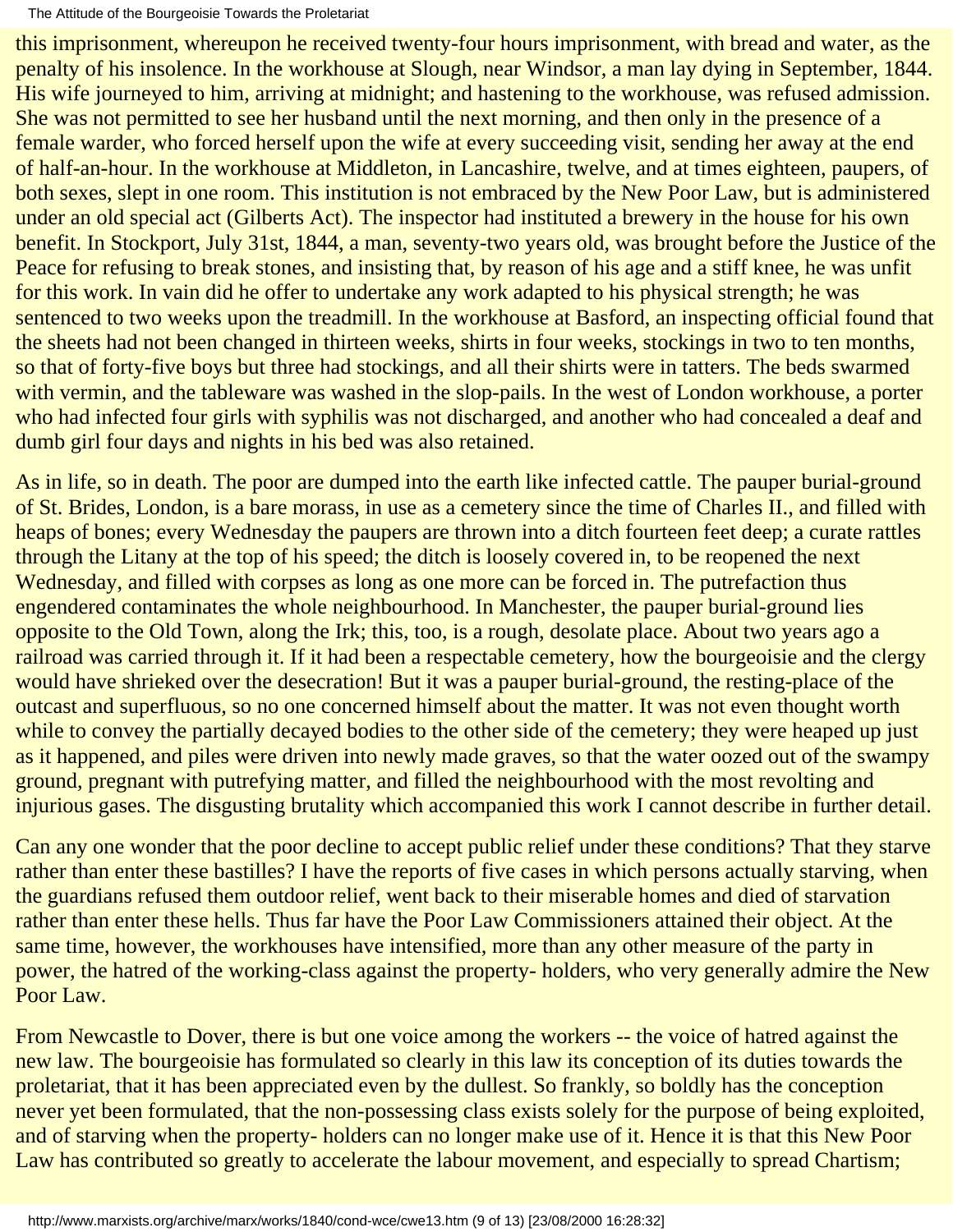The Attitude of the Bourgeoisie Towards the Proletariat

and, as it is carried out most extensively in the country, it facilitates the development of the proletarian movement which is arising in the agricultural districts.

Let me add that a similar law in force in Ireland since 1838, affords a similar refuge for eighty thousand paupers. Here, too, it has made itself disliked, and would have been intensely hated if it had attained anything like the same importance as in England. But what difference does the ill-treatment of eighty thousand proletarians make. in a country in which there are two and a half millions of them? In Scotland there are, with local exceptions, no Poor Laws.

I hope that after this picture of the New Poor Law and its results, no word which I have said of the English bourgeoisie will be thought too stern. In this public measure, in which it acts *in corpore* as the ruling power, it formulates its real intentions, reveals the animus of those smaller transactions with the proletariat, of which the blame apparently attaches to individuals. And that this measure did not originate with any one section of the bourgeoisie, but enjoys the approval of the whole class, is proved by the Parliamentary debates of 1844. The Liberal party had enacted the New Poor Law; the Conservative party, with its Prime Minister Peel at the head, defends it, and only alters some pettifogging trifles in the Poor Law Amendment Bill of 1844. A Liberal majority carried the bill, a Conservative majority approved it, and the "Noble Lords" gave their consent each time. Thus is the expulsion of the proletariat from State and society outspoken, thus is it publicly proclaimed that proletarians are not human beings, and do not deserve to be treated as such. Let us leave it to the proletarians of the British Empire to reconquer their human rights. [\[1\]](#page-176-0)

<span id="page-174-0"></span>Such is the state of the British working-class as I have come to know it in the course of twenty-one months, through the medium of my own eyes, and through official and other trustworthy reports. And when I call this condition, as I have frequently enough done in the foregoing pages, an utterly unbearable one, I am not alone in so doing. As early as 1833, Gaskell declared that he despaired of a peaceful issue, and that a revolution can hardly fail to follow. 1n 1838, Carlyle explained Chartism and the revolutionary activity of the working-men as arising out of the misery in which they live, and only wondered that they have sat so quietly eight long years at the Barmecide feast, at which they have been regaled by the Liberal bourgeoisie with empty promises. And in 1844 he declared that the work of organising labour must be begun at once

"if Europe, at any rate if England, is to continue inhabitable much longer."

And the *Times*, the "first journal of Europe", said in June, 1844:

War to the mansion, peace to the cottage -- is a watchword of terror which may yet ring through the land. Let the wealthy beware!"

Meanwhile, let us review once more the chances of the English bourgeoisie. In the worst case, foreign manufacture, especially that of America, may succeed in withstanding English competition, even after the repeal of the Corn Laws, inevitable in the course of a few years. German manufacture is now making great efforts, and that of America has developed with giant strides. America, with its inexhaustible resources, with its unmeasured coal and iron fields, with its unexampled wealth of water-power and its navigable rivers, but especially with its energetic, active population, in comparison with which the English are phlegmatic dawdlers,-- America has in less than ten years created a manufacture which already competes with England in the coarser cotton goods, has excluded the English from the markets of North and South America, and holds its own in China, side by side with England. If any country is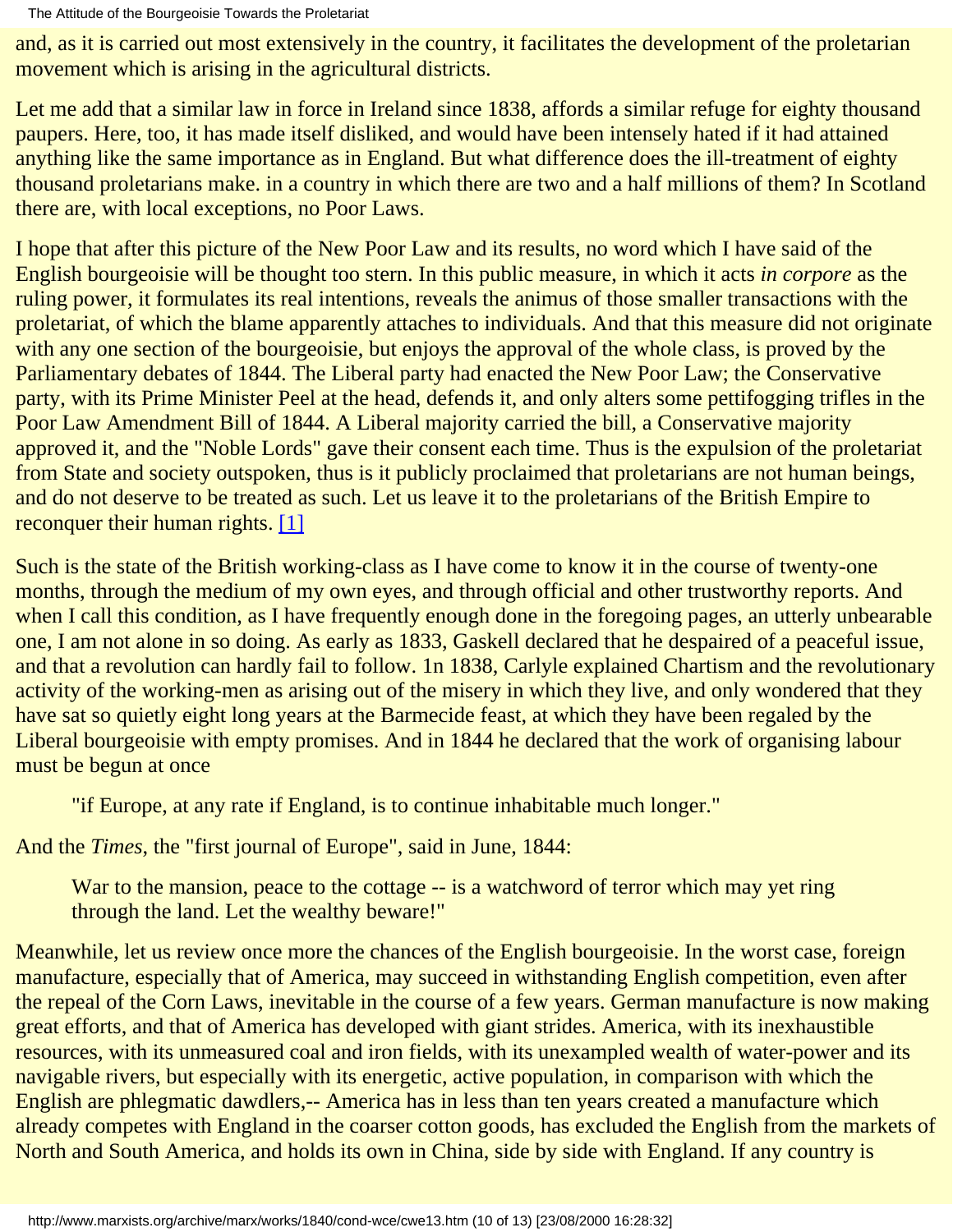adapted to holding a monopoly of manufacture, it is America. Should English manufacture be thus vanquished -- and in the course of the next twenty years, if the present conditions remain unchanged, this is inevitable -- the majority of the proletariat must become forever superfluous, and has no other choice than to starve or to rebel. Does the English bourgeoisie reflect upon this contingency? On the contrary; its favourite economist, McCulloch, teaches from his students desk, that a country so young as America, which is not even properly populated, cannot carry on manufacture successfully or dream of competing with an old manufacturing country like England. It were madness in the Americans to make the attempt, for they could only lose by it; better far for them to stick to their agriculture, and when they have brought their whole territory under the plough, a time may perhaps come for carrying on manufacture with a profit. So says the wise economist, and the whole bourgeoisie worships him, while the Americans take possession of one market after another, while a daring American speculator recently even sent a shipment of American cotton goods to England, where they were sold for re-exportation!

But assuming that England retained the monopoly of manufactures, that its factories perpetually multiply, what must be the result? The commercial crises would continue, and grow more violent, more terrible, with the extension of industry and the multiplication of the proletariat. The proletariat would increase in geometrical proportion, in consequence of the progressive ruin of the lower middle-class and the giant strides with which capital is concentrating itself in the hands of the few; and the proletariat would soon embrace the whole nation, with the exception of a few millionaires. But in this development there comes a stage at which the proletariat perceives how easily the existing power may be overthrown, and then follows a revolution.

Neither of these supposed conditions may, however, be expected to arise. The commercial crises, the mightiest levers for all independent development of the proletariat, will probably shorten the process, acting in concert with foreign competition and the deepening ruin of the lower middle-class. I think the people will not endure more than one more crisis. The next one, in 1846 or 1847, will probably bring with it the repeal of the Corn Laws and the enactment of the Charter. What revolutionary movements the Charter may give rise to remains to be seen. But, by the time of the next following crisis, which, according to the analogy of its predecessors, must break out in 1852 or 1853, unless delayed perhaps by the repeal of the Corn Laws or hastened by other influences, such as foreign competition -- by the time this crisis arrives, the English people will have had enough of being plundered by the capitalists and left to starve when the capitalists no longer require their services. If, up to that time, the English bourgeoisie does not pause to reflect -- and to all appearance it certainly will not do so -- a revolution will follow with which none hitherto known can be compared. The proletarians, driven to despair, will seize the torch which Stephens has preached to them; the vengeance of the people will come down with a wrath of which the rage of 1795 gives no true idea. The war of the poor against the rich will be the bloodiest ever waged. Even the union of a part of the bourgeoisie with the proletariat, even a general reform of the bourgeoisie, would not help matters. Besides, the change of heart of the bourgeoisie could only go as far as a lukewarm *juste-milieu*; the more determined, uniting with the workers, would only form a new Gironde, and succumb in the course of the mighty development. The prejudices of a whole class cannot be laid aside like an old coat: least of all, those of the stable, narrow, selfish English bourgeoisie. These are all inferences which may be drawn with the greatest certainty: conclusions, the premises for which are undeniable facts, partly of historical development, partly facts inherent in human nature. Prophecy is nowhere so easy as in England, where all the component elements of society are clearly defined and sharply separated. The revolution must come; it is already too late to bring about a peaceful solution; but it can be made more gently than that prophesied in the foregoing pages. This depends, however, more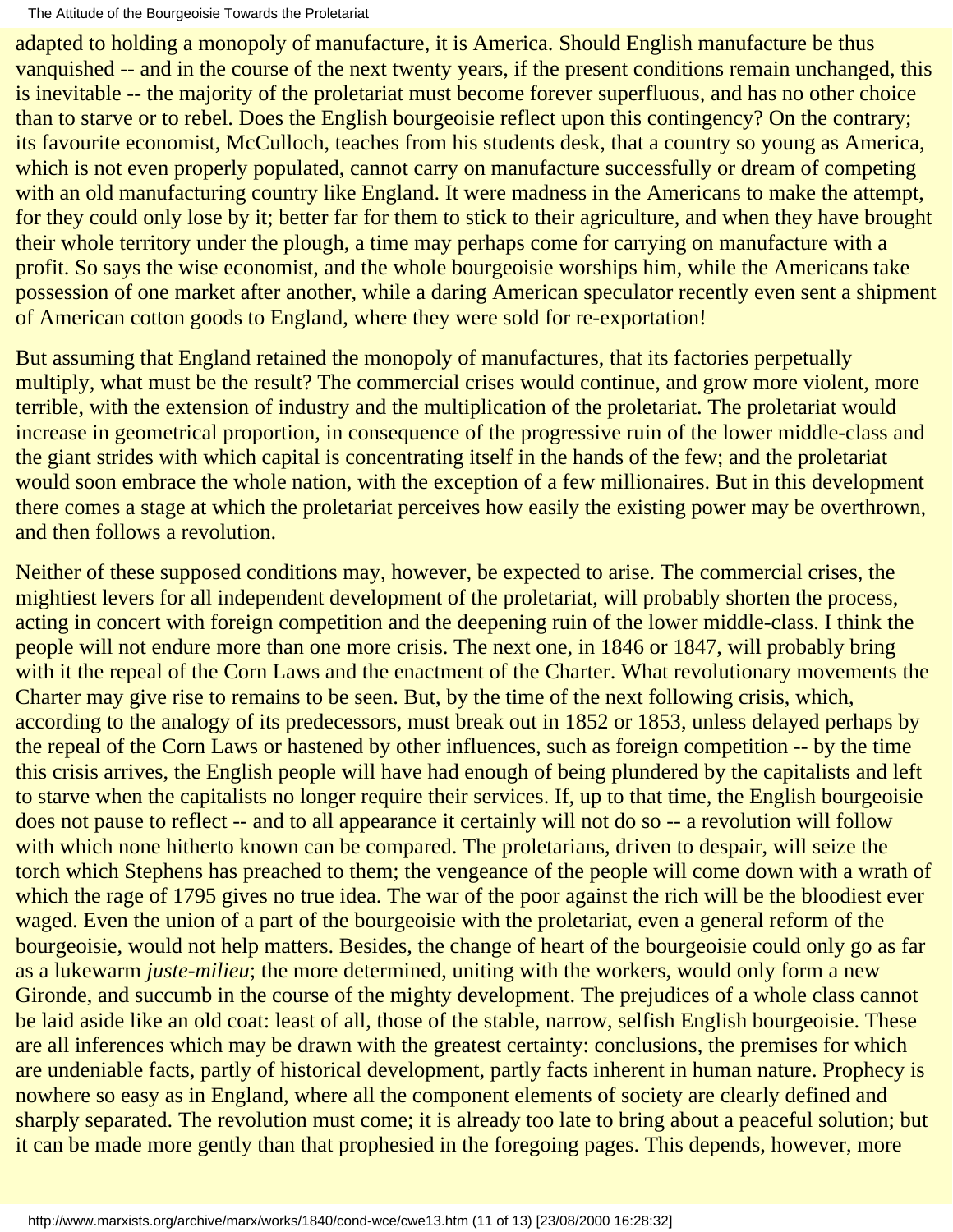upon the development of the proletariat than upon that of the bourgeoisie. In proportion, as the proletariat absorbs socialistic and communistic elements, will the revolution diminish in bloodshed, revenge, and savagery. Communism stands, in principle, above the breach between bourgeoisie and proletariat, recognises only its historic significance for the present, but not its justification for the future: wishes, indeed, to bridge over this chasm, to do away with all class antagonisms Hence it recognises as justified, so long as the struggle exists, the exasperation of the proletariat towards its oppressors as a necessity, as the most important lever for a labour movement just beginning; but it goes beyond this exasperation, because Communism is a question of humanity and not of the workers alone. Besides, it does not occur to any Communist to wish to revenge himself upon individuals, or to believe that, in general, the single bourgeois can act otherwise, under existing circumstances, than he does act. English Socialism, i.e., Communism, rests directly upon the irresponsibility of the individual. Thus the more the English workers absorb communistic ideas, the more superfluous becomes their present bitterness, which, should it continue so violent as at present, could accomplish nothing; and the more their action against the bourgeoisie will lose its savage cruelty. If, indeed, it were possible to make the whole proletariat communistic before the war breaks out, the end would be very peaceful; but that is no longer possible, the time has gone by. Meanwhile, I think that before the outbreak of open, declared war of the poor against the rich, there will be enough intelligent comprehension of the social question among the proletariat, to enable the communistic party, with the help of events, to conquer the brutal element of the revolution and prevent a "Ninth Thermidor". In any case, the experience of the French will not have been undergone in vain, and most of the Chartist leaders are, moreover, already Communists. And as Communism stands above the strife between bourgeoisie and proletariat, it will be easier for the better elements of the bourgeoisie (which are, however, deplorably few, and can look for recruits only among the rising generation) to unite with it than with purely proletarian Chartism.

If these conclusions have not been sufficiently established in the course of the present work, there may be other opportunities for demonstrating that they are necessary consequences of the historical development of England. But this I maintain, the war of the poor against the rich now carried on in detail and indirectly will become direct and universal. It is too late for a peaceful solution. The classes are divided more and more sharply, the spirit of resistance penetrates the workers, the bitterness intensifies, the guerrilla skirmishes become concentrated in more important battles, and soon a slight impulse will suffice to set the avalanche in motion. Then, indeed, will the war-cry resound through the land: "War to the mansion, peace to the cottage!" -- but then it will be too late for the rich to beware.

# **NOTES**

<span id="page-176-0"></span>1.To prevent misconstructions and consequent objections, I would observe that I have spoken of the bourgeoisie as a *class*, and that all such facts as refer to individuals serve merely as evidence of the way of thinking and acting of a class. Hence I have not entered upon the distinctions between the diverse sections, subdivisions and parties of the bourgeoisie, which have a mere historical and theoretical significance. And I can, for the same reason, mention but casually the few members of the bourgeoisie who have shown themselves honourable exceptions. These are, on the one hand, the pronounced Radicals, who are almost Chartists, such as a few members of the House of Commons, the manufacturers Hindley of Ashton, and Fielden of Todmorden (Lancashire), and, on the other hand, the philanthropic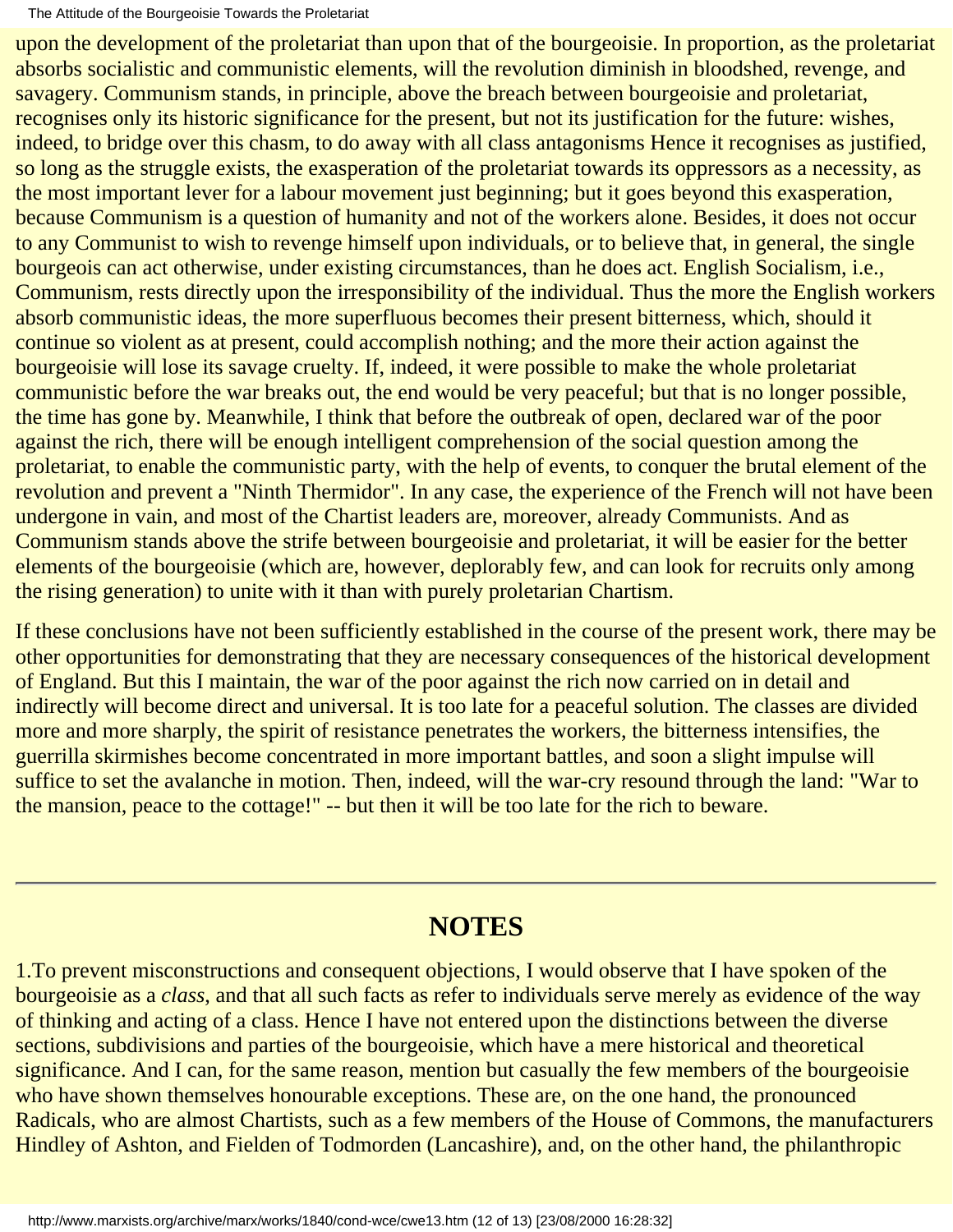Tories, who have recently constituted themselves "Young England", among whom are the Members of Parliament, Disraeli, Borthwick, Ferrand, Lord John Manners, etc., Lord Ashley, too, is in sympathy with them. The hope of "Young England" is a restoration of the old "merry England" with its brilliant features and its romantic feudalism. This object is of course unattainable and ridiculous, a satire upon all historic development; but the good intention, the courage to resist the existing state of things and prevalent prejudices, and to recognise the vileness of our present condition, is worth something anyhow. Wholly isolated is the half-German Englishman, Thomas Carlyle, who, originally a Tory, goes beyond all those hitherto mentioned. He has sounded the social disorder more deeply than any other English bourgeois, and demands the organisation of labour. [\[1\]](#page-174-0)

## **[Read Next Section >>](#page-178-0)**

Transcribed and HTML mark-up for MEIA by Tim Delaney in 1999.

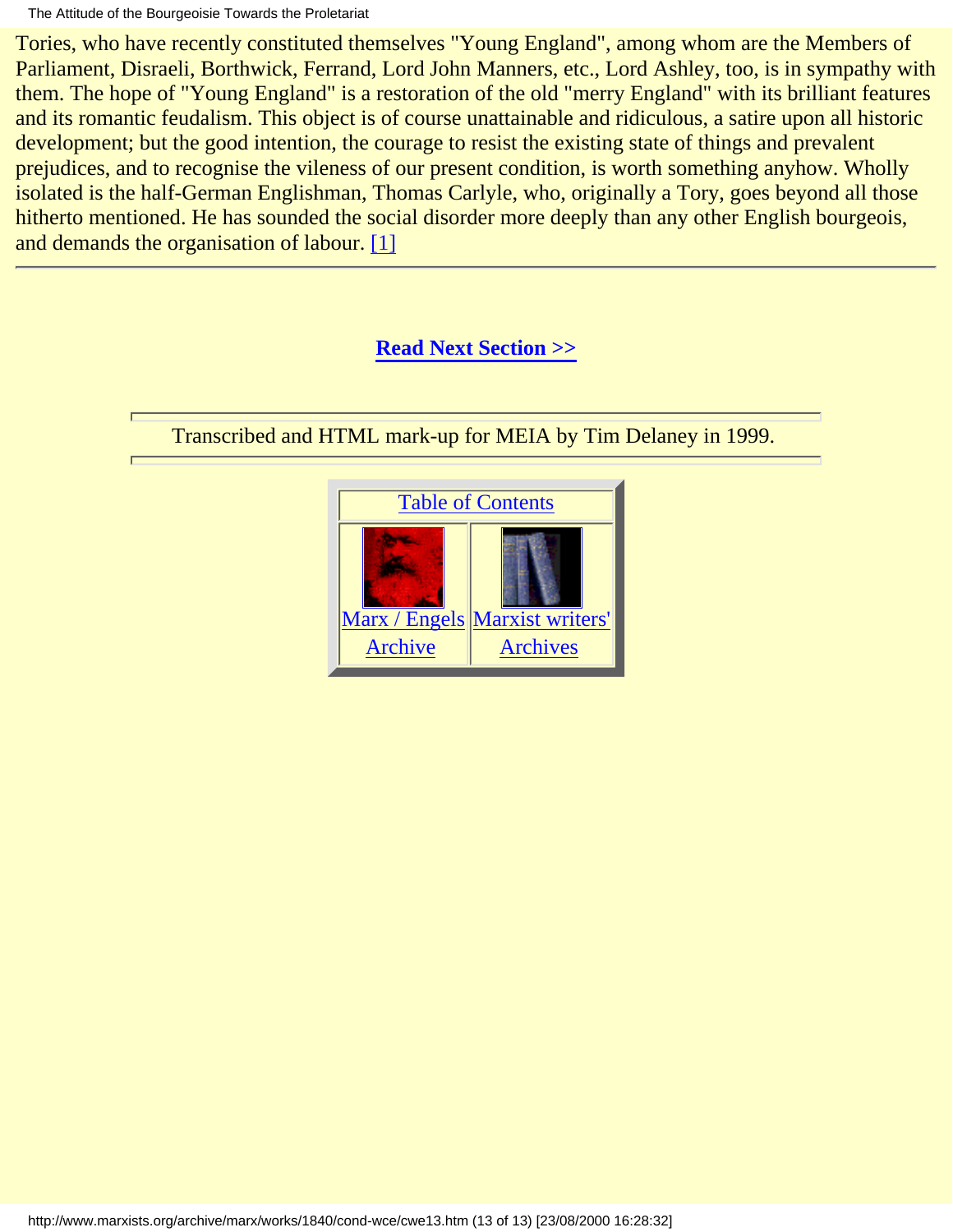### **Frederick Engels**

Postscript to

# <span id="page-178-0"></span>*THE CONDITION OF THE WORKING-CLASS IN ENGLAND*

## AN ENGLISH TURNOUT

In my book on the above subject I was unable to give factual proof of individual points. In order not to make the book too thick and indigestible, I had to consider my statements sufficiently proven when I had confirmed them by quotations from official documents, impartial writers or the writings of the parties whose interests I was attacking. This sufficed to guard me against contradiction in those cases where I was unable to speak from personal observation when describing particular living conditions. But it was not sufficient to produce in the reader the incontestable certainty which can only be given by striking, irrefutable facts, and which, especially in an age in which we are obliged by the infinite "wisdom of the fathers" to be sceptical, can never be generated by mere reasoning, no matter how good the authorities. Above all when it is a question of important consequences, of facts coalescing into principles, when it is not the condition of separate, small sections of the people that has to be described, but the position of whole classes in relation to each other, then facts are absolutely essential. For the reasons just mentioned, I was unable to provide these in all cases in my book. I will now make good this unavoidable deficiency and, from time to time, will present facts as I find them in the sources available to me. In order, at the same time, to demonstrate that my account is still correct today, I will only use facts which have taken place since I left England last year, and have become known to me only since my book was published.

Readers of my book will remember that I was chiefly concerned to describe the position of the bourgeoisie and the proletariat in relation to each other and the necessity of struggle between these two classes; and that I attached especial importance to proving how completely justified the proletariat was in waging this struggle, and to rebutting the English bourgeoisie's fine phrases by means of their ugly deeds. From the first page to the last, I was writing a bill of indictment against the English bourgeoisie. I will now provide a few more choice pieces of evidence. However, since I have already displayed enough passion over these English bourgeois it is not my intention to work myself up over them once again and, so far as I can, I will keep my temper.

The first good citizen and worthy *paterfamilias* we are going to meet is an old friend, or rather there are two of them. By 1843 Messrs. Pauling & Henfrey had already had Lord knows how many conflicts with their workers, who, refusing to be dissuaded even by the best of arguments from their demand that they should receive increased wages for increased work, stopped work. Pauling & Henfrey, who are important building contractors and employ many brickmakers, carpenters, and so on, took on other workers; this led to a conflict and in the end to a bloody battle with guns and cudgels in Pauling & Henfrey's brickyard, which resulted in the transportation of half a dozen workers to Van Diemen's Land, all of which is dealt with at length in my book. But Messrs. Pauling & Henfrey have to try something on with their workers every year, otherwise they are not happy; so they began baiting them again in October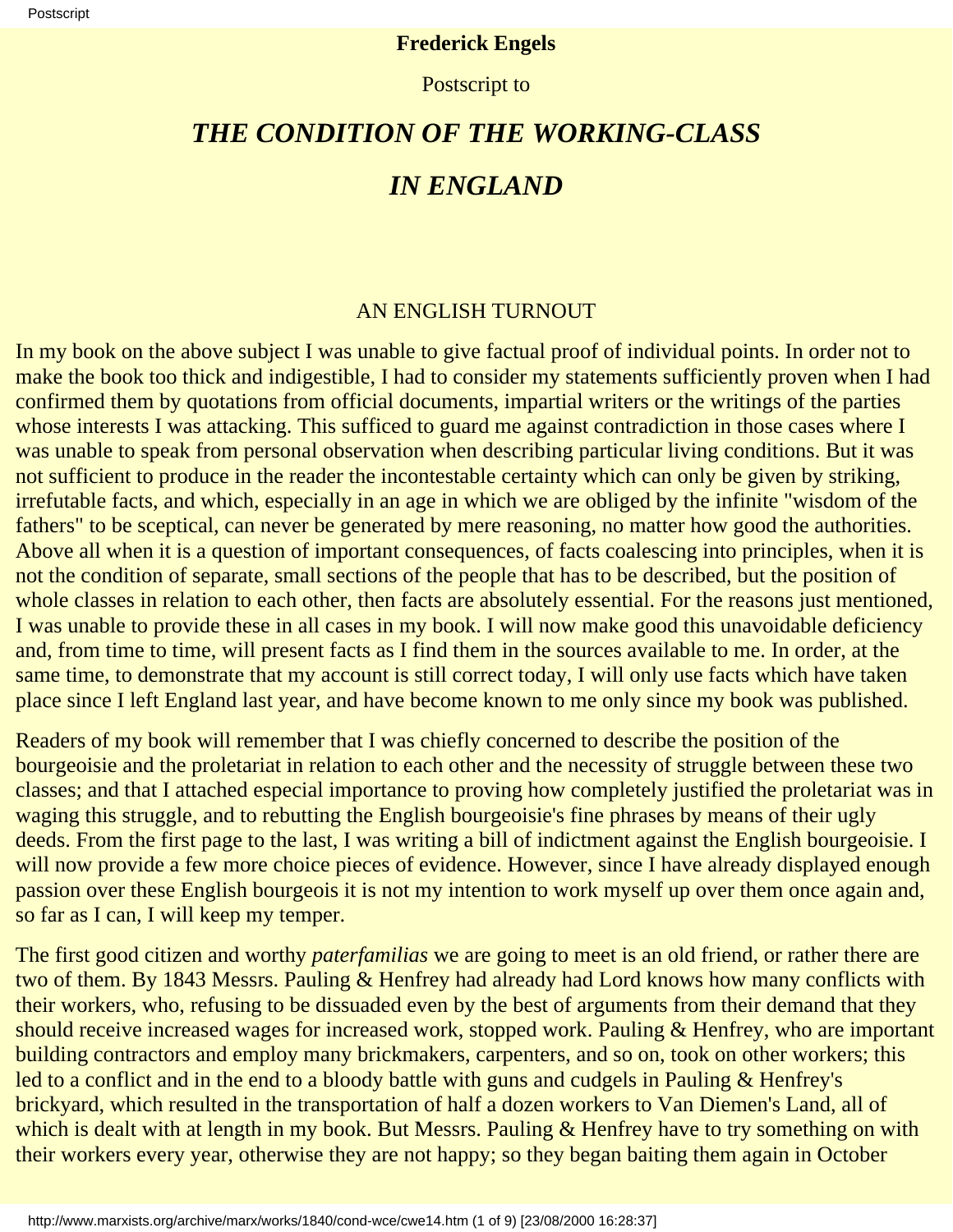### Postscript

1844. This time it was the carpenters whose well-being the philanthropic building contractors were anxious to promote. From time immemorial the custom had prevailed among the carpenters of Manchester and the surrounding area of not "striking a light" from Candlemas to November 17, i.e., of working from six in the morning till six in the evening during the long days, and of starting as soon as it was light and finishing as soon as it began to get dark during the short days. Then from November 17 onwards the lights were lit and work carried on for the full time. Pauling & Henfrey, who had long had enough of this "barbaric" custom, decided to put an end to this relic of the "Dark Ages" with the help of gas lighting, and when one evening before six o'clock the carpenters could not see any longer and put away their tools and went for their coats, the foreman lit the gas and said that they had to work till six o'clock. The carpenters, whom this did not suit, called a general meeting of the workers in their trade. Mr. Pauling, much astonished, asked his workers if they were dissatisfied about something since they had called a meeting. Some of the workers said that it was not they who were directly responsible for calling the meeting, but the committee of the craft union, to which Mr. Pauling replied that he didn't care a fig for the craft union, but he would like to put a proposition to them: if they would agree to the lights being lit he would be prepared in return to give them three hours off on Saturdays, and -- generous fellow - also to allow them to work an extra quarter of an hour every day for which they would get extra pay! They on their part should work half an hour longer when all other workshops began to put on their lights. The workers considered this proposal and calculated that as a result Messrs. Pauling & Henfrey would gain a whole working hour every day during the short days, that each worker would have to work altogether 92 hours, i.e., 9 1/4 days extra without getting a farthing in return, and that taking into account all the workers employed by the firm, the above-named gentlemen would save  $\text{\pounds}400$  (2,100 taler) in wages during the winter months. So the workers held their meeting and explained to their fellow-workers that if one firm succeeded in putting this through, all the other firms would follow suit and, as a result, there would be a general indirect reduction in wages which would rob the carpenters in the district of about £4,000 a year. It was decided that on the following Monday all the carpenters employed by Pauling & Henfrey should hand in their 3-months' notice and if their employers did not change their minds, should stop work when this notice expired. The union on its part promised to support them by a general levy in the event of a stoppage of work.

On Monday, October 14, the workers went and gave in their notice, whereupon they were told that they could leave right away, which of course they did. The same evening another meeting of all the building workers took place, at which all categories of building workers pledged their support to the strikers. On the Wednesday and Thursday following, all the carpenters in the vicinity employed by Pauling & Henfrey also stopped work and the strike was thus in full swing.

The building employers, left so suddenly high and dry, immediately sent people out in all directions, even as far as Scotland, to recruit workers since in the whole vicinity there was not a soul willing to work for them. In a few days thirteen men did arrive from Staffordshire. But as soon as the strikers found an opportunity of talking to them and explaining the dispute and the reasons why they had stopped work, several of the new arrivals refused to continue working. But the masters had an effective way of dealing with this: they had the recalcitrants, along with those who led them astray, brought before Daniel Maude, Esquire, Justice of the Peace. But before we follow them there, we must first put the virtues of Daniel Maude, Esq., in their proper light.

Daniel Maude, Esq., is the "stipendiary magistrate"' or paid Justice of the Peace in Manchester. The English magistrates are usually rich bourgeois or landowners, occasionally also clergymen, who are appointed by the Ministry. But since these Dogberries understand nothing about the law, they make the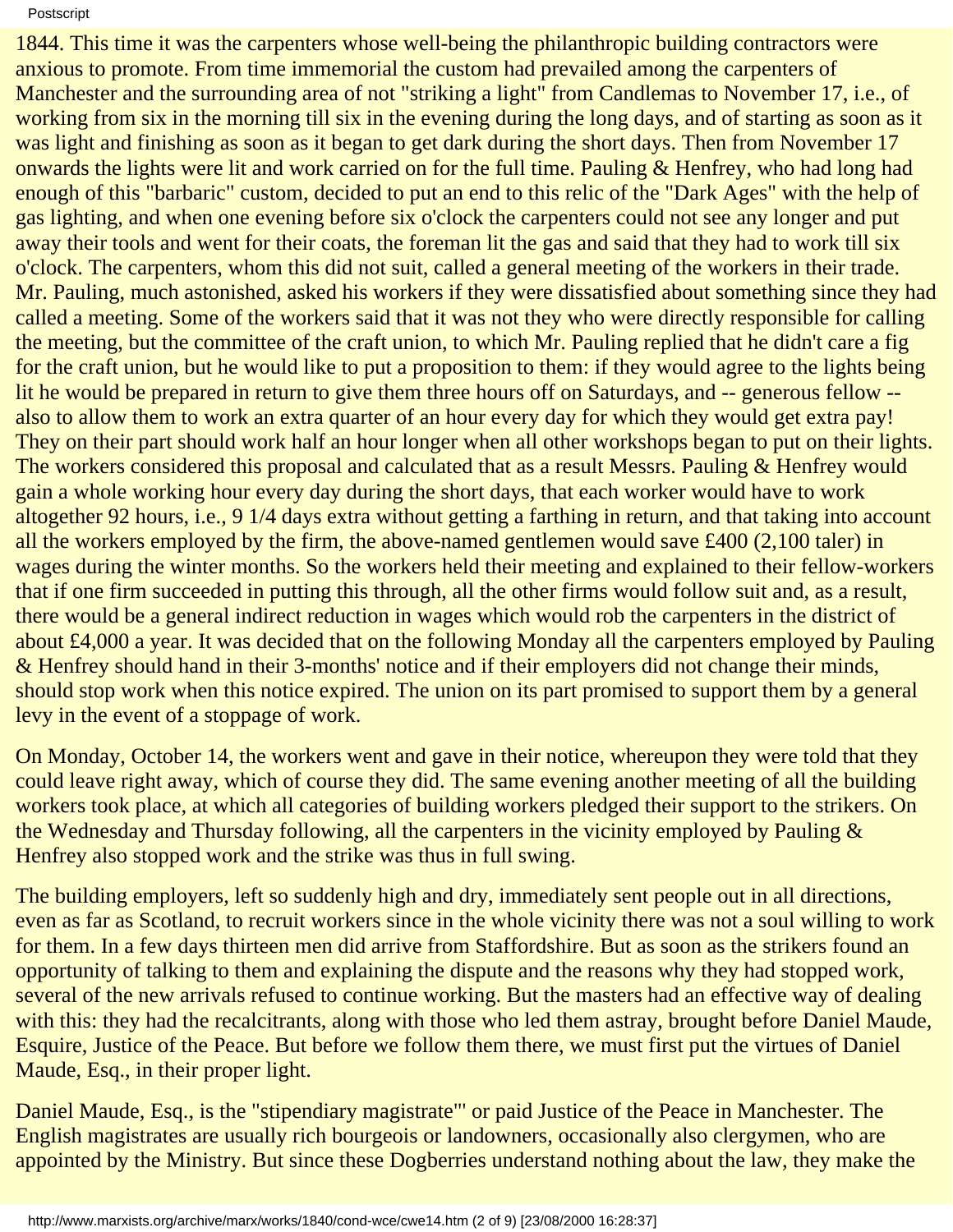most flagrant blunders, bring the bourgeoisie into ridicule and do it harm, since, even when faced with a worker, they are frequently reduced to a state of confusion if he is defended by a skilful lawyer, and either neglect some legal form when sentencing him, which results in a successful appeal, or let themselves be misled into acquitting him. Besides, the rich manufacturers in the big towns and industrial areas have no time to spare for passing days of boredom in a court of law and prefer to install a replacement. As a result in these towns, on the initiative of the towns themselves, paid magistrates are usually appointed, men versed in law, who are able to take advantage of all the twists and subtle distinctions of English law, and when necessary to supplement and improve it for the benefit of the bourgeoisie. Their efforts in this respect are illustrated by the following example.

Daniel Maude, Esq., is one of those liberal justices of the peace who were appointed in large numbers under the Whig Government. Among his heroic exploits, inside and outside the arena of the Manchester Borough Court, we will mention two. When in 1842 the manufacturers succeeded in forcing the workers of South Lancashire into an insurrection, which broke out in Stalybridge and Ashton at the beginning of August, some 10,000 workers, with Richard Pilling, the Chartist, at their head, marched on August 9 from there to Manchester

"to meet their masters on the Exchange and to see how the Manchester market was."

When they reached the outskirts of the town, they were met by Daniel Maude, Esq., with the whole estimable police force, a detachment of cavalry and a company of riflemen. But this was all only for the sake of appearances since it was in the interest of the manufacturers and liberals that the insurrection should spread and force the repeal of the Corn Laws. In this Daniel Maude, Esq., was in complete agreement with his worthy colleagues, and he began to come to terms with the workers and allowed them to enter the town on their promise to "keep the peace" and follow a prescribed route. He knew very well that the insurgents would not do this nor did he in the least wish them to -- he could have nipped the whole contrived insurrection in the bud with a little energy but, had he done so, he would not have been acting in the interest of his Anti-Corn Law friends but in the interest of Sir Robert Peel. So he withdrew the soldiers and allowed the workers to enter the town, where they immediately brought all the factories to a standstill. But as soon as the insurrection proved to be definitely directed against the liberal bourgeoisie and completely ignored the "hellish Corn Laws", Daniel Maude, Esq., once more assumed his judicial office and had workers arrested by the dozen and marched off to prison without mercy for "breach of the peace" -- so that he first caused the breaches and then punished them. Another characteristic feature in the career of this Manchester Solomon is revealed by the following. Since the Anti-Corn Law League was several times beaten up in public in Manchester, it holds private meetings, admission to which is by ticket only -- but the decisions and petitions of which are presented to the public as those of public meetings, and as manifestations of Manchester "public opinion". In order to put a stop to this fraudulent boasting by the liberal manufacturers, three or four Chartists, among them my good friend James Leach, secured tickets for themselves and went to one of these meetings. When Mr. Cobden rose to speak, James Leach asked the Chairman whether this was a public meeting. Instead of answering, the Chairman called the police and had Leach arrested without more ado. A second Chartist asked the question again, then a third, and a fourth, all were set upon one after the other by the "bluebottles" (police) who stood massed at the door, and packed off to the Town Hall. They appeared the next morning before Daniel Maude, Esq., who was already fully informed about everything. They were charged with having caused a disturbance at a meeting, were hardly allowed to say a word, and then had to listen to a solemn speech by Daniel Maude, Esq., who told them that he knew them, that they were political vagabonds who did nothing, but cause uproar at meetings and disturb decent, law-abiding,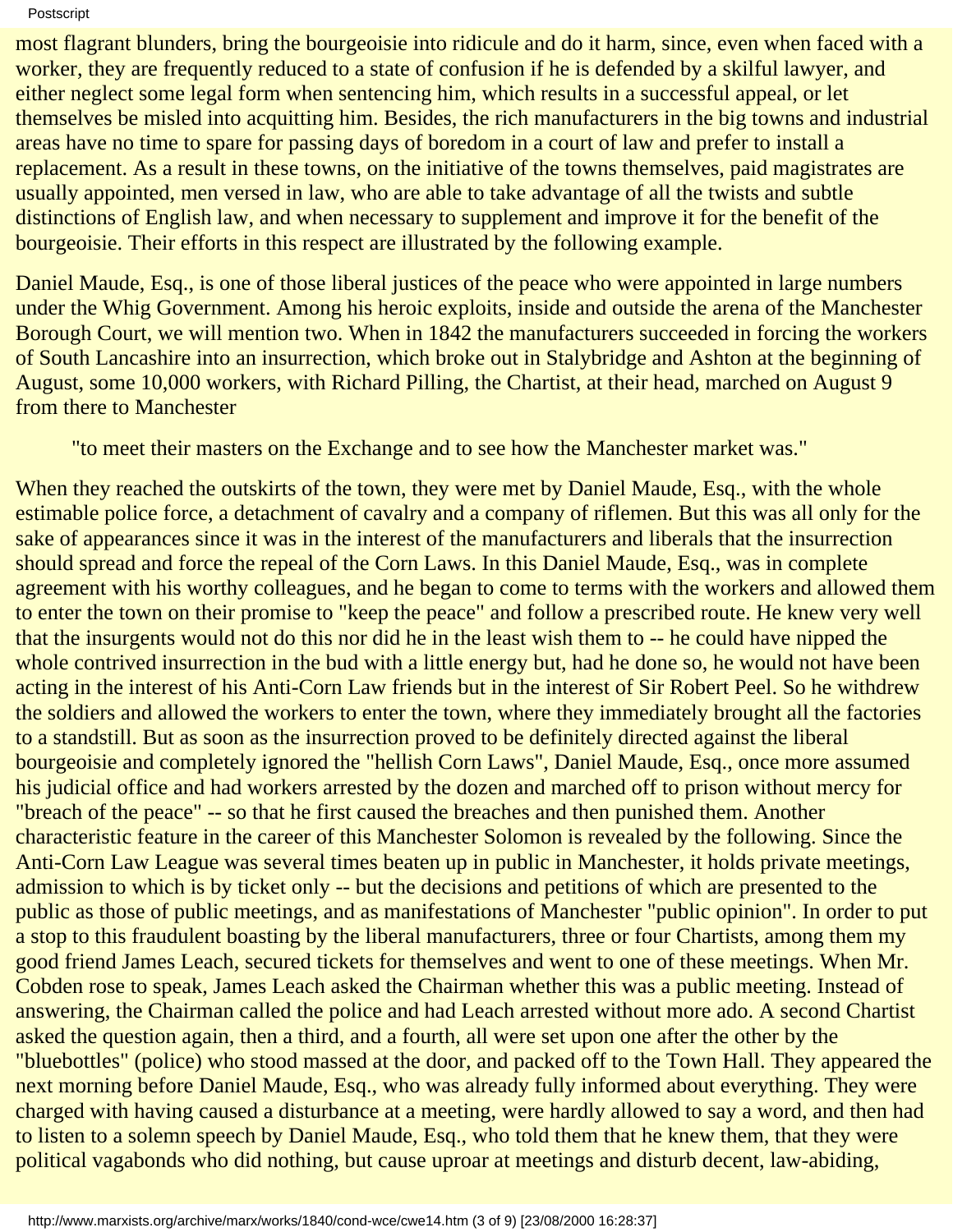citizens and a stop must be put to this kind of thing. Therefore -- and Daniel Maude, Esq., knew very well that he could not impose any real punishment on them -- therefore, he would sentence them to pay the costs this time.

It was before this same Daniel Maude, Esq., whose bourgeois virtues we have just described, that the recalcitrant workers from Pauling & Henfrey's were hauled. But they had brought a lawyer with them as a precaution. First to be heard was the worker newly arrived from Staffordshire who had refused to continue working at a place where others had stopped work in self-defence. Messrs. Pauling & Henfrey had a written contract signed by the workers from Staffordshire, and this was submitted to the magistrate. [1] The defending lawyer interjected that this agreement had been signed on a Sunday and was therefore invalid. With much dignity Daniel Maude, Esq., admitted that "business transactions" concluded on a Sunday were not valid, but said that he could not believe that Messrs. Pauling & Henfrey regarded this as a "business transaction"! So without spending very much time asking the worker whether he "regarded" the document as a "business transaction", he told the poor devil that he must either continue working or amuse himself on the treadmill for three months.-- 0 Solomon of Manchester! -- After this case had been dealt with, Messrs. Pauling & Henfrey brought forward the second accused. His name was Salmon, and he was one of the firm's old workers who had stopped work. He was accused of having intimidated the new workers into taking part in the strike. The witness -- one of these latter -- stated that Salmon had taken him by the arm and spoken to him. Daniel Maude, Esq., asked whether the accused had perhaps used threats or beaten him? -- No, said the witness. Daniel Maude, Esq., delighted at having found an opportunity to demonstrate his impartiality -- after having just fulfilled his duty to the bourgeoisie - declared that there was nothing in the case incriminating the accused. He had every right to take a walk on the public highway and to talk to other people as long as he did not indulge in intimidating words or actions -- he was therefore acquitting him. But Messrs. Pauling & Henfrey had at least had the satisfaction, by paying the costs of the case, of having the said Salmon sent to the lock-up for a night - and that was something after all. Nor did Salmon's happiness last long. For after having been discharged on Thursday, October 31, he was up again before Daniel Maude, Esq., on Tuesday, November 5th, charged with having assaulted Messrs. Pauling & Henfrey in the street. On that same Thursday on which Salmon had been acquitted, a number of Scotsmen arrived in Manchester, decoyed by false statements that the disputes were over and that Pauling & Henfrey could not find enough workers in their district to cope with their extensive contracts. On the Friday a number of Scottish joiners who had been working for some time in Manchester, came to explain the cause of the stoppage to their countrymen. A large number of their fellow-workers -- some 400 -- gathered around the inn where the Scots were quartered. But these Scotsmen were kept there like prisoners with a foreman on guard at the door. After some time, Messrs. Pauling & Henfrey arrived in order to escort in person their new workers to their place of work. When the group came out, those gathered outside called to the Scots not to take work against the Manchester rules of the trade and not to disgrace their fellow-countrymen. Two of the Scots did in fact lag behind a little and Mr. Pauling himself ran back to drag them forward. The crowd remained quiet, only prevented the group from moving too quickly and called to the Scots not to interfere in other people's business, to go back home, etc. Mr. Henfrey finally lost his temper; he saw several of his old workers in the crowd, .among them Salmon, and in order to put an end to the affair, he gripped the latter by the arm. Mr. Pauling seized him by the other arm and both shouted for the police with all their might. The police inspector came up and asked what charge was being made against the man, at which both partners were greatly embarrassed! But they said, "We know the man." "Oh," said the inspector, "that's enough then, we can let him go for the time being." Messrs. Pauling & Henfrey, needing to bring some kind of charge against Salmon, considered the matter for several days until finally, on the advice of their lawyer, they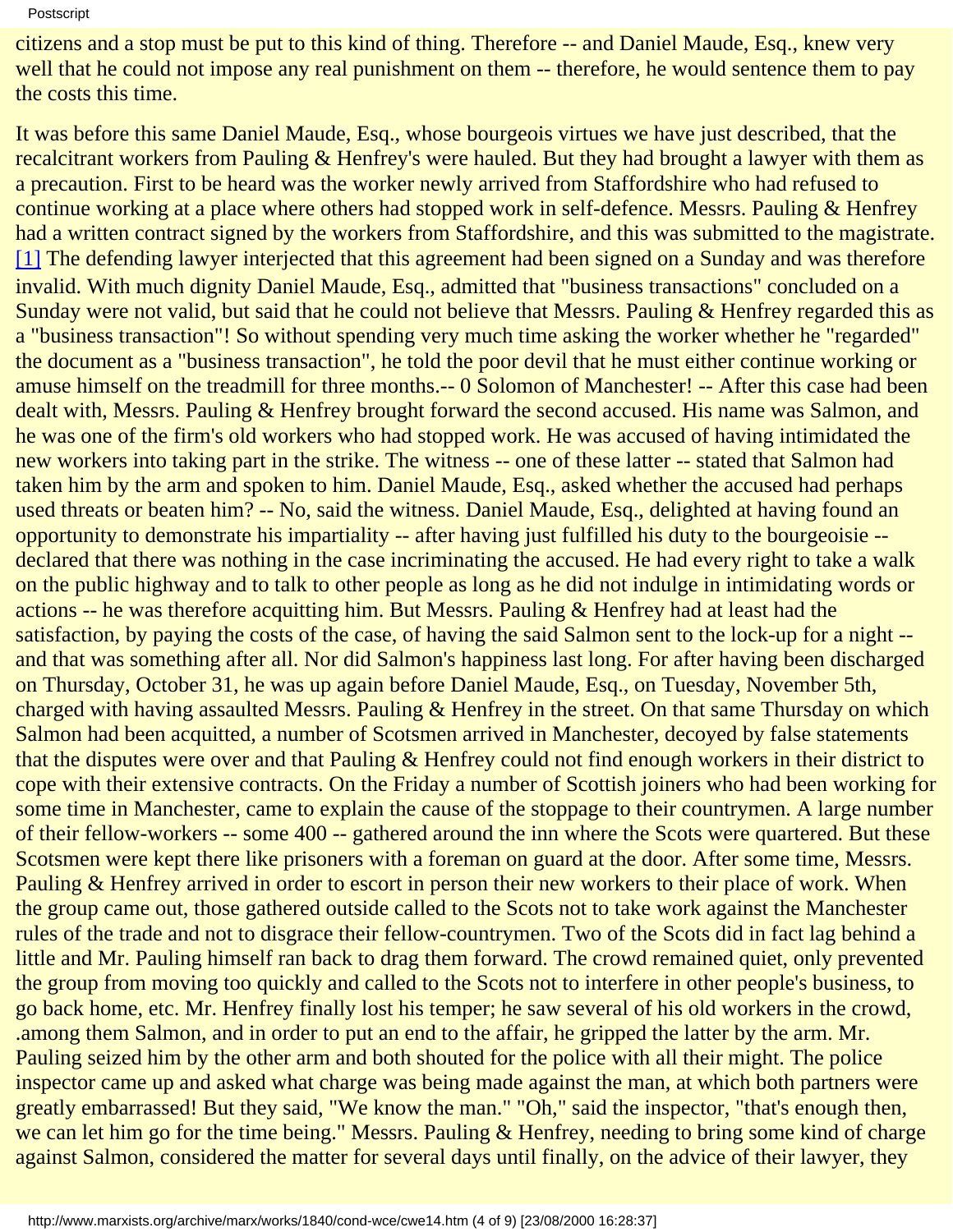lodged the above charge. After all the witnesses against Salmon had been heard, W. P. Roberts, the "Miners' Attorney General", the terror of all magistrates, suddenly rose up on behalf of the accused and asked whether he should still call his witnesses, since nothing had been brought against Salmon. Daniel Maude, Esq., let him question his witnesses, who testified that Salmon had behaved calmly until Mr. Henfrey took hold of him. When the proceedings for and against had been concluded, Daniel Maude, Esq., said that he would pass sentence on Saturday. Clearly, the presence of "Attorney General" Roberts led him to think twice before he spoke once.

On Saturday, Messrs. Pauling & Henfrey brought an additional criminal charge of conspiracy and intimidation against three of their old workers -- Salmon, Scott and Mellor. By this they hoped to deliver a mortal blow to the craft union and, in order to be secure against the dreaded Roberts, they called in a distinguished barrister from London, Mr. Monk. As his first witness, Mr. Monk produced Gibson, one of the newly engaged Scotsmen, who had also acted as witness against Salmon the previous Tuesday. He declared that on Friday, November 1, as he and his companions came out of the inn, they were surrounded by a crowd of people who pushed and pulled them and that the three accused were among the crowd. Roberts now began to cross-question this witness, confronted him with another worker, and asked whether he, Gibson, had not told this worker the previous night that he had not known *he was under oath* when he was giving his evidence the previous Tuesday and that he had not really understood what he was supposed to do and say in court. Gibson replied that he did not know the man, he had been with two men the previous evening but could not say whether this man was one of them as it had been dark. *It was possible that he said something of the sort* since the form of oath in Scotland was different from that in England; he couldn't quite remember. Mr. Monk then rose and declared that Mr. Roberts had no right to put questions like that, to which Mr. Roberts replied that objections of that kind were quite in place when one was representing a bad cause, but that he had the right to ask what he wanted, not only where the witness was born but also where he had stayed every day since that time, and what he had had to eat every day. Daniel Maude, Esq., confirmed that Mr. Roberts had this right but gave him the fatherly advice to keep to the point as much as possible. Then, after Mr. Roberts had obtained from the witness a statement that he only really began working for Pauling & Henfrey on the day after the incident on which the charge was based, that is, on November 2, he dismissed him. Then Mr. Henfrey himself appeared as a witness and repeated what Gibson had said about the incident. At this, Mr. Roberts asked him: Are you not looking for an unfair advantage over your competitors? Mr. Monk again objected to this question.

Very well, said Mr. Roberts, I will put it more clearly. Mr. Henfrey, do you know that the working hours of the carpenters in Manchester are fixed by certain rules?

*Mr. Henfrey*: I have nothing to do with those rules, I have the right to make my own rules.

*Mr. Roberts*: Quite so. On oath, Mr. Henfrey, do you not demand longer working hours from your workers than other building contractors and master carpenters?

*Mr. Henfrey*: Yes.

*Mr. Roberts*: How many hours, approximately?

*Mr. Henfrey* did not know exactly and took out his notebook in order to calculate.

*Daniel Maude, Esq.*: You need not spend a long time working it out, just tell us roughly how many.

*Mr. Henfrey*: Well, about an hour in the mornings and an hour in the evenings for six weeks before the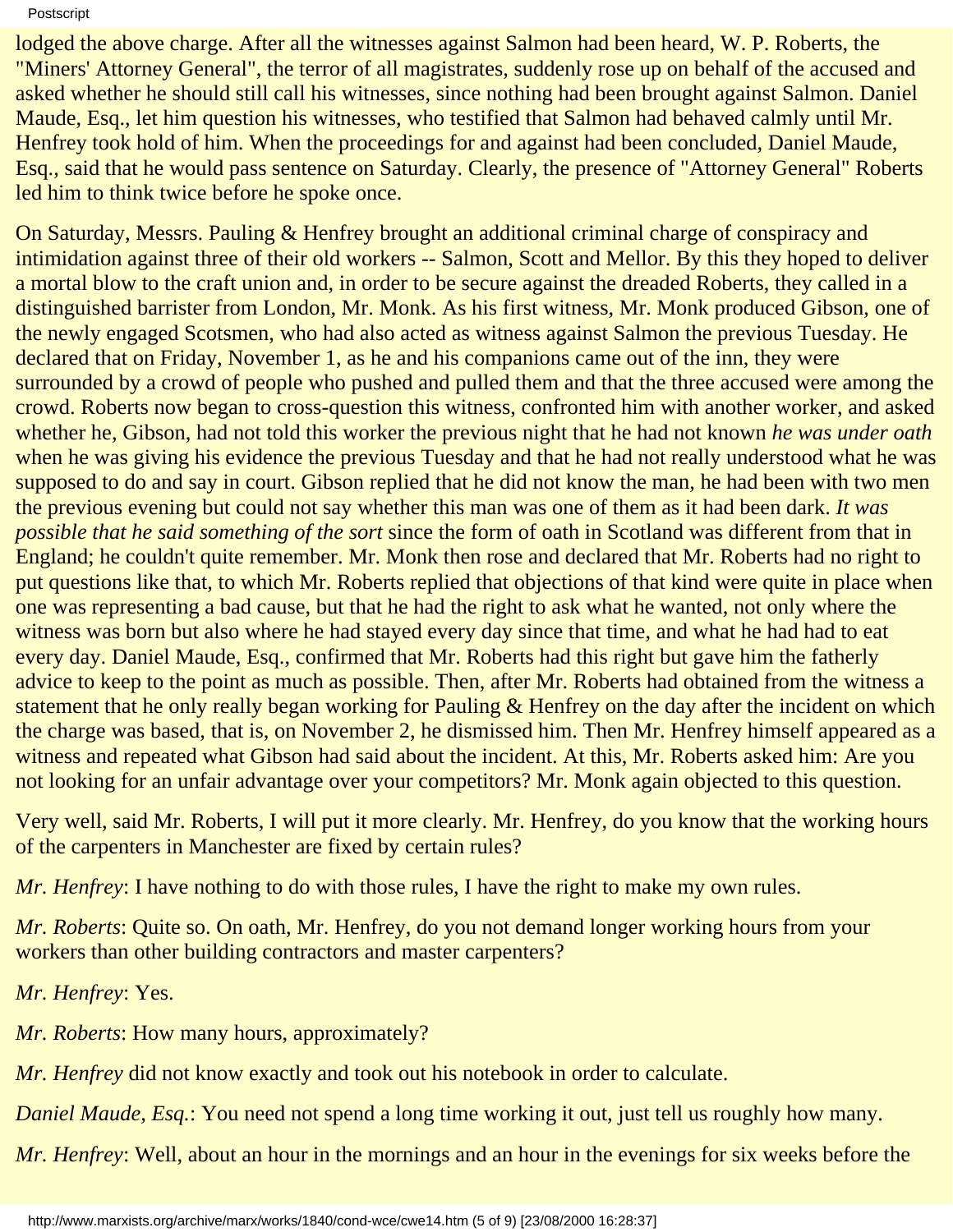time when the lights are usually turned on, and the same for six weeks after the day when it is usual to stop putting on the lights.

*Daniel Maude, Esq.*: So every one of your workers has to work an extra 72 hours before the lights are turned on and 72 hours after, that is, 144 hours in 12 weeks?

# *Mr. Henfrey:* Yes.

This statement was received with signs of great indignation by the public. Mr. Monk looked angrily at Mr. Henfrey and Mr. Henfrey looked at his barrister in confusion and Mr. Pauling tugged at Mr. Henfrey's coat-tails -- but it was too late; Daniel Maude, Esq., who obviously saw that he would have to play at being impartial again that day, had heard the admission and made it public.

After two unimportant witnesses had been heard, Mr. Monk said that his evidence against the accused was now concluded.

Daniel Maude, Esq., then said that the plaintiff had not made out any case for a criminal investigation against the accused, not having shown that the threatened Scots had been taken on by Pauling & Henfrey before November 1, since there was no proof of a hire contract or employment of the men concerned before November 2, while charge had been lodged on November 1st. Thus on this date the men were not yet employed by Pauling & Henfrey and the accused had every right to try and deter them by every legal means from going to work for Pauling & Henfrey. In reply to this, Mr. Monk said that the defendants had been engaged from the moment they left Scotland and boarded the steamer. Daniel Maude, Esq., remarked that it had indeed been stated that such hire contract had been made out but this document had not been produced. Mr. Monk replied that the document was in Scotland and he asked Mr. Maude to adjourn the case until it could be laid before the court. Mr. Roberts intervened here to say: this was something new to him. Evidence for the plaintiff had been declared concluded and now the plaintiff was demanding that the case be adjourned in order to introduce new evidence. He insisted that the case proceed. Daniel Maude, Esq., decided that both pleas were superfluous since no substantiated charge was before the court -- upon which the accused were dismissed.

Meanwhile the workers had likewise not been inactive. Week after week they held meetings in the Carpenters' Hall or the Socialist Hall, called for aid from the different craft unions, which was given in plenty, never ceased to make known everywhere the behaviour of Pauling & Henfrey and finally sent delegates in all directions in order to inform their fellow craftsmen in all the areas where Pauling & Henfrey were recruiting workers, of the reasons for this recruitment and to prevent them taking work with this firm. Only a few weeks after the strike began there were seven delegates on their way and posters on the street corners in all the big towns in the country warned unemployed carpenters about Pauling & Henfrey. On November 9 some of the delegates who had returned reported on their mission. One of these, named Johnson, who had been in Scotland, described how Pauling & Henfrey's representative had recruited thirty workers in Edinburgh but as soon as they heard from him the real facts of the case they decided they would sooner starve than go to Manchester in such circumstances. A second delegate had been in Liverpool keeping watch on the arriving steamers, but not a single man had arrived and so he found that he had nothing to do. A third man had been in Cheshire but wherever he went he found he had nothing more to do, for the Northern Star, the workers' paper, had broadcast the real state of affairs far and wide and had put an end to any desire people had of going to Manchester. Indeed in one town, Macclesfield, the carpenters had already taken a collection in support of the strikers and promised to contribute a further shilling per man should the necessity arise. In other places he was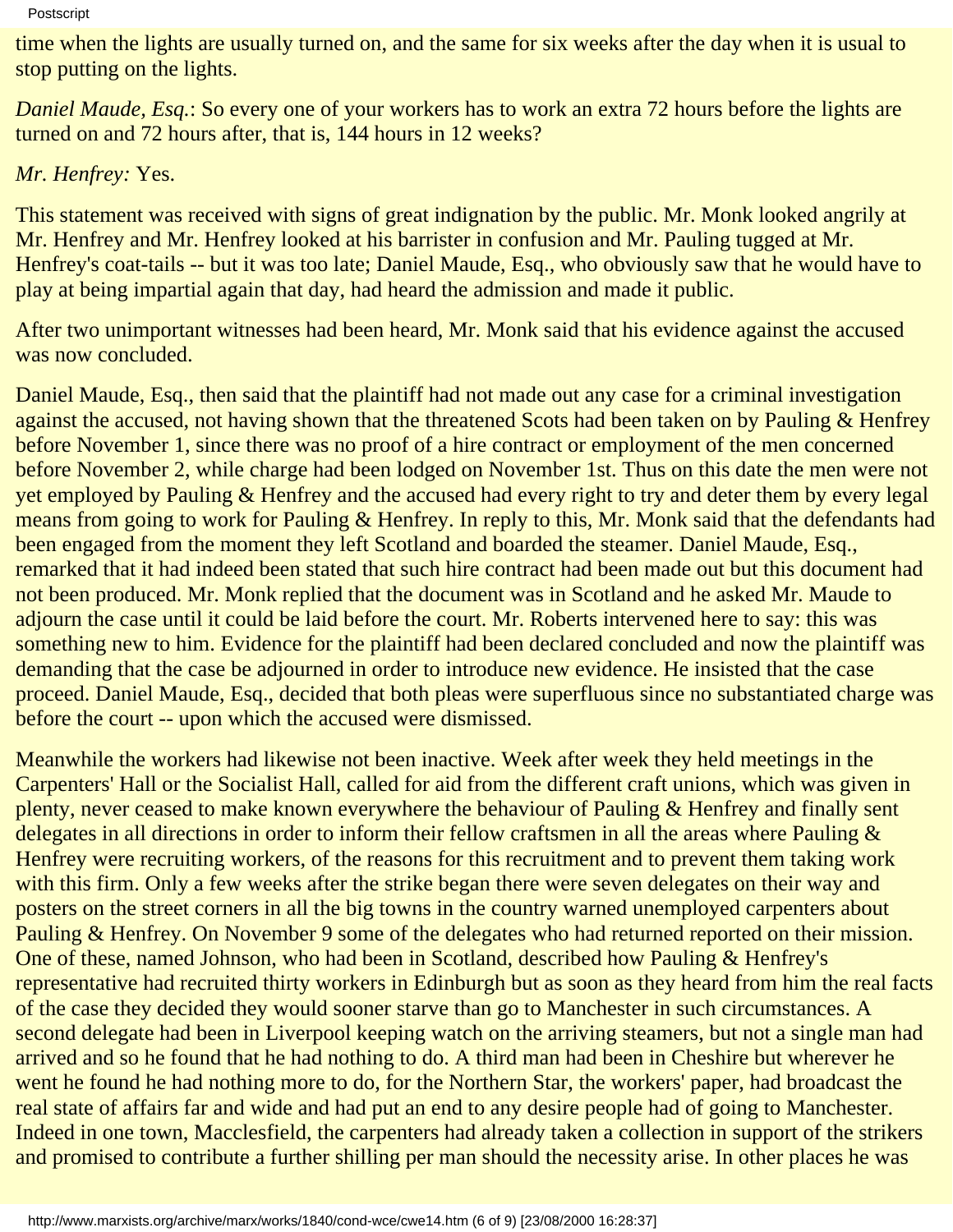able to stimulate the local craftsmen to initiate such contributions.

In order to provide Messrs. Pauling & Henfrey with another opportunity of coming to an agreement with the workers, all the craftsmen employed in the building trade gathered at the Carpenters' Hall on Monday, November 18th, elected a deputation to present an address to these gentlemen and marched in procession with flags and emblems to the premises of Pauling & Henfrey. First came the deputation followed by the strike committee, then the carpenters, the brick-moulders and kiln-workers, the day labourers, bricklayers, sawyers, glaziers, plasterers, painters, a band, stonemasons, cabinetmakers. They passed the hotel where their "Attorney General", Roberts, was staying and greeted him with loud hurrahs as they marched by. Arrived at the premises, the deputation fell out while the crowd marched on to Stevenson Square where they were to hold a public meeting. The deputation was received by the police who demanded their names and addresses before allowing them to proceed any further. When they had entered the office, the partners Sharps & Pauling told them that they would accept no written address from a crowd of workers brought together merely for the purpose of intimidation. The deputation denied that this was their aim, since the procession had not even stopped, but had at once gone on its way. While this procession of 5,000 workers continued its march, the deputation was finally received and taken into a room in which were present the Chief Constable, an officer and three newspaper reporters. Mr. Sharps, a partner in Pauling & Henfrey, usurped the Chairman's seat, remarking that the deputation should be careful what it said as everything would be duly recorded and, in certain circumstances, would be used against them in court.-- They now began to ask the deputation what they were complaining about, etc., and said that they wanted to give the men work according to the rules customary in Manchester. The deputation asked if the men picked up in Staffordshire and Scotland were working according to the regulations for craftsmen prevailing in Manchester.

No, was the answer, we have a special arrangement with these men. Then your people are to be given work again, and on the usual conditions? Oh, we are not going to negotiate with any deputation but just let the men come and they will find out on what conditions we are willing to give them work.

Mr. Sharps added that all firms with which he was connected had always treated their workers well and paid them the highest wages. The deputation replied that if, as they had heard, he was associated with the firm of Pauling & Henfrey, this firm had fiercely opposed the best interests of the workers.-- A brickmaker, a member of the deputation, was asked what the members of his craft had to complain about.--

Oh, nothing just now, but we've had enough.

Oh, you've had enough, have you? answered Mr. Pauling with a sneer, and then took the opportunity of delivering them a long lecture about craft unions, strikes, etc., and the misery to which they brought the workers -- whereupon one of the deputation remarked they were not by any means disposed to allow their rights to be taken away from them bit by bit, and, for example, to work 144 hours a year for nothing, as was now being demanded.-- Mr. Sharps remarked that they ought also to take into account the loss incurred by those taking part in the procession because they were not working that day, as well as the cost of the strike, the loss of wages suffered by the strikers, etc. One of the deputation said:

That's nobody's business but ours and we won't ask you to contribute a farthing from your pocket.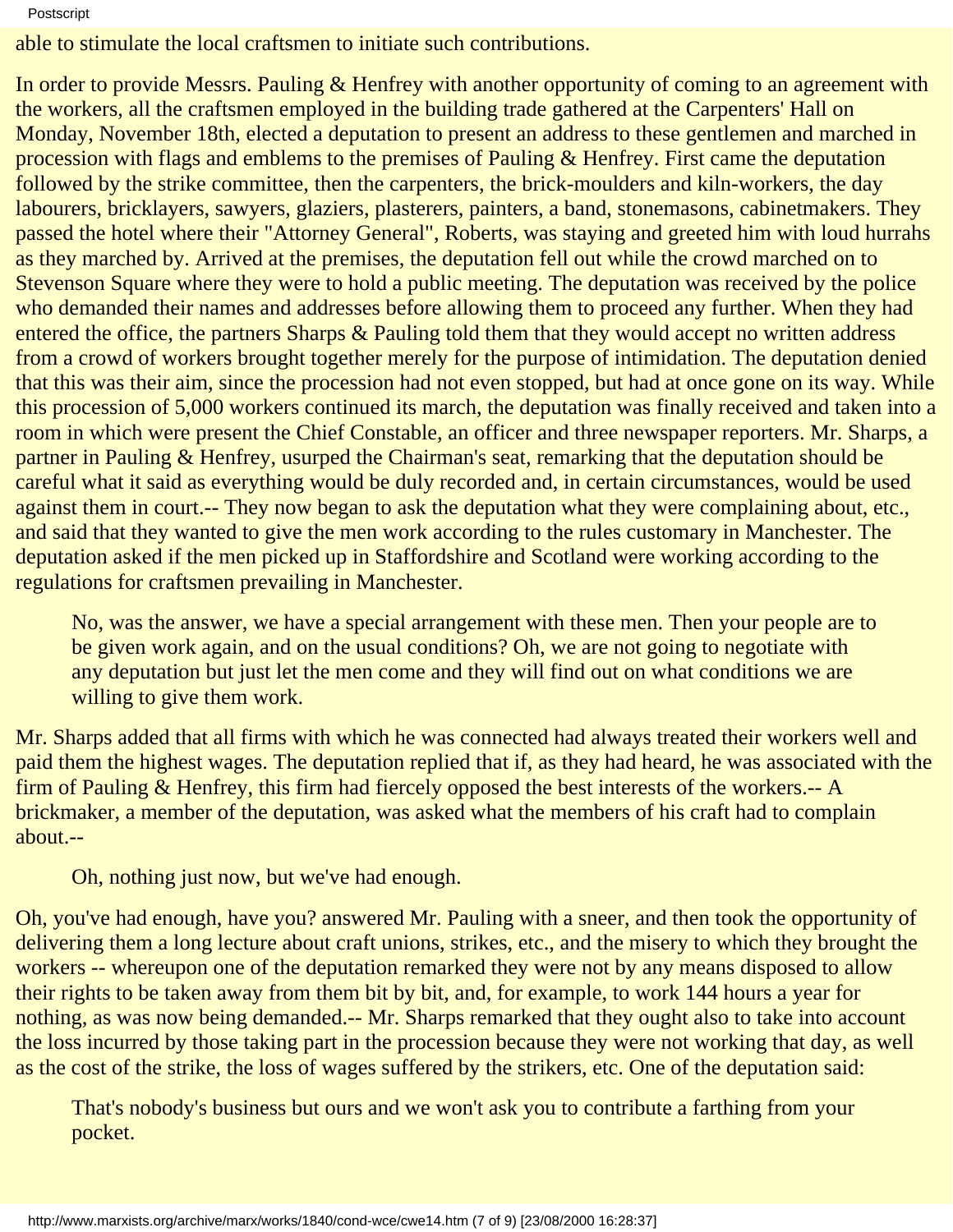With that the deputation left and reported to the assembled workers in the Carpenters' Hall, where it was revealed that not only had all those in the area working for Pauling & Henfrey (those who were not carpenters and were therefore not on strike) come to take part in the procession, but that many of the newly imported Scotsmen had also struck that very morning. A painter also declared that Pauling & Henfrey had made the same unjust demands on the painters as they had on the joiners but that they too intended to resist. In order to simplify the whole business and shorten the struggle it was decided that all building workers employed by Pauling & Henfrey should stop work. This they did. The painters stopped work on the following Saturday and the glaziers on the Monday, and on the new theatre for which Pauling & Henfrey had received the contract only two bricklayers and four day labourers were working after a few days instead of 200 men. Some of the new arrivals also stopped work.

Pauling & Henfrey foamed with rage. When three more of the new arrivals stopped work they were hauled before Daniel Maude, Esq., on Friday, November 22. The previous reverses had had no effect. A worker called Reed was the first to be dealt with, charged with breach of contract; a contract which the accused had signed in Derby was laid before the court. Roberts, who was again defending, stated at once that there was not the slightest connection between the contract and the charge, they were two quite different things. Daniel Maude, Esq., saw the point right away once the formidable Roberts had made it, but it took him a long, harassing time to make it clear to the Counsel for the other side. Finally, the latter asked permission to alter the charge and after a while he came back with one that was much worse than the first. When he saw that this would not do either, he asked for a further adjournment of the case and Daniel Maude, Esq., gave him until Friday, November 29, that is, a whole week, to consider the matter. I have not been able to find out whether or not he succeeded because the one issue of the paper which must have contained a report of the verdict is missing from my files. Meanwhile, Roberts went over to the offensive and had several of the recruited workers and one of Pauling & Henfrey's foremen brought before the court for forcing their way into the house of one of the strikers and assaulting his wife; in two other cases some of the workers on strike had been attacked. To his great regret, Daniel Maude, Esq., had to find all the accused guilty but he dealt with them as leniently as he possibly could and only bound them over to keep the peace themselves in future.

Finally, at the end of December, Messrs. Pauling & Henfrey succeeded in getting sentence against two of their opponents, likewise on charges of assault against one of their workers. But this time the court was not so lenient. Without more ado, it sentenced them to a month's imprisonment and bound them over to keep the peace after their release.

From here on news about the strike becomes meagre. It was still in full swing on January 18. I have found no later reports. It has probably come to an end like most others; in the course of time Pauling  $\&$ Henfrey will have secured a sufficient number of workers from distant parts and from a few turncoats from the workers' side; after a longer or shorter strike and its accompanying misery, for which the strikers will have been consoled by the consciousness that they have nothing to reproach themselves with and that they have helped to maintain the level of wages of their fellow workers, the majority of them will have found jobs elsewhere. And as for the points in dispute, Messrs. Pauling  $&$  Henfrey will have learnt that they cannot impose their will so rigorously, since for them also the strike involved considerable loss, and the other employers, after such a fierce struggle, will not think of changing the old rules of the craftsmen carpenters so soon.

#### Brussels

#### *Written in the summer*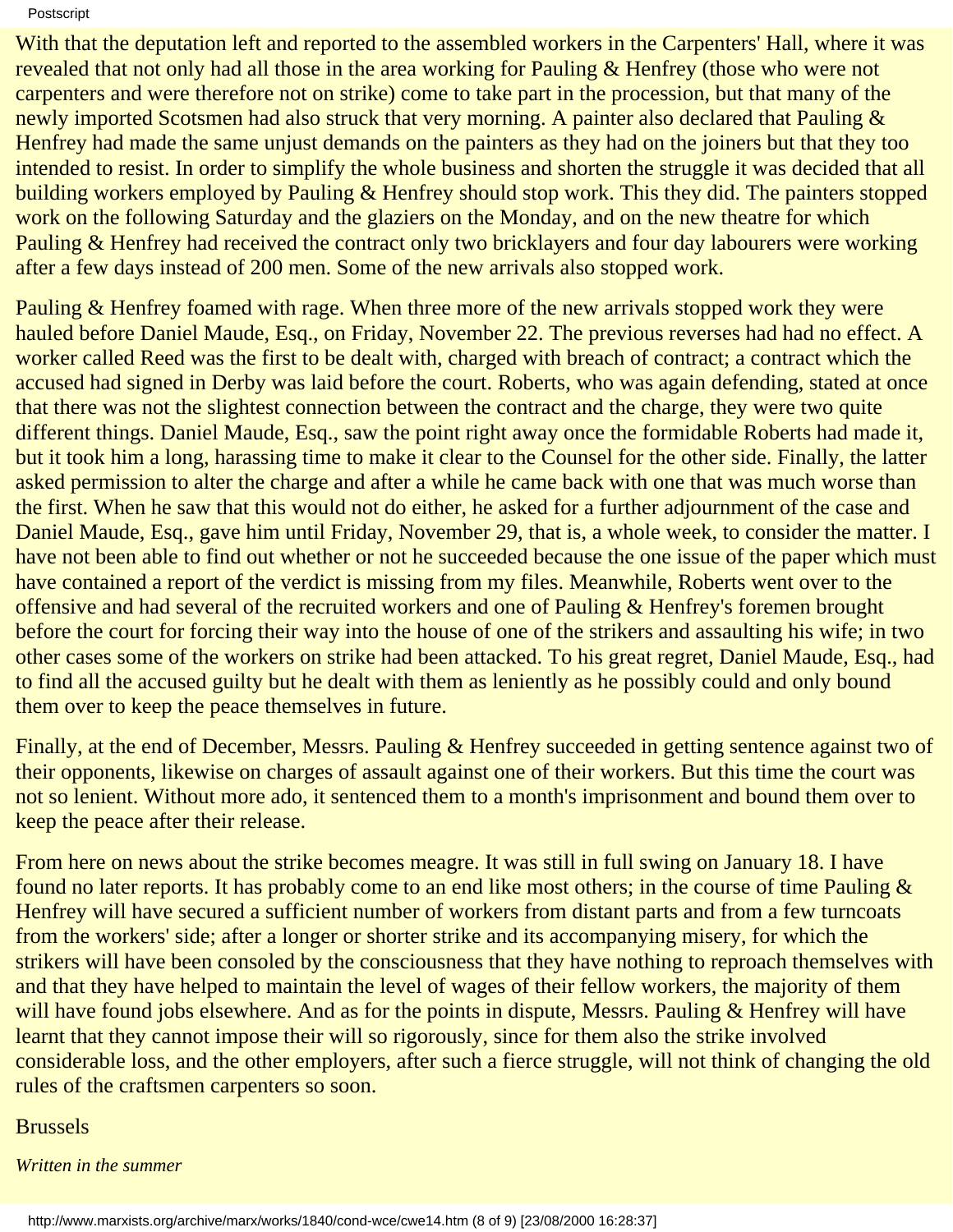*and autumn* 1845

First published in *Das Westphälische Dampfboot* Bielefeld, 1846. I and II

Signed: *F. Engels*

# **NOTES**

1. This contract contained the following: the worker pledged himself to work for Pauling & Henfrey for *six months* and to *be satisfied with the wages which they would give him*; but Pauling & Henfrey were not bound to keep him for six months and could dismiss him *at any moment* with a week's notice, and although Pauling & Henfrey would pay his travelling expenses from Staffordshire to Mancbester, they were to recover them by a weekly deduction of 2 shillings (20 silver groschen) from his wages. How do you like that really marvellous contract? -- Note by Engels. [1]

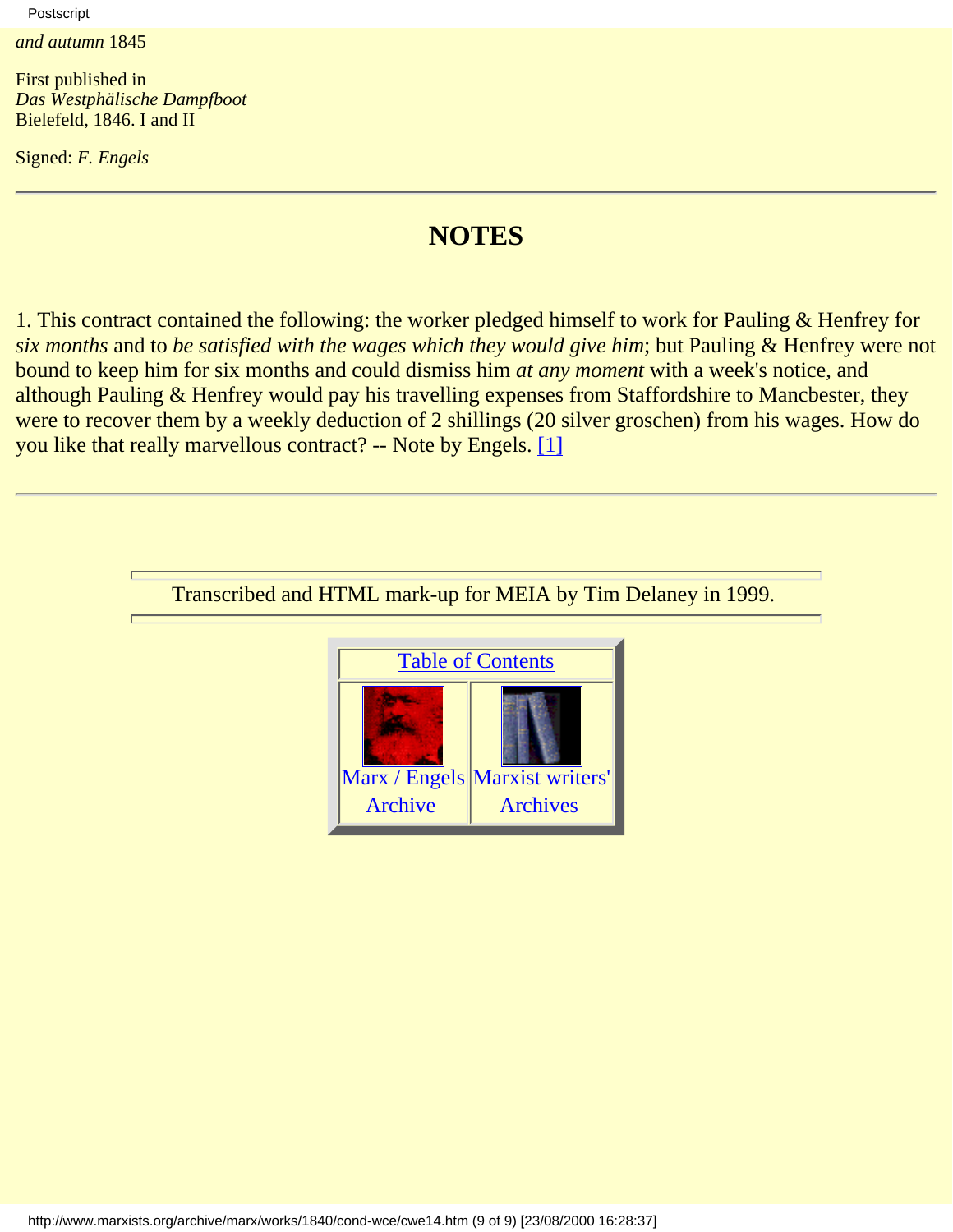<span id="page-187-0"></span>

**WORKS BIOGRAPHY** LETTERS **IMAGES** 

**CONTACT US** 

[Text Index](http://www.marxists.org/archive/marx/txtindex.htm) | [MIA Index](http://www.marxists.org/index.htm)

http://www.marxists.org/archive/marx/index.htm [23/08/2000 16:28:43]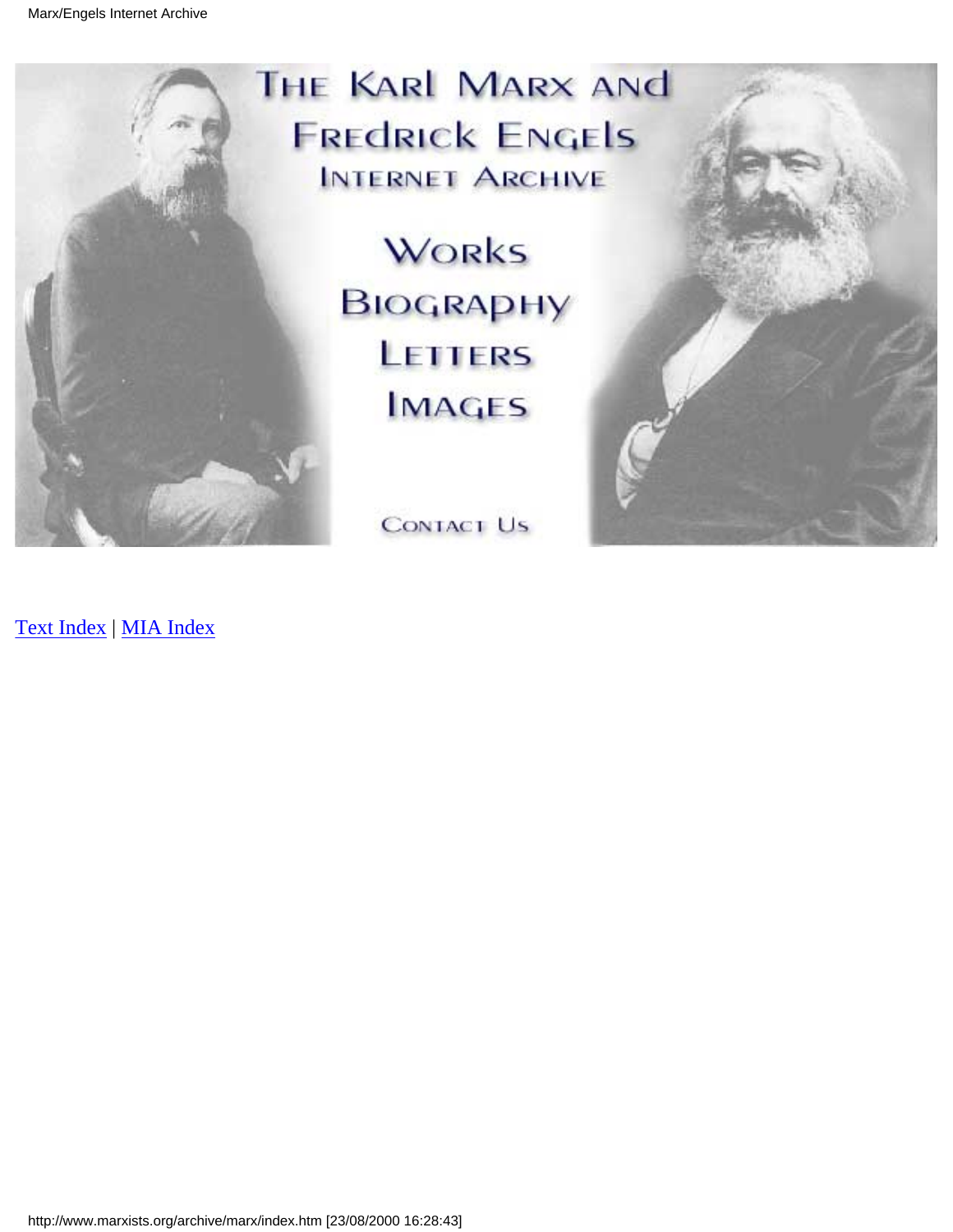# <span id="page-188-0"></span>**MARXIST WRITERS**

PEOPLE WHO WERE IN PRACTICE COMMUNISTS & IN THEORY DIALECTICAL MATERIALISTS

# Large Collections:

# [Marx & Engels](#page-187-0)

Socialism: Utopian and Scientific Capital The German Ideology [over 200 other works]

#### [Lenin](http://www.marxists.org/archive/lenin/index.htm)

What is to be Done? State and Revolution Left-Wing Communism [over 200 other works]

# **[Trotsky](http://www.marxists.org/archive/trotsky/index.htm)**

History of the Russian Revolution My Life The Revolution Betrayed [over 75 other works]

#### [Subject Index](http://www.marxists.org/subject/index.htm)

On Women On Political Economy Student's Section [etc.]

# **[Connolly](http://www.marxists.org/archive/connolly/index.htm)**

The Future of Labour (Socialism made easy) Workshop Talks Street Fighting- a Summary [over 100 other works]

#### [DeLeon](http://www.marxists.org/archive/deleon/index.htm)

Reform or Revolution The Burning Question of Trades Unionism Socialist Reconstruction of Society [over 40 other works]

#### [Luxemburg](http://www.marxists.org/archive/luxembur/index.htm)

On Mass Action The Socialisation of Society The Russian Revolution [13 other works]

#### [Maclean](http://www.marxists.org/archive/maclean/index.htm)

The Foundation of the British Socialist Party The Irish Tragedy: Scotland's Disgrace.. A Scottish Communist Party [12 other works]

# Small Collections: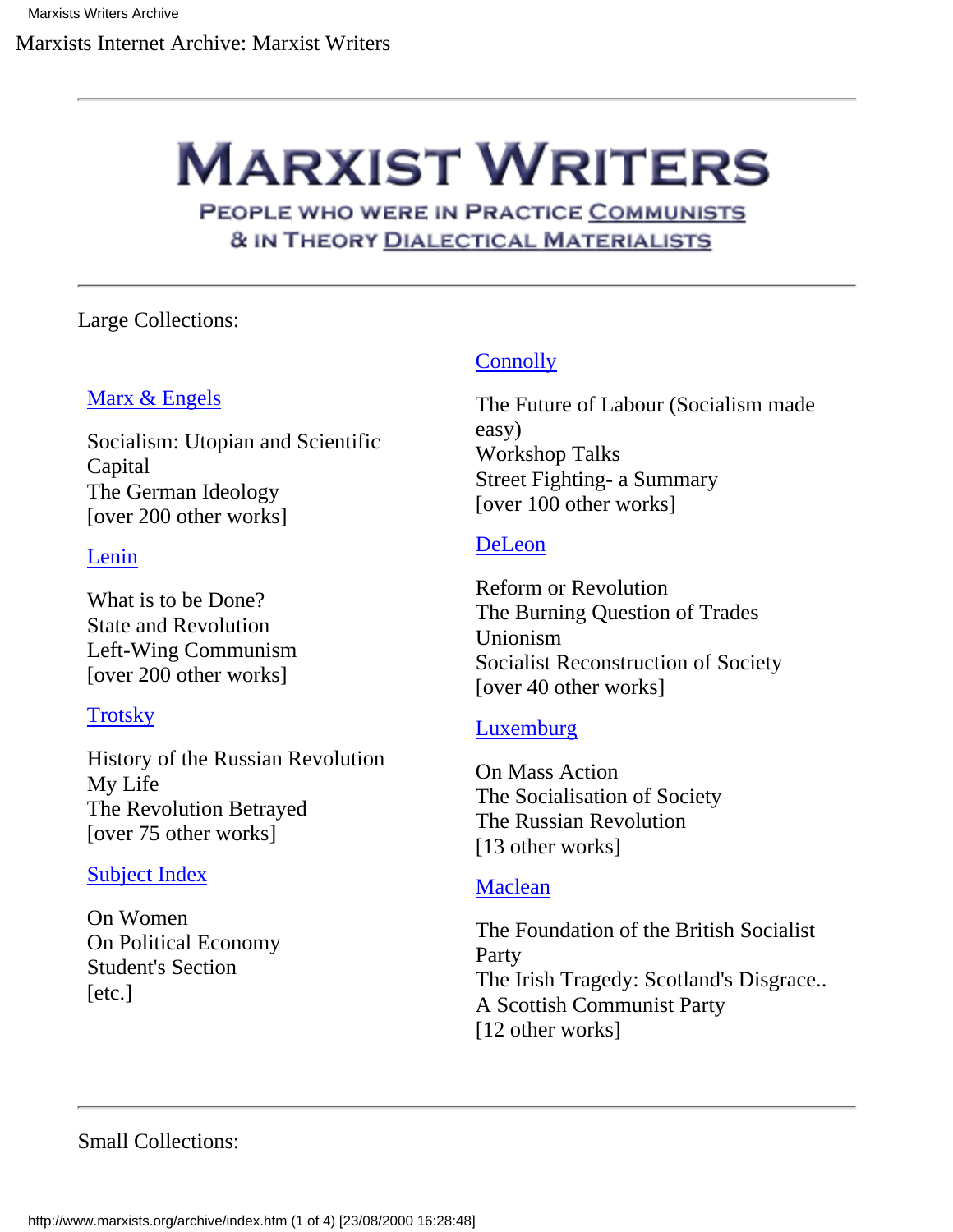# [Cannon](http://www.marxists.org/archive/cannon/index.htm)

Speech at the First Workers Party Convention Against Expulsion from the Communist Party Decision to join the Trotskyst camp [1 other work]

# [Draper](http://www.marxists.org/archive/draper/index.htm)

The ABC of National Liberation **Movements** Toward a New Beginning A Fourth of July Oration [4 other works]

# [Dunayevskaya](http://www.marxists.org/archive/dunayevskaya/index.htm)

Mao Perverts Lenin [abstract] Philosophy & Revolution [abstract]

# [Elkonin](http://www.marxists.org/archive/elkonin/index.htm)

Toward the Problem of Stages in the Mental Development of Children

# [Guevara](http://www.marxists.org/archive/guevara/index.htm)

Revolutionary Medicine Man & Socialism in Cuba Message to the Tricontinental [3 other works]

# [Ilyenkov](http://www.marxists.org/archive/ilyenkov/index.htm)

Dialectics of the Abstract & Concrete Dialectical Logic Leninist Dialectics & Metaphysics of Positivism [abstract]

# [CLR James](http://www.marxists.org/archive/james-clr/index.htm)

Notes on Dialectics [abstract] Articles on Socialism & Black Power[abstracts]

# [Kautsky](http://www.marxists.org/archive/kautsky/index.htm)

The Intellectuals and the Workers

# [Luria](http://www.marxists.org/archive/luria/index.htm)

Cognitive Development: Its Social and Cultural Foundations The Making of Mind: A Personal Account of Soviet Psychology

# [Mariategui](http://www.marxists.org/archive/mariateg/index.htm)

History of the World Crisis 1924 Anti-Imperialist Viewpoint The Exile of Trotsky [2 other works]

# [Mészáros](http://www.marxists.org/archive/meszaros/index.htm)

Marx's Theory of Alienation

# **[Mikhailov](http://www.marxists.org/archive/mikhailov/index.htm)**

The Riddle of the Self

# [Morris](http://www.marxists.org/archive/morris/index.htm)

How We Live and How We Might Live Art and Socialism Socialism and Anarchism [1 other work]

# [Novack](http://www.marxists.org/archive/novack/index.htm)

Introduction to the Logic Of Marxism [abstract] Empiricism and Its Evolution — A Marxist View [abstract]

# [Pablo](http://www.marxists.org/archive/pablo/index.htm)

The 4th International... The Arab Revolution Self-management in the struggle... [1 other work]

# [Pannekoek](http://www.marxists.org/archive/pannekoe/index.htm)

Marx and Darwin

# [Pilling](http://www.marxists.org/archive/pilling/index.htm)

http://www.marxists.org/archive/index.htm (2 of 4) [23/08/2000 16:28:48]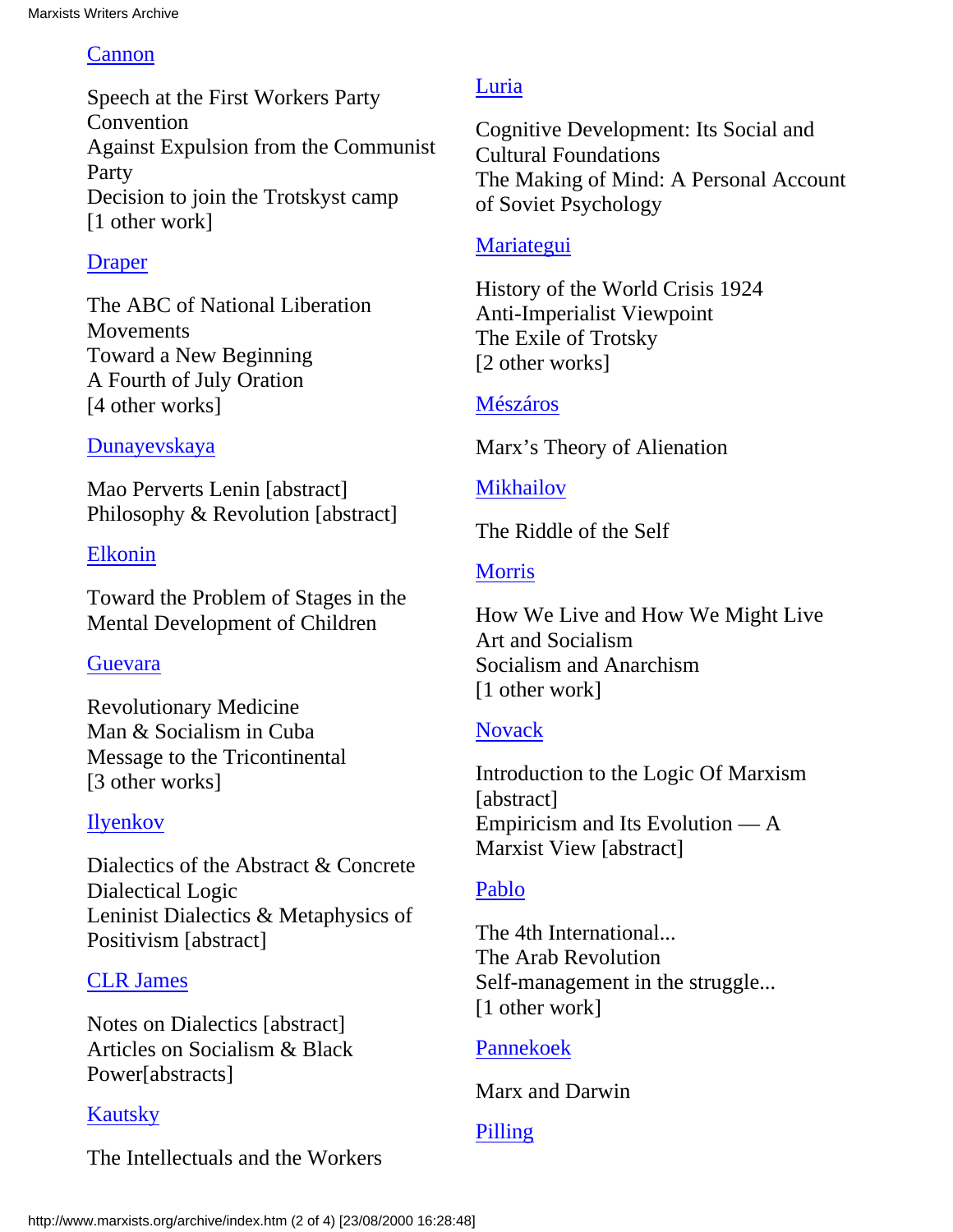Ethics and the Materialist Conception of **History** The Social Revolution [4 other works]

# **[Kollontai](http://www.marxists.org/archive/kollonta/index.htm)**

Internatioanl Women's Day Red Love Workers' Opposition

# [Labriola](http://www.marxists.org/archive/labriola/index.htm)

On Socialism and Philosophy Historical Materialism

# [Lafargue](http://www.marxists.org/archive/lafargue/index.htm)

The Right To Be Lazy The Bankruptcy of Capitalism The Rights of the Horse and the Rights of Man [4 other works]

#### **[Leontev](http://www.marxists.org/archive/leontev/index.htm)**

Activity, Consciousness and Personality

# [Lukacs](http://www.marxists.org/archive/lukacs/index.htm)

History & Class Consciousness [abstract] The Young Hegel [abstract] 1967 [abstract]

# **[Lunacharsky](http://www.marxists.org/archive/lunachar/index.htm)**

Potraits on Lenin, Trotsky, etc

Marx's Capital, Philosophy and Political Economy [abstract]

# [Plekhanov](http://www.marxists.org/archive/plekhanov/index.htm)

For the 60th Anniversary of Hegel's Death [abstract] The Materialist conception of History [abstract]

# **[Pouliopoulos](http://www.marxists.org/archive/pouliop/index.htm)**

On Trotsky

[Reed](http://www.marxists.org/archive/reed/index.htm)

The Traders' War Soviets in Action

#### [Riazanov](http://www.marxists.org/archive/riazanov/index.htm)

On Engels' The Peasants' war in Germany Karl Marx and Friedrich Engels

#### [Shachtman](http://www.marxists.org/archive/shachtma/index.htm)

Genesis of Trotskyism The Struggle for the New Course The Fight for Socialism [14 other works]

# [Vygotsky](http://www.marxists.org/archive/vygotsky/index.htm)

The Crisis in Psychology[abstract] Thinking & Speaking[abstract] The Psychology of Art

# [Non-English Archive](http://www.marxists.org/archive/noneng/index.htm):

[Deutsch](http://www.marxists.org/archive/noneng/deutsch/index.htm) [Italiano](http://www.marxists.org/archive/noneng/italiano/index.htm)

[Espanol](http://www.marxists.org/archive/noneng/espanol/index.htm) [Norsk](http://www.marxists.org/archive/noneng/norsk/index.htm)

[Dansk](http://www.marxists.org/archive/noneng/dansk/index.htm) [Bahasa Indonesia](http://www.marxists.org/archive/noneng/indonesi/index.htm) [Chinese](http://www.marxists.org/chinese/index.htm) [Euskara](http://www.marxists.org/archive/noneng/euskara/index.htm)